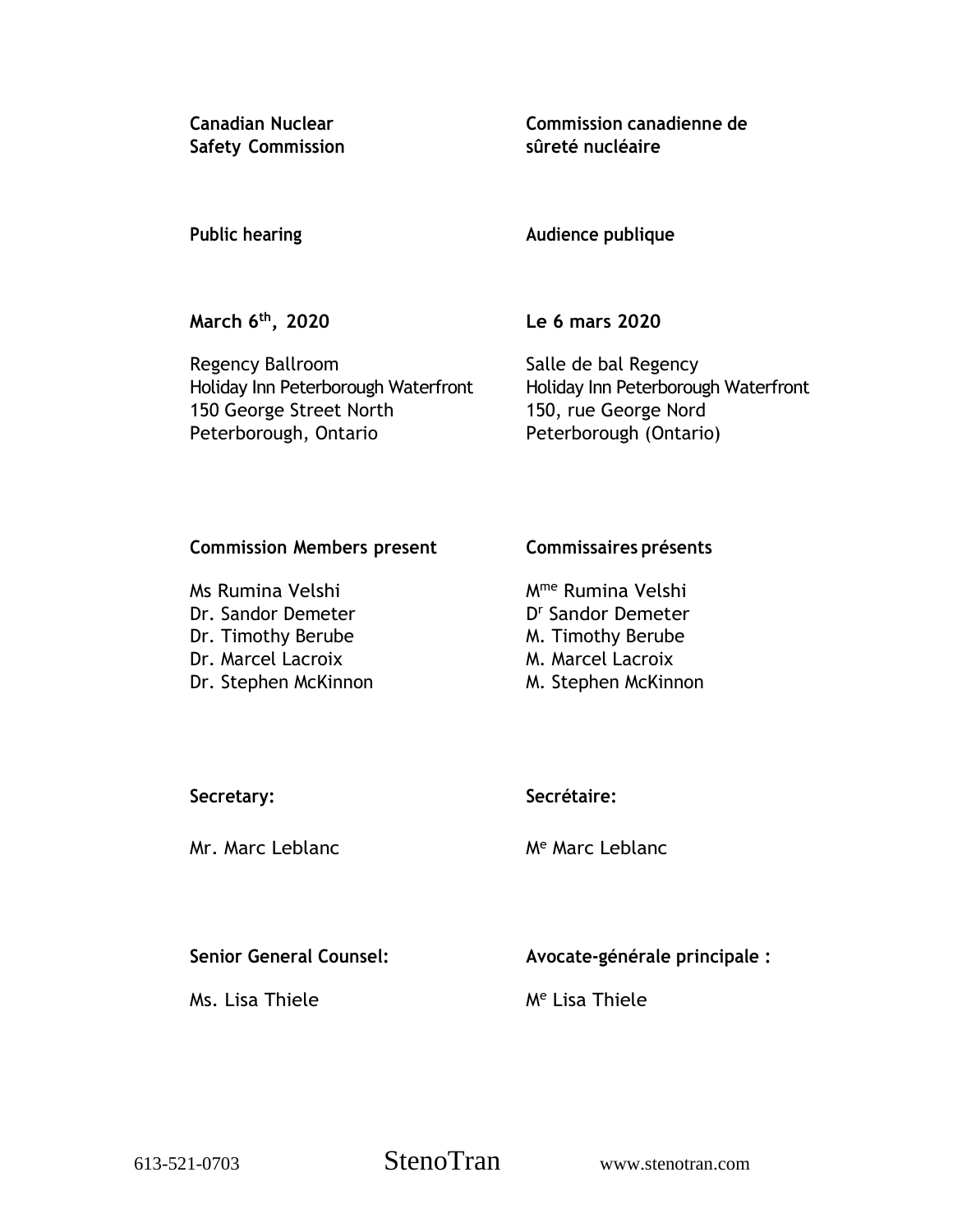## **TABLE OF CONTENTS**

|                                                                                                   | <b>PAGE</b> |
|---------------------------------------------------------------------------------------------------|-------------|
| Opening Remarks                                                                                   | 2           |
| CMD 20-H2.80<br>Oral presentation by Kaia Martin                                                  | 4           |
| CMD 20-H2.51<br>Oral presentation by Jim Dufresne                                                 | 15          |
| CMD 20-H2.36/20-H2.36A<br>Oral presentation by the<br>Organization of Canadian Nuclear Industries | 49          |
| CMD 20-H2.87<br>Oral presentation by Julie Cosgrove                                               | 56          |
| CMD 20-H2.61/20-H2.61A<br>Oral presentation by Corinne Mintz                                      | 79          |
| CMD 20-H2.66/20-H2.66A<br>Oral presentation by Erica Martin                                       | 106         |
| CMD 20-H2.159<br>Oral presentation by Jacquelin Millar                                            | 118         |
| CMD 20-H2.181<br>Oral presentation by Indie Bennett                                               | 145         |
| CMD 20-H2.32<br>Oral presentation by Melanie Buddle                                               | 153         |
| CMD 20-H2.40<br>Oral presentation by Kate Haines                                                  | 172         |
| CMD 20-H2.42/20-H2.42A<br>Oral presentation by the<br>Canadian Nuclear Workers' Council           | 188         |
| CMD 20-H2.79/20-H2.79A<br>Oral presentation by Eleanor Underwood                                  | 208         |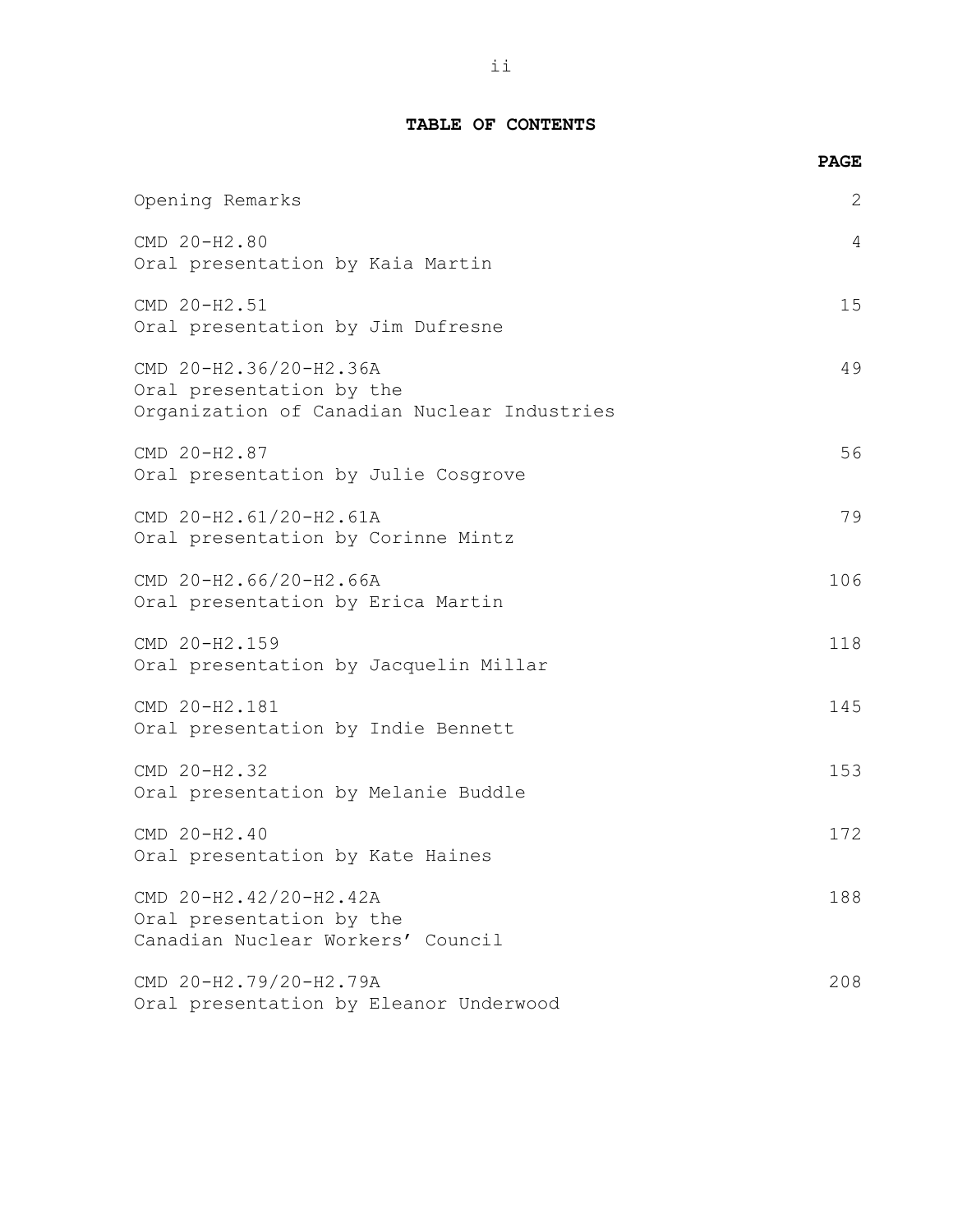## **TABLE OF CONTENTS**

|                                                                         | <b>PAGE</b> |
|-------------------------------------------------------------------------|-------------|
| CMD 20-H2.144/20-H2.144A<br>Oral presentation by Ms Janice Keil         | 222         |
| CMD 20-H2.200<br>Oral presentation by Laurie Pezzack                    | 235         |
| CMD 20-H2.210<br>Oral presentation by Wendy Fischer                     | 244         |
| CMD 20-H2.99<br>Oral presentation by Graham Petty and Rachel Petty      | 261         |
| CMD 20-H2.220<br>Oral presentation by Pete Woolidge                     | 275         |
| CMD 20-H2.222<br>Oral presentation by Miles Johnston                    | 288         |
| CMD 20-H2.223/20-H2.223A/20-H2.223B<br>Oral presentation by Zahir Topan | 296         |
| CMD 20-H2.247/20-H2.247A<br>Oral presentation by Catherine Prinsen      | 310         |
| CMD 20-H2.249<br>Oral presentation by Cameron Douglas                   | 331         |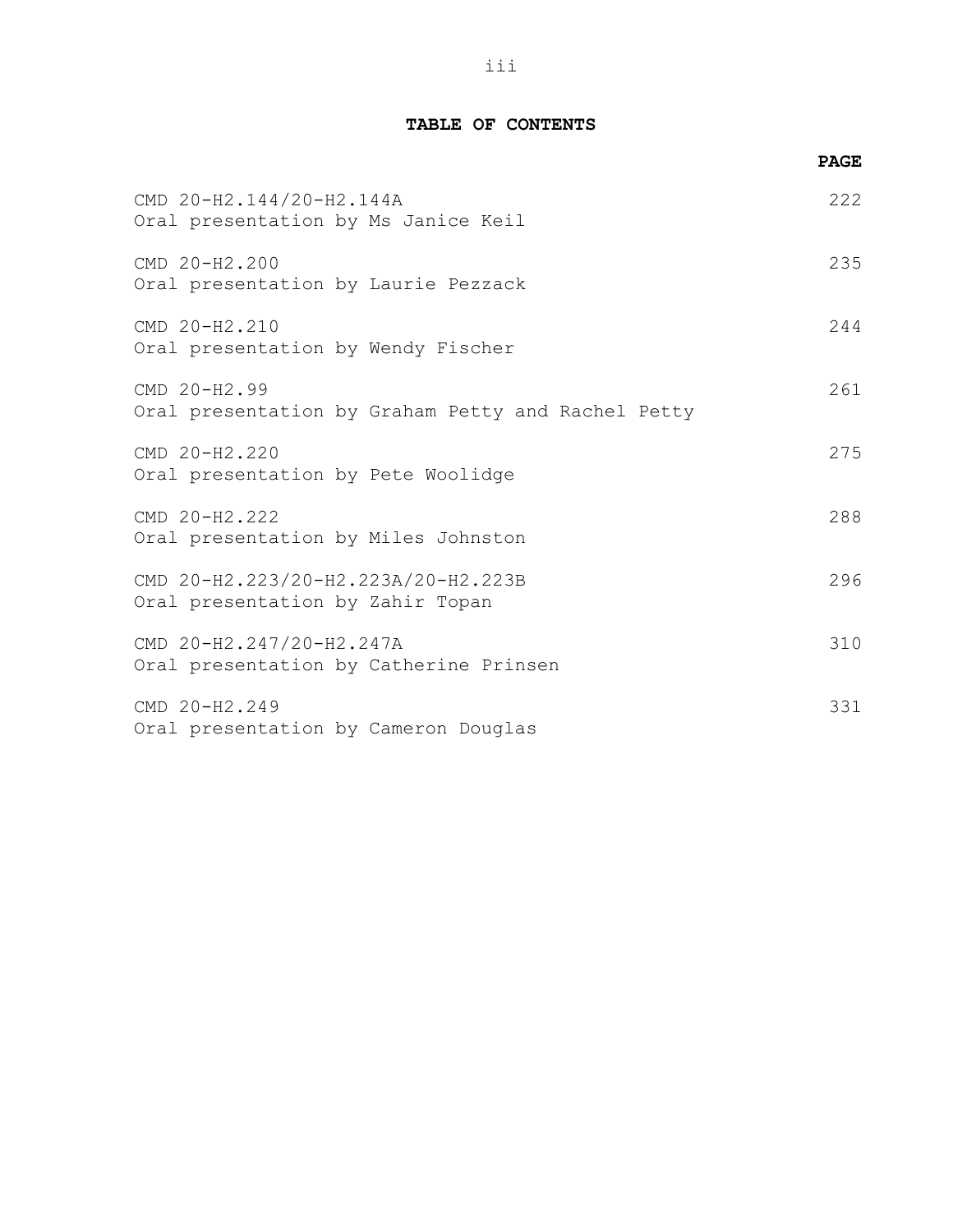Peterborough, Ontario / Peterborough (Ontario) --- Upon commencing on Friday, March 6, 2020 at 8:30 a.m. / L'audience débute le vendredi 6 mars 2020 à 8 h 30

**THE PRESIDENT:** Good morning and welcome to the continuation of the public hearing of the Canadian Nuclear Safety Commission. Welcome also to those joining us via webcast and videoconference.

My name is Rumina Velshi, I am the President of the Canadian Nuclear Safety Commission.

I would like to begin by recognizing that the land we are gathered on is the traditional territory of the Mississauga Anishnabeg peoples and in the territory covered by the Williams Treaties.

For those who were not here yesterday, I will begin by introducing the Members of the Commission that are with us for this public hearing.

On my extreme right is Dr. Sandor Demeter; starting from my immediate left are Dr. Stephen McKinnon, Dr. Marcel Lacroix and Dr. Timothy Berube.

Ms Lisa Thiele, Senior General Counsel to the Commission, and Mr. Marc Leblanc, Secretary of the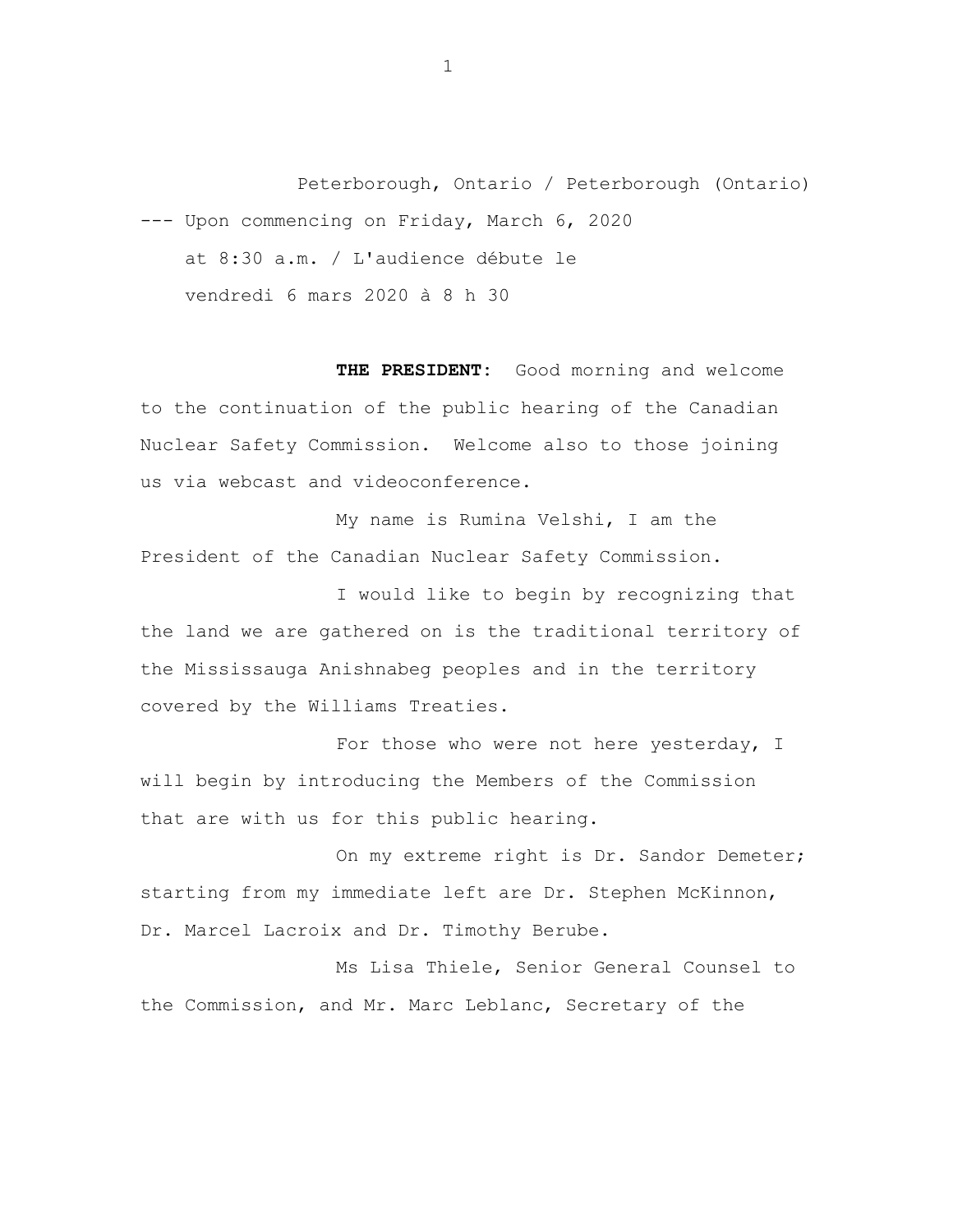Commission, are also joining us on the podium today.

We have had four fairly long days of hearings this week and I just wanted to let the different intervenors and parties know that we will be restricting our questions on new issues, new concerns that have been raised. We have probed many of the issues quite extensively over the last four days, so in the event that we don't ask questions it doesn't mean that we haven't heard you, it's just that we have probed those issues before.

I will now turn the floor to Mr. Leblanc for a few opening remarks.

Marc...?

### **Opening Remarks**

**M. LEBLANC :** Merci, Madame la Présidente.

During today's business, we have simultaneous interpretation. The English version is on channel 1. La version française est au poste 2.

Please keep the pace of your speech relatively slow so that the interpreters, who have done an incredible job all week, have a chance to keep up.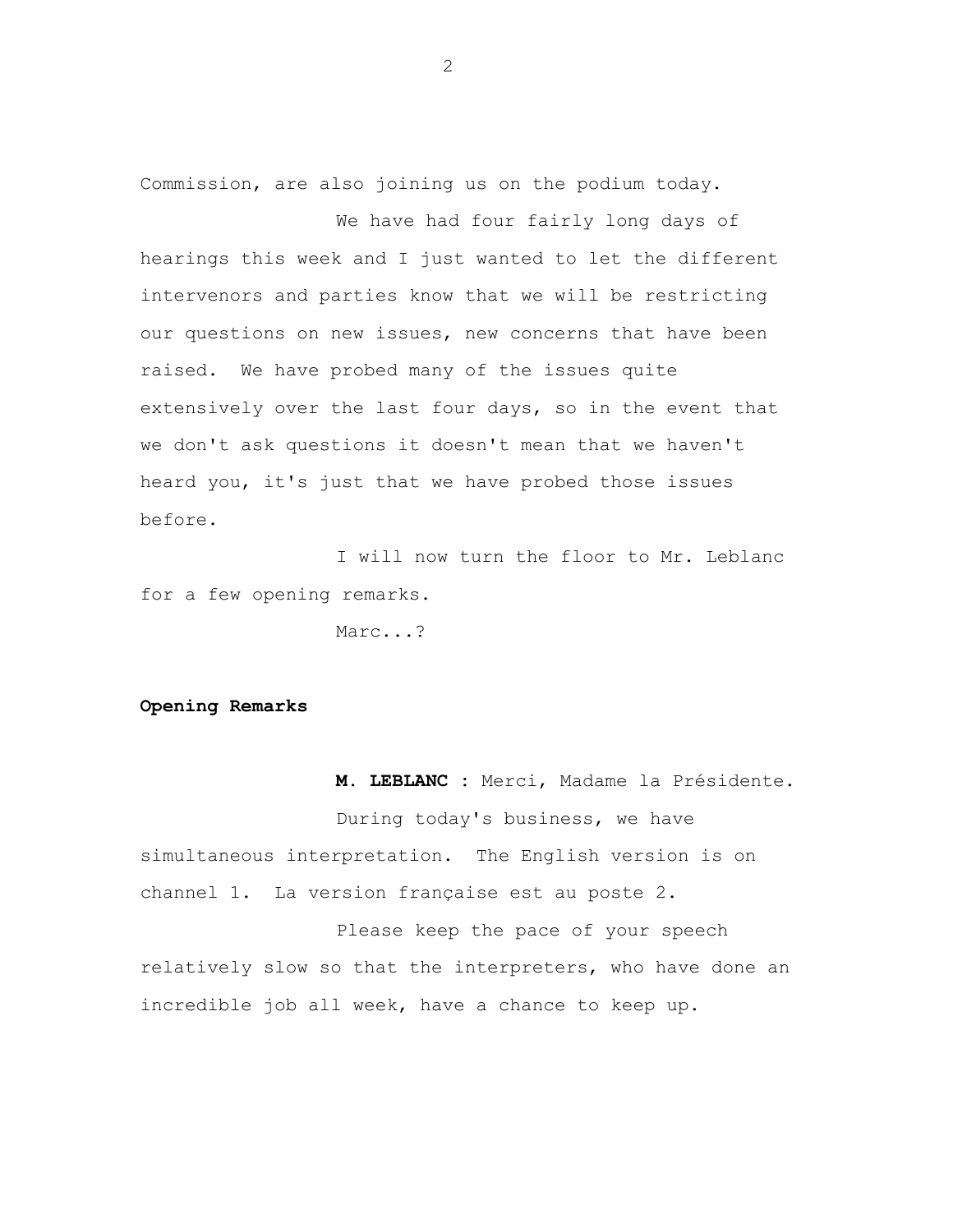I would also like to note that this hearing is being video webcast live and that the hearing is also archived on our website for a three-month period after the close of the hearing.

Transcripts are kept of these proceedings and the transcripts will be available on the website of the Commission in about two weeks. To make those transcripts as meaningful as possible, we would ask everyone to identify themselves before speaking.

As a courtesy to others in the room, please silence your cell phones and other electronic devices.

Yesterday we heard the presentations by 22 intervenors, which had followed Wednesday's presentation by several other intervenors, and we addressed last evening - yes, that was evening -- all of the written submissions.

So 21 intervenors are scheduled to present orally today. Ten minutes are allocated for each presentation, with the Commission Members having the opportunity to ask questions after each presentation.

To help you in managing your time, a timer system is being used. The light will turn yellow when there is 1 minute left and turn red at the 10-minute mark.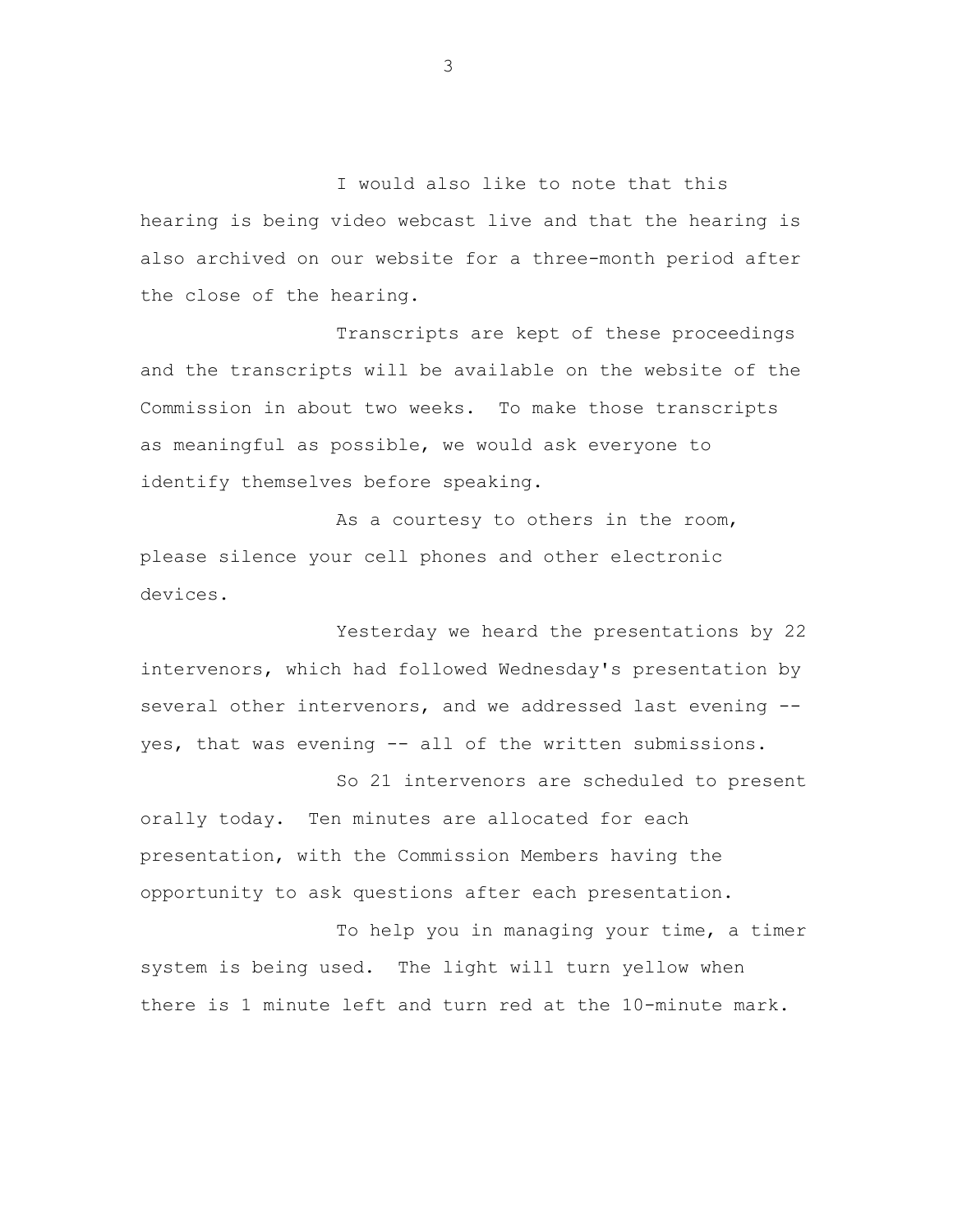Your key contact persons will be Ms Louise Levert and Ms Julie Bouchard from the Secretariat staff and you will see them going around or at the back of the room at the reception desk if you need information regarding the timing of presentations or any other logistical considerations.

We anticipate taking a break for lunch around 12:30 and a dinner break is not planned for today as we anticipate closing by the end of the afternoon. So there will be morning and afternoon health breaks, obviously.

Madame Velshi...?

**THE PRESIDENT:** Thank you.

The first presentation this morning is by Ms Kaia Martin, as outlined in CMD 20-H2.80.

Ms Martin, over to you.

**CMD 20-H2.80**

**Oral presentation by Kaia Martin**

**MS K. MARTIN:** Hello. My name is Kaia Martin. I am 16 years old, turning 17 next Thursday. Since I am young I hope you consider the importance of my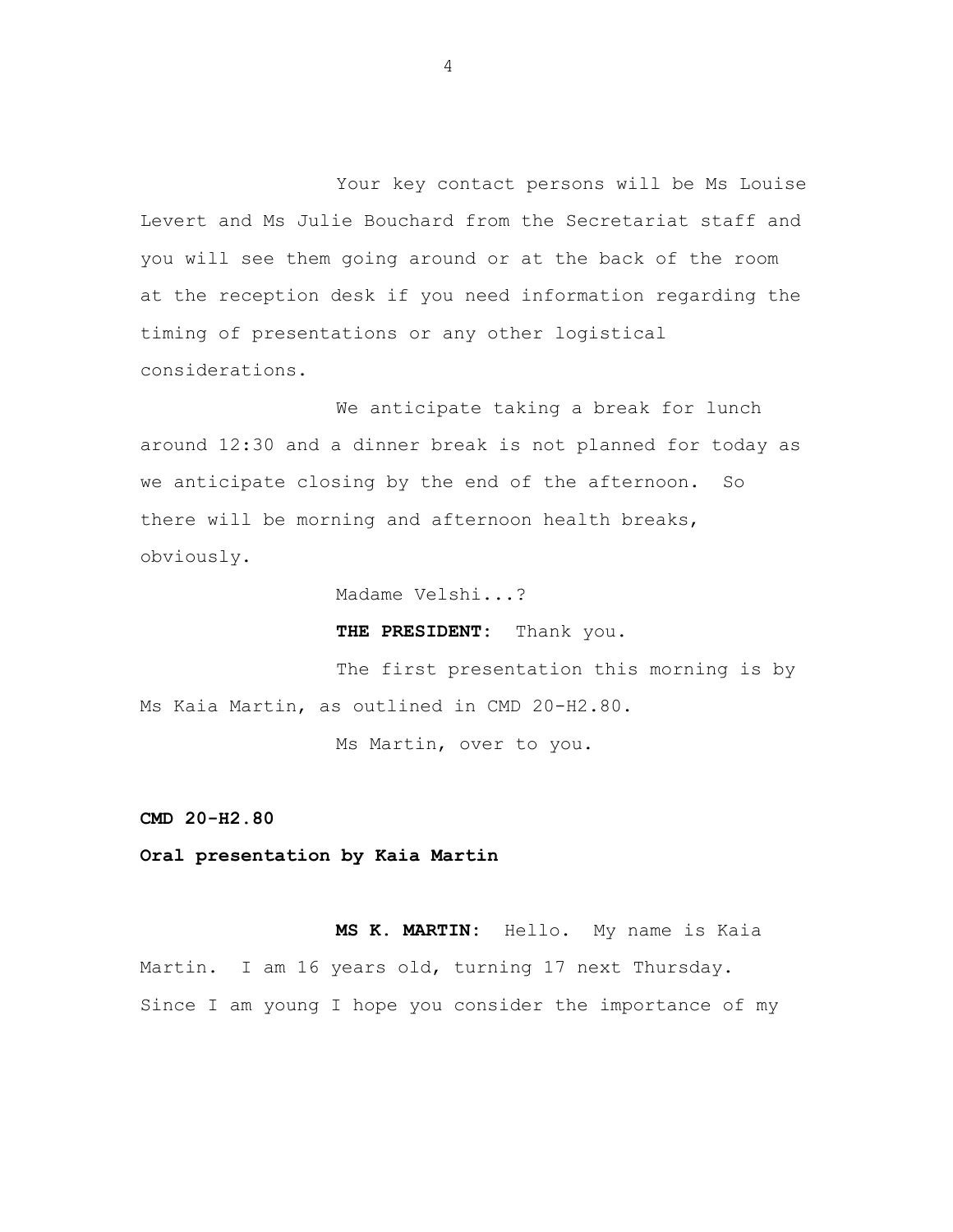voice. My body is still growing, which means I will be more at risk from radioactivity. I am the one who will live out the fullest effects of BWXT's potential dangers.

BWXT is centrally located in my life. I live a 10-minute walk away from the plant and I have lived here since I was four years old. I am forced to walk directly beside BWXT to get from my house to my part-time job at the YMCA. Because I spend so much time so nearby BWXT, I am at the mercy of the decisions that you will be making. That is why I am speaking to you today, because other than this I feel powerless in a decision that could cause me serious harm.

I spent all 10 years of my elementary schooling at Prince of Wales Public School, located, as you know, directly across the street from BWXT. I know that kids play outside every day at recess because I was one of those kids. I saw many younger kids putting things in their mouth from the ground. Prince of Wales has three different yards for different age groups. It is the kindergarten playground that is across from BWXT. It makes me sick to think that we are putting our youngest kids, people that society is supposed to protect the most, at the most risk.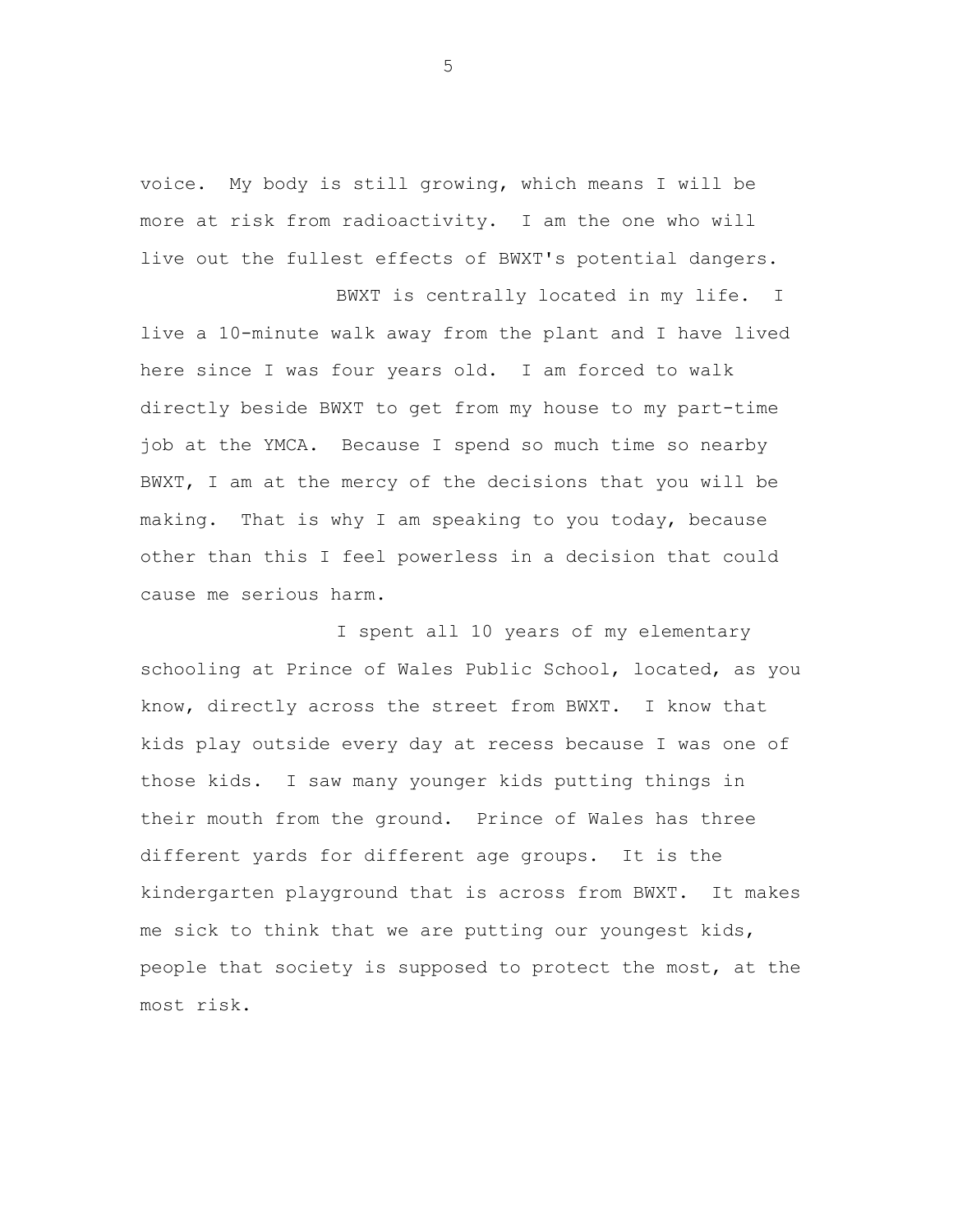I know that scientific facts change. What was considered safe in my grandparents' time is not always considered safe now. Smoking and DDT are two examples of this. These things, although once widely accepted, are now universally understood to be dangerous.

We do not know enough about the long-term effects of uranium and I do not want to take any chances. I don't want to become the case study are the precautionary tale that people look back on and say, "We now know this is dangerous. How could that have been allowed back then?"

I am especially scared because I know that the problems caused by radiation sometimes don't show up for years or decades. This would make it difficult for my peers to hold BWXT accountable if we had serious health problems connected to radioactivity from uranium powder. We won't know or understand the real risks of uranium until it is too late.

Last semester I took an environmental science course and we learned about the precautionary principle that has been referenced by many intervenors. This approach means that we assume a substance is dangerous until it is thoroughly tested and proven to be risk-free. Don't process uranium powder in my neighbourhood, because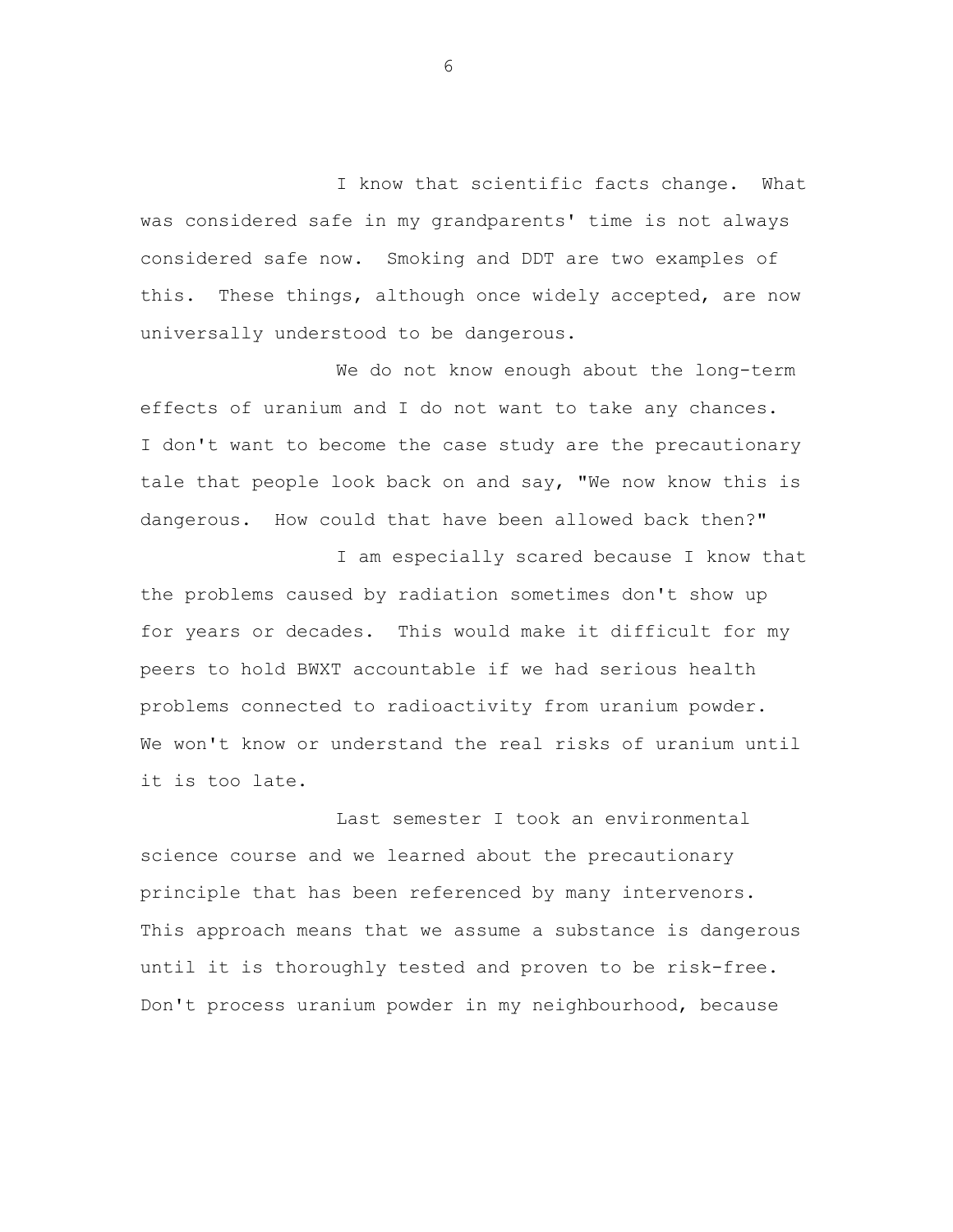it is not 100 percent proven to be safe.

Like I said earlier, I have always felt lucky to live in my neighbourhood. I feel safe. If this licence is approved I will not feel lucky or safe to live 500 metres from a facility that makes nuclear pellets. I should be able to feel safe in my home. I want all the kids who live in my house after I leave for university to have the same privilege.

Cancer runs in my family. Because of this, my mom is a sunscreen fanatic, but somehow, thinking about sunscreen while living within a kilometre of a radioactive plant seems silly.

Stress runs in my family, too. I am scared, genuinely scared, that no matter how much sunscreen and natural products I use, my loved ones and I could get cancer from the carcinogens that will be emitted.

We know that no matter how low the risk is, uranium pelleting still poses a risk. CNSC staff have reminded us that this risk is extremely low. This does not reassure me at all, because if my mother, father or I get cancer because of the uranium in the air, to you it is still low risk, one out of 84,000. To me, my world would collapse all around me.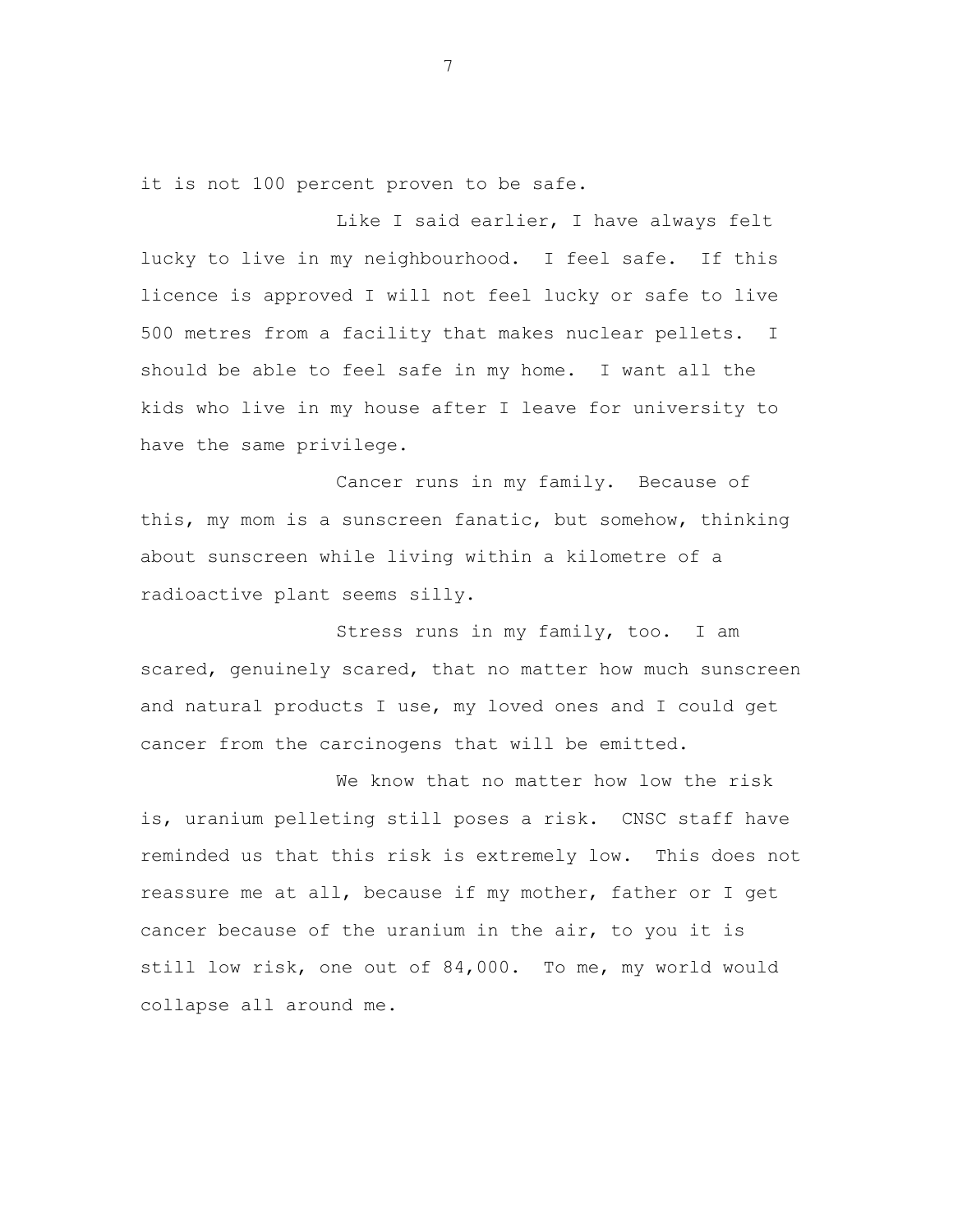You have previously spoken about the erosion of trust, about the need to partner with the community. Well, the community does not want pelleting across from a schoolyard. The erosion of trust happens when you approve the licence. This is not a communication issue, this is a human health issue.

Do not approve the licence change to allow uranium pelleting in my neighbourhood. It is too great of a risk for me, for youth, for the whole community. Please make the right decision for generations to come and say no to nuclear pelleting in Peterborough.

Thank you for listening to my voice.

**THE PRESIDENT:** Thank you, Ms Martin, for your submission.

We will start with Dr. McKinnon.

**MEMBER McKINNON:** Thank you for your very eloquent and clear presentation and submission.

We sometimes are not as clear and we use terms, especially in the area of risk which, we've talked about earlier, have different meaning. I have asked some questions about the risk procedure, but we haven't talked about the meaning of some of the words and it might be worth returning to those.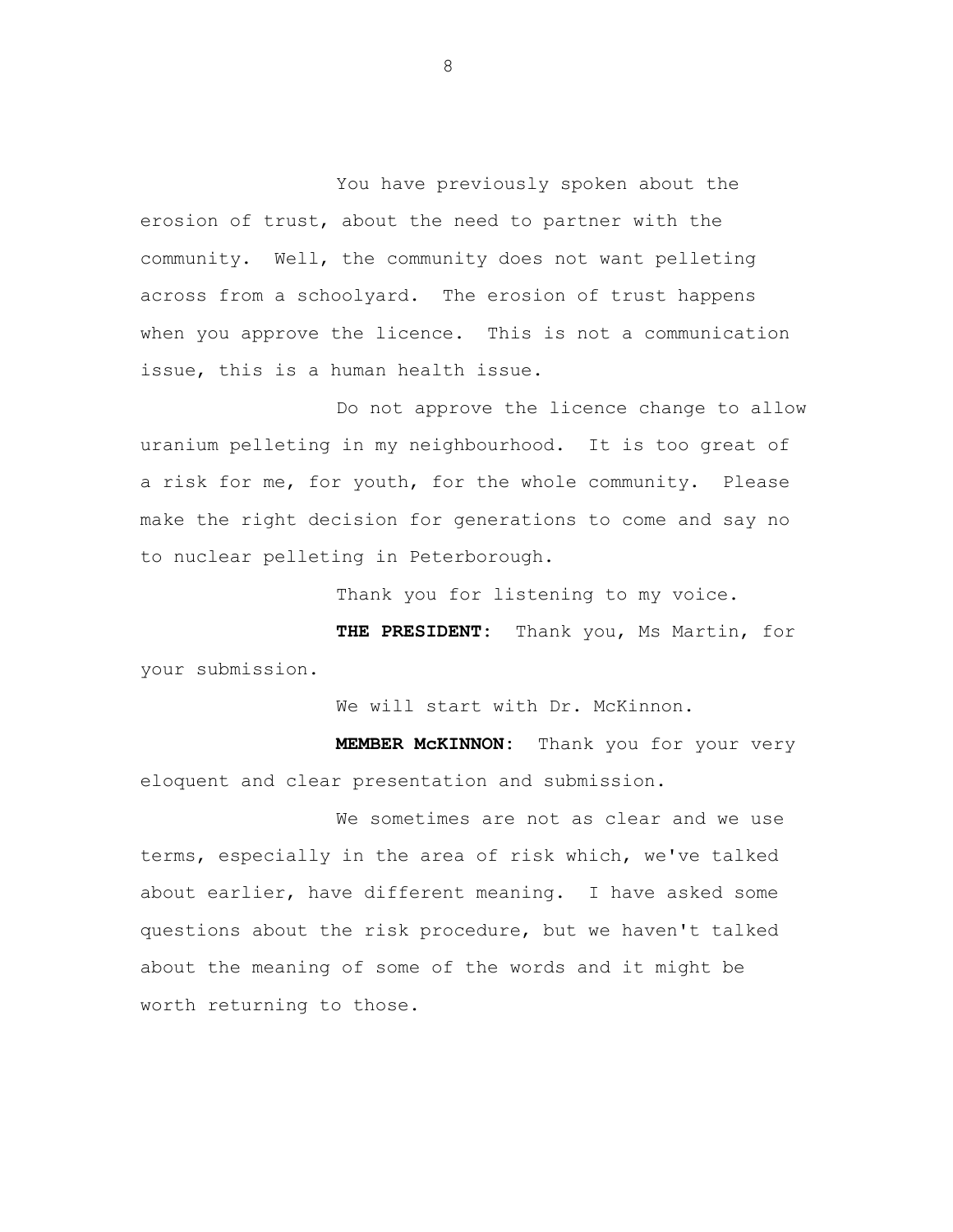I would like to ask a question of the company. There is often in the reports use of the words "low risk", "medium" and "adequate", and so on, which are maybe perceived as being somewhat qualitative, but I know that there is an underlying very precise meaning to those. I also know that those terms, what they actually mean varies very much by the industry in which they are being used. So if you could clarify it for us and for Kaia.

What exactly do you mean by "low risk", "medium risk", in your assessments in terms of what it means to the people in the community?

**MR. SNOPEK:** Dave Snopek for the record.

Risk is a product of two factors. It's the likelihood of occurrence or the frequency of occurrence of a specific event and the consequences of that event happening. So when we review our operations, we do so in a hazard identification exercise where we look at those hazards and we screen them for risk. So we screen them for likelihood of occurrence and for consequence. And we do that to try and identify high-, medium- and low-risk elements for further analysis.

Where that initial exercise identifies things that are at higher risk, such as medium risk, we put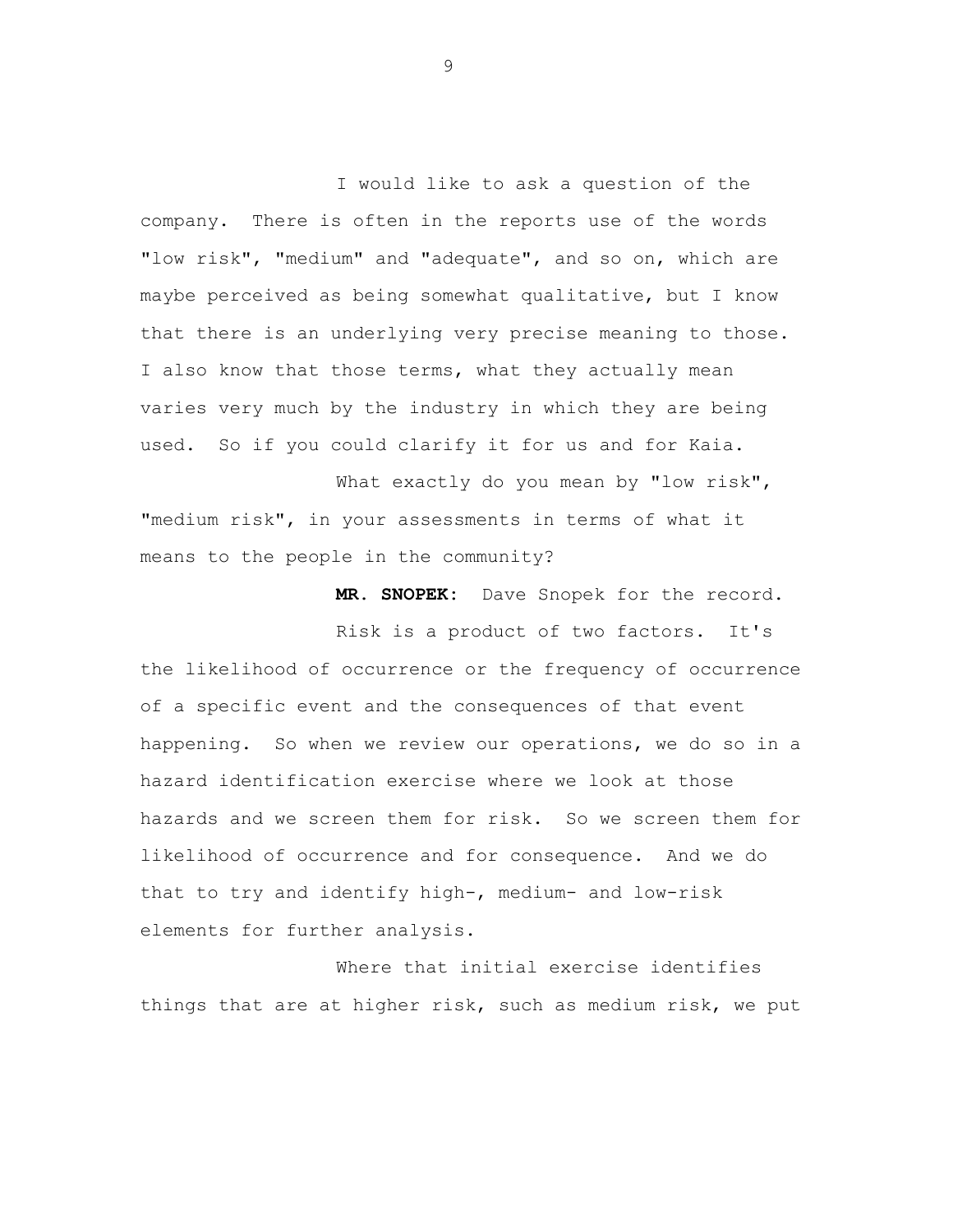it to the next level of review, which is a more quantitative look at both the likelihood of occurrence and the consequence. Where we actually come up with frequency numbers which we look at in terms of what is the likelihood -- or what is the number of -- what is the likelihood per year of this thing happening, is it one in -- would you expect the event to happen once a year or once every 10 years or once every 10,000 years?

So there are ways to do this that the industry has developed. The chemical industry started with this with event trees and whatnot, where you can build up the frequency of occurrence of events in a quantitative way.

On the consequence side we look at material that is available in the area, how much material can be made available in the event, whether it's fire for example, and we look at things like how it's stored, is it stored in sealed drums and therefore not largely available to certain events?

But then we look at in the event that that material gets out of the facility, we actually model how it disperses in the atmosphere to determine a ground-level concentration.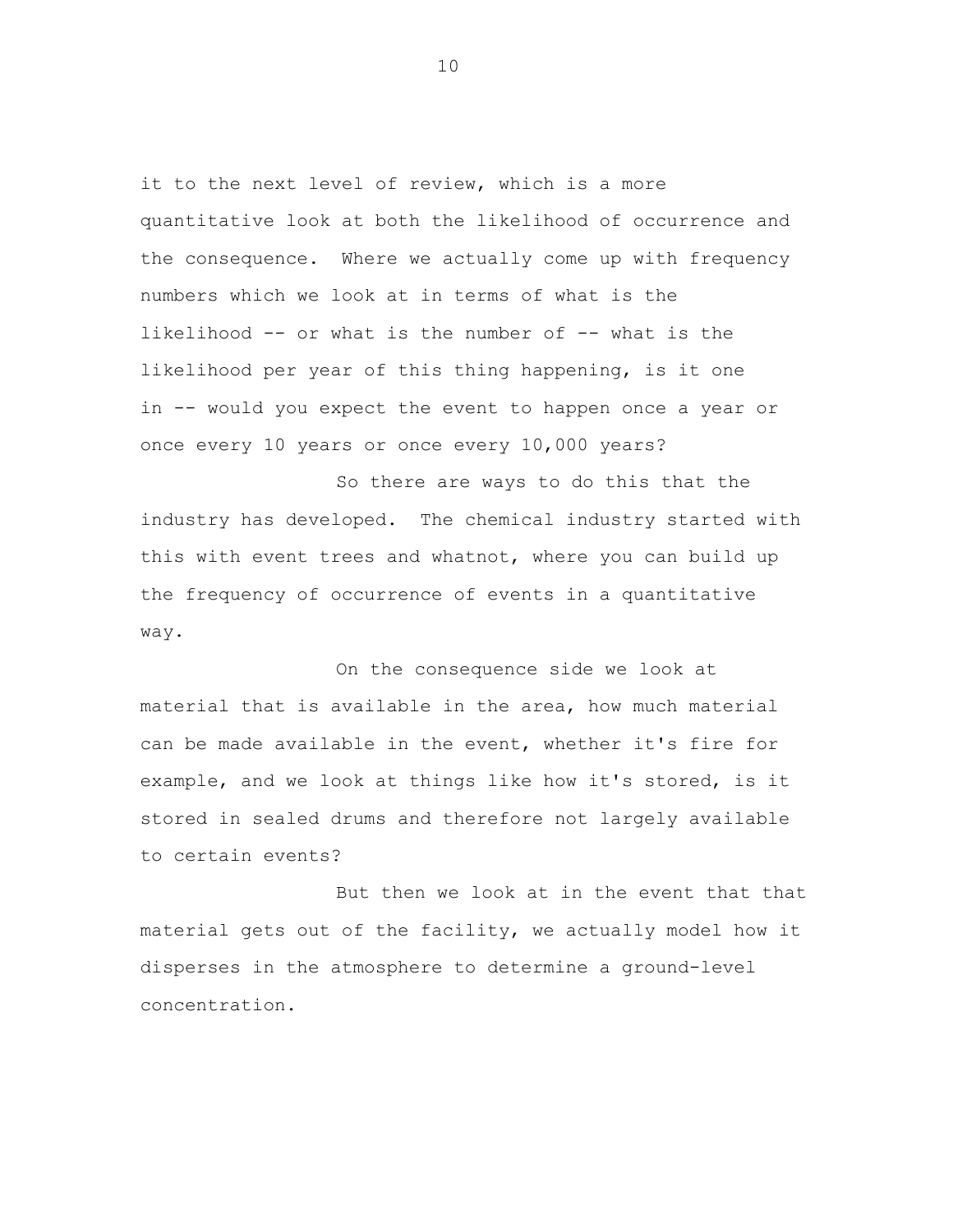So, I'm sorry, that is a little bit of a long answer, but I wanted to get across that there is a very rigorous analysis that is done for any of those risks that are screened in the initial stage where we look at high, medium and low, to look more at actual consequence and actual likelihood.

**MEMBER McKINNON:** And I'm just curious, do you link that back to any of your monitoring program assessments?

### **MR. SNOPEK:** Dave Snopek.

So for the safety analysis reports, they focus on events such as significant fires, a building collapse. So these are low-frequency events, but potentially higher consequence. So they are not linked back to the environmental monitoring that we have, which are for routine day-to-day emissions. However, we do have capability, for example under emergency conditions, to measure uranium in air, uranium in water associated with the emergency response to that event.

**THE PRESIDENT:** Dr. Demeter...?

**MEMBER DEMETER:** I just want to thank you for your presentation, but I have no further questions.

**THE PRESIDENT:** Dr. Berube...?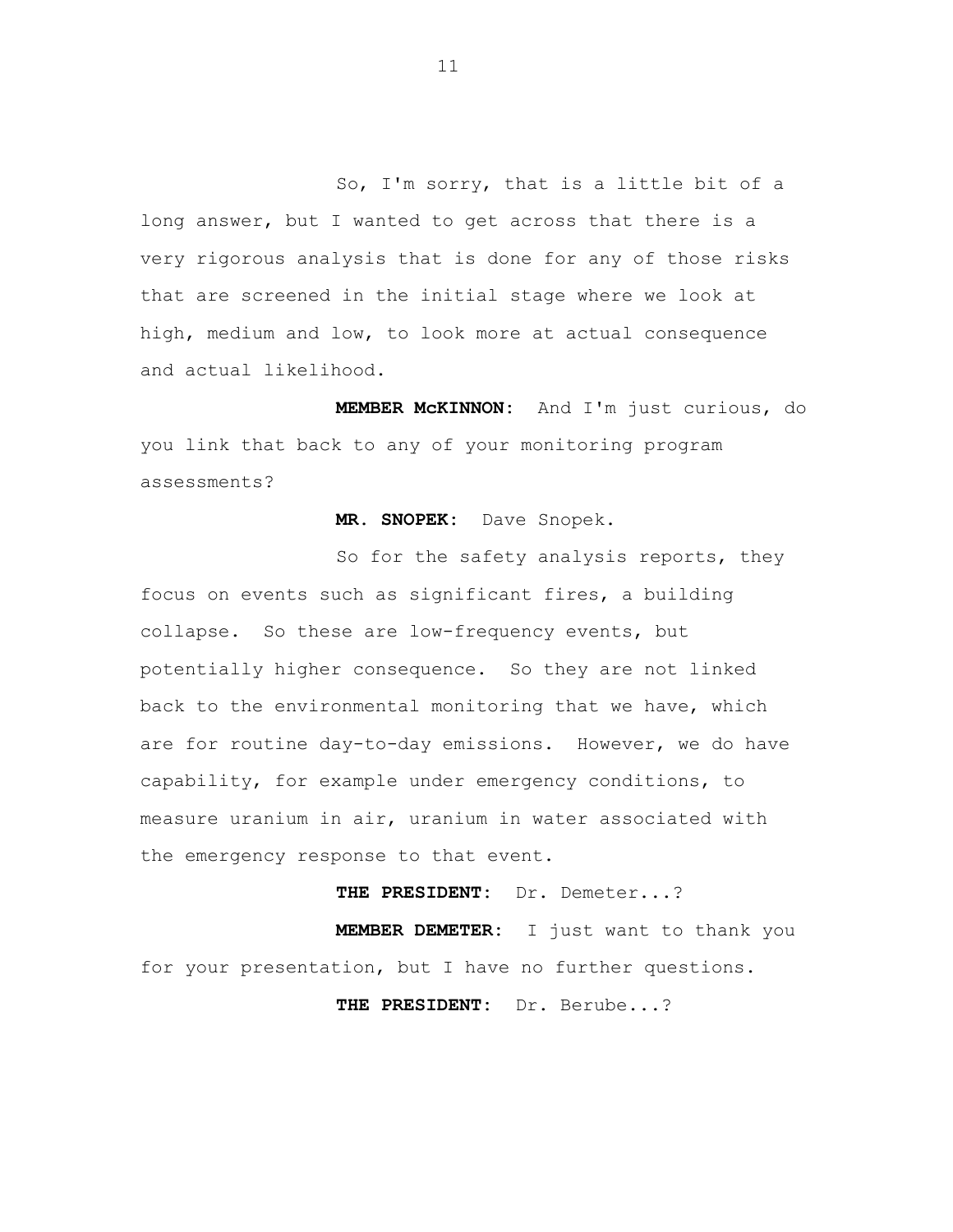**MEMBER BERUBE:** Thank you for coming and sharing that with us. I just want to comment. You are an amazing orator and very convincing speaker at your age already, so congratulations. That is something to be proud of and I hope the community is proud of that, too.

At this point I have no further questions for you. Thank you.

**THE PRESIDENT:** Dr. Lacroix...?

**MEMBER LACROIX:** Thank you very much for your presentation. Very interesting.

I understand your fear of nuclear and I was wondering, have you ever toured the facility in Peterborough?

**MS K. MARTIN:** No, I have not.

**MEMBER LACROIX:** Well, I think that BWXT would be glad to welcome you, won't you?

**MR. MacQUARRIE:** It's John MacQuarrie.

Yes, we would be very glad to welcome you and other members of the community to tour our facilities.

**MEMBER LACROIX:** I would suggest that you jump on this occasion.

**MS K. MARTIN:** Like I said earlier, I don't think it's a lack of communication problem, it's not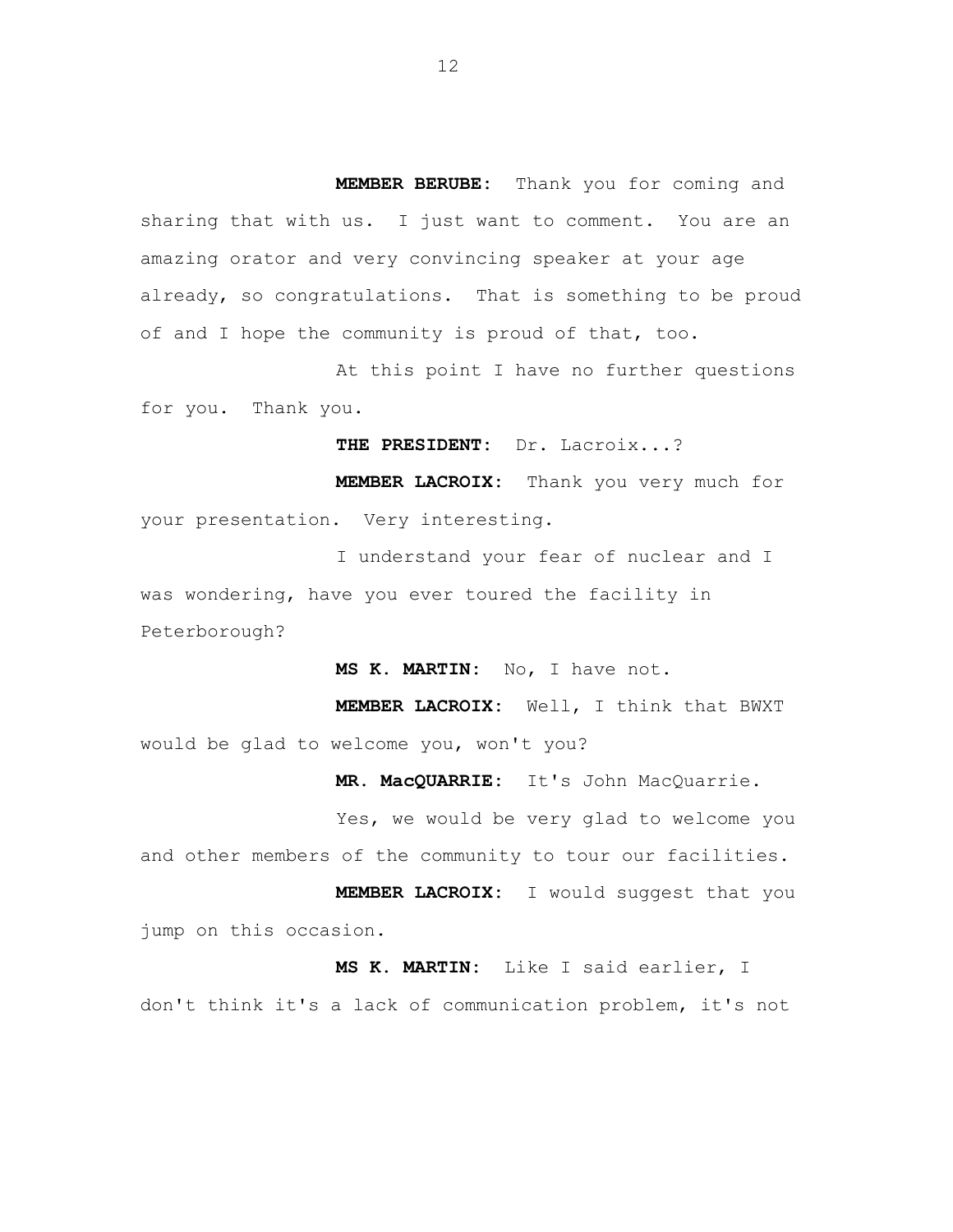me not knowing enough, it's that I feel like my voice isn't being heard.

**THE PRESIDENT:** Staff, let me follow up on what Dr. McKinnon asked. When you quantified the risk of the potential pelleting at this facility and said it would have no health impact, what was the quantification of the risk?

**MS TADROS:** Haidy Tadros, for the record.

So I would like our Environmental Risk Specialist to take that question, please.

**MR. McALLISTER:** Andrew McAllister, Director of the Environmental Risk Assessment Division.

Not too dissimilar to how a safety analysis unfolds, Environmental Risk Assessment is somewhat similar in fashion, where the first step is what we call the screening level and so you are comparing maximum concentrations to guidelines that are protective of human health and the environment.

In this case, what BWXT approached was to do the consolidated operations emissions and those sorts of aspects and compare them to human health guidelines. We have heard mention of drinking water standards for uranium for example or air quality standards or we have had a lot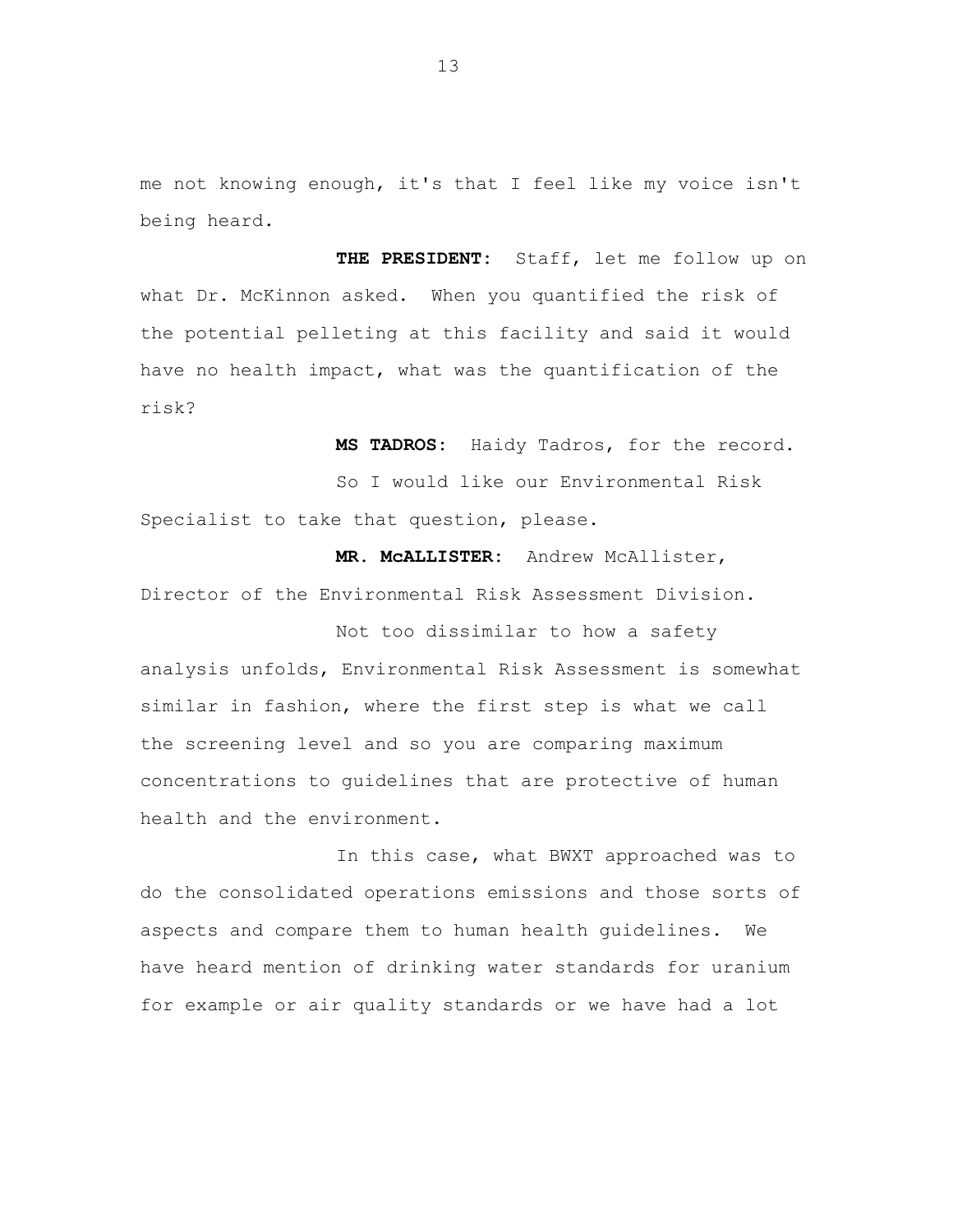of discussion around the soil quality standards. So those are all below those levels, thus leading to the conclusions of no risk to human health.

**THE PRESIDENT:** So it wasn't a specific quantification then. Thank you.

So, Ms Martin, any final comments from you?

**MS K. MARTIN:** I want to say that I appreciate your dedication to public consultation. I see this dedication by the fact that you added a whole new day to listen to us and that you are working such long hours. I listened to the interventions few nights ago and it went so late. But consultation really is meaningless if you don't listen to what the community is actually saying in front of you.

So you say that you care about public consultation, then listen to us as we say no. Thank you.

**THE PRESIDENT:** Thank you again for your intervention.

--- Applause / Applaudissements

**THE PRESIDENT:** The next presentation is by Mr. Jim Dufresne, as outlined in CMD 20-H2.51.

Mr. Dufresne, the floor is yours.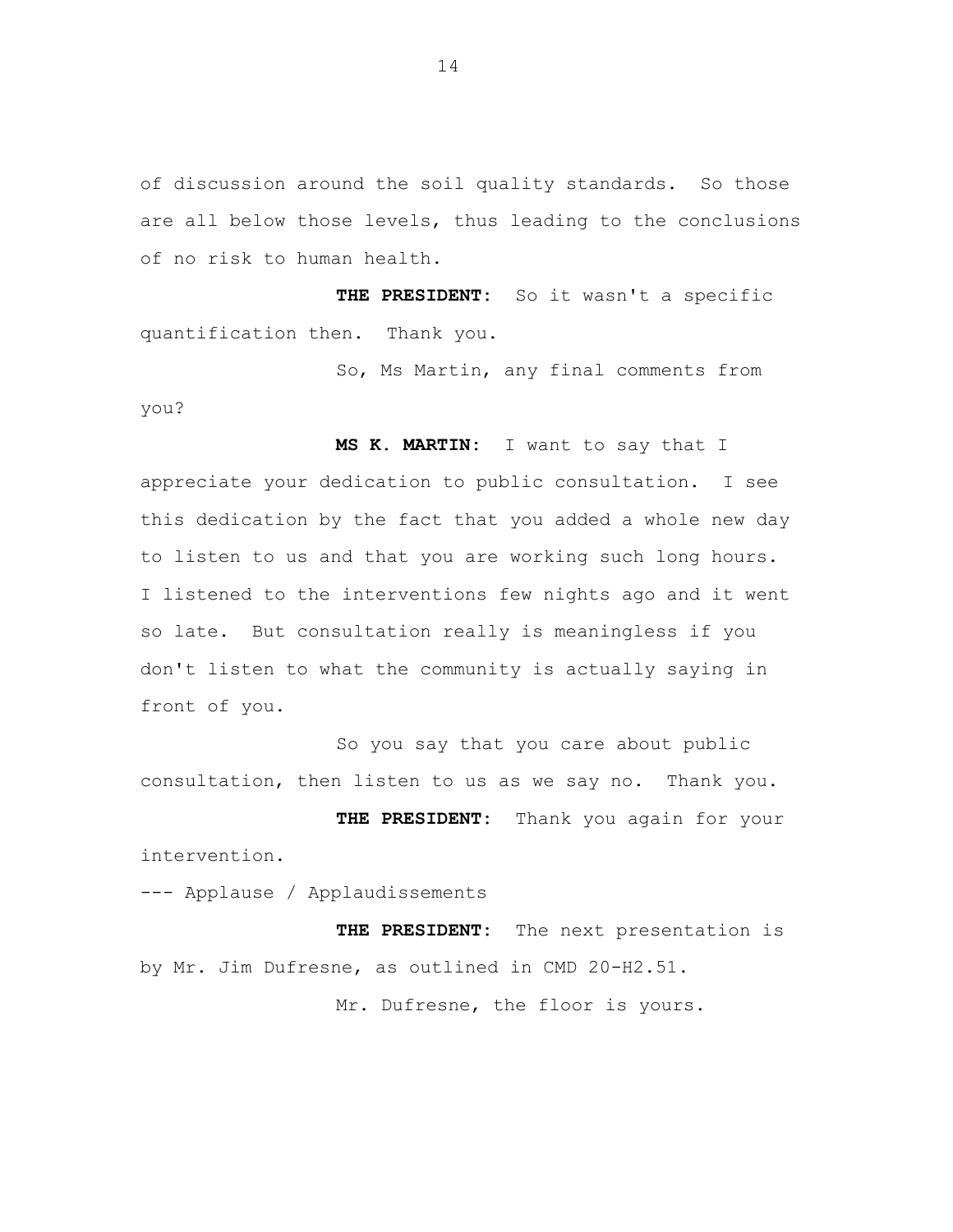### **CMD 20-H2.51**

### **Oral presentation by Jim Dufresne**

**MR. DUFRESNE:** Thank you. You are the President and you people have shown in the last three or four days you are doctors because the amount of patience you put up with is amazing and thank you very much for letting me speak.

Now, I will get into the good stuff.

My name is Jim Dufresne. I'm scared to think about what would happen if BWXT's licence is expanded to allow them to manufacture uranium dioxide pellets at the GE factory in Peterborough. I pray that you will not allow pelleting in Peterborough.

Pelleting would add an unacceptable level of risk to the BWXT operation. Pelleting is dangerous for the workers and for everyone living in the area within a 2-kilometre dispersion range of the uranium dioxide powder.

Uranium dioxide powder will accumulate and cause harm to the environment. Pelleting will put an entire population of 600 schoolchildren at risk.

I have been fighting all of my working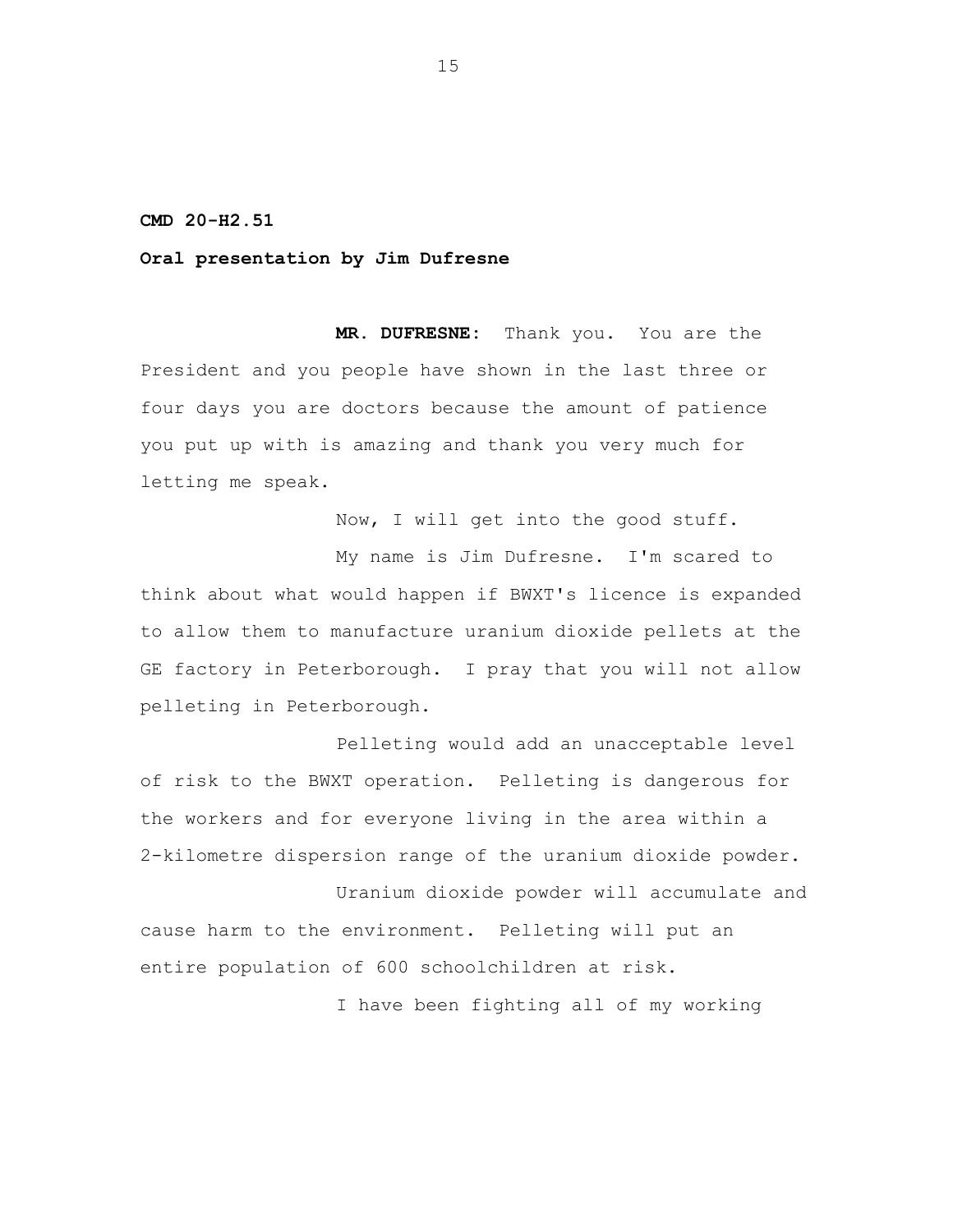life for working conditions for the workers at GE factory on Monaghan Road. From '77 until 2004, I worked in the GE Nuclear in Building 21, the same building where BWXT is now operating. During that time I was proud to be elected by my coworkers to serve as a union steward and a chief steward later on.

During that time I personally experienced very unsafe working conditions. I worked with 175 men and women. Of those 175 GE Nuclear workers, a reported unit of 63 men and women were diagnosed with work-related cancer. Of those 63 with cancer, I was told that 44 have died. Today I have to update those numbers because three weeks ago I learned four more cancer diagnoses and one more death.

With my intervention I submitted to you a list of 63 names, now 67 names of GE Nuclear workers who got cancer. I was told that she would not be shown the names. I really wanted you to see the names. They were my coworkers, they were my friends, and I want their names to be remembered.

At one of our weekly picket against pellets we held a memorial service to honour them and their names were shared with the local press. Peterborough wants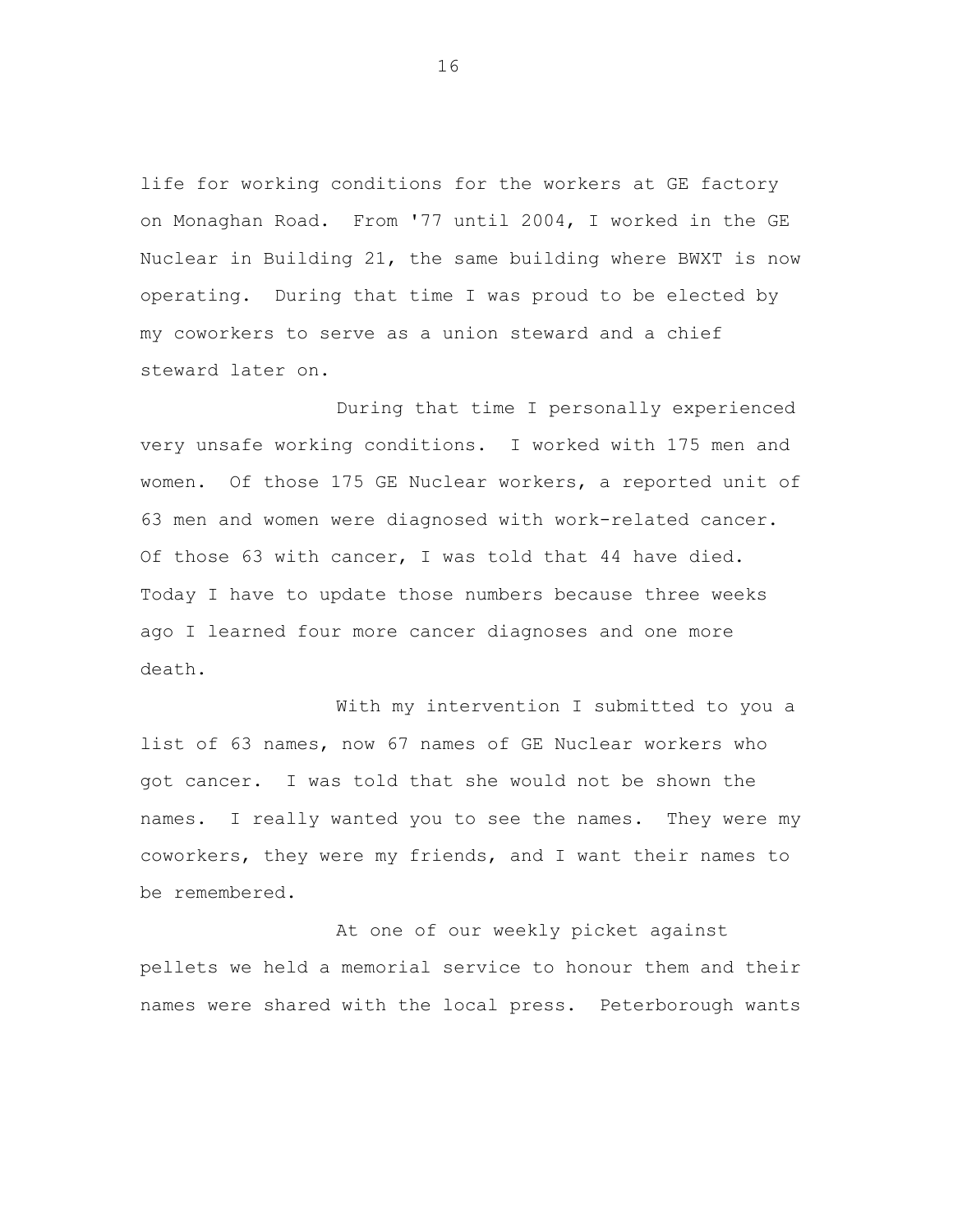their names to be remembered. Town of widows.

Their story has now been remembered in song. Last month, because of concerns of the potential harmful effects of pelleting, George Fogarasi -- I'm sorry about the calling -- wrote and released a protest song, "Dirty Old Town". BWXT is very quickly becoming written into the community history and not in a good way.

In 2004 I took early retirement at age 58. I was sick with multiple illnesses myself and I was also sick of hearing almost every day about another one of my coworkers getting sick and dying, some of them younger than me, sick of going to funerals.

I heard a lot of crap from GE about how they would protect us. BWXT looks and sounds exactly like GE did. I don't trust BWXT. A lot of people in town don't trust BWXT. If pelleting comes to Peterborough, how long will it be before BWXT is featured in a documentary? They are already memorialized in song.

Citizens of Peterborough and county are already suffering from rates of cancer above the provincial rate. GE workers in general and GE Nuclear workers in particular have added to local cancer statistics. These higher than average cancer rates are already known to the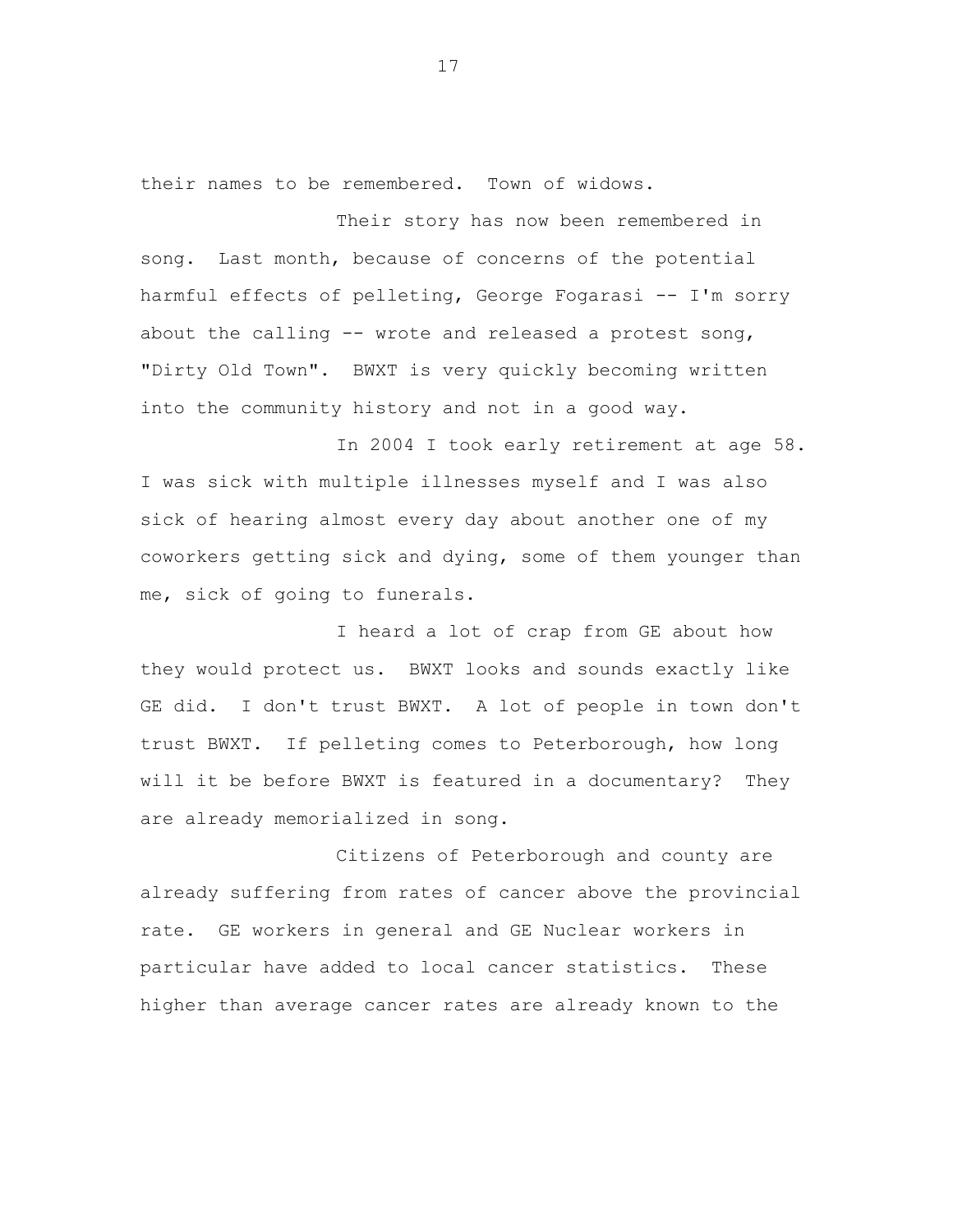CNSC as they were reported in your Environmental Protection Review Report released December 20th, 2019.

Our hospital, Peterborough Regional Health Centre, serves both the city and a large catchment area. In January 2020 of this year PRHC was listed as having the second-worst level of overcrowding known as hallway medicine in Ontario.

We have a population with a higher than average rate of cancer and a hospital that is already overcrowded. To bring the risk of another carcinogen, another uranium dioxide powder into this community would be criminal.

GE was a contaminated workplace and the site was now mostly vacated. It's still heavily contaminated with many nasty substances: PCBs, trichloroethylene, cyanide, lead, asbestos, acid. Contaminants have been leaking out of that site for a long time.

For many years the employee parking lot on the west side of Monaghan Road was gravel. Several times each summer GE sprayed it with PCB-contaminated oil to keep down the dust. Testing found PCBs 15 feet down. As partial remediation, GE removed the top five feet of soil.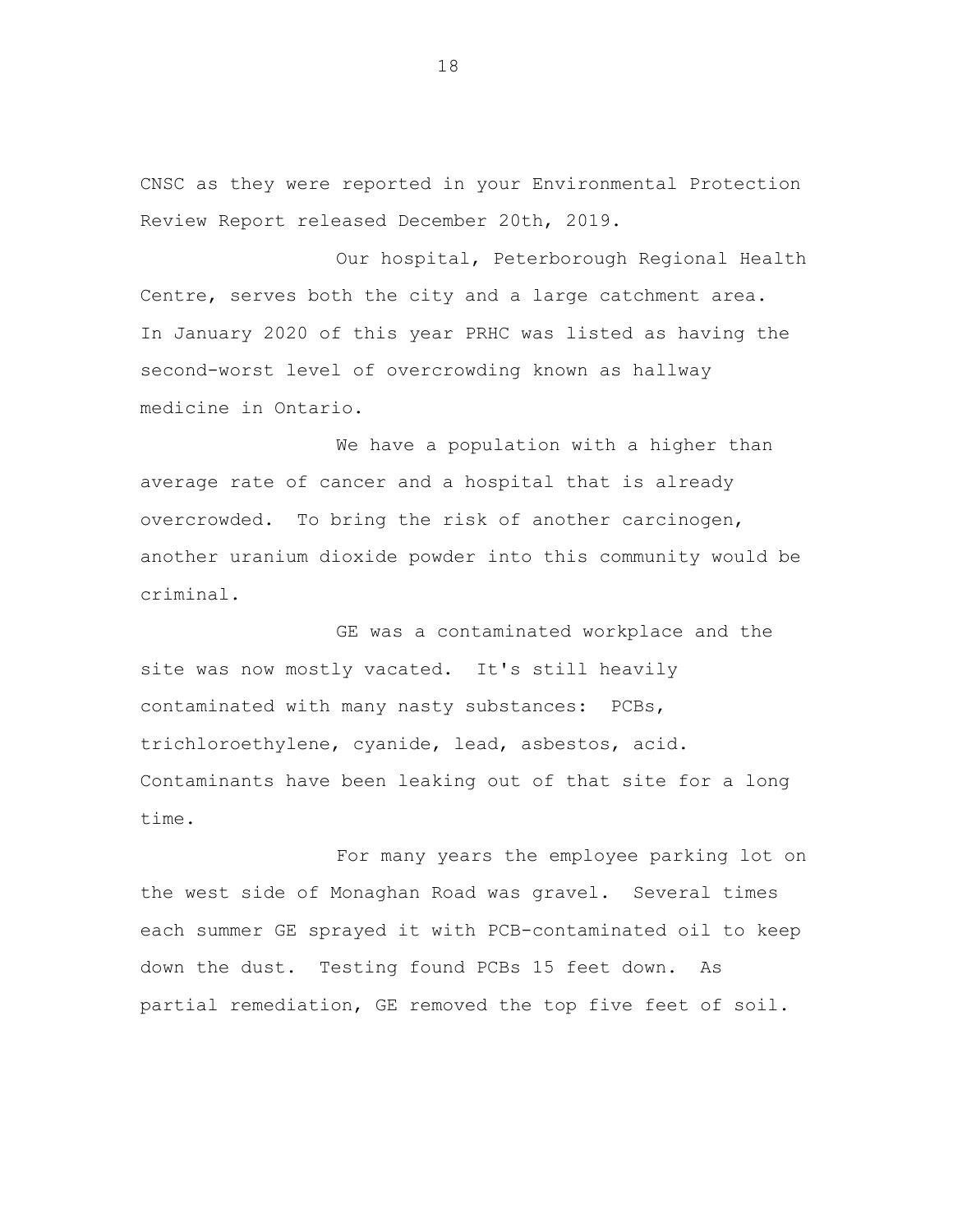This was a high-risk job. The workers that were doing the work wore full hazmat suits. However, every time it rains the rainwater comes down the slope, through the contaminated parking lot, across Monaghan Road and into the storm sewers. BWXT seems to be indifferent to this hazard and hosted a community barbecue on the contaminated parking lot.

BWXT denies there is a pathway of contaminants to enter the groundwater system, despite the presence of known man-made drainage systems straight into Little Lake.

More crap. When GE was built five drain lines were installed to carry stormwater from the GE site directly into Little Lake and it is well known that contaminants from GE have been leaking into Little Lake for many years.

This summer a plume of PCB-contaminated industrial oil appeared in Little Lake. The hazmat crew said that it was a fire retardant. You don't use PCB oil to put out a fire. The hazmat suit crew said it was a fire retardant.

Boaters on the Trent Severn waterway stop at Peterborough Marina. Swimming, fishing and camping are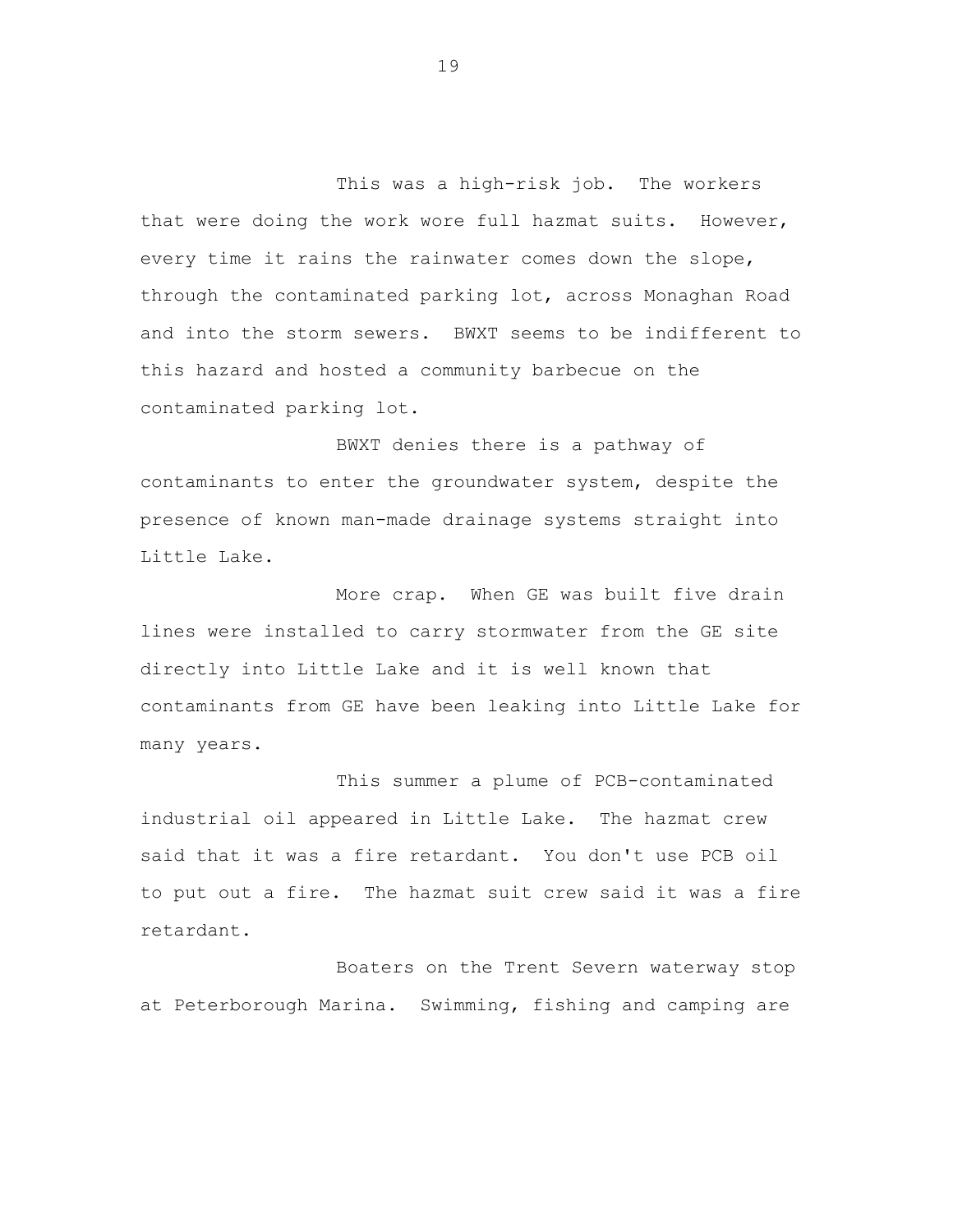permitted in and around Little Lake. Contaminants have already made the drainage system straight into Little Lake.

In my written submission I told you there was a serious accident in the tack and braze area while I was working there. A new employee was being trained on how to operate the brazier. Suddenly there was an explosion and beryllium was ejected into the room. An alarm went off. It took two days to clean up the area. Later there were multiple worker deaths attributable to beryllium.

One of the GE widows insisted that an autopsy be performed on her husband. He had cancer and beryllium in his brain. A woman who had done the laundry for the workers in the tack and braze area, she died of cancer. I know three others who died of brain cancer. I recently talked to a GE Nuclear employee who has berylliosis, a rare and fatal disease.

In my written submission dated the 24th of January 2020, I told you about the rumour circulating in Peterborough: Beryllium had been found in a clean room and in the lab at BWXT. About the same time a professor at Trent University discovered data on the CNSC website reporting that beryllium levels in the soil at eight test sites around the city increased significantly between 2018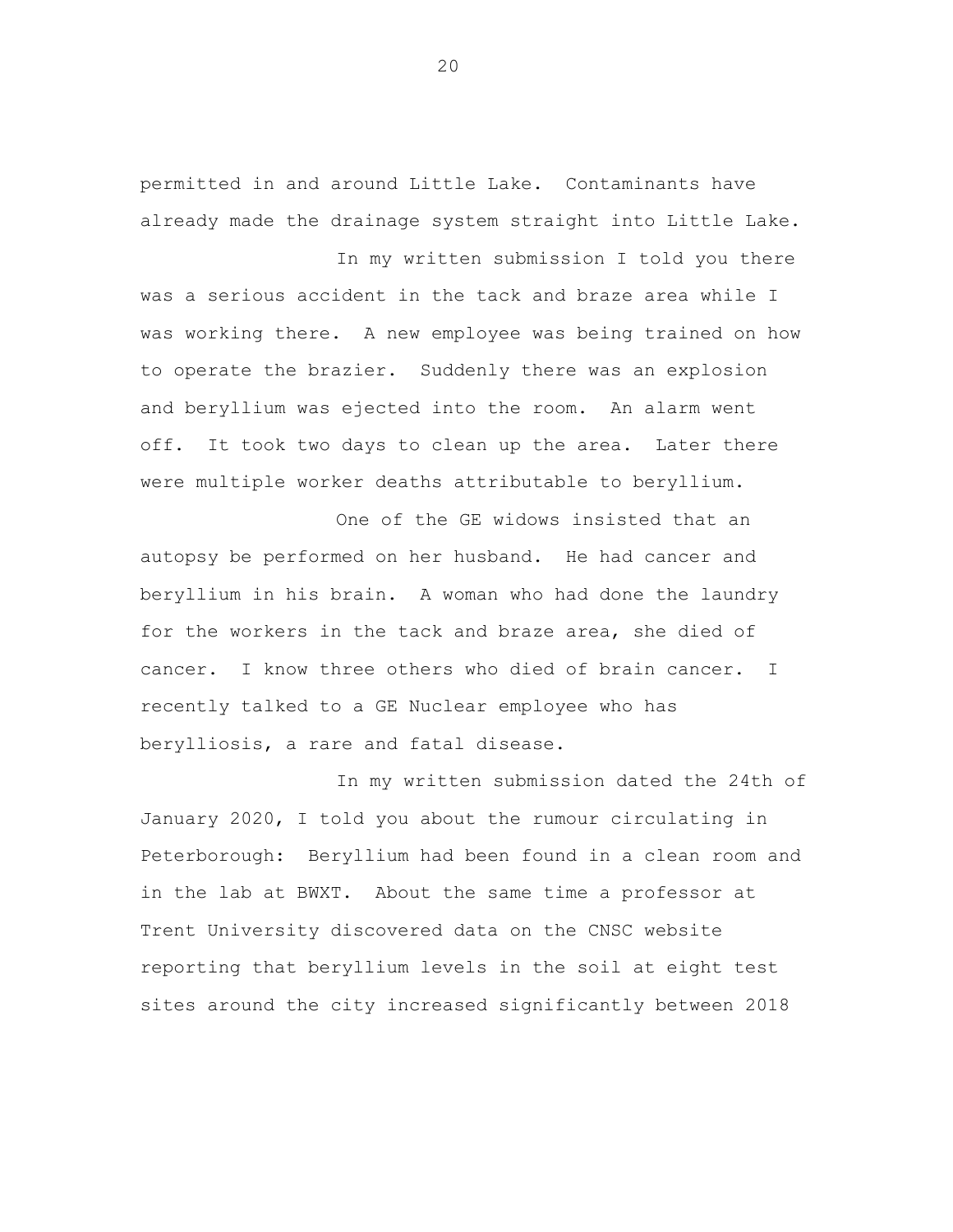and 2019. The highest levels of beryllium are at the Prince of Wales School.

BWXT denies all responsibility for the beryllium that is accumulating around the city. It took many years before we realized that GE was a dangerous workplace. Where did the beryllium come from? It wasn't aliens.

BWXT wants to bring pelleting to Peterborough. The Monaghan Road site already has a dangerously high toxic burden. Pelleting will add to that toxic burden.

Their 2019 renewal documents clearly state that the levels of uranium dioxide emissions will increase substantially if pellets are manufactured in Peterborough. These uranium dioxide emissions will put 600 children directly in harm's way.

Now, BWXT denies the rising levels of beryllium found at the Prince of Wales schoolyard came from their factory across the street. There are no other known sources of airborne beryllium in Peterborough that I know of. Something is very wrong at the BWXT factory. Please don't make things worse. No pelleting in Peterborough.

Thank you very much.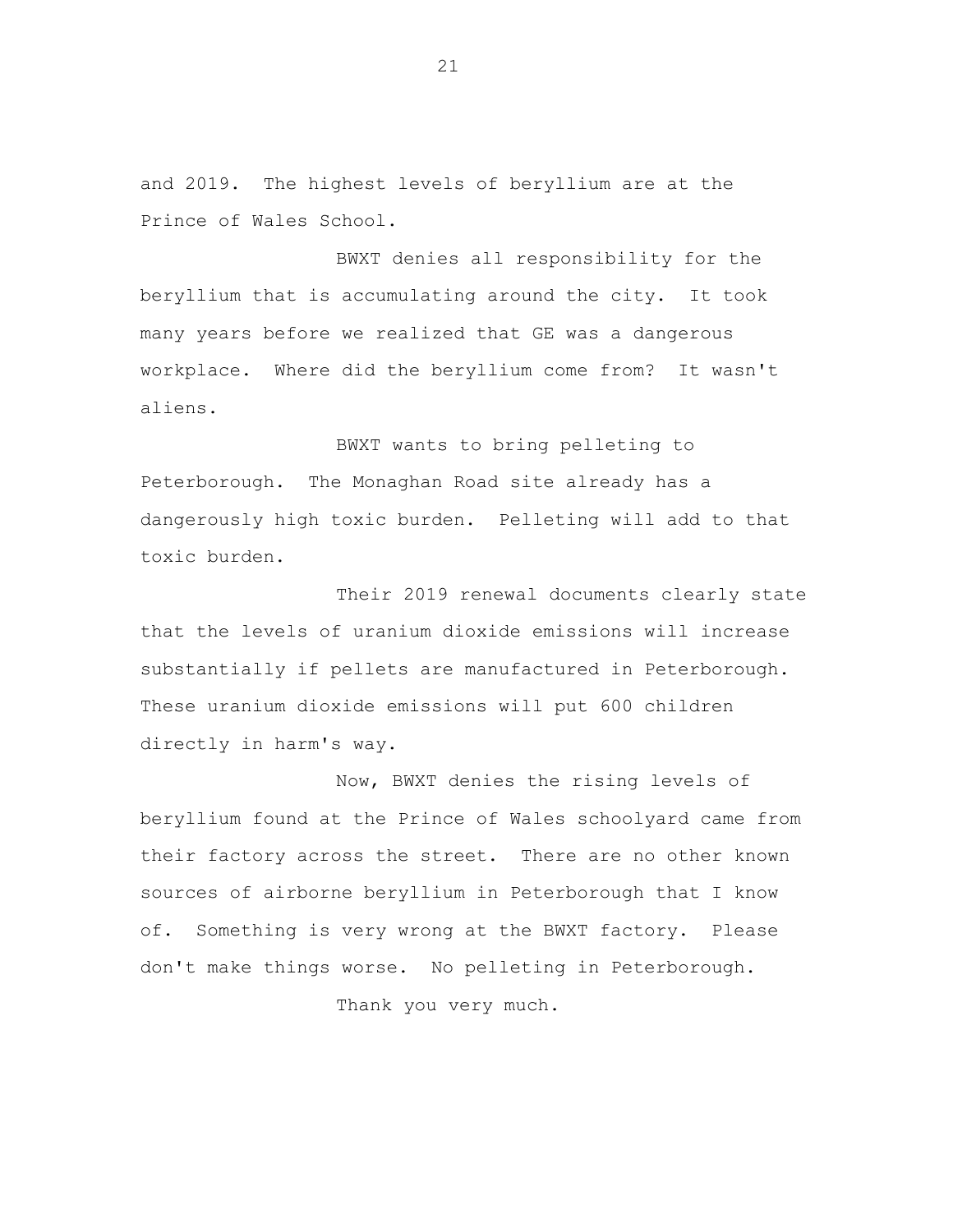And I still have a little bit of time. I brought a lot of information with me.

Now, these are people that worked in the nuclear and they believed GE when they said, "We are looking after your safety." These people are all dead. Ted, you should know some of them, you were our foreman.

There is the number of funerals I have been to since I retired in 2004. I have done 15 or 16 eulogies at these funerals.

Here's a little booklet I started about three years ago. This booklet has been up to Queen's Park, it has been to WSIB and it has been to a lot of offices. There is -- out of 175 people there's 64 people's names and now it's 67 that worked in the nuclear that got cancer. The ones in pink are already dead. There are still a few of us limping around that are left.

This one here, there's over 500 names of people who worked at General Electric that died of cancer -- 500 names.

I haven't got these ones on yet in the last maybe two months because the board is full and I have to get another one.

There's 25 years of GE history right here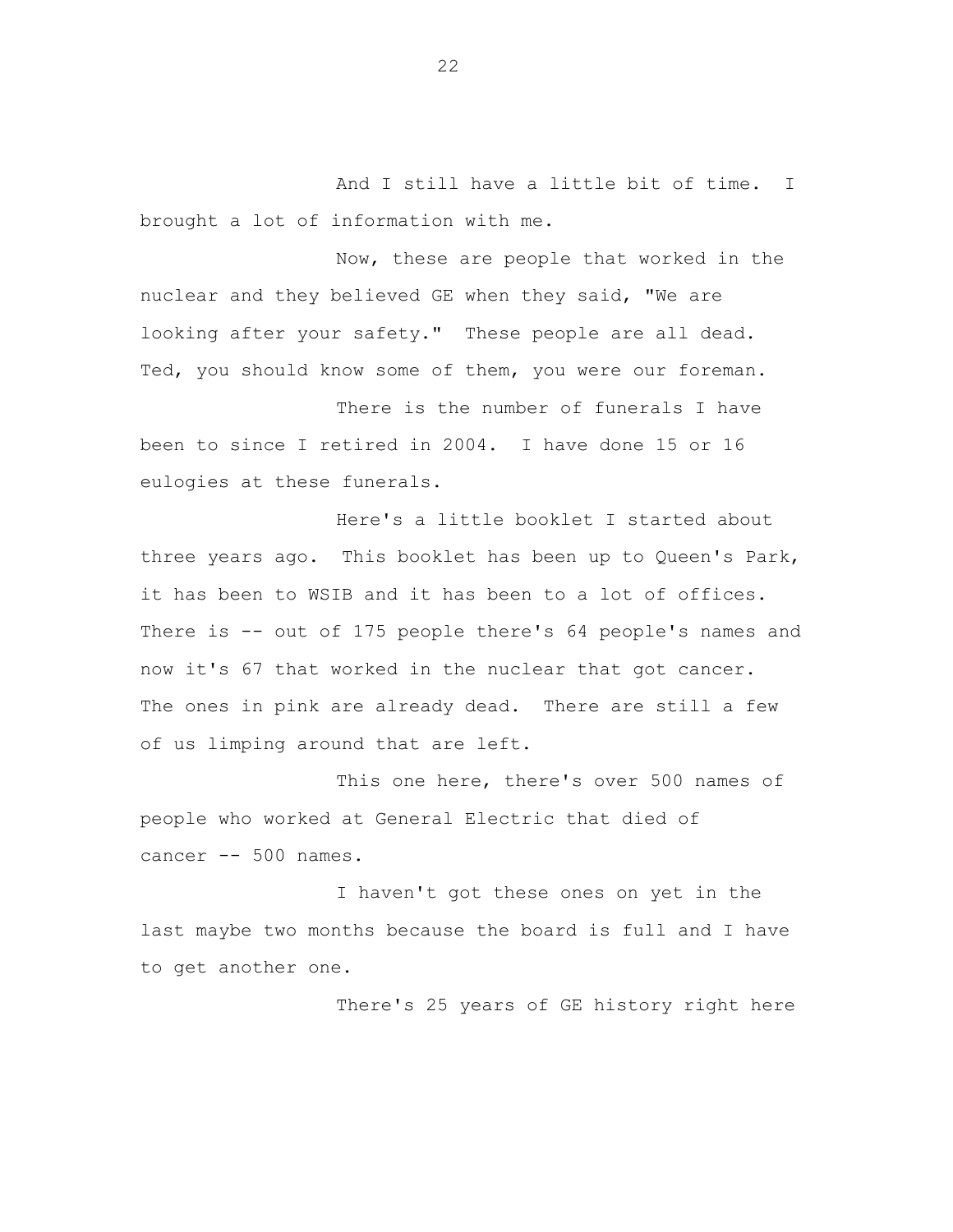and a lot of it isn't pretty. Now, that's 25 years of GE history, this is only a year since I have been involved with this group on BWXT. All the information is in there.

The other group I belong to is an advisory group on General Electric. We have been involved in that for 25 years. It's not an easy job to beat WSIB. There are 73 families that have a claim that have already been turned down and denied. And like Dan said yesterday, that's not an easy job.

Our group put a letter -- or put thing in the paper yesterday and I am as proud of this as I am of being in the "Town of Widows" movie. I suggest to you people, if you get a chance, watch it, because I don't think there will be a dry eye around the table.

I can't believe I done it all in 10 minutes.

--- Laughter / Rires

**THE PRESIDENT:** Well, thank you very much for your presentation, Mr. Dufresne.

Dr. Demeter...?

**MEMBER DEMETER:** Thank you very much for your presentation and your passion for this issue.

A number of intervenors have raised the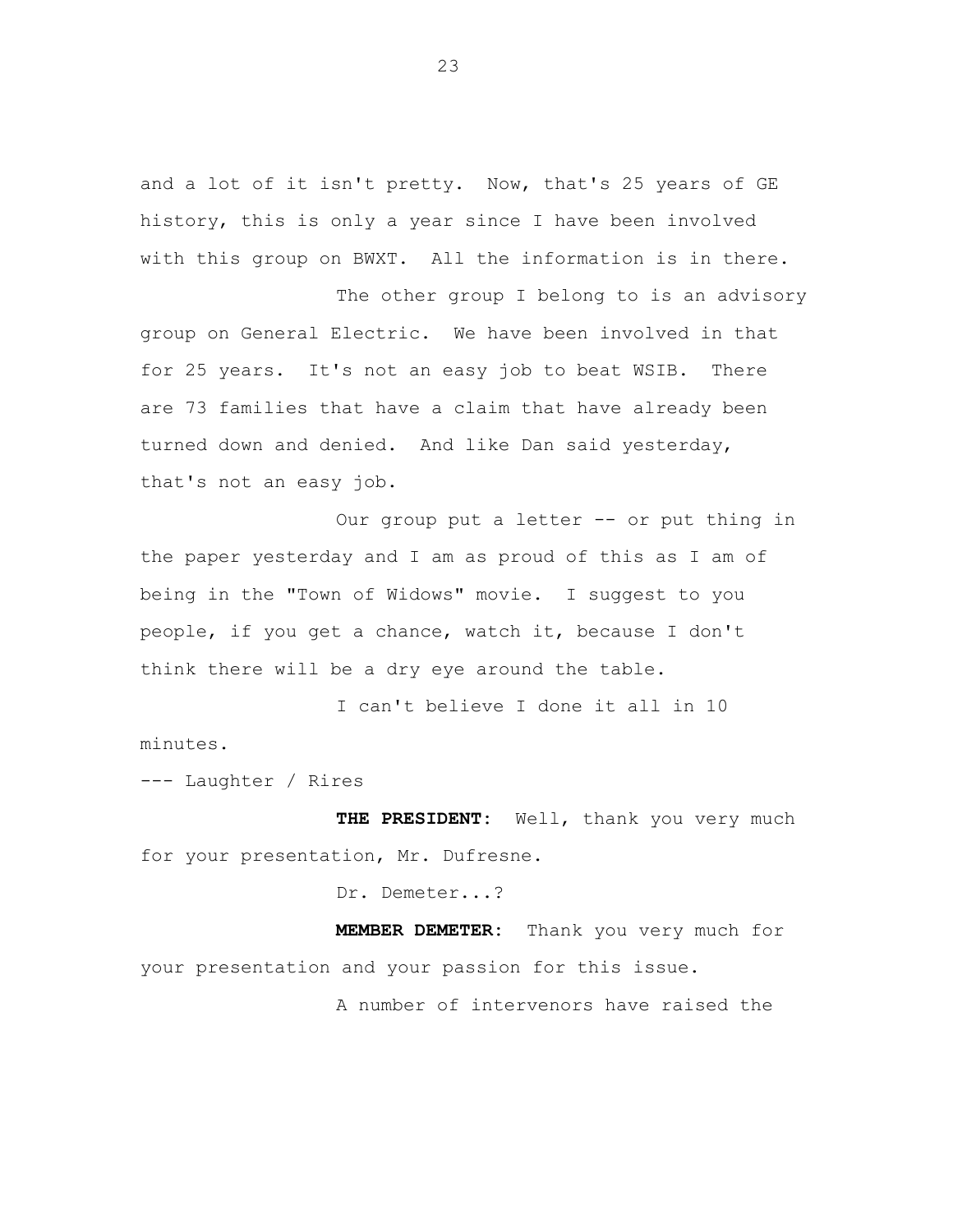issue of legacy issues and health issues with the former uses and former tenants of the building.

So my question to BWXT is: What do you do to assess for legacy issues and legacy potential harmful agents for your current employees in this building that has a long history and, based on a number of interventions, a lot of potential hazards? What do you do to assess for those hazards and make sure that the people who work for you are in a safe environment?

**MR. SNOPEK:** Dave Snopek, for the record. On an annual basis -- first of all, we occupy buildings on the site. We occupy four distinct buildings, which is a small subset of the overall site and the overall number of buildings on the site.

On an annual basis, the landlord actually conducts a survey of designated substances within the facility. I think I mentioned that yesterday or the day before, that they look at things like asbestos. So in as much as asbestos remains within the facility as insulation on pipes, there's an inventory taken of that. And the annual survey is to review the condition of asbestos, for example, on pipes. And if it's found to be in a degraded condition, remediation is taken place. Either it's removed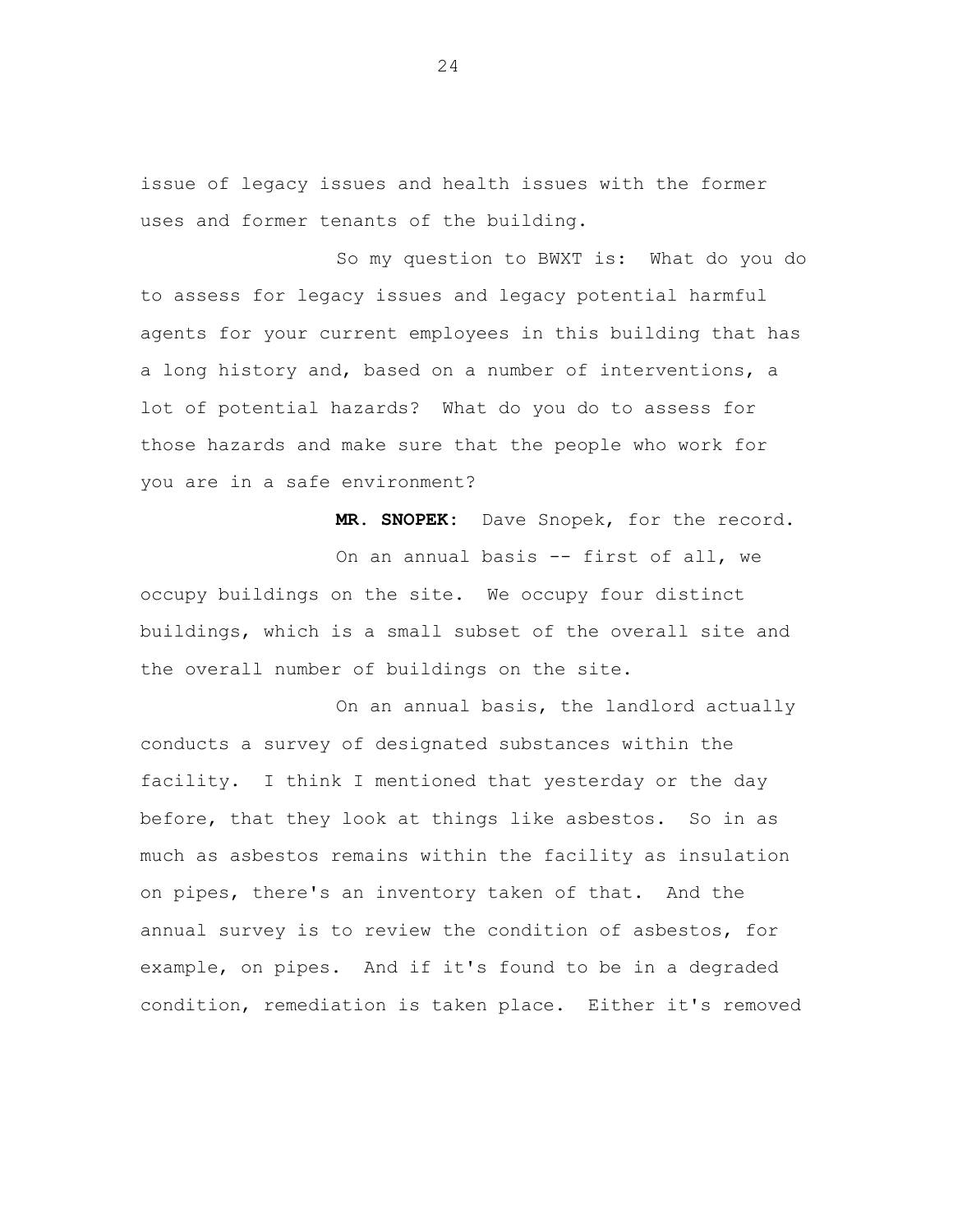or it's repaired.

But in addition to asbestos within building materials, the survey looks at lead, mercury, other potential hazards within the building to ensure that those are understood, well controlled, and at safe levels.

**MEMBER DEMETER:** And is that survey available to the union steward? Does CNSC get that survey?

**MR. SNOPEK:** Dave Snopek.

I'd have to check to see what the distribution is on that survey.

**MEMBER DEMETER:** Given the amount of angst about historical and legacy issues in these, it would be really important to understand, given that the perception that the landlord is sort of monitoring themselves for all these potential hazards and then giving a report to you as an employer, it'd be really interesting to understand if that report is disseminated more broadly to the people that are directly impacted by working there.

And does CNSC, do you get a copy of that from a conventional health and safety point of view?

**DR. DUCROS:** Caroline Ducros, for the record.

We don't get a report. We don't get a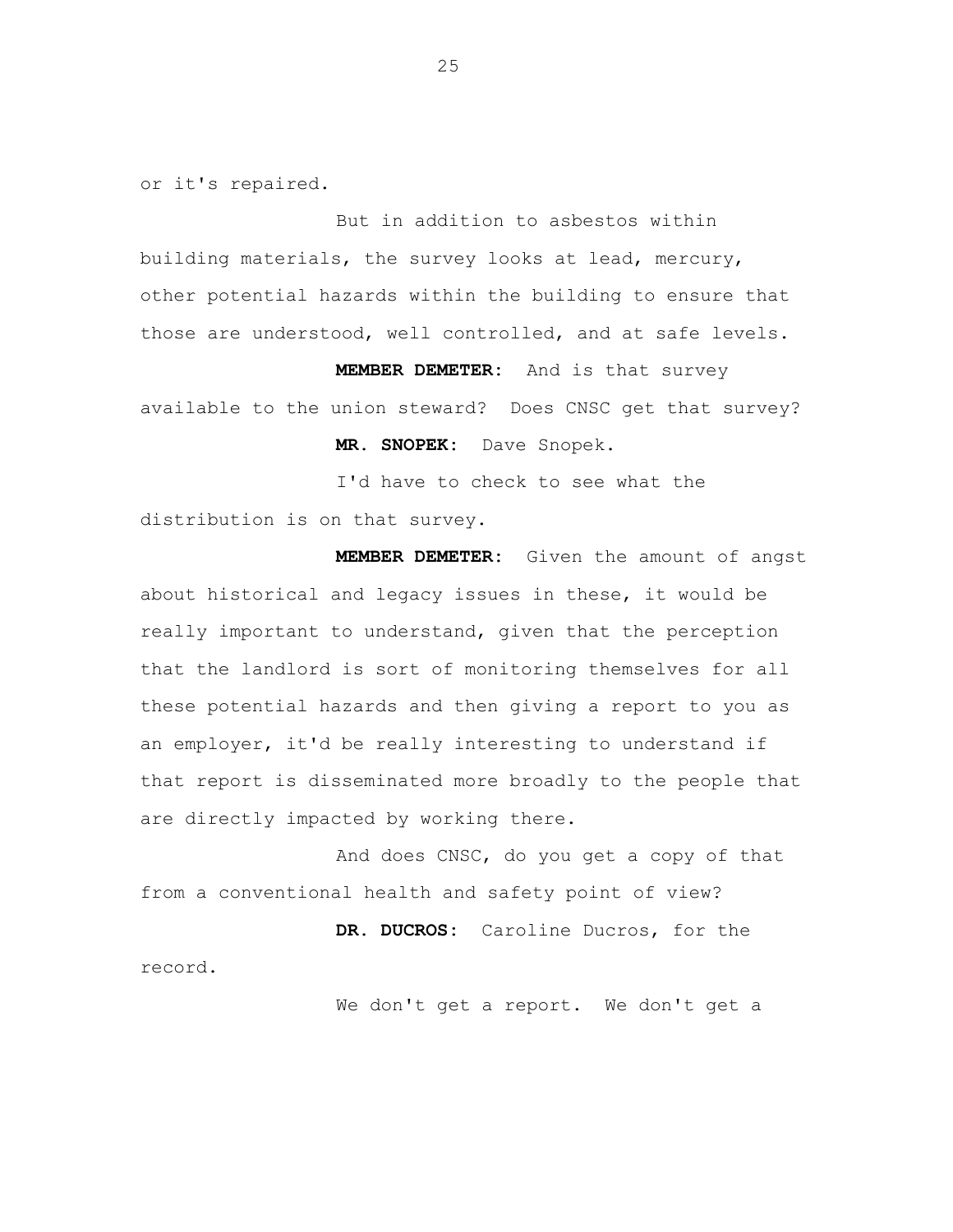copy of that report from a conventional health and safety point of view. It's within our inspections, but we don't see that report.

**MEMBER DEMETER:** Okay, that's very interesting.

**THE PRESIDENT:** And BWXT, as far as your employee base, I suspect many of them are former GE employees who may have been exposed to all these chemicals and toxic materials. Do you do any special health screening or assessments for them?

## **MR. SNOPEK:** Dave Snopek.

We have a medical program for our nuclear energy workers and for our beryllium workers, and our medical program focuses on those aspects. Our program also looks at things like fitness for duty, so fitness to wear a respirator for those jobs that require a respirator, fitness to operate machinery, that sort of thing. And that might be kind of where there might be some link to that.

But we don't survey for kind of non-BWXT workplace exposures.

**THE PRESIDENT:** Thank you.

Dr. Berube?

**MEMBER BERUBE:** Well, first of all, thank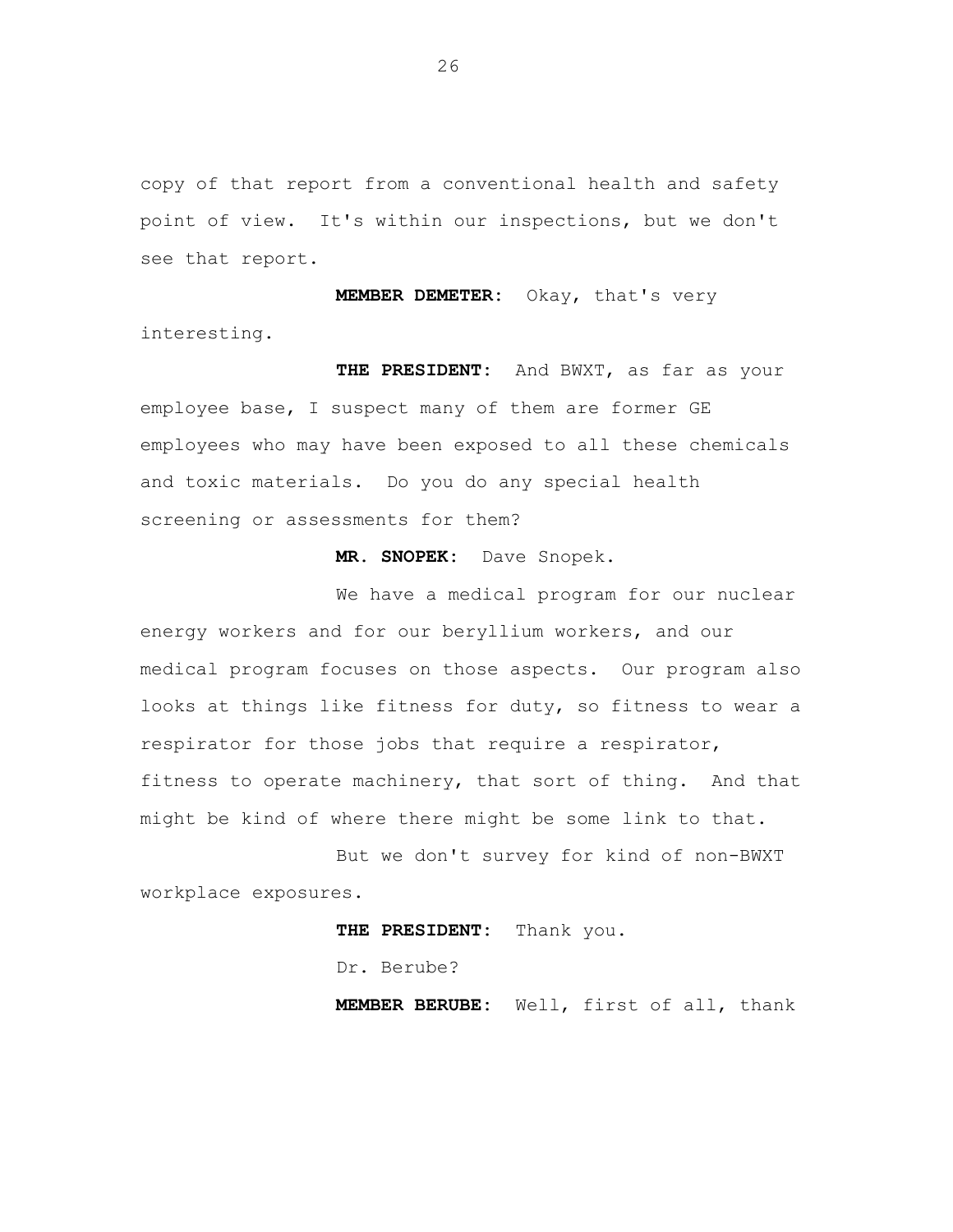you for your presentation. Stark, to say the least. And ...

**MR. DUFRESNE:** Did I not push the button

on?

## **MEMBER BERUBE:** No, you were fine. Yeah.

So my question is to CNSC. Looking at this situation and looking at the history of the site, and it's been regulated for quite a while by CNSC before, prior with GE operations and stuff like this, how much longitudinal data do you have on beryllium and uranium concentrations on the site? There must be some history some place. Do you actually analyze that before you look at the licensing? Or -- because right now we have a problem with context, you know, what's been there before and where's it going. And I'm sure you must have some of that data someplace.

**MS TADROS:** Haidy Tadros, for the record.

I believe we looked at the baseline and Ms Karine Glenn in Ottawa had mentioned that with the preliminary decommissioning plan, with regards to how do we establish what is BWXT and what is GE, had talked to the details about the baseline that is looked at, so that anything going forward since the transfer to BWXT, it is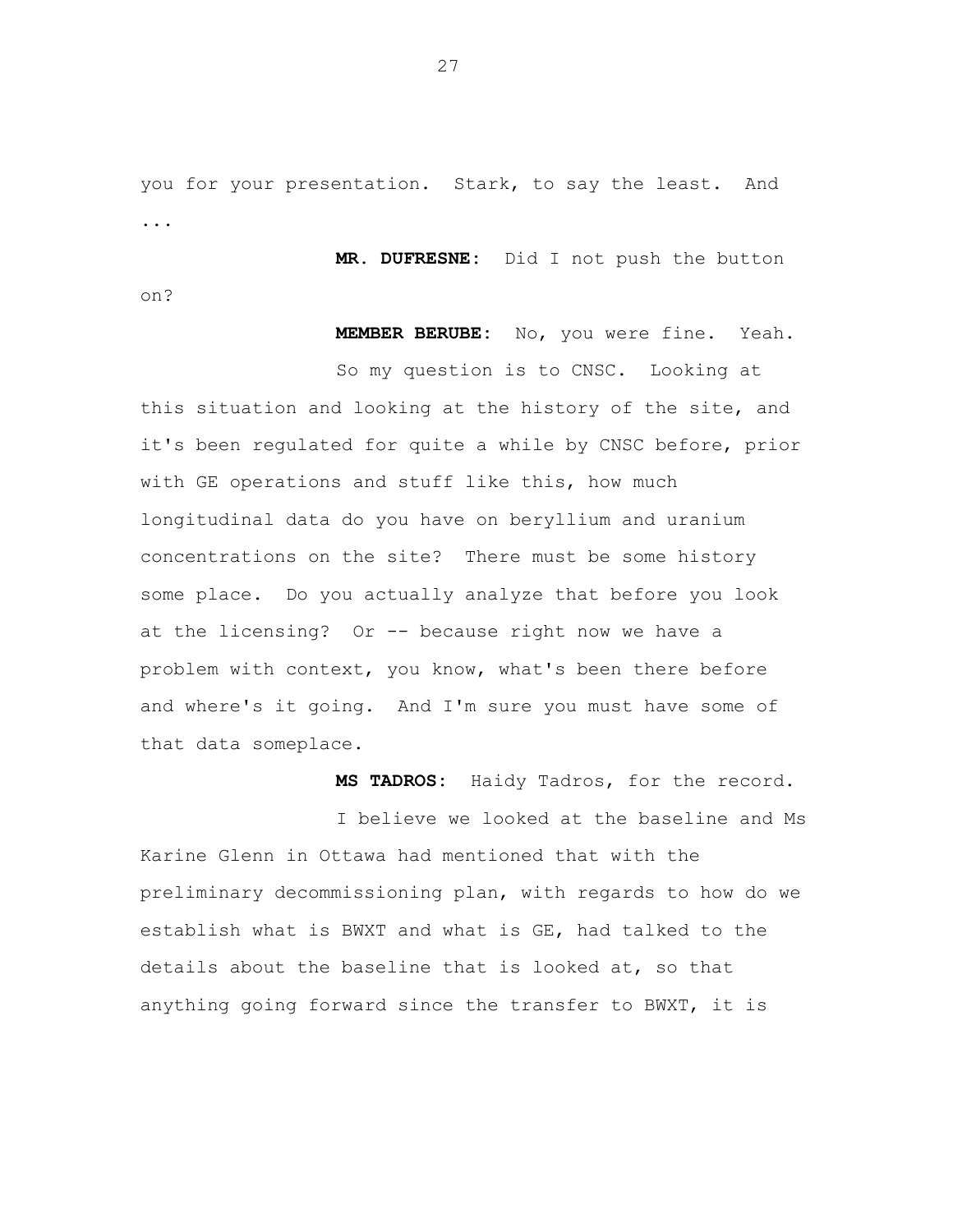under their licence, it is under their requirements.

So perhaps Ms. Karine Glenn can give us a description of that.

**MS GLENN:** Karine Glenn, for the record. I'm the director of the Waste and Decommissioning Division.

Just to add to that, yes, absolutely, they have to characterize all the contaminants on site. And they have done a lot of that. Work studies in 1995 were performed, prior to BWXT taking over, as well as studies in 2008 to determine what contaminants were on the site and the extent of the contamination.

BWXT is responsible for cleanup of the area that they occupy and for the contaminants that they generated. But I believe, and we can verify with BWXT, that they stated earlier this week that they were responsible for all the uranium and beryllium cleanup that is on the area that they occupied as part of their licence site. The remainder of the site is the responsibility of the landlord, and that's GE.

**MEMBER BERUBE:** Well, thank you for that, but I can tell you, your body doesn't care who made the pollution, it just cares that it's there. So when we're looking at this, we need to understand what's there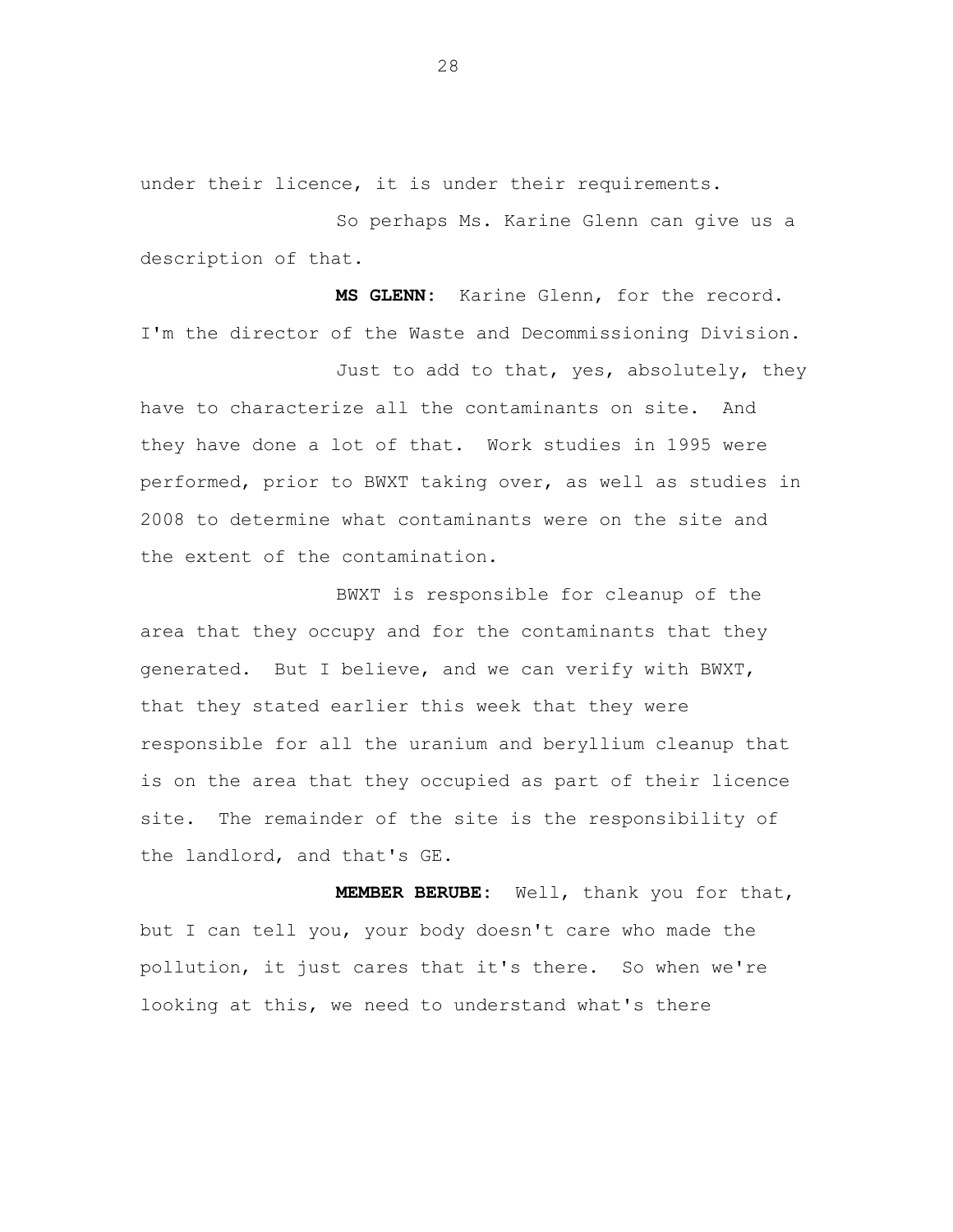historically, what the contributing factors of the current operator are, and whether or not that's at some risk to the public.

And I understand that the licence only deals with BWXT's contribution to that scenario, but they could have a platform that doesn't emit anything; if the historical loads are still clinging around, that doesn't change the situation.

**MS TADROS:** Haidy Tadros, for the record.

So perhaps what might help here is if there is a CNSC licence issued -- for example, GE, which was in place at the time -- GE was responsible for all of the beryllium, all of the uranium, all of the legacy waste issues that were associated with its work as per the licence from the regulator at the time.

With the transfer, that transfer, now that it's BWXT, includes all of the legacy, all of the materials that BWXT would be looking at.

So I guess what I'm trying to summarize is from a regulatory licensing perspective, one, we would not have let the land go to anyone if there was radioactive or hazardous material associated with the regulated activity. So there is in our regulatory framework a cleanup that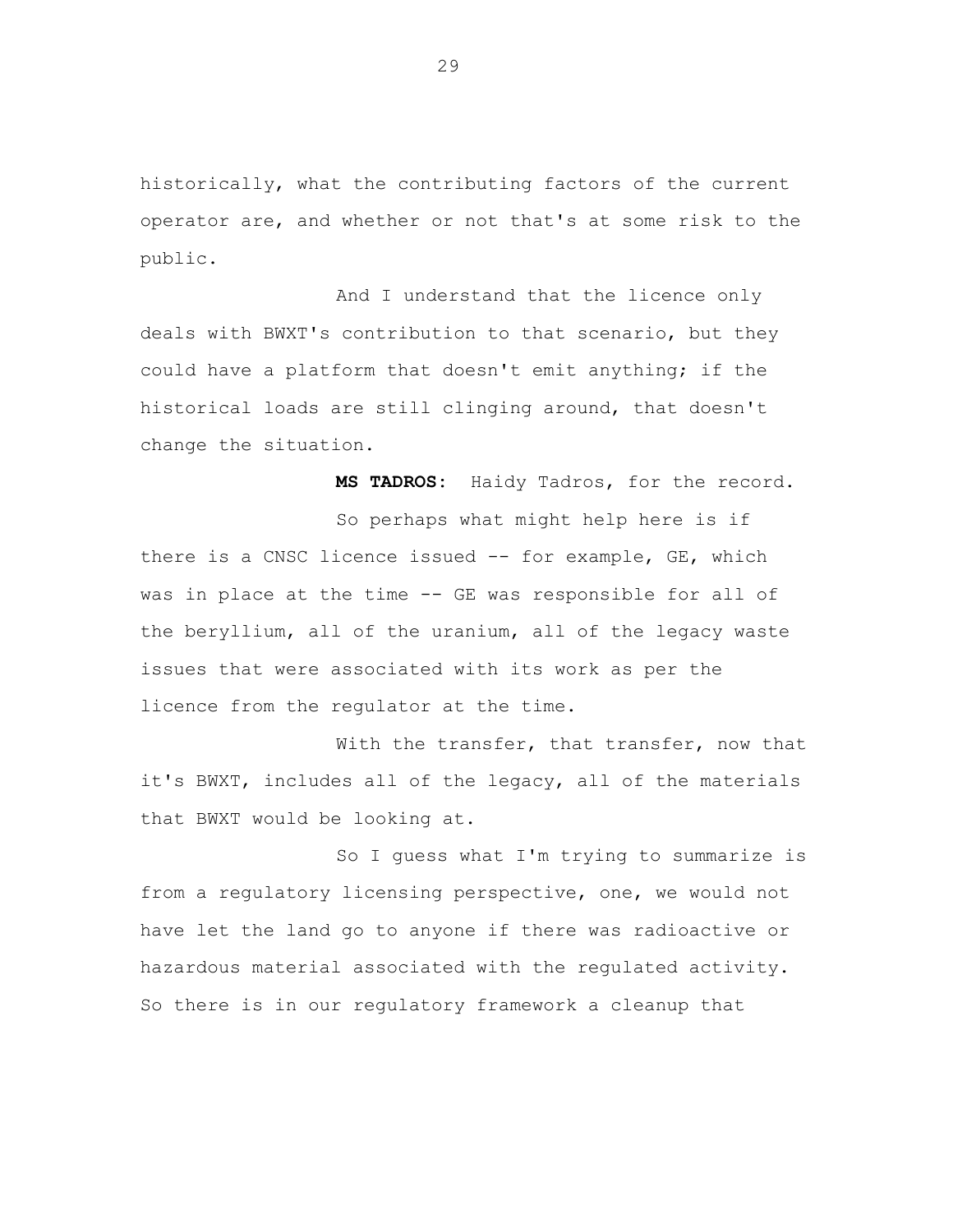needs to happen, an end state report that needs to be provided. This is final cleanup, which is going to be the case with a detailed decommissioning plan once BWXT completes their operations.

So from a licensing perspective, contaminants that are currently under their licence, for them to be released from regulatory control, we need proof that there is no longer any contaminants there.

In this case, there has been a transfer of that legacy to the current company, BWXT. I completely understand your perspective in terms of this is not about who owns what; it's about the contaminants are there, who's doing something about it. And what I'm trying to describe is under the regulatory framework, we look to ensuring that nothing gets released from regulatory control until a full cleanup happens according to our current regulatory framework.

**MEMBER BERUBE:** So I guess my question, and this is to BWXT, you're well aware that you've assumed the risks for the site as part of your leasehold agreement; is that correct?

**MR. MacQUARRIE:** It's John MacQuarrie, for the record.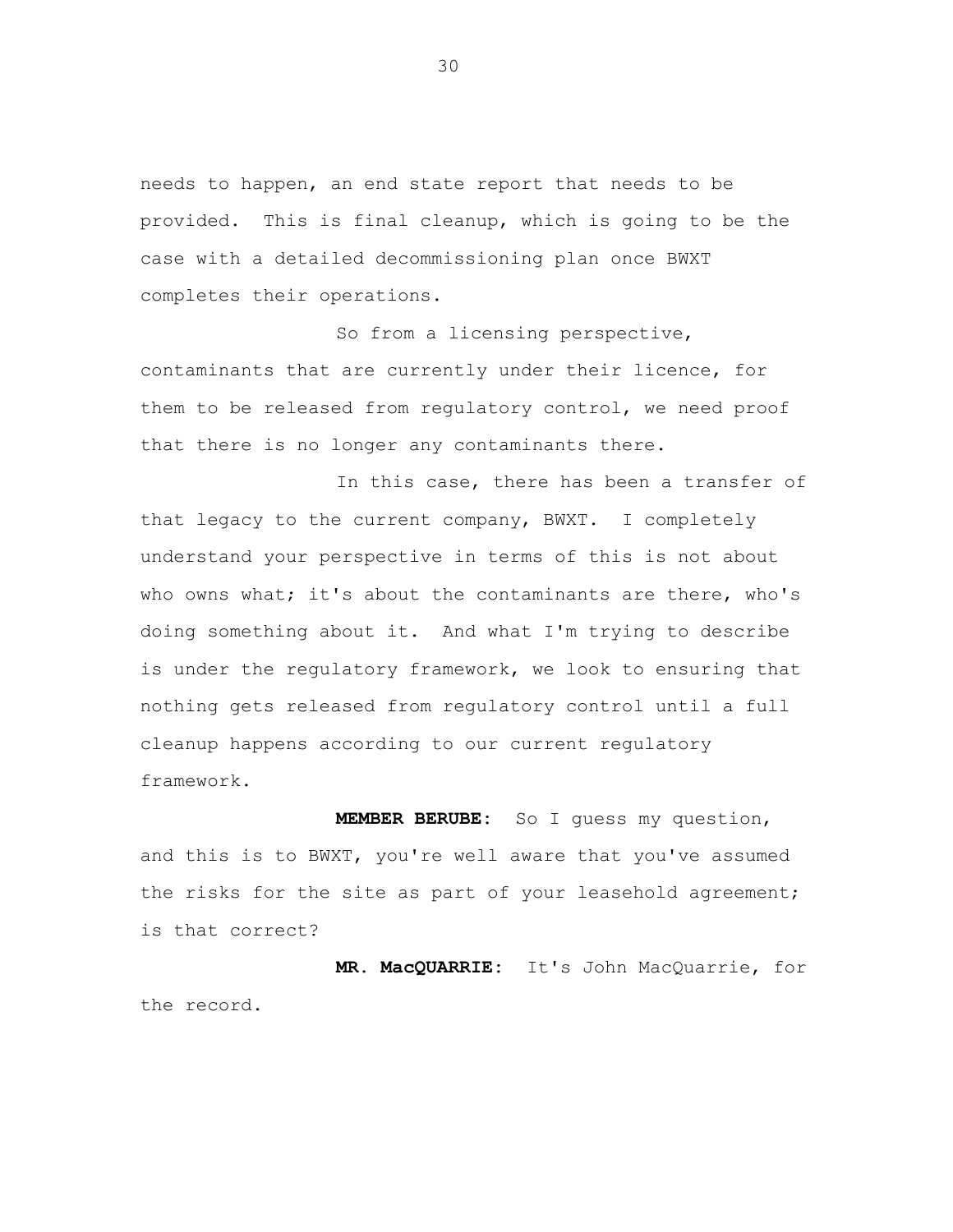So yes. So want to make it clear that regardless of GE's operations or ours, I believe that we fully understand all of the hazards in our work environment to our workers and to what is being released. And between ourselves and GE, who have halted operations on the site, right. We're the only industrial operation on the site other than some office activity that GE has going on. I think we do have that characterized and understood.

And so I know that from our perspective, we know what our workers are exposed to. We know that there may be contaminants in the ground around our facilities, but we're not -- there's careful controls on not disturbing those soils. So we know that we're not, you know, creating new hazards for our employees.

So I don't want to leave you with the impression that there's some confusion here between ourselves and GE. I think we feel like we've got everything well characterized and understand the impact to our employees and to others.

**MEMBER BERUBE:** The only difference is -- I just want to make it very clear -- that you know liability and impact are two different things. So we're talking about biological impact versus legal liability and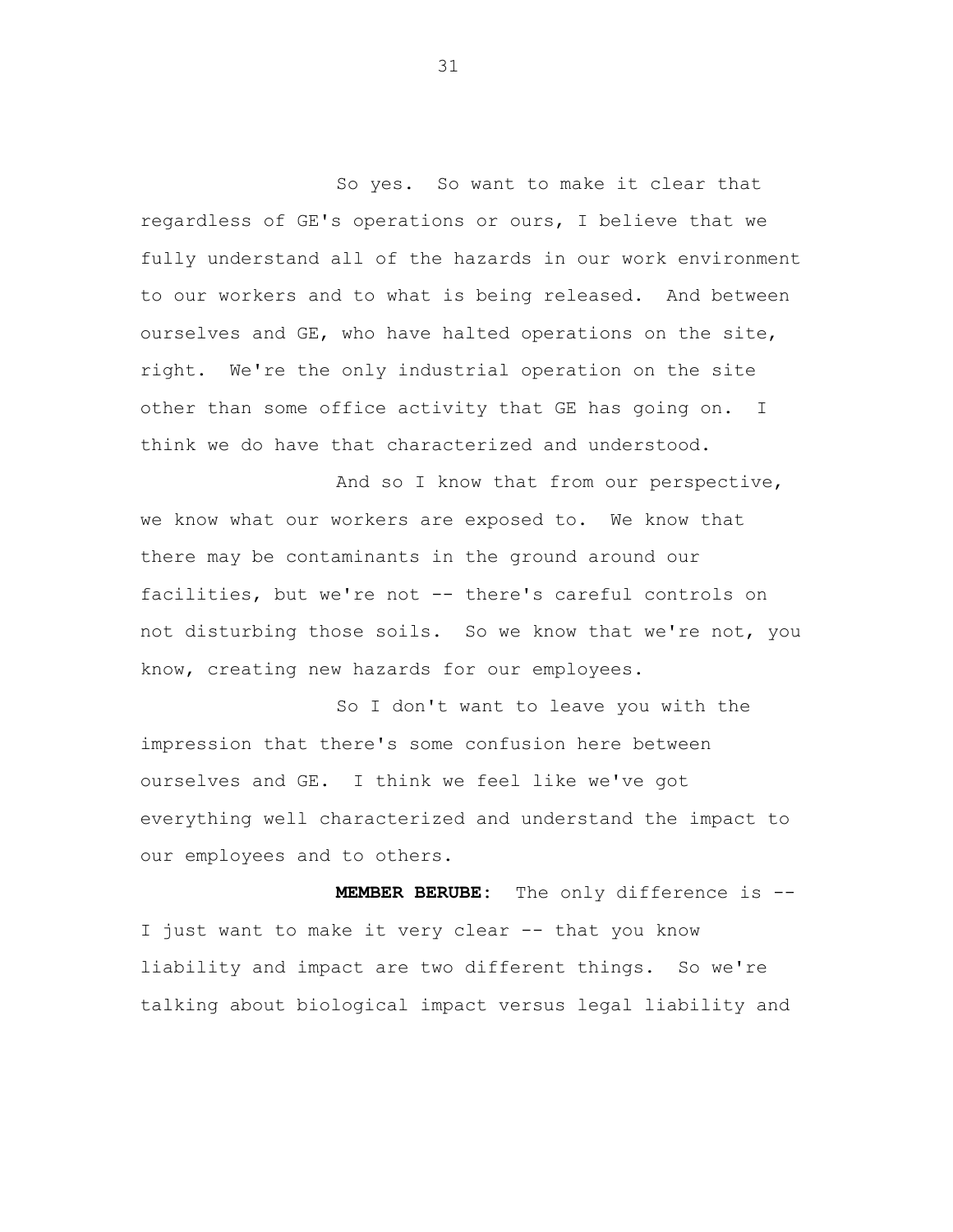responsibility. These are two very different things; right?

**MR. MacQUARRIE:** I'm not talking about liability.

**MEMBER BERUBE:** Yeah, okay.

**MR. MacQUARRIE:** I'm sorry if I gave you that impression. I'm talking about impact.

**MEMBER BERUBE:** Okay.

**THE PRESIDENT:** Dr. Lacroix?

**MEMBER LACROIX:** I just want to thank Mr. Dufresne for his passionate and genuine presentation. Thank you.

THE PRESIDENT: Dr. McKinnon?

**MR. DUFRESNE:** Thank you, sir.

**MEMBER McKINNON:** There's nothing like personal observations which bring value to the questions that we ask.

One of the things you mentioned was the drain lines. So my question to BWXT: In your site characterization, these five drain lines would be known or would they be part of the property that you are renting?

**MR. SNOPEK:** Dave Snopek, for the record. I believe there are references to the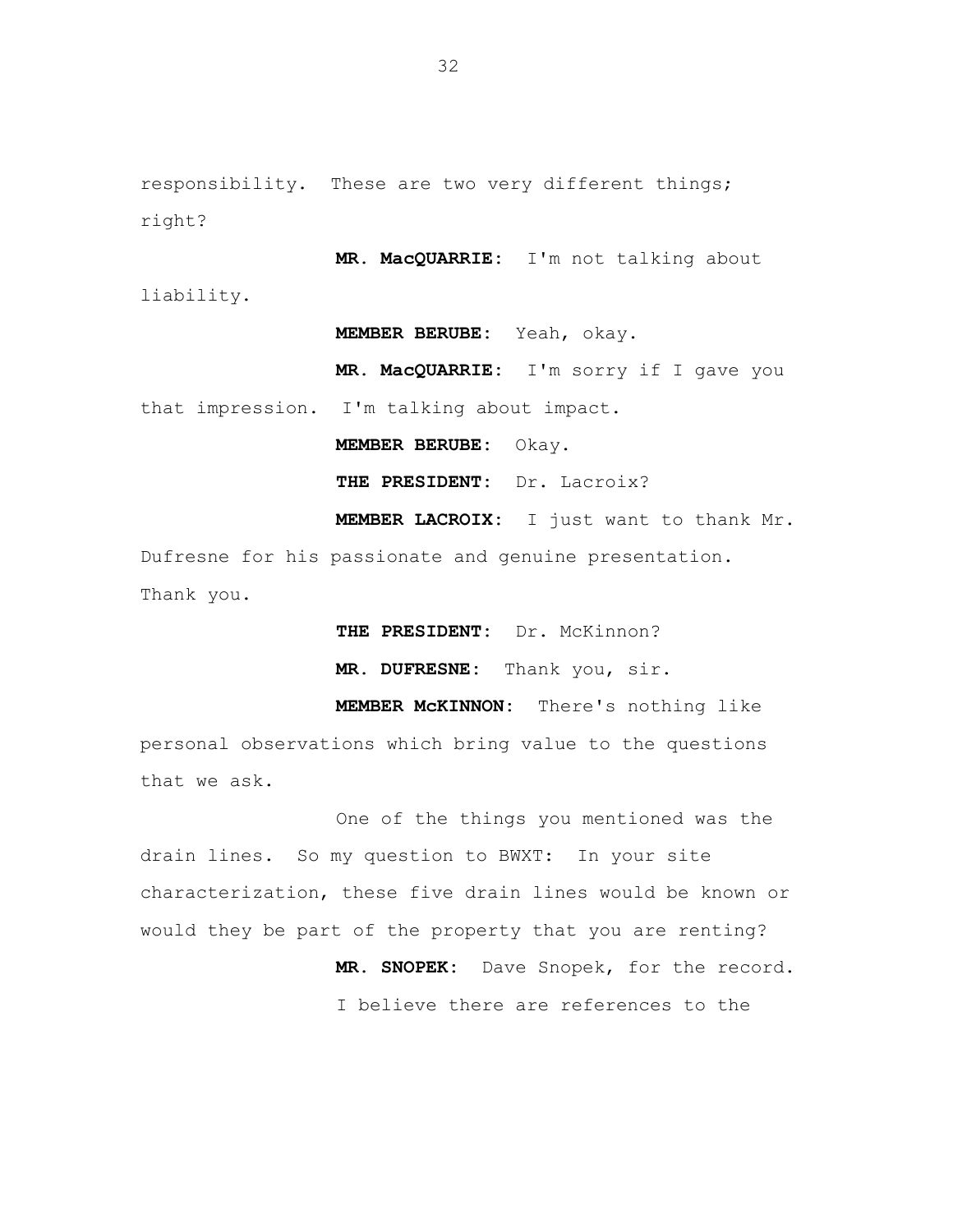stormwater management on the overall site. That is the responsibility of GE, the landlord. Again, we occupy the four buildings on the site. The overall responsibility for plant infrastructure is with the landlord.

We've talked a little bit about surface water, surface water management and emissions, and we - based on the emissions from the facility, we don't impact stormwater. We don't have emissions that have the potential to lead to contamination on surfaces, for example, outside the plant and be entrained in stormwater. Yeah.

**MEMBER McKINNON:** I guess the bigger question was, you know, thinking of potential pathways for any contaminants in your area into, you know, the external environment, you know, with it being an old site, has there been sufficient characterization or site investigation to ensure that there are no other sort of old legacy infrastructure that could be considered a pathway?

**MR. SNOPEK:** Dave Snopek, for the record. There's no credible pathway for uranium and beryllium to stormwater.

**MEMBER McKINNON:** And the other question I had with regard to the beryllium room incident which was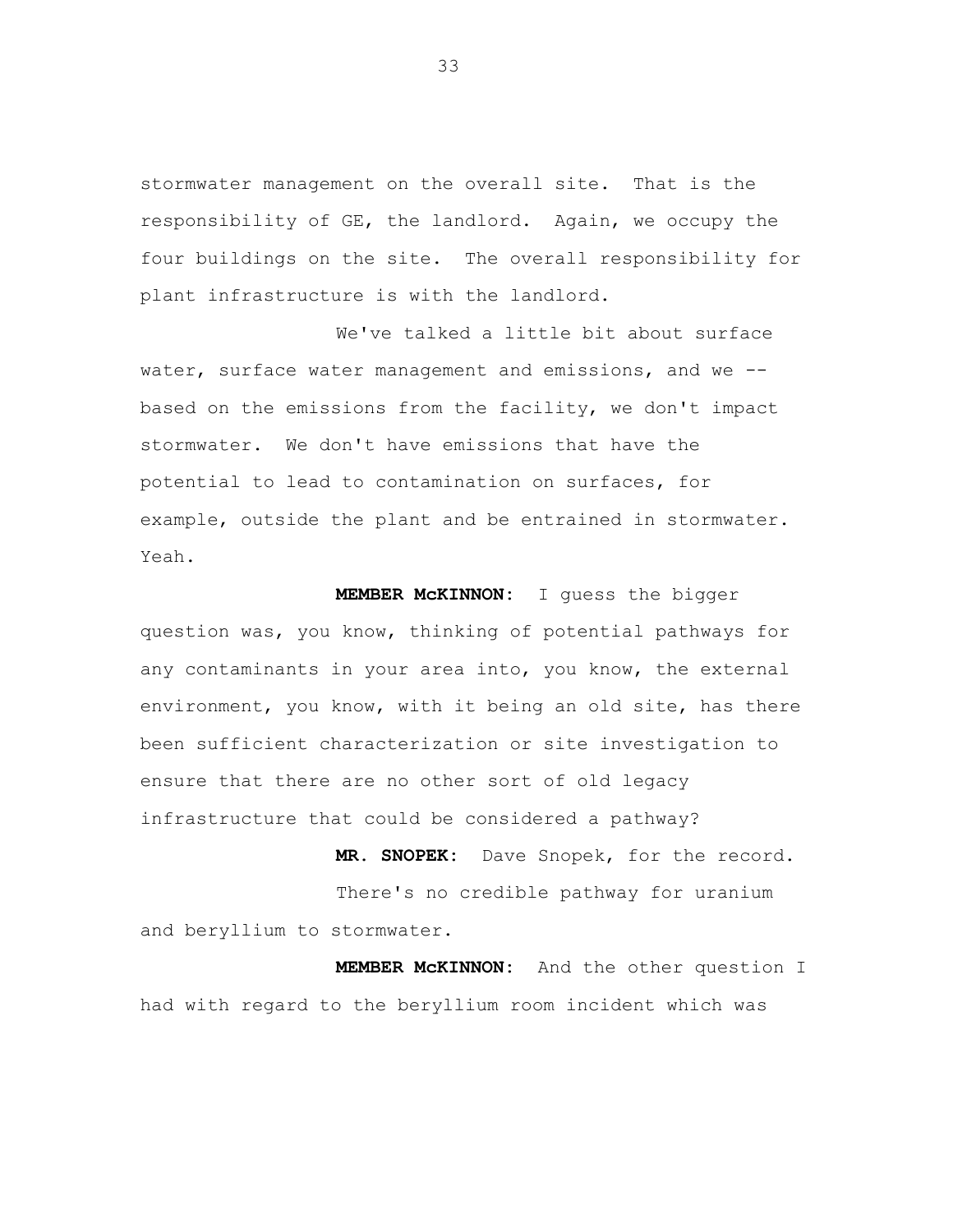mentioned, and it made me think of the conversation we had yesterday about the time frequency of the emissions monitoring, particularly the air monitoring.

So you collect samples in the stack through a filter system. And you would send those to the lab once a week. So that's one weekly response that you would get. But if something happens, you know, in the very short term like an accident that could release something that could be then ventilated, you mentioned that there are certain interlocks or shutdown features.

But what other aspects -- is there anything else you could do in the very short term in terms of monitoring that would be shorter than the one week related to the actual operations to prevent that type of release -- you know, very, very short term?

**MR. SNOPEK:** Dave Snopek, for the record.

There's a number of things that we can do. We talked about the environmental monitoring being on a weekly basis. If there was an event, we can actually take that filter out immediately or after the event and then send it to the lab, even though it might be for two or three or four days, and get that expedited through the lab. So we would be able to quantify that much more quickly if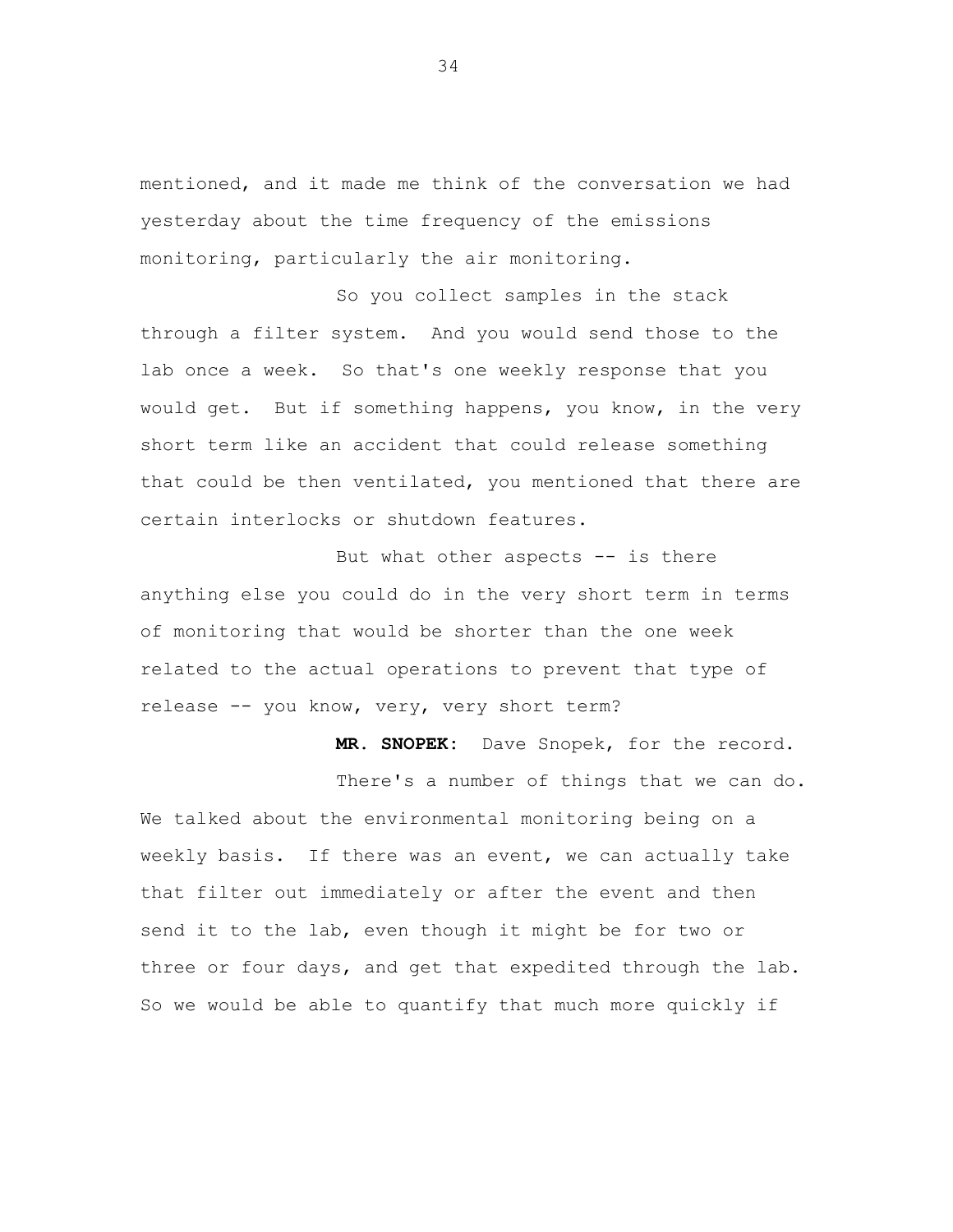we had a specific event.

We also can set up workplace air monitoring within the facility. We're often doing that as a matter of course. We're often doing personal air monitoring on the lapel of workers. So we've got air monitoring that may be available at the time, but if there's not, we can certainly put it in place within the workspace very quickly.

**THE PRESIDENT:** So following up on the incident or the accident of the 1980s, where there was a brazier that exploded in the beryllium room, is that something that you have -- I hope -- you have assessed and learned from and ensure that something like that doesn't happen? Can you comment on that? Then we'll talk about the other incident that's mentioned later in the --

**MR. SNOPEK:** Dave Snopek, for the record.

We looked -- based on the intervention, the written intervention, we looked back through the records to attempt to identify the event that was discussed. We believe we've identified the issue in 1983. It doesn't quite match the description that's in the intervention. So maybe --

Like the only thing that gets close to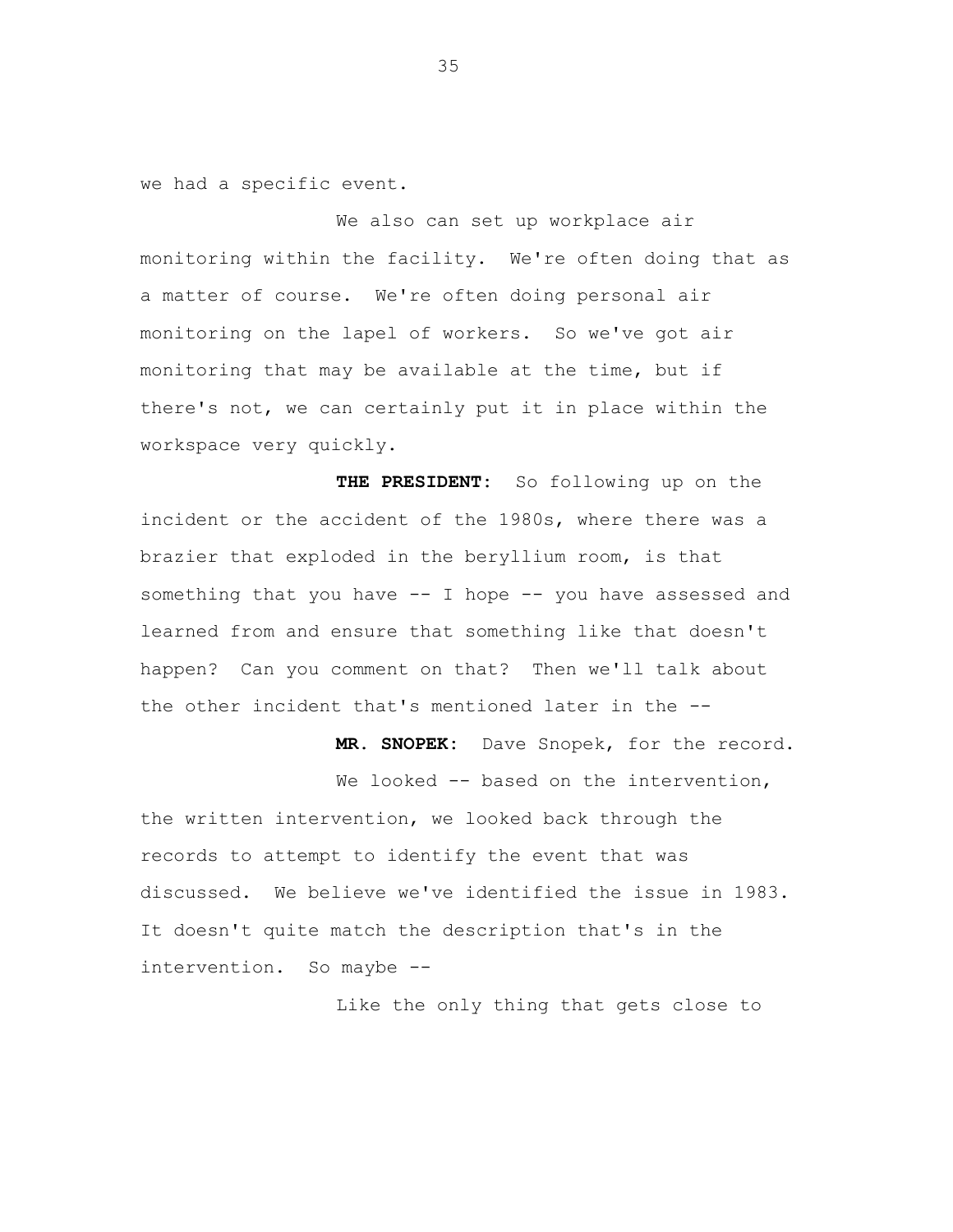this is an event in the brazier operation where there was -- brazier operation used to be in bell jars. And there was a work stoppage associated with some visible beryllium that was scraped off the edge of the bell jar. I can talk to that, if that was the event. But it certainly was not an explosion event. Ministry of Labour was involved. Air monitoring was conducted by ourselves and the MOL and found to not be above TLV levels.

That's the only event that we can find that's close to this description, but it was not an explosion.

**THE PRESIDENT:** Mr. Dufresne, do you want to comment on that?

**MR. DUFRESNE:** Yeah, it was afternoon shift. We were training a new man on the braziers. There was two sets of braziers in there then. I was on this one, the new guy was here. My back was to them. I heard a bang. The top of the brazier come off. The alarm went off, and the beryllium was coming out.

I took I think it was 33 or 34 people, we all left the room and went down the aisle, outside on the lawn. Security guard phone the manager, who lived in Westwood. He showed up about an hour later. We'd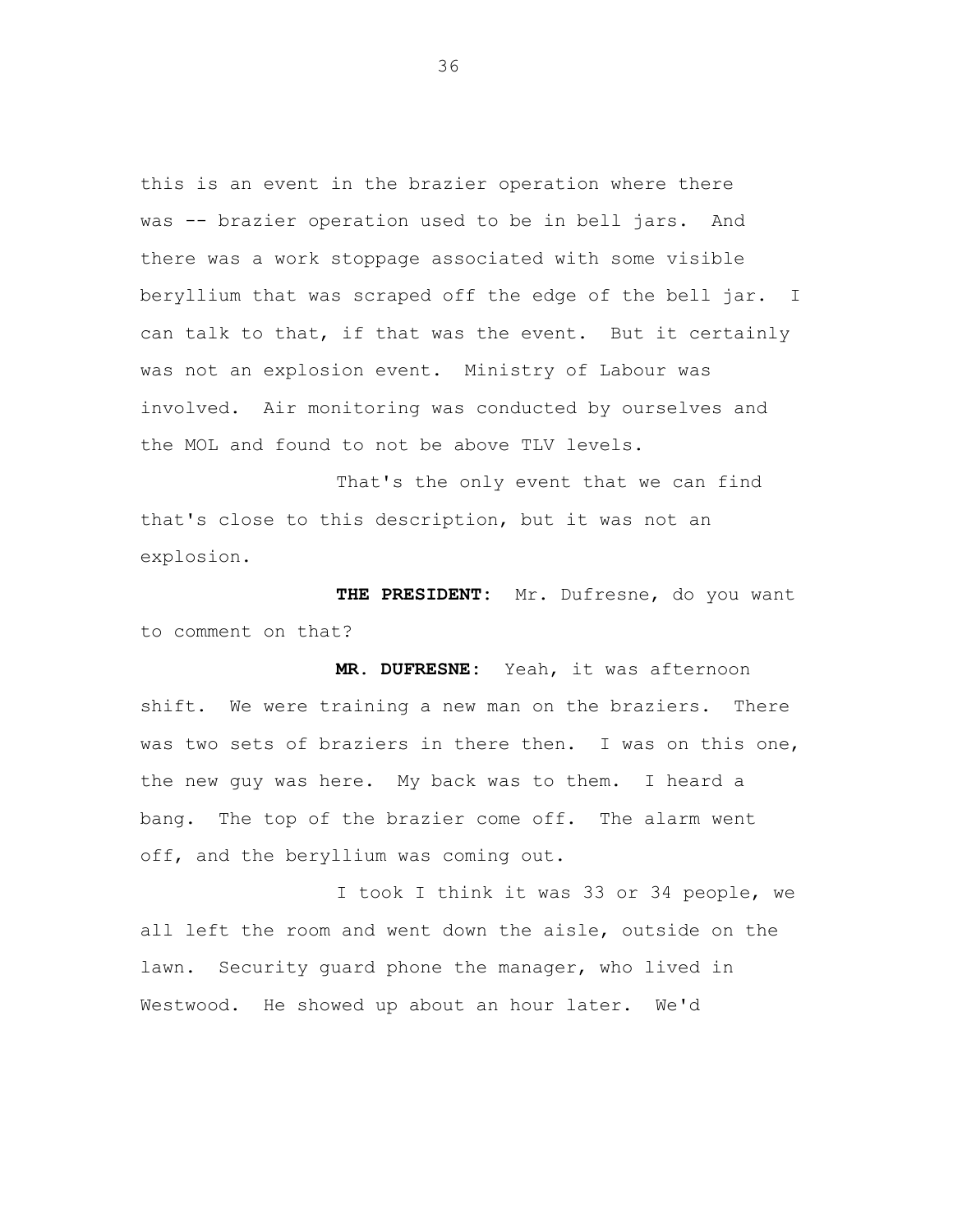contacted the Ministry of Labour.

The manager told us to get back to work. I said, "We're not going back to work; the alarm went off. There's beryllium all over the place." He says, "Go back to work or you're fired." I said, "You can't fire us."

He suspended us for half of that -- the rest of our shift and the next day was a Friday. We put a grievance in; we won our grievance.

It took them two days to clean that room up. And right across the aisle was the clean room. I don't know whether it's still there or not. One of the guys in there was telling me that he said it's the first time in history they had Speedier and Ann Cruikshank in. Usually one's in for two years, then the other one's in for two years. They had both them crews in there for two days. They scrubbed the ceilings, they scrubbed the walls, they scrubbed the floor. He said they done it all two or three times.

Craig McDowall, who passed away because he committed suicide a little while ago, was telling me at the time, he said, "Jim," he says, "I got some information for you." And I said, "What is it?" He says, "They done the whole thing." He's, "We've done a 12-hour shift, two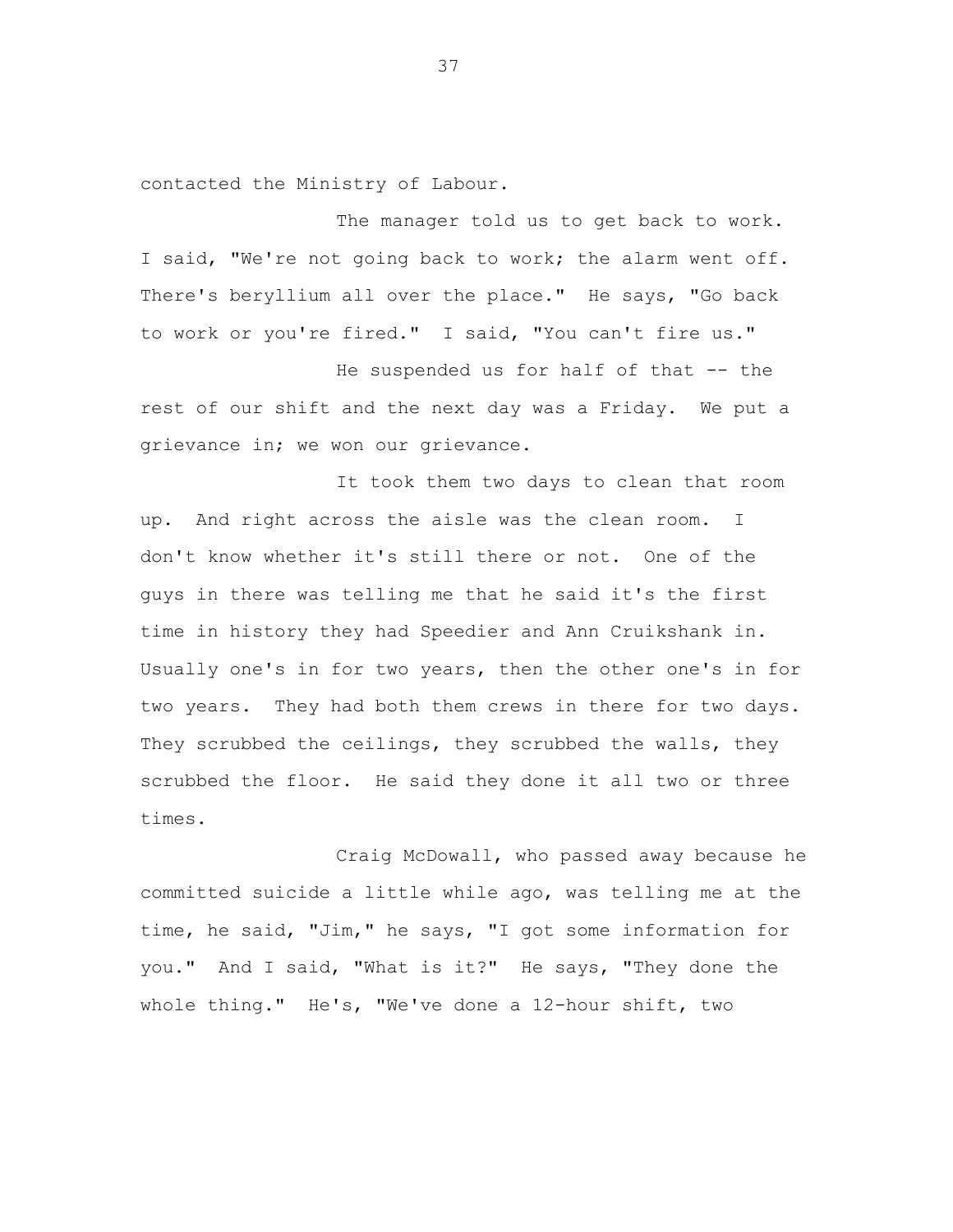guys." He said, "They didn't do the top of the braziers."

So I asked the man from the Ministry of Environment, "Could we go in there and just look at something?" He says, "Why?" I said, "It's because I got something to show you." And he got really upset, because I asked him to do that.

But he finally -- we put our lab coats on. I said, "Let me borrow one of your white gloves." He says, "Why?" I said, "I'll show you." He give me his glove. I reached up to the top of the brazier and I went like this. And I opened up my hand in front of him and I says, "Get back." He said, "Why?" So I took two steps back and I went (blows into mic). And there's hundred of little wee tiny pieces of white things floating around in the air.

I said, "Whether you know it or not," I said, "that's beryllium. It'll kill you. That's why the alarm went off. And you wanted me to bring all these people back in here."

It's good they got an alarm system, but it should be backed up.

**THE PRESIDENT:** Mr. Dufresne, were you wearing protective clothing, equipment? Did you have a personal air sampler that we hear is what's required today?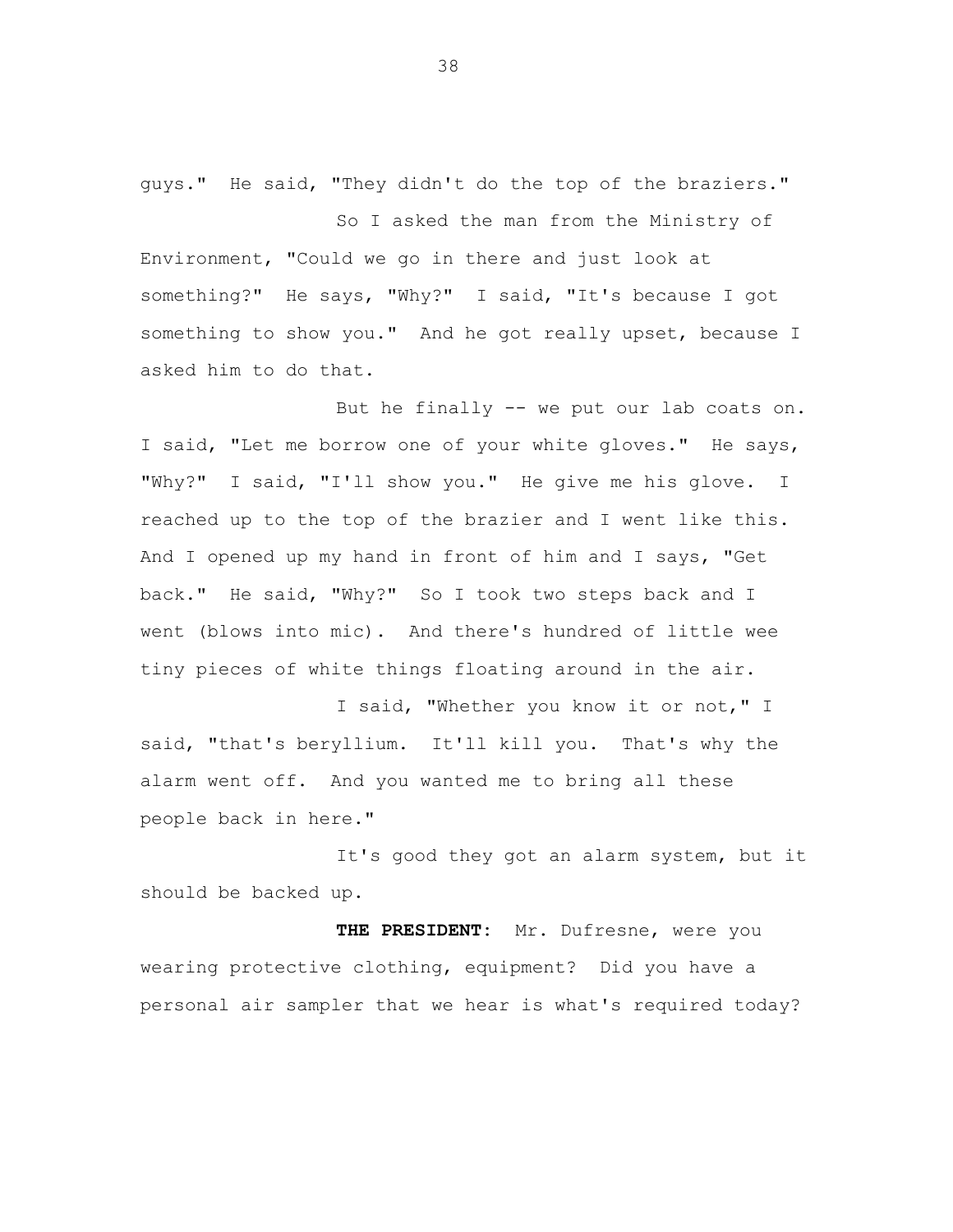**MR. DUFRESNE:** In the tack and braze area where we were, and the beryllium room's beside it, we had a lab coat and cloth gloves. The same as in the loading room. We had a lab coat and cloth gloves.

And in 1988 or '89, I went from 198 pounds down to 161 in about maybe five weeks or six weeks. I went and seen the company doctor. Company doctor said, "Well, Jim, you look good. You know, as long as you feel good, don't worry about it." I said, "Doctor, in five months, I'm going to disappear."

I seen my own doctor. She sent me to a specialist. My urine sample come back about two weeks later.

I put a grievance in because I wanted out of the loading room. My foreman at the time told me, he said, "It cost us a lot of money to train you. You're staying there." I said, "You got a verbal agreement now, I'll have a written one tomorrow." So they took me out of the loading room.

They took Benny Pugwater(ph) and Bobby McGee in to replace me in the loading room. They both died of cancer.

**THE PRESIDENT:** CNSC staff, do we have any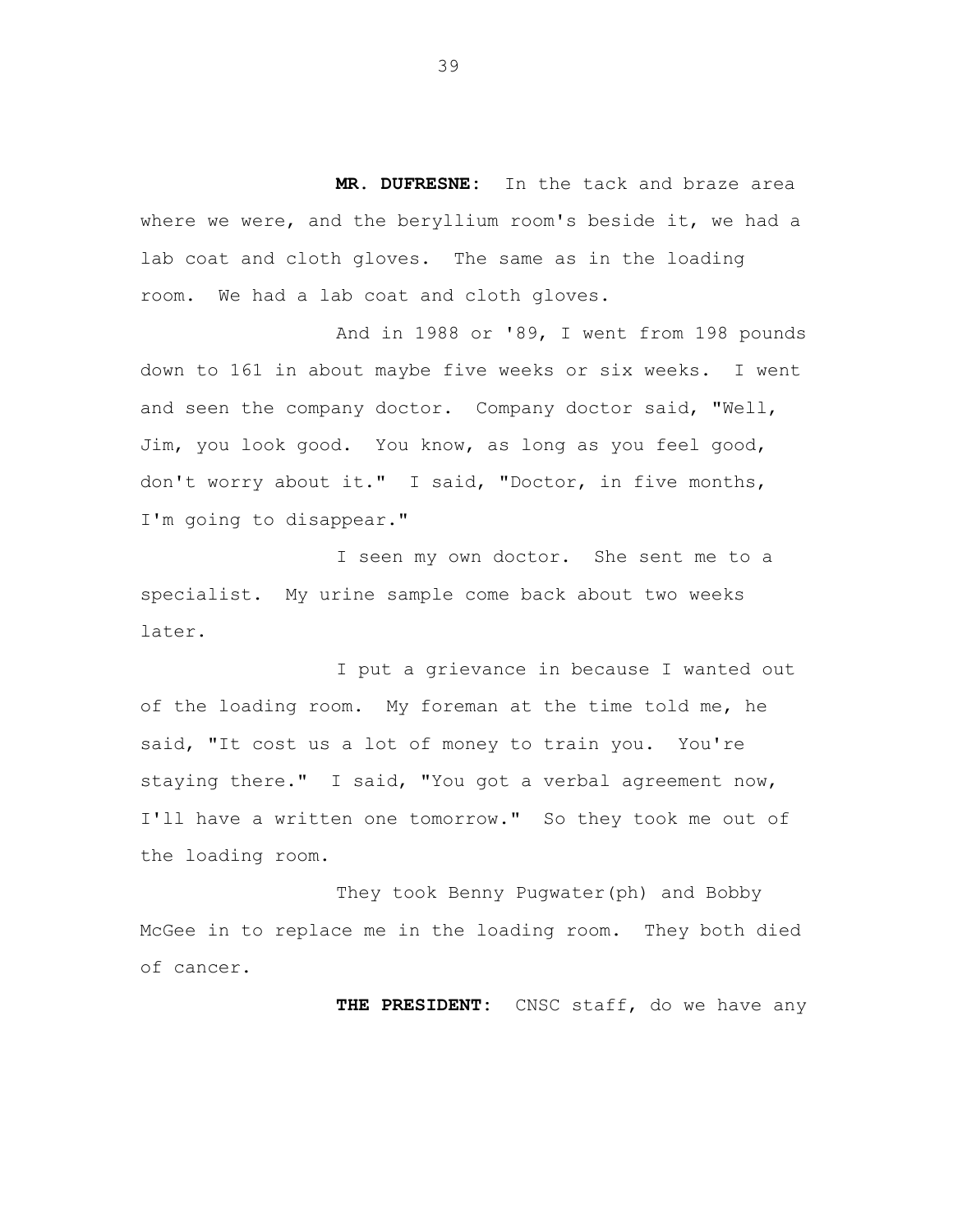record of this accident?

**MS TADROS:** Haidy Tadros, for the record. So I was just asking our colleagues here, and no, we don't have any records of this. We might need to go back into the archives if at the time AECB was there. I just would like to add for the record,

it's quite frankly deplorable at this point what has happened and what did happen. Similar to the conversation we had around Port Hope, these kinds of decisions, these kinds of regulatory oversight that is needed is in place now.

We have requirements on safety culture. We have requirements on cleanliness. We have requirements on emissions, on worker safety, on whistle blowing. That was not there in the 1980s. These are mechanisms that are current to today and work today, as we've heard potentially from others.

So I do recognize that a lot of wrong has happened. And through our regulatory history, we've corrected a lot of that, and that is why we are here before you recommending the kinds of programs that we've assessed go forward.

**THE PRESIDENT:** So then moving on to the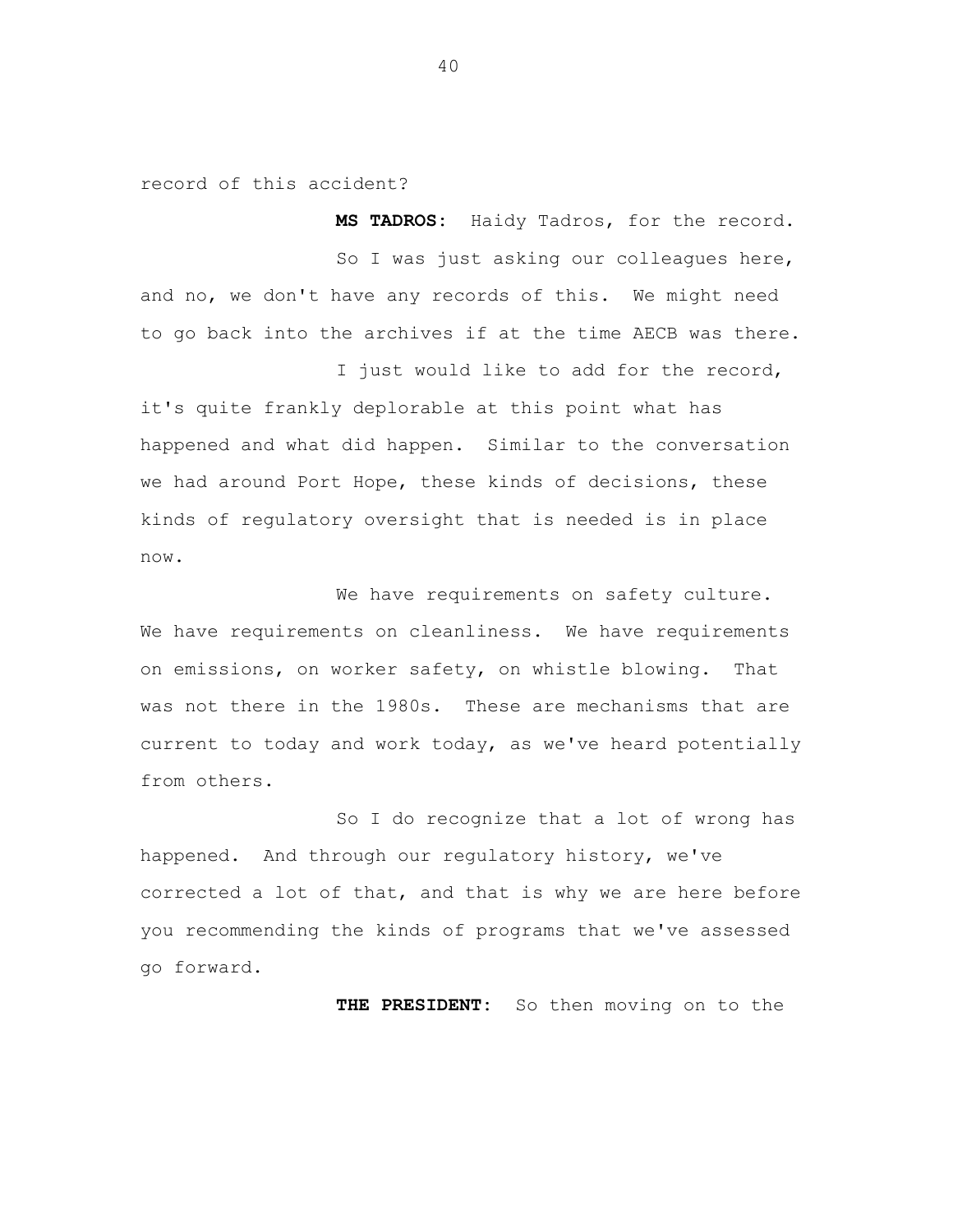next page, Mr. Dufresne, you mentioned about recent rumours circulating that the beryllium room was found -- that beryllium was found in the clean room.

Maybe I'll start with BWXT. Is there any truth to that? Where could this have been coming from?

**MR. SNOPEK:** Dave Snopek, for the record.

Our primary beryllium room is our B3 room, which is negative pressure, about 30 air changes per hour with full ventilation.

The larger work area where we work with beryllium is our B2 area, and we conduct air monitoring in that work area. Typically we're around one tenth of the - of airborne limits, very low airborne beryllium in that area.

But over time, beryllium does settle on surfaces. So we rely on our cleaning process, our housekeeping process. There is potential that on areas that are inaccessible to cleaning, such as at height, that over long periods of time beryllium does build up on those areas. So we recognize that, and we clean those areas. So we've done cleaning on those areas.

We used to do cleaning routinely. We've resumed cleaning routinely, because we realize that surface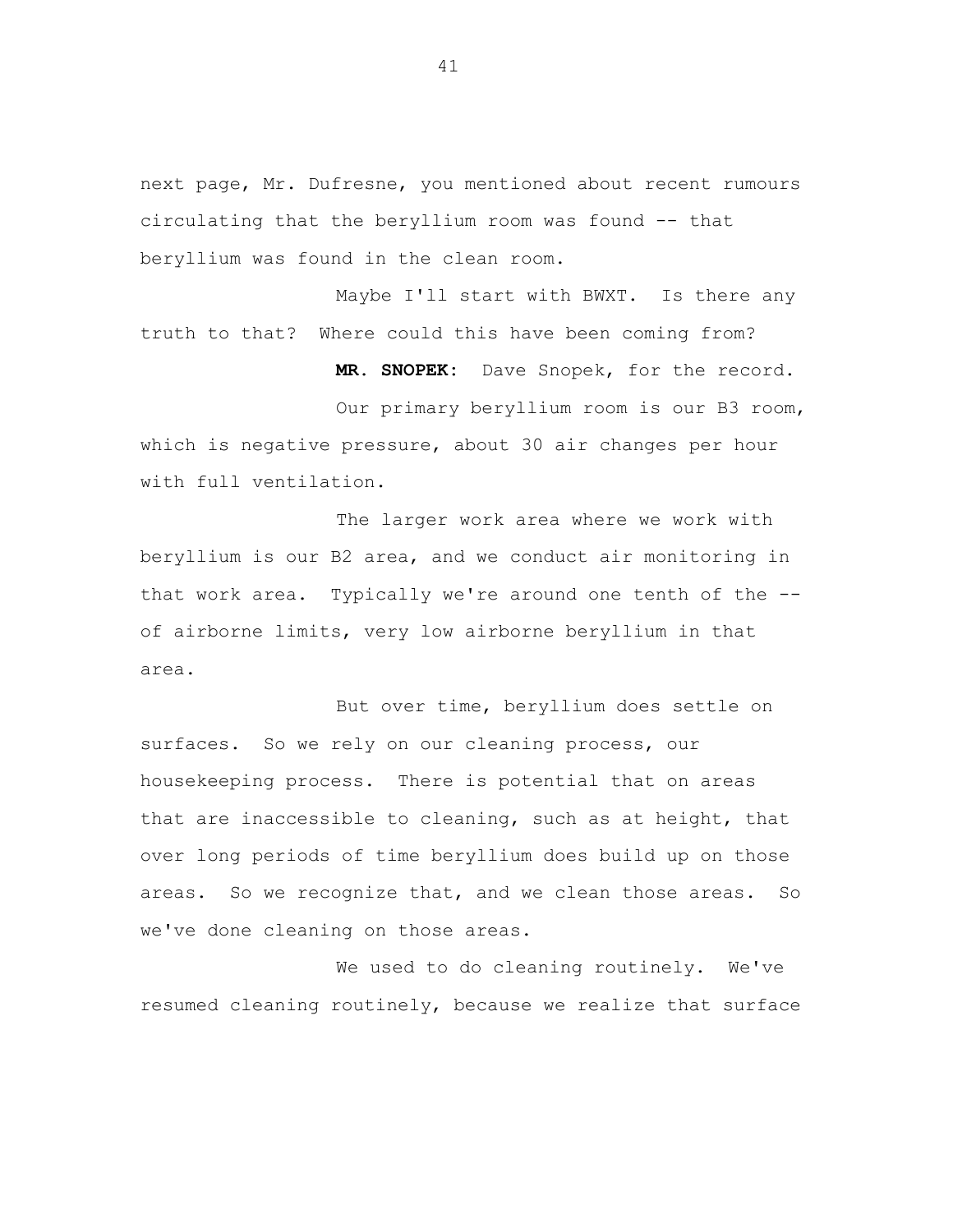contamination is an indicator of poor housekeeping. So we are cleaning those areas to make sure that over long periods of time that beryllium doesn't build up even in spaces that are not accessible for routine cleaning.

> **THE PRESIDENT:** So how often do you clean? **MR. SNOPEK:** Dave Snopek, for the record.

We clean areas -- we used to do this

routinely. We have resumed doing it routinely --

**THE PRESIDENT:** Yeah, but what does "routinely" mean; once a week, once a month, every day? **MR. SNOPEK:** Dave Snopek, for the record.

We clean continuously in the workplace. We have janitorial staff that cleans both R2 and B3 areas as well as the general plant, so we clean continuously.

As part of that cleaning, we also clean at height now, which we hadn't done in the past and we've resumed doing.

**MR. AMALRAJ:** Julian Amalraj, for the record.

I'd like to add something in terms of staff's role in terms of enforcement as well as inspections associated with the beryllium events and contamination. So we have reported a beryllium --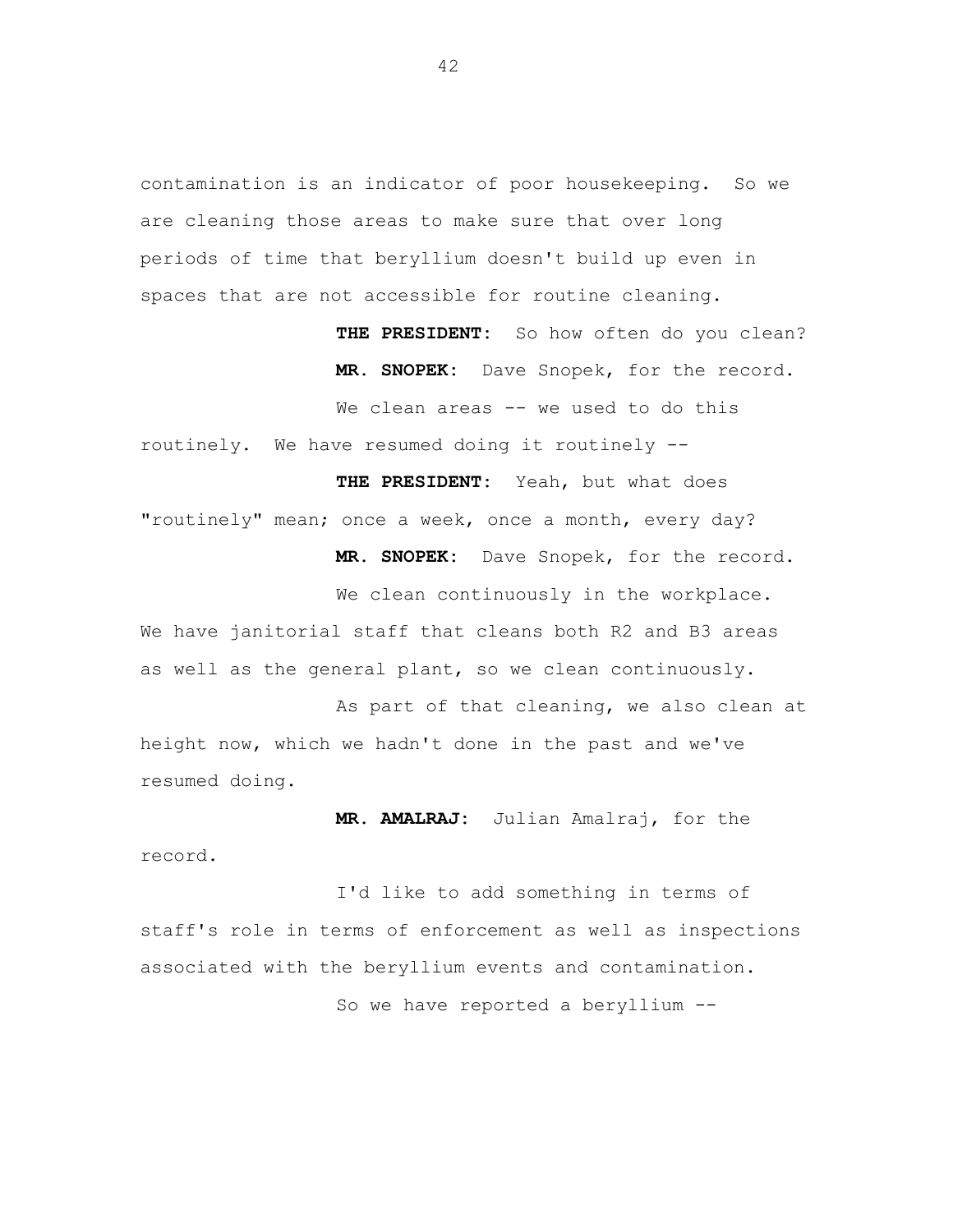significant beryllium event in our -- through an event incident report earlier to the Commission. Staff conducted a reactive inspection associated with that.

We specifically interviewed the two workers who were impacted. Some of the conversations had to do with the workers' ability to refuse work, the right to refuse work in terms of hazardous conditions, as well as the visual aids and the training aspects of their fairness towards safety and personal safety aspects, their obligations as well as the management systems and the system that is supposed to ensure their safety aspects of it.

During inspections, we also reviewed the contamination swipe sampling that the licensee regularly does and we ensure that they're executed to what the program's requirement are.

On top of that, CNSC also conducts its own verification swipes. And probably there's a picture on one of the slides where I've climbed up on an area that was unreachable to -- we make sure that we challenge our licensees on those aspects to ensure that the overall cleanliness of the plant for these specific types of hazards.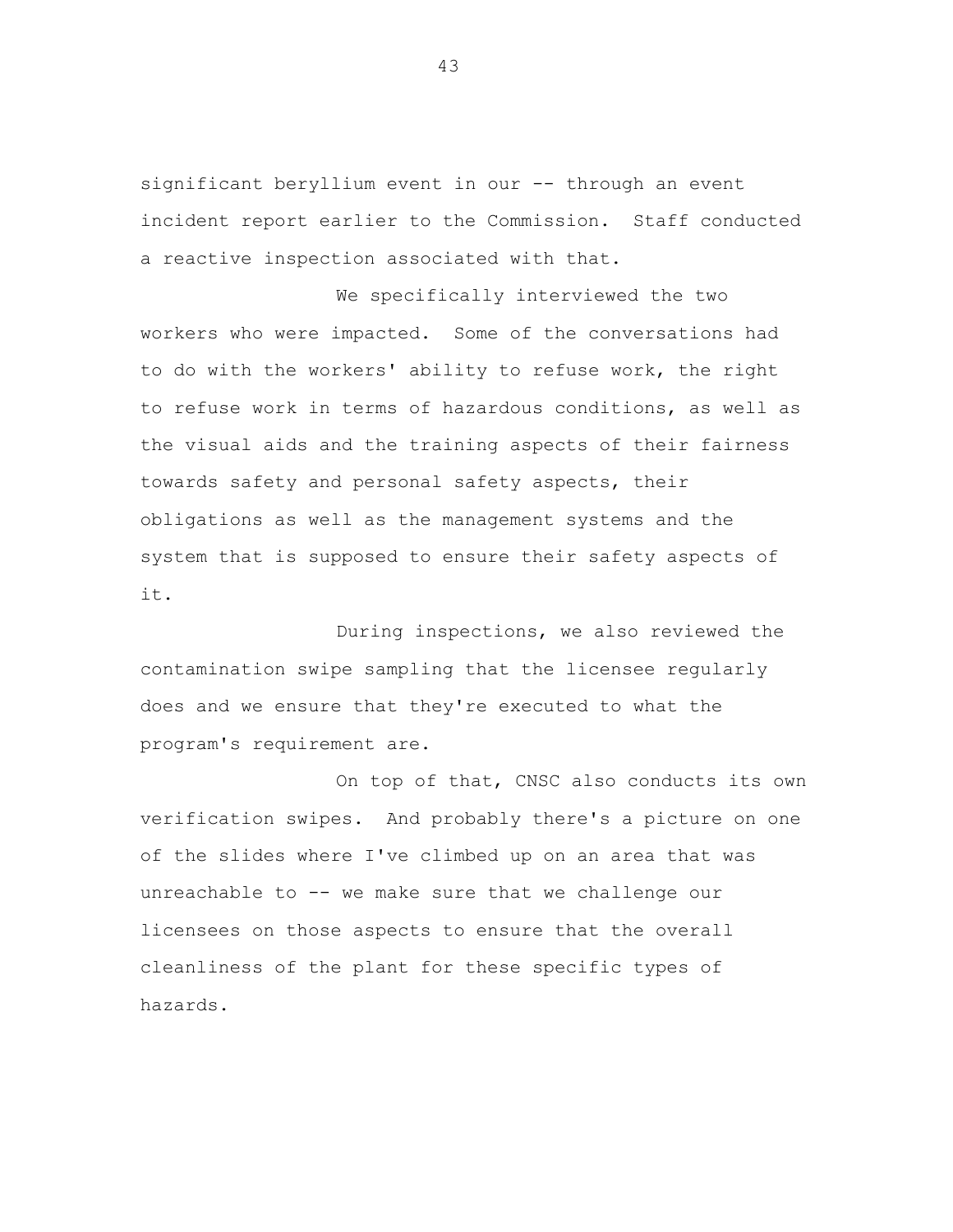It's very, very heartbreaking to hear that stories from the eighties but, as such, that kind of situation would not arise today.

And we report these things in our regulatory oversight report for the Commission so there is a public setting in terms of -- as well as awareness of what is going on in the plant and what are the things that have happened.

**THE PRESIDENT:** Mr. Dufresne, there are many BWXT workers that live in Peterborough. Have you spoken to them and what have been their experiences? Do they express concerns to you about their workplace safety?

**MR. DUFRESNE:** I spent -- I started in there at 16 years old, I left at 58. And I used to say I made a lot of friends in there. I made some enemies, but I made more friends than enemies, so I think I won.

When I left there, I wasn't real up to par health-wise and -- but you meet a lot of people. You talk to people. And I left work early.

I still had a lot of people I knew in there, and people talk. And I was told -- I don't want to mention any names. I was told that they had a problem in there with the filters, the beryllium filters. Then I was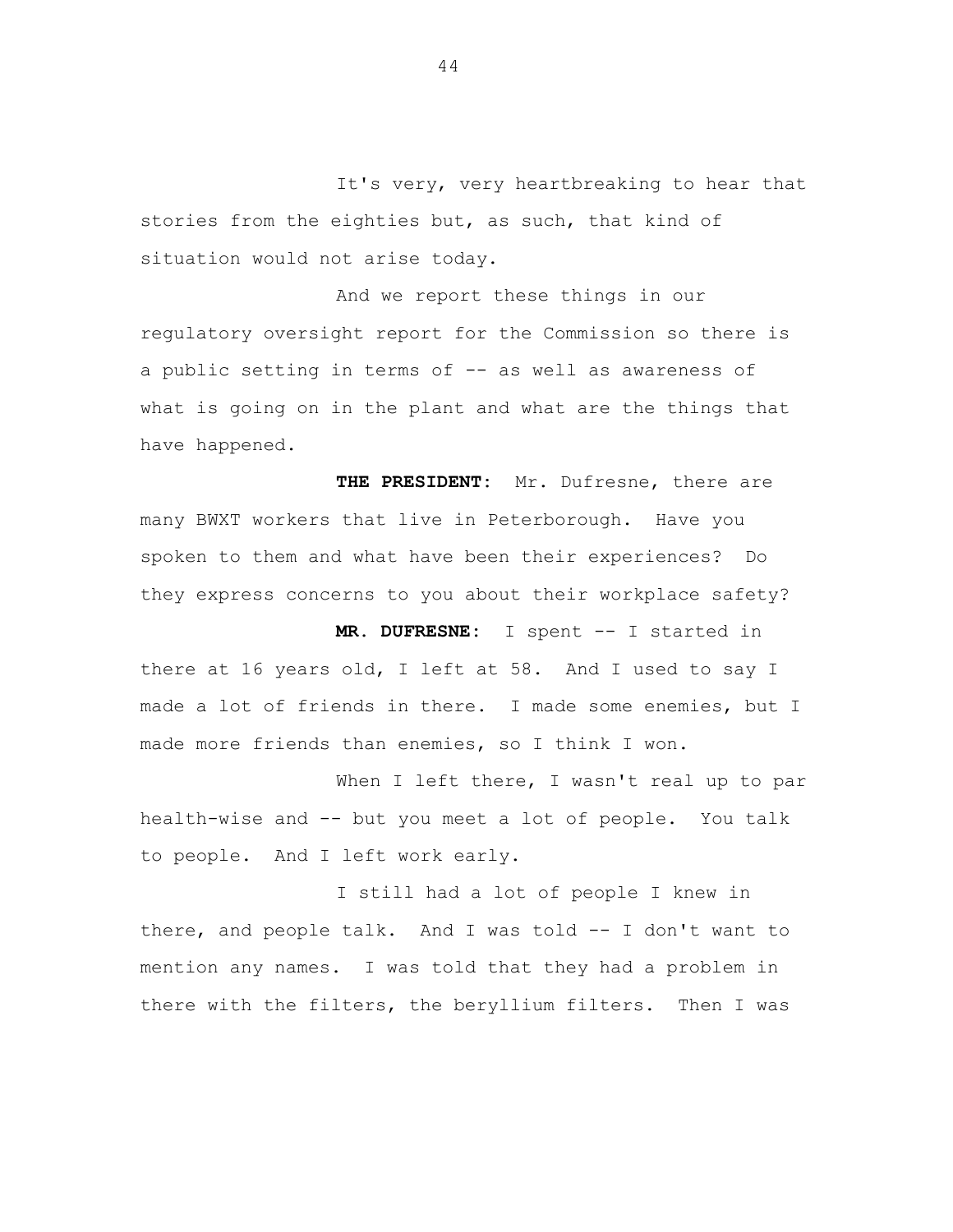told that they had -- I don't know whether it was a leak or a flood or what, but in the 20-some years I was there, the clean room was like you could go in there and I used to tease them and say if I needed surgery done, I want it done on the floor of the clean room.

I was told it was beryllium in the clean room and in the lab, and that never happened in the 20-some years I was in the nuclear.

I will say I watched part of the videos at Evinrude Centre. I got into a bit of a tiff at the barbecue. I was upset. And it looks like you have made a lot of improvements, and I hope you have.

But the nuclear industry has been really hard on a lot of people, especially the technicians.

I don't -- I'll mention names if I'm allowed to, but the nuclear industry sent three of our best guys, a technician, another technician was his kind of senior, and an engineer. When they sold the reactors to Argentina, they were having all kinds of problems.

The nuclear sent our three guys down there. They were gone maybe a month and a half, two months. And I don't know what the safety things are down there. I guess they weren't too good. All three of these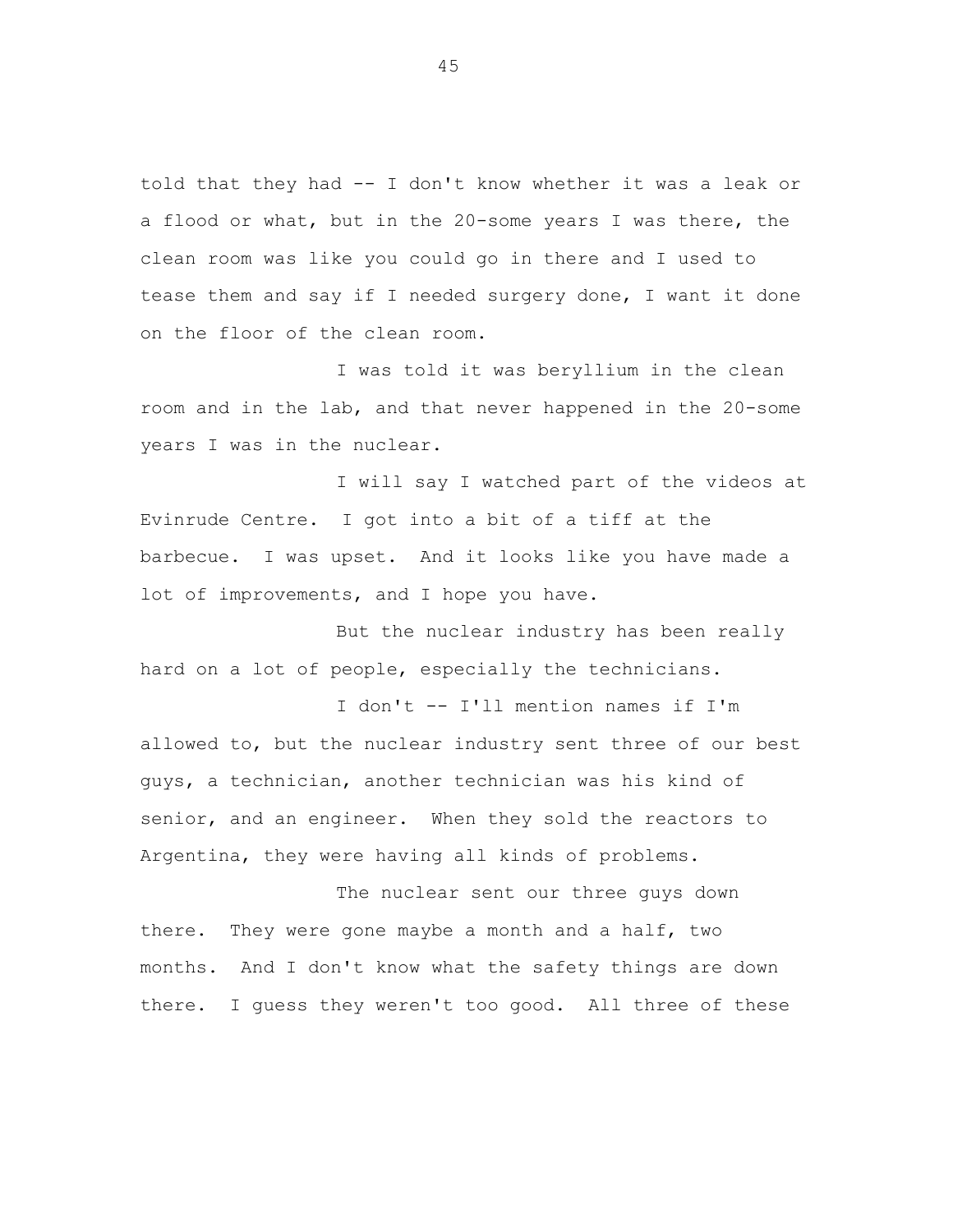men died of cancer within a year and a half.

Frank English was 40 years old. He had a family.

Kenny Sang was one of the nicest gentlemen I ever met in my life. He was an engineer. He was the smartest man I ever met in my life. For him to die like that  $-$  if you watch people dying with cancer, I've been to hospitals, I've been to palliative care. It's not pretty.

This thing's got to be stopped.

And the sad part is, children across the road. Now, I've tried to talk to Mrs. Salvatore, but she don't want to talk so we do it through the paper.

And for the Minister of Health who's responsible for the City of Peterborough makes a statement like the beryllium over in the schoolyard is within threshold limits, there shouldn't be threshold limits for beryllium in a schoolyard, for God's sakes. They're kids.

Little kids, women are hit first, and then occupational diseases.

There shouldn't be beryllium in that schoolyard, and why the hell hasn't it been cleaned out of there? It's really frustrating.

I'm sorry I'm upset, but.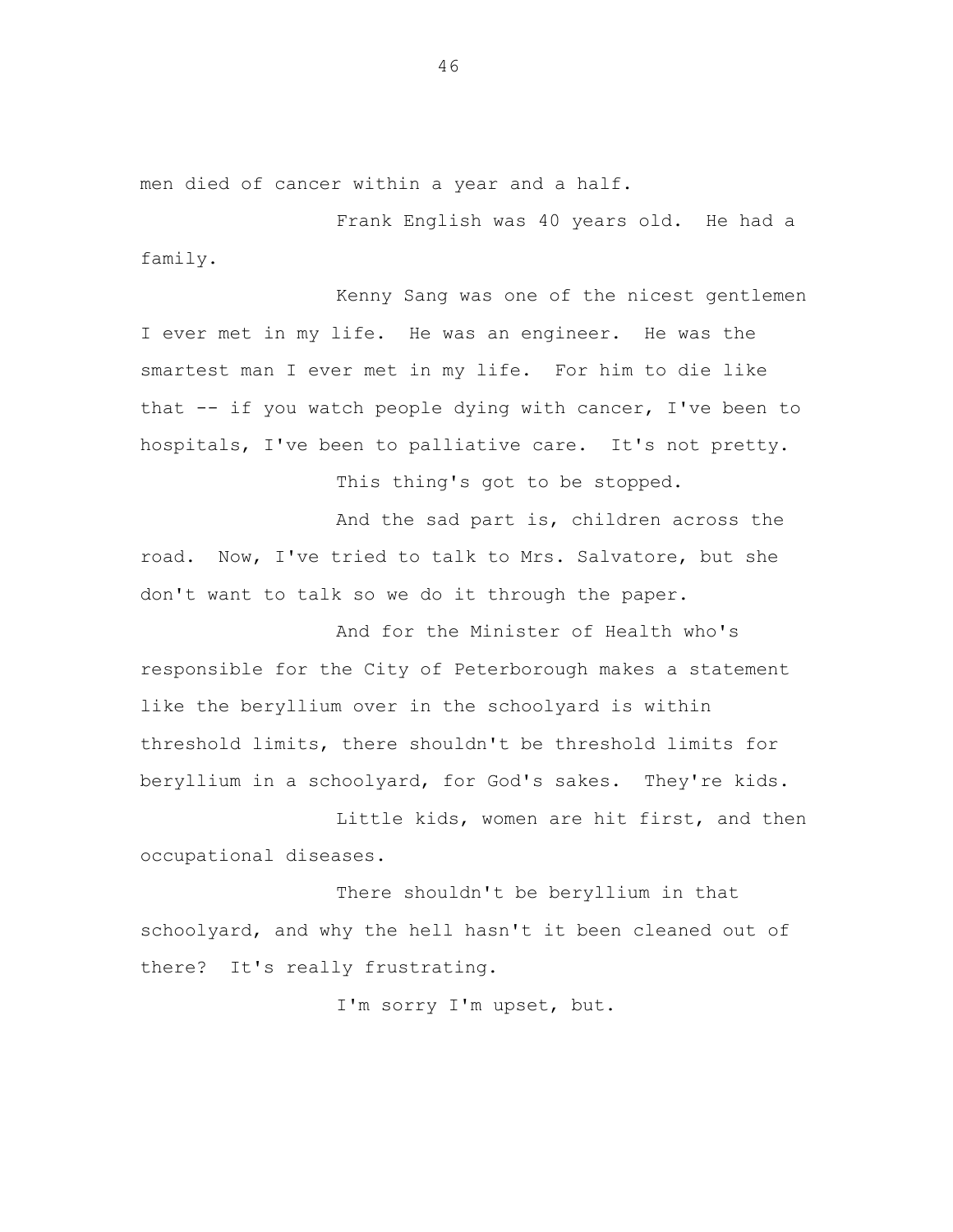**THE PRESIDENT:** No, Mr. Dufresne. We totally understand your frustration.

Anything else you want to add?

**MR. DUFRESNE:** One little comment, and I may get into trouble here.

I got a Grade 8 education because at 16 I started working in the factory on a boys' job, but I'm having a hard time understanding. It's AEC and now it's CNSC, and you got BWXT. Don't any of these people have names?

But I'm trying to figure it out, who controls what, and it's hard. And then you talk to a man like Dan that was here today and spoke, and that's a disgrace what that man went through.

But then, as I'm getting further into this -- I don't have a computer. I do now, but I didn't have one a week ago.

I find right in the middle of all this is CNSC Lavalin. Now, aren't these the people that just got fined \$280 million for fraud and corruption?

> There's something wrong here. **THE PRESIDENT:** SNC Lavalin, not CNSC. **MR. DUFRESNE:** Well, like I said, I only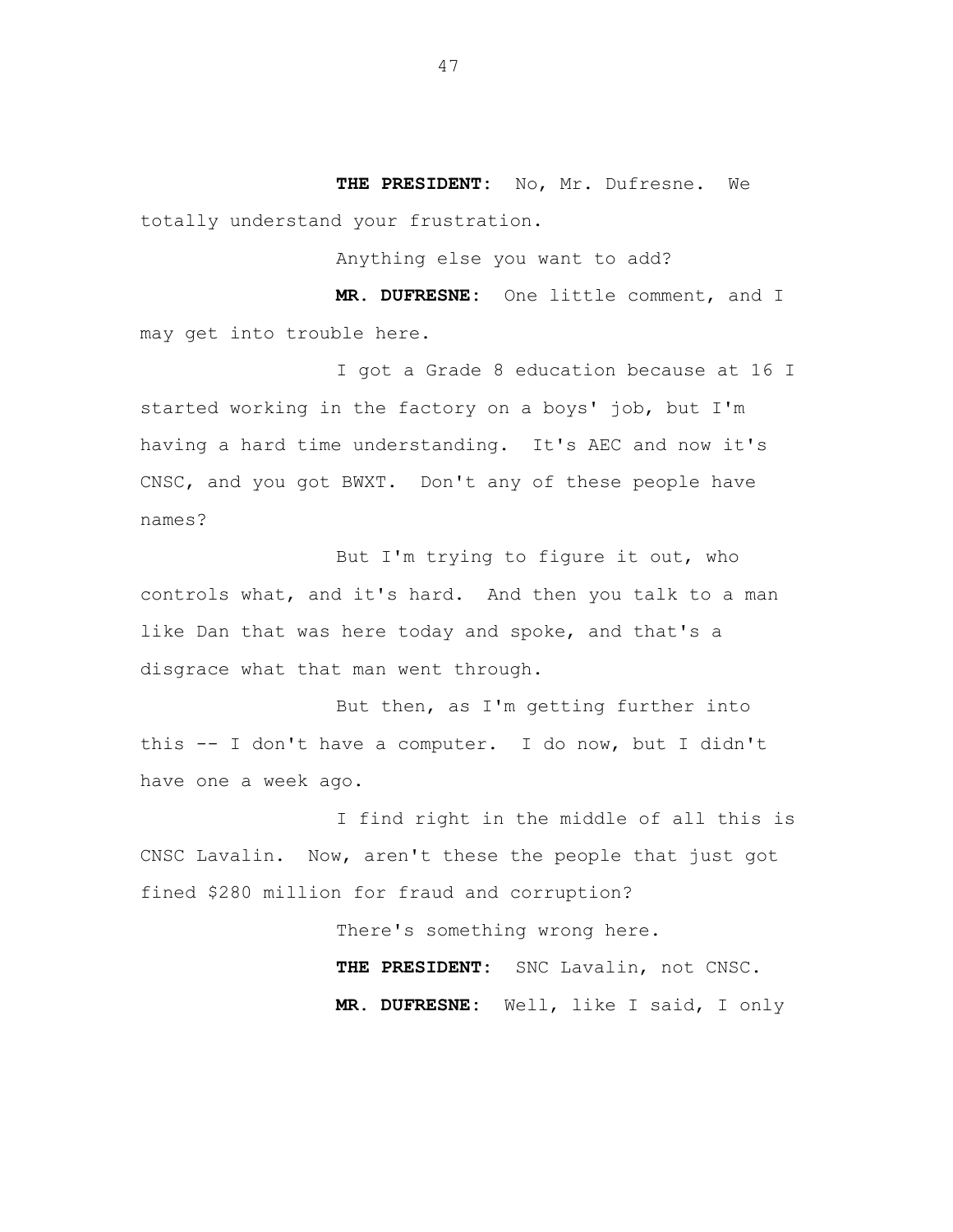got a Grade 8 education.

**THE PRESIDENT:** It is an alphabet soup. I hear you on that.

**MR. DUFRESNE:** But there's something wrong.

And I don't know, maybe I'm a little strange, but in a factory and the way I've lived was if you run with dogs, you're going to get fleas.

There's something wrong with the system.

**THE PRESIDENT:** Thank you very much for your submission. Thank you.

**MR. DUFRESNE:** Thank you for the

opportunity. I appreciate it. And thanks for having patience.

**THE PRESIDENT:** Okay. Our next presentation is by the Organization of Canadian Nuclear Industries as outlined in CMD 20-H2.36 and 2.36A. Dr. Ron Oberth will be making the submission.

Dr. Oberth, the floor is yours.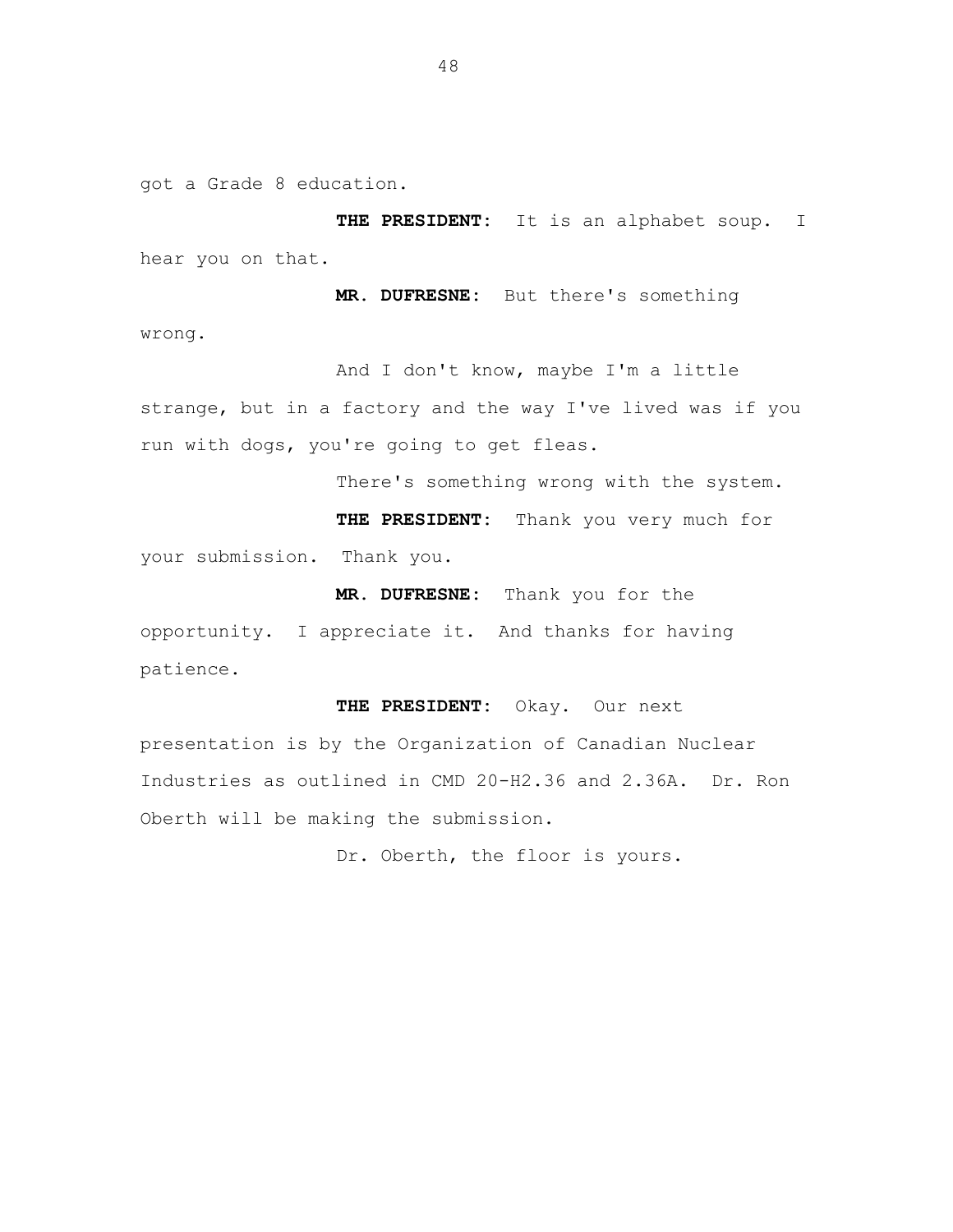**CMD 20-H2.36/20-H2.36A**

## **Oral presentation by the**

**Organization of Canadian Nuclear Industries**

**DR. OBERTH:** Thank you, Ms Velshi.

I just want to start with an opening comment that I'd spent more than 40 years in science and engineering and technology, and I've come to trust science and I trust the people that are on that panel and I trust the people at BWXT and GE that I've worked with for most of my career, so I come at this from a very different point of view.

I just flew in from London last night on a plane that was half empty because of fears of Coronavirus and many people wearing masks, so that was a scary situation.

But what I did learn in London was the enormous respect that the nuclear industry around the world and in -- particularly in the UK has for the Canadian regulatory environment for companies like BWXT who are on this trade mission, and so I'm very proud to be part of this industry and I think we have risen to very, very high standards and are doing a lot to protect the environment.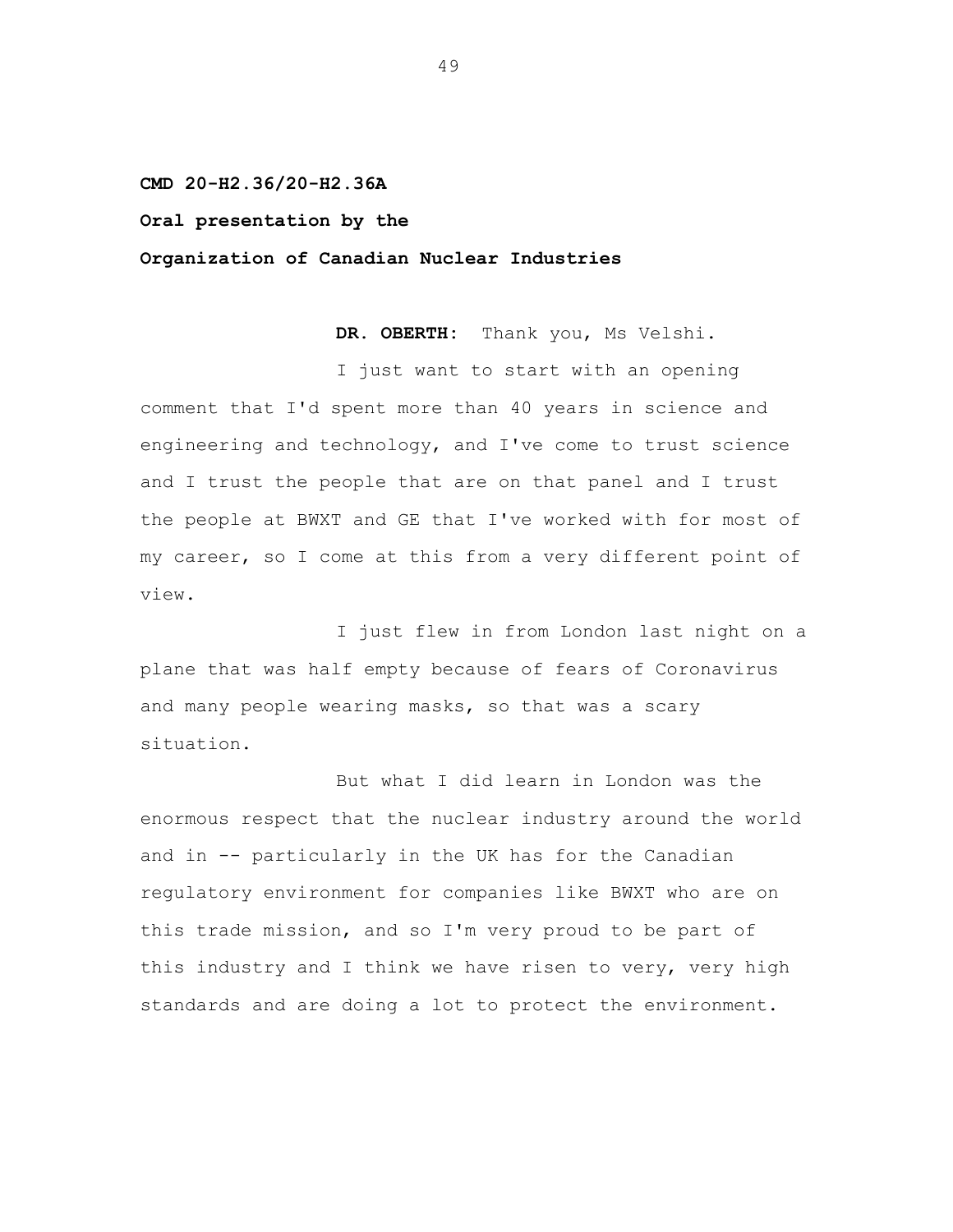My organization represents 250 companies that are part of this industry that are all highly-skilled workers, men and women that have invested their lives and careers in doing what's right for society and what's right for the environment, so I'm very proud of their achievements, 20,000 people, all working in various aspects of the industry and contribution to what we think is a very clean environment.

In fact, I was reminded when I was in the UK that the emissions from the Ontario electricity system are one-tenth -- greenhouse gas emissions, one-tenth of those in Germany. We should be very proud of what this industry is doing to fight climate change, which is a huge risk affecting all of us on this planet.

I worked with GE and BWXT for many, many years, and just by the numbers, the two organizations have been in business for 50 years providing CANDU reactor fuel and reactor components both for domestic and offshore customers.

GE and BWXT have been members of my association for 35 years. In my tenure of almost nine years as head of the organization, I have brought delegations from around the world and from various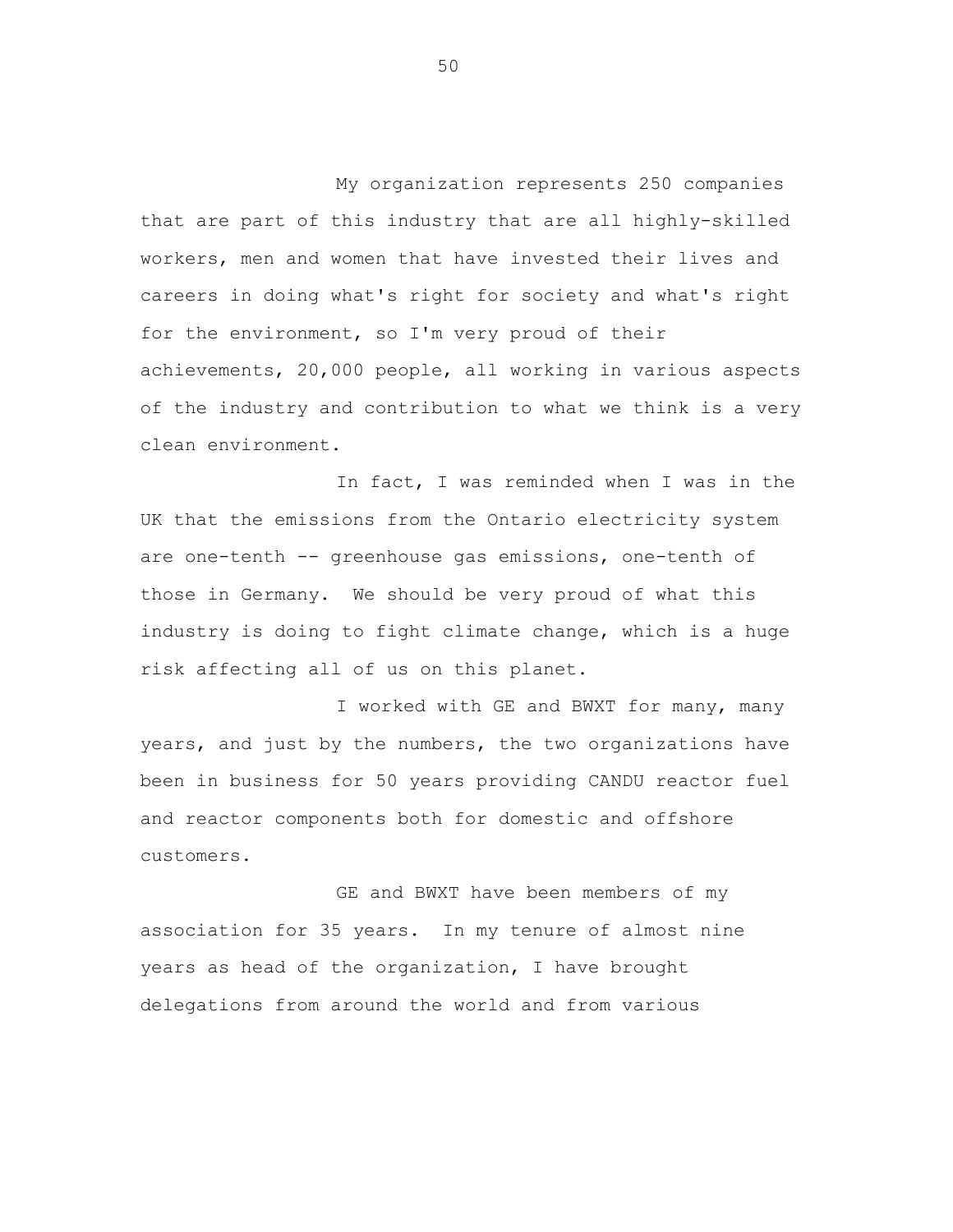governments in Canada to visit BWXT Peterborough.

It's a plant that we're very proud of, and each one of those visits I'm left with a sense of the strong standards that are operated within that facility.

BWXT has served on my Board for 10 years and the releases at or above regulatory limits from this facility are zero. So those are the numbers of BWXT.

Environmental and social and governance factors are very important now in how society judges corporations, how institutional investors judge corporations. We are operating at a standard which is very, very high these days, and I'm proud to say that BWXT in the area of ESG is highly recognized and highly admired.

Quality assurance procedures from John MacQuarrie right down to the people on the shop floor are strongly enforced and adhered to, and it goes up and down the entire organization. It continues for -- striving for improvement.

Employee training is ongoing and it's very important that every employee be rigorously and repeatedly trained on safety procedures.

So I see BWXT Peterborough and Toronto as really a nexus of quality, safety and environment, and have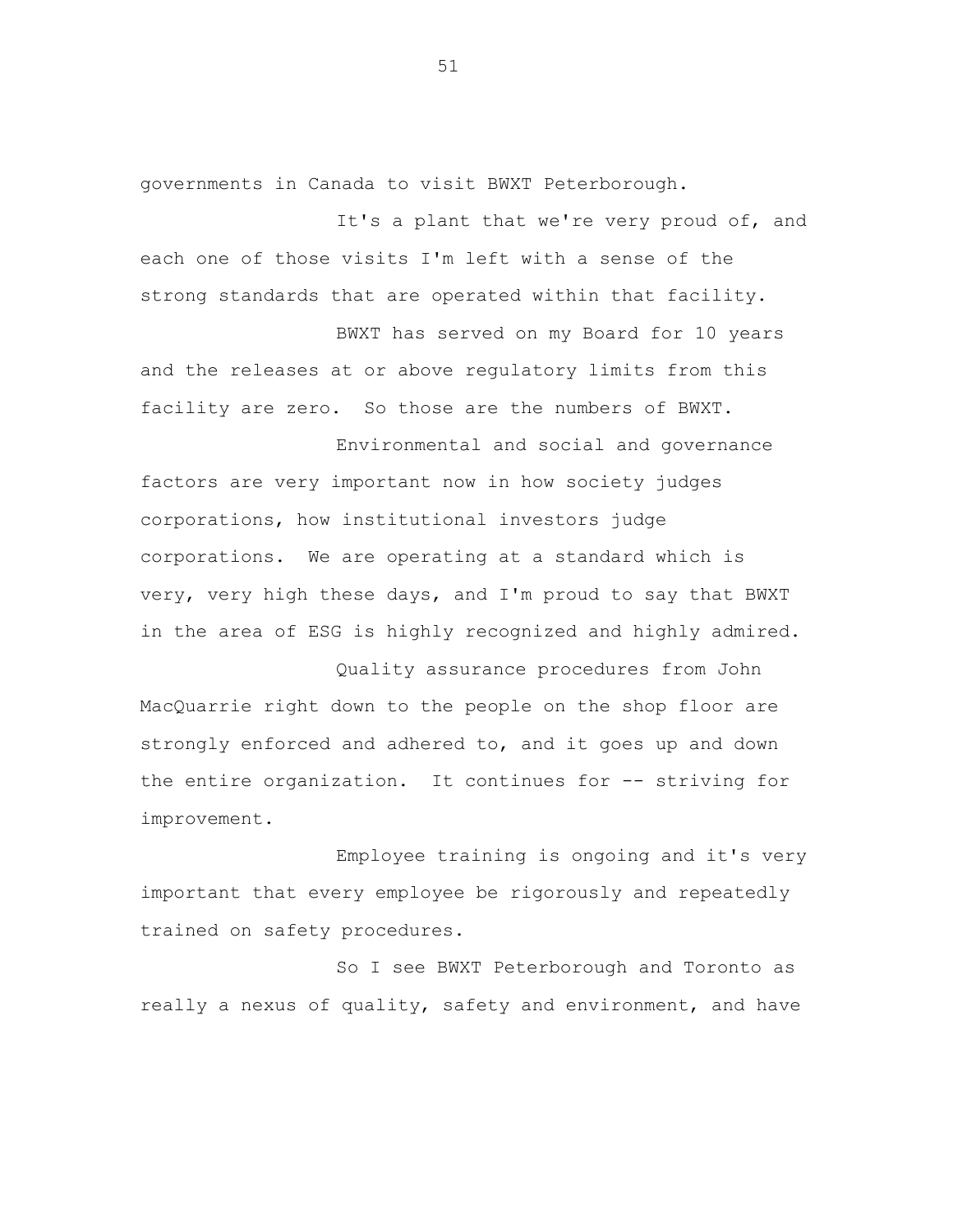been a big part of this community for 60 years.

I looked at the data that was presented, and I'm happy to just reconfirm -- I know that you've gone over this in the past, but in 2018 the limits of the releases are well, well below regulatory limits, less than one percent for uranium in water, also less than one percent for uranium emissions in air.

Beryllium in Peterborough is even at less than .01 percent and .04 percent of limits for water and air. And I think these are exemplary performance standards.

BWXT undertook a very rigorous environmental risk assessment. That ERA is conducted under very rigorous standards set by the Canadian Standards Association, CSA.

It was undertaken to determine whether there would be any negative environmental effects from current or future emissions associated with producing pellets at BWXT's Peterborough facility, and the overall conclusion of that ERA estimated emissions from consolidated pellet production would be -- the risk would be determined to be very, very low.

BWXT is a strong member of the community.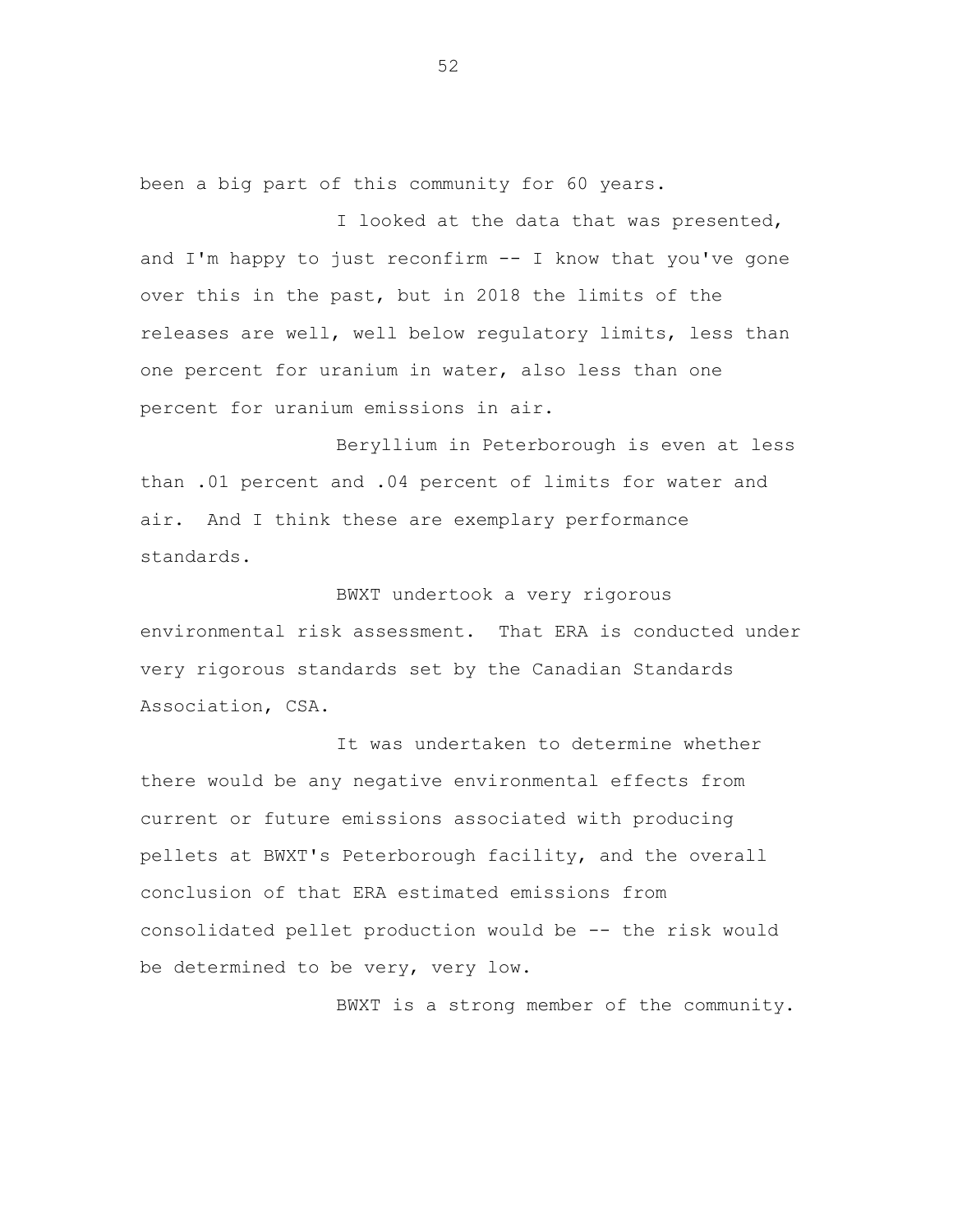They communicate regularly with their public through newsletters.

Their employees contribute to local charity events, regular plant tours. And I would encourage the people that we heard earlier to take advantage of those plant tours.

The Toronto facility has had a community liaison committee since 2013, and I understand Peterborough is forming one in 2003. And it's great to see what BWXT does in terms of its "Volunteer Strong" program.

So in summary, I want to say that BWXT NEC has been an integral part of a very successful Canadian nuclear industry for more than 50 years. Ontario is a leading jurisdiction around the world in its battle to limit greenhouse gas emissions and set a standard for other countries to follow.

And we are also a leading jurisdiction in producing life-saving medical isotopes that have saved the lives of hundreds of thousands of people around the world. And those isotopes are being produced at plants, Pickering, Darlington and Bruce, that are fueled by fuel made here in Peterborough.

I believe that BWXT has demonstrated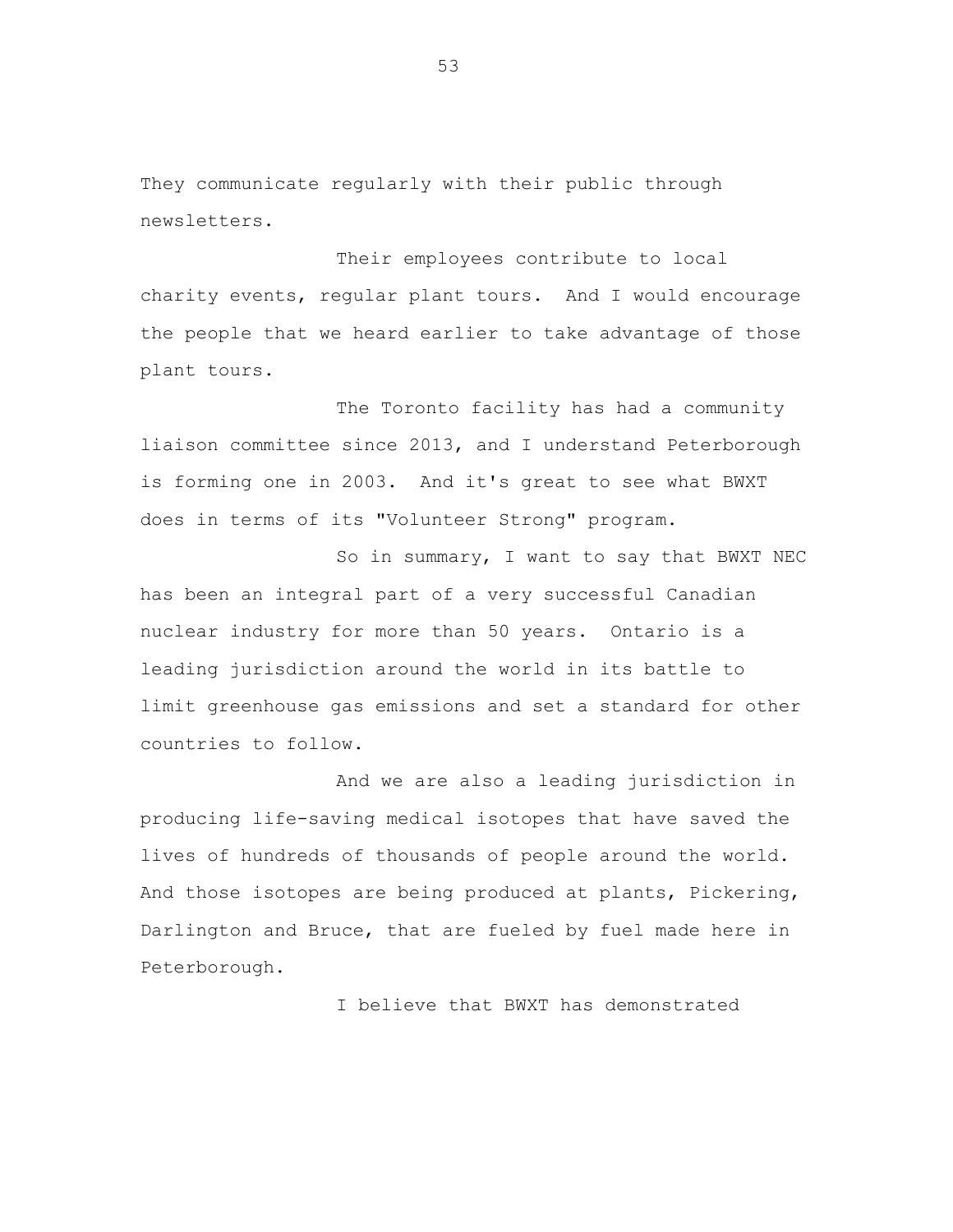excellent environmental, social and governance principles throughout its 60-year history. And around in the world, in my travels, I realize that BWXT, and have seen it firsthand, is certainly one of the leading suppliers of nuclear fuel and reactor components and nuclear inspection systems.

So I strongly support and my association strongly supports BWXT's application to renew its Class IB fuel facility operating licences at Peterborough and Toronto, and including the flexibility to produce pellets at both the Toronto and Peterborough facilities. And I trust that the people at the CNSC and the dedication and adherence to science principles are making a sound decision on this matter.

Thank you.

**THE PRESIDENT:** Thank you, Dr. Oberth. Dr. Berube.

**MEMBER BERUBE:** Well, thank you for taking the time to come and speak to us.

It's important to have everybody's view on this, and certainly a lot of the points you've made with regard to emissions in terms of carbon emissions are very true. There's no doubt about that. So it's something that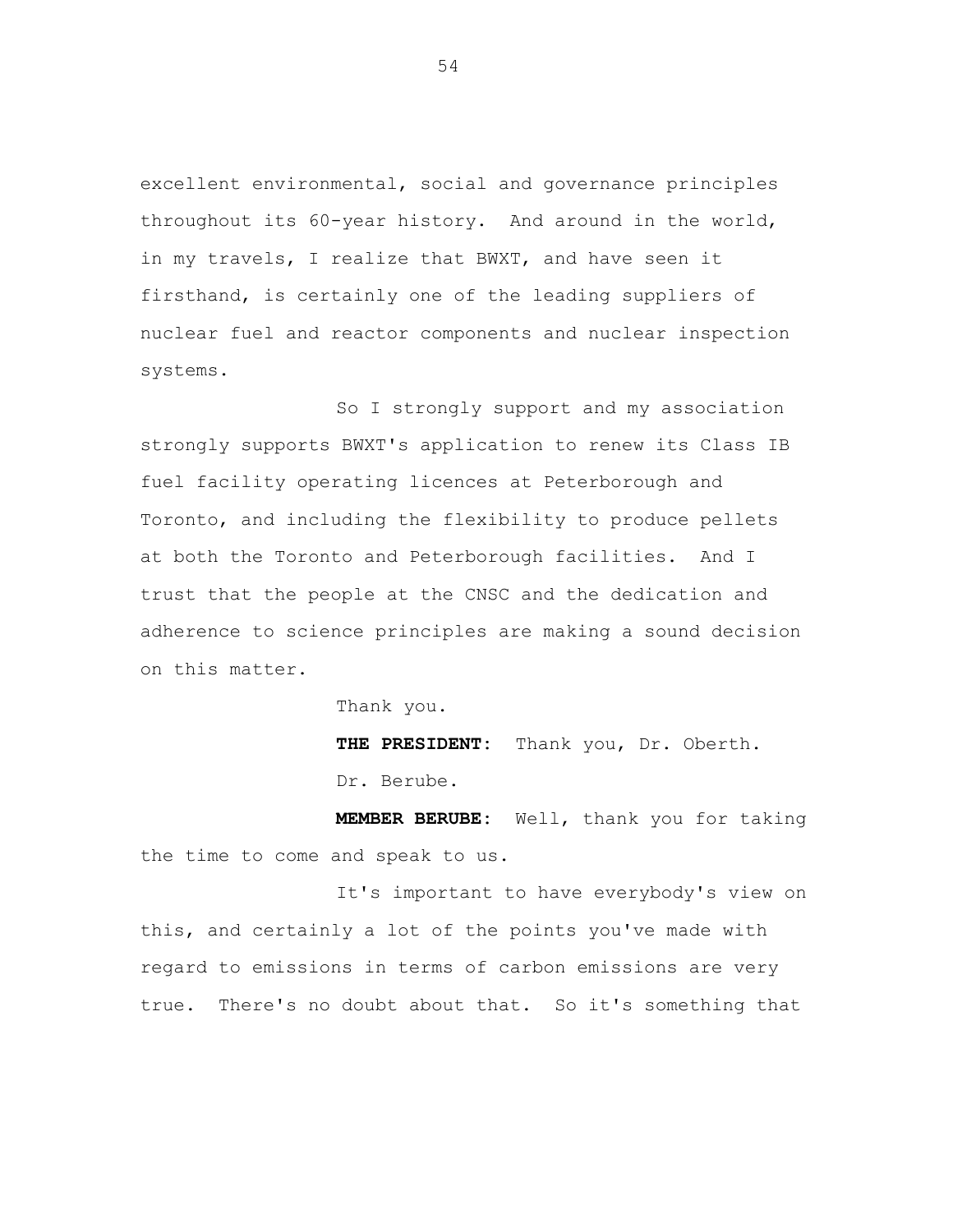all Ontario should be proud of, I think, on a global basis. That being said, there's really nothing in your presentation that I have to question. I just thank you for your time.

**THE PRESIDENT:** Dr. Lacroix.

**MEMBER LACROIX:** I just want to thank Dr. Oberth for his intervention. We appreciate it.

**THE PRESIDENT:** Dr. McKinnon.

Dr. Demeter.

Dr. Oberth, any final remarks?

**DR. OBERTH:** I do know it's been a long

five days, and I hope my positive intervention will have some results that are positive for my good colleagues and respected colleagues at BWXT.

**THE PRESIDENT:** Thank you very much for your submission and appearing today.

We're just waiting for our next

intervenor.

Our next presentation is by Ms Julie Cosgrove as outlined in CMD 20-H2.87.

Ms Cosgrove, the floor is yours.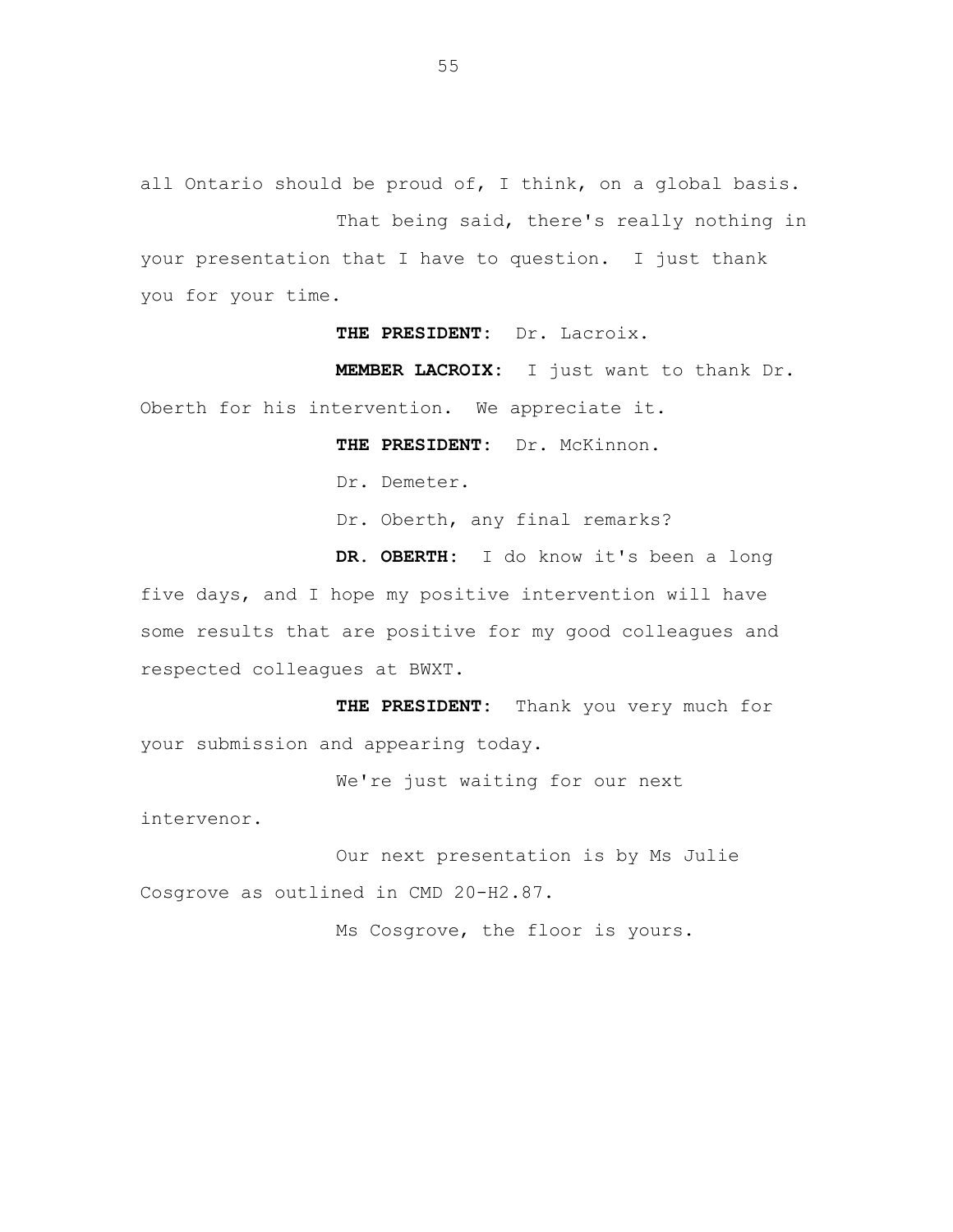**CMD 20-H2.87**

**Oral presentation by Julie Cosgrove**

**MS COSGROVE:** Good morning, and thank you, Madam President Velshi and Commissioners. My name is Julie Cosgrove. I have lived in Peterborough for 20 years, and all these years within a few blocks of the current BWXT location.

I work in the not-for-profit sector. My son attended Prince of Wales elementary school until 2017.

I'm grateful to the Commission for being here and taking this time to listen to our community, for the hundreds of unpaid hours contributed by community researchers and educators on this issue on top of full-time jobs, parenting and caregiving responsibilities, to the Michi Saagi Anishnaabeg and all First Nations for their tireless work as stewards of this land which benefits us all, and to everyone who has participated today in these hearings.

I'll begin by sharing that if it had not been for CARN, Citizens Against Radioactive Neighbourhoods, I would not have learned about BWXT's proposed licence renewal application despite the proximity of my home to the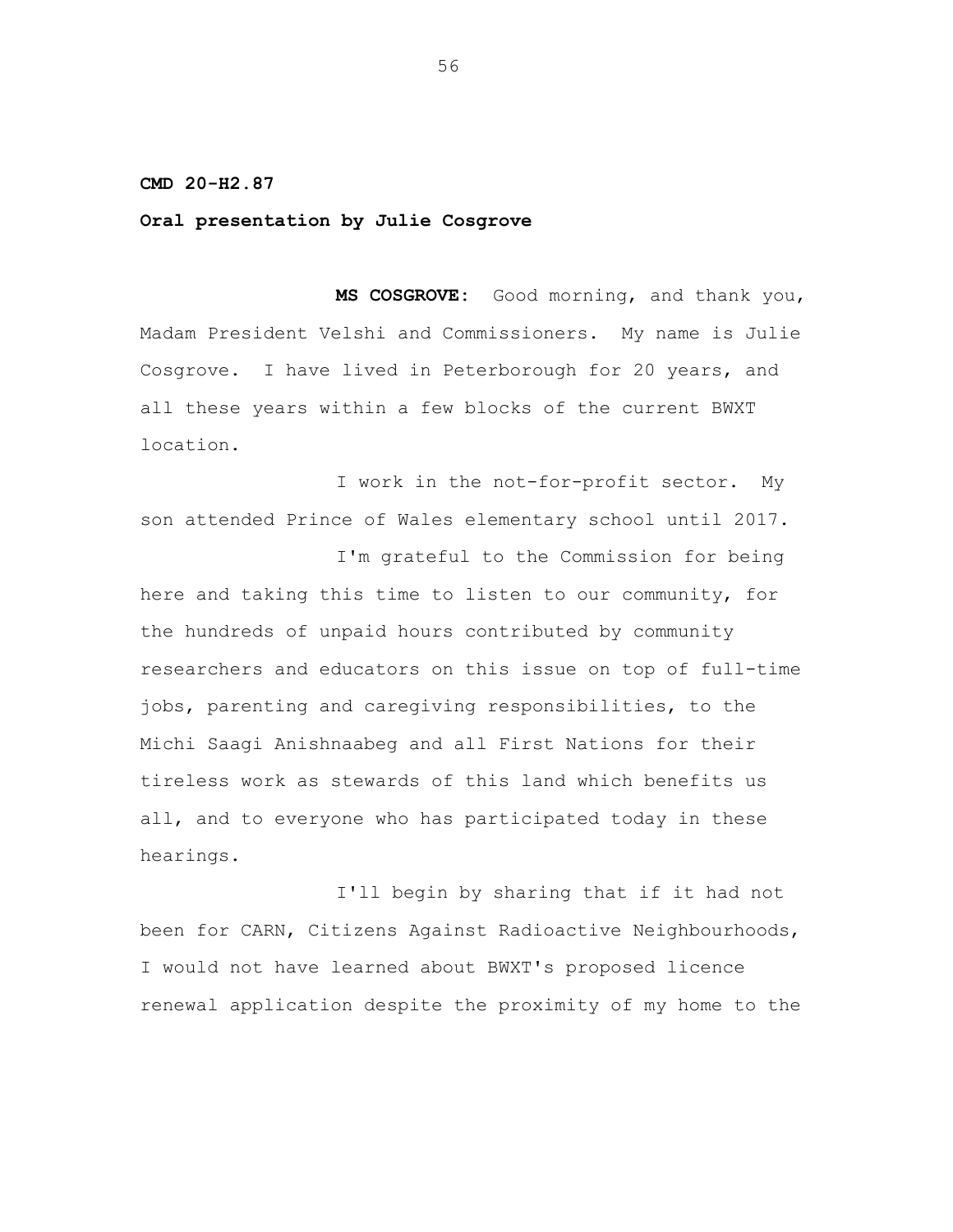plant, which is true for others in our community.

The fact that a BWXT open house brought out only a handful of folks, mostly BWXT staff and - mostly BWXT staff and that CARN volunteers were able to fundraise both the expenses and had the ability to engage 248 people in what turned into a three-hour information night with standing room only to discuss BWXT's licence application strongly points to what can be viewed as one example of BWXT's strategically lackluster public engagement program and general lack of transparency, which are running themes, I think, throughout this hearing.

BWXT's ERA rests on the assumption of perfect operational performance, but there is no such thing as perfect in the nuclear or any other industry, and low risk is not no risk.

I come from a working-class family. My father worked for 40 years in an open pit mine until he was crushed by rock into an early retirement. My birth mother worked with General Electric for 41 years, exposed to 40 known plus carcinogens on a daily basis. She died in 2006 from exposure-related cancers working in a government and CNSC oversighted industry. Which is all to say that accidents happen, mistakes are made and that we have cause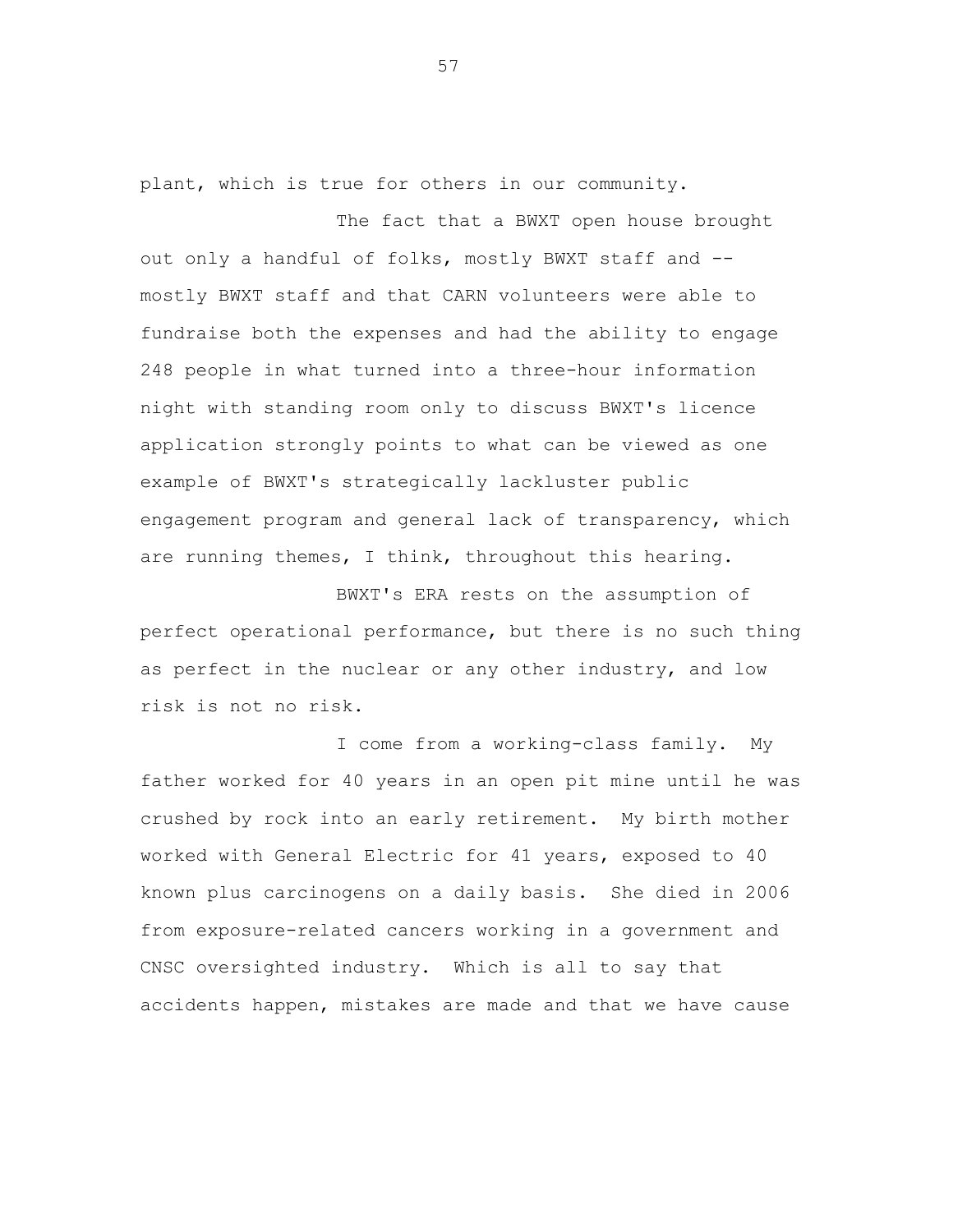to be wary.

If BWXT and the CNSC were truly applying precautionary principle asserted, we wouldn't be here today because there would be no question of conducting uranium dioxide pelleting in a populated downtown city neighbourhood with an estimated eight schools, 12,000 properties, 25,000 residents and several seniors' homes all within two kilometres.

I also understand precautionary principle as essentially recognizing that not we, nor science, have all the answers, that western science is one knowledge system that is a constantly-evolving body of work, and also dependent on whose interests and/or funding fuel that research and occasionally the results that are found.

We've heard challenges this week as to who decides which science is being used here. We humans make mistakes despite our professional training, despite extensive policies and procedures, and despite our good intentions because that is our nature.

We've heard about the 44 men and women who worked in building 21 of GE Hitachi while operating under the CNSC and who died of work-related cancers and others who are still sick and unsupported.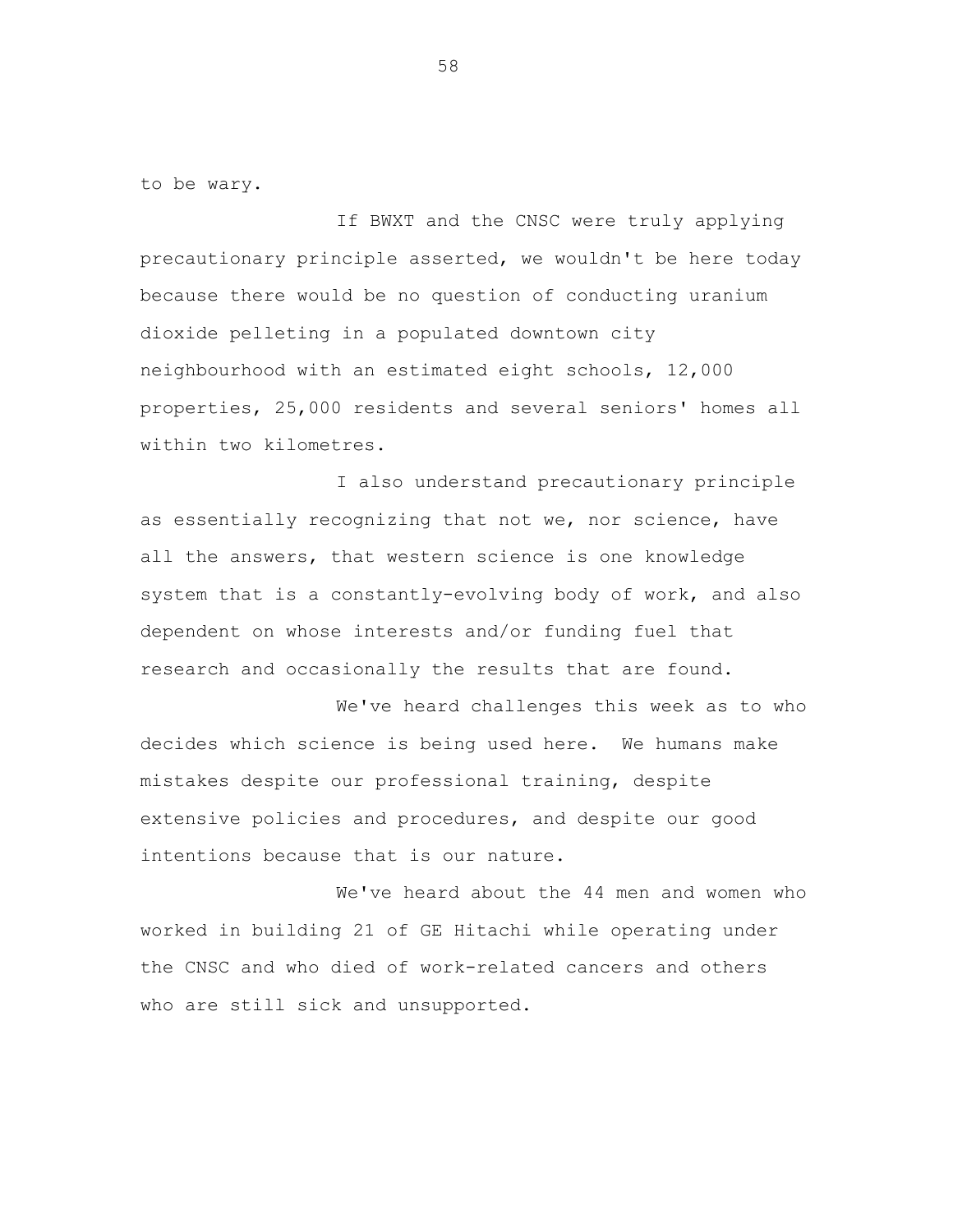Our neighbours in Port Hope who have been devastated by Cameco's toxic legacy while operating under the CNSC, which included exposing workers to uranium emissions at 200 times the legal dose for civilians, widespread contamination and a divided community.

In 2012, Shield Source Peterborough was found in violation of safety regulations regarding tritium while operating under the CNSC.

In 2019, in Portsmouth, Ohio, BWXT is named in a lawsuit involving Sands Corner Middle School closed suddenly in May after enriched uranium was detected within the school itself roughly two miles from the plant and with resulting childhood cancers associated with this event.

And with respect to BWXT Nuclear Canada, the CNSC Staff report, pages 47 and 48, cites details of no less than 22 events between 2012 and 2019 at the BWXT Peterborough and Toronto plants.

So between 2016 and 2018, for example - and I won't go through all the detail. It's in the report. There were accidents related to security, radiation action level exceedance, the hydrogen fire at the plant, issue with fire sprinkler equipment, environmental releases. In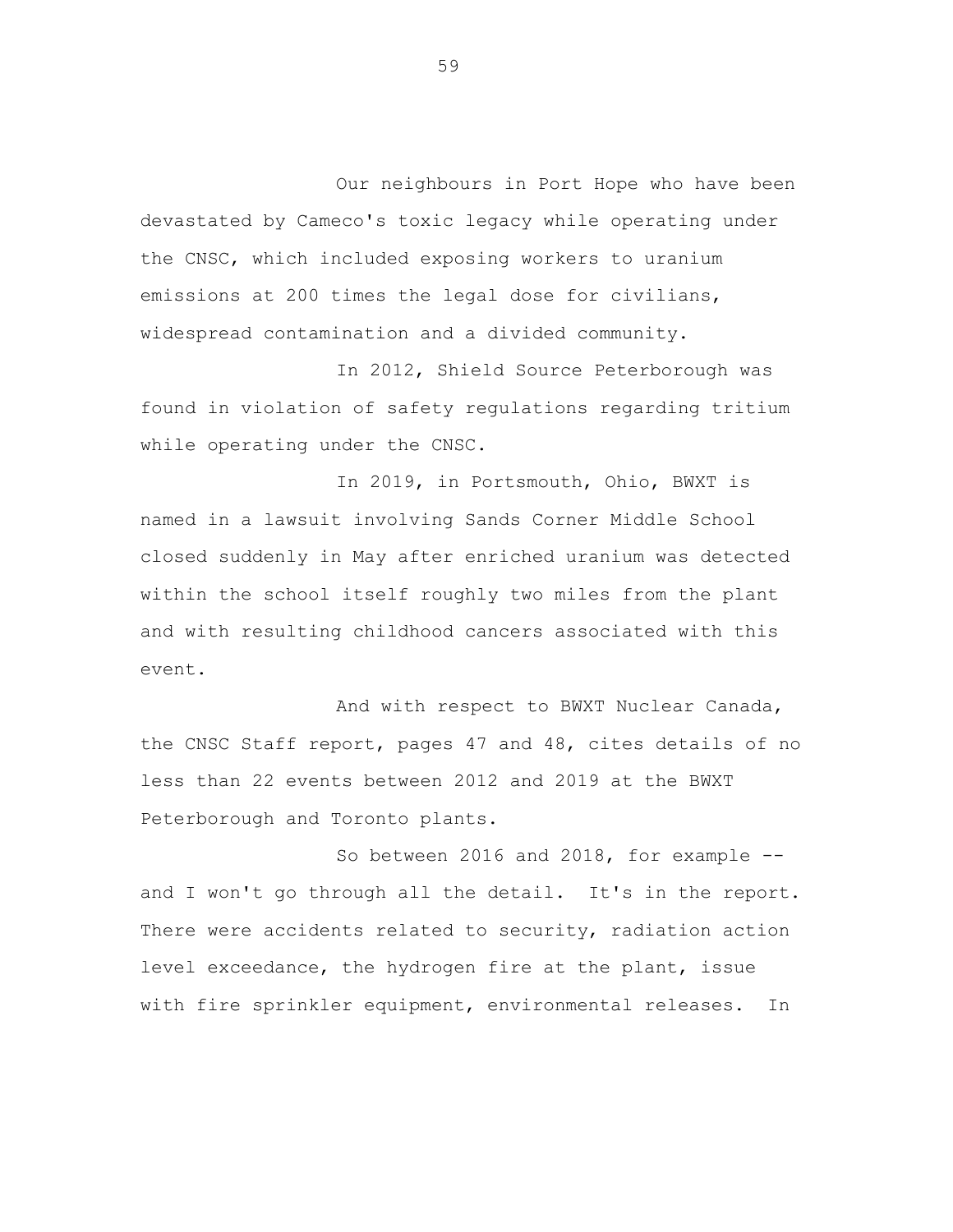2018 the emergency activation regarding like a large rain event and resulted in loss of power and flooding.

So I have a few questions. And I recognize that probably many of these have been answered over the course of the hearings. I haven't been able to follow as much as I would like to. I have another job that I get paid to do.

So I understand there's a huge hydrogen tank at the Toronto facility. If BWXT produces pellets in Peterborough, will there be a hydrogen tank on site here and, if yes, how will it be labelled?

In the event of a major fire, how is the neighbourhood protected? BWXT's reads, and I quote:

> "Internal radiation exposure control for major fires in areas where uranium pellets are exposed in the manufacturing area the potential for significant releases of airborne radioactivity is possible. Therefore, emergency responders reporting to such areas should wear respiratory protection."

So does this mean that school children and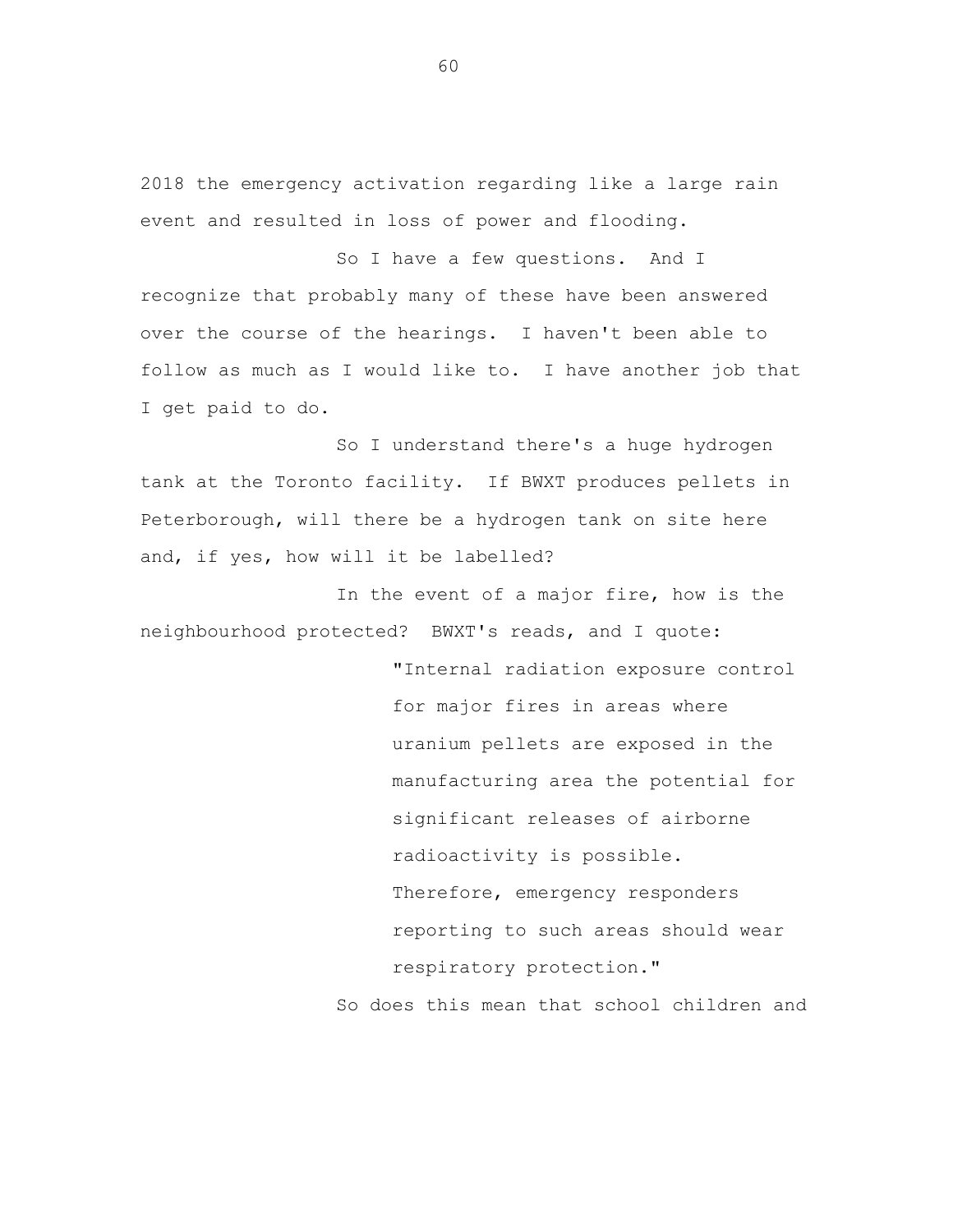others in the neighbourhood will be provided with like respiratory masks and drills?

Aside from leakage from the dual safety release valve, what other ways can a storage tank's pipes be compromised? For example, can a leak happen because of direct impact or puncture from corrosion?

Exactly what environmental testing has 100 percent confirmed that our local watershed won't be compromised with the projected increase of 94,000 times more uranium release into the sewers and that others downstream, such as Hiawatha First Nation, for example, wouldn't be impacted, including traditional food sources?

On BWXT's website it claims at the Peterborough facility, and I quote, air monitoring results are hundreds of thousands of times below the CNSC licensed release limit. Like how is that even possible?

What this suggests to me is that the CNSC really has no idea what a safe limit is and that the limits are established for industry convenience of reporting and not to meet zero risk for human and environmental health.

When asked, CNSC staff did not have information about the cost of uranium remediation across the country, the province or even Port Hope specifically,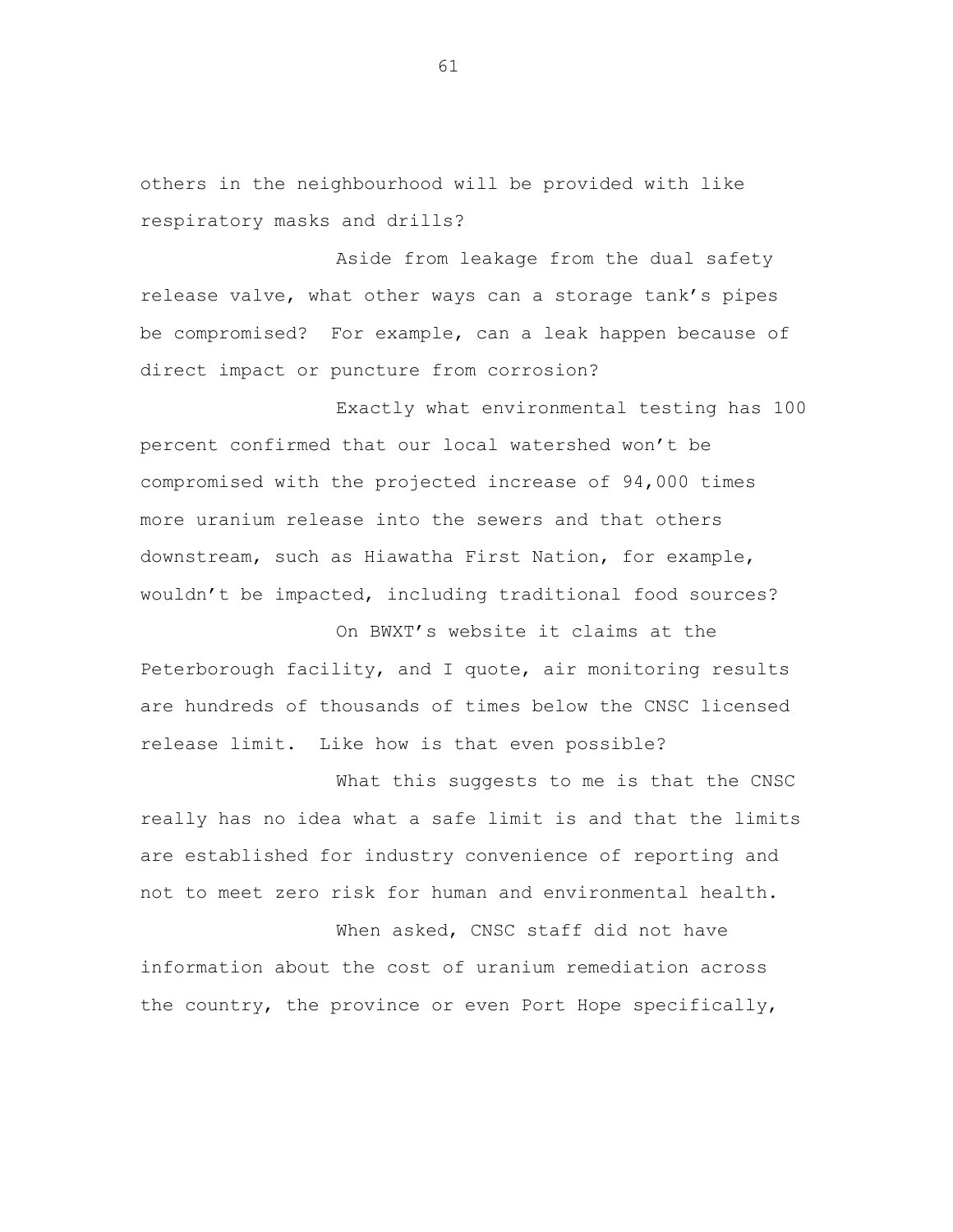nor were they able to confirm if contaminated soil is currently being dumped along the 401 highway, which is a rumour that we've heard.

How can the CNSC approve remediation costs in a licence application without knowing the real costs of the work?

How can the precautionary principle be applied to this application with respect to extreme weather events due to climate chaos, which the Report Canada Our Changing Climate states to be the new norm, when we really don't know how this is going to unfold over the next ten years? We can speculate about extreme weather, flooding, storms, but we really don't know what is coming.

In this time of increased anxiety and unpredictability permitting dioxide pelleting on a decrepit industrial site surrounding by thousands of people who already carry a toxic burden seems like high stakes at best and morally reprehensible at worst.

I will close with these questions.

Dear Commission, are you willing to risk on our behalf that there will be no human error, no mistakes made in any way by BWXT staff or the CNSC that can jeopardize the health of this community and future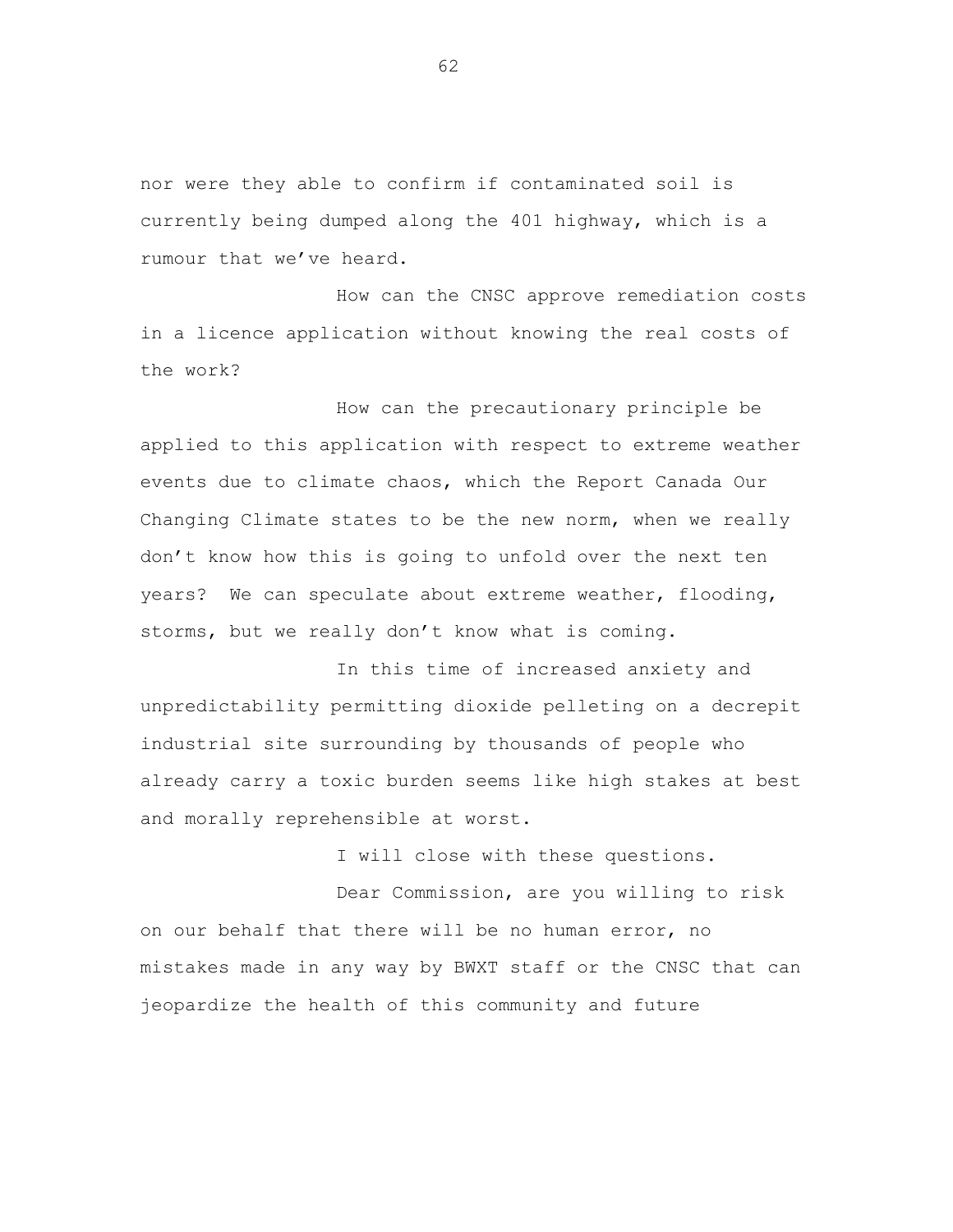generations?

And if you do approve this application to include uranium dioxide pelleting, can you promise us, the citizens of Peterborough and everyone downstream and downwind from this plant, that there will be no consequences in the short or long-term health of our community and environment? And if you do and if there is, who will be held accountable?

Please do not approve BWXT's licence application to expand operations to include uranium dioxide pelleting in Peterborough.

Thank you.

THE PRESIDENT: Thank you, Ms Cosgrove. Dr. Lacroix.

**MEMBER LACROIX:** Thank you very much, Madam Cosgrove, for your intervention. You have raised a number of issues that have already been dealt with during the last four days concerning the hydrogen tank, the precautionary principle, the location of the facility and the possible releases of pollutants into the environment. So I'm going to pick on one of the interesting points that you raised in your written submission. I found it quite original and I will redirect your question or your concern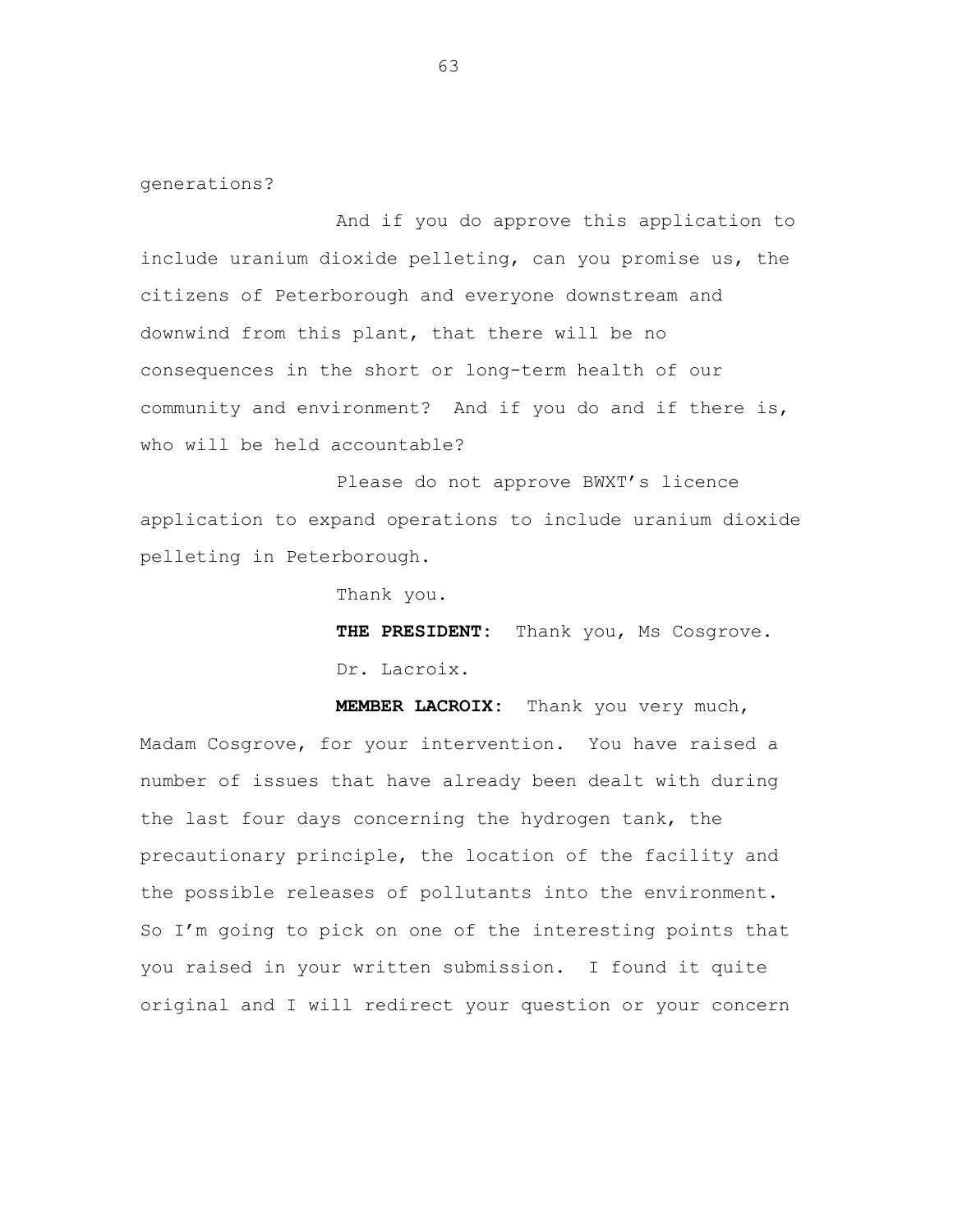to staff.

Staff, I'm going to ask you a very simple question. I would like an answer in plain English, please, and in a nutshell. The question comes from Madam Cosgrove and her question was: In the context of the *Nuclear Safety and Control Act*, what constitutes an unreasonable risk?

**MR. RINKER:** Mike Rinker, for the record.

I would say in general there are two instances that would constitute an unreasonable risk, two classes of instances.

One of them is if there were a worker or public or environmental exposure that was causing an impact to health and safety. I think if you have crossed that line and you are causing that sort of impact, you don't have a margin of safety there for sure.

The second is even if you haven't crossed that line and you are not causing an impact but the operator is not controlling their facility well, they are causing releases, they are creating pollution, despite the fact that there would be low thresholds, but they are not controlling it appropriately, they are not mitigating, that is also unreasonable.

**THE PRESIDENT:** Dr. McKinnon.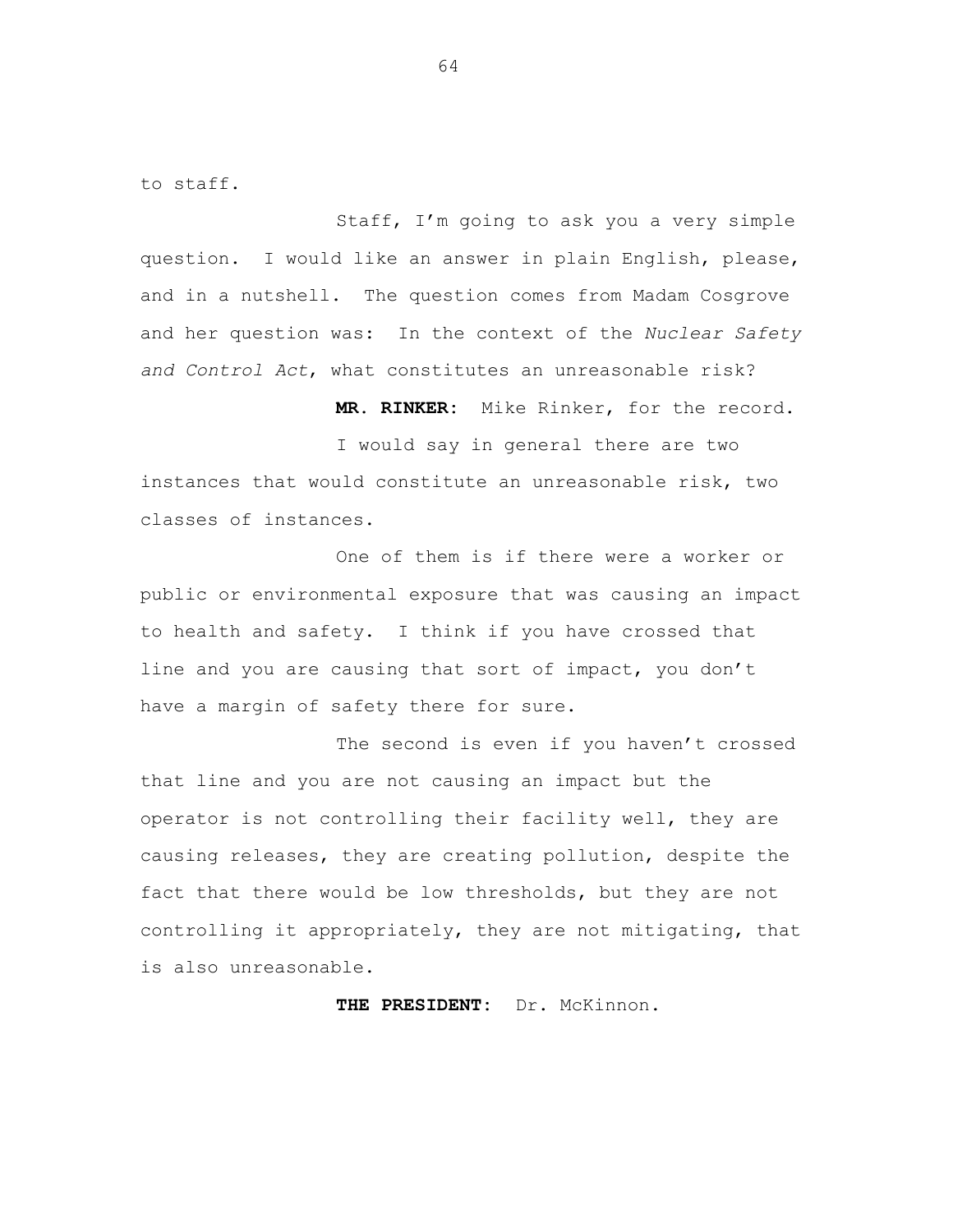**MEMBER McKINNON:** Thank you for your intervention. And don't feel bad about bringing up the same points that may have already been addressed. It adds weight to them and it often prompts us to think of them in a new way. So it's always welcome.

One thing that you brought up which was new actually was about the drinking water. I think based on some comments earlier in the week we heard that there was no impact on the groundwater so that was not being sampled. But I'm not sure where Peterborough gets its drinking water from, whether it's groundwater or any other surface water.

So I'm wondering if CNSC staff could just discuss that and to confirm that no matter what the source of the water there is actually negligible impact.

**MR. McALLISTER:** Andrew McAllister, Director of the Environmental Risk Assessment Division.

I will sort of summarize what is in the environmental risk assessment and conclusions that CNSC has drawn on it, and then the nature of the drinking water system in Peterborough I would ask someone perhaps to complement that.

The manner in which the aquatic releases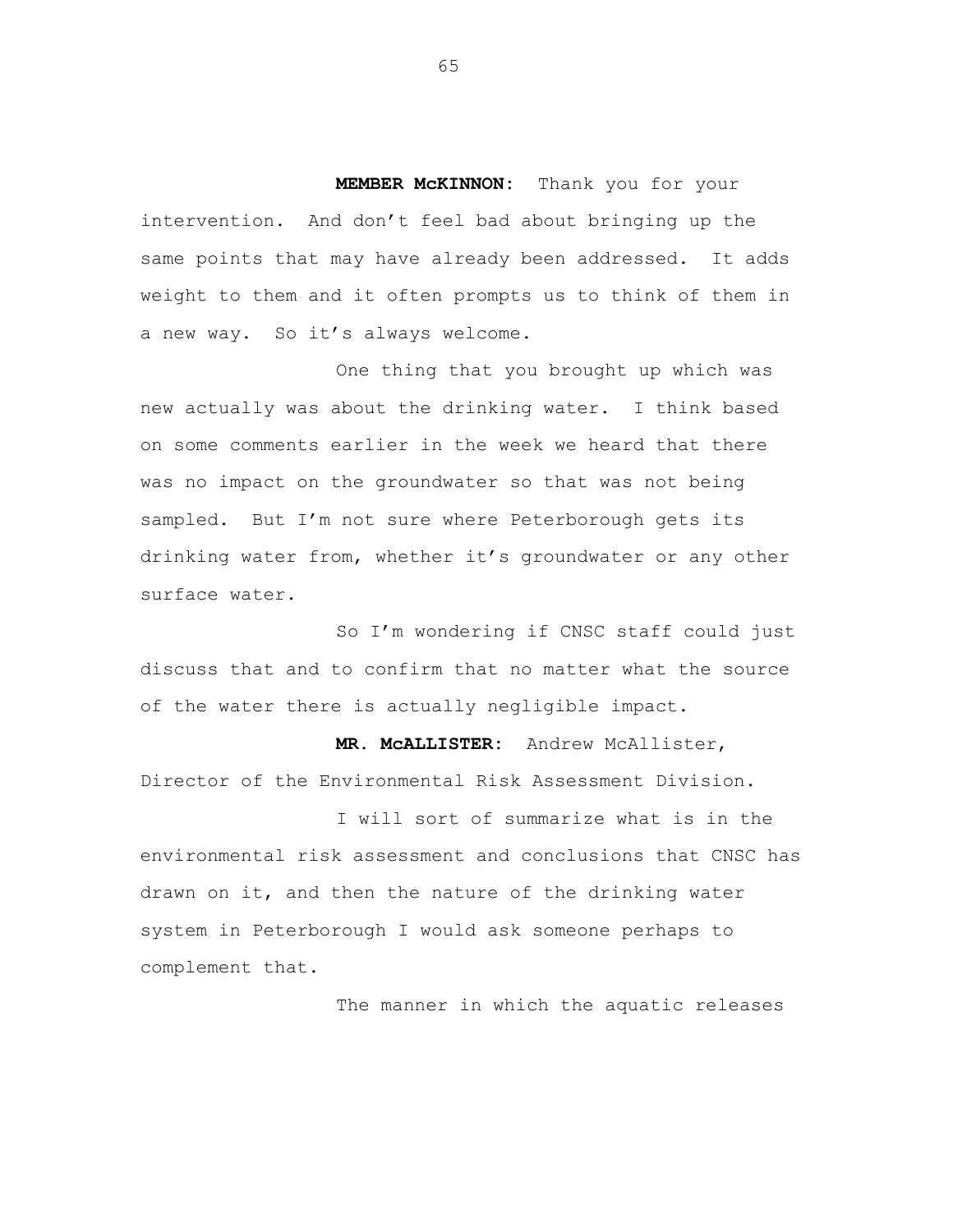was looked at in the case of this facility, it was looked at in a few ways. I think if we go back to the Lake Ontario Waterkeepers' intervention in Toronto they highlighted three potential pathways.

You have just mentioned one, the groundwater, storm water and then the sewer.

We have talked a little bit about groundwater. Through the conceptual site model there is no evidence or indication that that is a pathway.

They looked at the storm water aspect and looked at both the normal operations as well as the consolidated operations where they took the maximum annual releases of uranium beryllium, looked at it, dumped it into the storm water for lack of a better term, and said okay, what are we looking at? And there were values far below guidelines protective of human health and aquatic.

When we come to the sewer contribution they looked at -– and recognizing again those are going to a surface waterbody. It could be used for drinking water but nonetheless that's the kind of standard they would be looking at.

So in this case they looked at the maximum allowable concentration for uranium, which is a drinking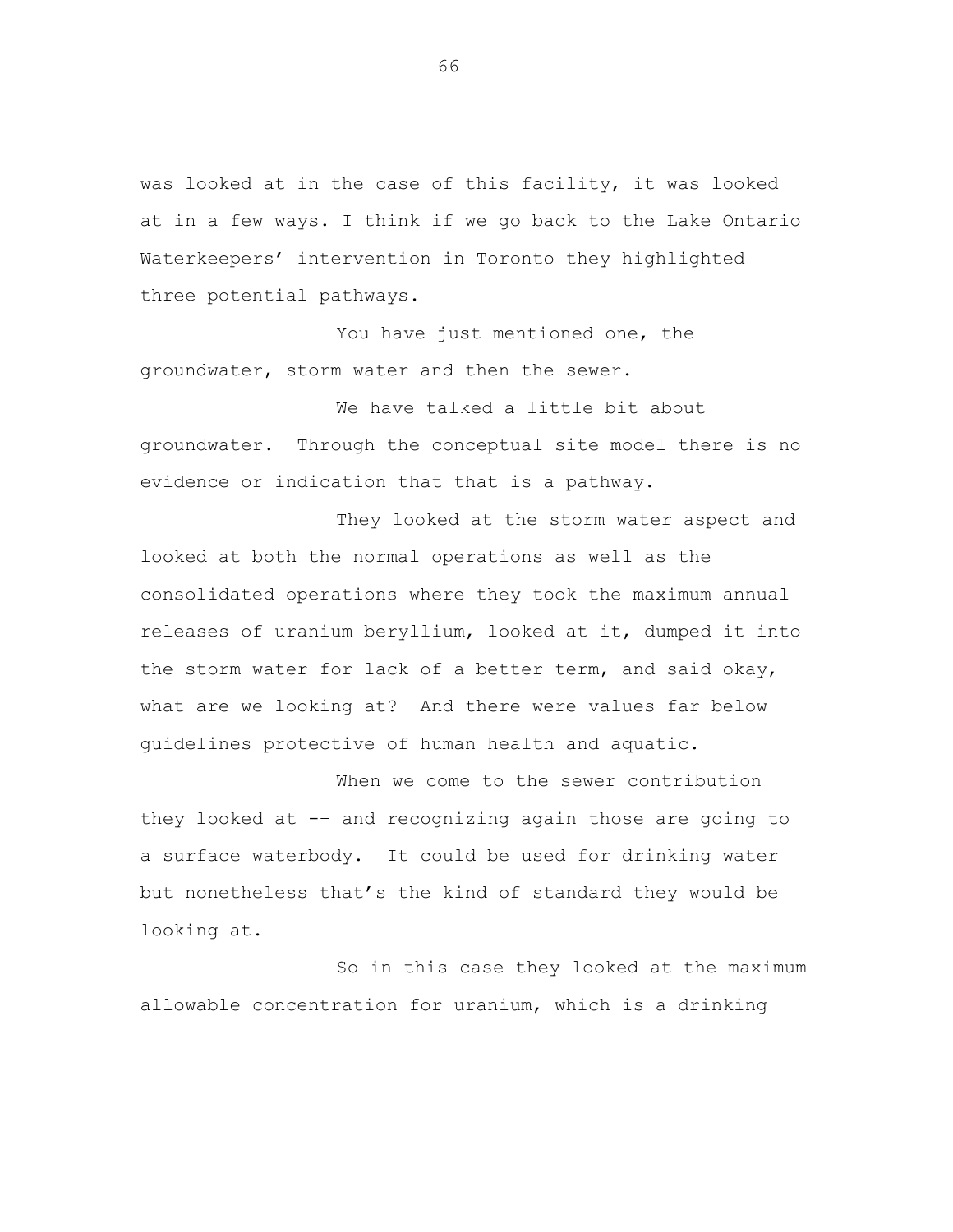water base standard, and that was the comparator that they used, looking at their contributions to the sewer. And it was orders of magnitude below that when factoring in different factors.

**MS SAUVE:** Kiza Sauvé, for the record. So the drinking water in Peterborough comes from the Ontonabee River and the Ministry of Environment, Conservation and Parks also has three surface water monitoring stations in Peterborough. So they do those tests as well.

Then the drinking water facility is also inspected by the Ministry of Environment, Conservation and Parks and also has some third party testing that is done on their drinking water as well.

**MEMBER McKINNON:** And they would test all the potential contaminants that could come from the plant?

**MS SAUVE:** Kiza Sauvé, for the record.

The uranium is not listed on the drinking water utility's website as one of the contaminants that is tested, so I can't confirm that. But I can look into – the Ministry of Environment, Conservation and Parks does their tests in their surface water sampling, and they do test for uranium and beryllium in those samples.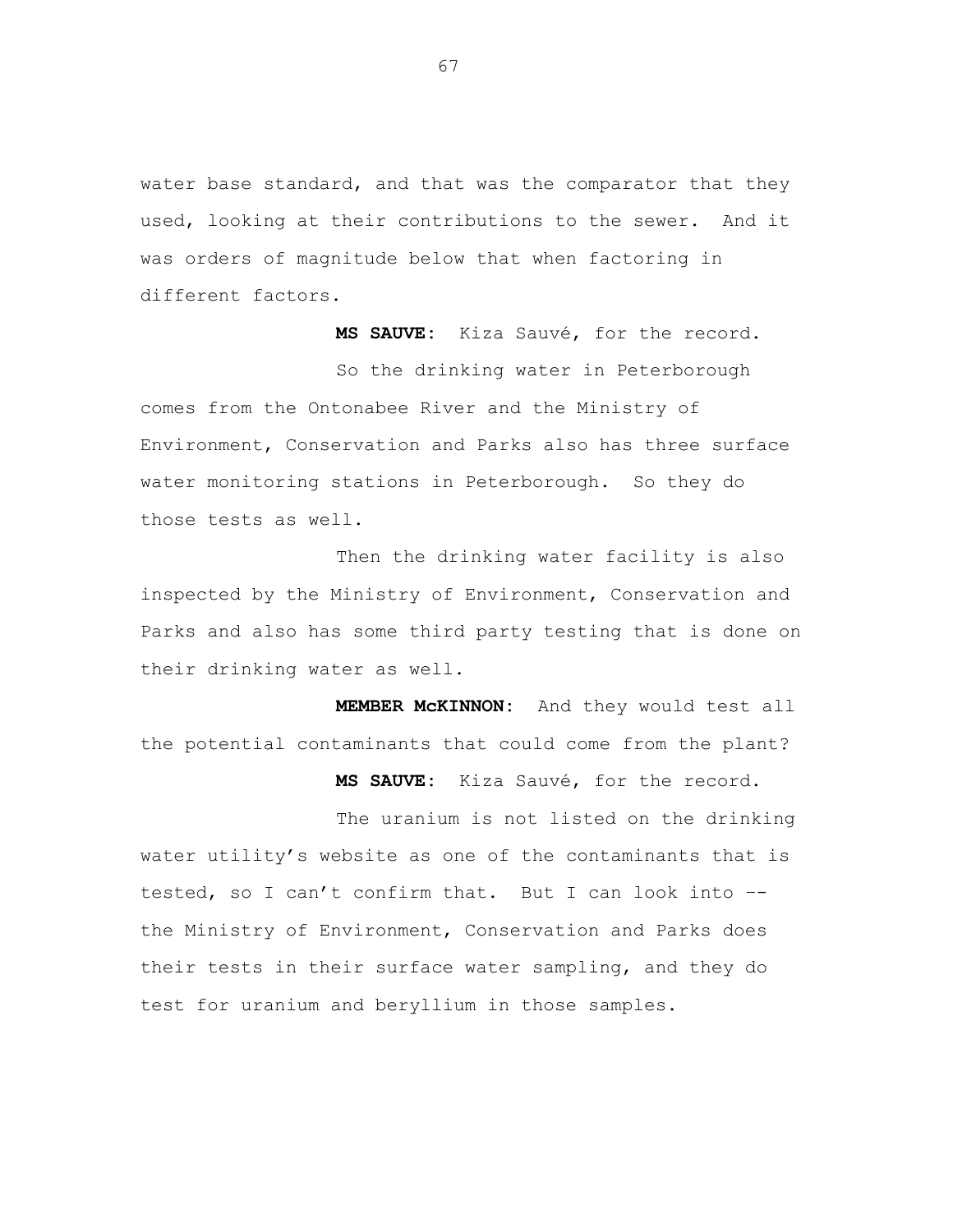## **THE PRESIDENT:** Dr. Demeter.

**MEMBER DEMETER:** Thank you for your intervention. I have no further questions.

**THE PRESIDENT:** I would like to follow up on some of the comments made by the intervenor around siting and criteria.

From the intervention it seems like you have had the runaround, whether it's from the MPR first, the Municipality, CNSC staff, on who really has the authority on where nuclear facilities should be sited or if there are any proposed amendments to processes.

Can you give me staff's perspective on that, please?

**MS TADROS:** Haidy Tadros, for the record. The ultimate authority of where a nuclear facility will be sited is the Commission. They issue a licence.

Before that there are criteria in place for when a proposal comes forward looking at a potential nuclear facility and what that siting criteria would be. For that, I would like to ask our

colleagues in Ottawa that look at the environmental assessment and the impact of the project on the environment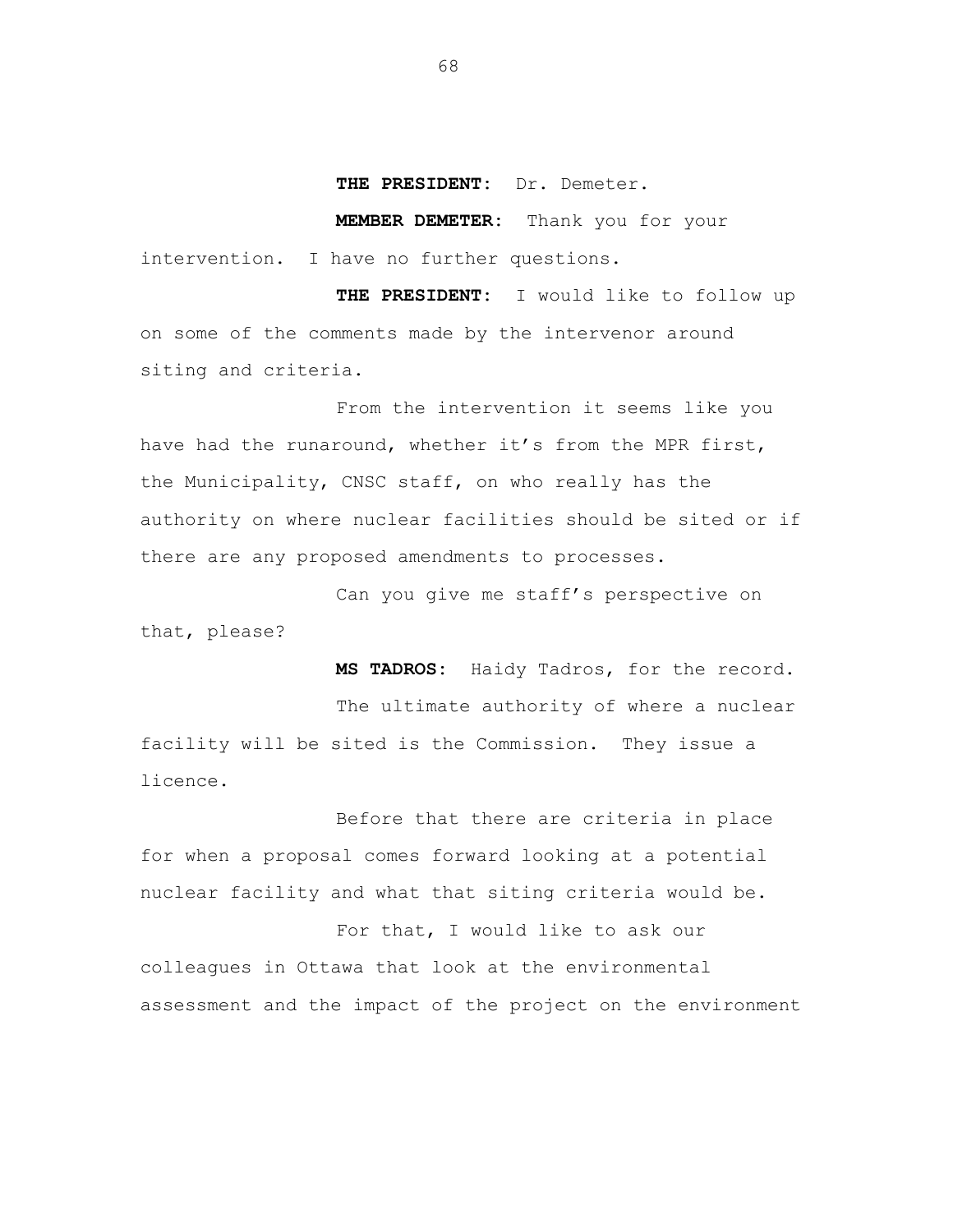and vice versa.

So over to you, Ottawa, please.

**MS CIANCI:** Candida Cianci, for the record. I am the Director of the Environmental Assessment Division.

As Ms Tadros indicated, upon receipt of any licence application that has the potential to have interactions with the environment, it is the responsibility of our division to look at what environmental review would be applicable for that licence application, taken in accordance with the regulatory framework.

So we will make that determination based on looking at the legislation that is in place at that time and determine what type of environmental review is required, either an environmental assessment, as Ms Tadros indicated, or if it's not subject to a federal EA we would look at doing what we have done in this particular case is an environmental protection review because we still have the mandate to look at the protection of the environment.

When it comes to the environmental assessment, it looks at the entire lifecycle of the project. So it will look at the different components that have to be looked at in terms of the siting and it will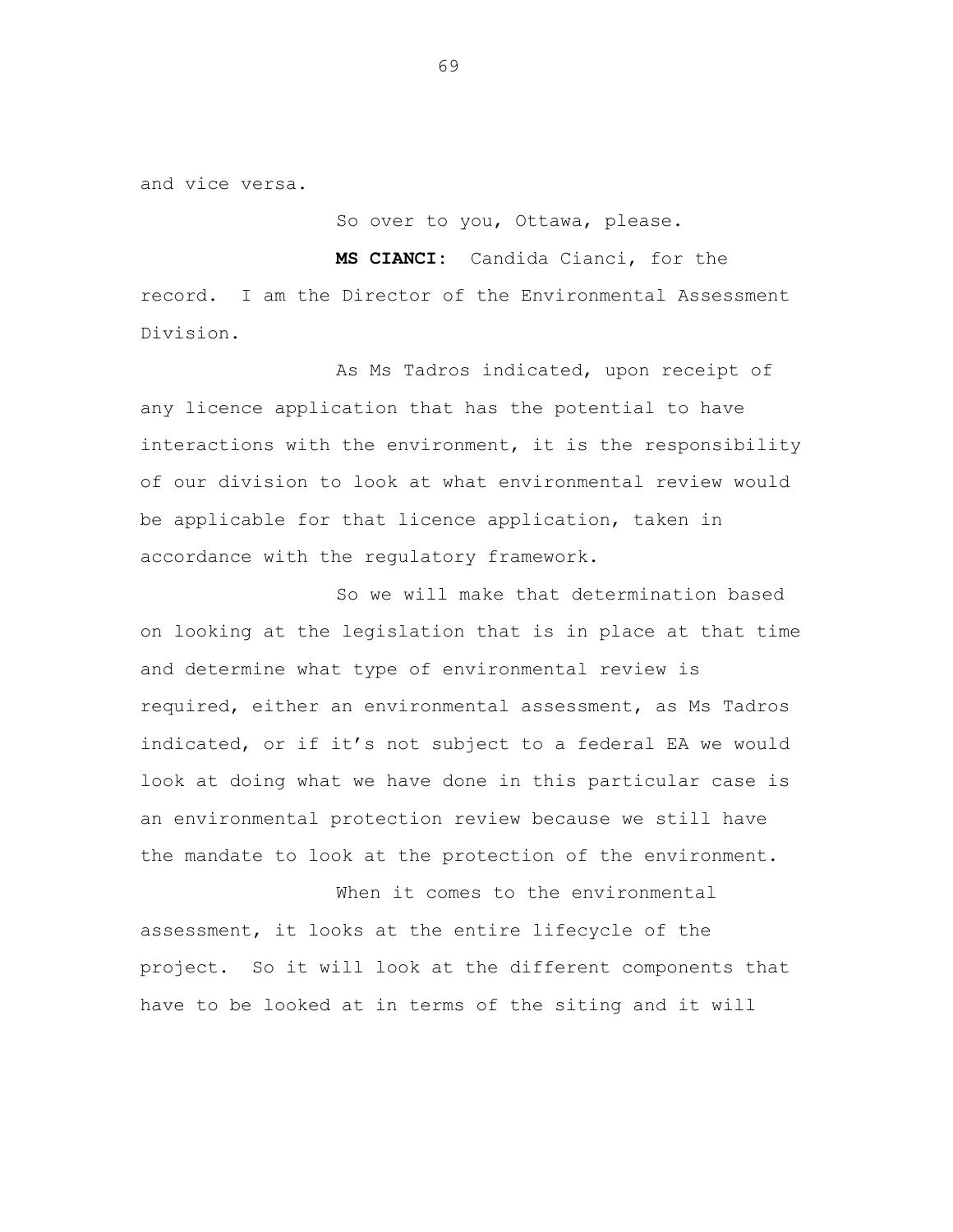take into account environmental characterization of the surrounding environment and also take into account public input and Indigenous group input.

**MR. AMALRAJ:** Julian Amalraj, for the record.

Just to add to what my colleague just said, for this particular application the request was for a renewal of an operating licence and the requirements are based out of the Class 1 Nuclear Facilities Licence, Section 3.

We confirmed, based on the submissions from the licensee, that they are compliant with that through the lease agreement that was submitted. It is clearly stated in that that the lease and the operations are subject to the *Ontario Planning Act* associated with the zoning part, and they have a continuing requirement to maintain that.

**THE PRESIDENT:** As far as potentially adding a pelleting process, how does the current zoning requirements address that?

**MR. AMALRAJ:** Julian Amalraj, for the record.

It does not affect that. The pelleting is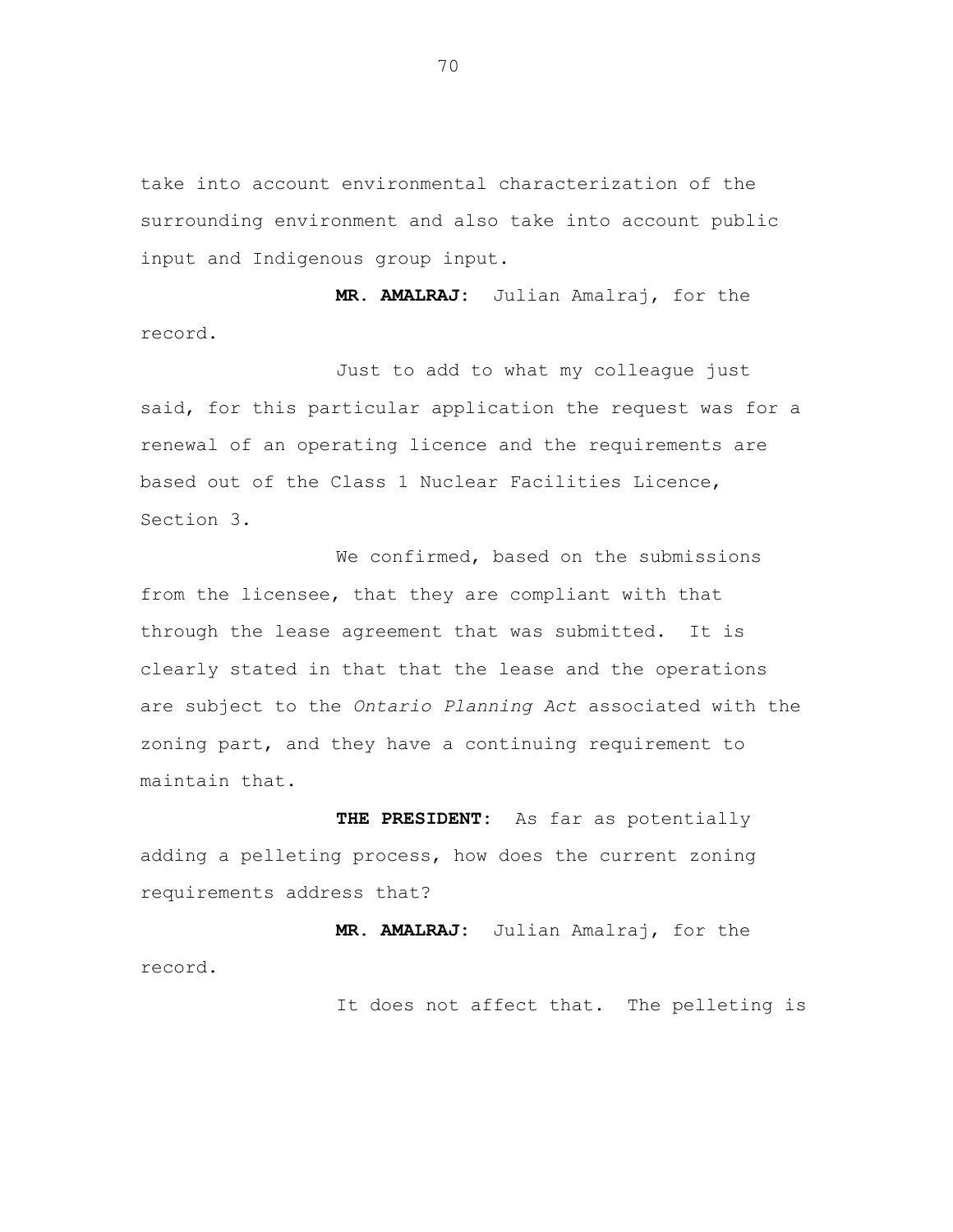industrial processing of uranium dioxide. The current plant is also processing uranium dioxide.

The hazards associated with the operations come with the safety and control measures associated with those operations to ensure safety neutrality.

Essentially from a zoning point of view there is no additional requirement.

**THE PRESIDENT:** I'm sorry, I think I may have missed one of the dots as you were trying to connect them for me.

The current facility does not have pelleting. If pelleting is being considered, how does the current zoning address that?

You are saying that because it is an industrial process it is already addressed?

**MR. AMALRAJ:** It is an industrial process and it processes the same material and the safety case is still the same. So there is no change in terms of what the facility is currently doing, from a zoning requirement point of view.

**THE PRESIDENT:** Would the safety case be the same if the two facilities, the Pickering and Toronto, were under separate licences?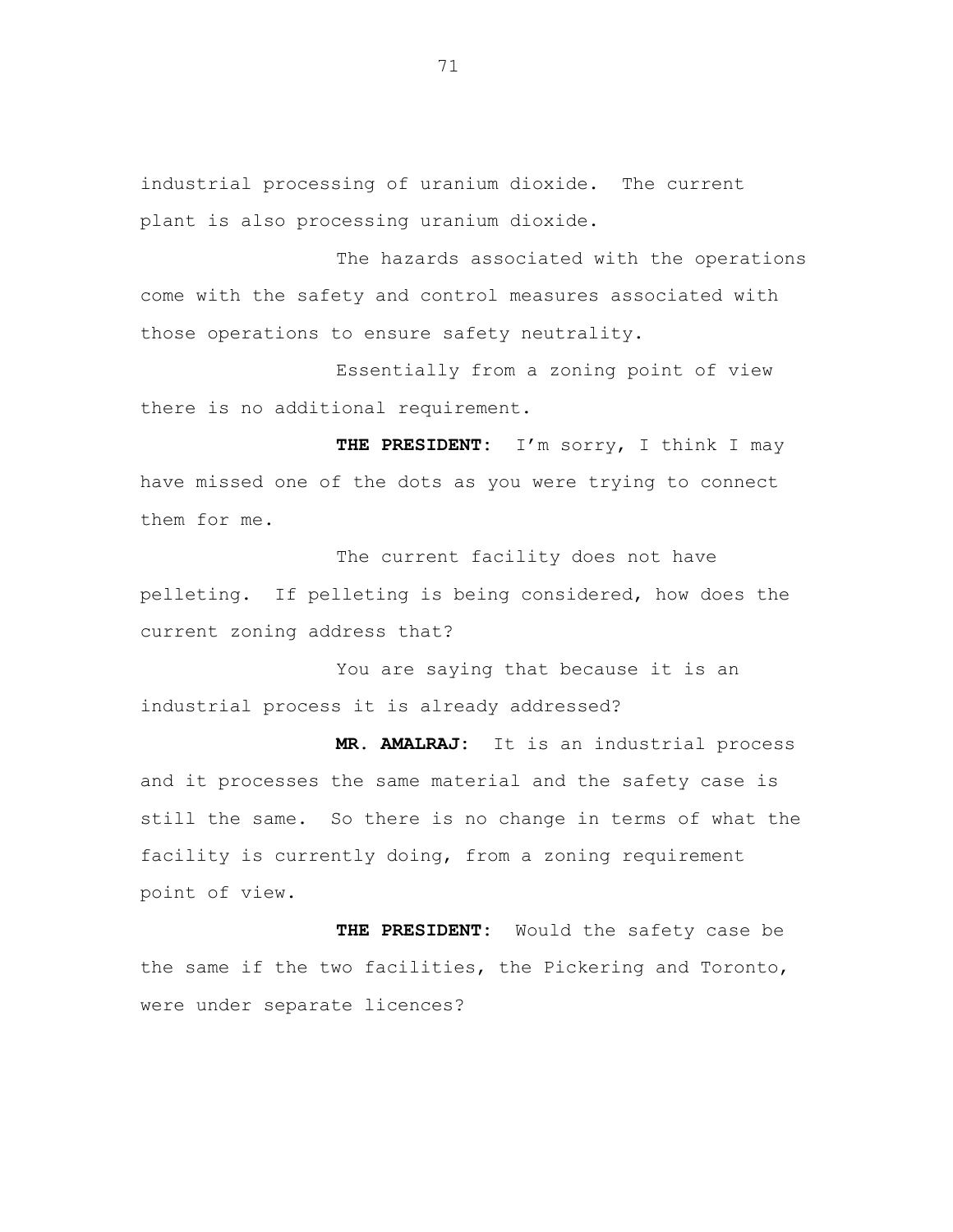Let me just elaborate on that.

If pelleting was being brought here, as you have submitted yourself, the emissions are much higher of uranium at the Toronto facility than they are here at the Peterborough facility. So would the safety case still remain unchanged?

**MS TADROS:** Haidy Tadros, for the record. So the safety case that is put before you, which includes the pelleting operations to come to Peterborough, is the safety case that is currently in place based on the one licence that BWXT currently has.

What CNSC staff will be doing through the licence conditions and the hold points through those licence conditions is to verify that the reports submitted will meet the requirements according to the safety case that is being proposed and is currently in place.

**THE PRESIDENT:** But my question was: Had Peterborough had a separate licence and now we are thinking of introducing pelleting, would the safety case have been the same for that facility?

**MS DUCROS:** Caroline Ducros, for the record.

I just want to outline that the safety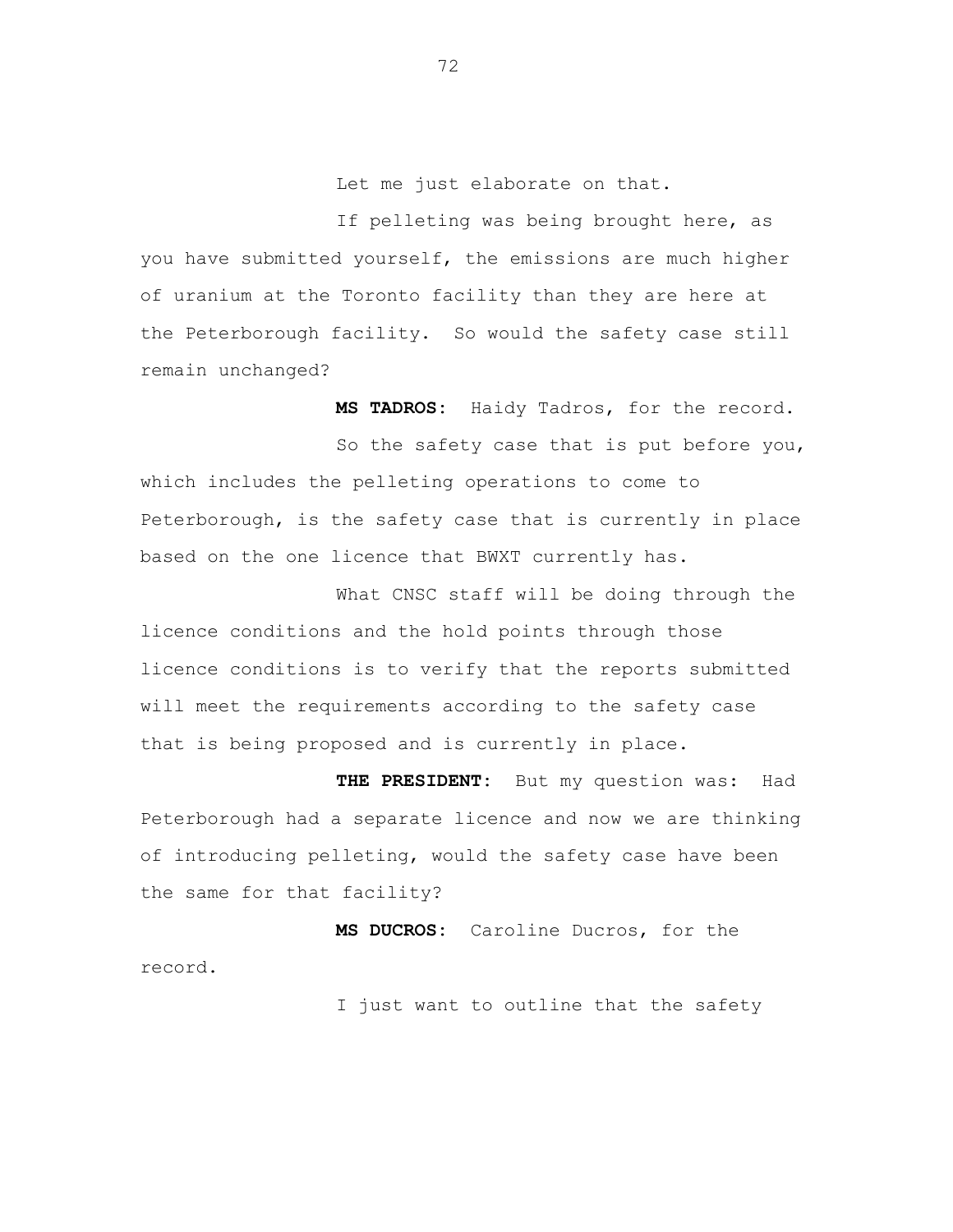case has two aspects to it. There is the safety analysis aspect and also the environmental protection aspect.

So for this application the assumption that the CNSC took was that we ignored the timing or the flexibility and we assumed that the pelleting would happen in full in Peterborough. There are no changes to the production amount, so we looked at the consolidations.

There was an environmental risk assessment that overlaid both the operations in Toronto to the operations in Peterborough, and we looked at the safety analyses for the operations on the safety analysis side that are currently approved in Toronto and those in Peterborough, and we analyzed that under the context that it would all take place in Peterborough.

So we looked at what we call the bounding envelope that it would all occur. And the safety case, as Ms Tadros was saying, when the modifications are made to Peterborough that is when we will require those licence conditions to verify.

So in Peterborough right now they don't have the same environmental monitoring program, for instance, as they do in Toronto. That would have to be put in place.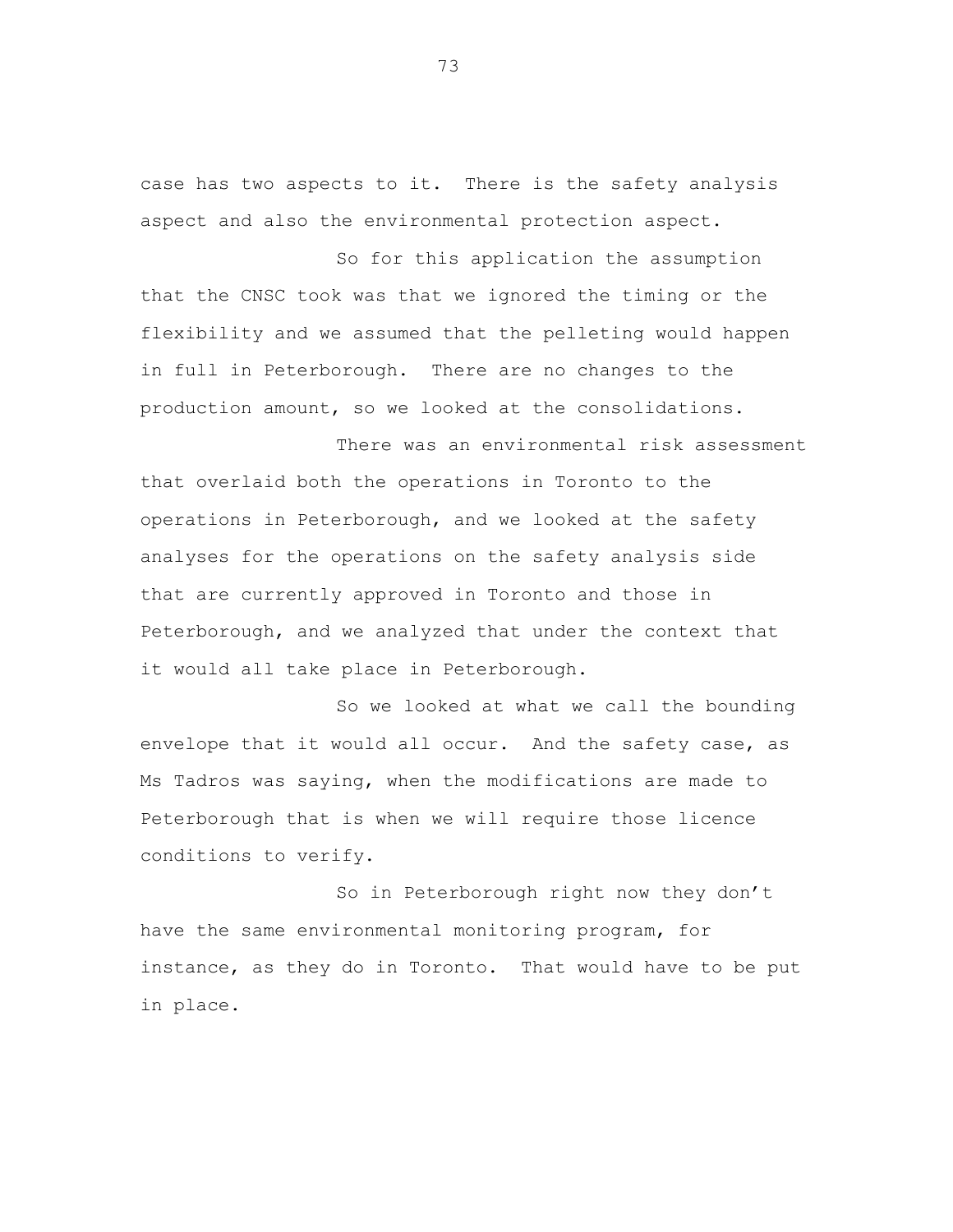And if there were separate licences we would look at the safety analysis that is in place in Toronto, that is currently in place and approved and in Peterborough, and we have looked at the risks in each.

I will pass it to Mr. Julian Amalraj because he seems eager.

**MR. AMALRAJ:** Julian Amalraj, for the record.

I will try and explain this from a safety assessment point of view. Bear with me a little bit on this.

The existing plant if it brings a new hazard or new equipment into the plant -– and I will use an example to describe the concept.

If you bring a hammer into the plant, that introduces a hazard. But you expect the corresponding hard hat, steel-toed boots and training for the personnel for that. And that would be considered safety neutral.

The same way if you are bringing in a grinding operation or a sintering operation, there are handling systems, fire sprinklers and associated safety and control measures as a unit that would ensure safety neutrality.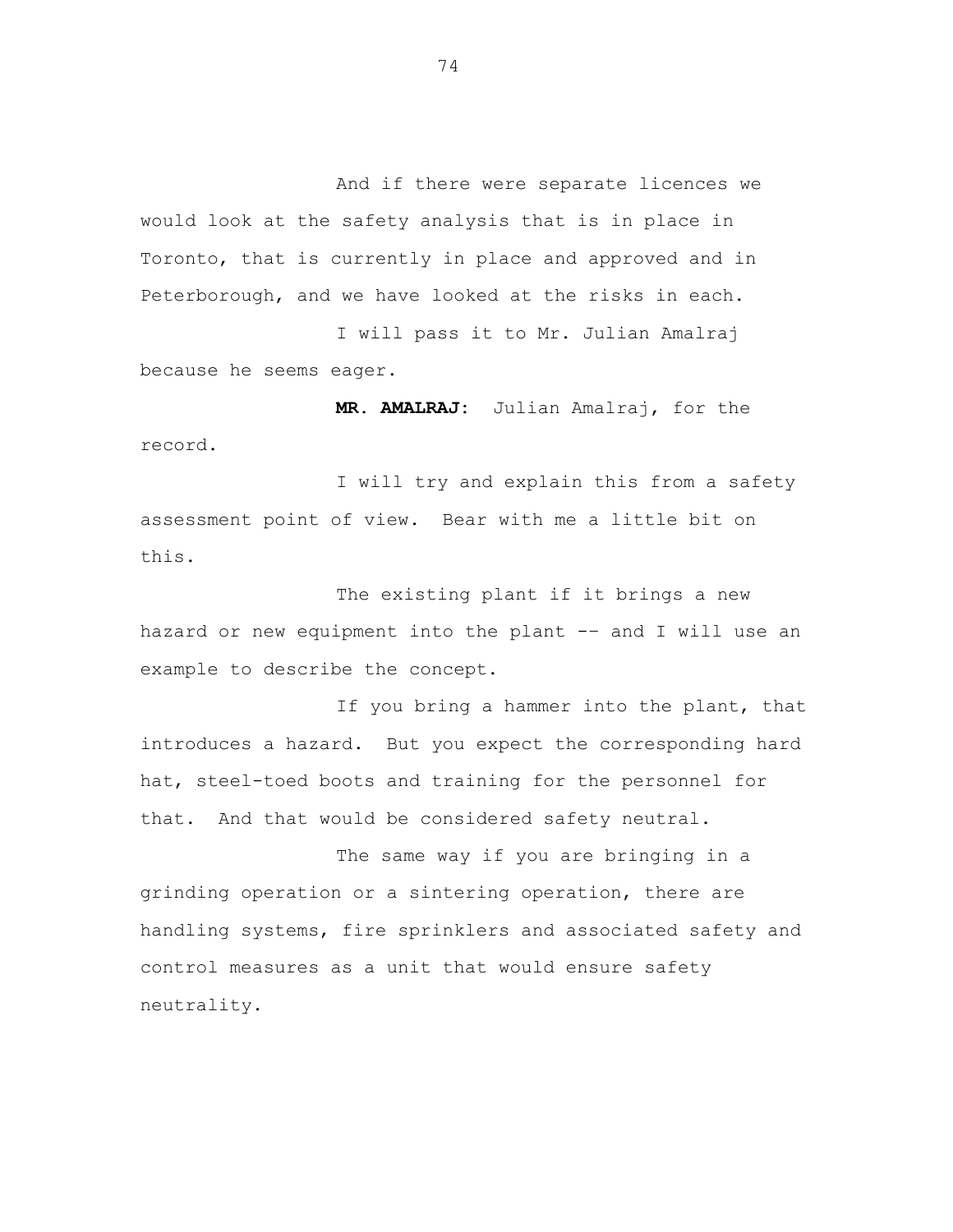When they are implemented within the plant, if the difference in depth have failed, that is how we analyze events or accident scenarios in there. The building is rated for handling a certain amount of uranium, and currently the Peterborough is rated in terms of say 60 skids. They process around five. And the remaining 55 skids are essentially storage of uranium powder.

When they bring these new machines in there the five that is being processed at a time might become ten, but they would compensate by storing less uranium. So at any given time it will still be the same uranium.

And that uranium is what is used in terms of failure analysis to show how much uranium will be released out of the plant. So the uranium in all worst case scenarios and the safety aspects of it does not change.

The processing aspect might change, the amount of uranium present or processed at the same time might change, but the total quantity of uranium never changes.

And that is how we define the overall safety case and accident scenarios.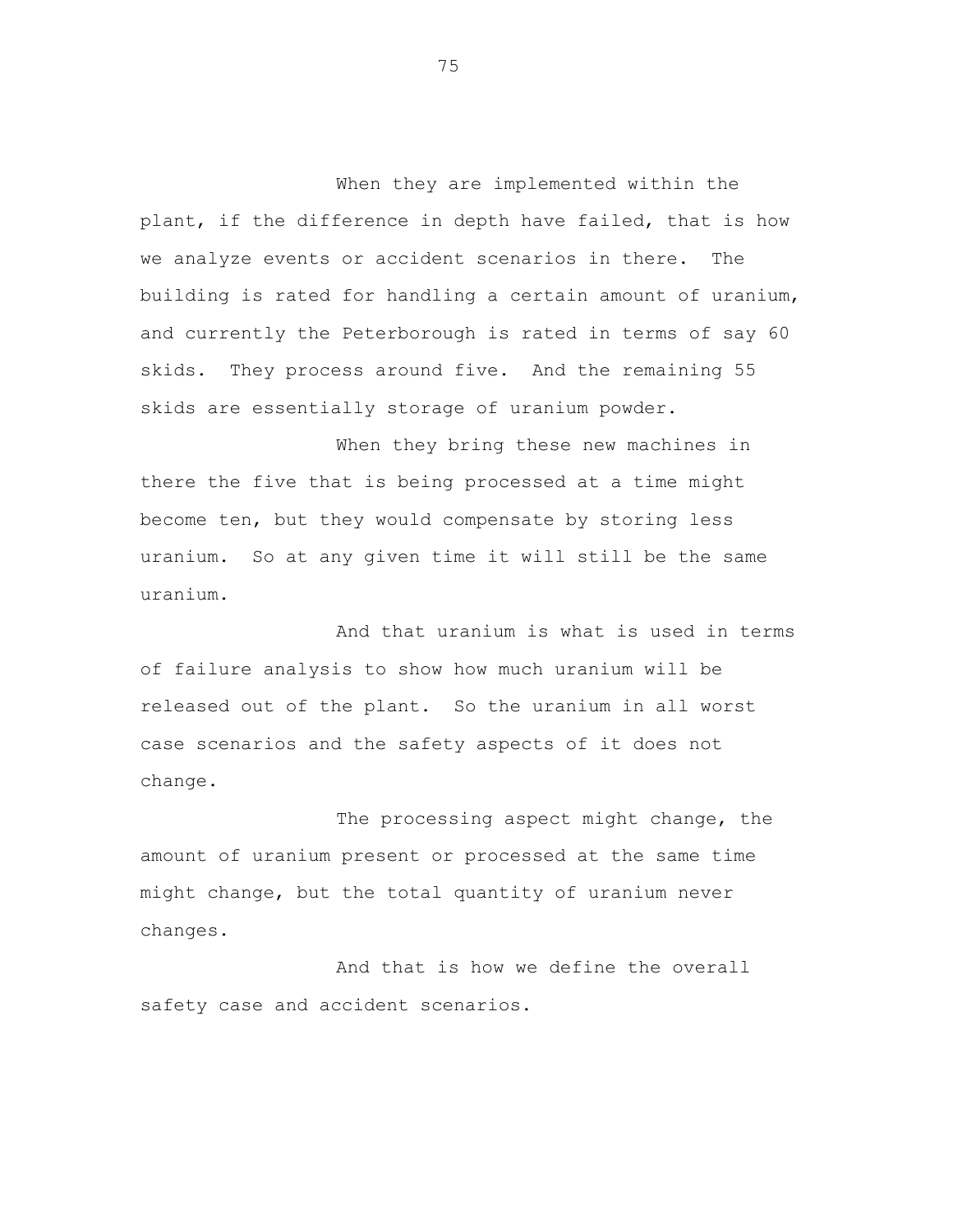If you need additional on the normal operation side of using the ERA, I can explain.

**THE PRESIDENT:** No, that's fine. That provided great clarity. Thank you.

And then there was some reference made to a two-kilometre buffer zone for continual testing of air and soil quality.

Where would that two-kilometre buffer zone concept have come from?

**MS TADROS:** Haidy Tadros, for the record. We were looking at that as well. I believe in a separate intervention the concept of two kilometres came in when the IEMP sampling was undertaken. I believe the reference was the IEMP sampling was taken in a two-kilometre diameter around the plant.

I will ask our environmental protection specialist to confirm that assumption.

**MS SAUVE:** Kiza Sauvé, for the record.

That is our understanding as well. At different facilities we sample out to five, ten. At the Bruce facility, for example, we sampled out to 150 kilometres to respond to an Indigenous community.

In no way does that mean that it is a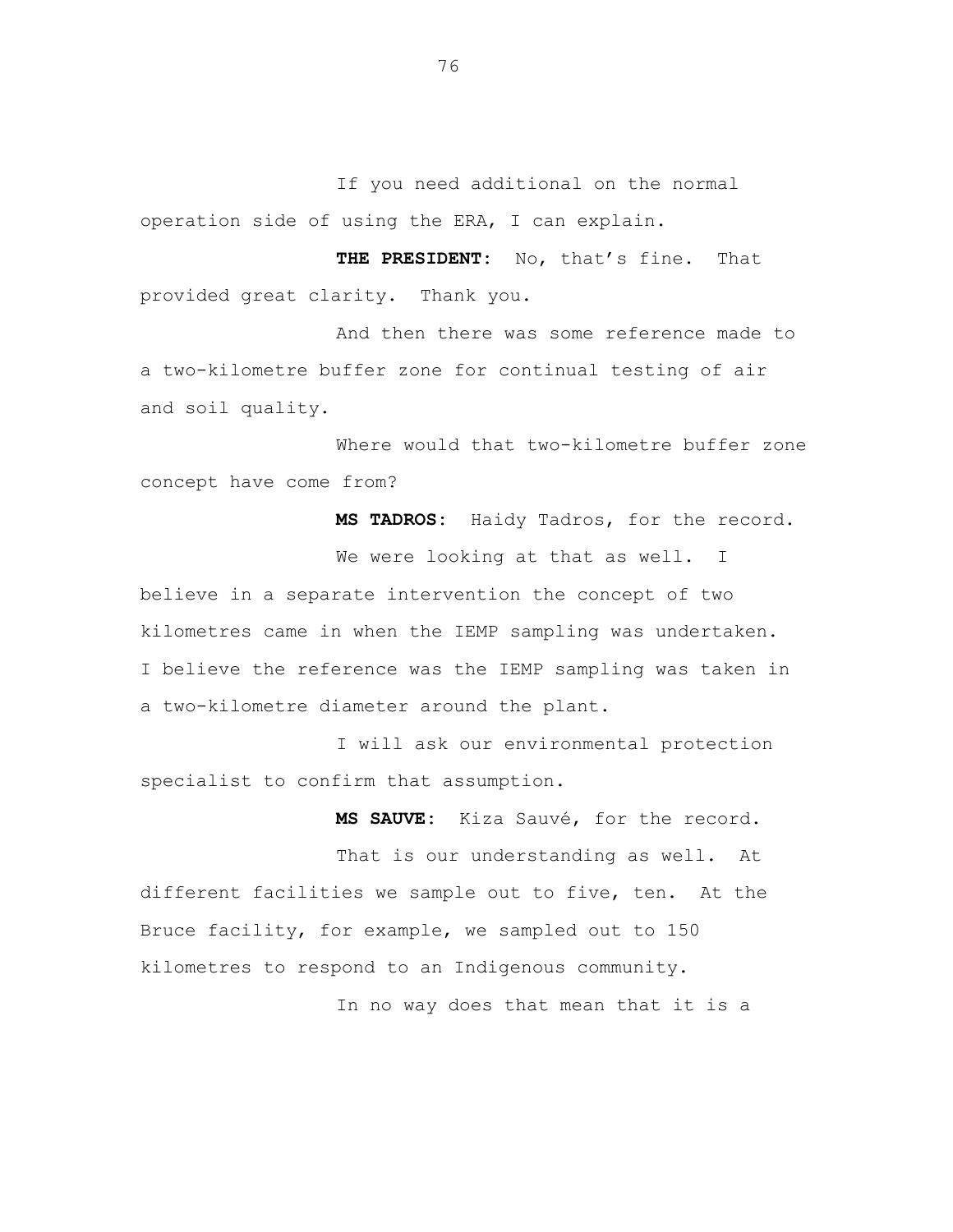150-kilometre buffer zone there.

We did a little deeper digging into the uranium in drinking water. I went through the site a little bit more and the city does test for uranium in drinking water in Peterborough. And there have been no exceedances.

**THE PRESIDENT:** Ms Cosgrove, please confirm that what you call a two-kilometre buffer zone is because that's what the IEMP sampling saw. Thank you.

Any final comments from you, please.

**MS COSGROVE:** I guess I would like to share that I'm not leaving here feeling, you know, that all my questions have been answered or that I feel really good about what I'm hearing. It doesn't escape my attention that CNSC staff depend on a robust nuclear industry for their livelihood.

I would also like to just recommend the Commission to really take a look at sort of that process too that the community experienced. There has been a burden placed on the community with respect to the short time that folks were given to respond. So BWXT provides a licence application and within a day the CNSC staff are responding five days before Christmas before our City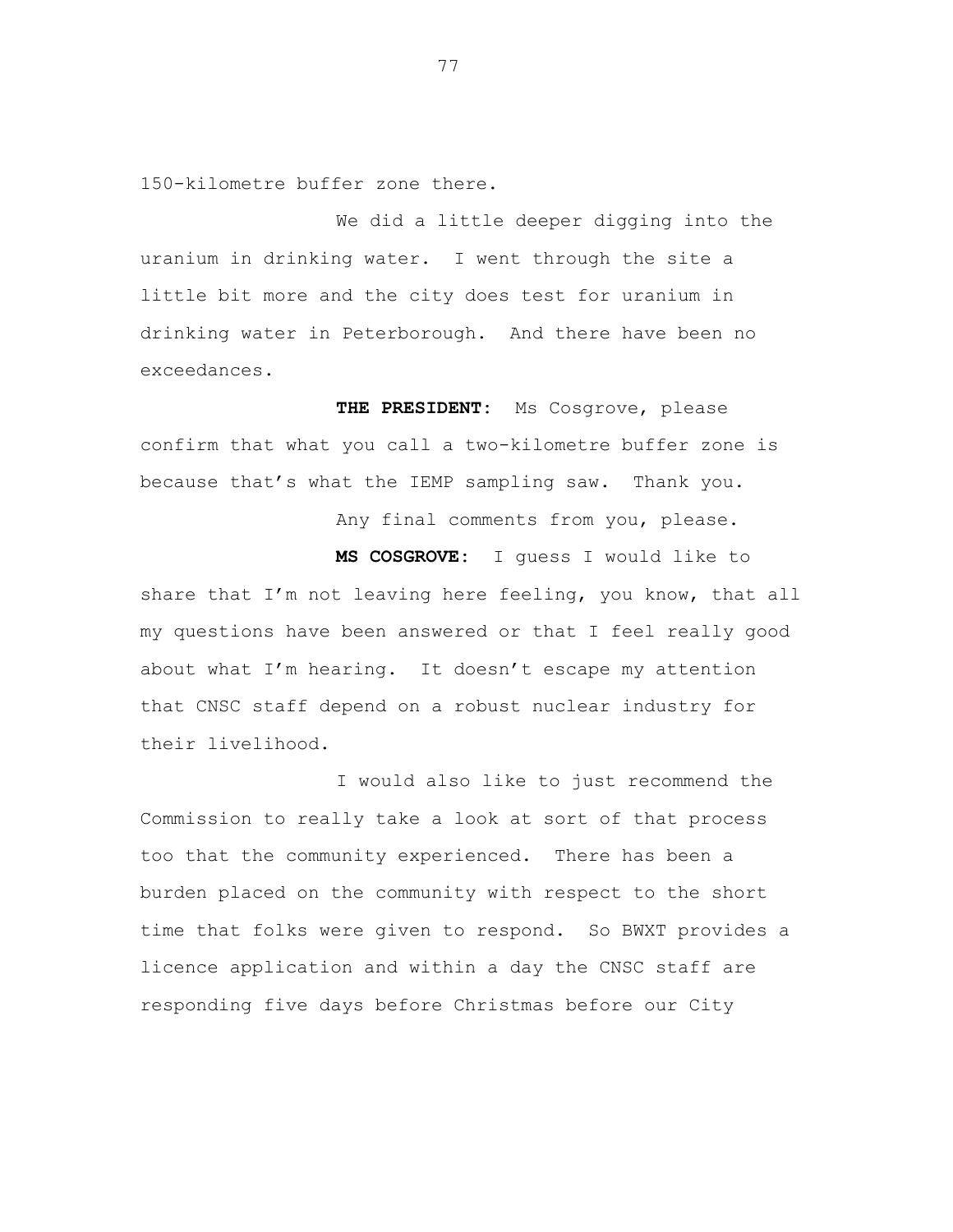Council is going into a month of budget meetings.

Like this whole process has been a bit disingenuous from my perspective.

I would like to share before I leave, because I'm a voracious reader and I've really appreciated also sort of the openness of the Commission. It wasn't what I was expecting.

One of the books that I'm reading right now that I am loving, and apparently it is on the New York Times best seller list, is Braiding Sweetgrass by Robin Wall Kimmerer. So if you haven't read it, it will bring you joy and I think also open up possibilities for new ways of thinking about this work and how we live in a reciprocal relationship and yes, coming from a place of love.

**THE PRESIDENT:** I, too, highly recommend the book. Thank you for sharing that and thank you for coming today.

**MS COSGROVE:** Thank you.

**THE PRESIDENT:** Our next presentation is by Ms Corinne Mintz, as outlined in CMD 20-H2.61 and 2.61A. Ms Mintz, the floor is yours.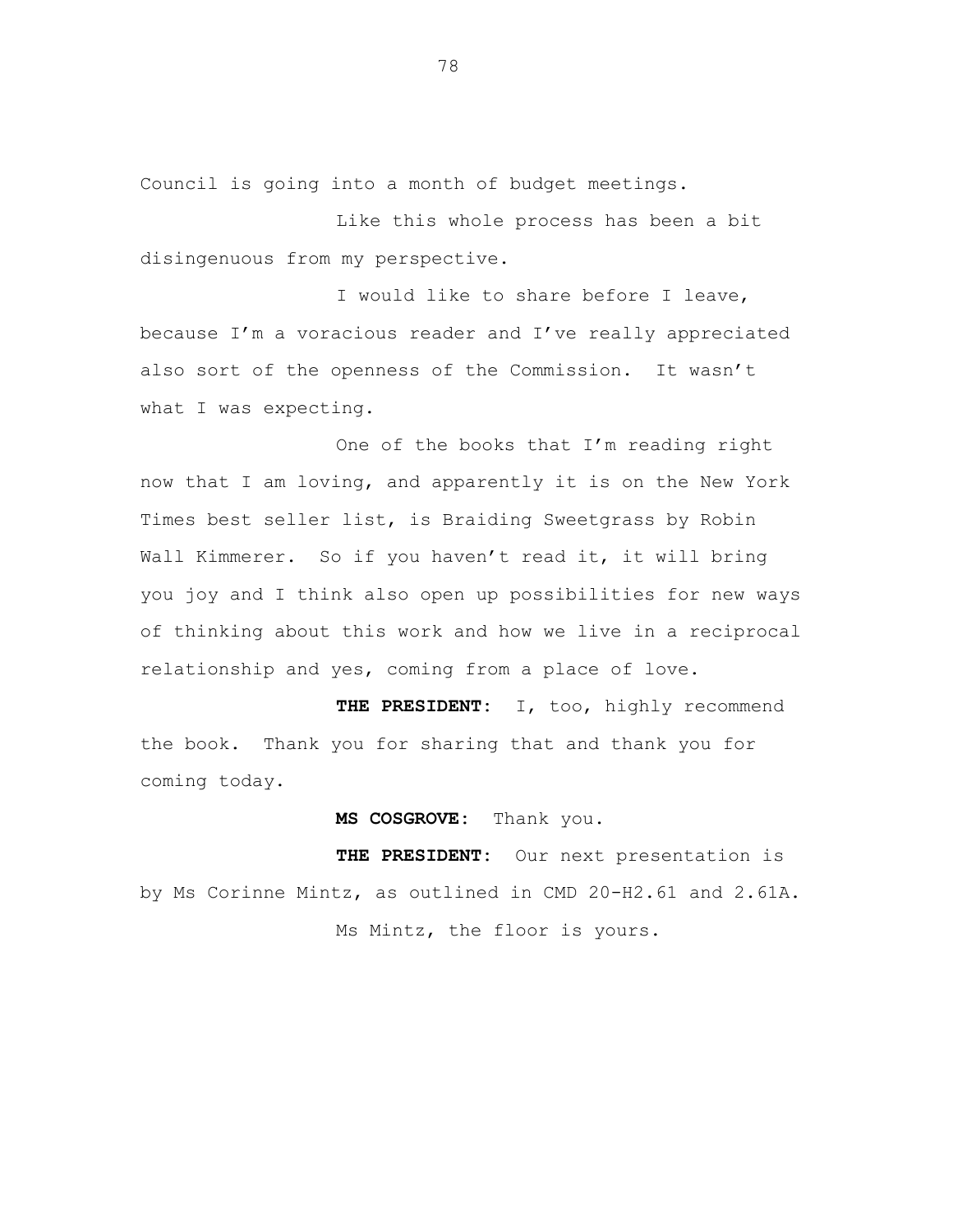## **CMD 20-H2.61/20-H2.61A**

## **Oral presentation by Corinne Mintz**

**MS MINTZ:** I will do my best here. It's not my favourite thing but I will do my best.

Good morning. I am a resident of Peterborough, a business owner and a parent. I am a health care practitioner and have spent the last 30 years of my life making decisions that ensure good quality of life and good quality of health for myself, my children and my clients.

Like Deirdre McGahern, who we heard from on Wednesday night, who has put great effort into creating a non-toxic living space, I too make decisions every day that help me to live the most healthy and vital life possible. I grow my own organic food in my urban food garden here in Peterborough. I consume local and organic foods. I drink filtered water, get good exercise and I take care of my mental health, except for now when I'm in front of all these people.

When I found out approximately one year ago that BWXT NEC was applying for a licence renewal and planning to change its operations here in Peterborough to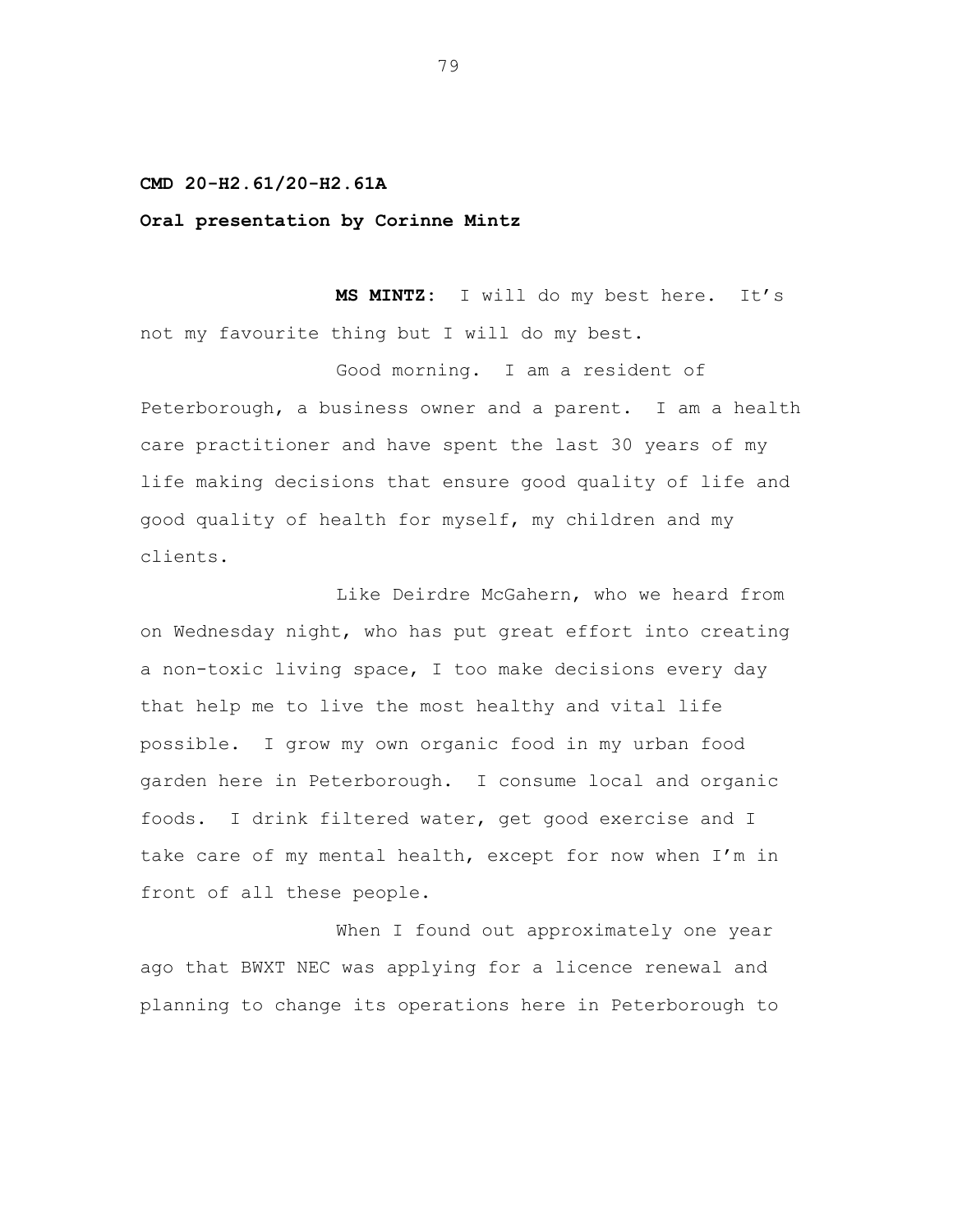include uranium dioxide pelleting, I was very concerned. Now after researching the process of making uranium pellets and the possible health, environmental, economic and social –-

THE SECRETARY: Excuse me, Ms Mintz. Just go a bit slower, please. The interpreters have difficulty following.

**MS MINTZ:** I will try.

**THE SECRETARY:** If you need an extra minute to fit it all in, we will manage.

**MS MINTZ:** Okay. Now, after researching the process of making uranium pellets and the possible health environmental economic and social repercussions, I am even more concerned. I am advocating for the BWXT licences of Toronto and Peterborough to be restored to separate licences. The combined licences take into account the BWXT facilities in both locations but not the surrounding communities and their differing circumstances and needs.

As we have heard, Peterborough struggles with a legacy of contamination from the GE site that reaches far and wide. The people of Peterborough are already dealing with a heavy toxic burden. I do not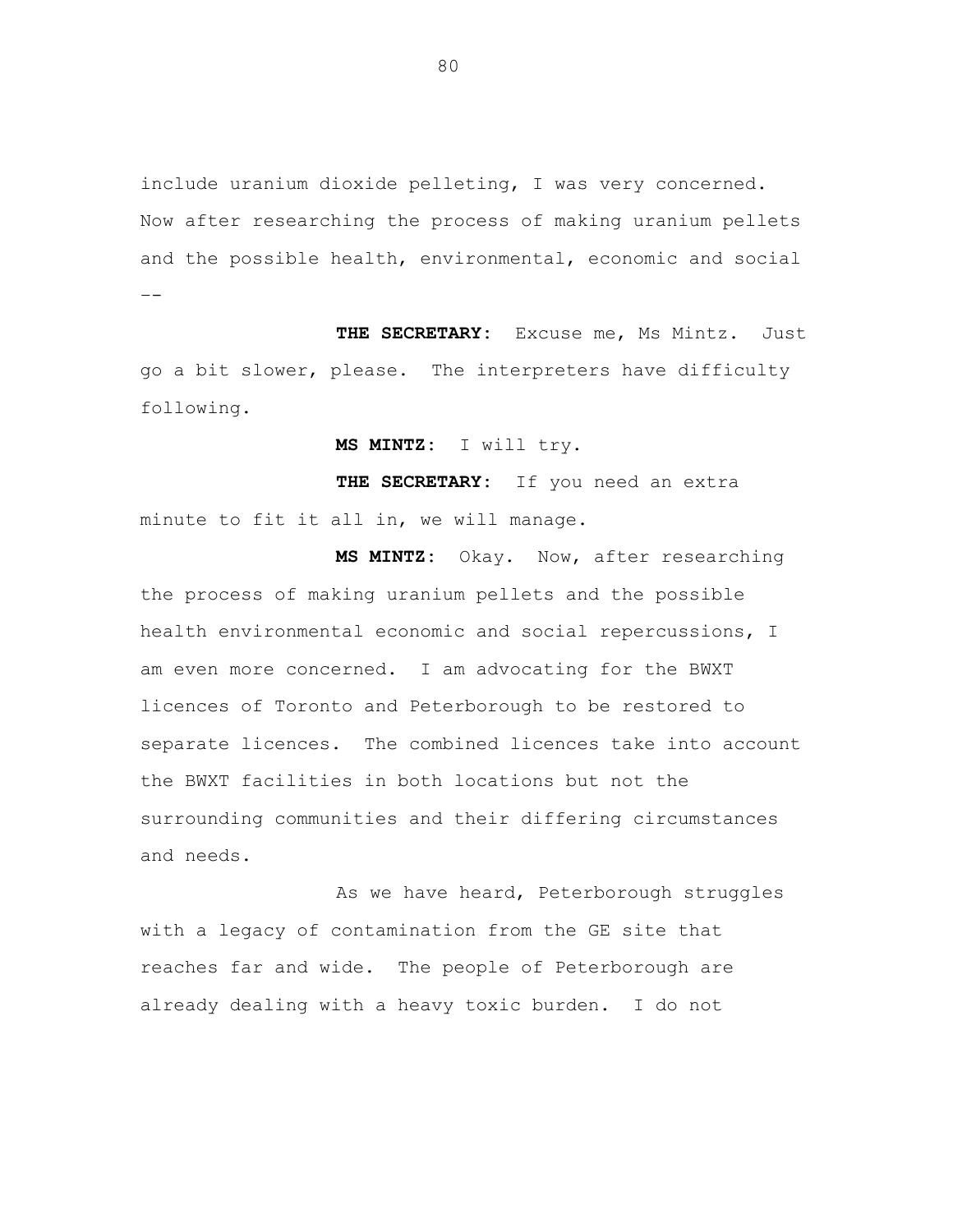believe that BWXT or the CNSC can know if adding insoluble uranium dioxide to our surroundings will be the straw that breaks the camel's back.

As well, BWXT Peterborough's location is unique as so many intervenors have mentioned, in a residential neighbourhood very near to a school. In this hearing again and again I hear the Commissioners hoping that if they can only explain CNSC procedure properly, if they can only explain BWXT's operations clearly, if they can only get us to understand that there are no possible health concerns related to safe levels of beryllium and uranium that the public will feel happy and safe with BWXT operating and possibly making pellets in our midst.

I am sorry, unfortunately, it is not that I do not understand your science or your procedure, it is that I believe the same resources that Phil Kienholz has quoted to us, to you.

I agree with Dr. Edwards, Faye More, and Dr. Vakil that uranium dioxide is harmful and potentially carcinogenic even in small quantities once inside the body.

As well, I cannot be convinced of the safety of BWXT's present and future operations.

The public has been assured that nuclear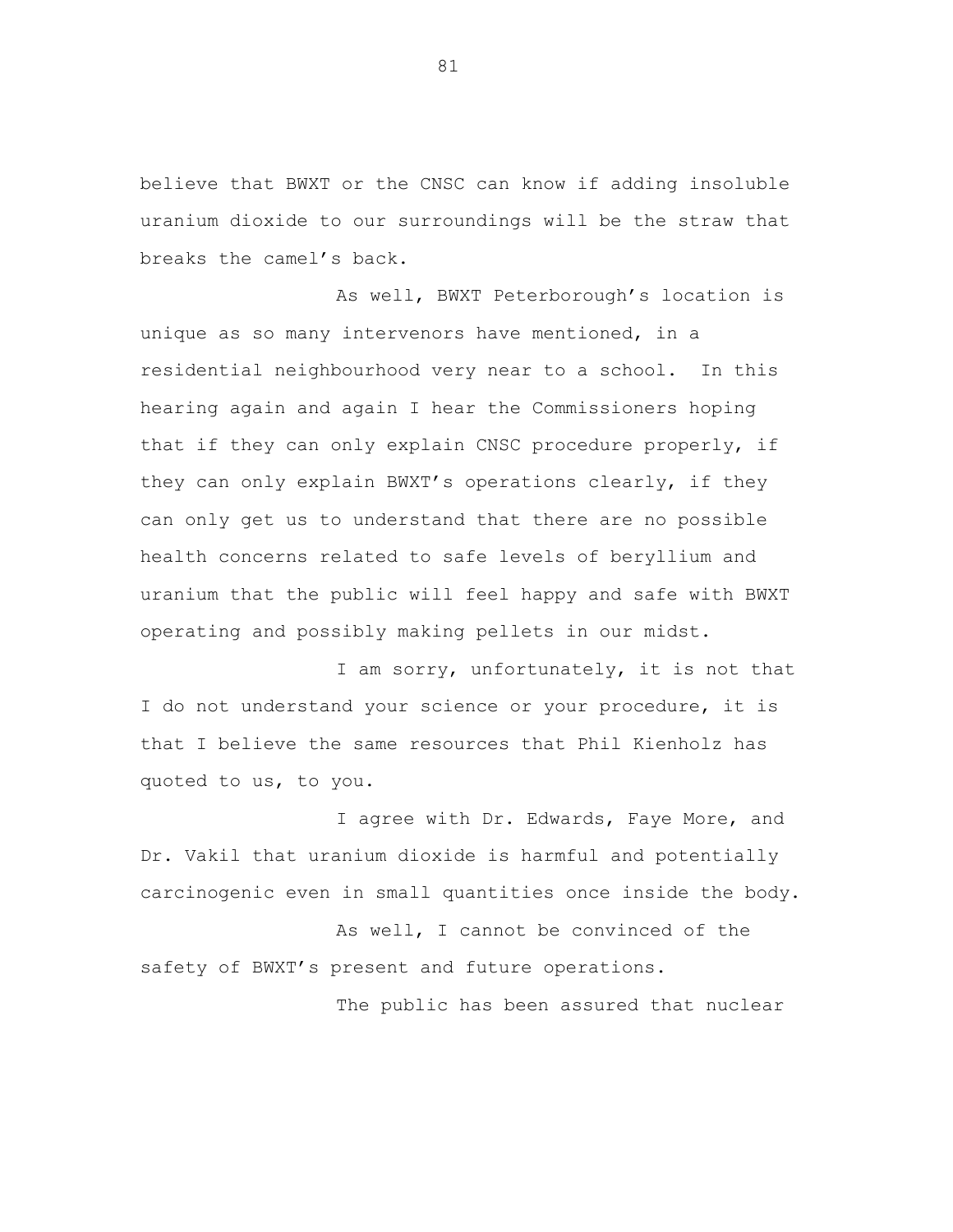companies like BWXT and its Canadian regulator the CNSC makes sure that everything is perfectly safe for the public. When individuals or a group raise concerns they are told that their fears are unscientific and unfounded. We are continually assured that everything will always go smoothly and that company's operations are below safe limits, therefore, there is no chance of harm. I truly wish that were the case.

Unfortunately, as Janine Carter reminded us, the history of the nuclear industry tells the truth. We have example after example worldwide that the nuclear industry is not safe and that the public and the environment are not safe from the harmful effects of this industry. Uranium mining, the production of fuel pellets and fuel rods and the resulting radioactive waste that is produced by the nuclear industry all pose significant risk to human health.

Examples like Chernobyl, Fukushima, and the contamination of Port Hope and Elliot Lake, the local history with Shield Source and GE, just to name a few. So the regulators cannot keep the public safe from the harmful effects of the nuclear industry.

As Faye More told us in detail yesterday,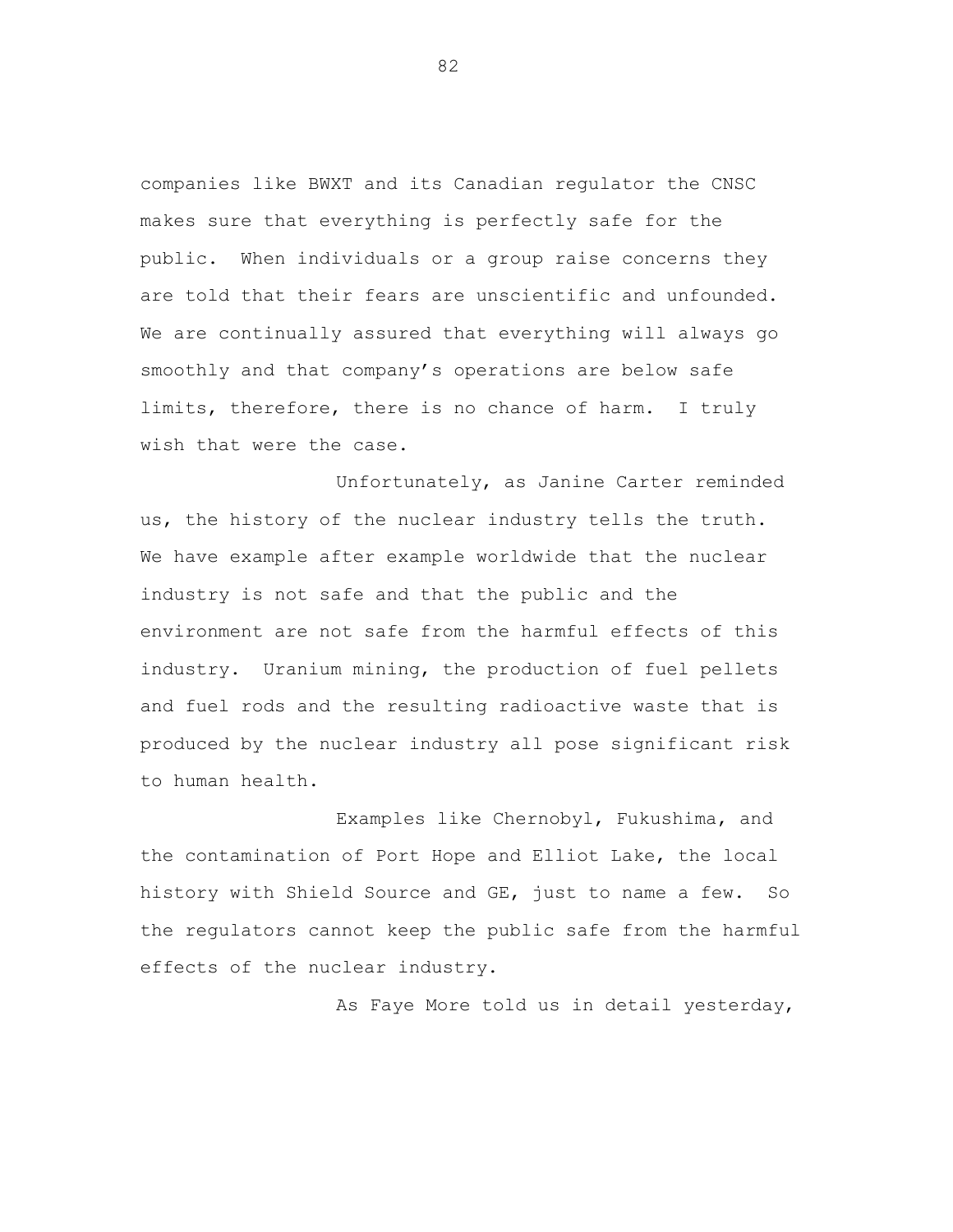Port hope has experienced accidents, spills, leaks, and houses and properties that are contaminated with radioactive materials. I have had the opportunity to speak with residents of Port Hope, and the stories they relate regarding exposure of themselves and their families to radiation and the subsequent health issues they have had to endure are truly horrific. As we heard yesterday, it is the public that is paying for this cleanup.

Many people have raised their concerns about rising levels of beryllium at Price of Wales School and though this is concerning in itself, I think it is even more so concerning because it raises the more important question that if pelleting is given the okay for BWXT Peterborough, will we next see rising levels of uranium dioxide?

I have recently read articles concerning Pike County Residents in Ohio, USA. They have filed a class action that I believe involves BWXT. This class action is concerning radiation contamination in Zahn's Corner Middle School in Piketon.

If you only answer one or two of the questions in my intervention today, please answer me this: BWXT, is it true that you're implicated in Ohio in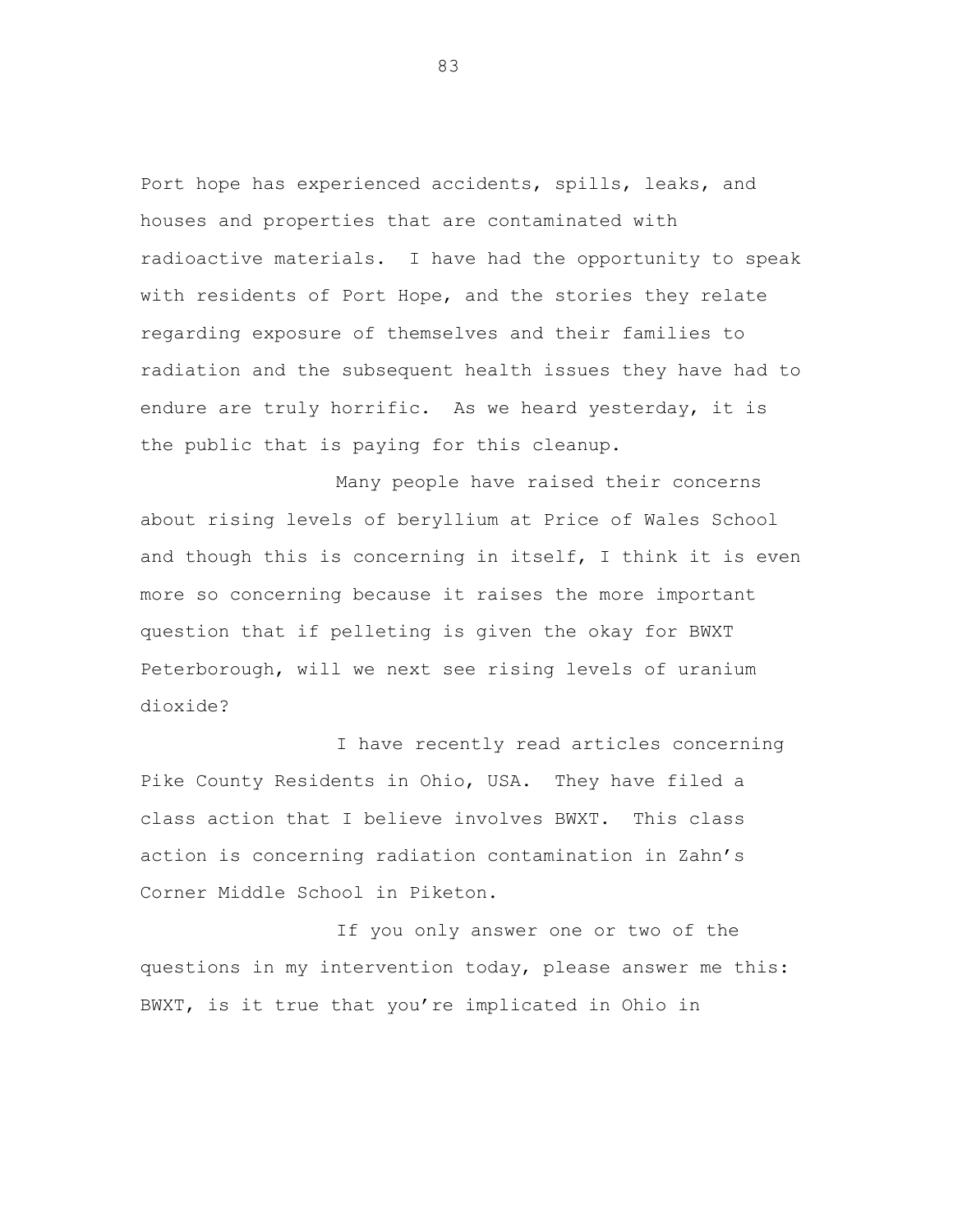contaminating a school?

The second very important question for me to have answered today is this, as BWXT has mentioned, their market for pellets is forecast to be cut in half with the closure of the Pickering facility. It is my worry that the next step for BWXT pellet production will be to make pellets for the new, small, modular reactors. These pellets will not be natural uranium, they will be enriched uranium and there will no public consultation for this change of production.

Will we, as well, be told that enriched uranium poses no significant health concerns? BWXT, is it at all possible that if you start producing pellets in Peterborough that they could at some point be made of enriched uranium?

I have another important goal here today, and that concerns Citizens Against Radioactive Neighbourhoods. Citizens Against Radioactive Neighbourhoods has circulated a petition expressing our concerns about the possibility of a pelleting facility being located in our city. I will read out the wording of the petition for the Commission. Good neighbours don't make radioactive pellets.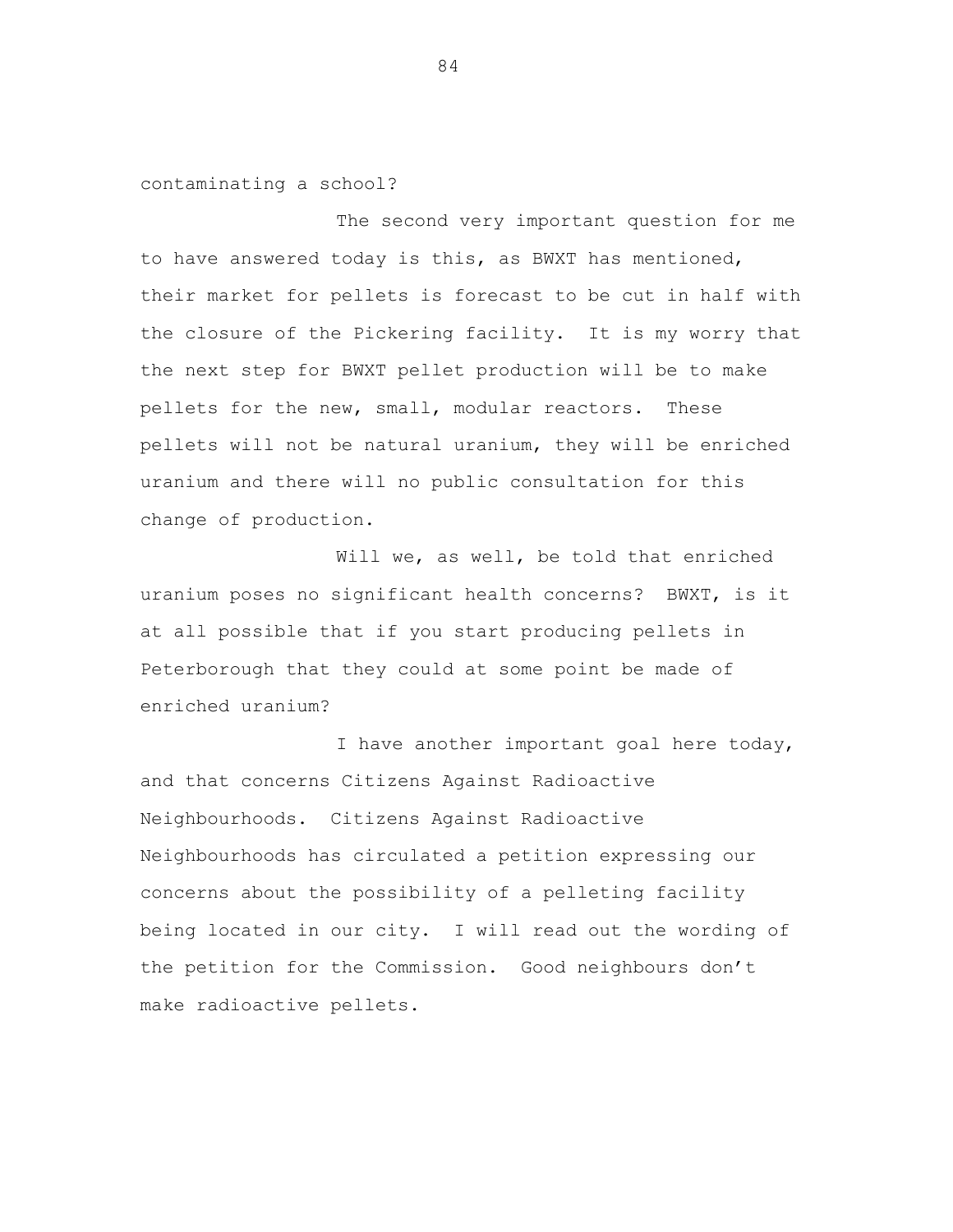"To: The Canadian Nuclear Safety Commission:

BWXT has announced it is seeking a ten-year renewal to their existing licence but have requested a change -a change that would allow them to process uranium dioxide powder into pellets in Peterborough for the first time.

Specifically, they are asking Canada's nuclear safety regulator, the Canadian Nuclear Safety Commission, (CNSC), to grant them a licence change which would allow them to conduct uranium pelleting operations at its Peterborough facility, in addition to fuel bundle assembly and the repair of contaminated equipment under the terms of its current license.

IN CONSIDERATION OF THE FOLLOWING FACTS:

1. For the very first time,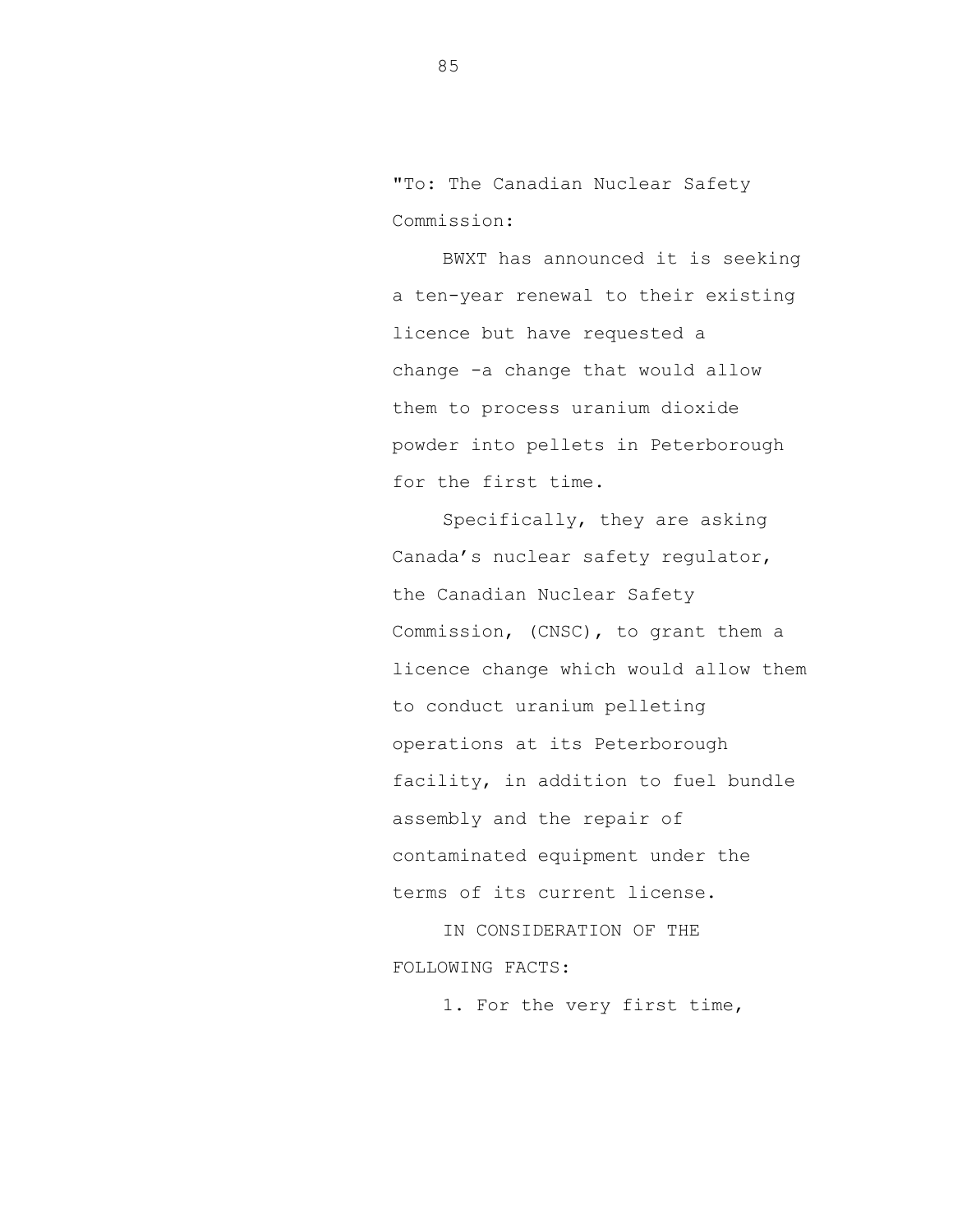BWXT-Peterborough would be able to process large amounts of very fine uranium powder that can be easily inhaled, ingested, or absorbed into the body through a cut or abrasion.

2. Significantly increased amounts of uranium dust would be released from the plant in the form of fugitive airborne dust emissions as well as liquid effluent.

3. Children are especially vulnerable. Uranium is a very long-lived radioactive heavy metal that poses both a chemical hazard and a radiological hazard when inhaled, ingested or absorbed. The BWXT plant in Peterborough is just metres from the junior playground of a public school. 4. The city of Peterborough is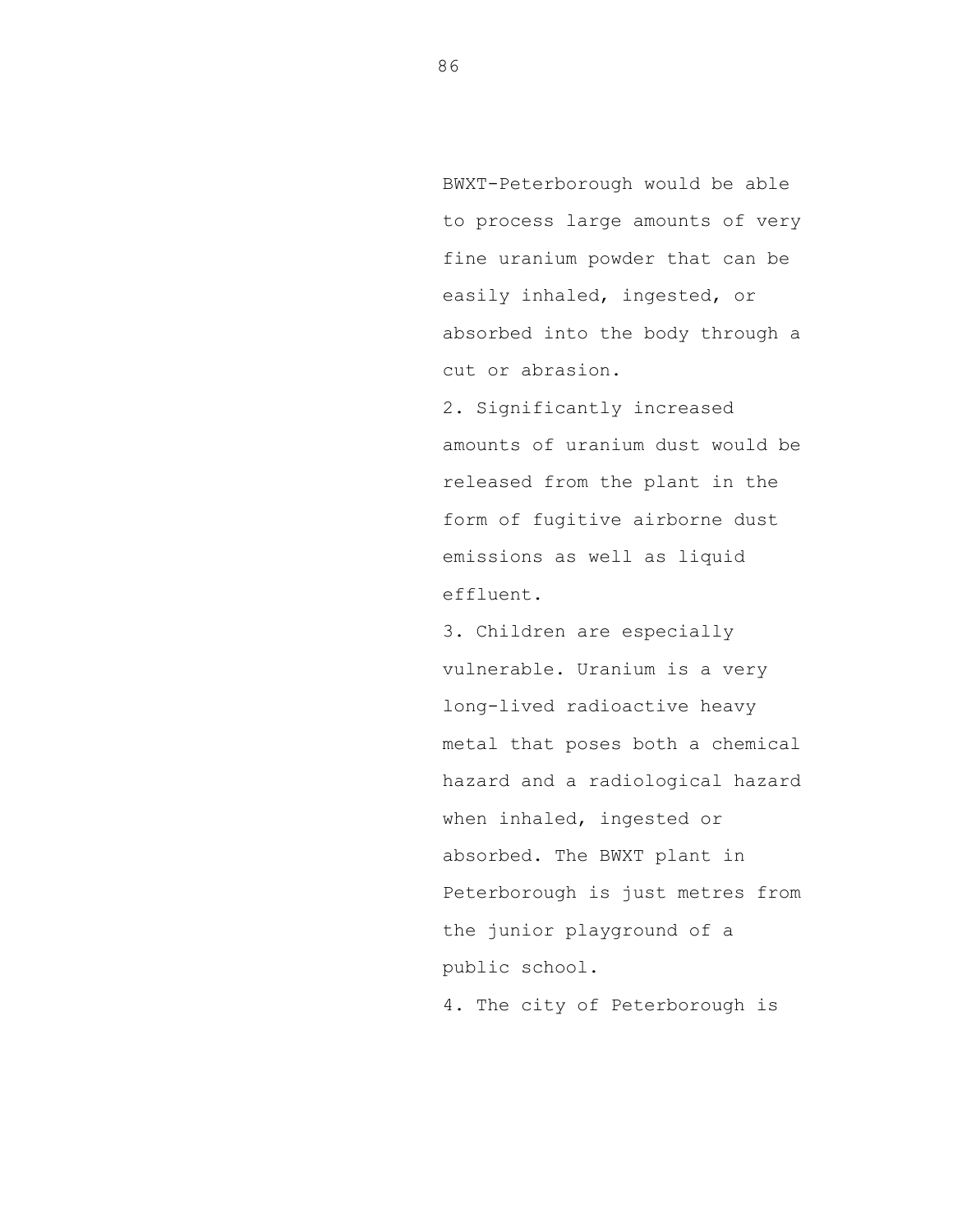already exposed to legacy waste associated with industrial activity on this site. 5. No federal environmental assessment applies to this project and therefore no consideration of the need or purpose of the proposed activity, alternative means or socio-economic and sustainability factors will be reviewed by the CNSC.

THEREFORE, WE AS THE UNDERSIGNED CITIZENS CONCERNED ABOUT THE IMPACTS OF THE PROPOSED CHANGE ON OUR HEALTH, COMMUNITY AND ENVIRONMENT, REQUEST THAT THE CNSC DENY BWXT'S LICENCE REQUEST TO PRODUCE URANIUM DIOXIDE FUEL PELLETS IN PETERBOROUGH AS PART OF ITS 10-YEAR LICENSE RENEWAL."

So, this is just the handwritten

signatures that we received.

We received 1342 digital signatures on our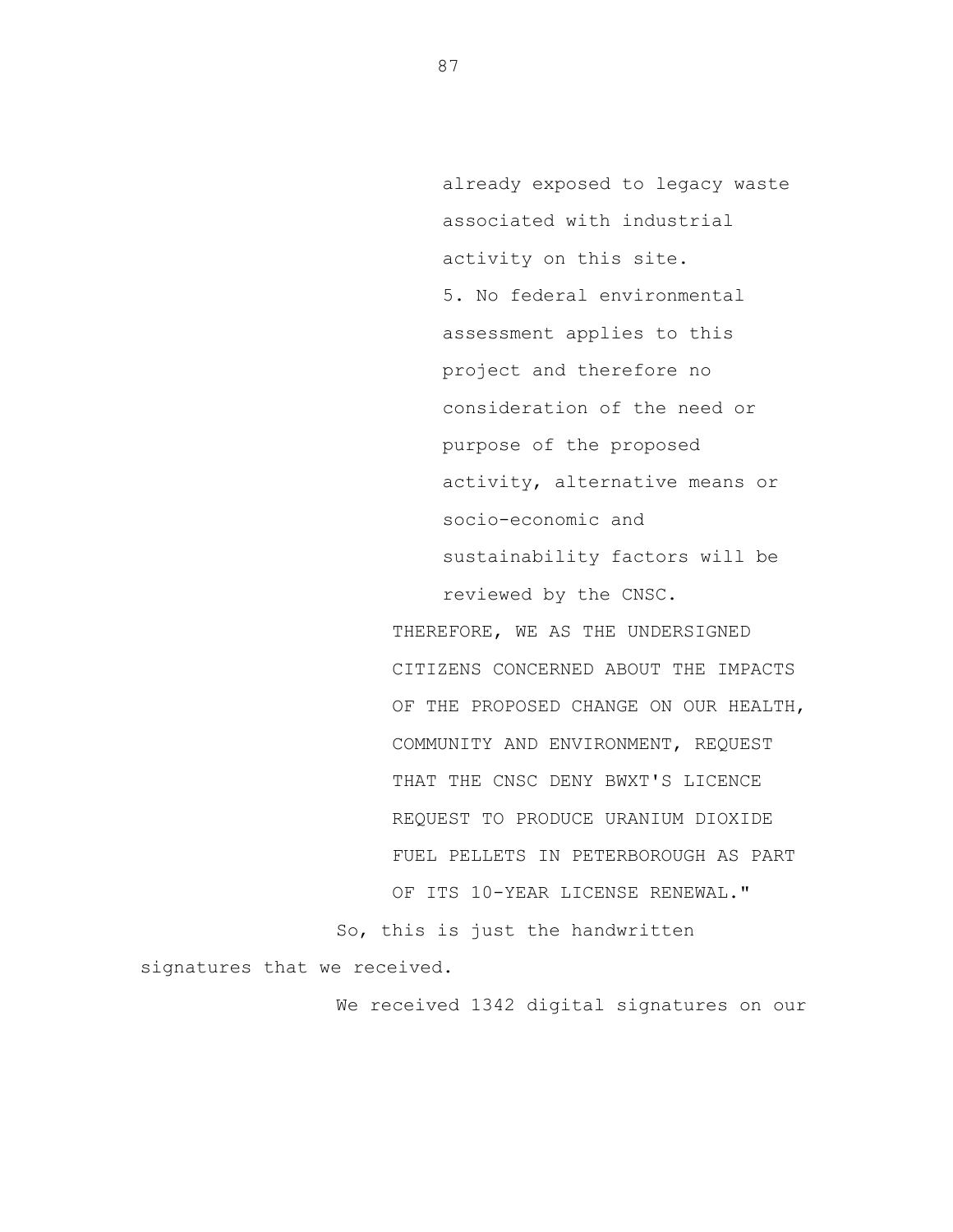petition, and 847 signatures on CARN's hand-signed petitions, that is 2189 signatures in total. This represents a significant portion of Peterborough's 81,000 citizens who have taken the time to sign their names and express that they do not want BWXT to have the flexibility to start pelleting here in Peterborough.

It is also very important to mention that there have been weekly demonstrations held outside of both BWXT and City Hall. These demonstrations began with just a handful of people and have grown each week. On January 18<sup>th</sup>, CARN's demonstration had 81 attendees in a horrible snowstorm. Here are a few slides of these demonstrations and the concerns the demonstrators are conveying.

Okay, so it is ongoing pickets in Peterborough by citizens concerned about the possibility of pelleting at BWXT.

--- Video presentation / Presentation vidéo

**MS MINTZ:** And that's it.

Finally, in closing, I would like to ask the Commission to, for just one moment, as you're asking concerned Peterborough citizens to do, for just one moment think as I am thinking. Imagine that you know from all the data you have read that uranium dioxide, once inside the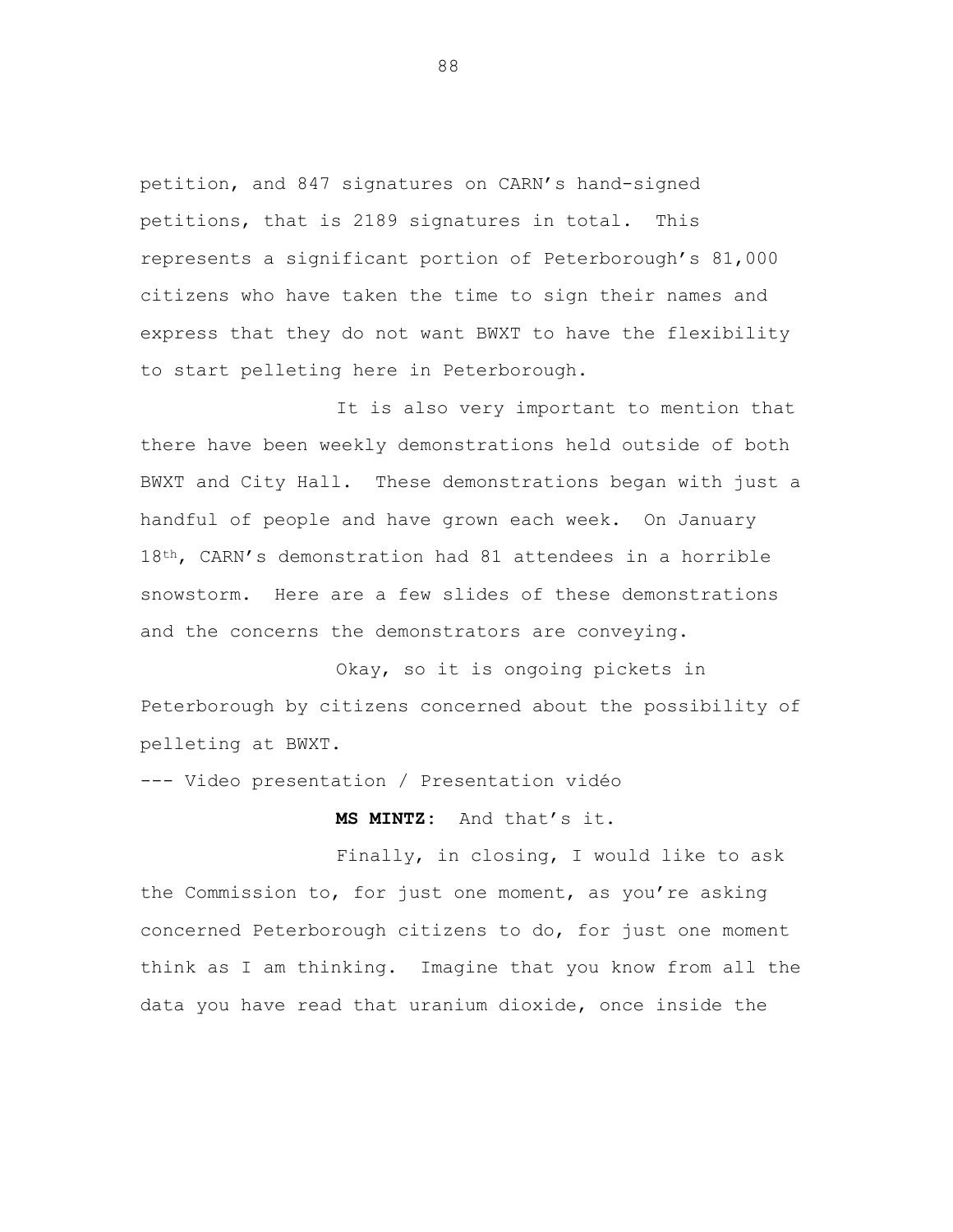body, is a potential carcinogen.

Imagine that your research shows that children and women are likely to develop those cancers.

Imagine, again, that you know from your research that the nuclear industry is prone to human error, unforeseen circumstances and accidents.

And, lastly, remember that scientific knowledge changes with time. Asbestos was not understood to be harmful in the past. X-rays were not understood to have harmful side effects. How will you view uranium even ten years from now? And, thus, you will understand why I cannot be convinced that BWXT's operations are safe, and you will understand why I will not live in a community with a pelleting facility, and why I'm requesting from the Commission that the Commission deny BWXT's request to produce uranium dioxide pellets in Peterborough.

That the Toronto pelleting facility be moved to a location far away from residences and schools to ensure that the public will truly be safe.

That BWXT be denied a ten-year licence of operation in Peterborough, and that the Toronto and Peterborough licences be restored to separate licences for separate facilities in separate communities.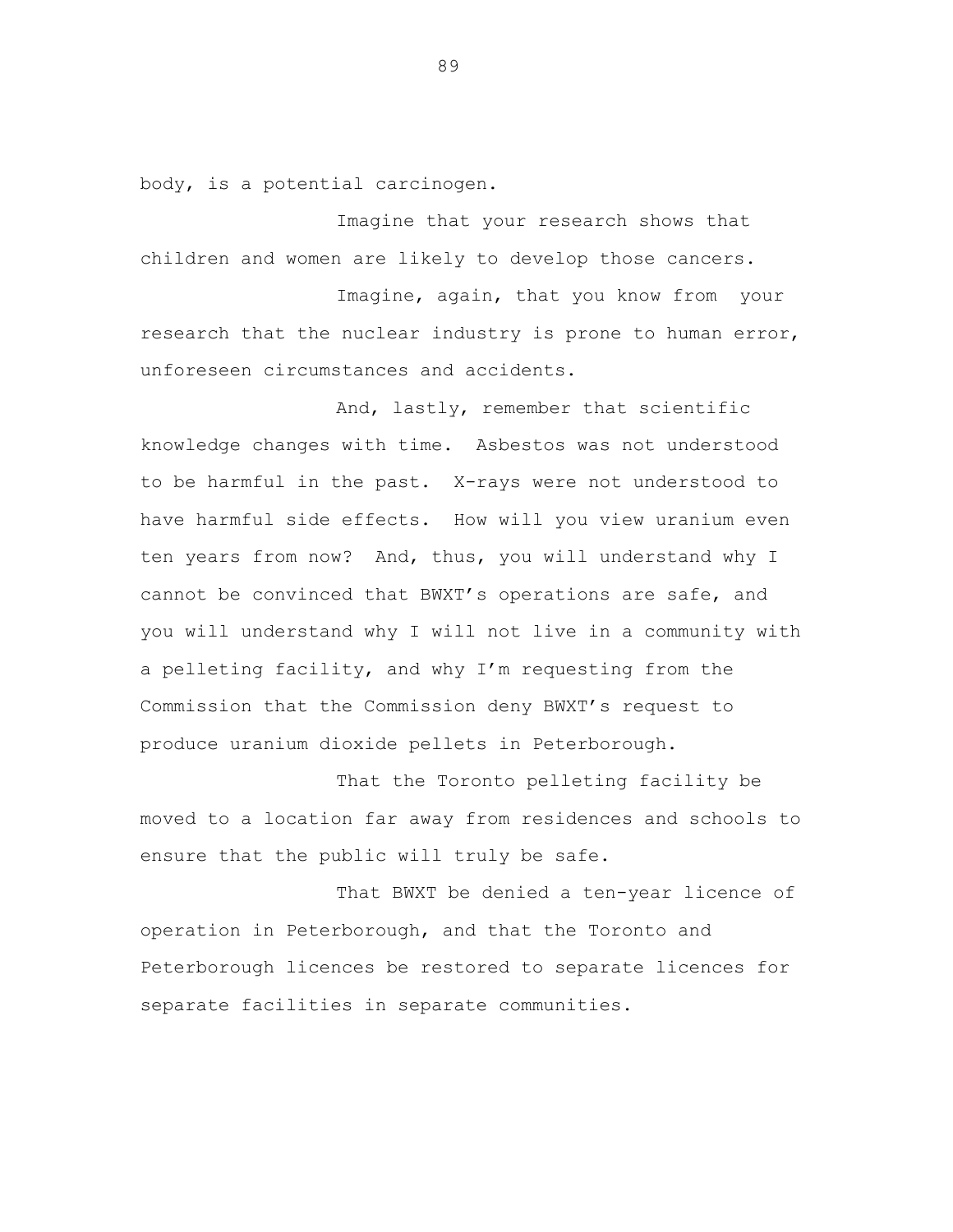And BWXT, I am asking you to remove your request to begin making pellets here in Peterborough from your licence renewal.

**THE PRESIDENT**: Thank you very much, Ms Mintz.

Dr. Demeter -- I'm sorry, Dr. McKinnon?

**MEMBER McKINNON**: Thank you. There's no doubt from your petition and the photographs of the picketing that this licensing has really galvanized the whole community. However, I have no additional questions. Thank you.

> **THE PRESIDENT:** Dr. Demeter? **MEMBER DEMETER:** Thank you for your

presentation.

I'm still trying to get my head around the Licence Condition 15.1 and 15.2 as proposed, and the safety analysis. So maybe I'll get it from this way: Has BWXT presented to CNSC a detailed siting and layout guide that tells you specifically where the pelleting process is going to be located in the building; how it will be vented; and, where the hydrogen tank is going to be relative to proximity? Has that level of detail been provided to you? Or, are you just using all the factors related to how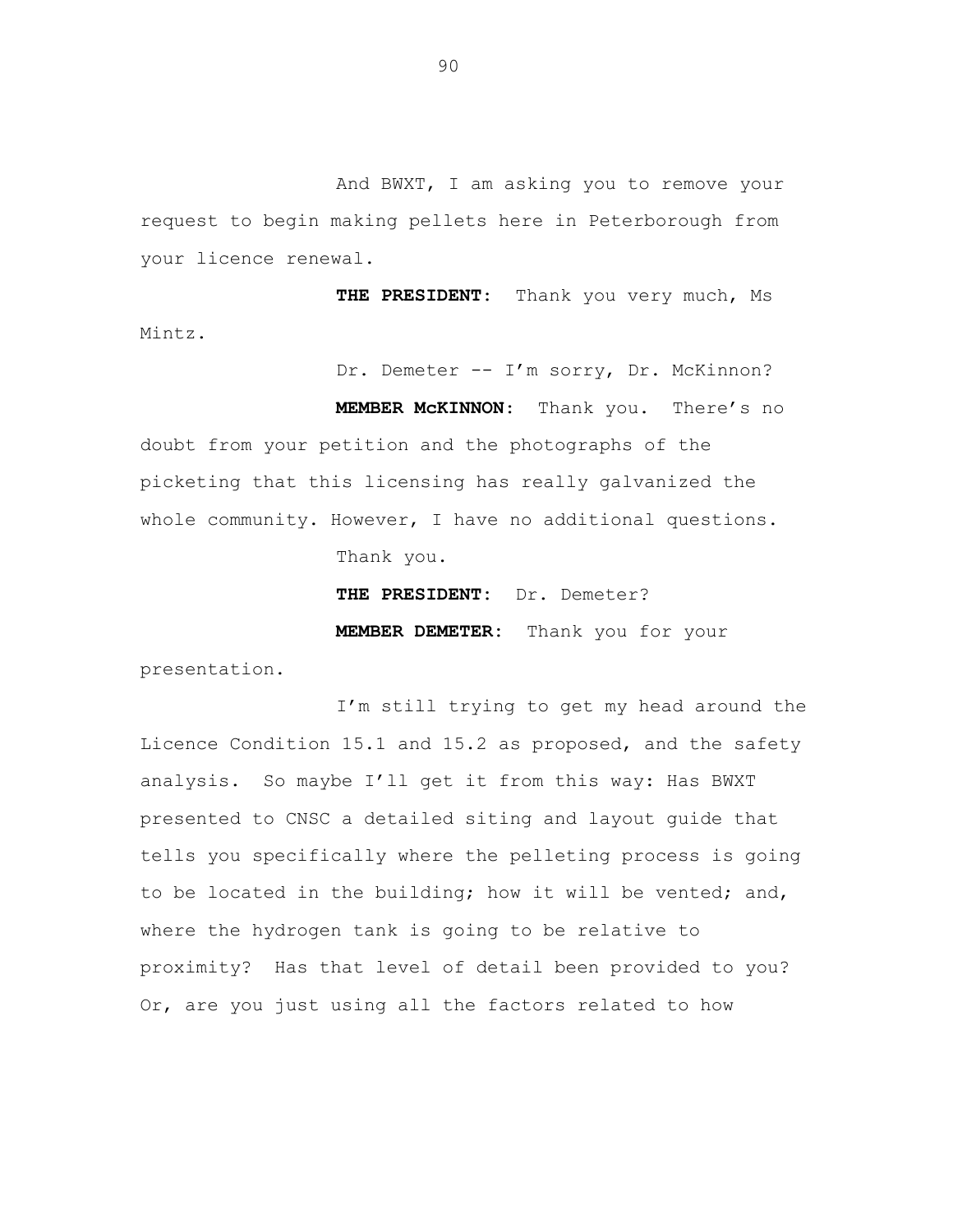they're operating in Toronto and making assumptions that that's the way it is going to be in Peterborough?

**MS TADROS**: Haidy Tadros, for the record.

So the short answer to that is, it's the latter. We are looking at all of the parameters that are currently in Toronto and using that within the current safety case for Peterborough. However, coming back to your questions on the licence condition, this is where the commissioning report -- all that level of detail will be in the commissioning report. That is --

**MEMBER DEMETER**: Okay, the commissioning report 15.2, doesn't say if they'll be operating -- it doesn't say prior to operating; it just says that you will expect the commissioning report. Does that come -- that comes before they operate, or after they operate?

**MR. AMALRAJ**: Julian Amalraj, for the record.

So the information required for safety assessment of pelleting at Peterborough was provided by the licensee as to what they will, how they will do it, and where they will do it.

Now, the question in terms of the layout part of it as to - and I explained that earlier, the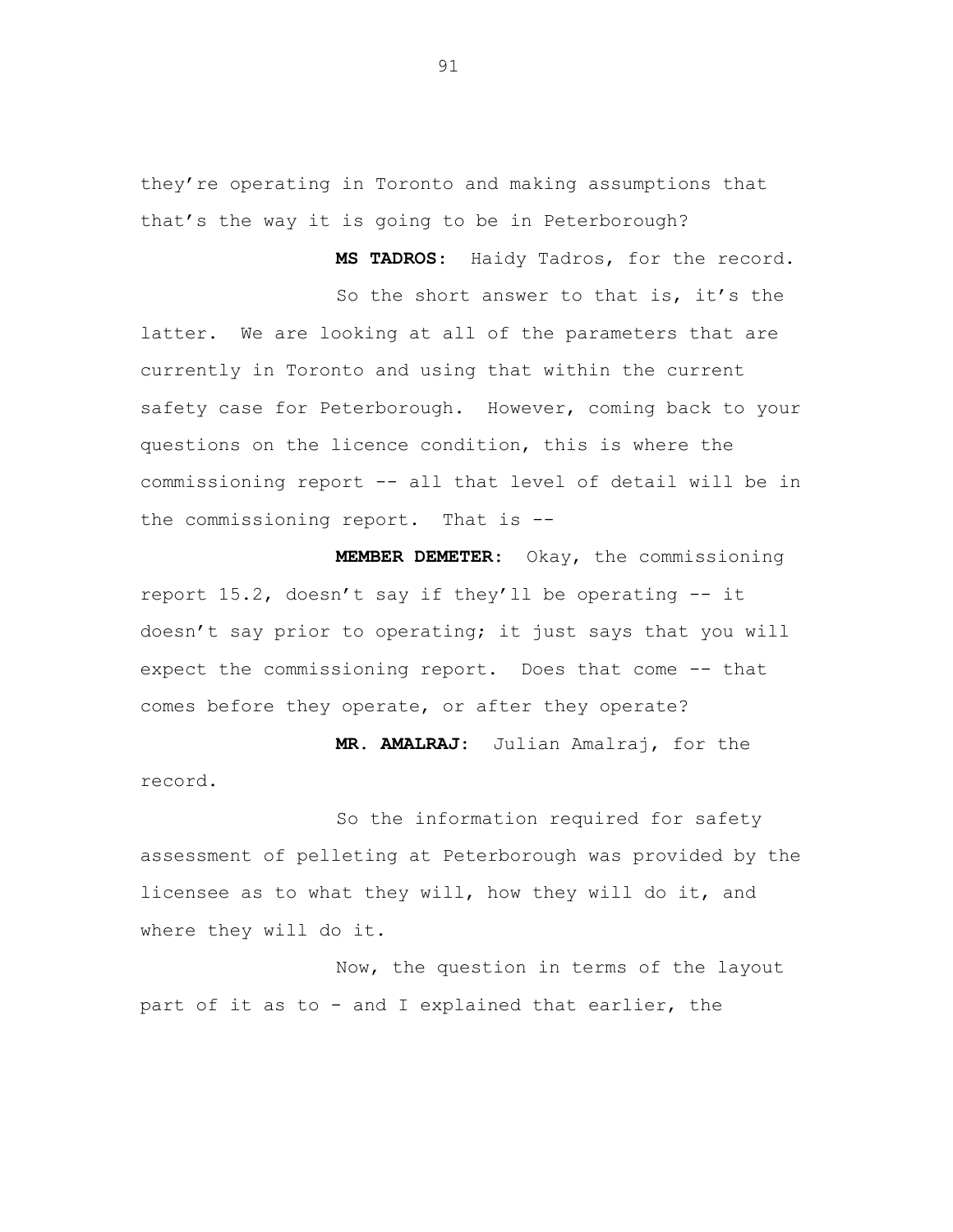equipment and the operations come in sub-operations that have their own safety and control measures, and there's units essentially that are safety neutral when they come into a particular plant.

The licensee has to meet the code standards and the design requirements which are extremely prescribed, both by international guidance and national codes and standards and the fire codes. They will not install this in the plant without having to go through the code, standards, and all this stuff. So, there is nothing additional in terms of detail that I would have to assess that would look into the safety aspects of what the licensee will do.

What the condition does is that we ensure that the information is provided back to CNSC so we have the latest information up-to-date, so we can confirm that what they have committed to in their application in terms of the information submitted is what they have implemented, and it is an exercise in confirming that that is what they have done, and the safety operating limits that currently is in front of the Commission to approve, will be what they have implemented.

So the conditions will confirm what the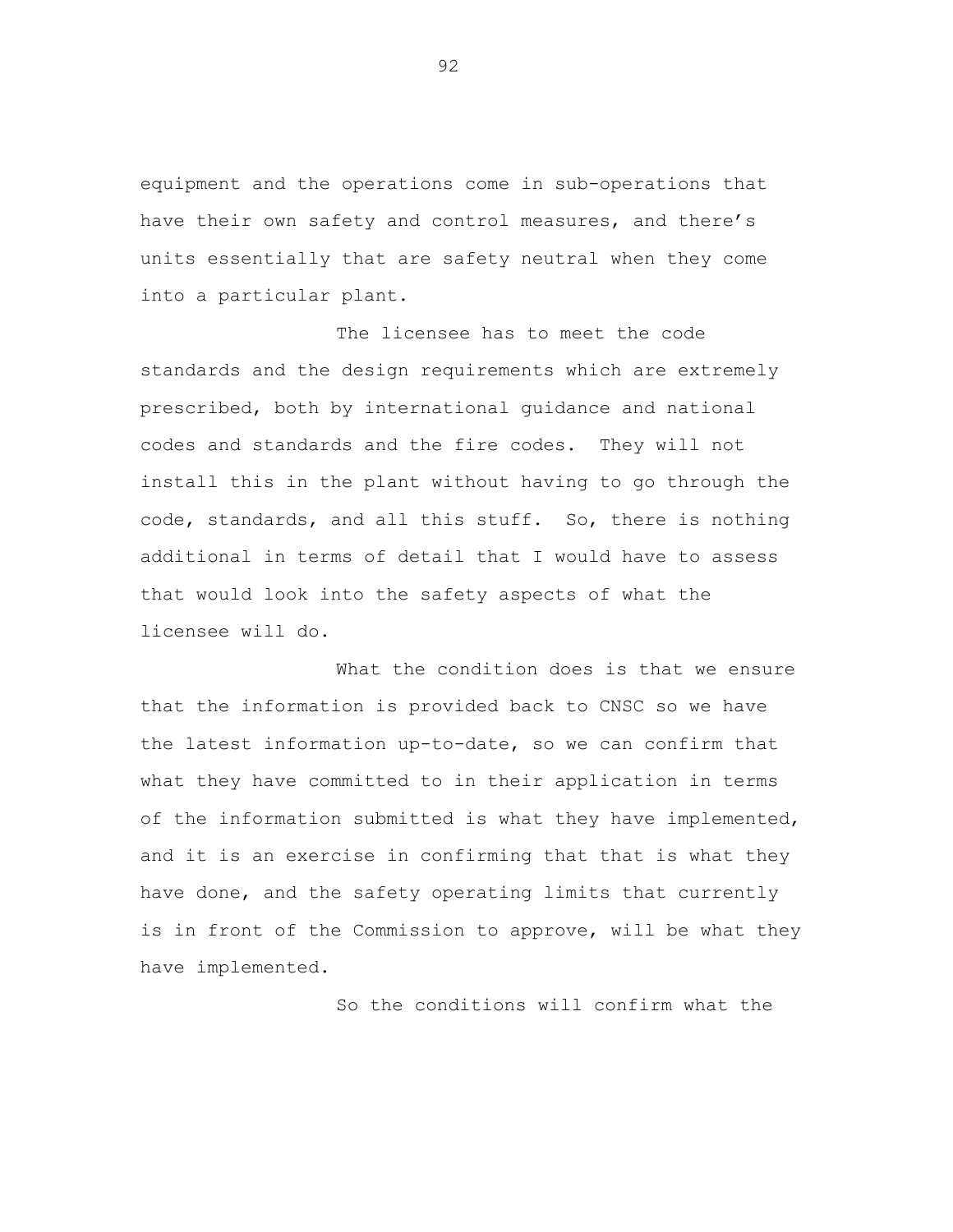safety case is that we're approving. But we are not assessing anything down the road.

**MEMBER DEMETER**: Okay, thank you.

**DR. DUCROS**: Caroline Ducros, for the record.

I would like to add though, because you asked about when that would happen. They cannot begin pelleting before the CNSC receives the commissioning report and approves it.

**MEMBER DEMETER**: Just really, from an optics point of view, I have no confidence that -- I'd like to know, 'We're going to put the hydrogen tank here, the blast radius is here.' I mean I know they often meet all these standards, but if I'm going to open a plant I want to get all my ducks in a row before I open the plant so that I am sure that I'm going to be able to open my plant, and I'm not going to know that until you know all these details. You're not going to let them operate until you know all these details, and these details are all hypothetical-based on Toronto's performance right now.

**MR. AMALRAJ**: Julian Amalraj, for the record.

Absolutely true. We would have loved to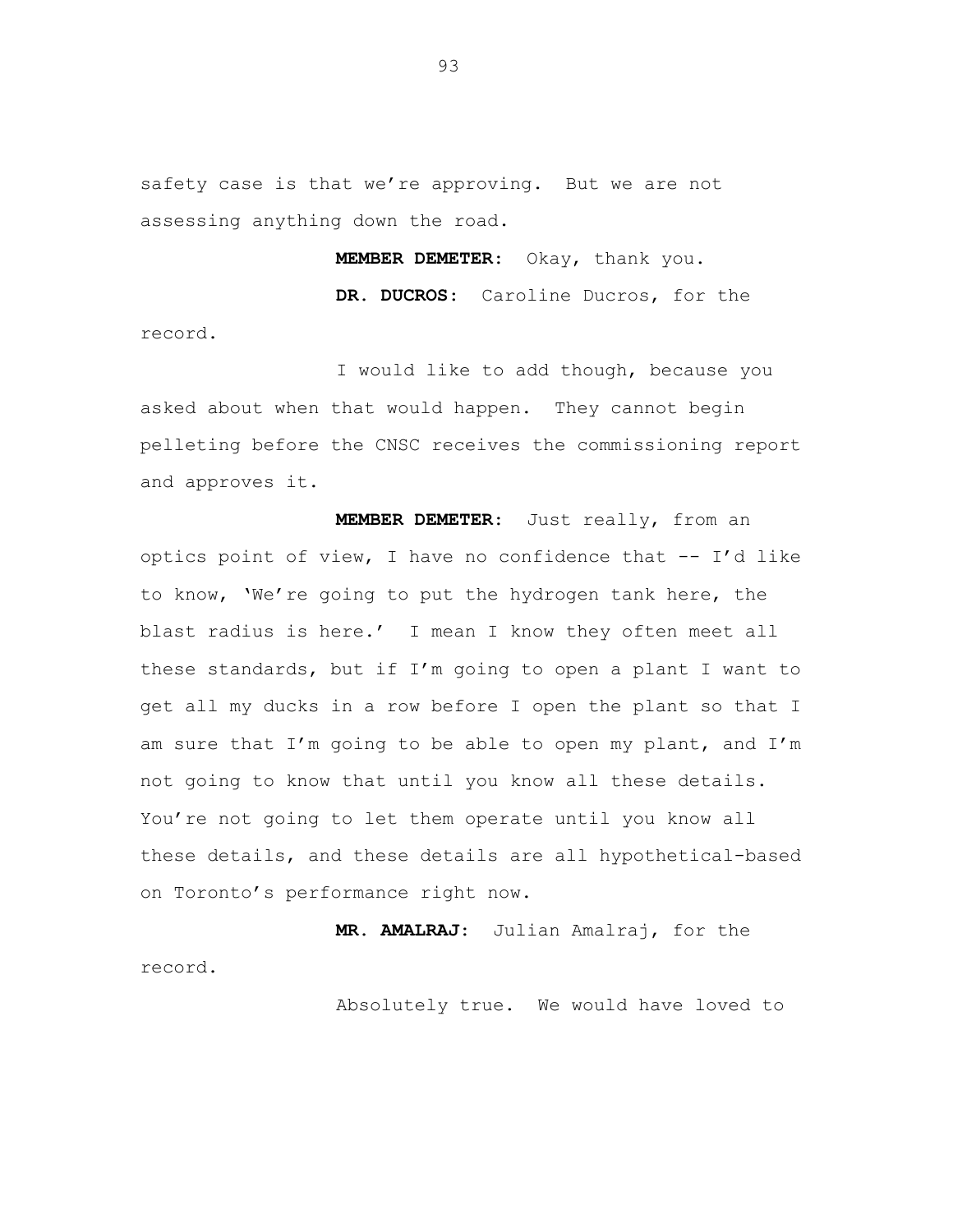have had that information, but that is not what the requirement is. Under the regulations they're supposed to provide us with the information that will allow us to assess safety. When the plant meets NFB-55 Standards for cryogenic tanks, and has the TSSA certification, the site and the locations are protected and they would not be allowed to do anything other than that. And they would have to submit that information confirming that they have done that before we would allow them to operate, period.

Let me walk you through the process of - of -- as you said, there is a design element which is based on the safety case, with binding elements.

**MR. JAMMAL:** Ramzi Jammal, for the record.

It doesn't matter what the facility is. So, we go through a progression from the design to the commissioning. The commissioning means testing, and the commissioning can be done via, for example, if we take nuclear power plants, they go through refurbishment then they -- before they go through the fuel load they go at what we call a commissioning, so it could be called commissioning, hot commissioning.

The same thing is being applied here with respect to here's the design of the facility. They have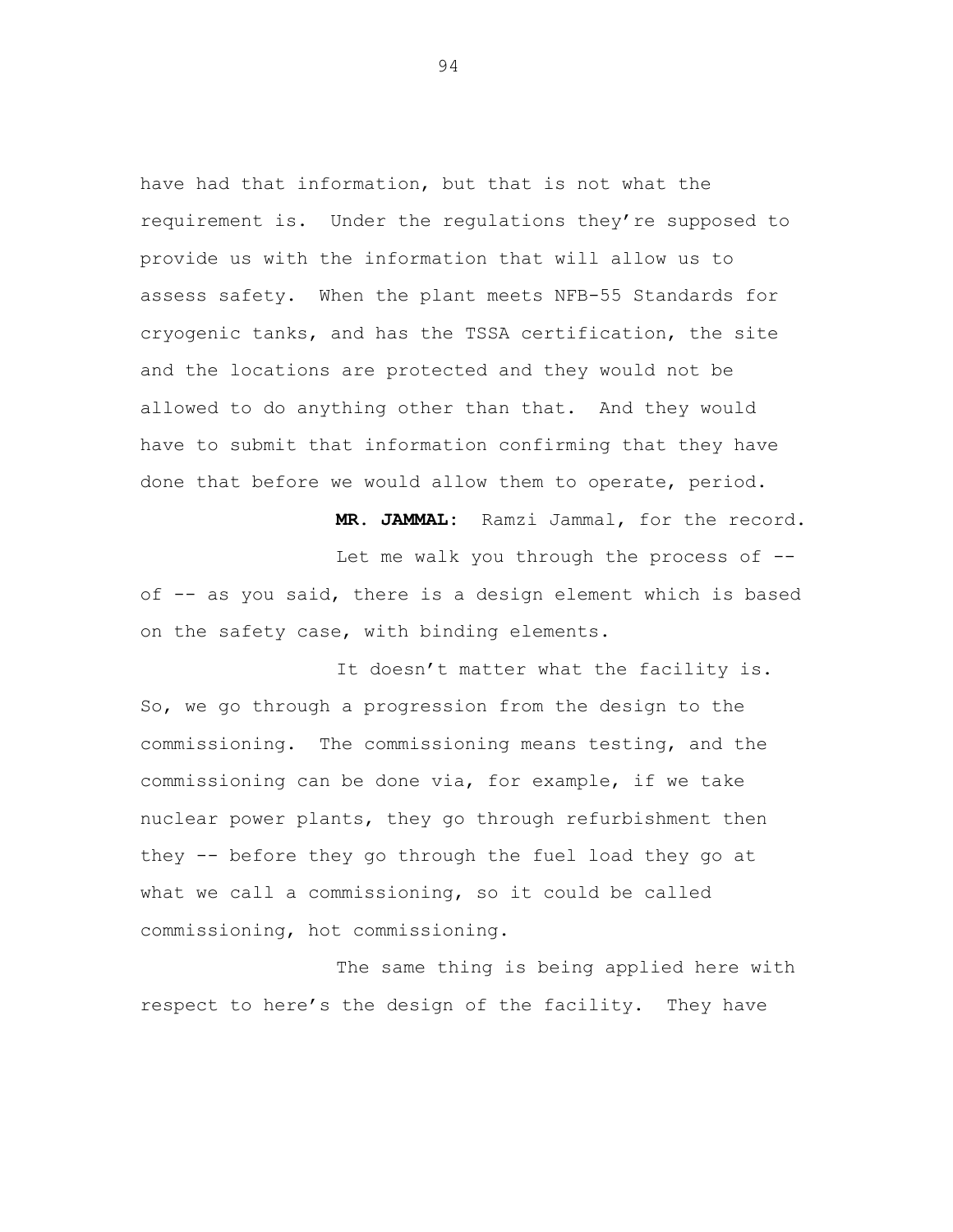equipment to install. Then they will do the commissioning for the testing so that the equipment will perform according to the standards.

They cannot do any of the processing of uranium, which I'm going to call the hot operation, because it will contain micro substances, till we review the commissioning report. So, there is no leaks, there are no potential failures in any of the interlocks; that's what commissioning means.

Then the staff will review the details of the commissioning and then evaluate. Most likely they will go do a site inspection. This is all prior to the operation, but everything is done based on a bounding element of this licensing basis and the safety case that's approved by the Commission. If it fails, it's a no go. So, in other words, there will no pelleting allowed on that site.

So, this is how our regulatory structure is put in place. It doesn't matter even if it's a particle accelerator for radiation therapy. You install it, you test it, you commission it so that it's going to give the same output it was designed to, and then they go into the operation for the treatments.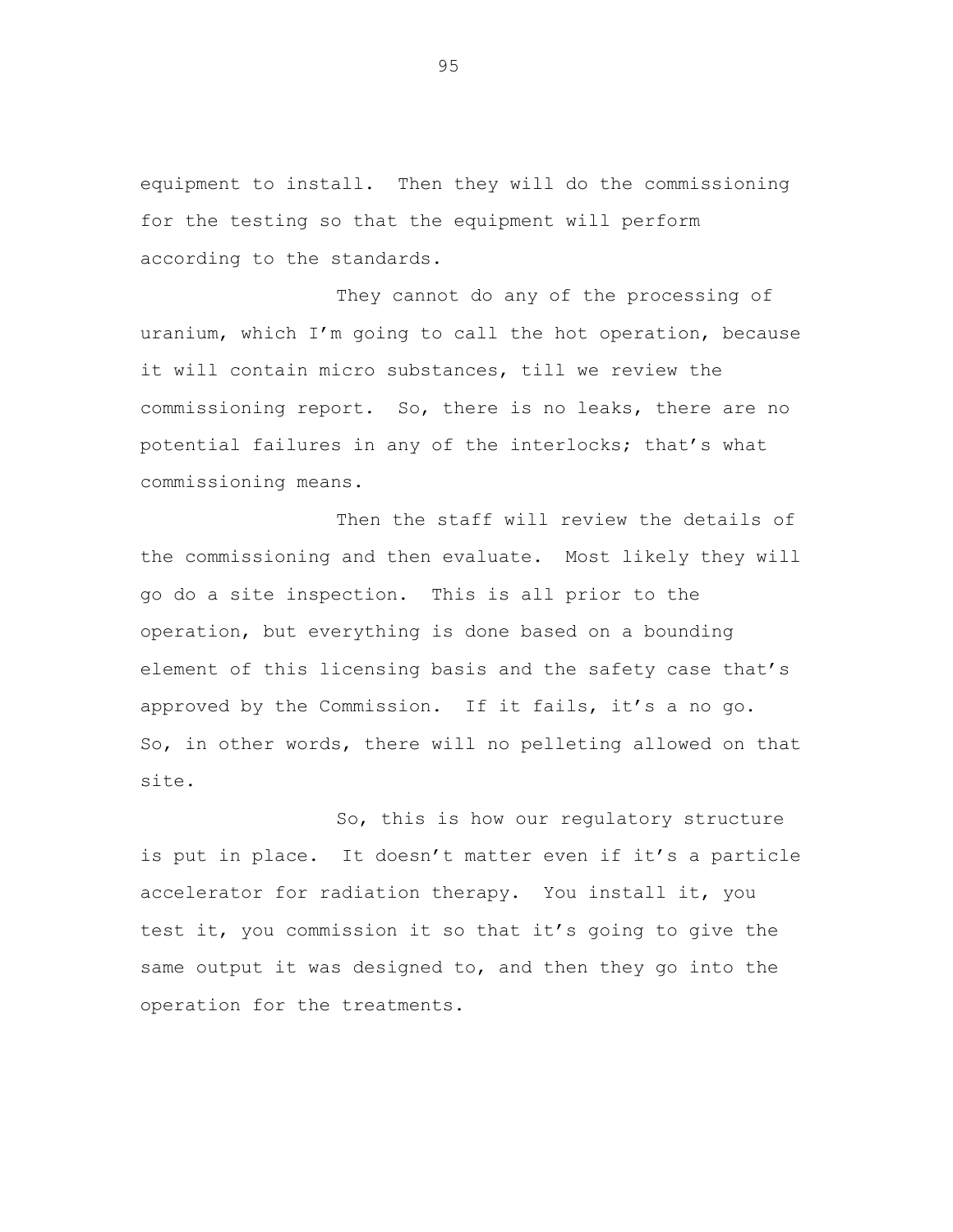## **THE PRESIDENT**: Dr. Berube?

**MEMBER BERUBE**: Well, thank you for your submission. And it sounds like we're ignoring you at this point because we're tied up with something else.

**MS MINTZ**: I have two really important questions that I really do need answered today.

**THE PRESIDENT**: We will get to you at the end, yes.

**MS MINTZ**: Well, I would like an

opportunity before it's my closing statement, okay. Thank you very much.

**THE PRESIDENT**: Yes, but we haven't finished with the questions ourselves yet.

**MS MINTZ**: Okay. Thank you so much.

**MEMBER BERUBE:** So I have to ask you this question and it's a very sincere question so please take your time to answer it sincerely as much as you can.

I hear, in your presentation that trust is eroded in the community to the point that the only acceptable answer for a lot of people is zero risk because there's zero trust; is that correct?

**MS MINTZ**: I think that's very accurate, and I would add to that, that really we're not going to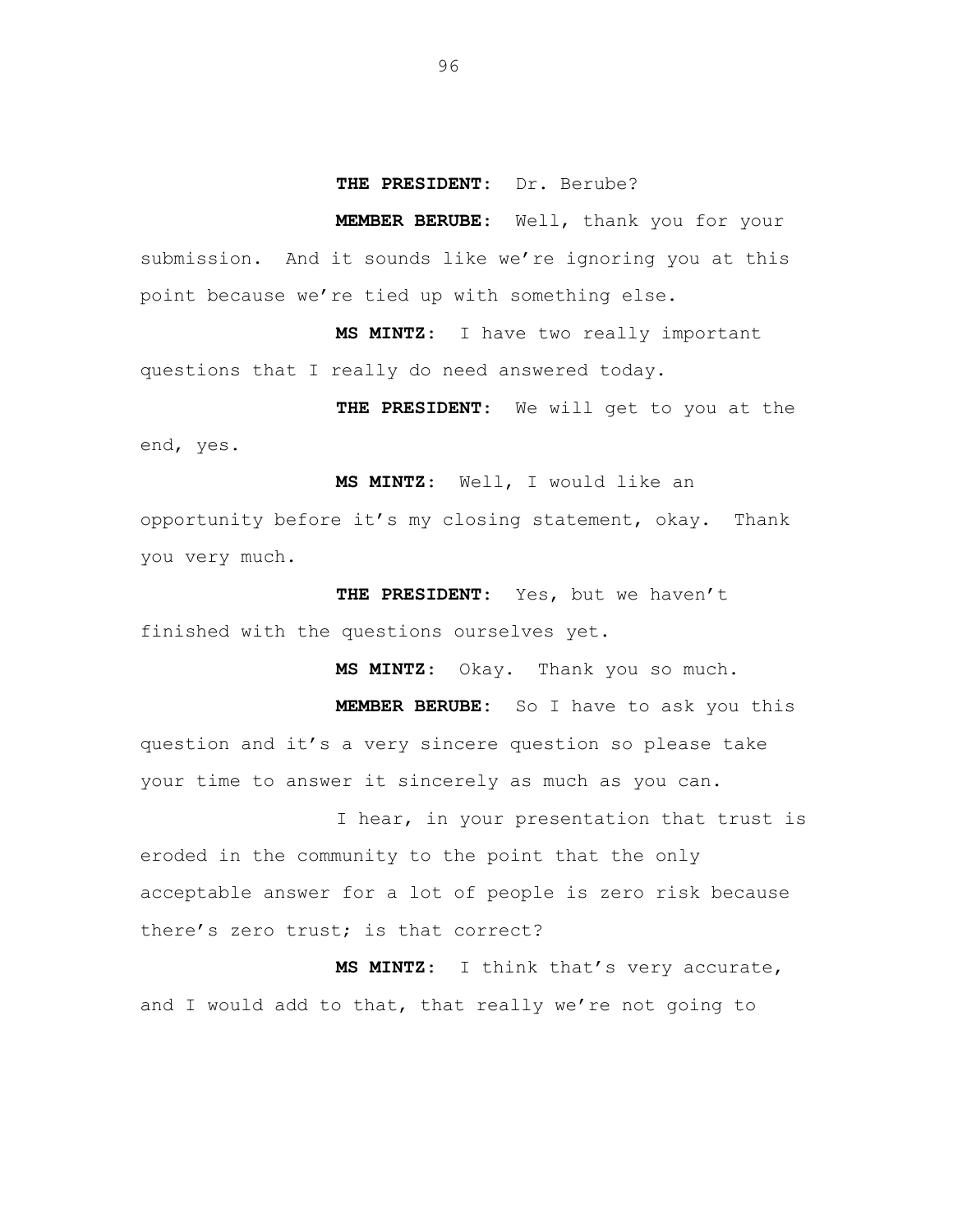stop being concerned.

**MEMBER BERUBE**: Right.

**MS MINTZ**: And BWXT needs to keep that in mind with their operations here. This is not the right location, as Deirdre mentioned. It is not the right location for their existing facility and it is certainly not the right location for the future pelleting choices.

**MEMBER BERUBE**: That being said, I can tell you, and I'm looking around the room, what we're talking about this entire time is about risk. There's no if, and's, buts, or maybes. So, the only way you can zero risk is if you do nothing.

**MS MINTZ:** It's not about doing nothing, it's about choosing an appropriate location with a buffer zone or in a wilderness area where there are not people close-by.

### **MEMBER BERUBE:** Yeah.

**MS MINTZ:** This is a very specific

situation.

### **MEMBER BERUBE: M'hmm.**

MS MINTZ: We are -- we all -- many of us live across the street, you know.

**MEMBER BERUBE:** M'hmm.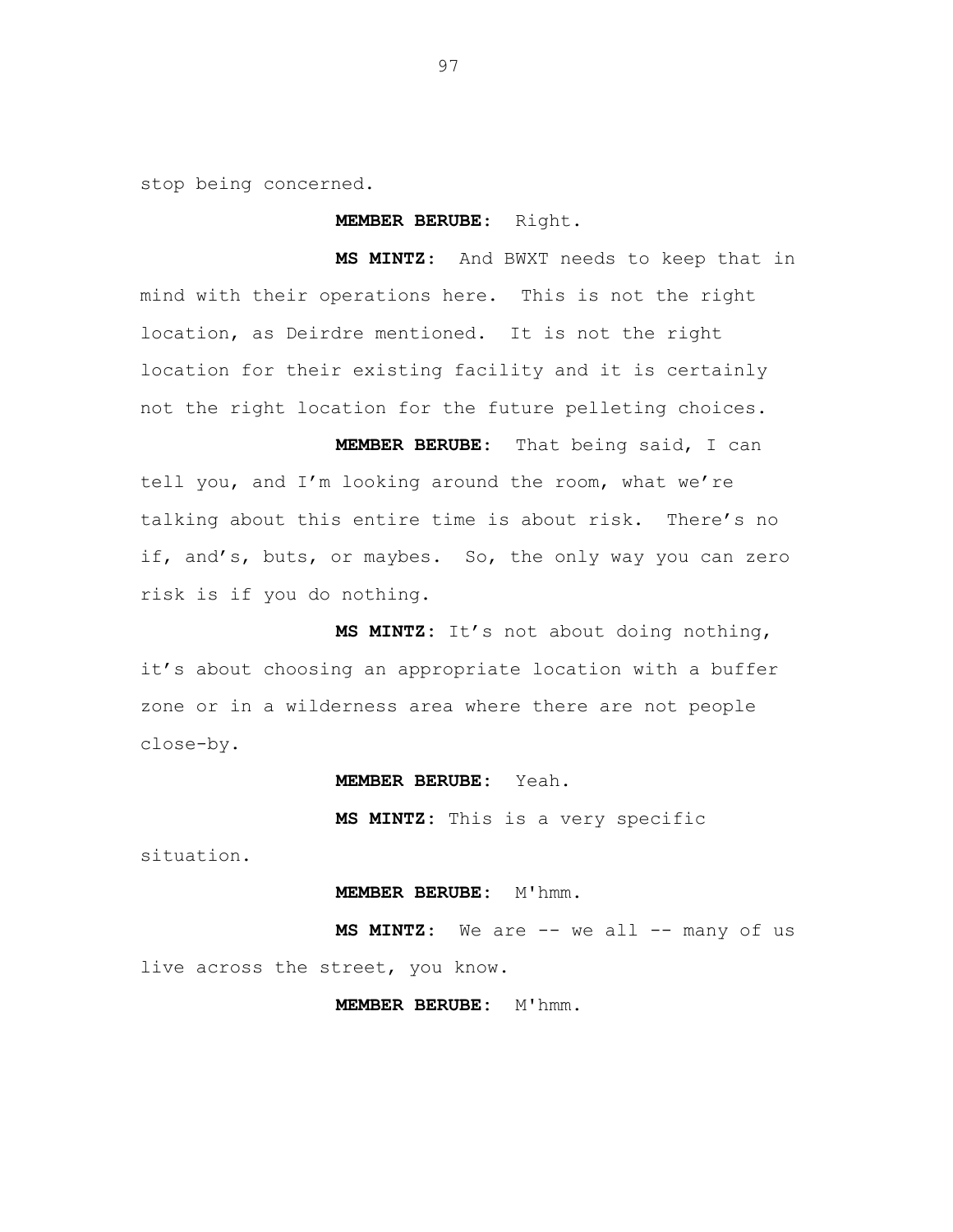**MS. MINTZ**: It's not like we're talking about a concept; it's our homes.

**MEMBER BERUBE**: So, I'm just going to explain very quickly, because I think some people have missed it, because we've had a lot of intervenors talking pretty much the same language, different ways of expressing that, right?

# **MS MINTZ**: M'hmm.

**MEMBER BERUBE**: So these people are about risk management; that's what they do. They have a process, they're trying to manage the risks, they're trying to produce a product and so their whole life is basically about getting it out the door, making a profit at and managing that risk.

**MS MINTZ**: M'hmm.

**MEMBER BERUBE**: This group over here is all about risk assessment, you know, how -- how dangerous is it? Is it going to hurt people? You know, can it blow up? All these kinds of things. They spend their whole life doing this and they are very good at it.

Our job up here is to judge risk, you know, what's reasonable? Because, I'm going to tell you, from my personal standpoint, everything I do has a risk to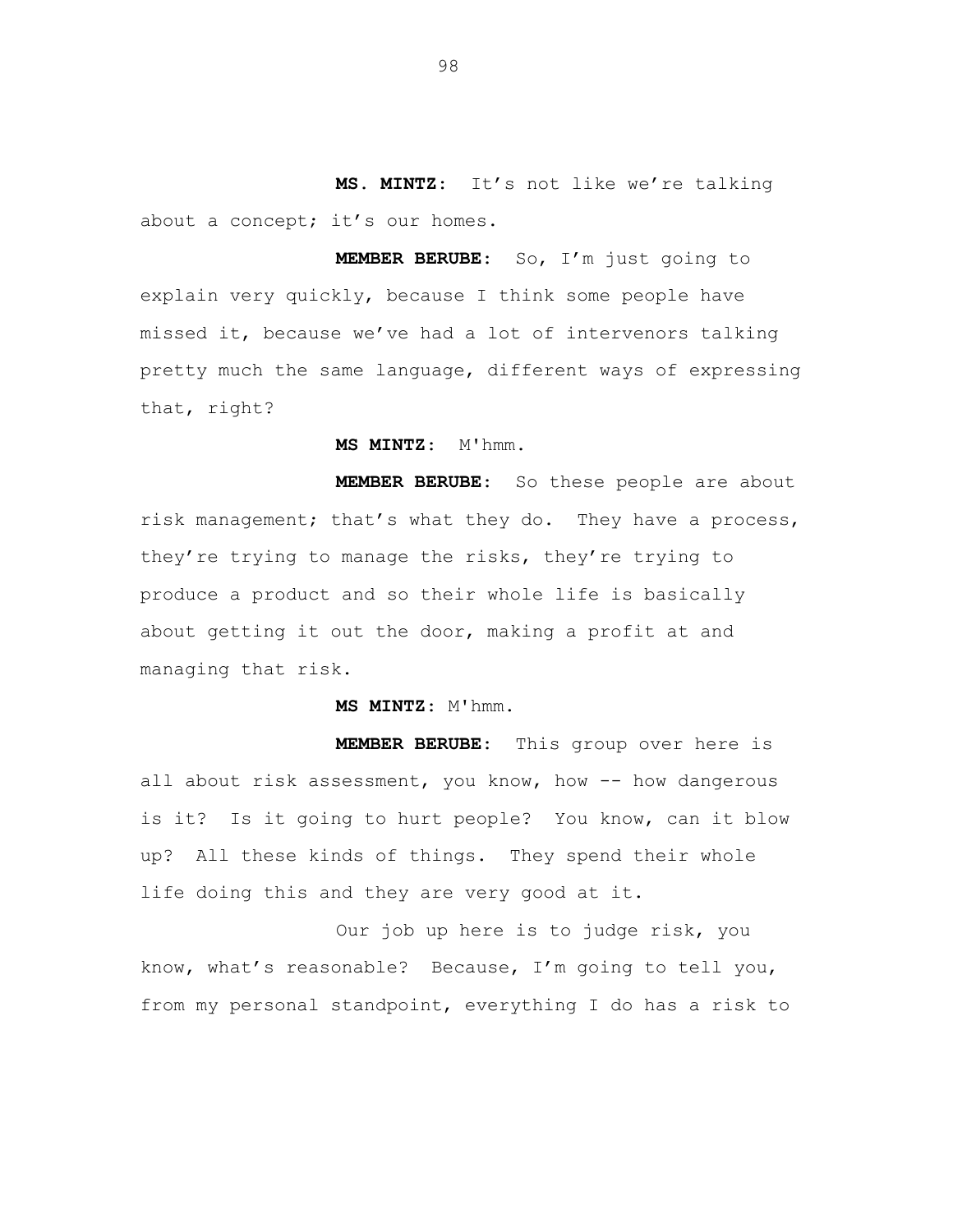it; I can get up in the morning, going to the bathroom and having a shower, there's a risk to it because, you know, I could wipe out in the tub and that's game over.

So the issue is, what's reasonable and what is not reasonable. Now, what I'm hearing from the community is that zero risk is reasonable.

**MS MINTZ:** We have been exposed to unreasonable risk for a long, long time, here.

# **MEMBER BERUBE: M'hmm.**

**MS MINTZ**: And many other communities have, as well, and so what's reasonable -- if I was told that BWXT was going to move to a safe location with a proper buffer zone around it, I would say that is reasonable risk. There's still risk with their facility because BWXT works with some of the most toxic materials known to humans.

#### **MEMBER BERUBE**: M'hmm.

**MS MINTZ**: So it is risky business, unfortunately, in its inherent nature. I hear that you are doing your best, your incredible best. But, as I read more and more, there is always human error. And we will just become another statistic on that list. And that's fine to read about in a journal, but it is not fine for the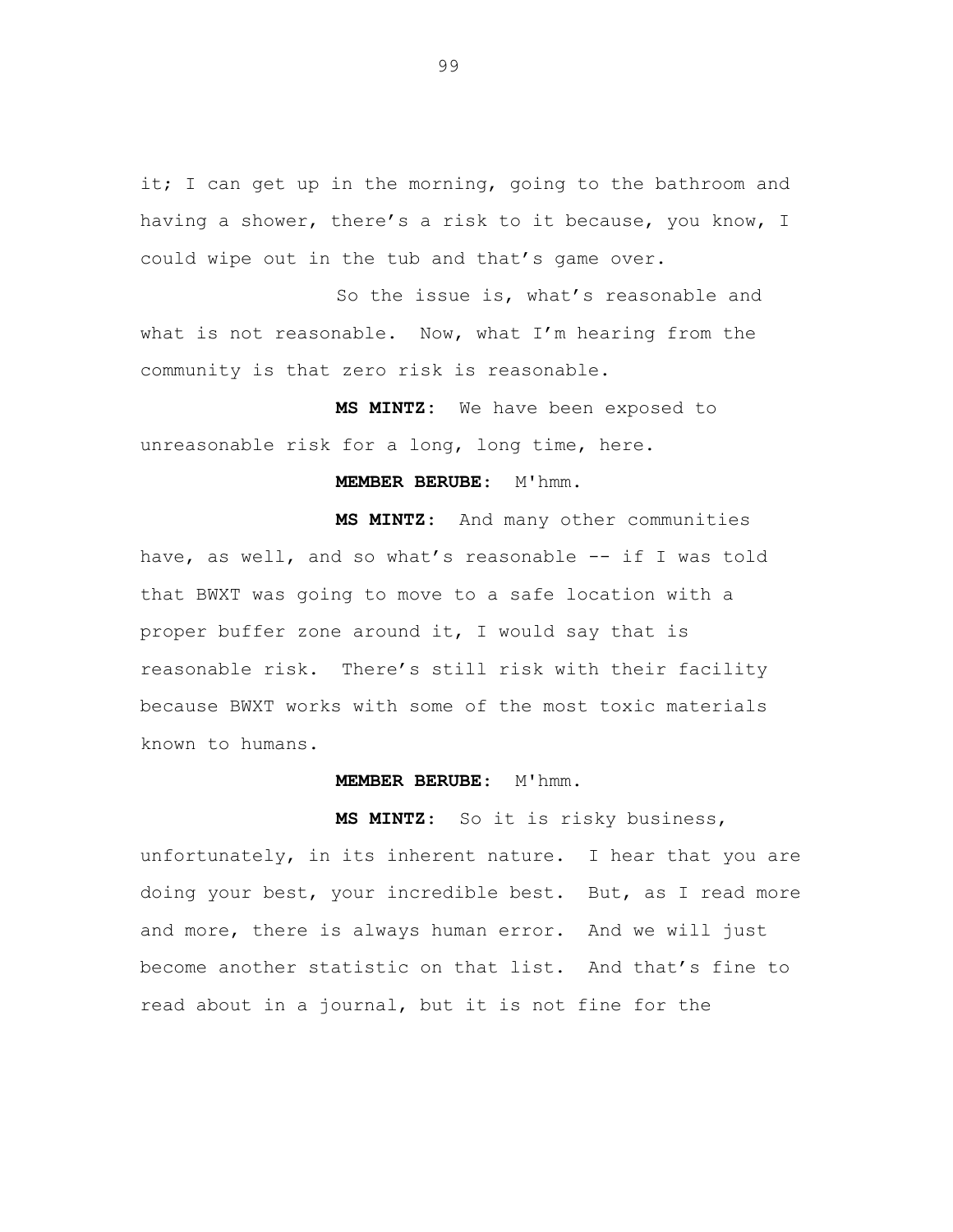individuals who have to experience it.

**MEMBER BERUBE:** Right.

**MS MINTZ**: Yeah.

**MEMBER BERUBE**: Well, I want to thank you for sharing that, and your deep-seated beliefs on it and the reasons why you believe that what you're telling us is true. And I'd like to thank all the rest of the intervenors on that, too. It's really important for us to understand where you're coming from on it, and why you're presenting these arguments, how that's come about being. So that's really all I have to ask you at this point.

Thank you.

**MS MINTZ**: Thank you. Thank you very

much.

**THE PRESIDENT**: Dr. Lacroix.

**MEMBER LACROIX**: I just want to thank you for your intervention and for sharing with us your concerns.

**THE PRESIDENT**: BWXT, we haven't asked you this, even though many intervenors have raised this, this is about the Ohio lawsuit and the radioactive contamination of the school. Can you share with us what the implication or possible application of that may be to your situation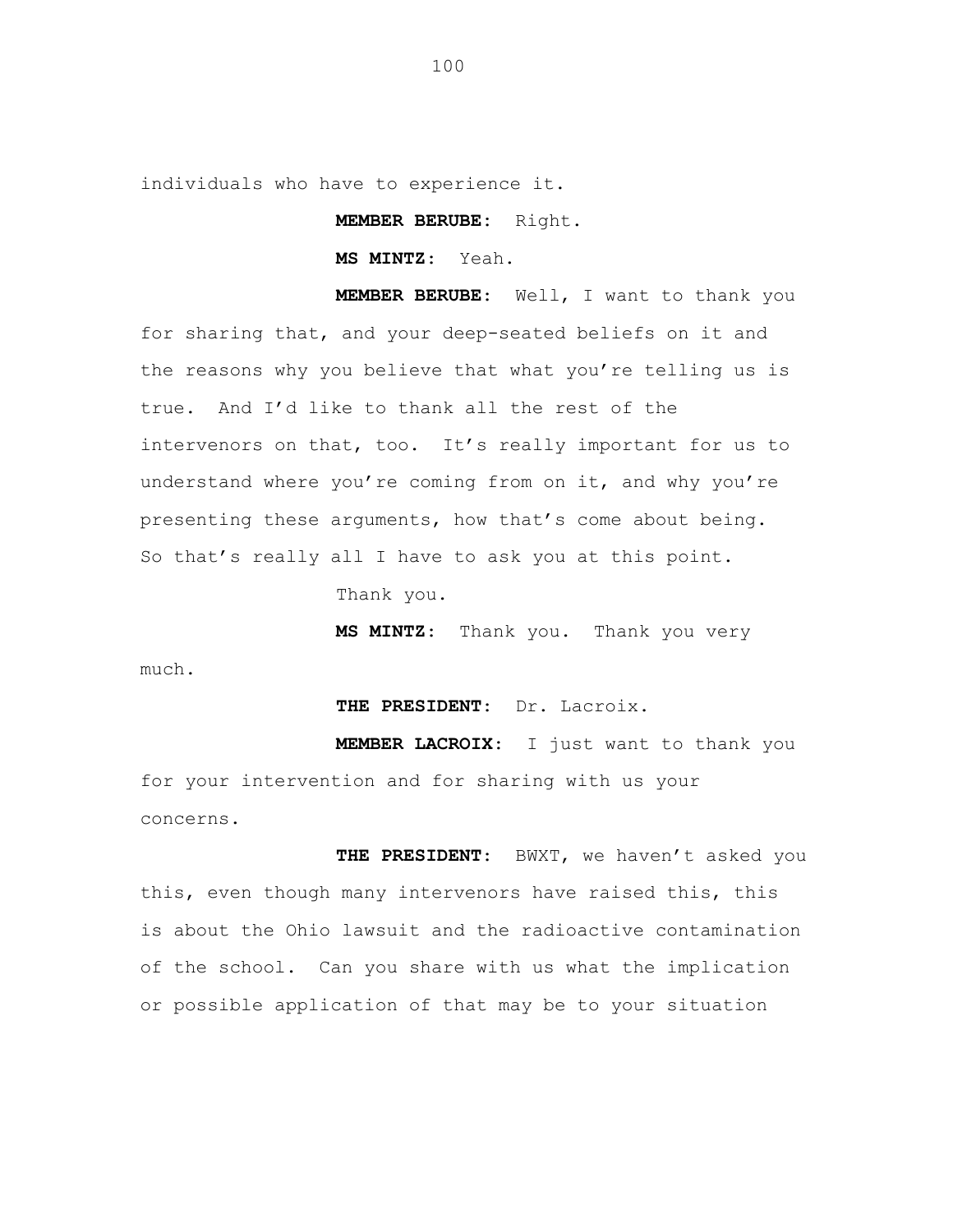here in Peterborough?

**MR. MacQUARRIE**: It's John MacQuarrie, for the record.

So that situation involves a United States government-owned facility that for some period of time BWXT had a joint venture operating that facility for the government. Those operations are entirely different than what we do here. In fact, to get much information about those, you need to be security cleared by the United States government which we, as Canadians, are not, and so don't have much information about that.

But what I can say is, that that's a separate entity, unrelated to us. No common management. No common systems. No common product. It's just a different enterprise altogether.

**THE PRESIDENT**: So when you say no common product, are you saying that the risks, the emissions, the health impact would not be similar to what may be happening here if pelleting were brought here?

MR. MacQUARRIE: Yes, that's what I'm saying; that's my understanding.

> THE PRESIDENT: Thank you. Well, over to you, Ms Mintz, your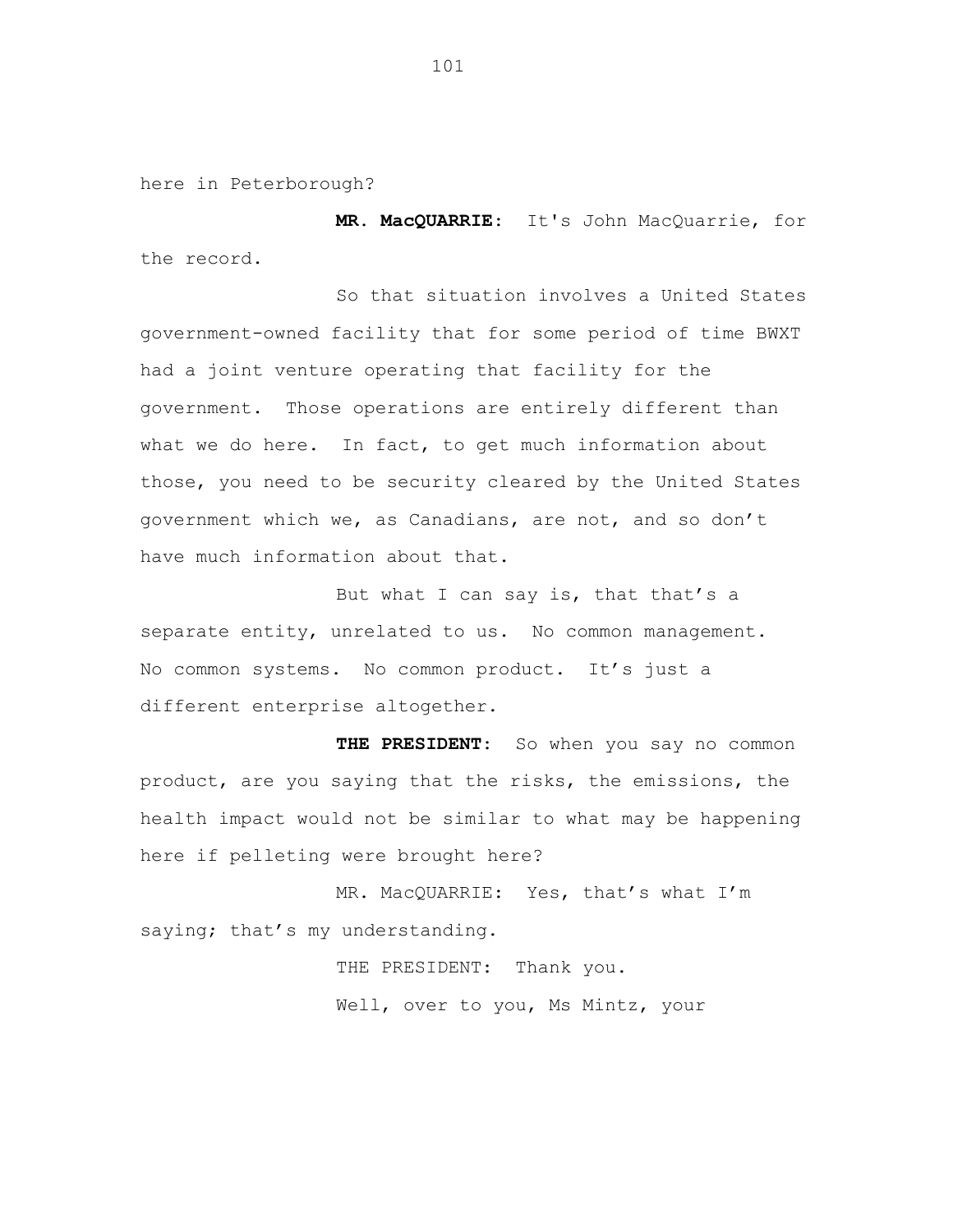questions?

**MS MINTZ**: There's one more question.

There is one more question that is of great importance to me because as we're speaking about this, we're not thinking to the future. We're not taking that one step farther. And, as far as I see, the next step for BWXT, and I am certainly not a great expert, I want to be clear about that -- the next step would be enriched uranium, making your enriched uranium pellets here in Peterborough.

As far as I understand, enriched uranium pellets involve -- it's even more toxic. It's even more risk to human health. And as far as I understand, there will be no consultation with -- with the public before that were to occur once pelleting of natural uranium begins here; that it is a very easy and simple transition to go to enriched uranium.

**THE PRESIDENT**: So we did have that question answered in Toronto, perhaps.

**MS MINTZ**: Oh, okay.

**THE PRESIDENT**: And it was their licence does not allow them to handle enriched uranium.

**MS MINTZ**: So what would be the procedure?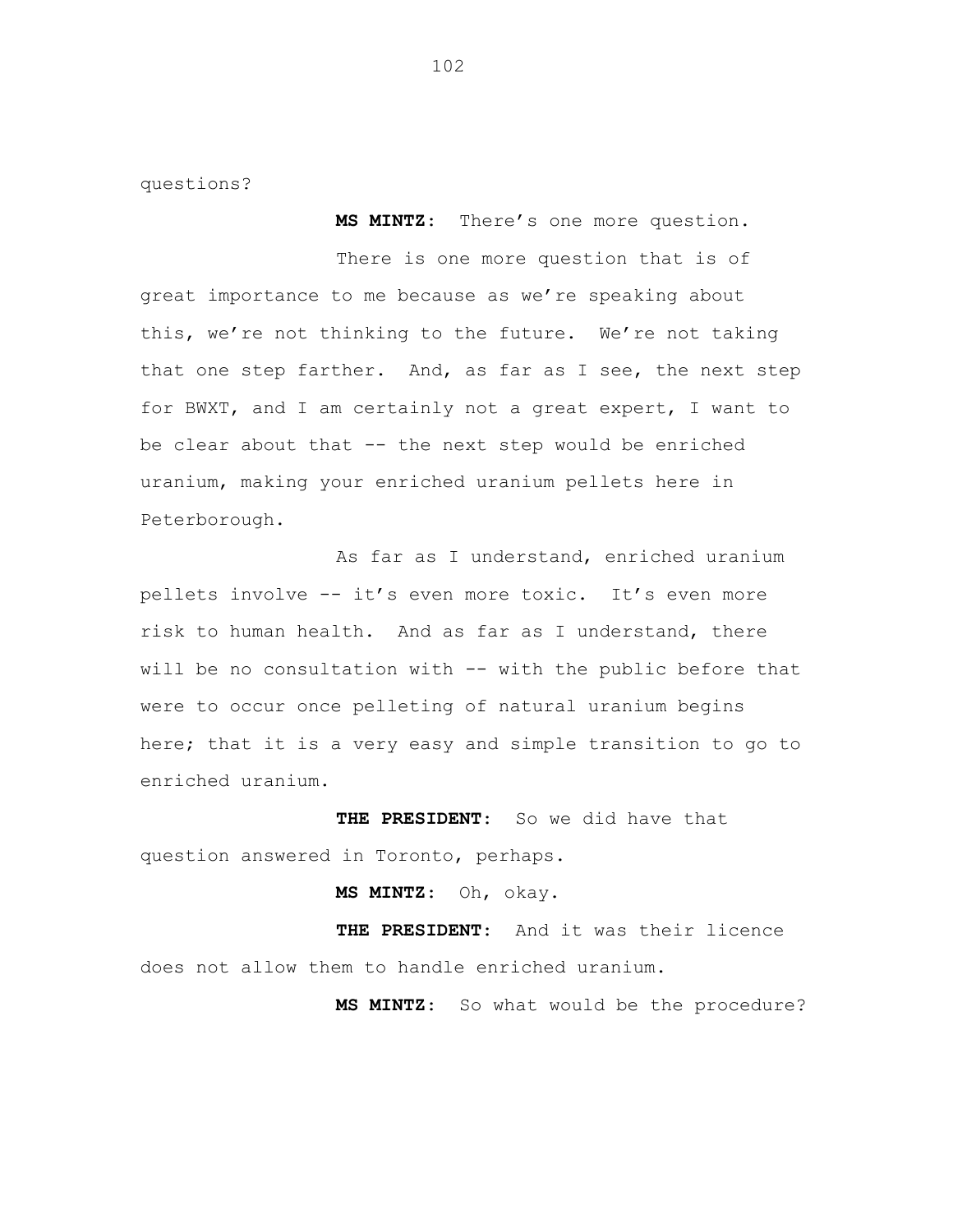Like, what would happen? How would the public be informed? Would we have a chance to come here and talk to you again?

**THE PRESIDENT**: A good question. We'll as staff to answer that.

**MS TADROS**: Haidy Tadros, for the record. So I'll give a same but slightly different, based on lessons learned. So the procedure is that once we get an application we will be in the community, as the regulator, engaging with the community, ensuring that the community knows about the application proceeding. So in this case, that November 2018 date, that's where we would be.

And it would go through a very similar and robust technical assessment given that the current proposal does not include enriched uranium in its safety analysis, in its safety case, in any of the licensing considerations that we're looking at. So there will be multiple steps throughout the licensing process should this go through from a technical perspective where the public will be requested their opinions, their thoughts, their voice.

And, similarly, we will be here in front of the Commission once staff is confident that the information meets the regulatory requirements.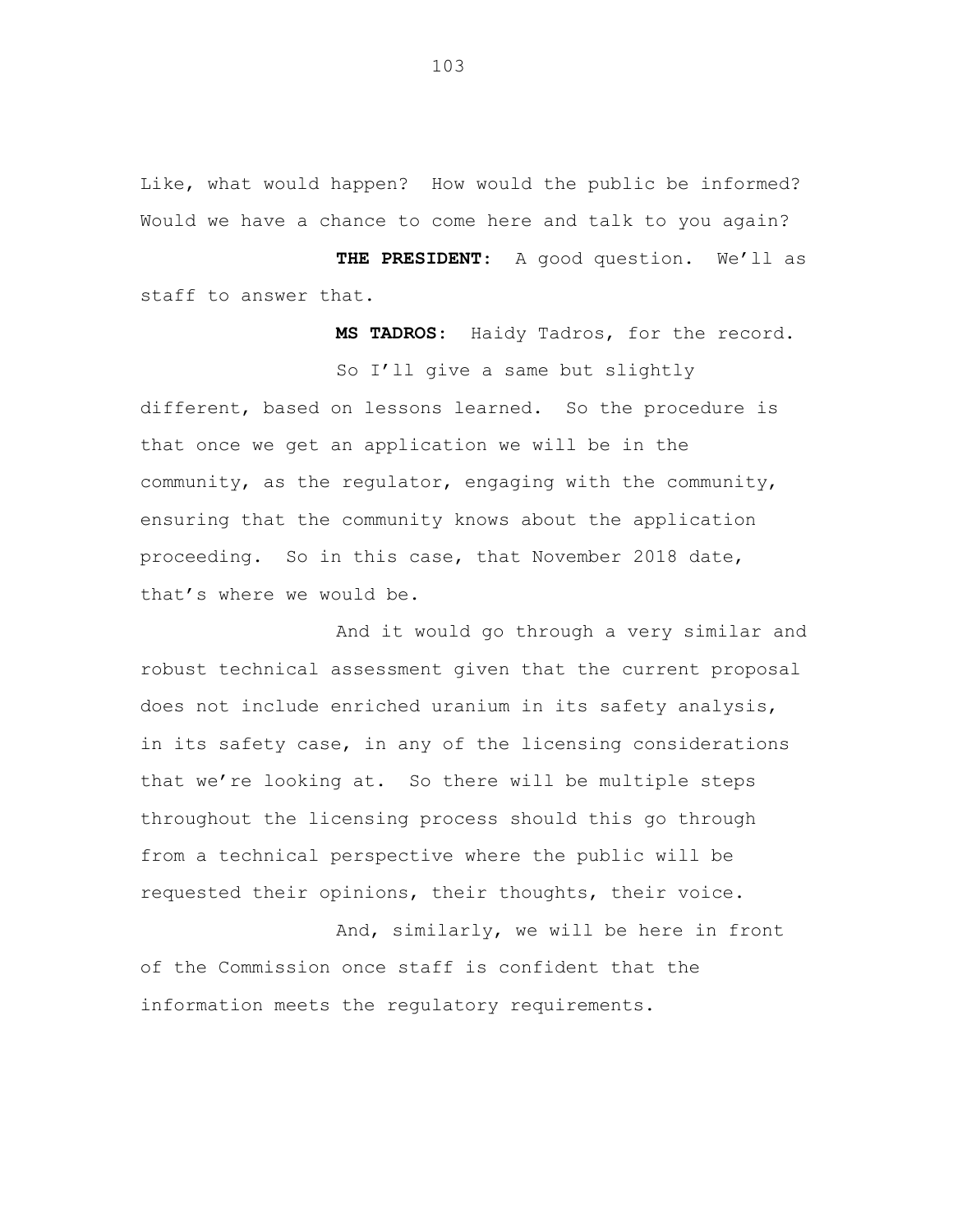#### **THE PRESIDENT**: Thank you.

**MS MINTZ**: So that sounds very informal for -- I mean, I don't want to get into the particular about enriched uranium because, unfortunately, I really don't know them clearly enough, but I do know that enriched uranium poses even more of a health risk to humans.

**THE PRESIDENT**: But I think it's premature to even have this discussion. I think what you have heard is, their current licence does not allow it.

If they were to ask for that, the public would be greatly involved right from the outset.

**MS MINTZ**: But they haven't been successful. Like, we were --

**THE PRESIDENT**: But this is a hypothetical situation so you  $--$  all I'm saying is, you don't need  $--$  we don't need to worry about it now; it's not in their current licence; it's not in the application in front of us.

**MS MINTZ**: Unfortunately, I -- I do worry about it and I do think it is a legitimate concern, but I do hear what you're saying.

> **THE PRESIDENT**: Okay. Any final comments? **MS MINTZ**: I do have some final comments. **THE PRESIDENT**: Okay, now is your time.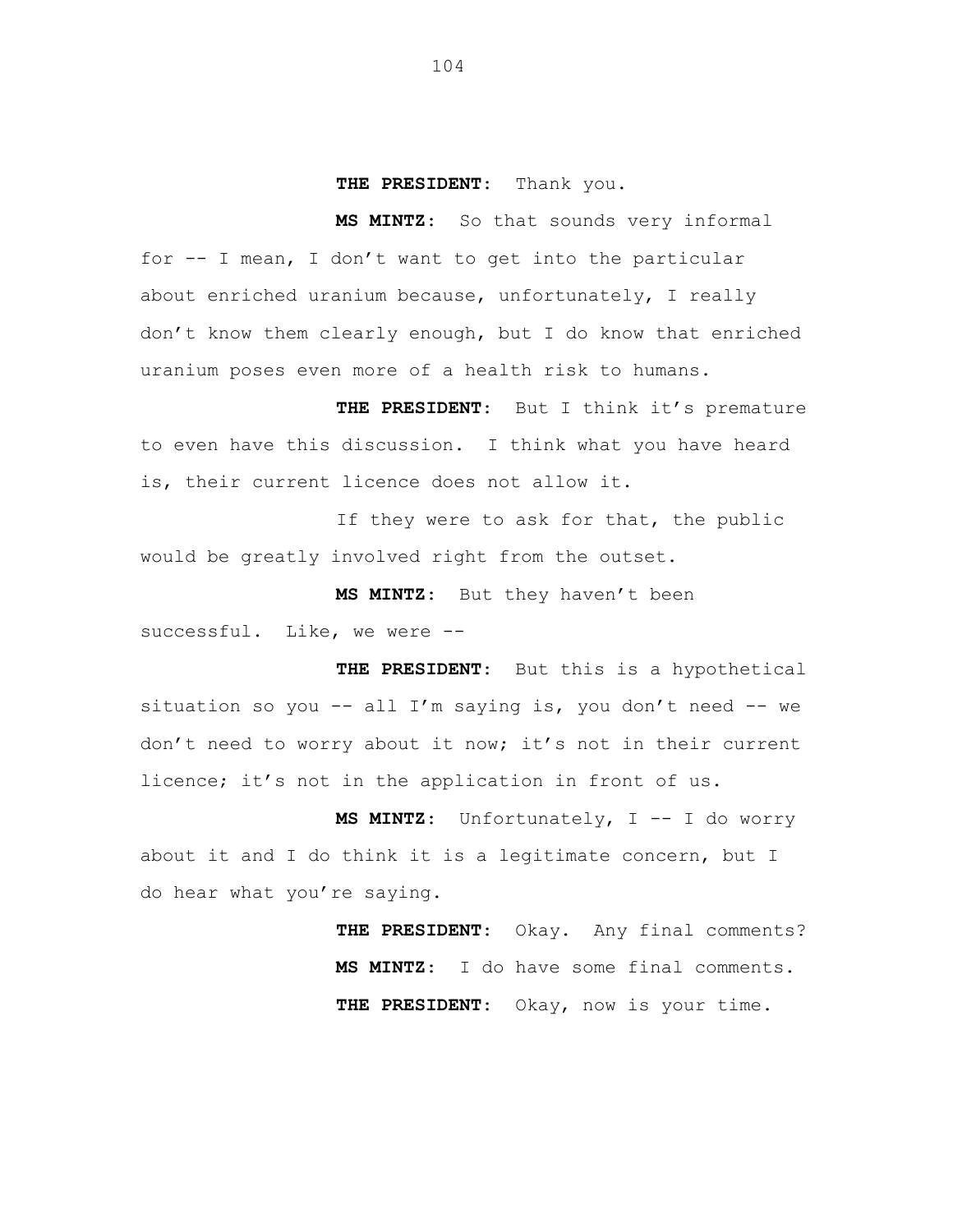Thirty seconds, though, please.

**MS MINTZ**: Okay. It's short. It's short. BWXT, doing more and better monitoring is the least we can expect from you. But the reality is, it will not make me feel safer.

You are a company working with highly toxic materials; you need to move your facility to a truly safe location with a buffer zone around you and away from people.

As a person who has devoted her life to health and wellbeing, I will not raise my children and grow food in a community that has uranium dioxide particulate added to the air. I will have to move away from the community that I love. I will have to leave my fifteen-year-old food garden with mature apple trees, peach trees and grapevines. I will have to move my children from a school that they enjoy. And, I will have to move my business at a great financial loss to myself.

Commissioners, you get to make this decision. BWXT, you get to enjoy the profits. But it is me and my family that will have to live with your decision. **THE PRESIDENT**: Thank you for your intervention.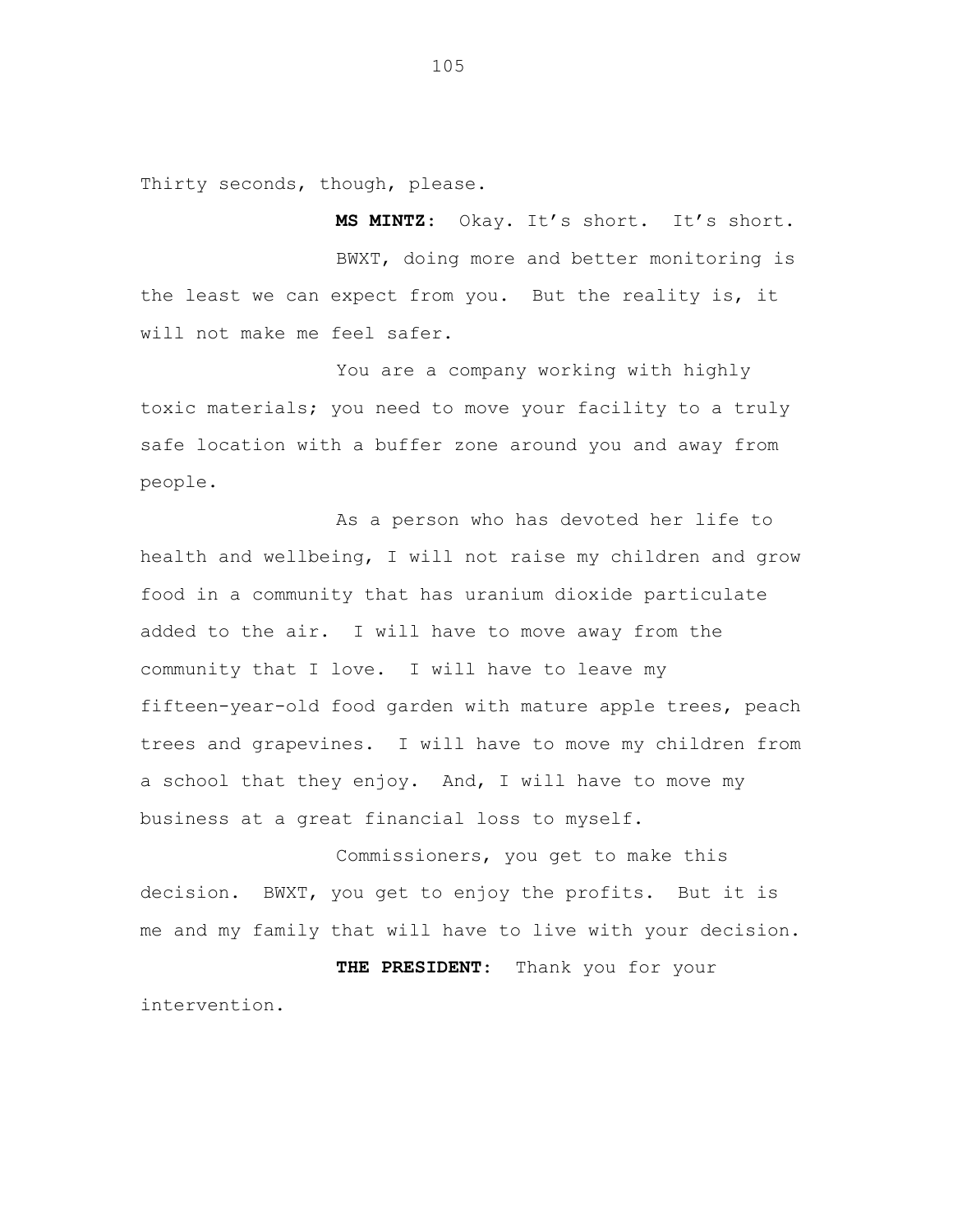Ms Martin, sorry, I think we're going to take a break now and we will resume at 11:00 o'clock. Thank you.

--- Upon recessing at 10:39 a.m. / Suspension à 10 h 39

--- Upon resuming at 11:00 a.m. /

Reprise à 11 h 00

THE PRESIDENT: Well, welcome back. The next presentation is by Ms Erica Martin, as outlined in CMD 20-H2.66 and 66A. Ms Martin, the floor is yours.

**CMD 20-H2.66/20-H2.66A**

**Oral presentation by Erica Martin**

**MS E. MARTIN:** Thank you for giving me the chance to speak to you today on this very important issue. Because the CNSC responded to our interventions on February 24th, almost a month after the deadline for us to submit our interventions, I have decided not to use the visual portion of my presentation so that I can instead answer and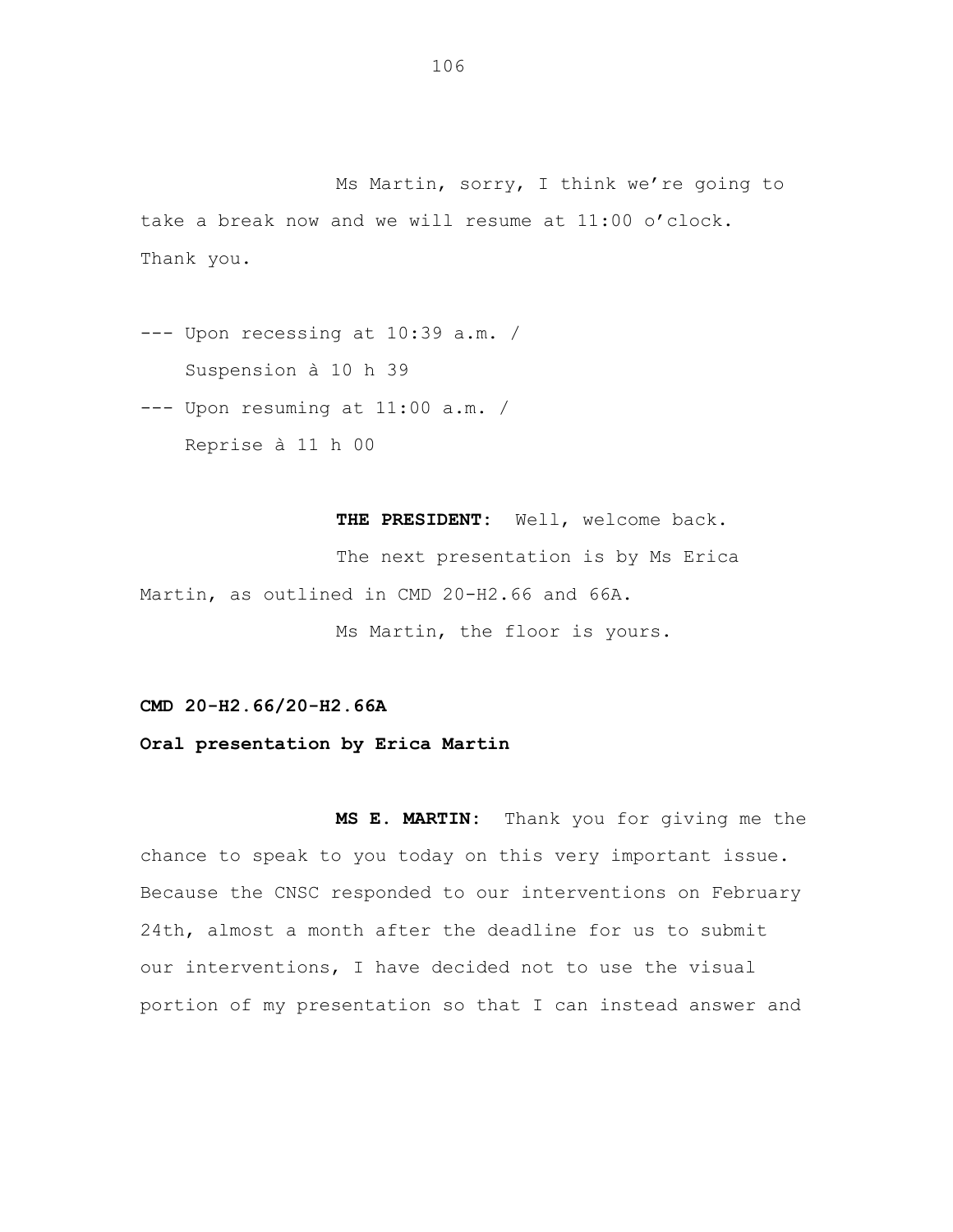debunk some of CNSC's assertions.

My name is Erica Martin. For the past 12 years I have lived in the residential neighbourhood where BWXT operates. My home is 583 metres away from this plant. I feel compelled to speak today because my community is at risk. BWXT should not be allowed to produce uranium pellets in Peterborough.

Consider the location. CNSC staff's supplementary submission stated that the Peterborough facility is "located in an industrial zone". That is from slide number 8. The photos in their presentations make it look like BWXT is in an industrially zoned area. Please listen carefully: the BWXT factory is not in an industrial area, it is in a residential area with one antiquated industrial site.

CNSC have also said that BWXT is in compliance with zoning regulations, but these regulations are centuries out of date. The original factory in this location was built in 1892. That's 128 years ago. What was okay in 1892 is not okay today.

In 1892 child labour was normal. In 1892 women were not allowed to vote. We have obviously learned something since then. In 2020, now that we are more aware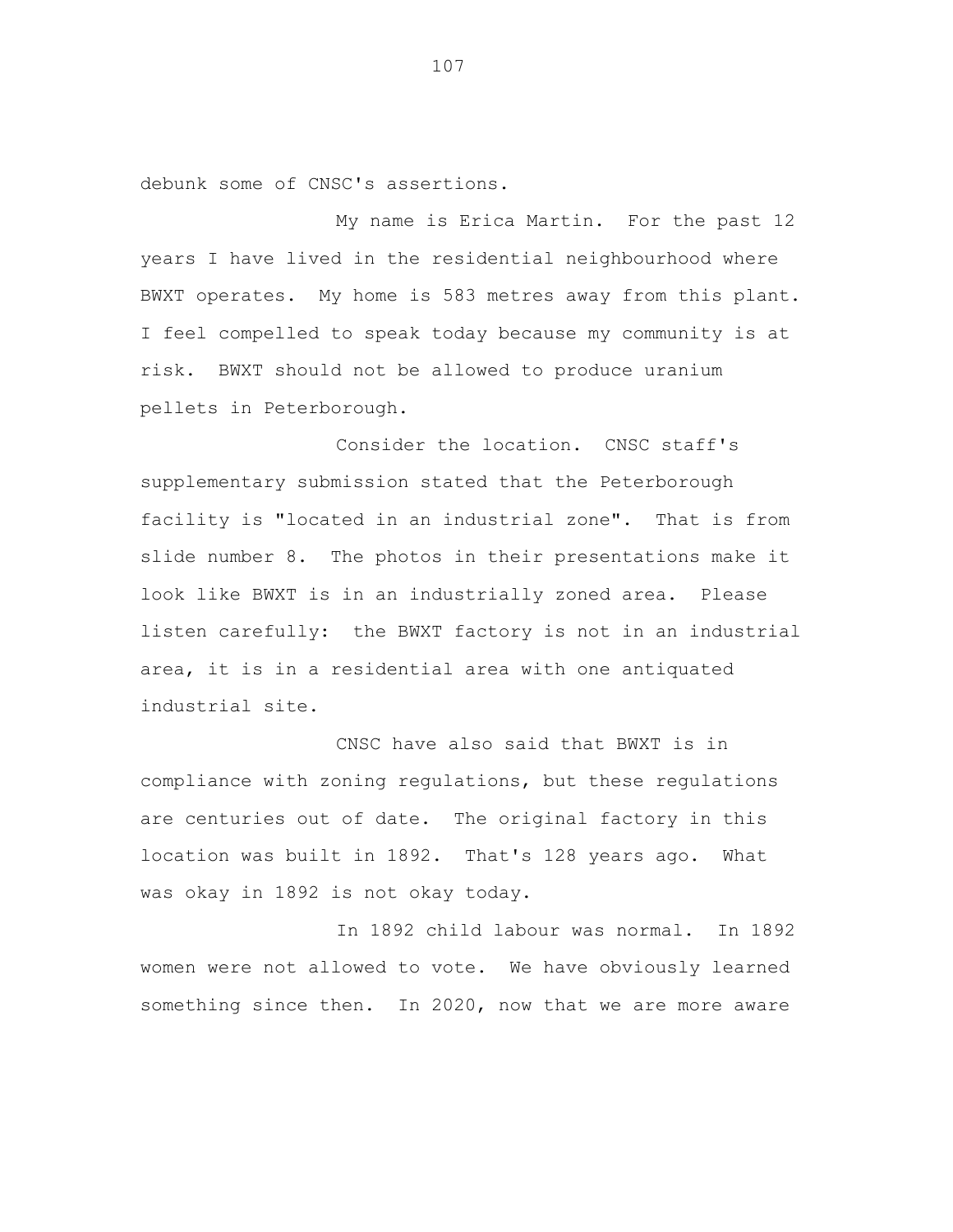of the effects of toxic emissions on human health, industrial facilities are no longer allowed to be built in residential neighbourhoods.

Does the CNSC really believe that zoning from 1892 supports the needs of communities in 2020?

The CNSC staff say that they have modernized safety regulations. Why then should we accept antiquated zoning? You can't pick and choose which regulations to modernize in order to suit your business plan.

Would the CNSC allow a new nuclear facility to be built next to an elementary school in a residential neighbourhood?

Yesterday during the hearing Julian Amalraj from the CNSC responded to a question by saying that siting requirements for Class I nuclear facilities are different for existing facility renewal that they would be for new sites. Is this true? If so, it is illogical. If something is unsafe for a new site, by definition it is also unsafe for an existing site.

I would like to follow up on a question from Ms Velshi. CNSC staff have said they can't address zoning issues because these issues are a municipal concern,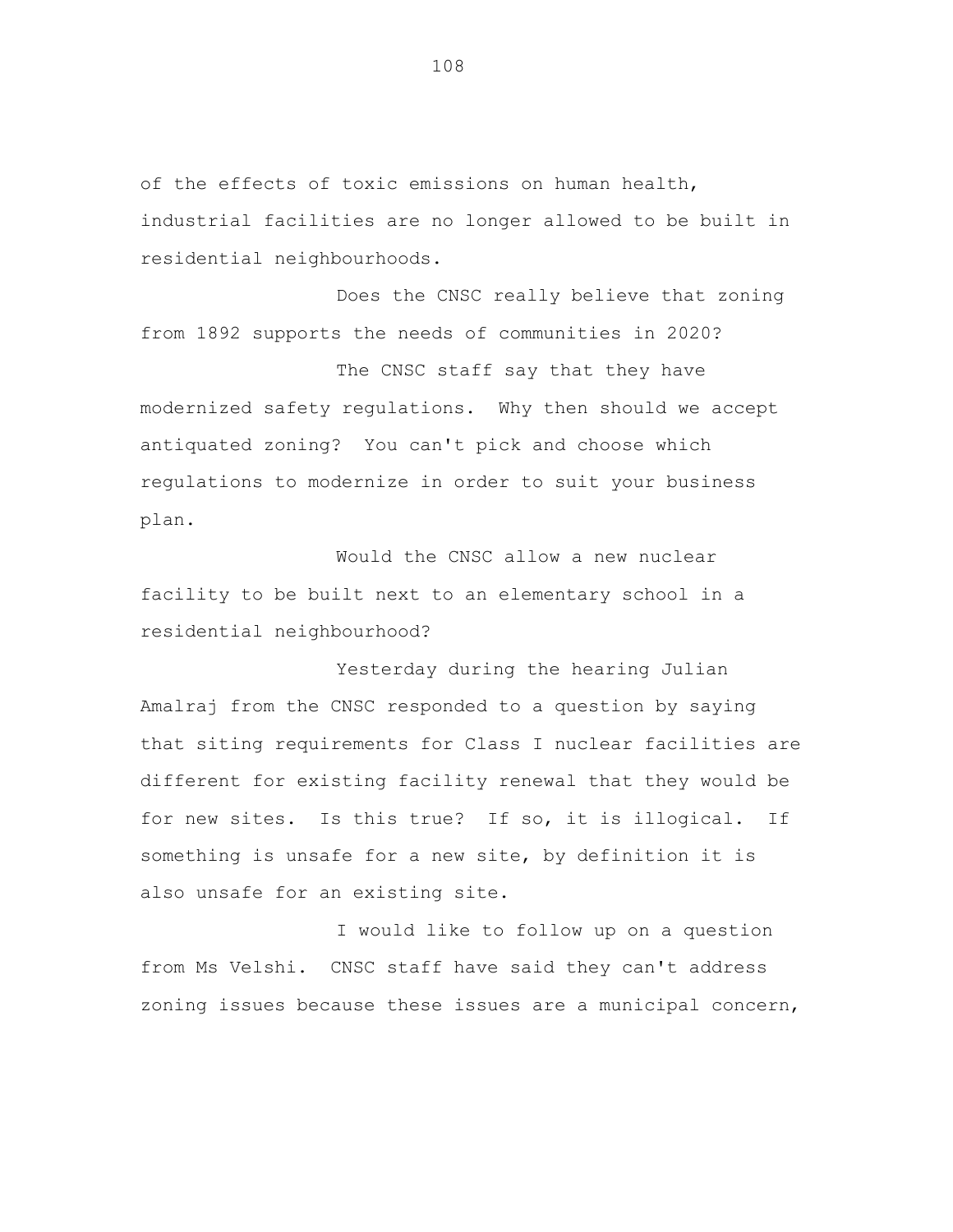but the Peterborough City Council says it's the CNSC which is responsible for nuclear siting. Our neighbourhood is caught in the middle of this irrational catch-22 where no one is willing to take responsibility. I am asking you the Commission to stand up and address this quagmire by not allowing an industrial facility in a residential neighbourhood.

As many intervenors have noted, the factory is also located 25 metres away from Prince of Wales. This is the elementary school where my children went for 10 years. Just for comparison, the distance from the front doors of this Holiday Inn to the Tim Hortons across the street is 28 metres. That's how close it is.

The 25-metre distance from a school is critical because radiation exposure is much riskier for children than it is for adults. This is because in proportion to their weight, children breathe more air, consume more food and drink more water than adults do.

We also know that toddlers love playing in the dirt and putting things into their mouths. This means that children are exposed in different ways and in different amounts from adults.

We also know that children's nervous,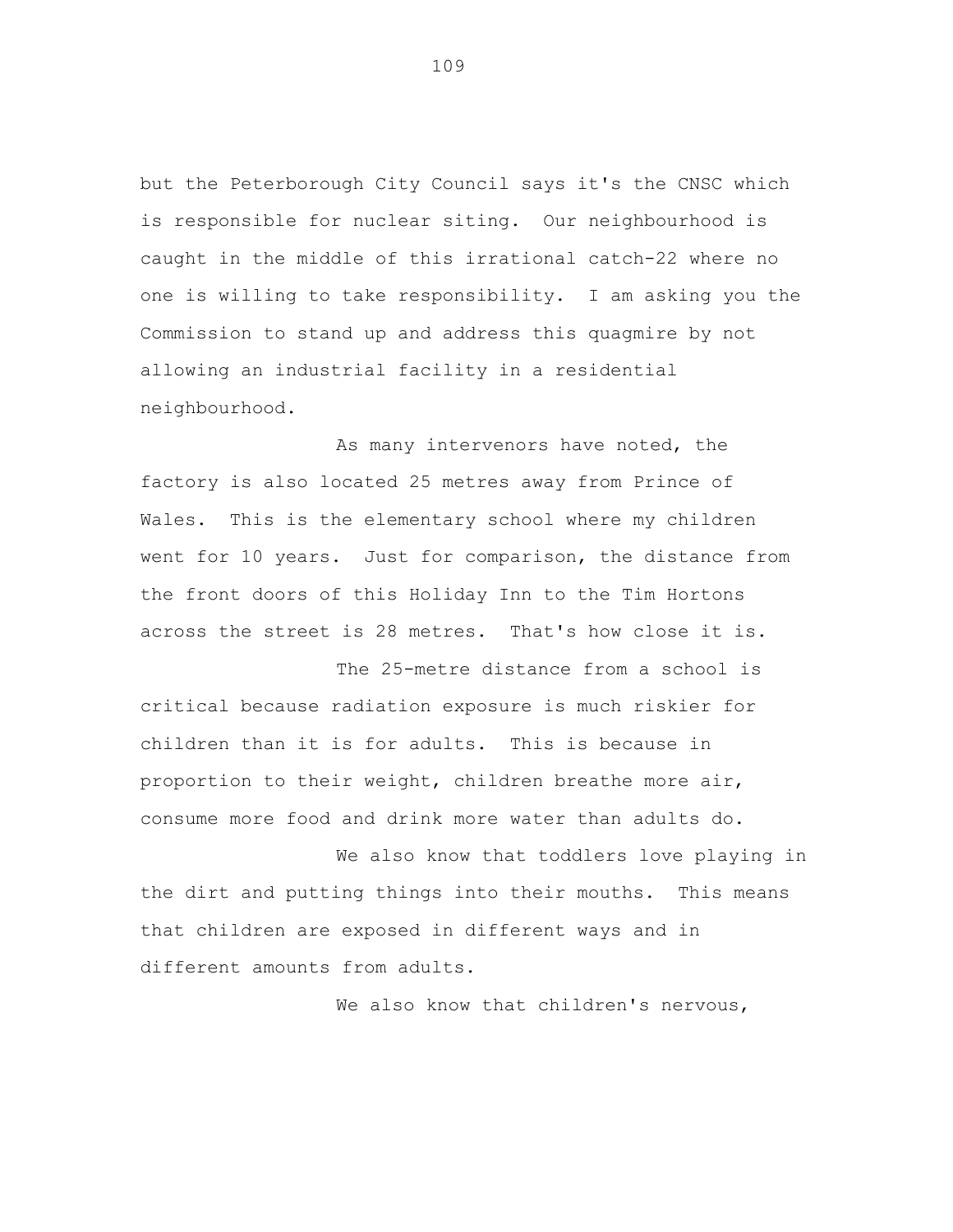immune, reproductive and digestive systems are still developing. At certain stages of development, exposure to environmental toxins such as radiation can lead to irreversible damage.

And last, because of their youth, children have decades for the damaging and long-lasting effects of radiation to take hold.

This information is from the World Health Organization.

As the CNSC's supplementary submission states:

> "For a given radiation dose, children are generally more at risk of tumour induction than adults."

Many Prince of Wales students spend 10 years at the school, which puts them at risk of radiation exposure for most of their childhood. We have a collective obligation to protect our children from these risks by saying no to BWXT's proposed licence change.

Radiation exposure from uranium pelleting is not a potential risk, it is a real and serious risk. In CNSC's supplementary submission they list accidents that have happened in their Toronto and Peterborough plants in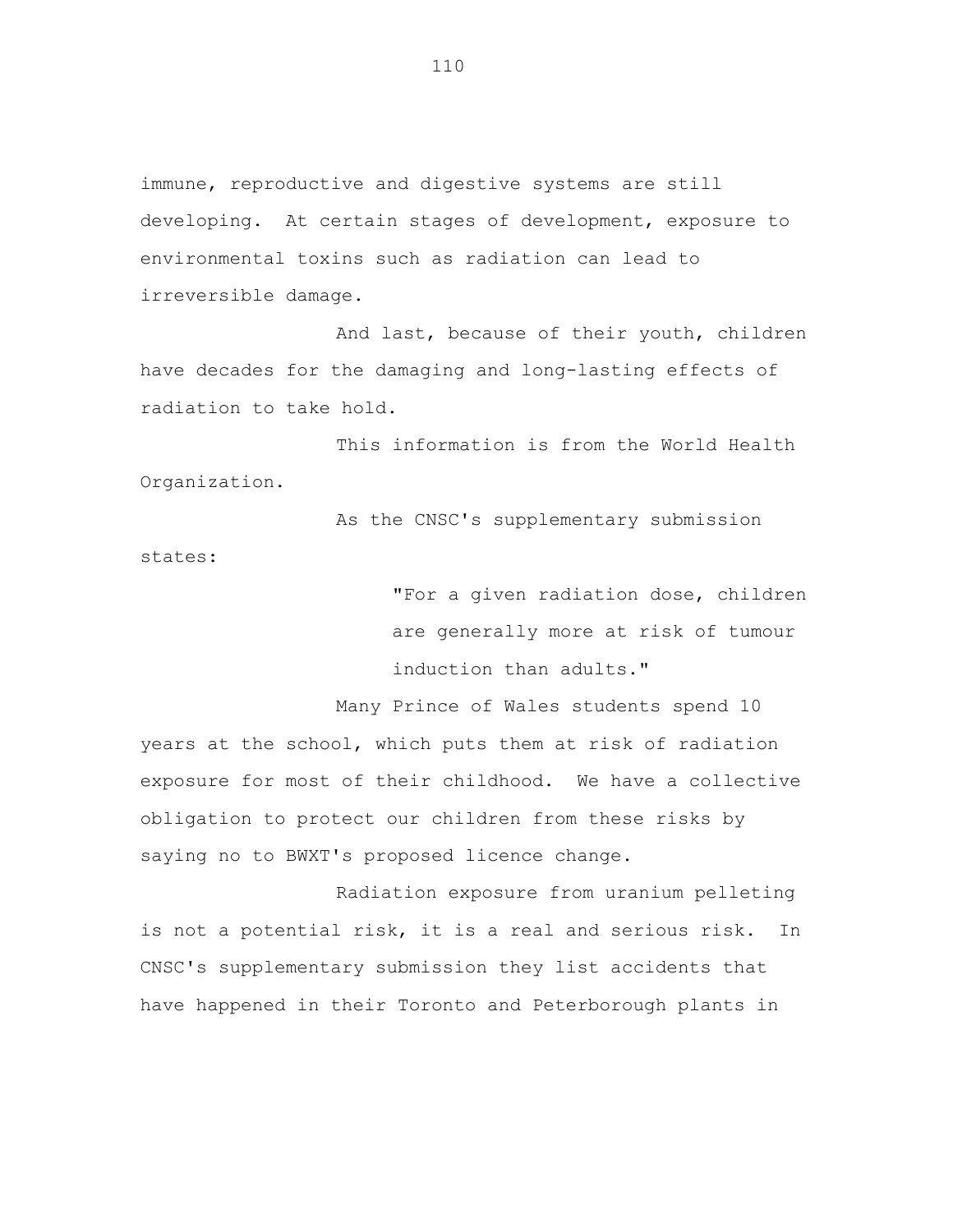2013, 2014, 2015, 2016, 2017, 2018 and 2019. These events were documented by the CNSC. There is no guarantee that other accidents will not happen. This is not a potential risk, this is real children being put in harm's way.

As well, when you read BWXT's own reports, you will note that significantly more uranium has been released through the air from their Toronto plant where pelleting is currently being done than from the Peterborough Plant where it is not being done. It follows that if BWXT is allowed to produce nuclear pellets in Peterborough, much greater quantities of uranium dust will be released into the air. These radioactive emissions are very likely to fall on the playground across the street where toddlers are playing.

As Michael Rinker from the CNSC staff said on Wednesday at these hearings, we should "expect uranium to fall tens of metres from the facility", in other words, onto the playground. This is not fair to our children. We do not want to have this elevated level of emissions in Peterborough in a residential neighbourhood and across the street from an elementary school.

I would also like to talk about the approach to safety taken by the CNSC.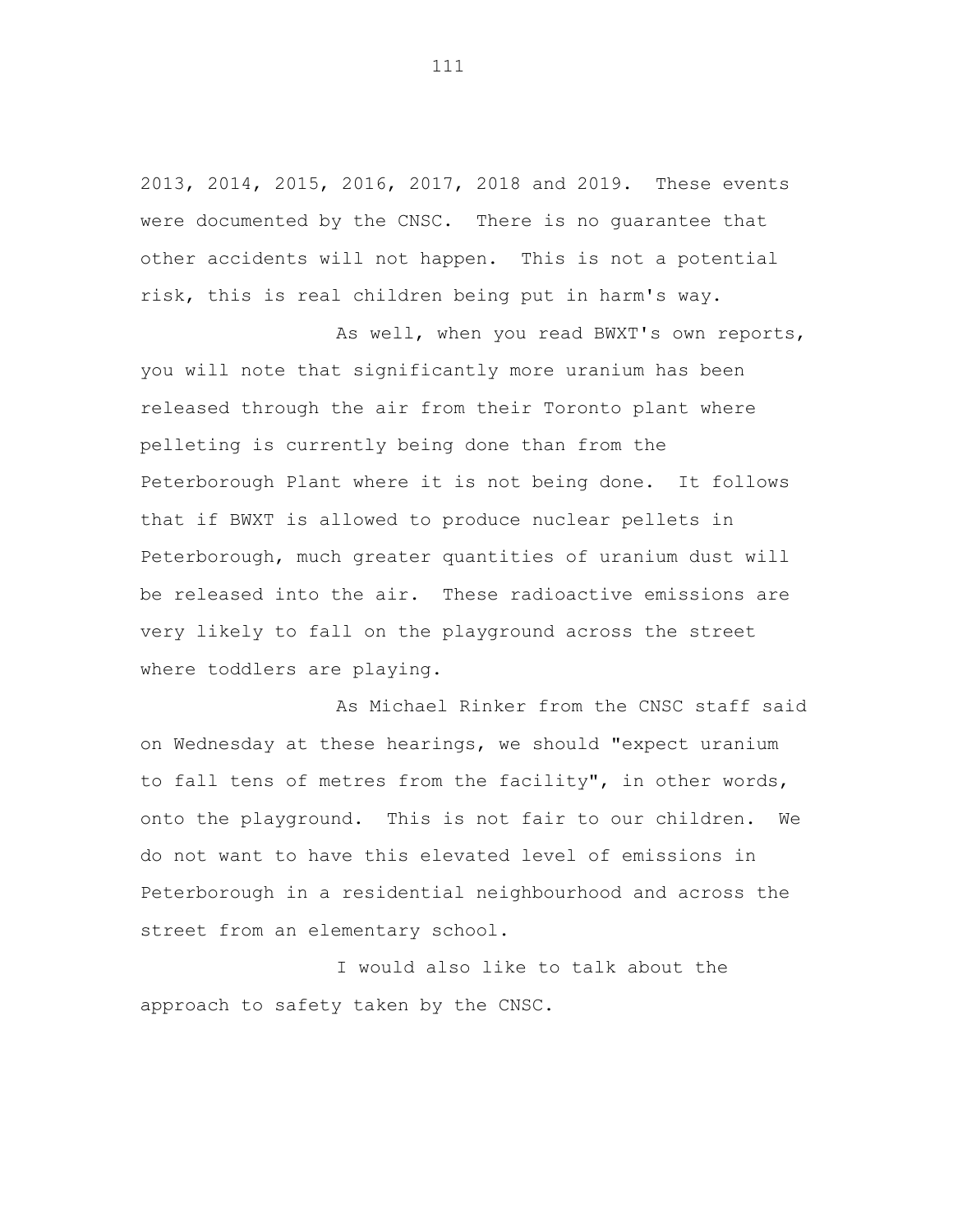The standard of ALARA, or as low as reasonably achievable, is not by definition protective of human health. It holds organizations to the standard that they are able to achieve, which is a particularly circular example of doublespeak. Instead, the CNSC should be advocating for the use of the precautionary principle, which means that we should go out of our way to protect human health because the consequences are so great if we do not. This principle has been adopted into law by the Supreme Court of Canada.

In addition to the powerful examples given today by Jim Dufresne, here is another example. When asked about the deadly contamination from radioactive materials in Port Hope, CNSC staff claimed that this contamination occurred, "during a time when information on the hazards of radiation were less understood and therefore activities were conducted which would not be permitted today."

This is a clarion call for the use of the precautionary principle now. At that time nuclear regulators allowed activities in Port Hope which they believed to be safe for human health. We now know these activities were not safe.

Today we are not sure that pelleting is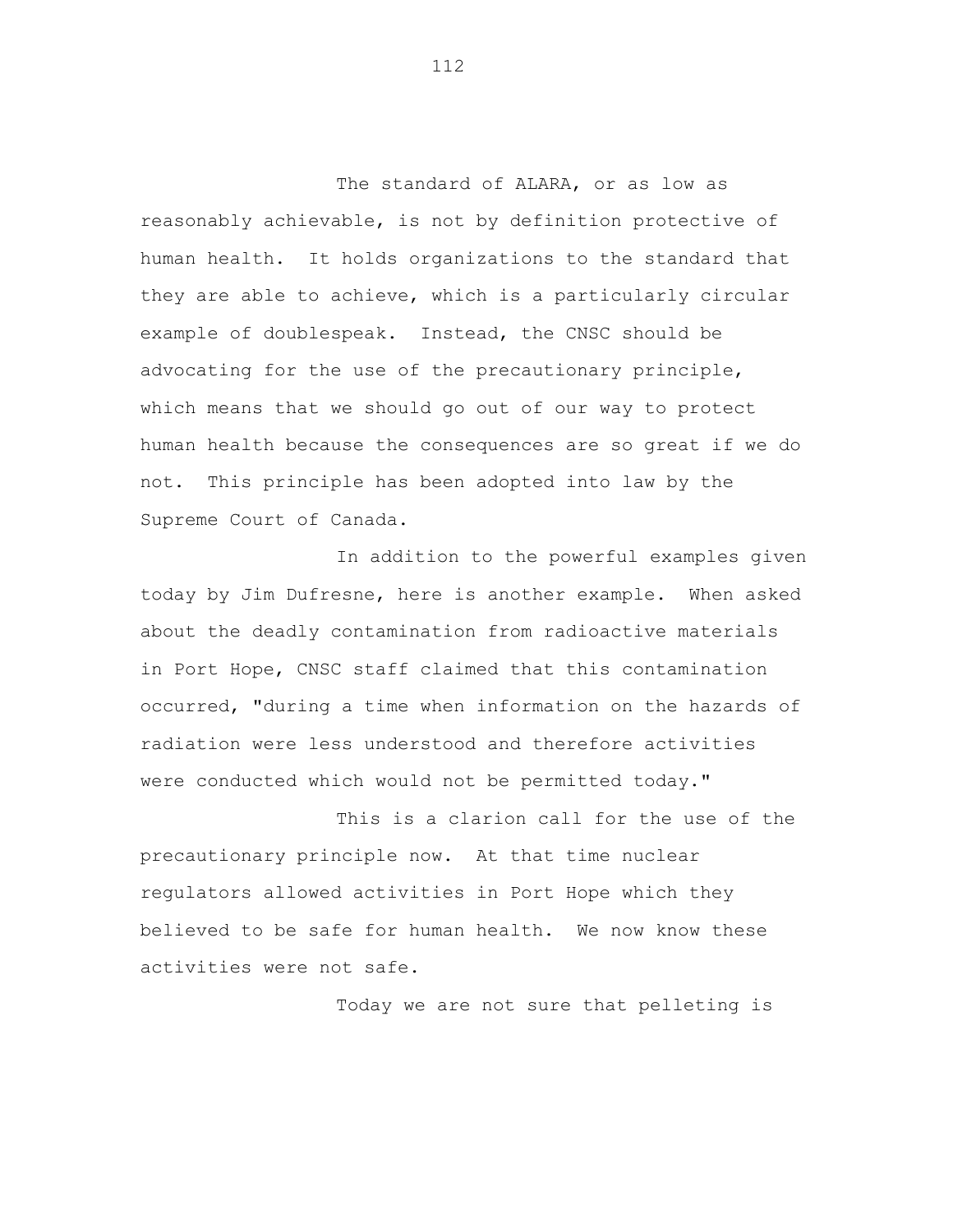100 percent safe in a residential area next to an elementary school. Therefore, we should not allow it.

I urge the CNSC to deny BWXT's proposed licence change to produce uranium pellets in Peterborough. My children, my community and I thank you for taking a stand in support of our human right to live in safety.

**THE PRESIDENT:** Thank you very much, Ms Martin, for your submission.

Dr. Demeter...?

**MEMBER DEMETER:** Thank you for your submission.

A number of intervenors have brought up the issues that we have said are out of our scope or out of our mandate relative to social licence, social economic status, and the current intervenor brings the issue of ALARA and whether it applies or not in an appropriate manner, but the full definition of ALARA is as low as reasonably achievable taking social and economic factors into consideration.

And I don't want to get into the economic factors now, but I want staff maybe to tell me what social factors do they take into consideration if social licence and SES are out of the -- what does that mean to the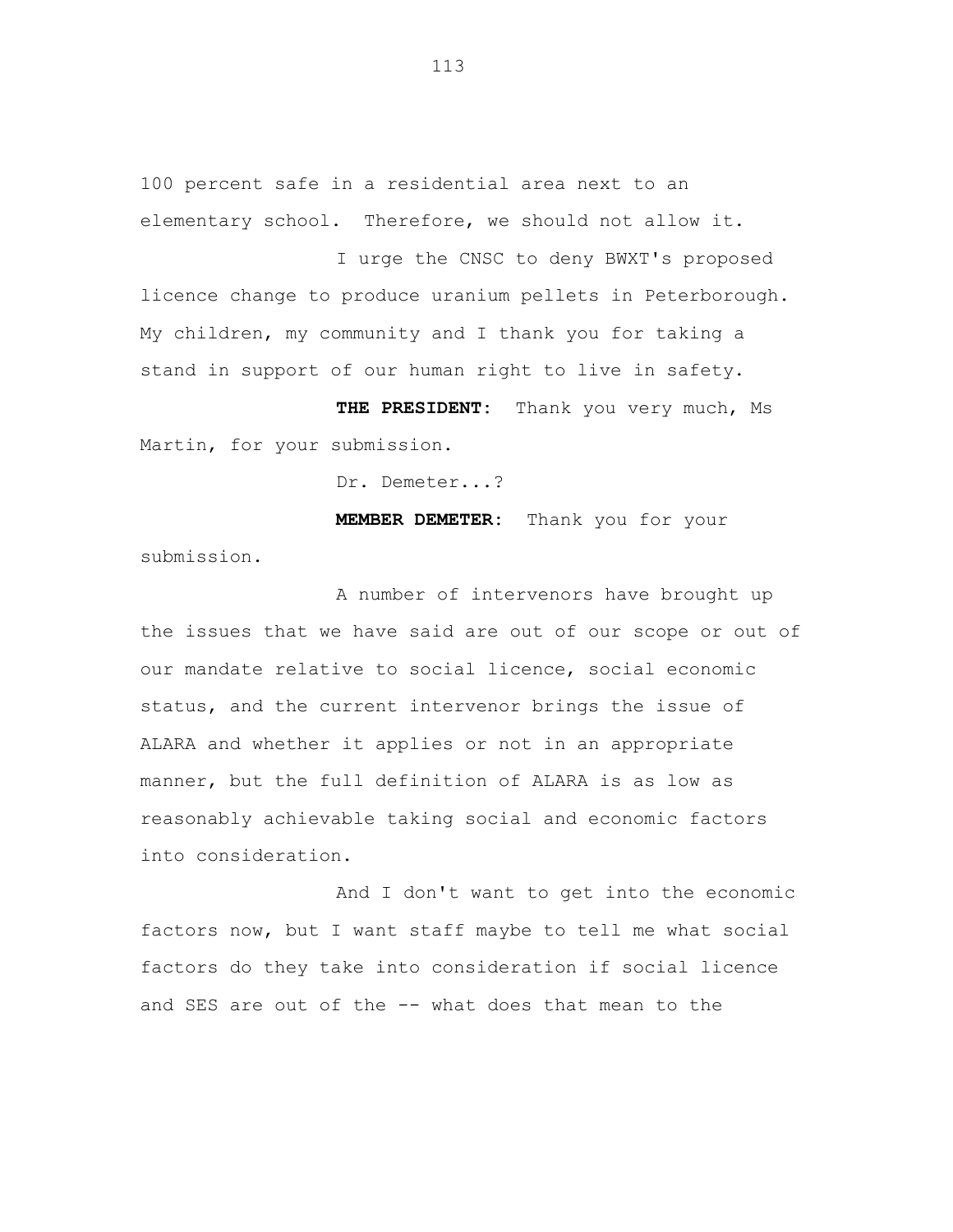regulator in that full definition of ALARA? What are these social factors?

**MS TADROS:** Haidy Tadros, for the record. So perhaps I will start by passing it to our colleagues in Ottawa on radiation protection, unless Mr. Mike Rinker would like to start and pass it back.

**MS PURVIS:** Good morning. It's Caroline Purvis, for the record. I am the Director of the Radiation Protection Division.

With respect to the societal or social and economic factors, as detailed in our Draft Regulatory Document 2.7.1, Radiation Protection, different social factors that could be considered include equity, sustainability, individual benefit, social benefit and social trust. In all cases the views of the public may also be relevant.

**MEMBER DEMETER:** Thank you. That's in your Draft REGDOC. Was that same definition in the previous version?

**MS PURVIS:** This is in our Draft REGDOC and I'm not sure if that is a carryover from our current Regulatory Guide G-129, but I can verify if you wish.

**MEMBER DEMETER:** That would be good.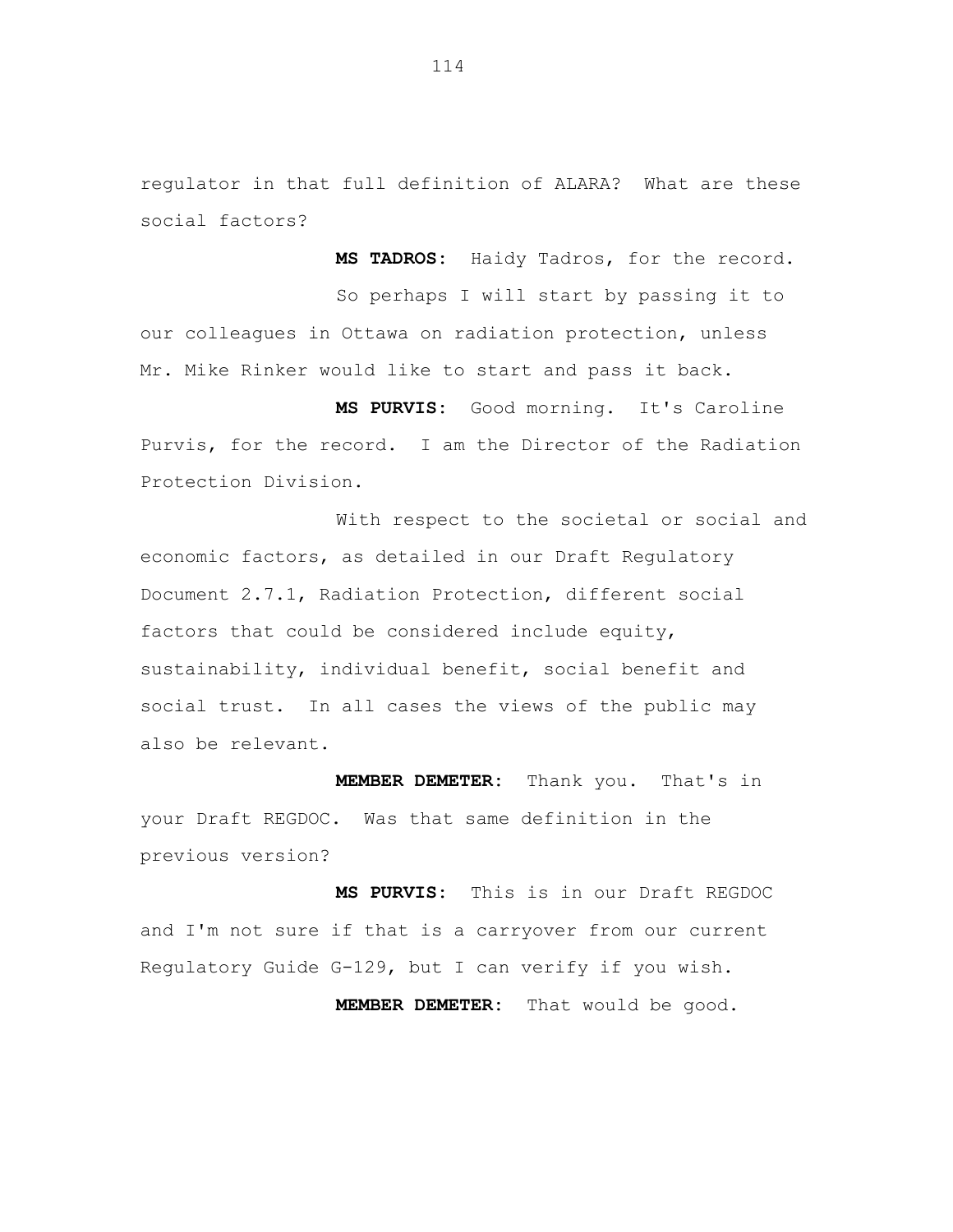Thank you.

**DR. DUCROS:** Caroline Ducros for the

record.

Guide.

Just to confirm, it is in the previous

**MEMBER DEMETER:** Thank you. **THE PRESIDENT:** Dr. Berube...? Dr. Lacroix...? Dr. McKinnon...? Okay, thank you. Any final comments from

you, Ms Martin?

comments.

**MS E. MARTIN:** Yes, I have a few final

I would like an answer to my question about whether the CNSC would allow a new nuclear facility to be sited next to an elementary school. And then I have a few more comments after that.

THE PRESIDENT: So we will take this one, but if your other ones were the ones you had asked before, then, you know -- okay.

Staff, do you want to comment on or respond to that question, please?

**MS TADROS:** Haidy Tadros, for the record.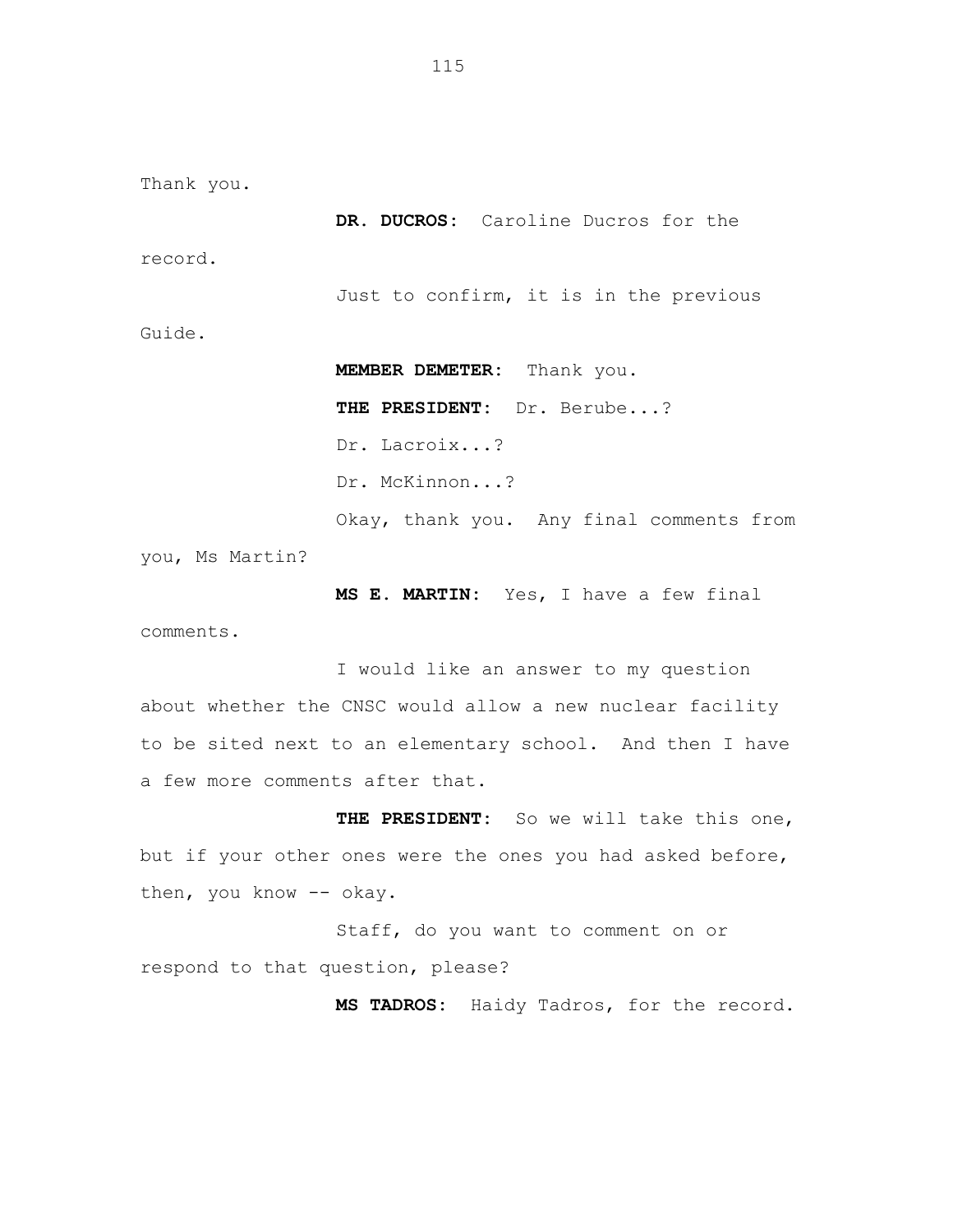Mr. Ramzi Jammal will answer that

question.

**MR. JAMMAL:** It's Ramzi Jammal, for the record.

The answer is yes, the siting with respect to the safety case, the safety element, the Commission's requirements is the safety associated with it.

Having said that, though, I would like to provide clarity that there were proposals of a municipality to build a school near an existing site. So we did communicate with the municipality in order to make sure that we informed them of the safety of the facility, that there is no impact, and the final decision lay with the municipality with respect to the expansion of the zones around the facility, which has no exclusion zone.

So the answer is, yes, the safety is the driver with respect to the site itself and its suitability, and the local municipality will have to determine with respect to the expansion towards the facility itself.

**THE PRESIDENT:** Thank you.

So, Ms Martin, I know you said you have some more questions, it's just that we do have a number of intervenors we need to get through, so if I could please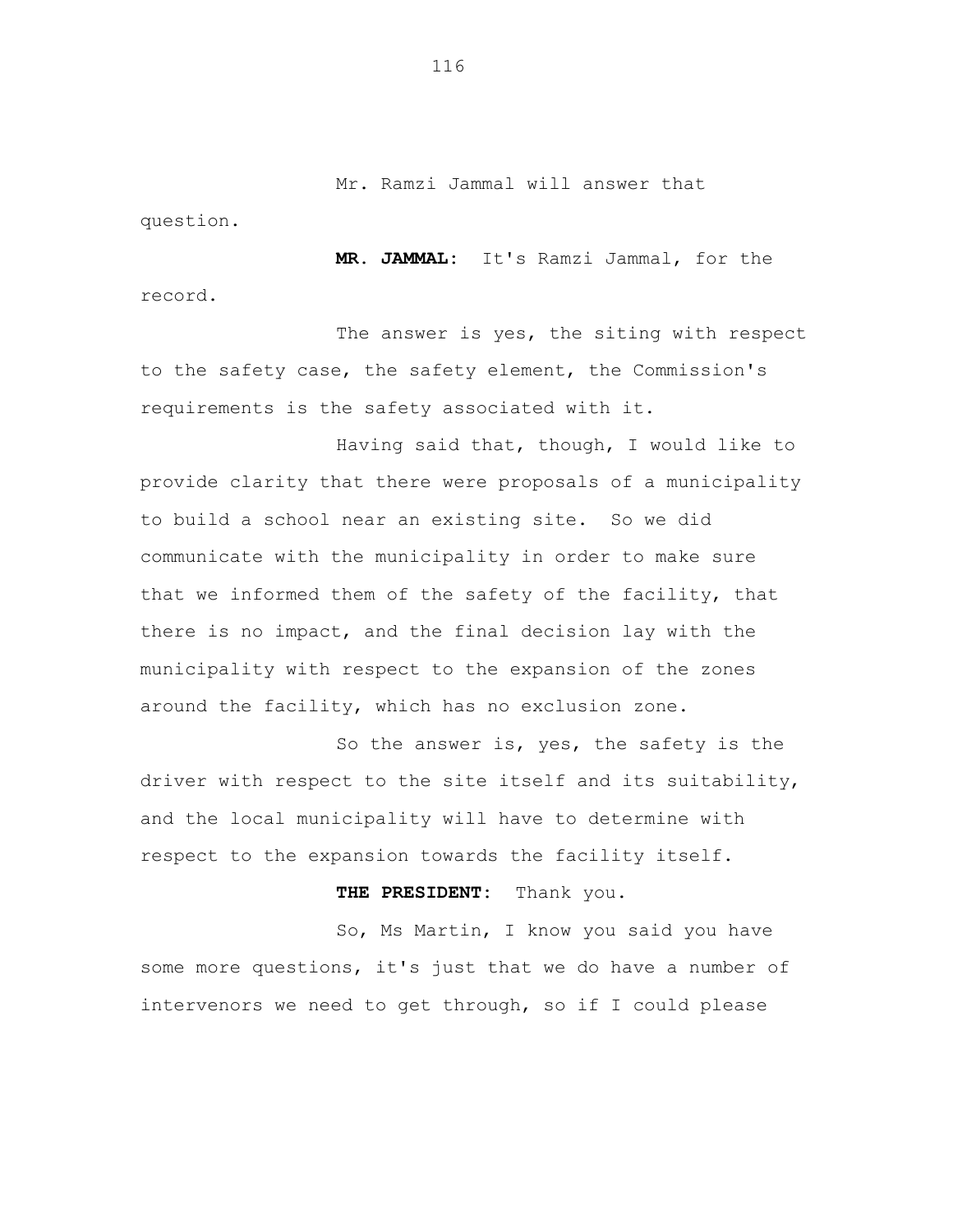ask you to indulge us and just have your closing comments now, please.

**MS E. MARTIN:** Sure.

I have a final thought. When I listened to Dr. Demeter's question after Jim Dufresne's presentation, he asked about legacy issues and how BWXT evaluates contamination within the building, and I was curious because I noticed that you didn't ask about the ways that legacy contamination affects the community. So I would like to know if anyone has this information and, if so, why anybody would allow a licence renewal which puts environmental stress on people in the community.

And in listening to the presentations, I have heard from many intervenors that they are scared. I'm scared, too. I'm scared for my children and my community. We, the residents of this neighbourhood, are the ones who are being asked to shoulder the toxic burden. We are the ones who will be living for the rest of our lives with the worry about when we will get sick from the company's radioactive emissions. We gain nothing from having BWXT make uranium pellets in our neighbourhood.

As Dr. Berube said earlier, the company gains money, market share and efficiency. When you compare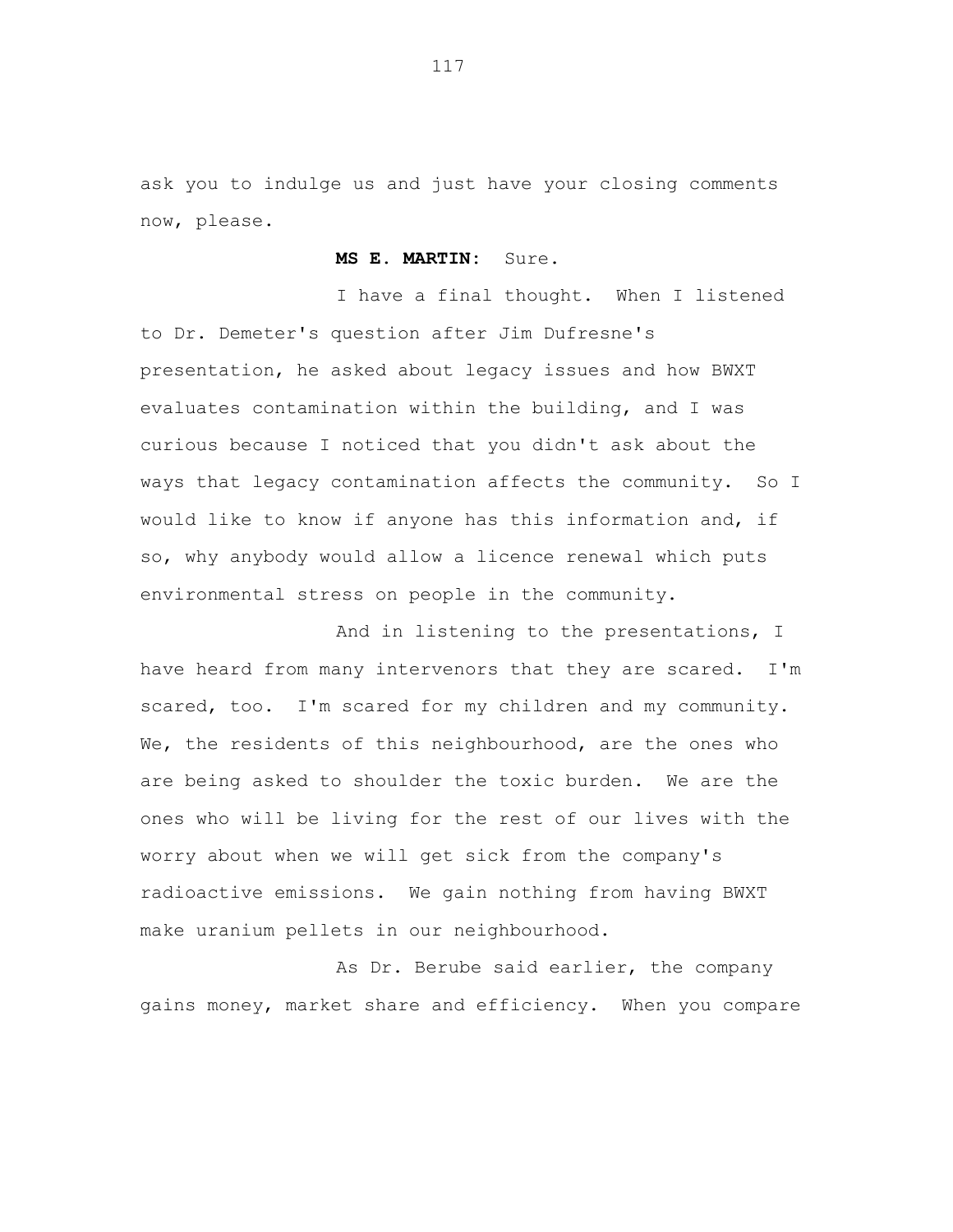these two sides, the equation is overwhelmingly unbalanced. Don't let BWXT pellet in Peterborough at our expense. Thank you.

**THE PRESIDENT:** Thank you for your intervention.

Our next presentation is by Ms Jacquelin Millar, as outlined in CMD 20-H2.159.

Ms Millar, the floor is yours.

**CMD 20-H2.159**

## **Oral presentation by Jacquelin Millar**

**MS MILLAR:** Thank you, Dr. Velshi and Committee Members.

My name is Jacquelin Millar and I am here to express my opposition to the licence renewal application for BWXT NEC in Peterborough, particularly to the introduction of pelleting operations here in my city.

I'm employed at Prince of Wales Public School as an early childhood educator. I also live less than 1 kilometre away from the BWXT facility. This area of Peterborough has been my home for almost eight years and I have been employed at the school for six of those years.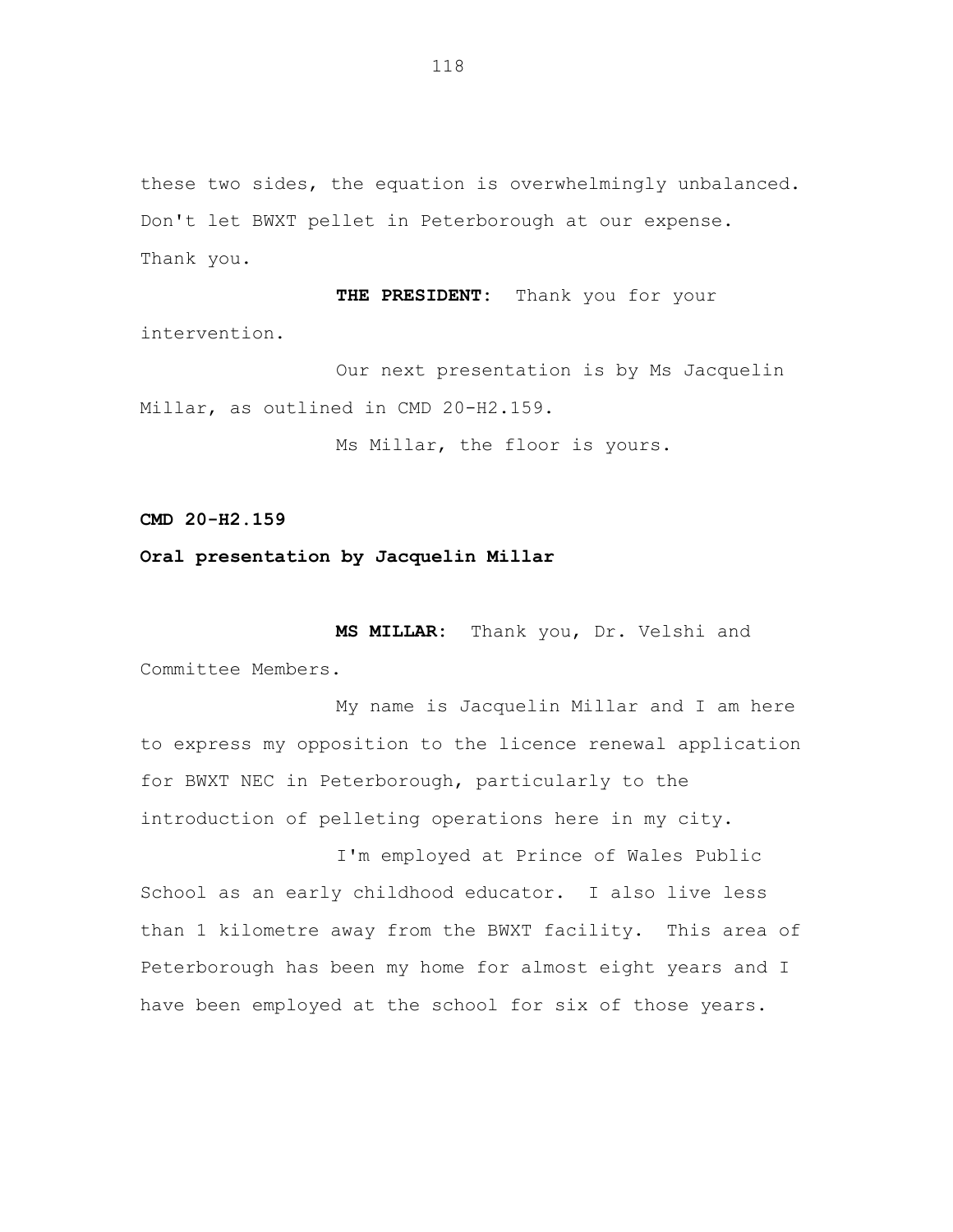During this time I have always believed my neighbourhood was a safe place to live, work and raise my family. This changed with the knowledge that BWXT had applied for a licence to have the option to produce uranium pellets here in Peterborough.

This concern was further amplified by recent findings by Dr. Aherne regarding the increasing trend in soil levels of beryllium surrounding the BWXT site.

I am here to offer my perspective as a resident in the community and as an educator at the school. My primary concern is that health and safety measures are in place to protect my community in any circumstance. I also have concerns about communication and community engagement between BWXT, the Canadian Nuclear Safety Commission and the public.

During my work day, the kindergarten students and educators at Prince of Wales spend a portion of their day playing and exploring in our yard. Our yard is the closest area to the BWXT facility, as you know. It is common for students to ingest and inhale materials during their play, including sand, dirt, soil, water, sticks, leaves and stones. They also run, jump, climb,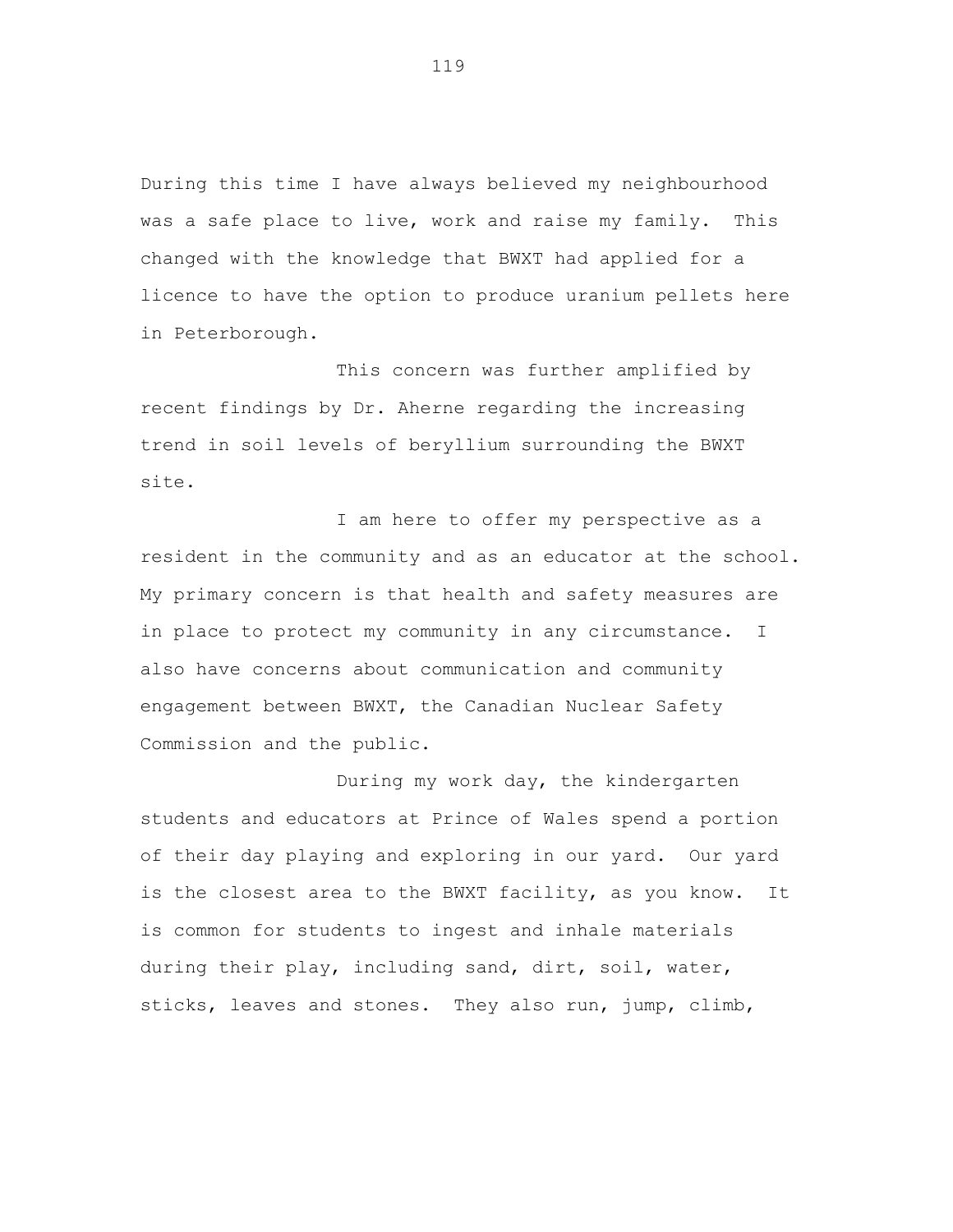roll, dance and play, all the while inhaling deeply to help their young bodies fuel these activities. As supervisors, we do our best to discourage our students from putting things into their mouths, but it is not possible to prevent our students from this natural exploration that is a developmentally appropriate part of their growth.

I have concerns that if pelleting were to be conducted in Peterborough, my students may inadvertently be exposed to ingest or inhale uranium dioxide while they're at play. I understand that there is considerable debate about whether this may or may not pose a health risk to these students. I will leave this debate in the hands of the qualified professionals. However, I am concerned that there is a very limited body of evidence regarding the effects on children exposed to, and particularly on the action of, uranium particles inside the body over long periods.

Students who attend Prince of Wales for their elementary education are there for 10 years of their young lives. I asked the CNSC and BWXT to provide evidence of peer-reviewed long-term studies on the effects of inhaled/ingested uranium on children in my intervention. In CMD 20-H2.B, Annex A, the CNSC response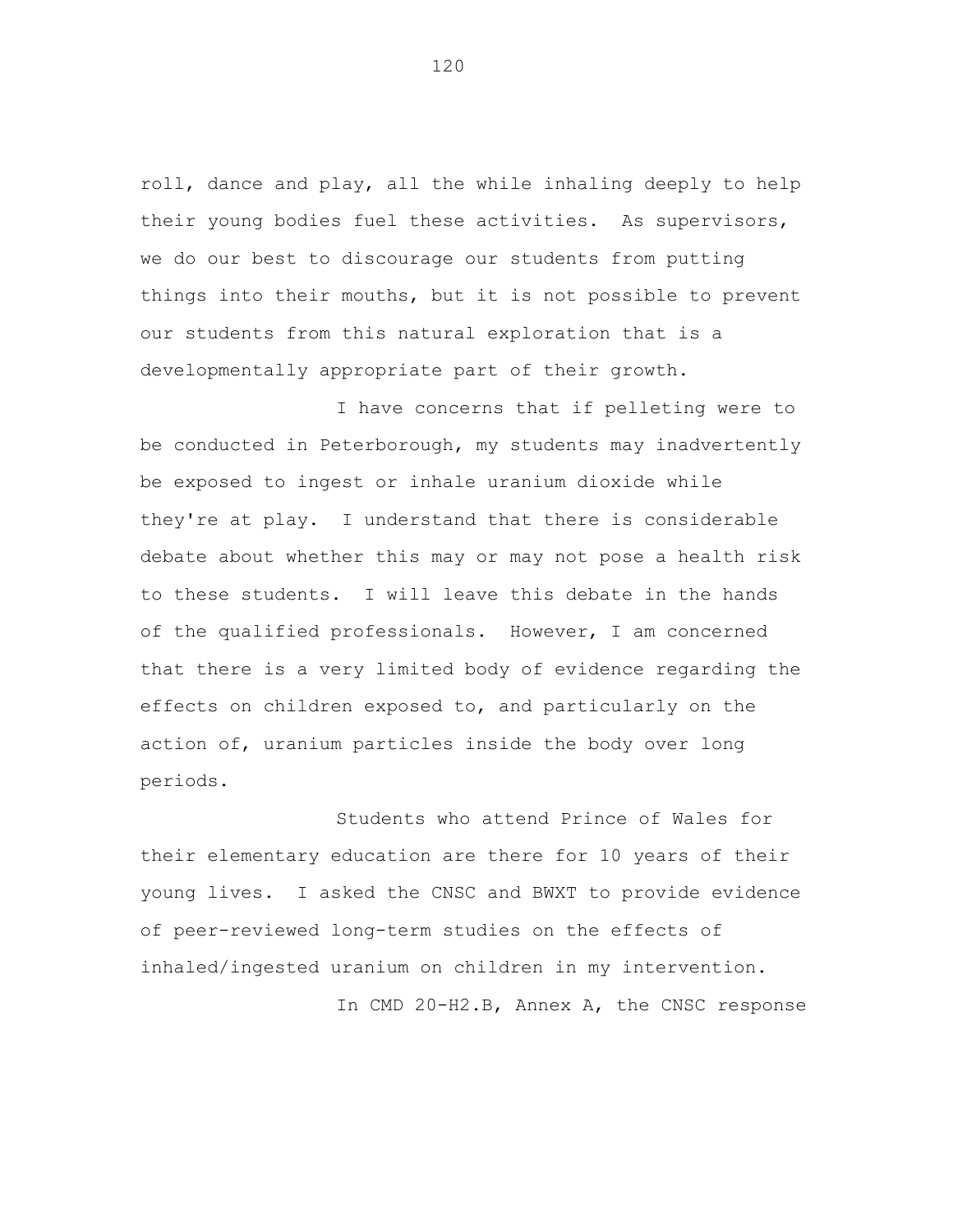states that:

"While it is true that for a given radiation dose children are generally more at risk of tumour induction than adults, no adverse health effects have been found in the scientific literature at these very small doses. CNSC staff are satisfied that the public, including young children are protected and safe from the emissions from pelleting operations."

I am wondering if these findings take into consideration other potential sources of radiation or exposures to toxic substances like beryllium that a child may be exposed to and the cumulative effect and subsequent impact on their health, growth and development. Could the added exposure act in some way as a tipping point toward disease?

The next section states that:

"Doses below 100 mSv may increase the likelihood of cancer, but so far the incidence of radiation-related cancer at doses below 100 mSv cannot be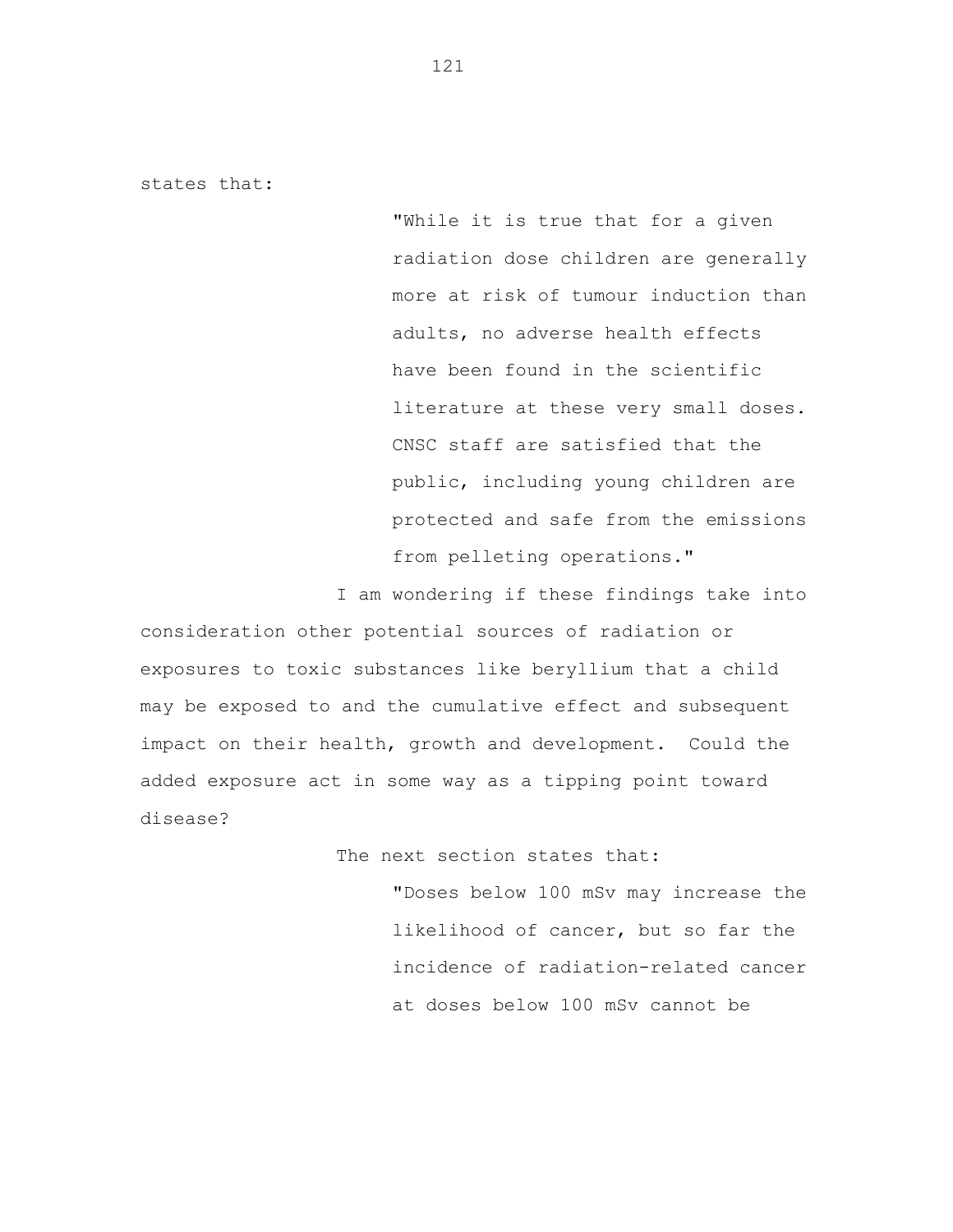distinguished from that of the general population."

I am not reassured by the language, "but so far", and I'm wondering if this is something that warrants further investigation.

Can a truly protective decision be made with the limited scientific evidence that is currently available about the health impacts on children that will not be disproved in the future? If not, is this risk worth it?

Concerns regarding the rising levels of beryllium in soil samples in areas surrounding BWXT, including the yard at Prince of Wales, have been raised. I agree with Dr. Aherne's recommendations that these increases need to be investigated further and addressed prior to the licence renewal.

I would also request that any studies on the effects of beryllium on children be posted on the BWXT and CNSC websites for the benefit of public information.

Conclusion number 2 of the CNSC's Executive Summary, CMD 20-H2.B, states that:

> "The hazards associated with the proposed activities are well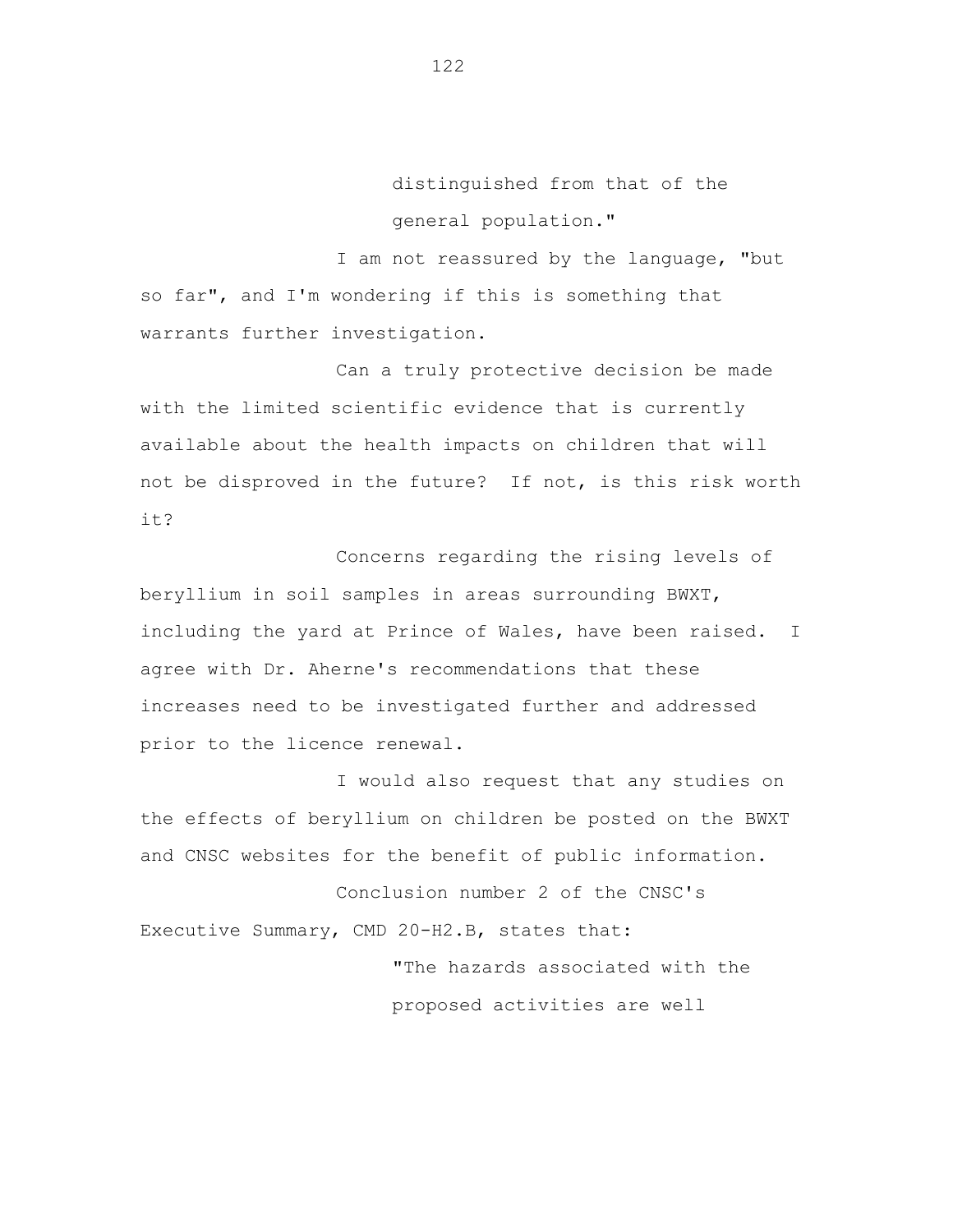characterized and controlled, and BWXT's operations would remain protective of the public health and the environment."

How does this conclusion pertain to emergency preparedness plans outside of the facility? If BWXT were to lose control of the facility, how what the public be protected? How would I protect my students?

drills in our schools each year to prepare staff and students in the event of an emergency. While these events are unlikely, there are procedures in place to minimize and manage risk. Staff and families are aware of these risks and the measures we take to ensure the safety of our students.

We conduct several fire and lockdown

I was not able to find any information on the BWXT website, nor has BWXT, to my knowledge, done any community outreach regarding emergency preparedness plans in the event of a serious incident. Is there a resource available to the public or will it be made available to the public that will communicate these plans to the local communities surrounding the facility should their licence to pellet in Peterborough be granted? How will my school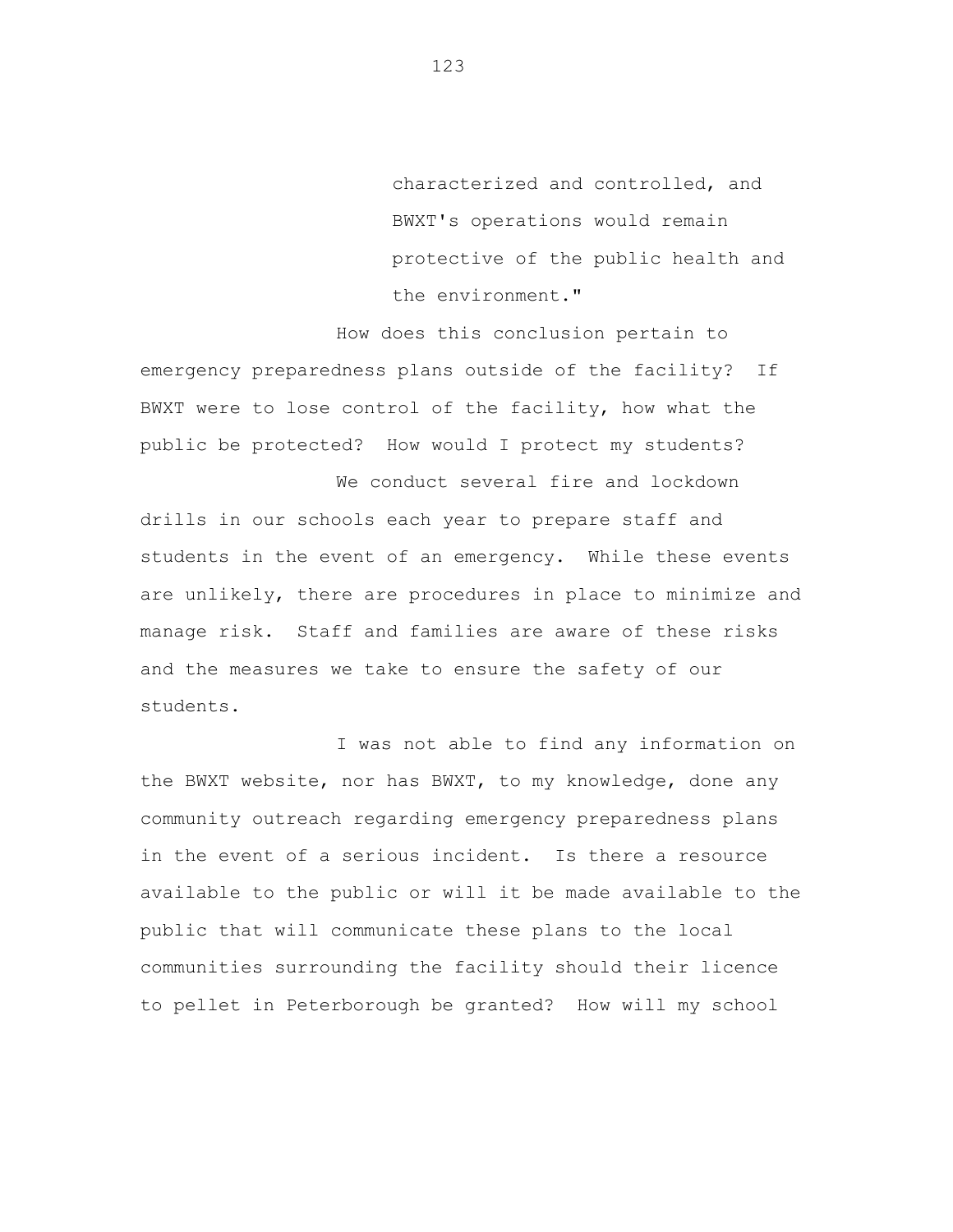be prepared to respond in the event of an emergency? The safety awareness report for BWXT NEC Toronto where pelleting is currently conducted also states that:

> "Facilities are at low or very low, except for the extremely unlikely incidents involving the hydrogen storage tank, which are of medium risk."

Last evening, Fire Chief Chris Snetsinger commented that in response to an emergency, from his perspective, "risk assessment is high" and that if BWXT were to have a serious incident it would be "all hands on deck". Can someone please explain the difference between these assessments, one being medium and the other one being high?

Chief Snetsinger also mentioned that the Fire Department feels prepared to address issues with the "current facility". Can the Fire Chief comment further on what he meant by this statement?

Can someone provide more information on how fire responders are prepared to protect themselves and the community in the event of a serious incident and how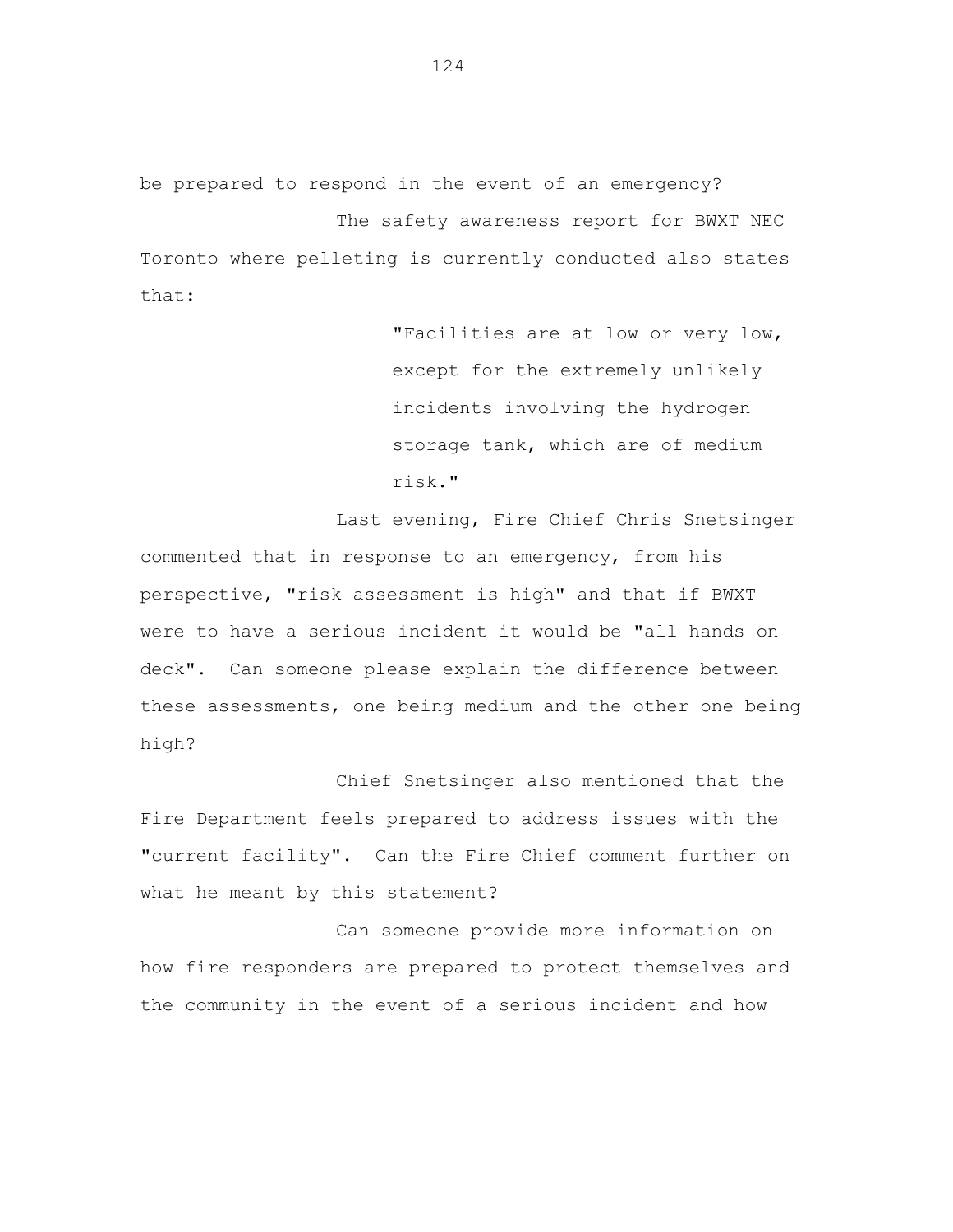the community will be involved in this process should pelleting begin at this facility?

Those living in the immediate vicinity of the area have a right to know -- of the facility have a right to know the risk they assume, especially in the event of a serious incident.

At the CNSC Meet the Regulator event in Peterborough on January 23rd, a representative from the CNSC stated that the CNSC has no jurisdiction over the location of uranium pelleting facilities. I found this statement quite shocking and I know I'm not the only one. Common sense would dictate that the location of a Class I nuclear facility should be of great importance in ensuring public safety and that the regulator would and should have jurisdiction over siting.

The International Atomic Energy Agency, of which Canada is a member, states in their specific Safety Requirements Manual, Requirement 2, section 6.8:

> "Special attention shall be paid to vulnerable populations and residential institutions (e.g. schools, hospitals, nursing homes and prisons) when evaluating the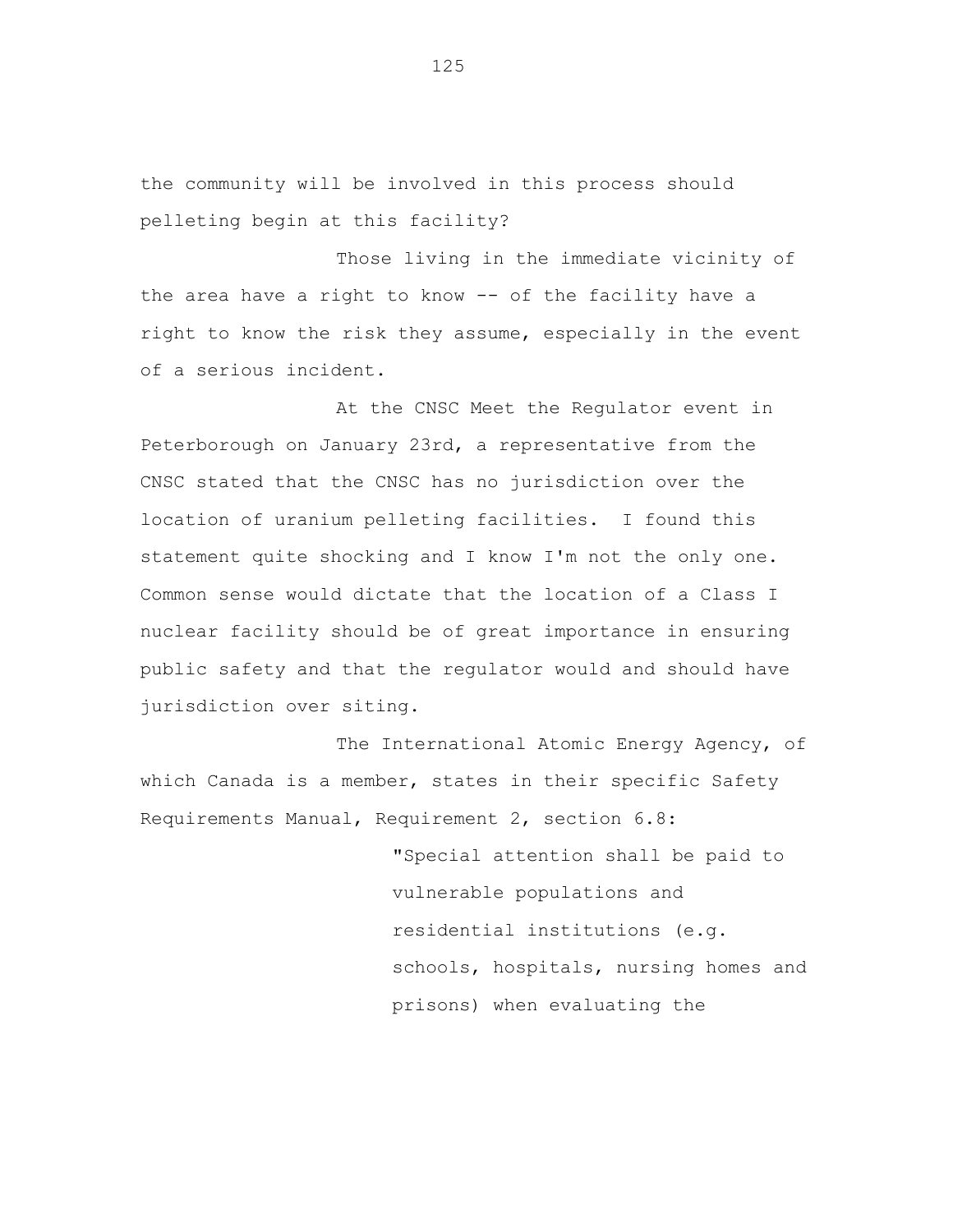potential impact of radioactive releases and considering the feasibility of implementing protective actions."

In my intervention I asked the CNSC why we were not given this special attention to schools, hospitals and nursing homes surrounding the BWXT facility in approving the licence application and asked for details as to how they make their conclusions.

The CNSC responded by stating in CMD-82.B, Item 103:

> "Yes, the CNSC considered IAEA safety guidelines and standards when creating our regulatory documents and while conducting technical assessments of licence applications. Both facilities have been in operation since 1965."

Can the CNSC elaborate on this statement as it pertains to this licence application and emergency preparedness and how the operation date plays a role in this response?

Public engagement, communication and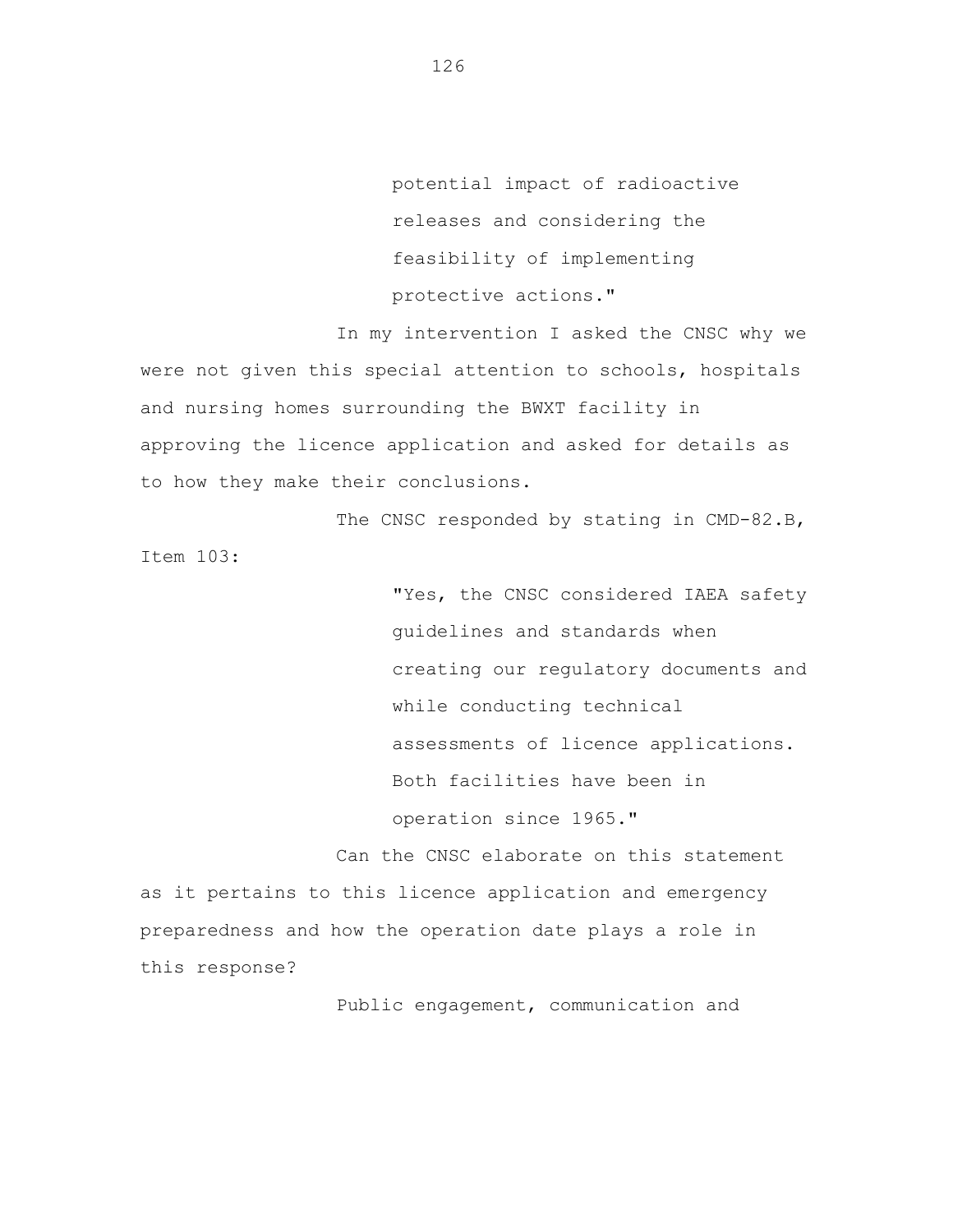consultation is another concern that has been raised by several intervenors, including myself.

Both BWXT and the CNSC have conducted public information sessions to engage the public and address concerns. I was present for two of these three sessions. Attendance was poor at both of these events and the format was inconducive to public debate.

In fact, the participants were told at the CNSC information event on January 23rd that there would only be 20 minutes of open floor questions permitted. We were told we could ask questions of individual staff members after the meeting. When this was questioned, we were told by one of the presenters that they had felt attacked at the meeting in Toronto the previous evening and that they were concerned about presenters and participants feeling unsafe.

In my experience, there was no attacking going on during this meeting and there was also police presence on site to ensure the safety of presenters. It felt to me more like the public was being handled. I understand that nuclear energy can be a sensitive issue for many. However, I believe the onus is on the regulator to protect the public by answering questions from the public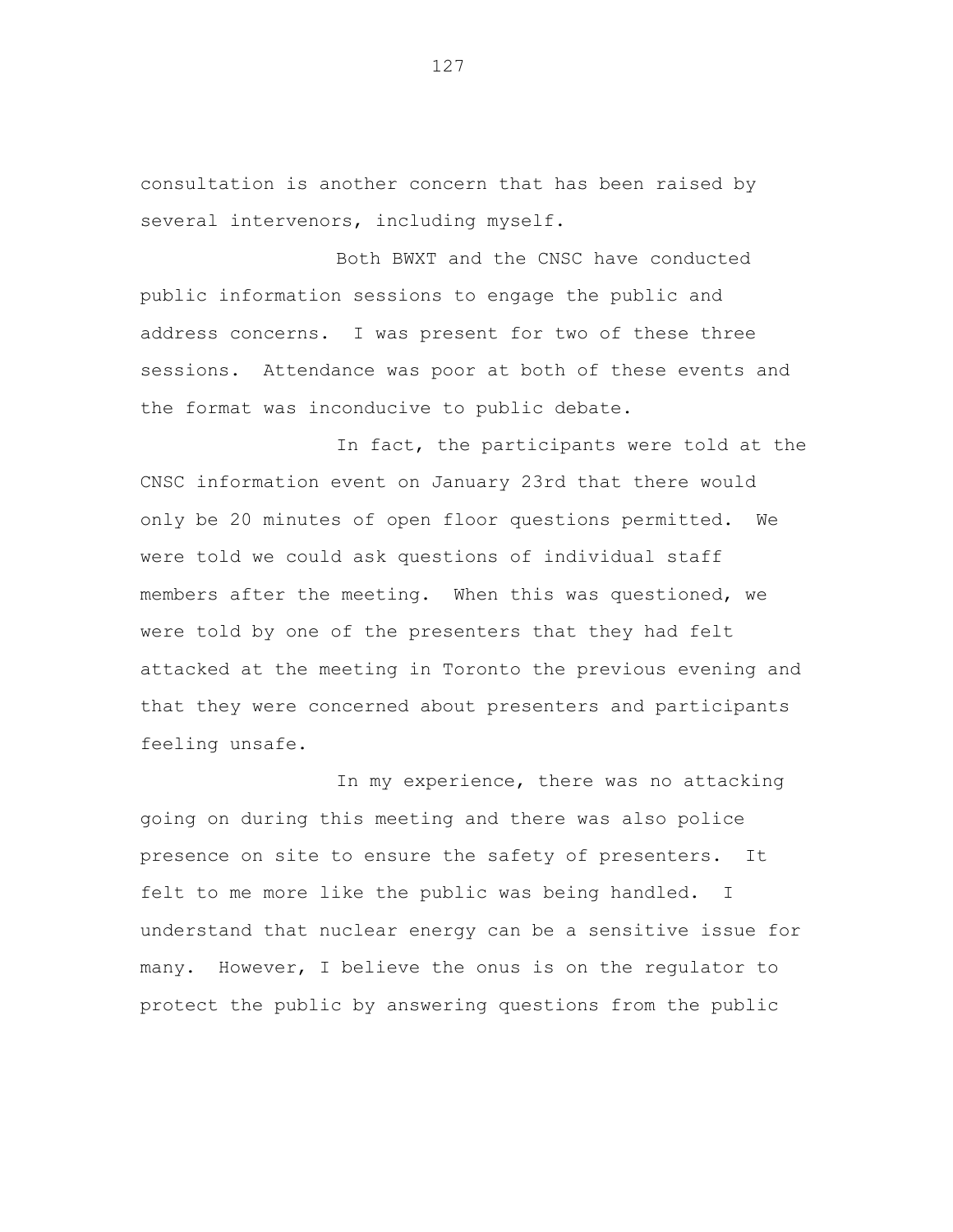during a public meeting.

I was left with a feeling -- not left with a feeling of confidence and trust in the regulator to listen and address my concerns.

This Commission has an opportunity to alleviate many of the concerns you have been presented with during these hearings. For some, the issue is an argument for or against nuclear energy. For many others, it is about where and how it is conducted and the process and transparency in the decision-making. For me, it is about protecting the health and safety of the communities and environment we live in, in any situation. It is about guaranteeing the safety of my students.

It is clear that there are any concerned citizens in Peterborough and Toronto who do not feel that BWXT or the CNSC are adequately communicating or protecting the public. I see location as the common concern. I know I would not be speaking here today if this facility was not in the middle of a residential area next to a public school.

Last night CNSC staff member Michael Rinker referred to "an erosion of trust". The breadth, the depth and volume of the intervention support the statement.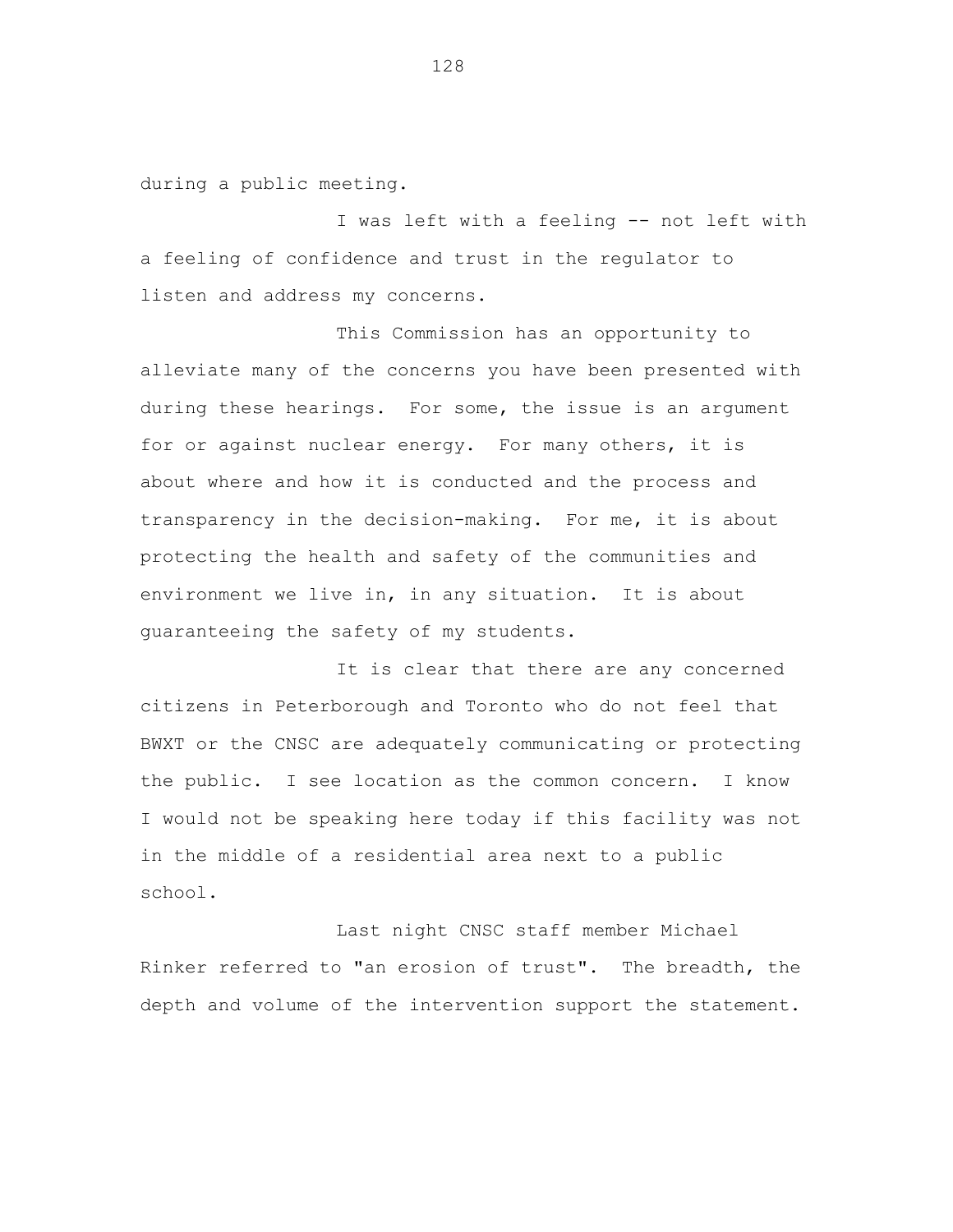Clearly, there is work to be done to repair this trust, as is evident in President Velshi's recent address to the Canadian Nuclear Association Conference, where the results of a survey shared concluded: "80 percent of Canadians want to get involved in nuclear-related decisions in their communities. A full 40 percent say they want to be highly involved. By way of contrast, only 20 percent of respondents have complete confidence in our efforts to consult communities."

I hope this hearing presents an opportunity to make real progress by addressing the safety and environmental concerns expressed and making the public a truly active part of the decision-making process.

I realize I have gone over my time and I thank you very much.

I just would like to add, though, that the next intervenor is a former student of mine. She is exceptionally bright and a capable young lady and she is a voice for future generations. I commend her courage in requesting to make an oral presentation at this hearing and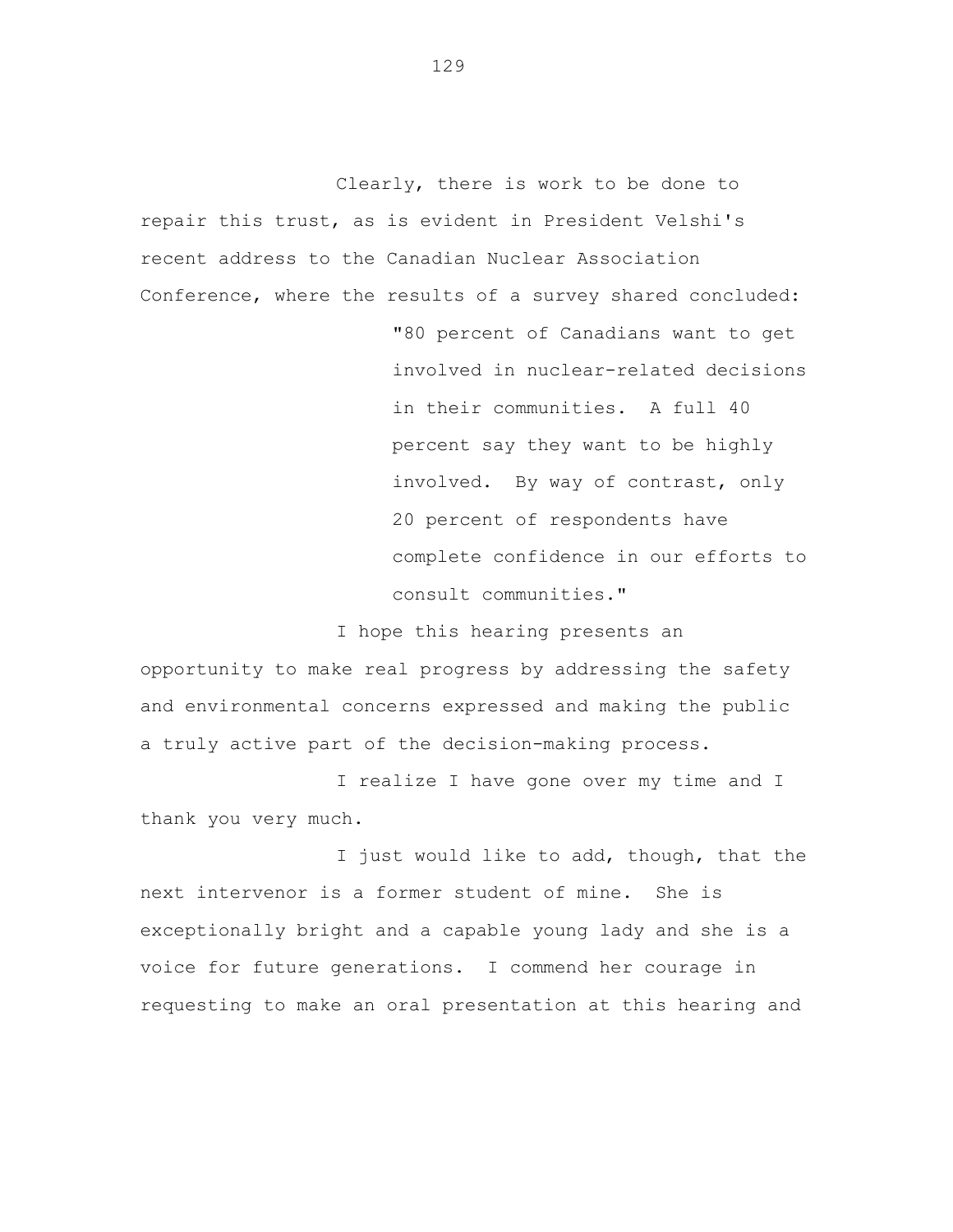I thank you very much for your thoughtful and thorough attention during these hearings.

**THE PRESIDENT:** Thank you very much, Ms Millar, for your submission.

Dr. Berube...?

**MEMBER BERUBE:** Well, thank you for your submission. It was very thorough and most if not all of the issues that you have addressed have been addressed at length in the Commission meeting so far. I hope you have gained some insight through that process. Have you been following along?

**MS MILLAR:** As much as I could, yes, but I have also been working with my students.

**MEMBER BERUBE:** I understand. Yes, we all have responsibilities outside of this. For many of us this is work on top of work, right, and I appreciate the effort you put into it.

At this point I really don't have any new questions for you. Thank you.

**THE PRESIDENT:** Dr. Lacroix...?

**MEMBER LACROIX:** No, I do not have a

question.

**THE PRESIDENT:** Dr. McKinnon...?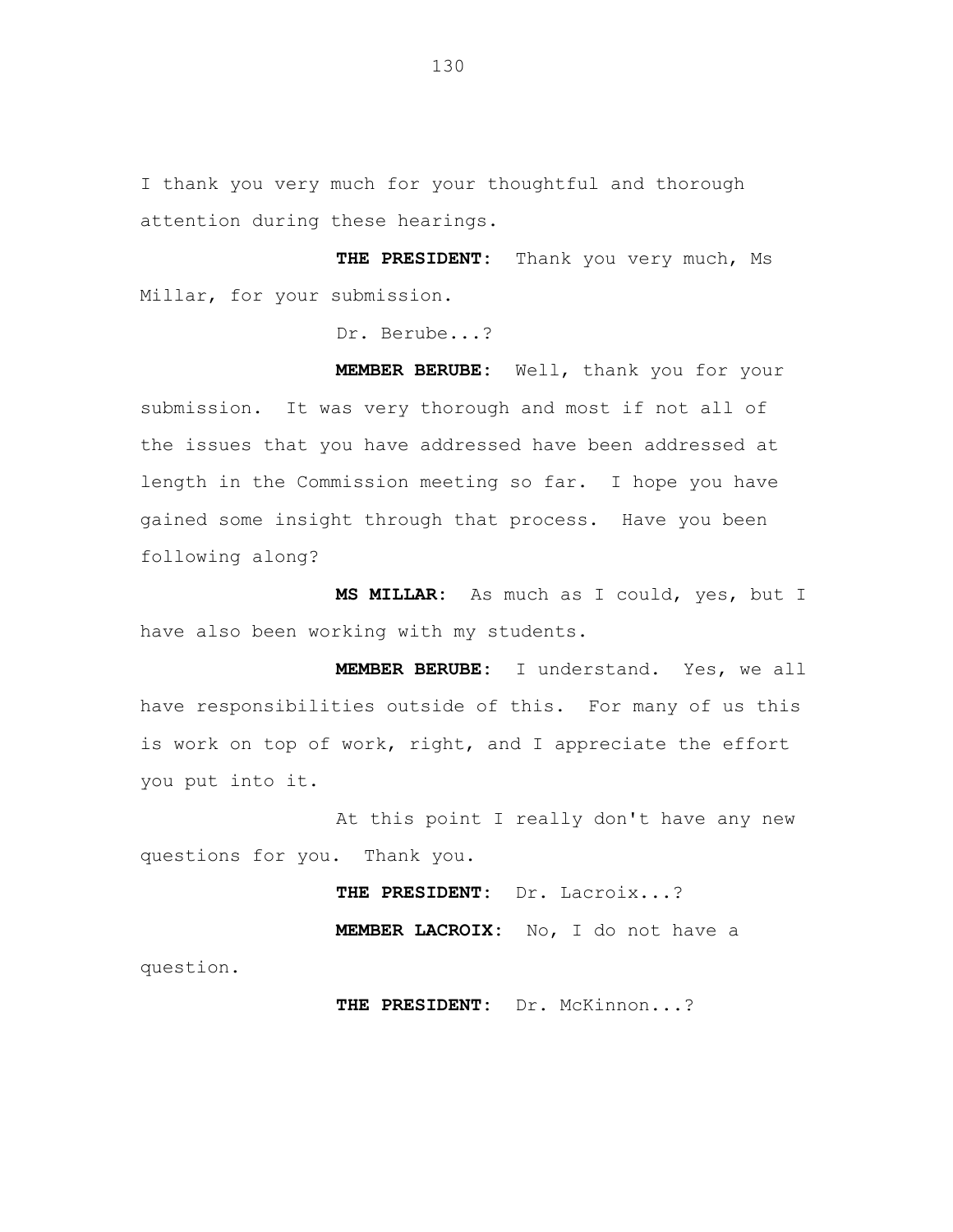**MEMBER McKINNON:** Yes, thank you. I think we are all very concerned about, you know, the proximity of the school in this particular instance, so it's good to keep bringing that up.

I have a question and I want to bring in some of the factors that were discussed last night by Dr. Aherne in terms of the wind directions and I'm thinking of the air emissions as being a primary mode of transport in this case. We also talked about the potential for moving the stacks to a different location, because it is located very close.

So my question is, in your preparation for if there was to be a move of the pelleting here, you would have to put new stacks. So Toronto has five stacks currently for that process and so you would have to put more stacks and you would presumably have to decide where to put them, but you also have to do some dispersion modelling. And we know from the results of Dr. Aherne's study that there seems to be a good correlation between wind direction and concentration in the soils, at least of the beryllium which was sampled. So there is a correlation there.

So could you use the dispersion models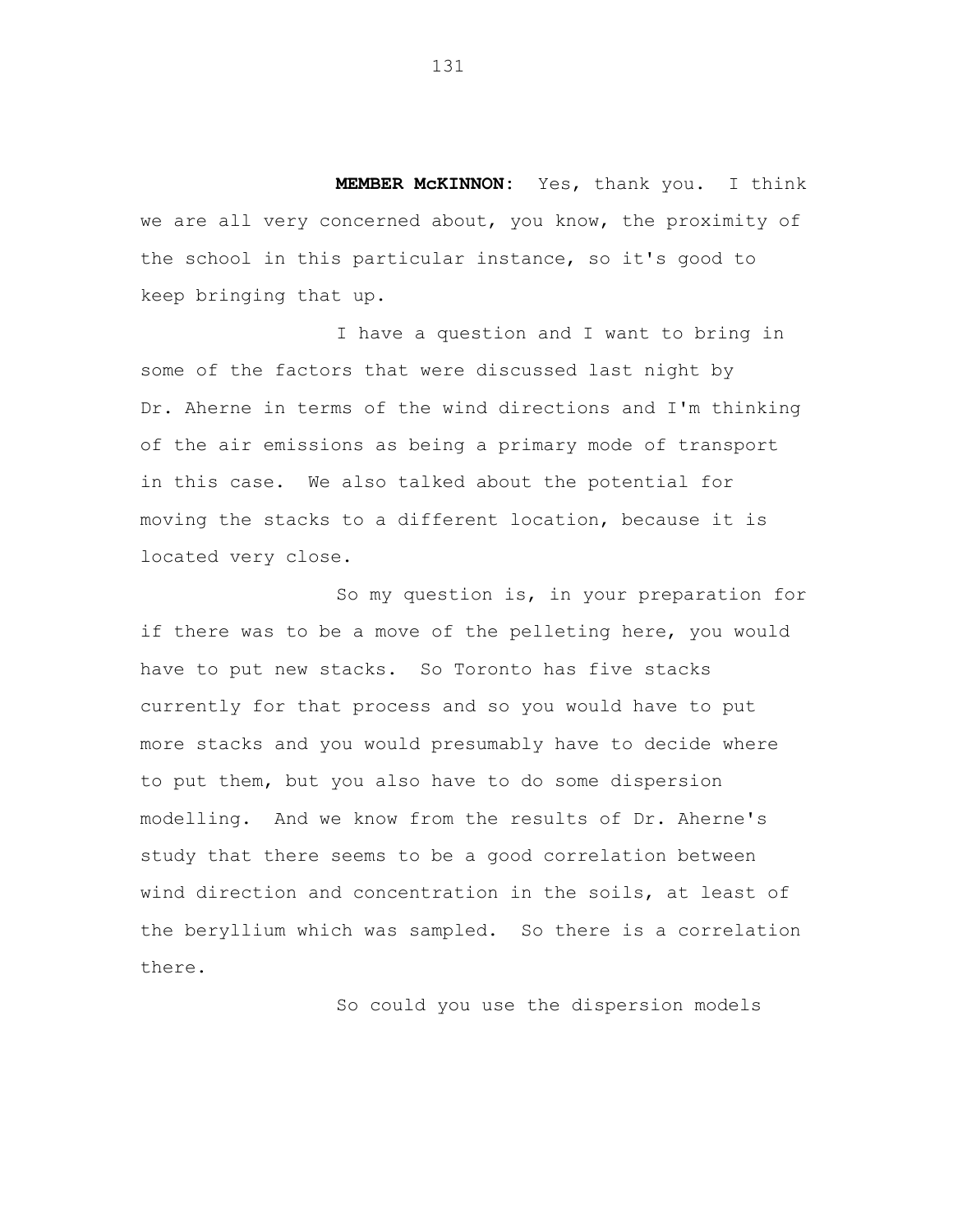with the wind to look at the favourable --perhaps minimizing any potential impact of the air emissions at the school location? Is that something you would consider?

**MR. MacQUARRIE:** It's John MacQuarrie, for the record.

So yes, I mean I mentioned yesterday that we have been looking at that, whether we can relocate that stack, whether it makes sense in looking at wind direction, and the models are part of what we take into account when we think about that.

**MR. RINKER:** Mike Rinker, for the record. If possible, I would like to complete an action related to this question that we had from yesterday.

And I did want to clarify, part of the reasons that we were surprised about the beryllium in soil at the school particularly is that they were not in the prevailing wind direction.

Nevertheless, the question came from Dr. Demeter. You were interested to know what were the criterion we would be looking for that may trigger us to want to examine potential for beryllium exposure to children or members of the public.

And so on that, certainly if we look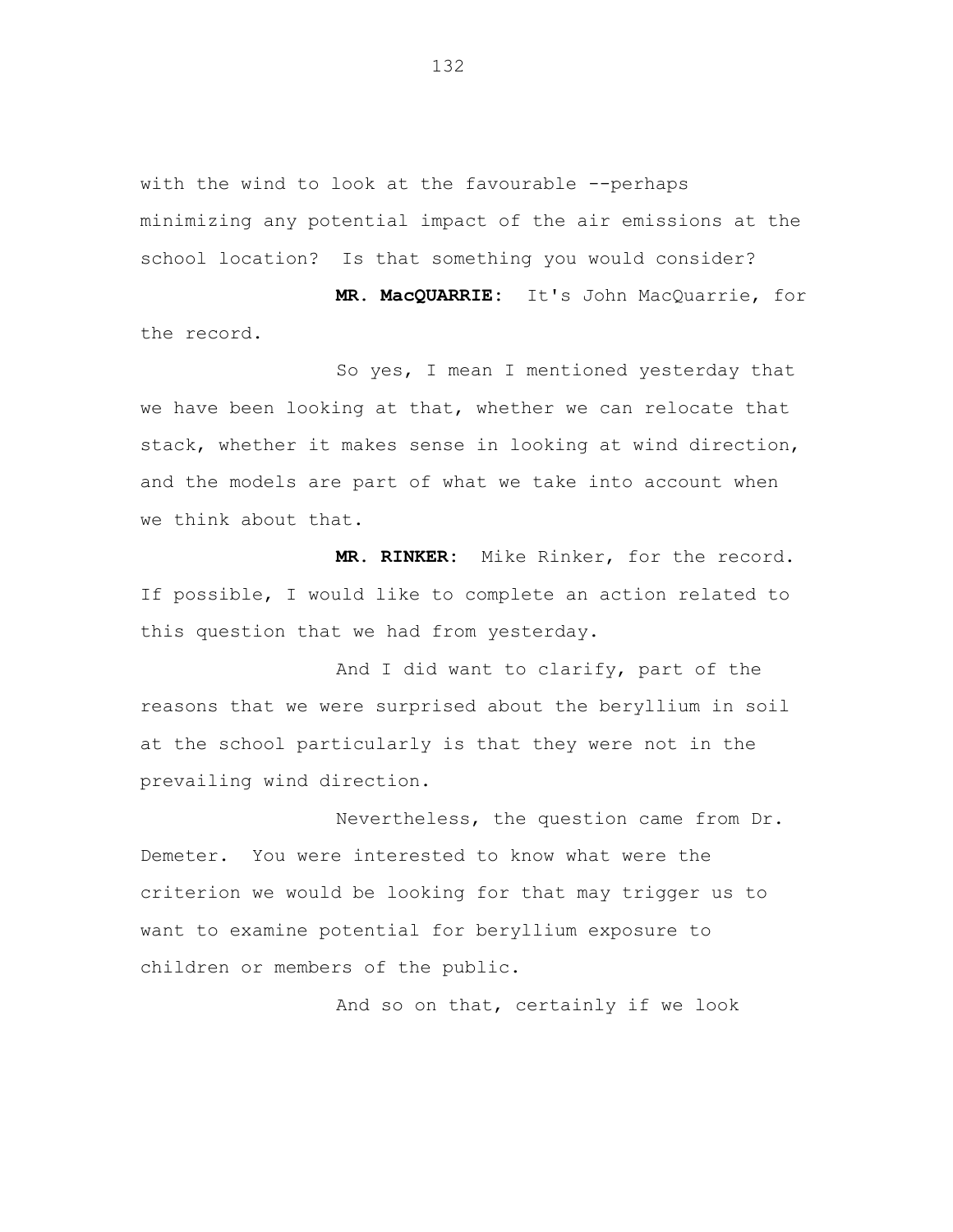inside the facility, we require operators to have action levels for exposures to radiation as well as non-radiation like beryllium, and internationally there is a criteria of 0.1 micrograms per cubic metre that would trigger that type of testing to see if there is beryllium uptake to the worker and that could cause a health impact. So that number is 0.1 micrograms per cubic metre. It would be the same criterion that we would use for any person.

But I just want to ensure that we understand that the values of beryllium in air found outside the facility are almost identical to the beryllium concentrations naturally that are 1000 times lower than that criteria. So we would think that certainly from our past monitoring data, you know, we would have to see something that was 1000 times more to get close to that action level.

And we have seen some variation in the soil data, but that is really -- it is an impact from the air deposition. So I think it's an important question that we resolve and we are going to do some extra work in the summertime to make sure we are 100 percent certain that anything we see in the soil is well understood and we know exactly what the -- we are looking for consistent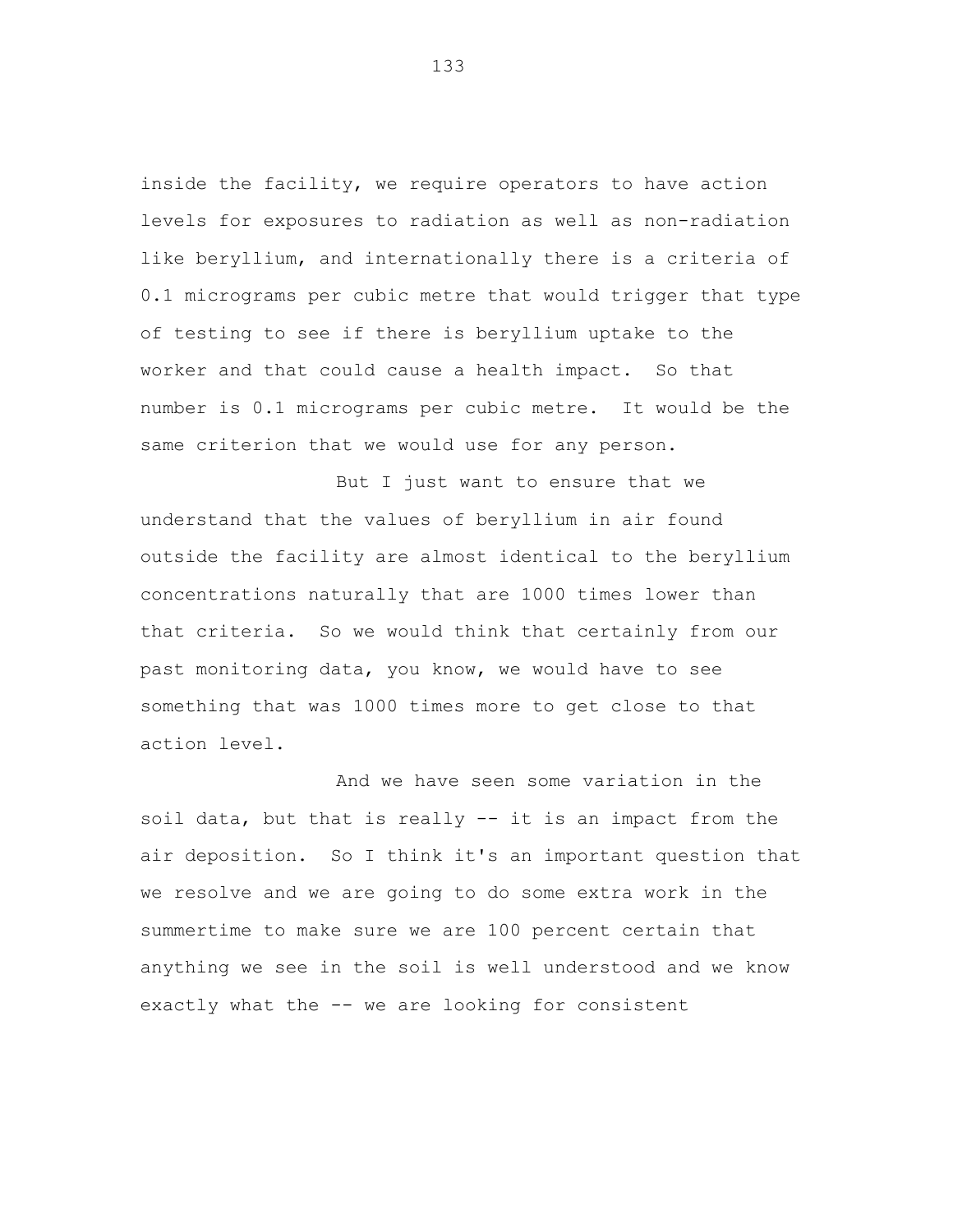measurements in the air as well.

But I think there is an additional action that we need to take to make sure that testing would never -- testing for exposures to humans for beryllium or radiation as members of the public would never be required.

So I will pass the remainder of this message to Ms Tadros.

**MS TADROS:** Haidy Tadros, for the record.

So from a licensing perspective, and I think as we have described here today, beryllium stack monitoring is happening now and I think we recognize that, and what we want to ensure and keep an oversight on is that the precautionary principle.

So in line with the abundance of precaution that we want to ensure is in place, CNSC staff will be adding additional requirements through the *Licence Condition Handbook* that BWXT monitor offsite for ambient beryllium and that this monitoring will be associated, as all other hazards are and all other molecules are, with an action level to ensure that the beryllium levels in air sort of would never approach the required health thresholds that we have been talking about.

So that is part of the framework that we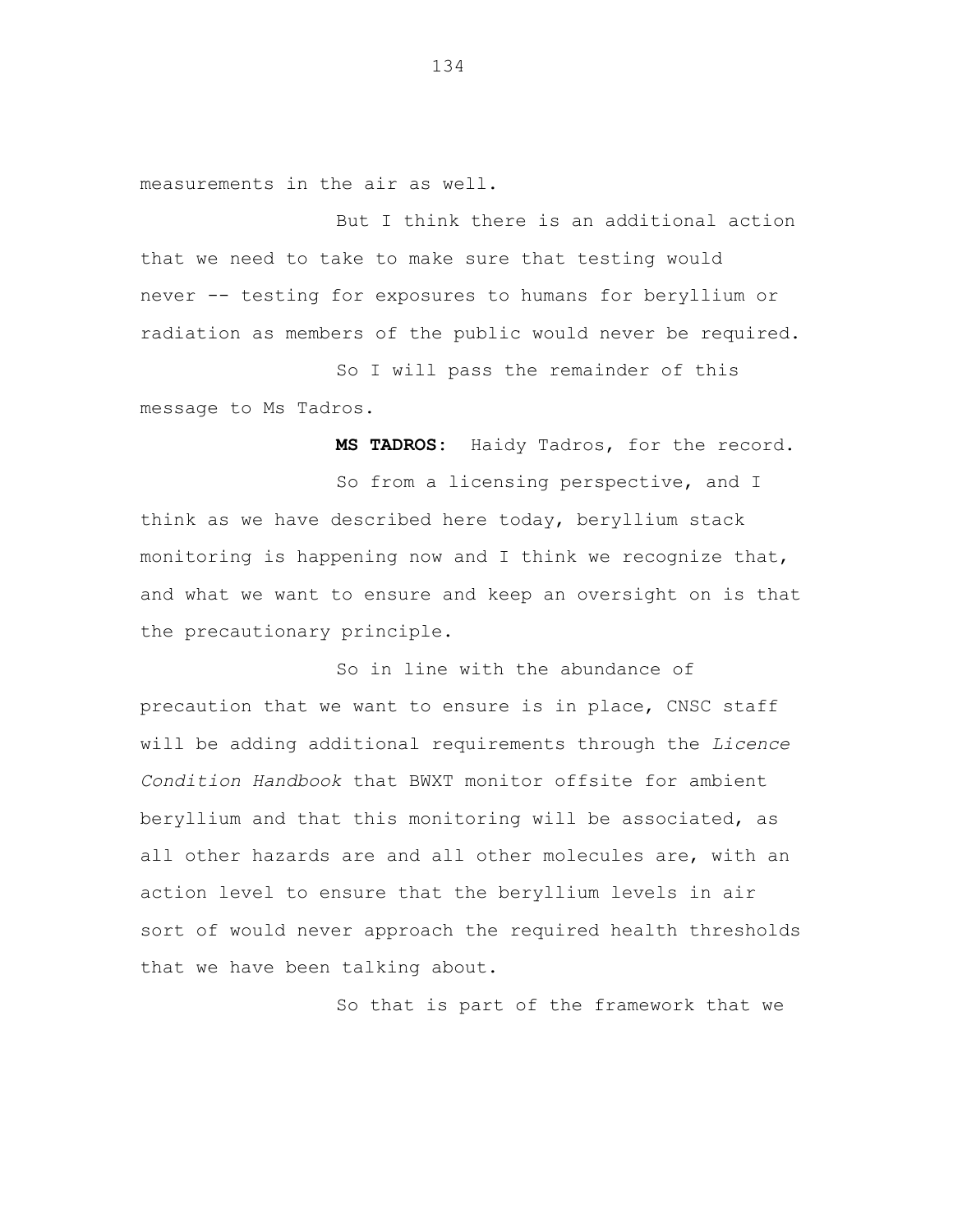have through the licence and the *Licence Condition Handbook* and we will be putting those requirements on the licensee. And as such, we will be reporting to the Commission annually on beryllium action levels, exceedances potentially, and that will be part of our reporting mechanism through the Regulatory Oversight Reports that you see annually.

**MR. JAMMAL:** It's Ramzi Jammal, for the record. I would like to complement Ms Tadros' comment.

In specific, I'm disclosing it because it was contravened, to write into this requirement, specifically the schoolyards will be -- ambient monitoring will be installed in the schoolyard. I want to put that precision in the requirements that was given by Ms Tadros.

Among other things would be the school.

**THE PRESIDENT:** Can I just follow up on that? I mean I applaud staff for coming up with this recommendation. Why was this not thought of before? Why was this not part of the supplementary submission by staff after they had heard from the intervenors?

**MR. RINKER:** Mike Rinker, for the record. If I could start off.

First of all, we have quite a bit of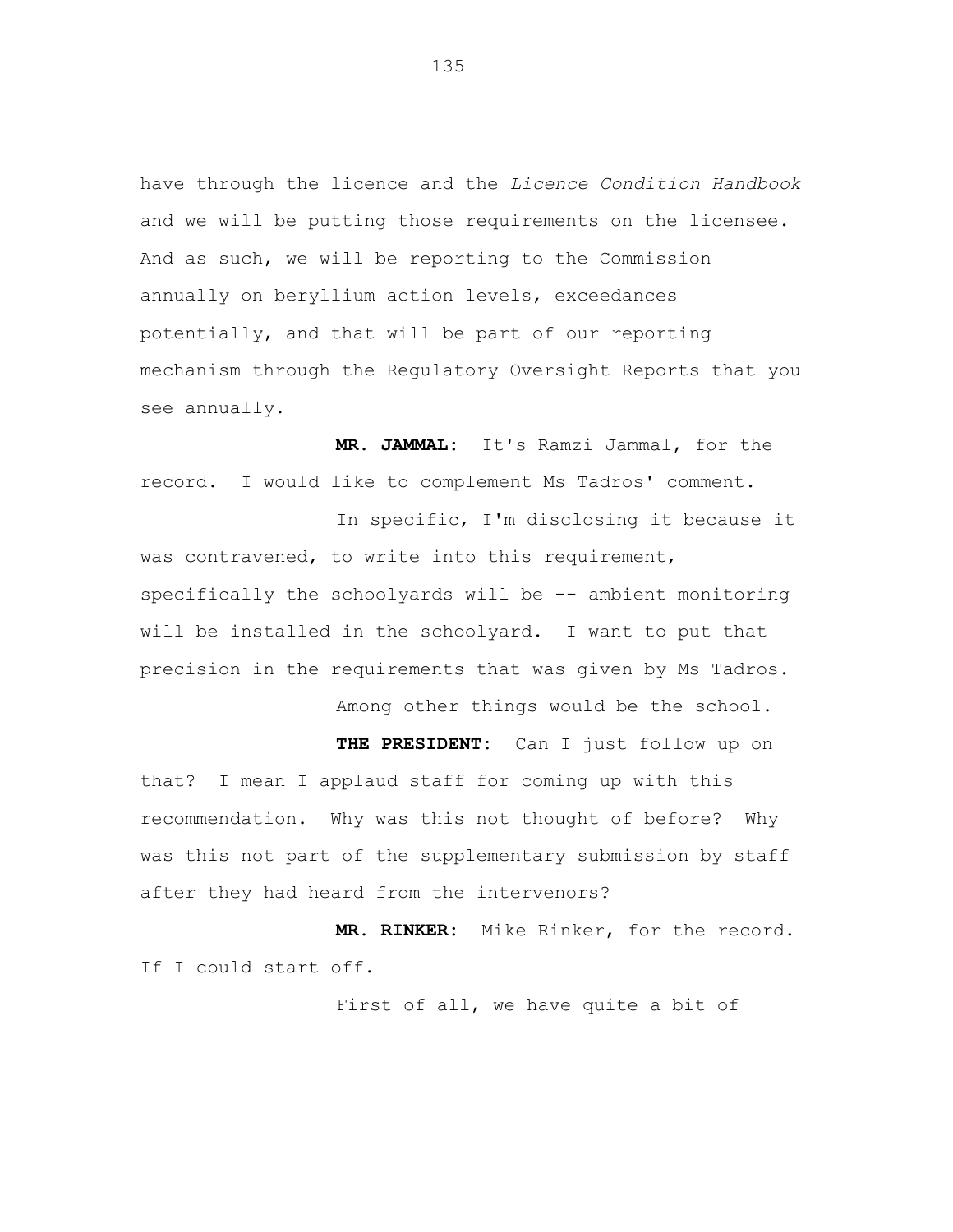confidence in what the results will show, because the stack emissions have been inspected, there has been independent third-party testing of the stack emissions. And so, we would have to be -- those results would have to be wrong by 1000 to 10,000 times in order to have the type of beryllium exposures in the environment that would trigger the concerns that are being addressed here.

Nevertheless, it doesn't seem convincing to the members of the public. So we are not looking at it necessarily from a safety point of view. I think from a safety point of view we do feel that the existing monitoring program gives us the evidence we need, but it doesn't satisfy the trust or the confidence that the public would have that they are -- particularly the children at this school.

**THE PRESIDENT:** I hear all that. I think what we have heard from the public has been staff submitted their CMD, the public submitted their concerns, staff submitted a supplementary CMD in response to those concerns and this was not identified as an additional recommendation that staff would make to the Commission. I'm just trying to understand the process, the public's frustration of not being heard by staff or by the licensee. You know, this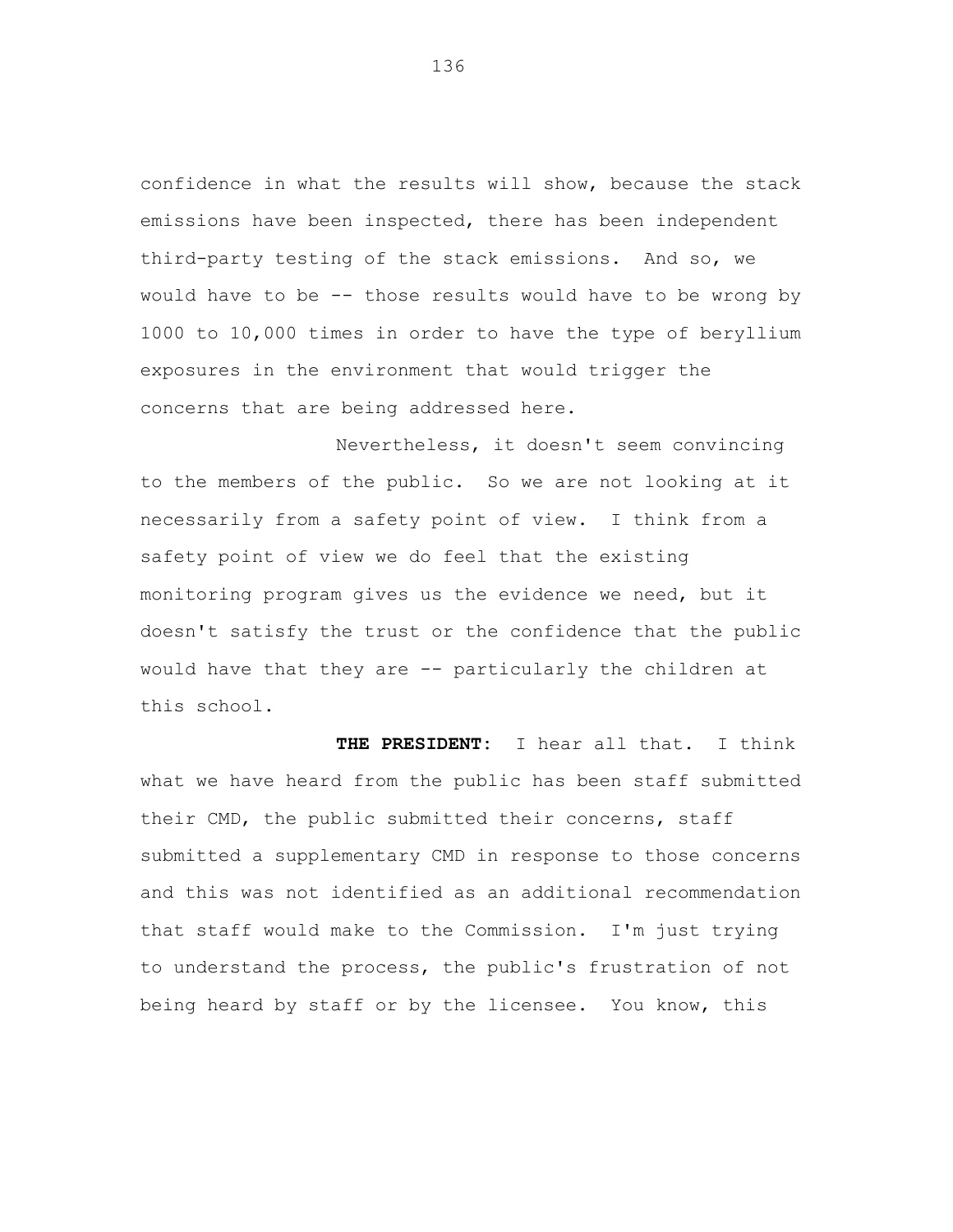somehow to me just shows that it took this hearing to really appreciate how deep the concern is.

**MR. RINKER:** Mike Rinker, for the record.

I think that's a fair observation. I think we provided information initially. What we found convincing wasn't convincing to the public. We explained more and what we are hearing during this proceeding is they remain unconvinced and so that's why we are here today.

## **THE PRESIDENT:** Thank you.

**MEMBER McKINNON:** I just wanted to follow up. I'm glad you did mention the precautionary principle in this case because I was going to ask about that, because I know that the emissions are very, very low, but it just seemed prudent to have that additional ability to make a decision which is possible to make before there's any construction of stacks to reduce even further, you know, using that principle.

So my question was, you know, at what point in the process do you have an opportunity to apply that check? So do you, when you are making a review of the facility, have an opportunity to look at the designs and calculated emissions or do you have to wait until they are built before you approve? At what stage can you apply that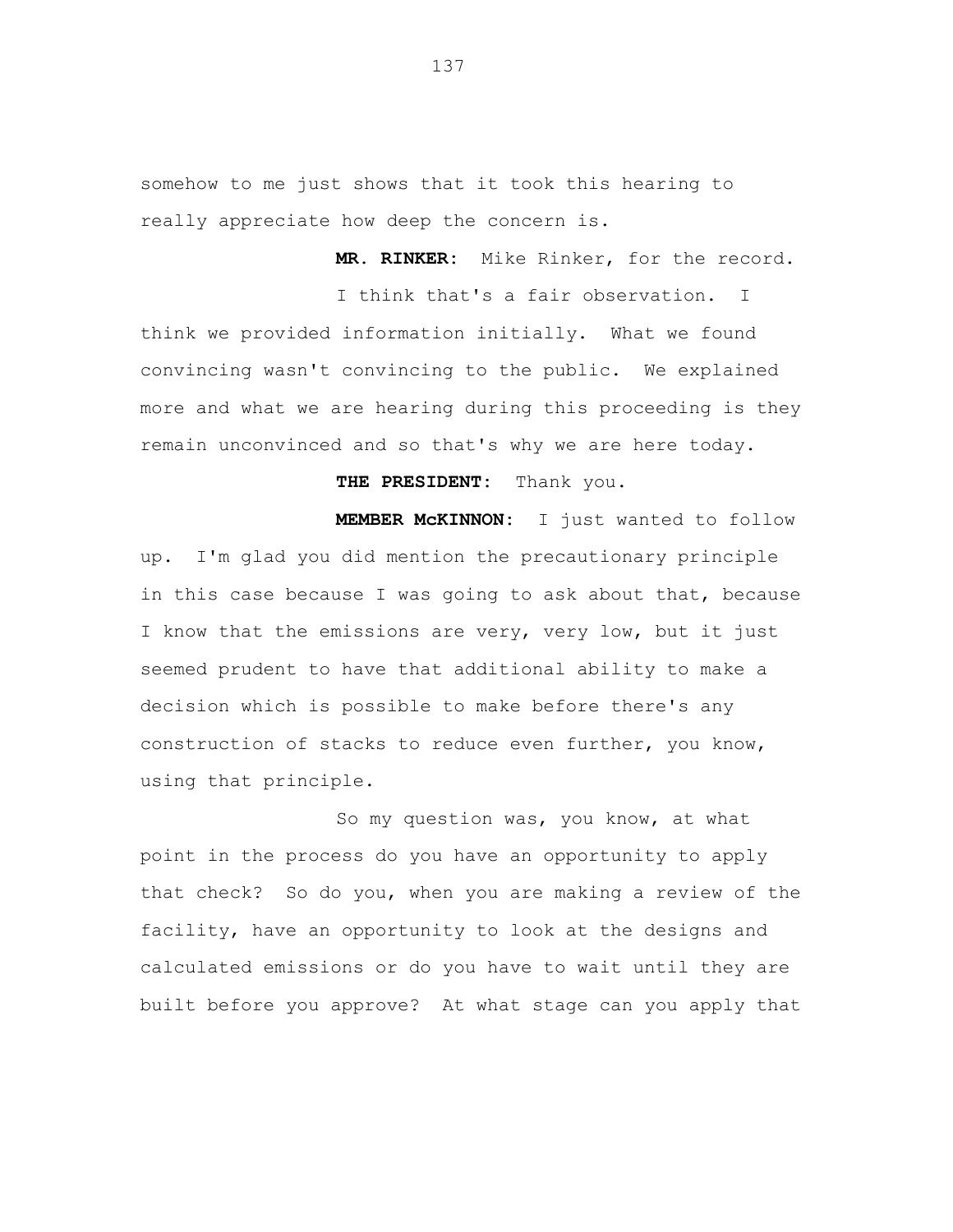and say, no, that is not quite good enough and we would like to enforce the precautionary principle to reduce even further?

**MR. RINKER:** Mike Rinker, for the record.

So under the safety and control area for environmental protection there is a regulatory document, Regulatory Document 2.9.1, and enshrined in there are some of the elements that we see in the *Canadian Environmental Protection Act, 1999,* and in this case it includes the concept of pollution prevention, so you must prevent pollution regardless of the risk status if it can be prevented, but also the notion of best available technology economically achievable. That notion applies particularly to mitigation measures to reduce emissions and so we will have an opportunity to look at any changes to the facility, any new designs and provide reviews, comments and acceptance if we feel appropriate.

**MR. AMALRAJ:** Julian Amalraj, for the record. I just wanted to add a little bit.

Earlier I had talked about the safety and control measures, the overall safety case, or the envelope part, and how that approval process is involved. I would like to add to what Mr. Rinker has just said about the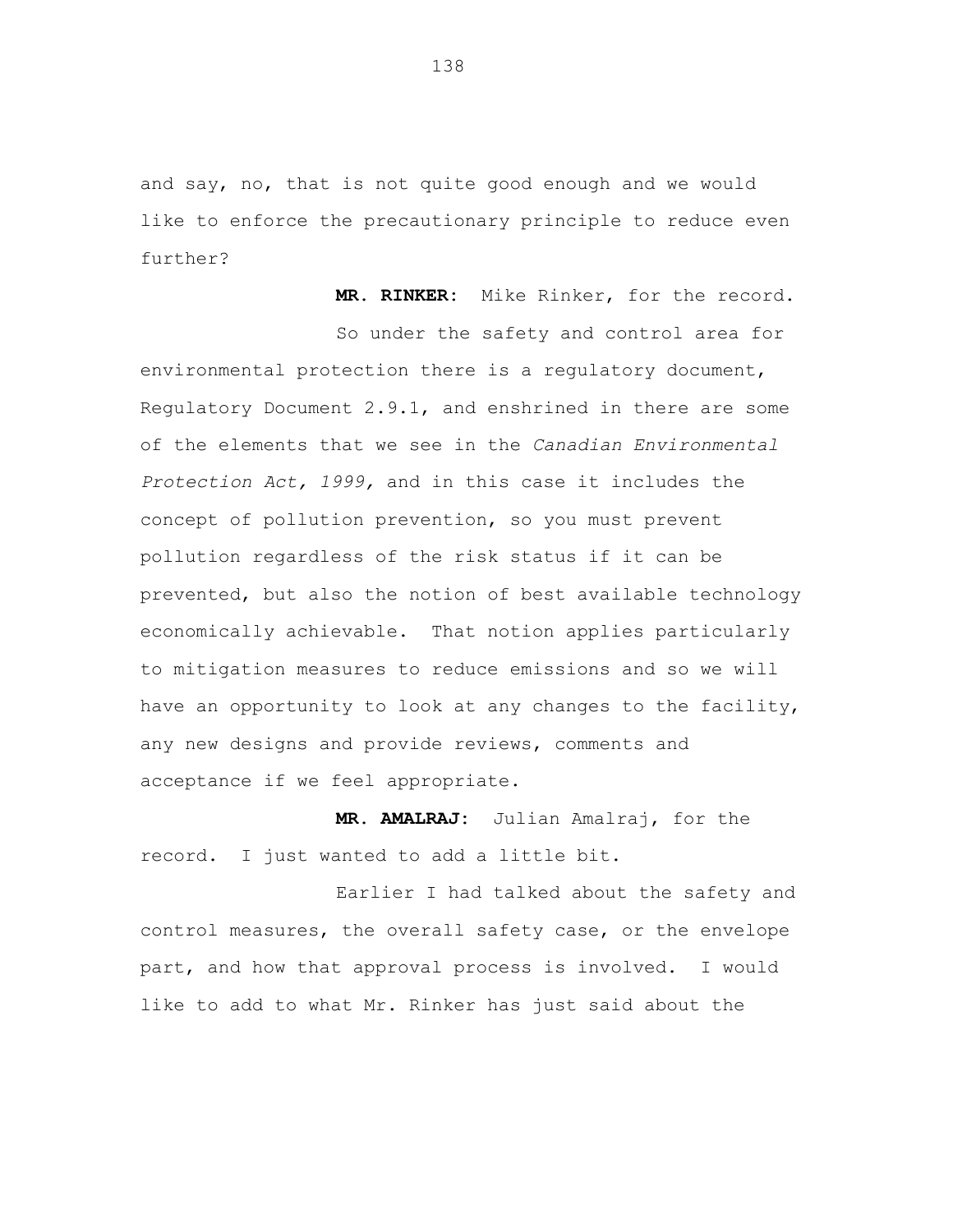processes that we have in place in our *Licence Condition Handbook* that ensure adequate oversight and regulation of changes.

There's management systems that are fully compliant with N286-12, which is the governing document in terms of management systems, and there is a fully defined change control process that includes prior notification to CNSC in terms of any significant changes. This is a continuous process that happens ongoing for changes within the licensing basis.

The licensees notify us in terms of prior notification of any program changes or significant changes. In this case that would include any additional stacks or associated release limits. We review that, we actually accept that or approve that, and then subsequently the licensee executes these changes.

The licence condition in the *Licence Condition Handbook* is the final step in there, where we would -- there is a clear hold point that is associated with you will not process or you will not conduct pelleting operations before we have reviewed and confirmed everything.

That doesn't mean that the information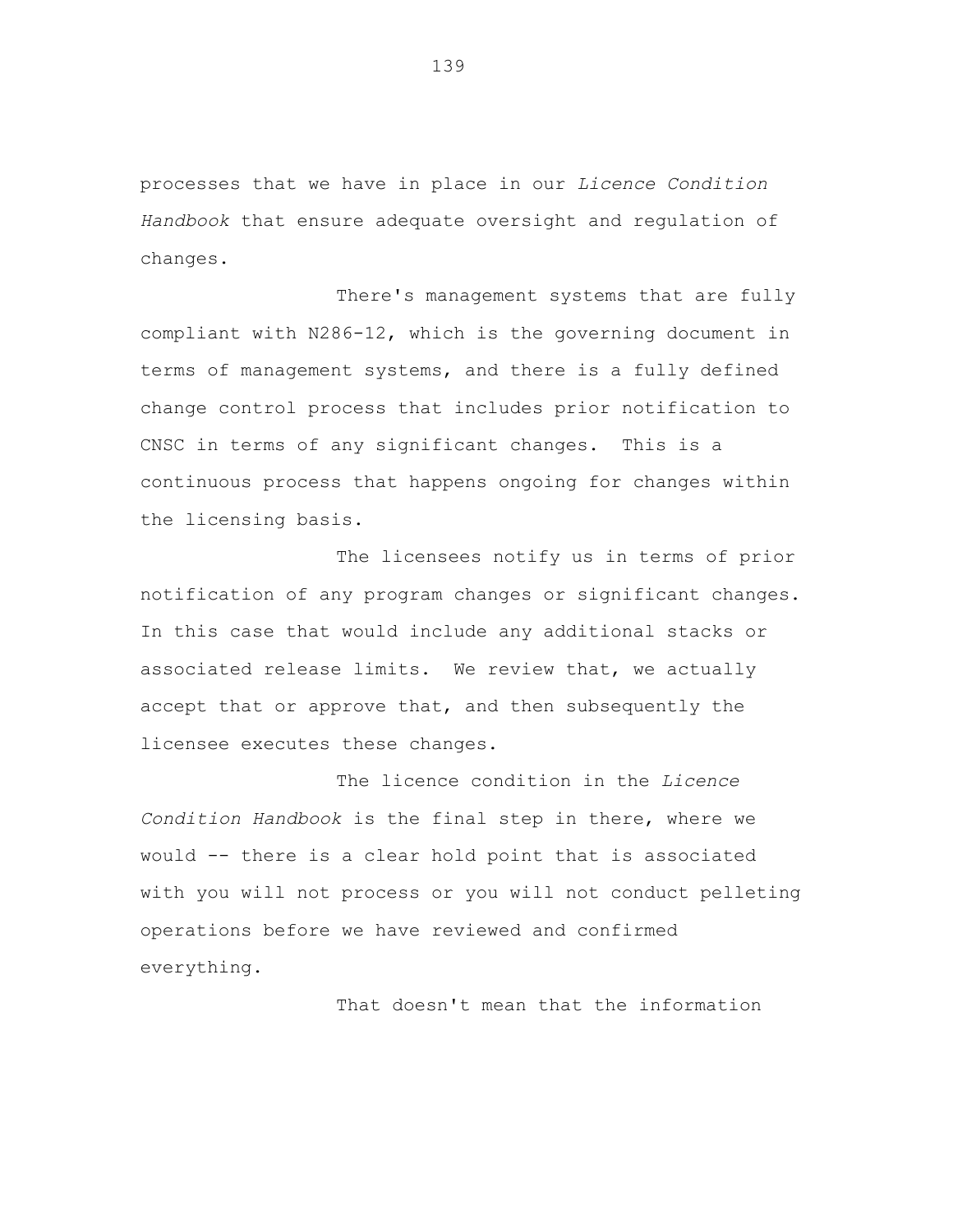comes only at the last step. There is a continuous flow of information and verification on CNSC staff, including inspections associated with the changes that are being done. There are third-party reviews that the licensee is mandated to submit as per our licence, including fire codes, building codes and the pressure-bearing component registrations under TSSA.

So because of the regime that is there in terms of change management, the licensee has a framework in place to conduct changes that are within the licensing basis. The approval of the licensing basis is by the Commission at the licensing part, but the changes that happen in there -- and this is something that the licensee regularly does, and the process is established, well governed and there is continuous regulatory oversight by CNSC staff on every aspect of these kinds of changes.

So it is not that there is a final report submitted and that is when CNSC staff will be reviewing these things or looking at them. The issues of layout drawings or how exactly a particular change will be executed is something that the licensee will get to us right at the start of the process.

But there is a fully defined process that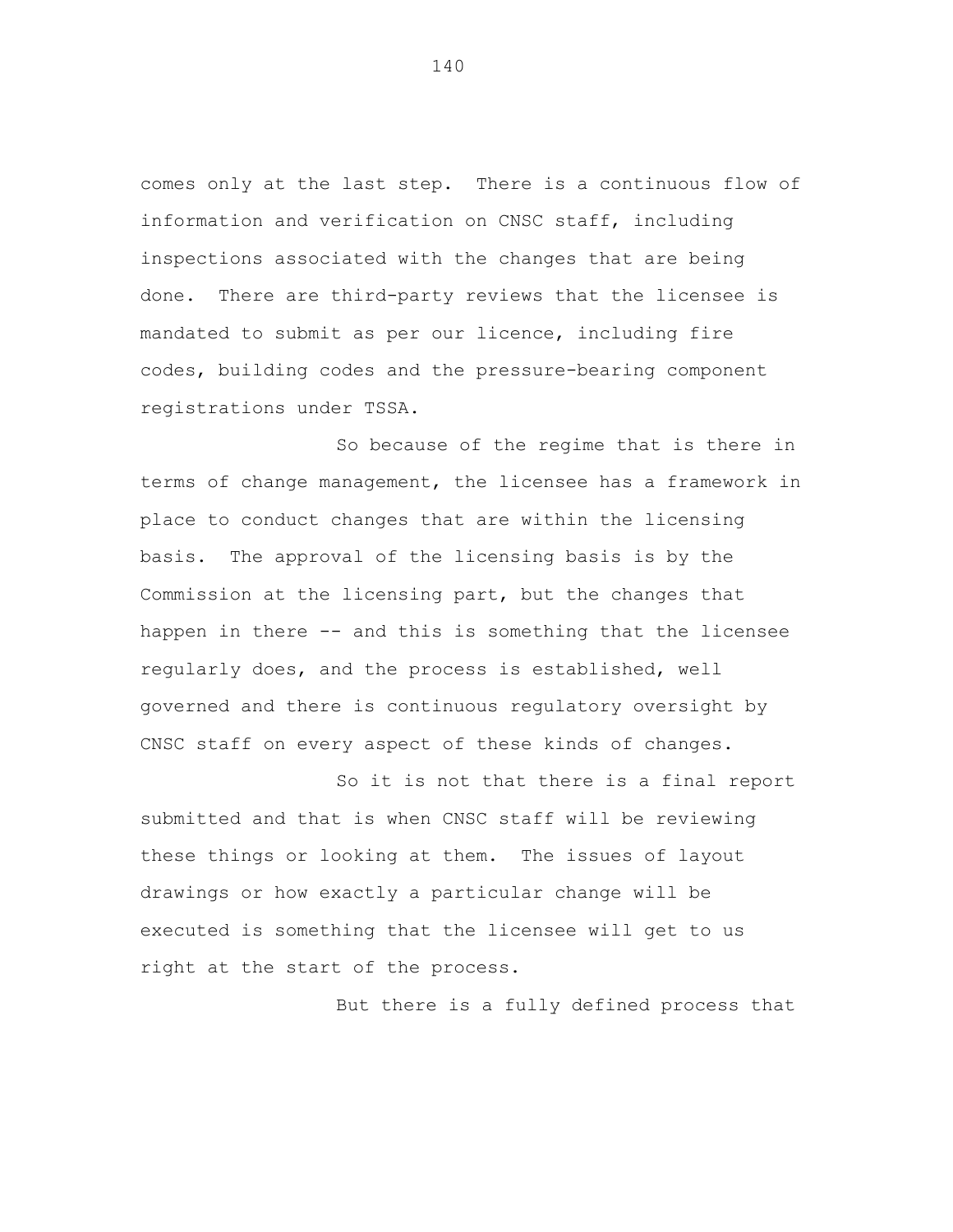is worked through before that commissioning report is submitted, where there is an official hold point in terms of the recommendations for the facility-specific licence that we will actually formally accept or approve and we have asked for the delegation because of the confidence in the process which has gone under the N286-12 systems.

**MS TADROS:** So Haidy Tadros, for the record.

And perhaps just to speak specifically to the precautionary principle, I think what we are trying to articulate is in our reviews in the frameworks of the programs that we receive with regards to the requirements and based on the as low as reasonably achievable principle, precaution is built into our approach to asking the questions, demanding more information and bringing it all together. So while we can't really point one finger on one element that will define the bottom line in terms of - it's all of it that comes together, using an overabundance of caution and asking very conservative questions and assumptions to build into that.

**MEMBER McKINNON:** Thank you very much for those clarifications.

**THE PRESIDENT:** Dr. Demeter...?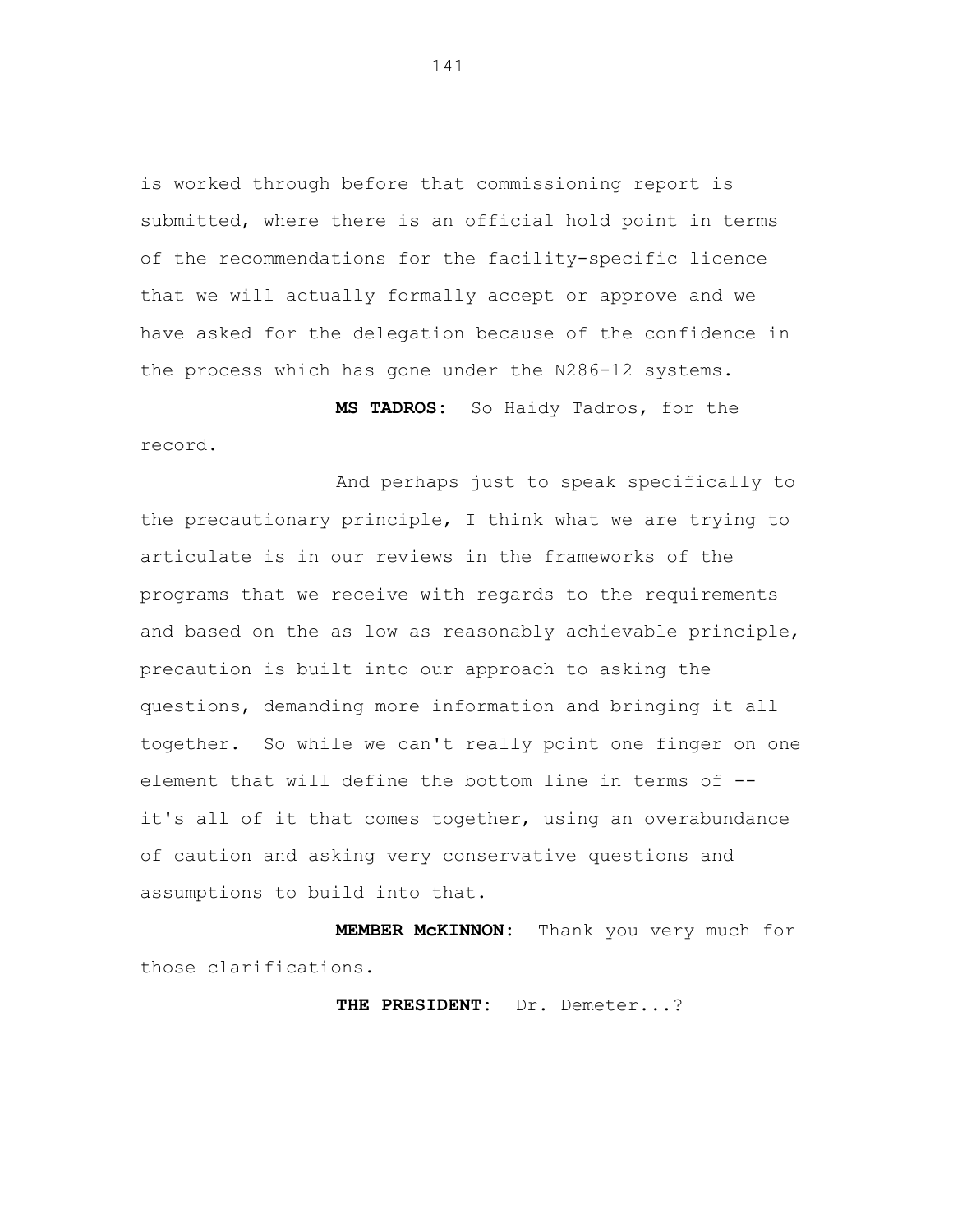**MEMBER DEMETER:** Thank you for your intervention. No further questions.

**THE PRESIDENT:** A question, and I will start with BWXT, and it's about emergency response planning in the event of a fire and a follow-up to what the intervenor has raised.

When the Fire Chief was here yesterday, when asked what the consultation had been around potential pelleting being brought here, he said he really hadn't been involved in that.

If you are seriously going to be considering it and if you do decide that you may want to, walk us through how you would bring the Fire Chief in, how the emergency plan would get developed and how the community would be involved in that, please.

**MR. SNOPEK:** Dave Snopek, for the record.

At both of our sites, I think we have talked a little bit about in both locations the relationship with the Fire Department and the working with the Fire Department is very active. We have both Fire Departments through as the normal course of business on an annual basis and it is not just the leadership of the Fire Department. In the case of Peterborough it's all of the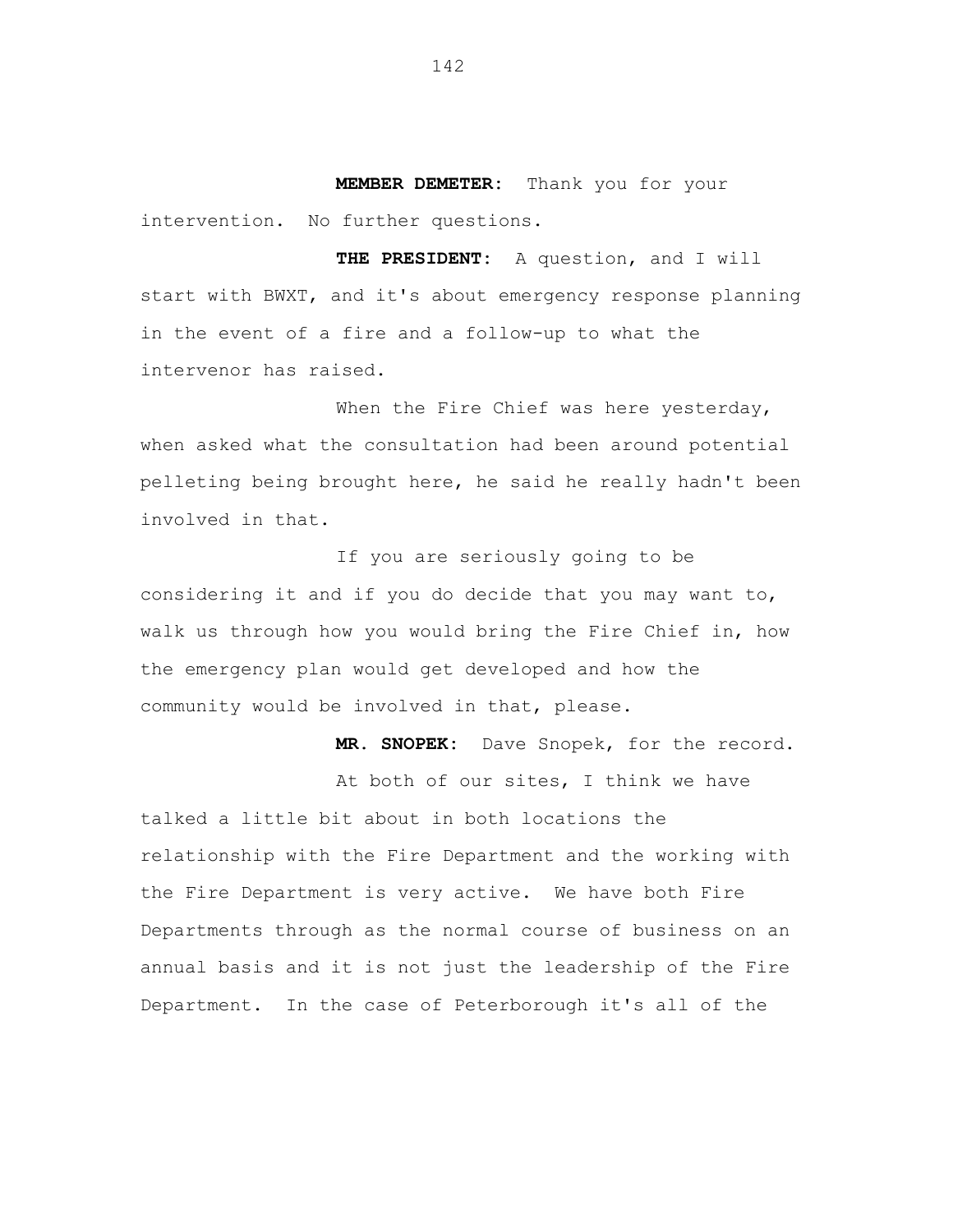shifts of the Fire Department. It's similar in Toronto. So certainly, part of that is we talk

about changes since the last tour, have there been any changes at the facility, have there been any learnings, so that we can make the Fire Department aware of that.

Certainly with a larger project, and actually we have just completed one in Toronto where we have done a significant update of the emergency plan in Toronto, we are in the midst of doing that right now in Peterborough and we are working with the Emergency Management Office in Peterborough and the Fire Department in Peterborough to do that.

I think that's -- I bring that up as an example of that would be occurring certainly in the case of a physical project as well. Where we consider pelleting, we would involve the Fire Department and Emergency Management Peterborough in those discussions, in that planning all the way through.

**THE PRESIDENT:** Thank you.

Ms Millar, any final comments from you? **MS MILLAR:** I would just like to reiterate again that I do feel that location -- it might be overstating it, but location is, you know, obviously the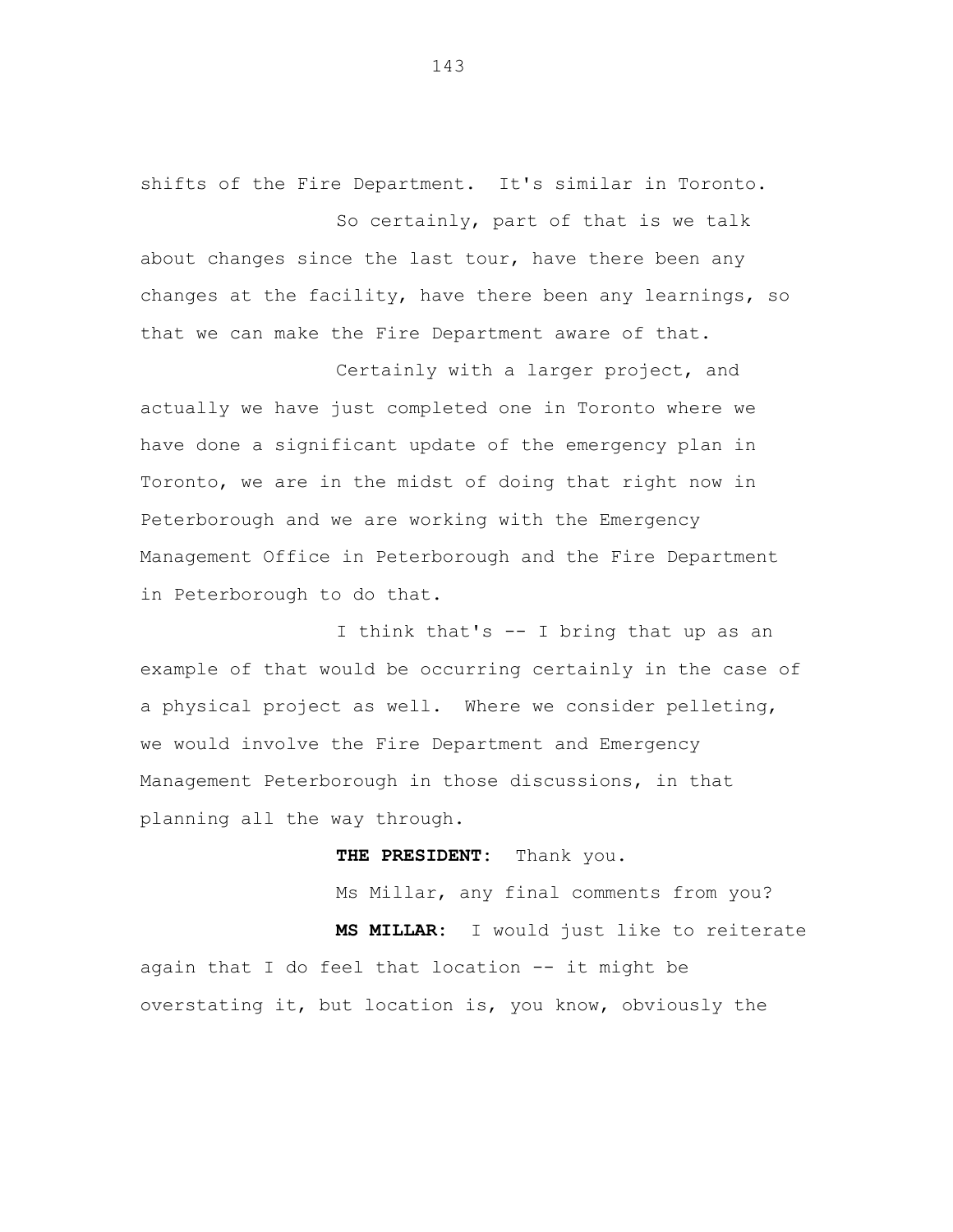key issue in these hearings, but for me personally, I take my job very seriously to protect the students in my care and I would like to know that BWXT and the CNSC take that responsibility and will help me shoulder that responsibility.

Unfortunate things do happen and I really don't want to think about what would happen in my community should there be a serious incident and how we would all cope with the aftermath, and I would like to urge the Commission please to take this into very serious consideration in your deliberations. Thank you very much for your time.

**THE PRESIDENT:** Thank you for your

intervention.

Our next presentation is by Ms Indie Bennett as outlined in CMD 20-H2.181. I think this is a historical moment for the CNSC. I don't think we've got an intervenor as young as this, and perhaps maybe for the nuclear sector worldwide.

So welcome today, and the floor is yours, Miss Bennett.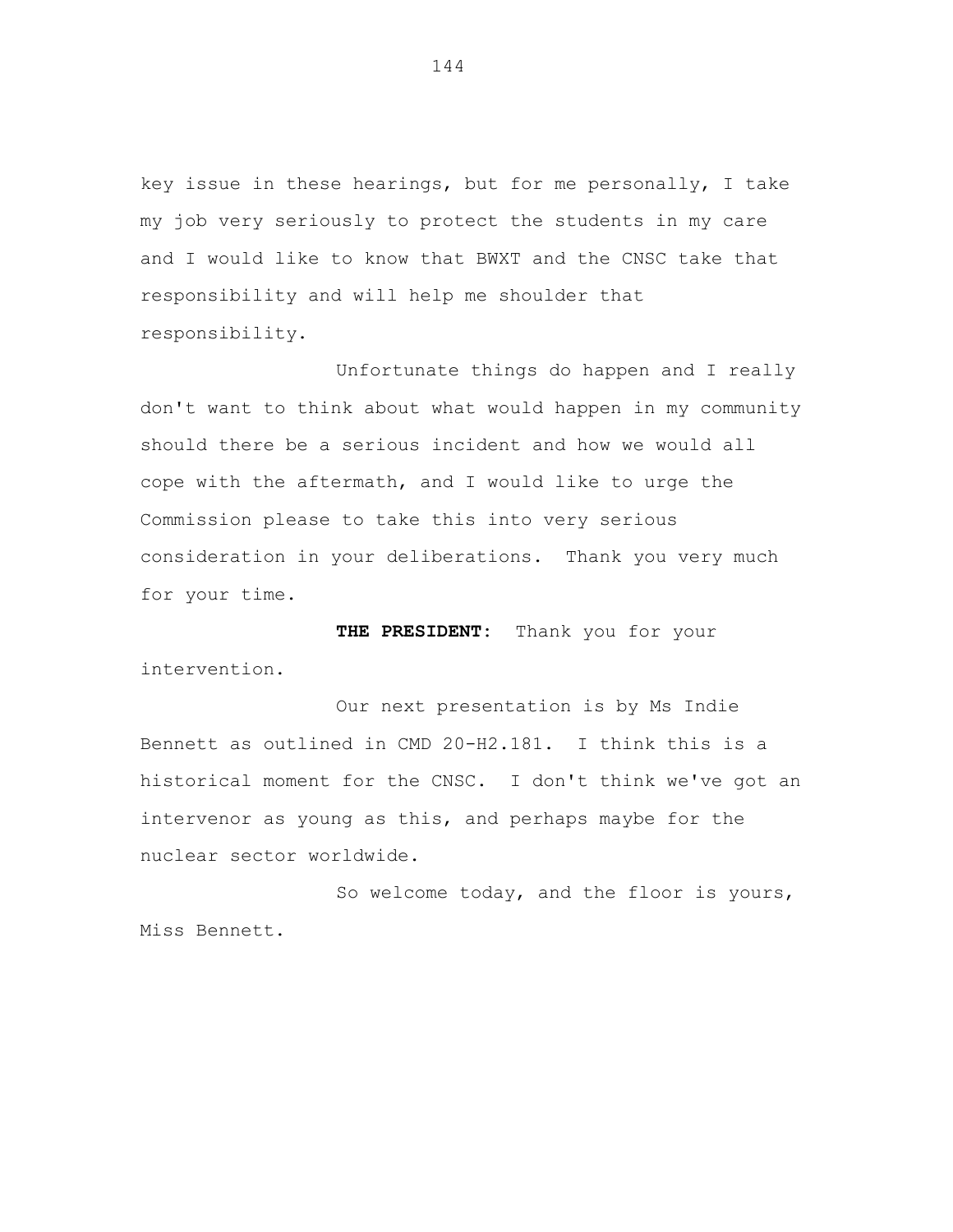**CMD 20-H2.181**

**Oral presentation by Indie Bennett**

**MISS BENNETT:** Good morning. Thank you for allowing me to speak here today.

My name is Indie Bennett and I am 10 years old. My younger sister, Harlow, and I go to Prince of Wales Public School, which is right next to BWXT. I wanted to speak today because I am worried about BWXT getting permission to begin the pelleting of uranium in Peterborough.

I'm wondering how anyone can be sure what is the safe amount of uranium and beryllium that is to be released into the air right next to an elementary school. Even though some health officials and BWXT say it's reasonably safe to put a little bit in the air, what are the long-term effects of 10 years of recesses right next to the factory? And what if BWXT made a mistake or an accident occurred and way too much was released?

If pelleting is allowed to begin at BWXT, then we could be inhaling uranium and beryllium every single day.

The soil samples where we play are already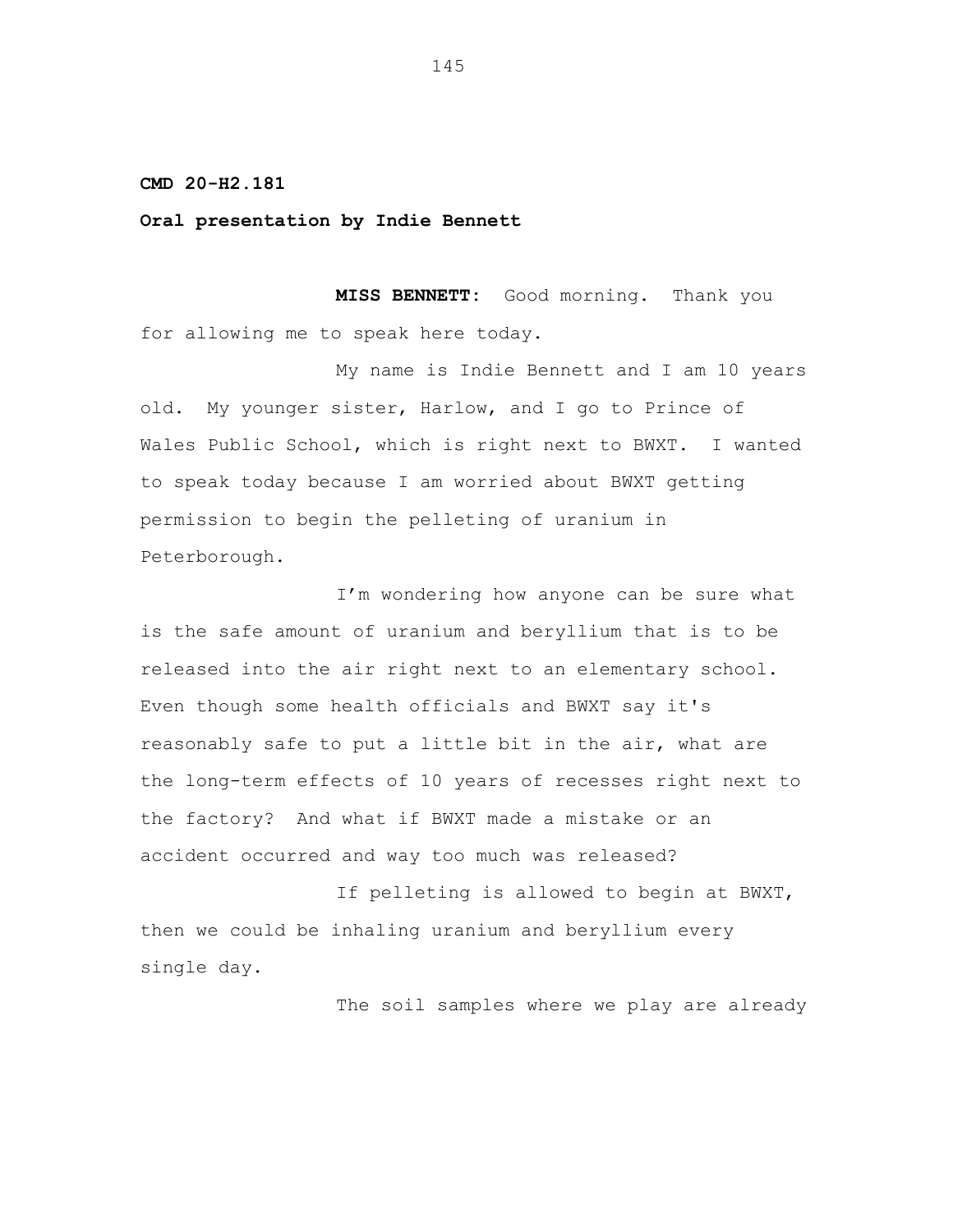showing increasing levels of beryllium, and they haven't even started the pelleting yet.

I feel as if it's similar to making all of the kids smoke cigarettes without us realizing it. And even if we will know that we are inhaling toxic emissions every day, we won't have any other choice.

Again, I wanted to speak to you today because I am hoping you can make a difference and prevent the pelleting from happening in Peterborough. I really love my school of 600 staff and students, but if the pelleting did begin at BWXT, it would honestly make me scared of going to school.

I wonder if anyone that works at BWXT has kids that go to Prince of Wales.

Some people are saying that a lot of the pushback against BWXT is emotionally driven or lacking in science, so I'll stick to the facts as I know them.

First, fence to fence, the playground is only 32 of my steps away from the factory. Even our home and the hospital where my parents work are within a two-kilometre radius of the factory.

This factory is not set back in an industrial area where it should be for pelleting. BWXT is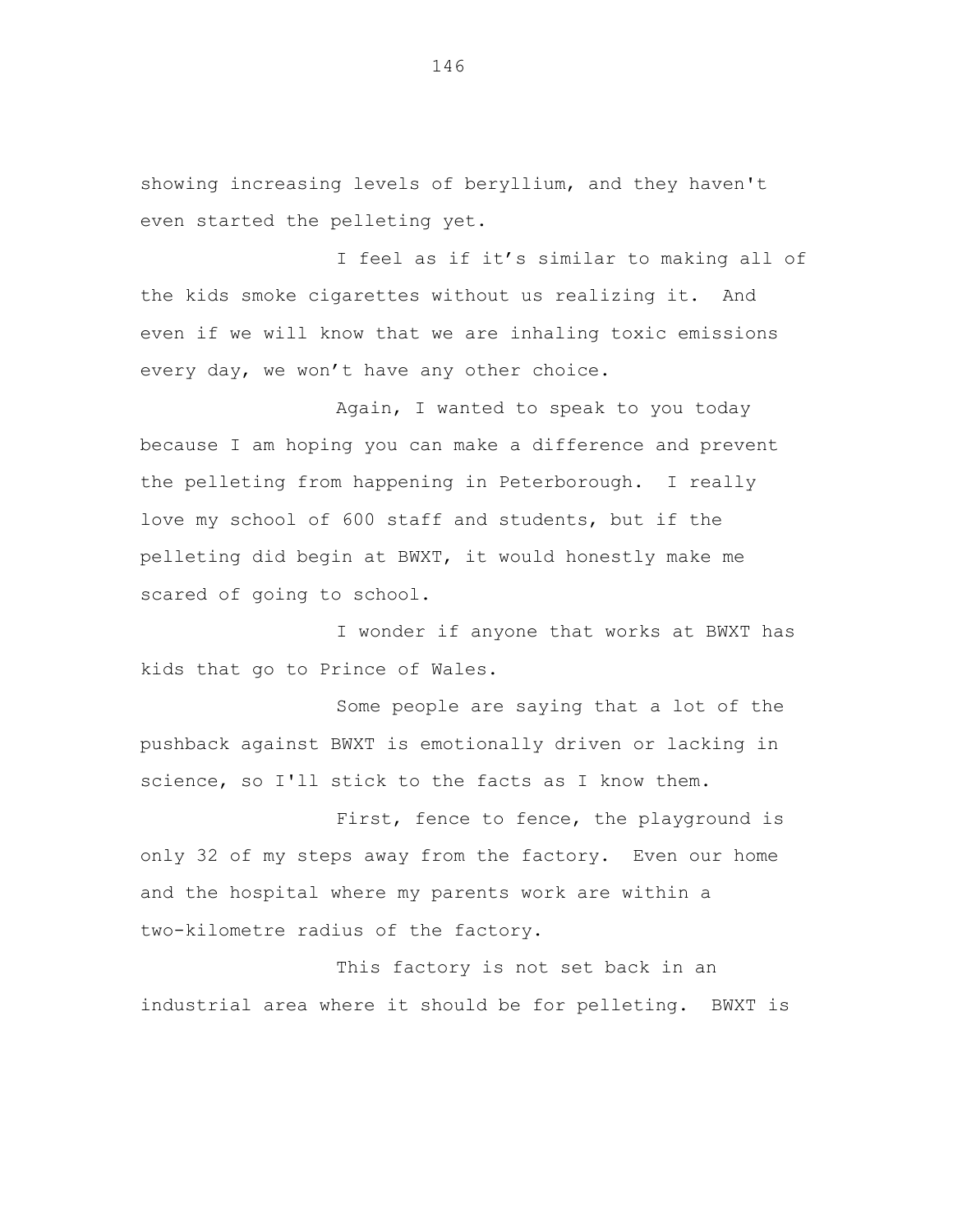completely surrounded by our community.

Second, beryllium levels in the soil where we play are increasing.

And lastly, if pelleting were to begin, please just really imagine this for a minute. If all things were considered equal with the schools in our city and you were given a choice, would you honestly enrol your child or grandchild into Prince of Wales being right next door to BWXT? I think the answer to this says a lot.

So I ask, can everyone from BWXT and the CNSC and the health unit look at each child in the eye at my school and promise us that we'll be 100 percent safe with the pelleting next door, now and in the future? Not relatively safe, 100 percent safe. And if you cannot do this, then how can you take the gamble with our lives?

Thank you for your time.

**THE PRESIDENT:** Thank you.

Dr. Lacroix.

**MEMBER LACROIX:** Thank you very much, Miss Bennett, for your intervention. You're very courageous. I really appreciate it.

I'm really intimidated to ask you questions, so if you're intimidated, rest assured that I'm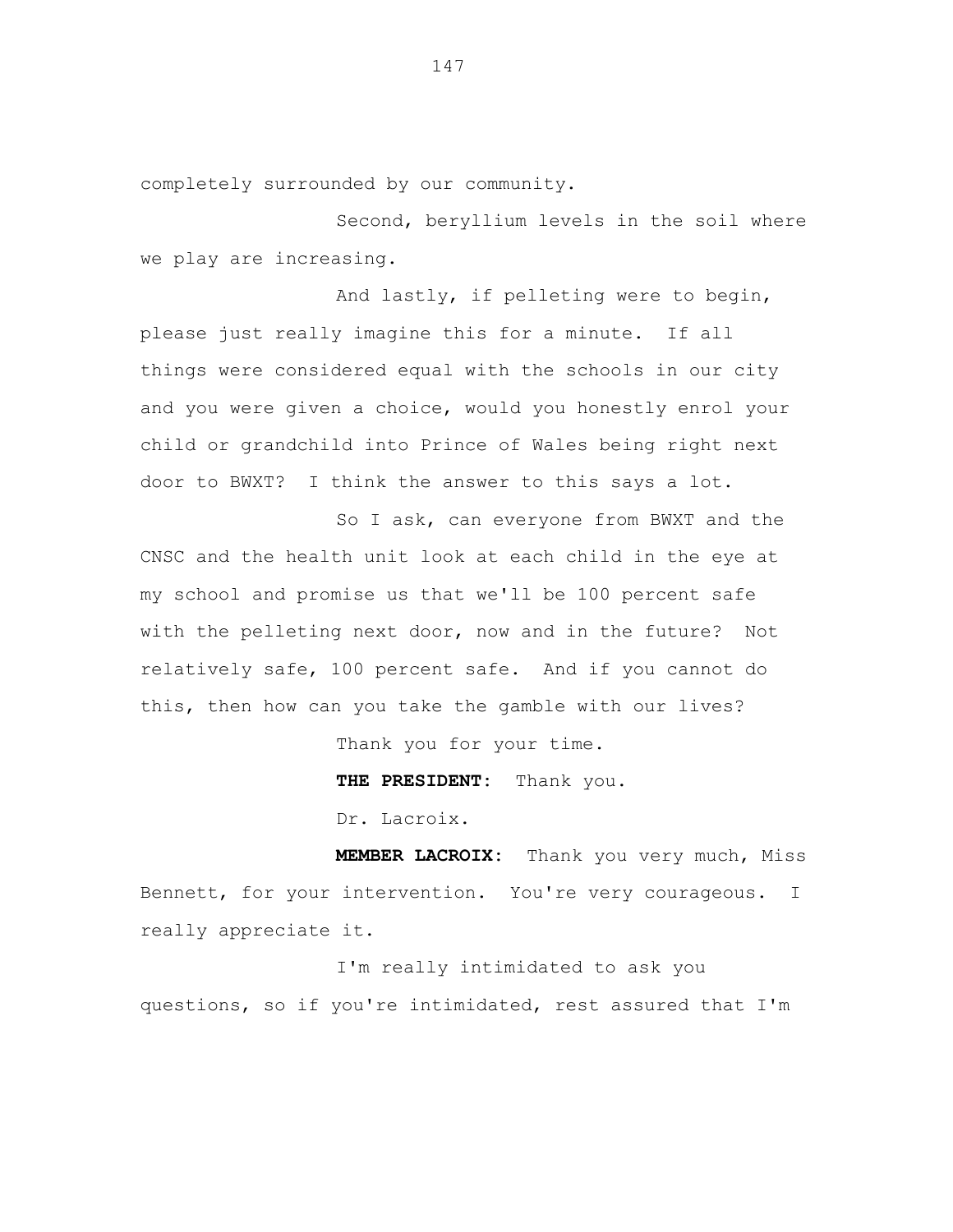even more intimidated than you.

Do you ride a bike?

**MISS BENNETT:** Yes.

**MEMBER LACROIX:** You do?

**MISS BENNETT:** M'hmm.

**MEMBER LACROIX:** I do, too. And when you

ride your bike, do you wear a helmet?

**MISS BENNETT:** M'hmm.

**MEMBER LACROIX:** That's great. That's

good.

Does the helmet is there to protect your

head in case of a fall or does it prevent you from falling down?

**MISS BENNETT:** I think both.

**MEMBER LACROIX:** Both?

Well, in my case, I wear a helmet and I keep falling down, but at least when I fall down, it protects my head or what is left of it.

So the point that I want to make is that in your written submission or in your later, you mention that you want 100 percent safe, but there's no such thing as 100 percent safe. It's sad, but it's the reality. So that's why we wear a helmet when we ride a bike.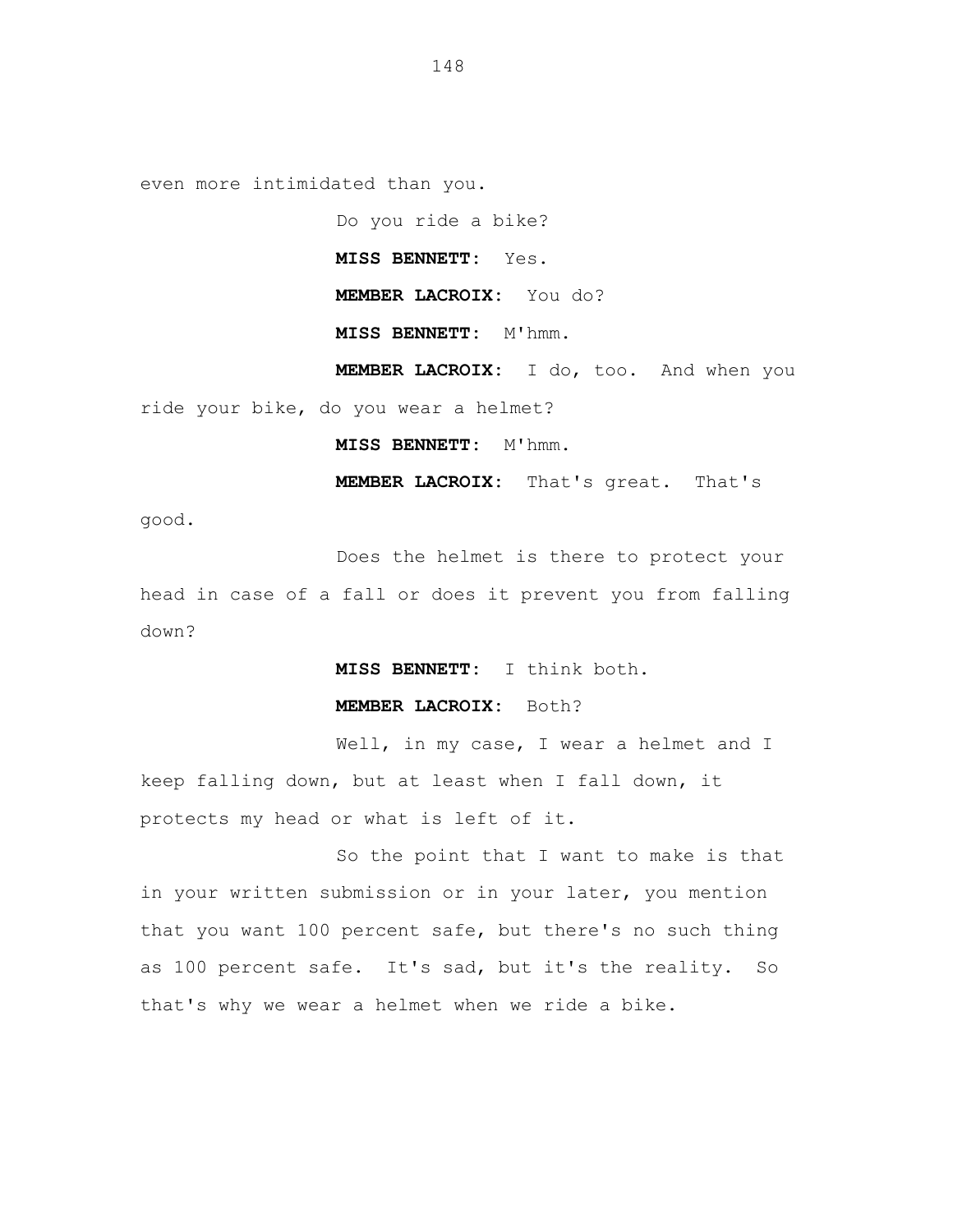So you understand? That's great. Thank you. THE PRESIDENT: Dr. McKinnon. **MEMBER McKINNON:** Thank you for coming

here. It's very brave of you. I couldn't have done that at your age.

I have a question for the company. Being so close to the school, have you ever had field trips for groups of children?

**MS CUTLER:** Natalie Cutler, for the record.

I'm not aware of trips, field trips, but we have -- we do volunteering at the school and it's a very important part of our neighbourhood. And we want to continue that, you know, we have parents that work with us that have kids at the school. And it's important to us that the relationship is a trustworthy one. We're going to work on that.

Thank you.

**THE PRESIDENT:** Dr. Demeter.

**MEMBER DEMETER:** Thank you very much for your presentation.

I'm going to clash a bit with one of my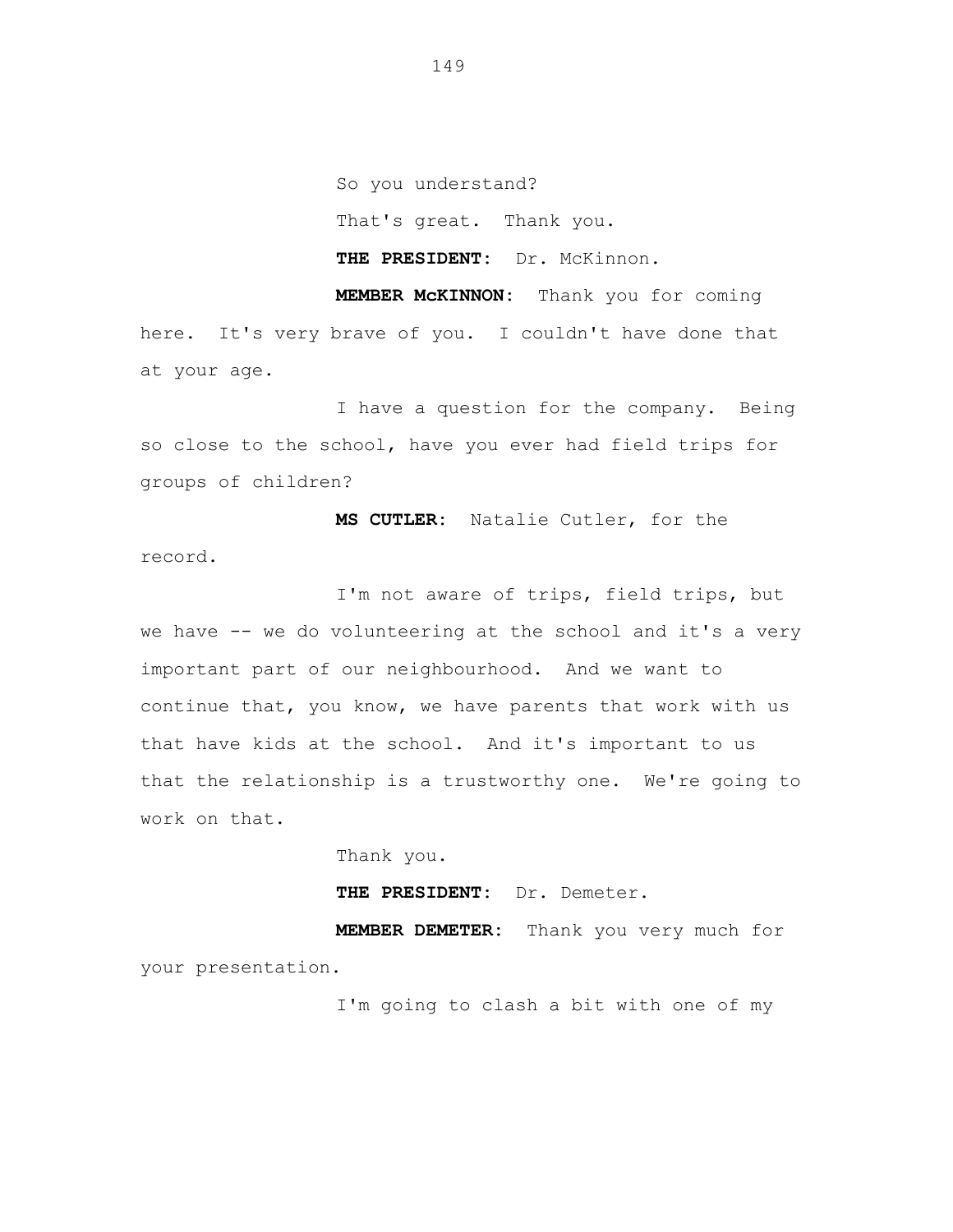former Commissioners.

So when you ride a bike and put a helmet on, you voluntarily take that risk because you want to do that. When you live beside an industry, you're not voluntarily taking that risk; you're involuntarily taking that risk.

So our role is to make sure that that risk is as low as reasonably achievable, and in the case of what we like to hear is that the risk is so low that we can't even measure it.

So I understand you wanting 100 percent risk free from an involuntary exposure, and we strive to try to get to that 100 percent as much as we can, taking social and economic factors into consideration.

Thank you.

**THE PRESIDENT:** Dr. Berube.

**MEMBER BERUBE:** Was that scary? Would you do it again?

Do you think it's worth it?

Good for you. It's good to have important values in your life, and you're going to form them at your age and we like to hear them because it's really important for us to understand how you feel about your community,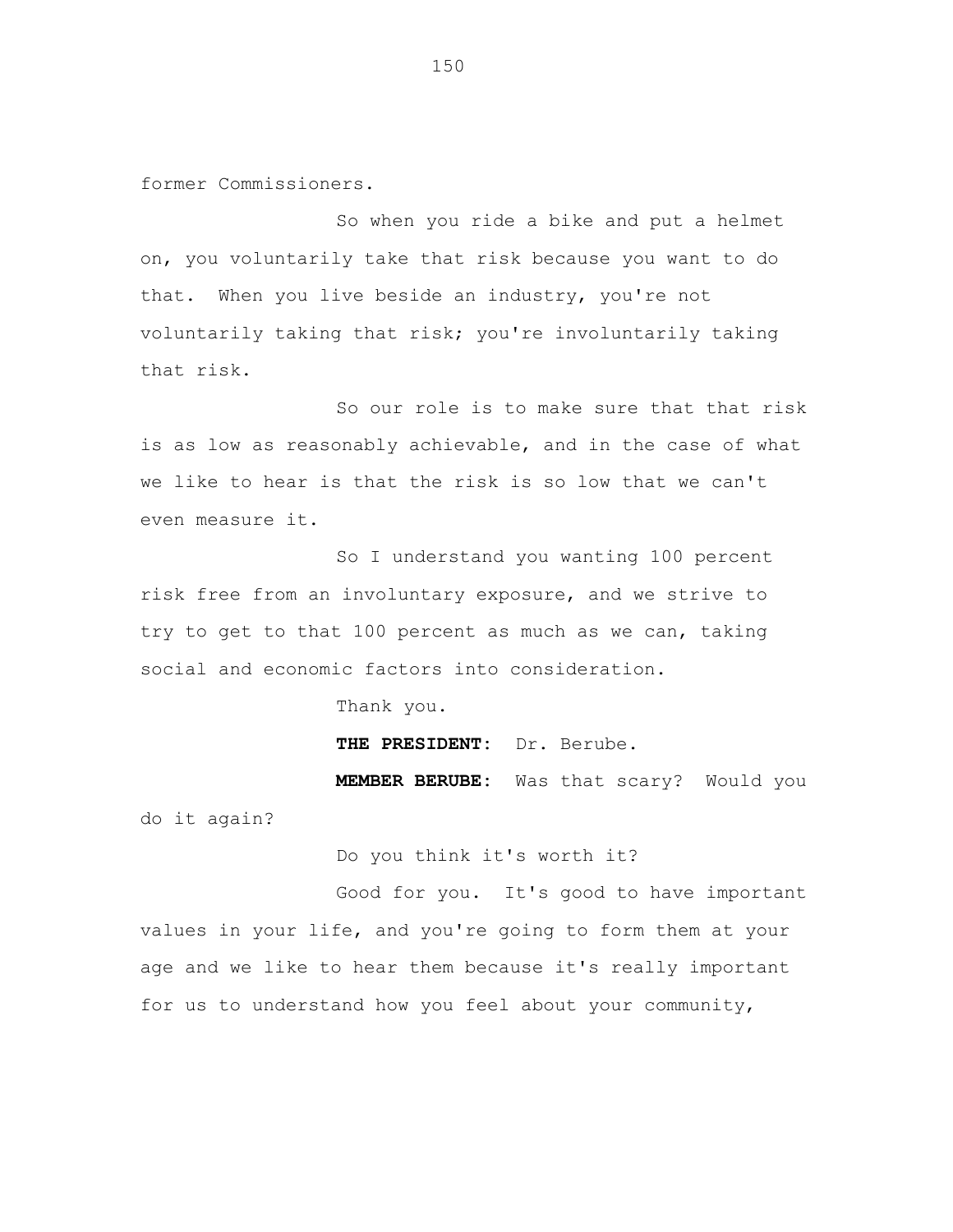your home, your family and how important that is to you.

So thank you for taking the time to share that with us.

I have to agree with our colleagues here. We can't make your life free from risk. We can help protect you from that, and so what we do here is we do the very best we can to protect you, your future, your family's future and everybody that's in the community.

We can't tell you that your lives are going to be free from problems or troubles or concerns or accidents. Nobody can do that. But what we can do is do the best we can to make sure it doesn't happen every day and it doesn't happen from the stuff that we can control because a lot of things we simply can't.

> Okay? Do you understand that? Thank you.

**THE PRESIDENT:** Thank you, Miss Bennett. Did you want to say anything?

**MISS BENNETT:** Actually, I have two other things to say.

I'm just a kid. I'm not a scientist, and I know nothing about permits for factors. But I'm confused about something that was touched upon earlier.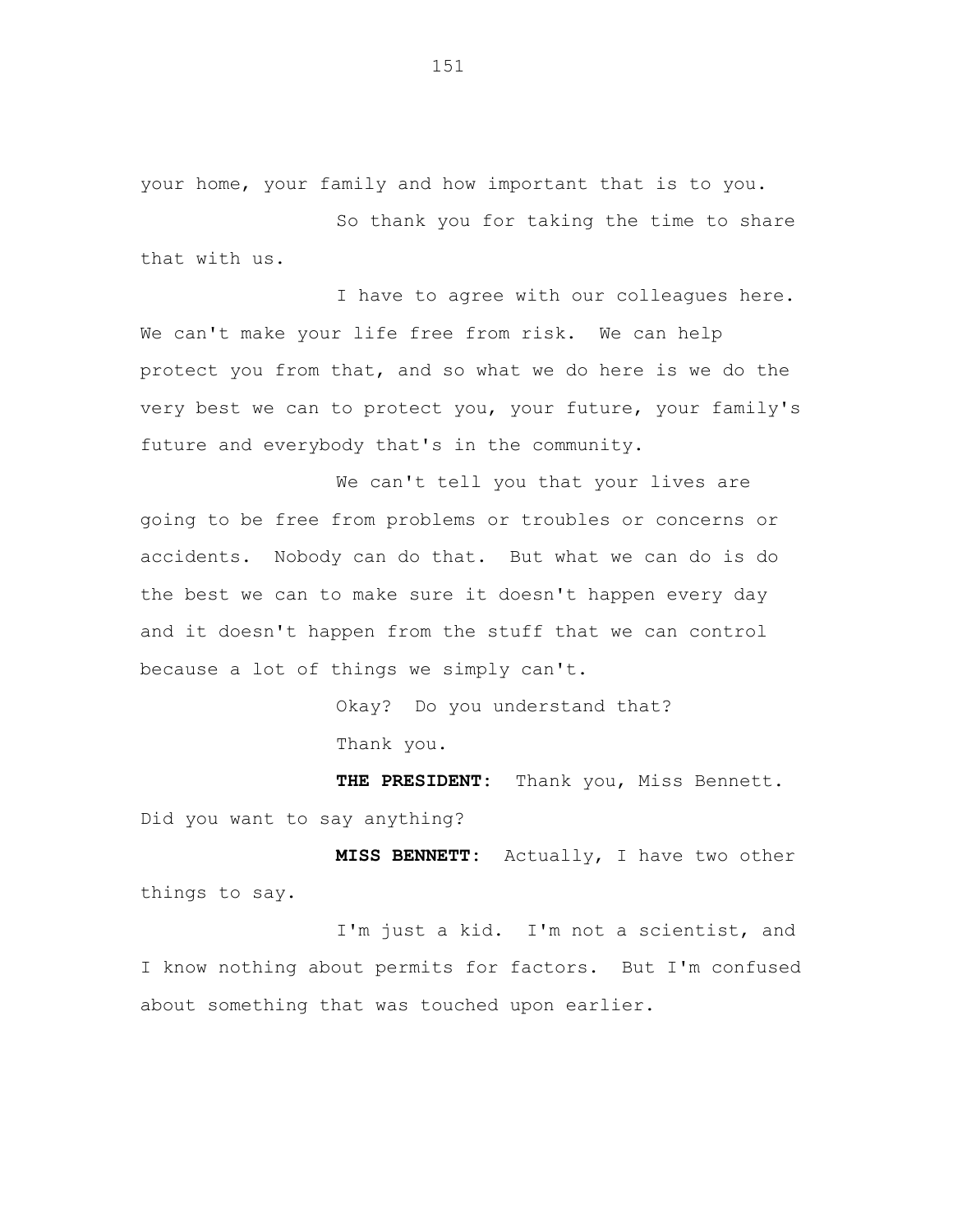If the old GE building didn't exist and it was just empty land, would a new pelleting plant be allowed to be built on this land with our school right next to it?

And if it wouldn't be allowed, then why would a company that just moved into the old building four years ago be allowed to start a new pelleting process just because it's hidden behind the old GE walls?

One last thing. This guided tour for the public keeps getting brought up, but it wouldn't make me feel any better. It's guided. They'll guide us to what they want us to see.

I believe that there would be a lot that they wouldn't want us -- want to show us. I wouldn't know what they weren't showing us.

**THE PRESIDENT:** Thank you for that.

We won't answer your questions now, but I'm sure staff can follow up with you and make sure that you get satisfactory responses, and same with BWXT. I suspect that it's guided because it is a factory and it's got hazards in there, so -- but we'll wait for them to address those.

Again, thank you very much for coming today.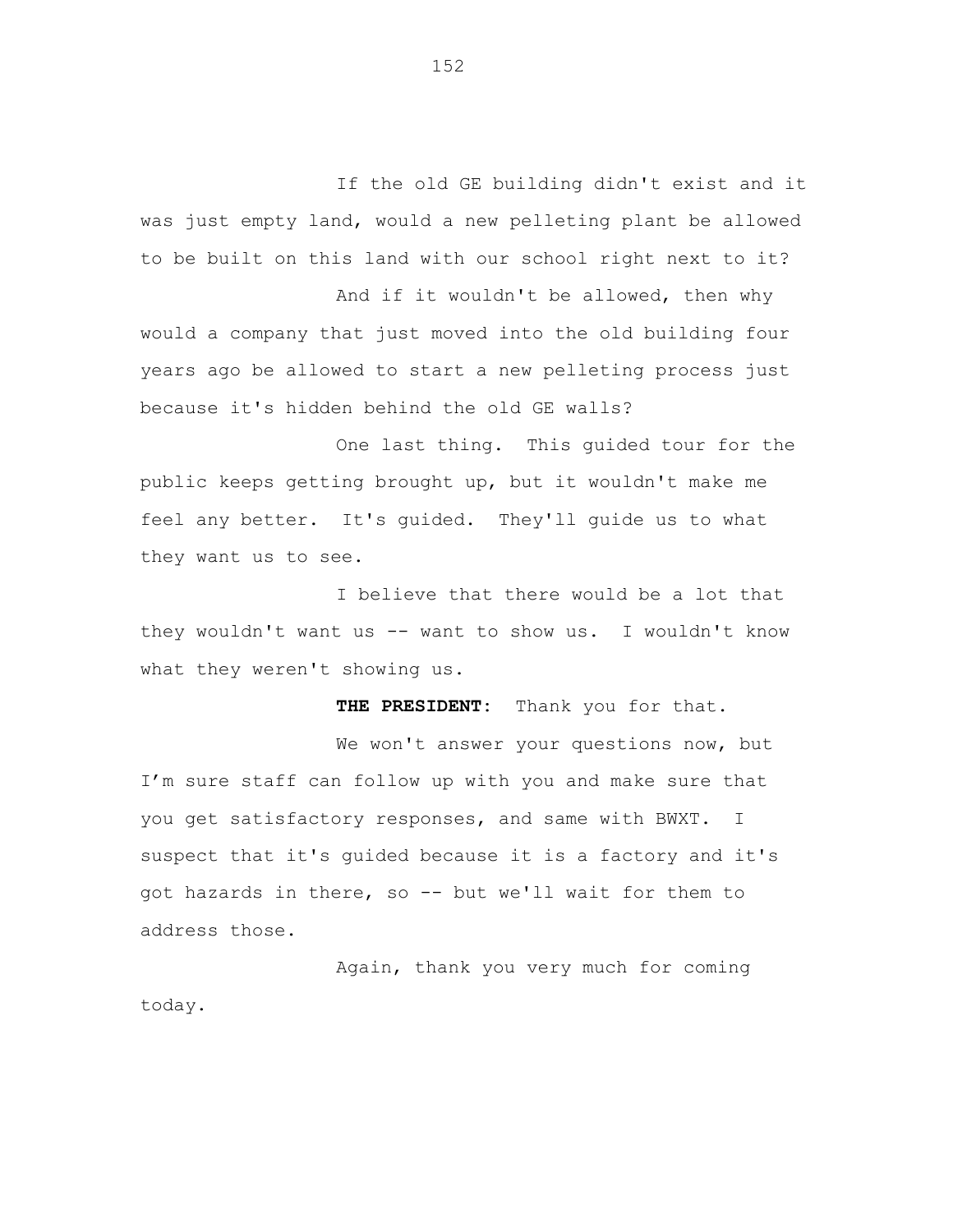Our next presentation is by Dr. Melanie Buddle as outlined in CMD 20-H2.32.

Dr. Buddle -- sorry, it's Dr. Buddle. The floor is yours.

**CMD 20-H2.32**

**Oral presentation by Melanie Buddle**

**DR. BUDDLE:** Thanks so much for hearing all of us today.

Yes, my name is Dr. Melanie Buddle. I'm a historian, I'm an instructor at Trent University and an administrator at Trent University.

When this industry states that there is no risk to human health or the environment, that seems from what I understand to mean emissions or likelihood of an event or accident fall within established guidelines or allowable limits for release, but we do know that emissions increase when we add in manufacturing and that associated hazards or risk of events also increase.

To me, this means some risk is present.

As my intervention will show, I don't feel confident that CNSC or BWXT can reasonably guarantee no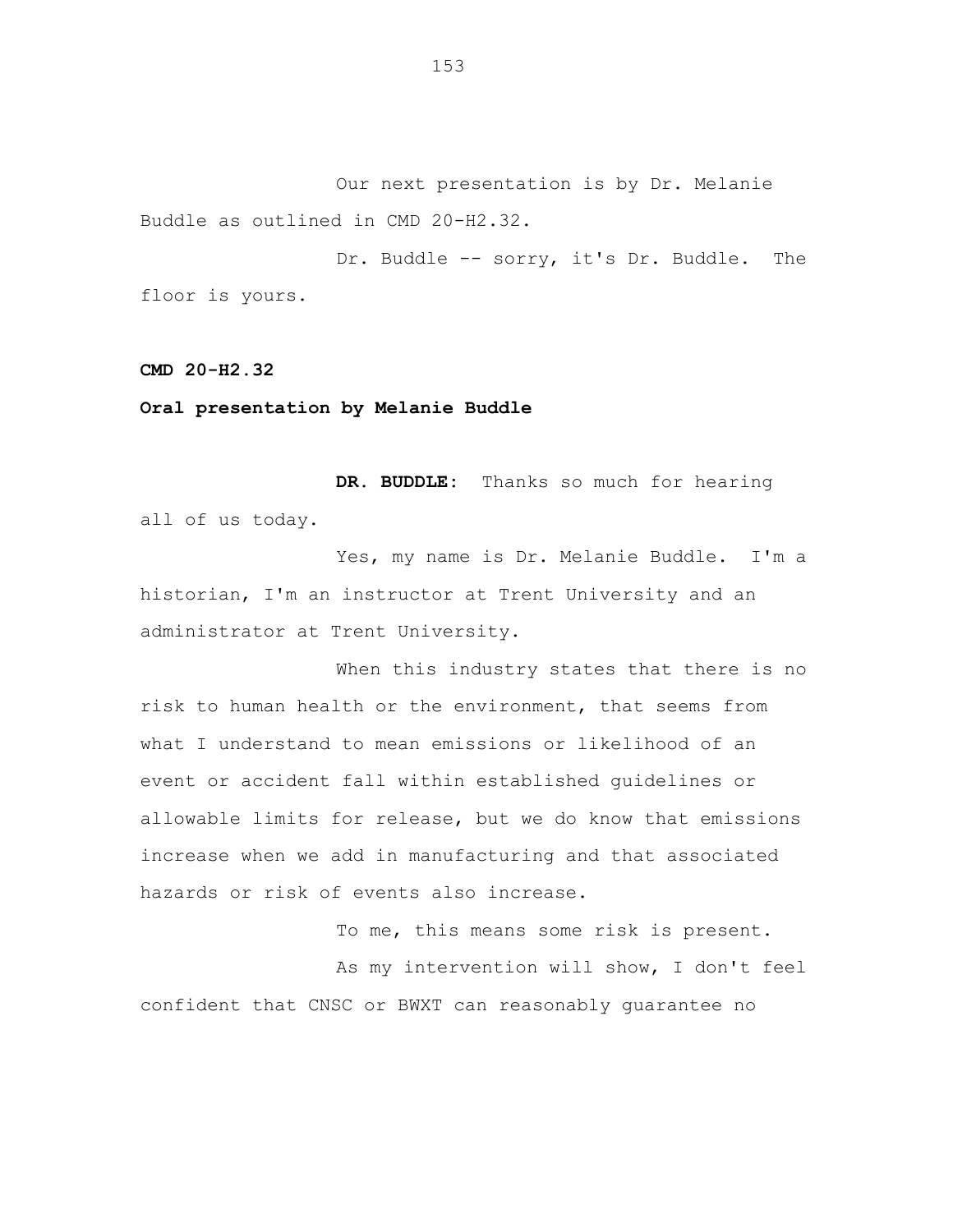increased risk to me, my family, my community or the school. For this reason, I feel you cannot approve of the pelleting amendment to the licence.

One of my concerns raised in my written intervention is that of hazardous substances on the site, not specifically or only uranium, but also hydrogen, beryllium, hydrofluoric acid.

On Wednesday evening's hearings, I did hear a BWXT staff member acknowledge uranium and beryllium as hazardous materials. We've heard the word "hazardous" in multiple contexts.

The CNSC's report from December stated that, quote:

> "The primary risks associated with the licensed activities are mainly due to conventional industrial hazards and radiological hazards of uranium dioxide." (As read)

For me, conventional industrial hazards are not any less concerning than other imaginable hazards, and so this is key to the issue of risk when looking at adding pelleting.

And let me add that the fire chief did, as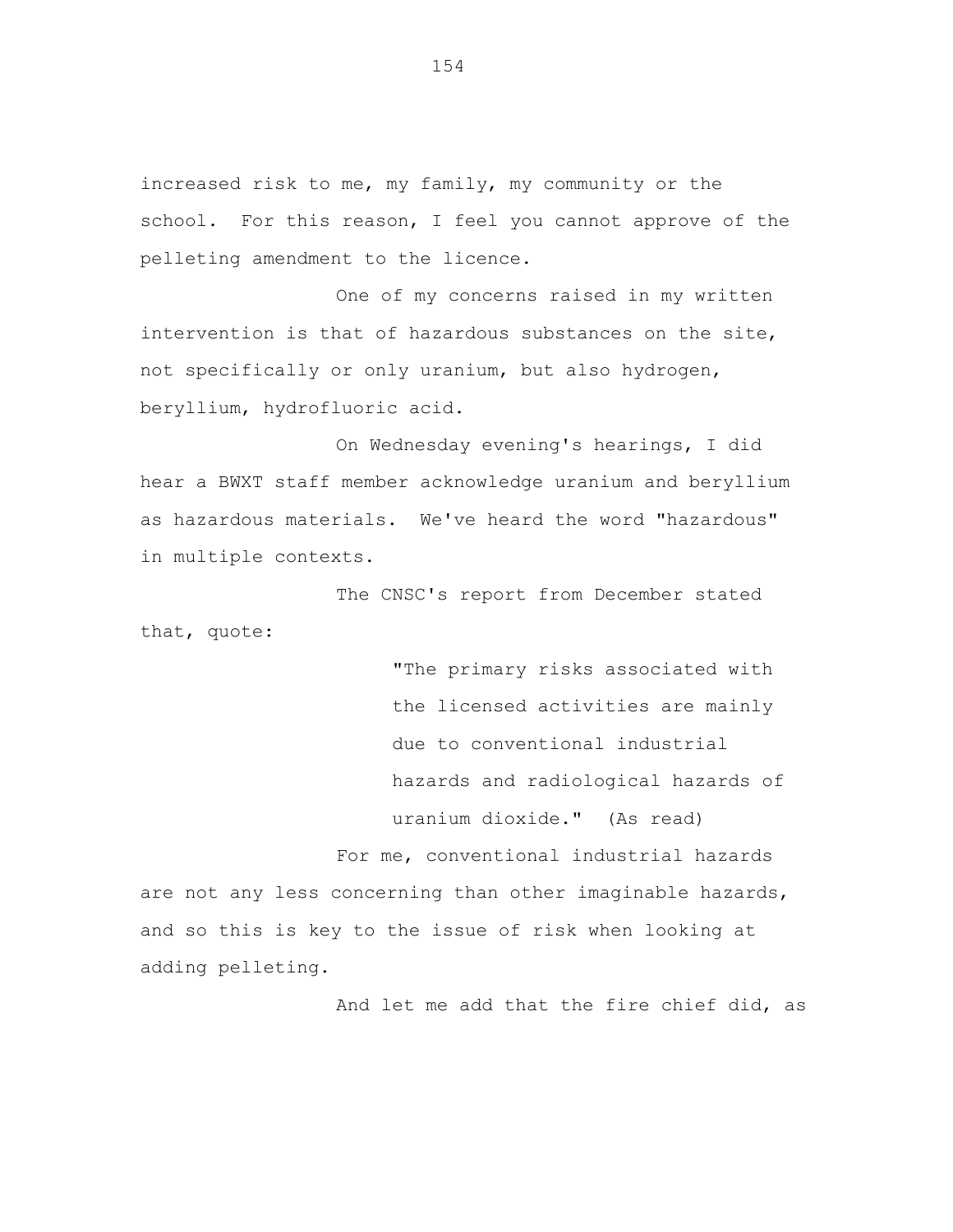my previous intervenor community member noted, mention high risk when talking about the 9,000 gallon hydrogen tank that the word "high risk" was used in that example.

I am also concerned, as my written intervention states, about accidents. I feel -- I refer you to comment 67 from the supplemental submission provided by the CNSC in response to our interventions where the number of accidents or what has been called "events" are clarified between 2012 and 2019.

And I don't raise accidents to imply that BWXT is not following good safety protocols. I can see from all of the other documents that they are meeting minimum standards regarding health and safety.

I would have liked to see ratings of fully satisfactory instead of satisfactory, but that aside, the list of events from 2012 onward includes radiation action level exceedance. I've seen that three times. Minor hydrogen fire in Toronto. Beryllium occupational exposure limit exceedance. Environmental release. Security event. Another beryllium occupational exposure limit exceedance. Stack monitoring not conducted for 30 hours.

There's more, but those are not for me a great example of a low risk even operation for workers or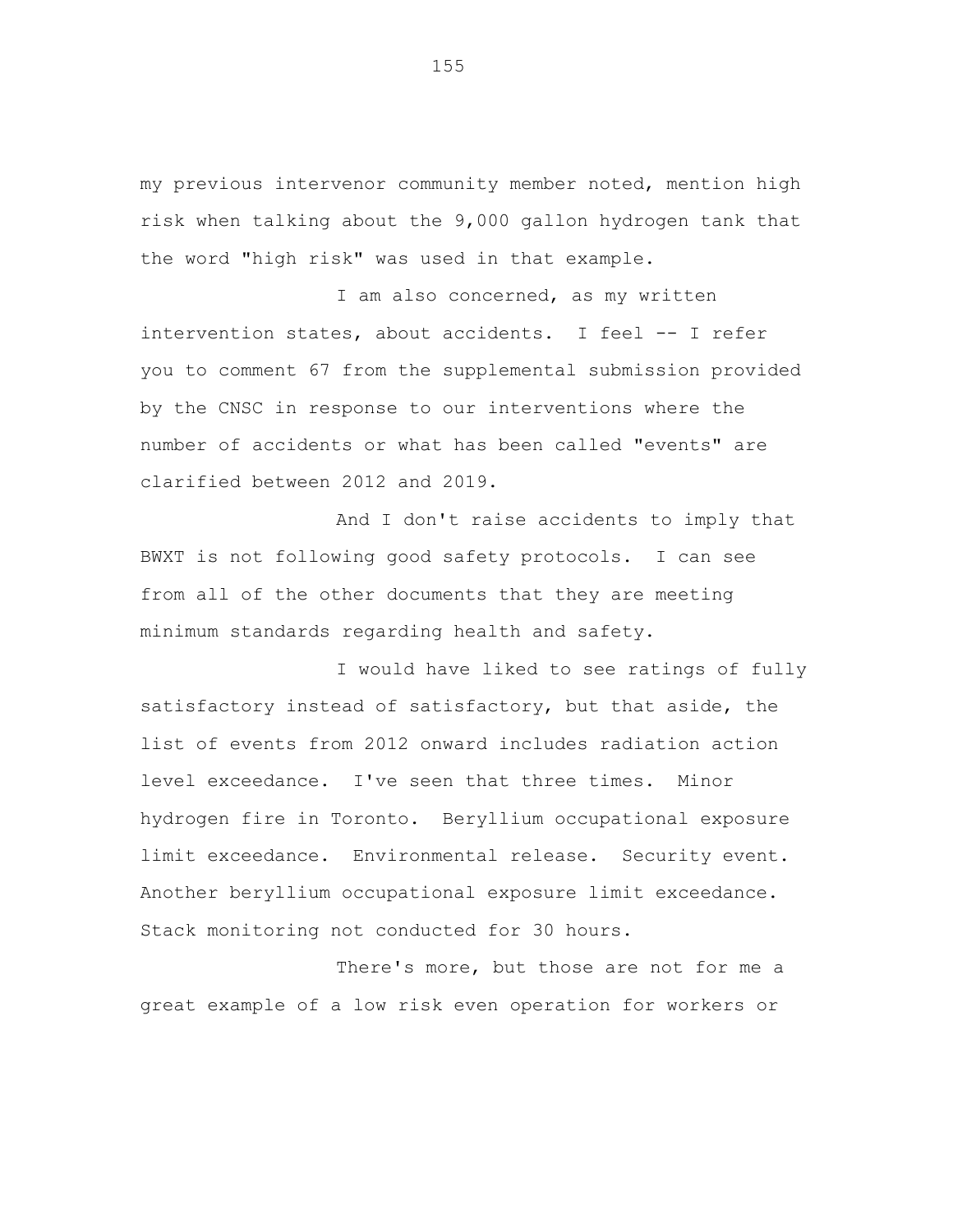for the community.

Many of us also mentioned our concerns about hydrogen.

The CNSC responded on point 87 of their supplemental submission in February by saying the estimated risks associated with the hydrogen storage tank are similar to those that would exist in any location where hydrogen storage tanks are located.

Staff agreed with BWXT's conclusion that the likelihood of an explosion is unlikely.

The risks may be similar to those in any other location, but that does not mean that they are non-existent. And for me, the risk actually is in this location.

A large tank of hydrogen in my neighbourhood would not be a small matter if there was an explosion, and I do think that the fire chief would agree that that's not a small issue given the high risk comment.

When I read the CNSC's supplemental submission, one comment struck me in a response to concerns that were raised about beryllium, and this was again from the supplementary submission.

Concern 16 was that there is no safe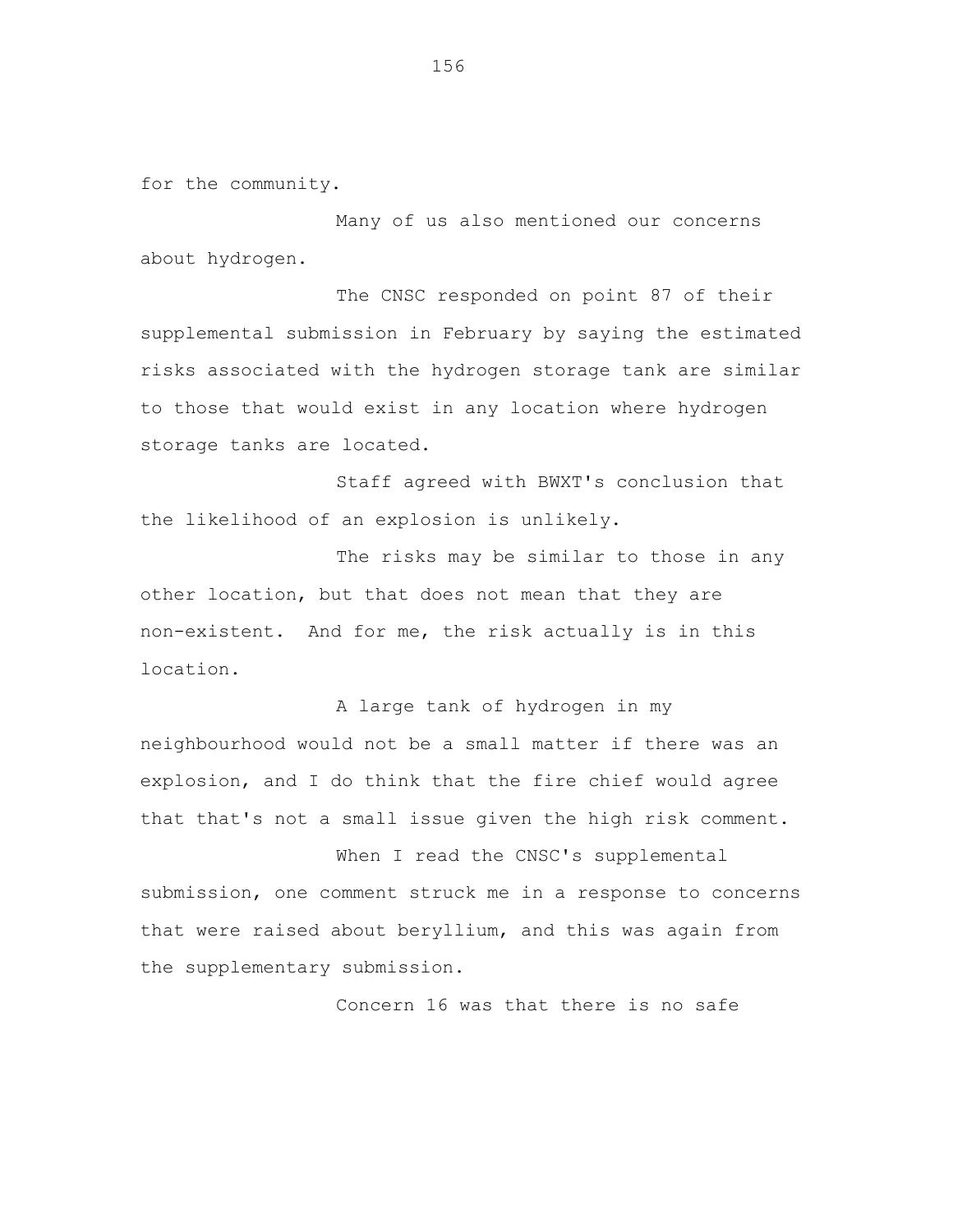exposure of beryllium, and the CNSC response was that, quote:

> "Strict monitoring and engineering controls are in place to protect workers and the public from beryllium exposure and additional personal protective equipment and clothing are administered to workers who may be exposed." (As read)

Despite this assurance that a lot of monitoring and safety are used, implying that beryllium is serious, they move on to say, quote:

> "Given the low levels of beryllium emitted from the Peterborough facility, it is impossible for a member of the public to exceed any provincial guidelines for beryllium. In a hypothetical example, CNSC Staff have calculated that if an individual was breathing directly from the stack all day, they would have an intake 20,000 times less than the tolerable intake for health effects."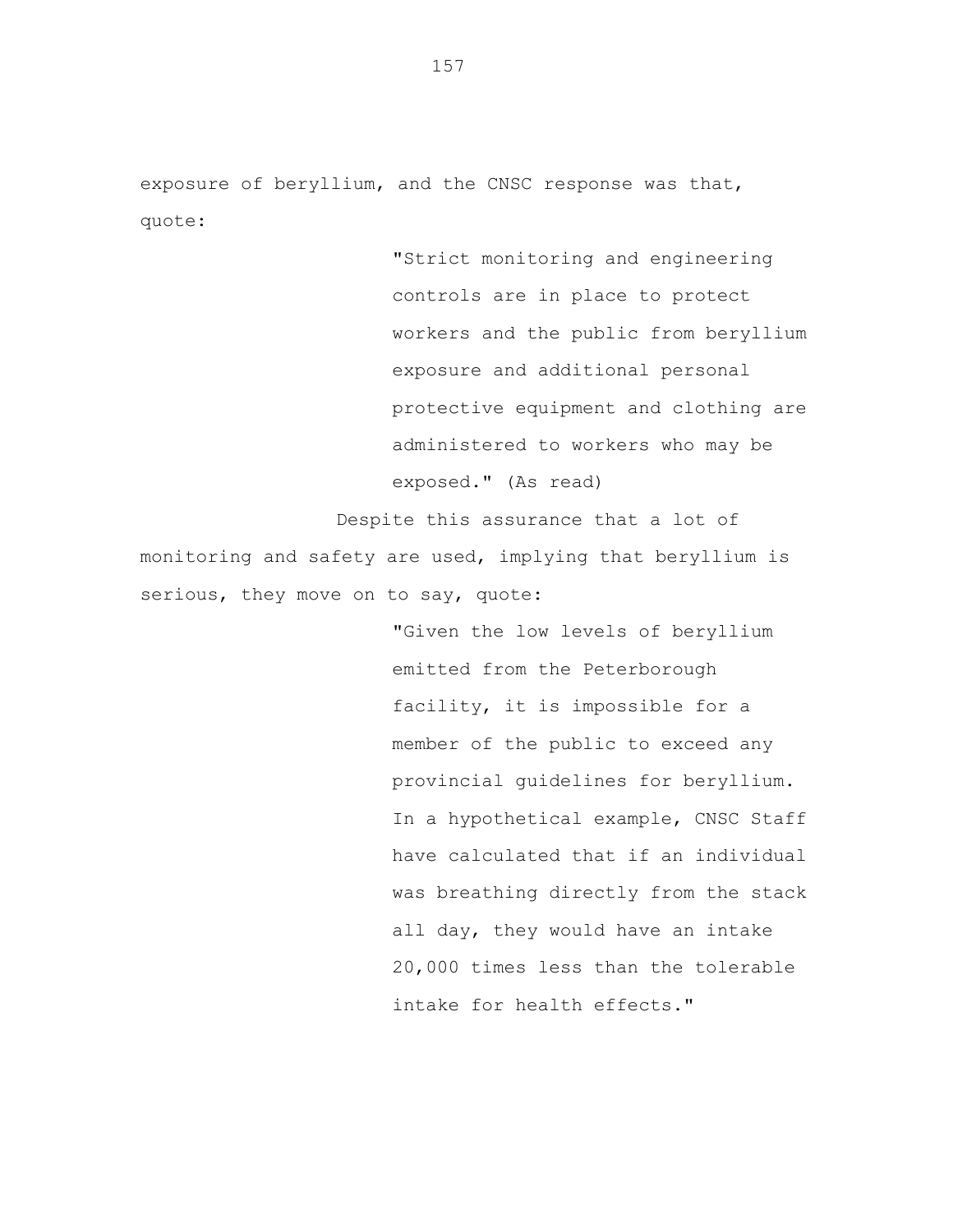## (As read)

I found that to be a ridiculous comment to place in their response to us. It seemed egregious to me to have that comment in their response to us when the BWXT presentation slides for this hearing acknowledge the hazards of beryllium, known to be carcinogenic, primary concern is inhalation, highest risk posed by vapour deposition process or small particles in the air.

So I found that comment, frankly, flippant and dismissive in the response to us.

Lots of people have talked about zoning and location. I don't want to go too far into that, but the CNSC Staff confirmed that BWXT is in compliance with municipal and provincial permitting regulations.

The CNSC is "responsible for ensuring facilities can be operated safely. If pelleting could not be conducted safely protecting workers, public or environment at either facility, the CNSC would not license the activity."

This is the heart of what intervenors are saying. Pelleting cannot be conducted safely.

And this isn't because we're all afraid of the uranium dust. I personally am not afraid of the risks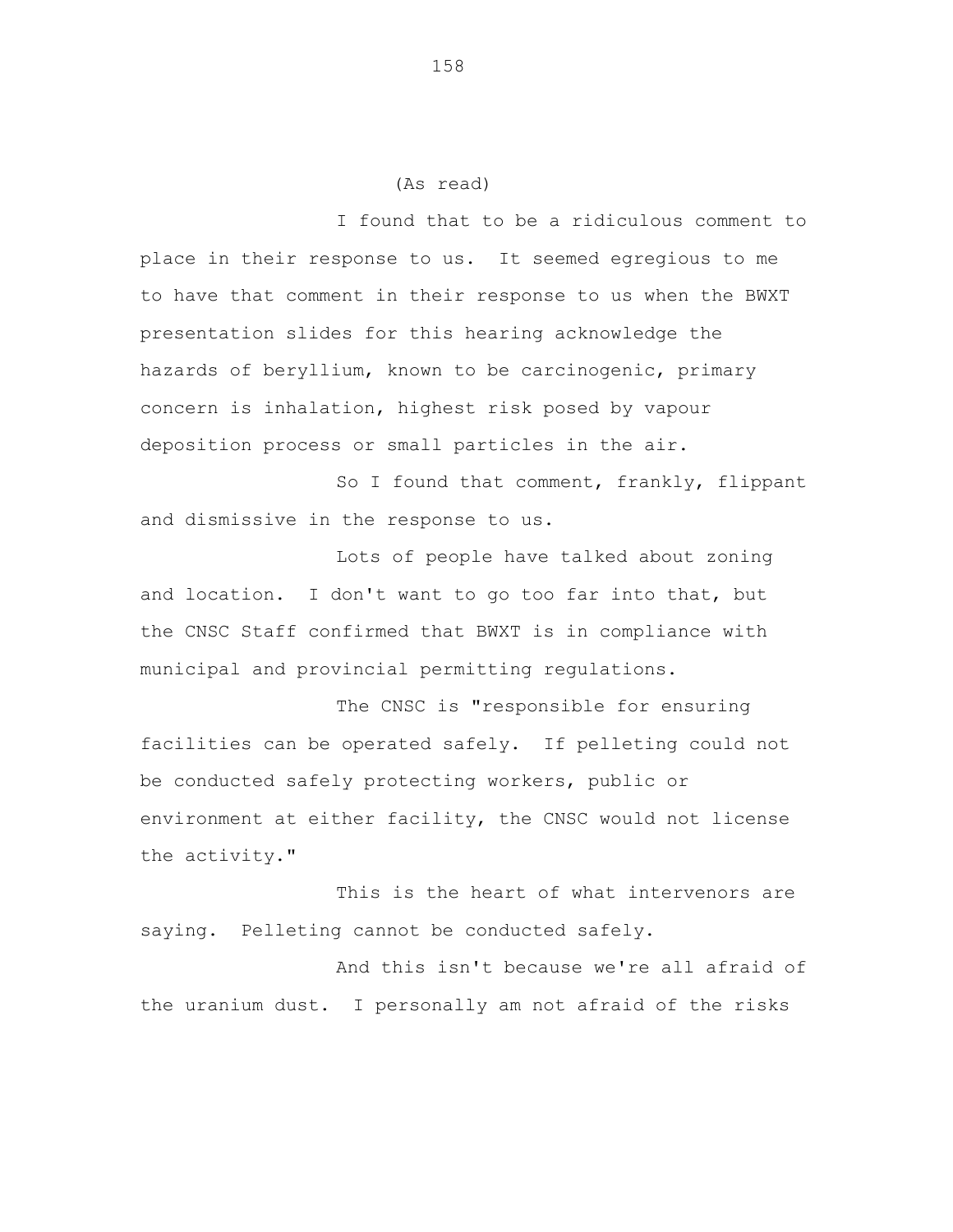to the uranium dust emissions.

I've heard the concerns. I appreciate them. You've made a good case for me that the risk is very low for the uranium in the community.

But what I am afraid of is that the related hazards, including flammable substances on site, accidental events like "radiation action level exceedance" doesn't demonstrate low enough risk for the location.

If there was a scenario in which a company like BWXT applied for a permit to open a brand new facility on a plot of land that happened to be empty and the company said, great location, but it's pretty close to a school, it's in a residential neighbourhood and then they added, "Just so you know, this empty land with really good zoning happens to have some contamination from older industries and there's a legacy of bad community relations and some mistrust, but we're not worried about that", I don't think you would approve a licence in a case like that. And I think my previous intervenor, Indie, made that point quite nicely for us.

We can agree that it's not an ideal location. I think everyone in the room would probably agree that this is not ideally located.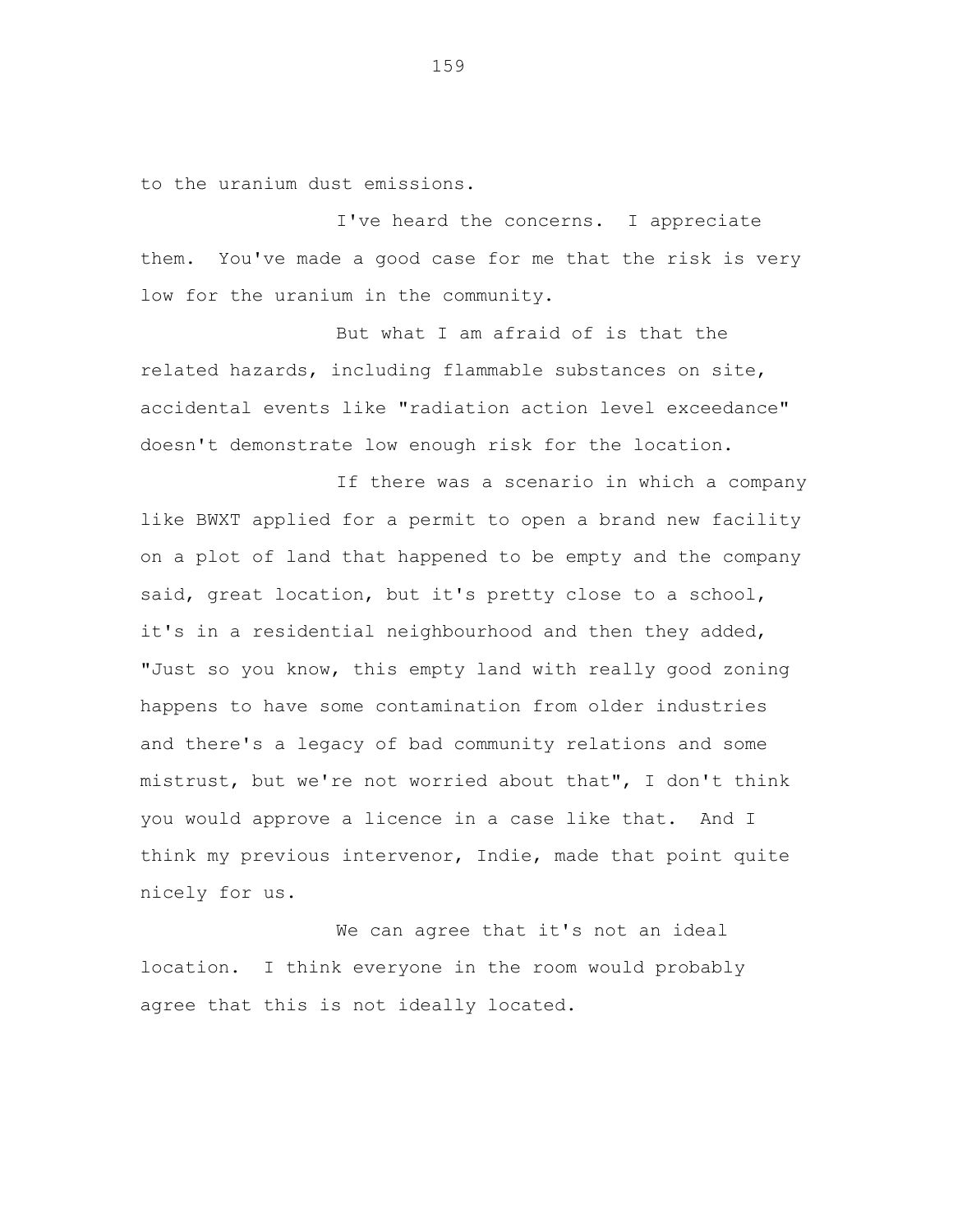We're here because the factory is already there and already zoned.

I accept that that may make it a good business case. That's the only reason I can think of that we wouldn't look at another location, actually, that it's economically a good case. But that's not a good reason for me for proceeding.

If you would be unlikely to approve a new facility in a location like this, then the same principles should apply. A legacy site should not ease the way to a licence amendment.

I don't want to spend too much time on emergency preparedness or communication, but I did want to mention that I do live half a kilometre from the school and my kids also attended the school.

I have been in my house for 18 years. I can remember some BWXT communication and newsletters, but I can -- my memory is that I've had four or five of those communications in 18 years. And they do not communicate what's happening in the industry.

They do tell me about volunteerism, civic activism, that workers are part of my community, and I accept all of that.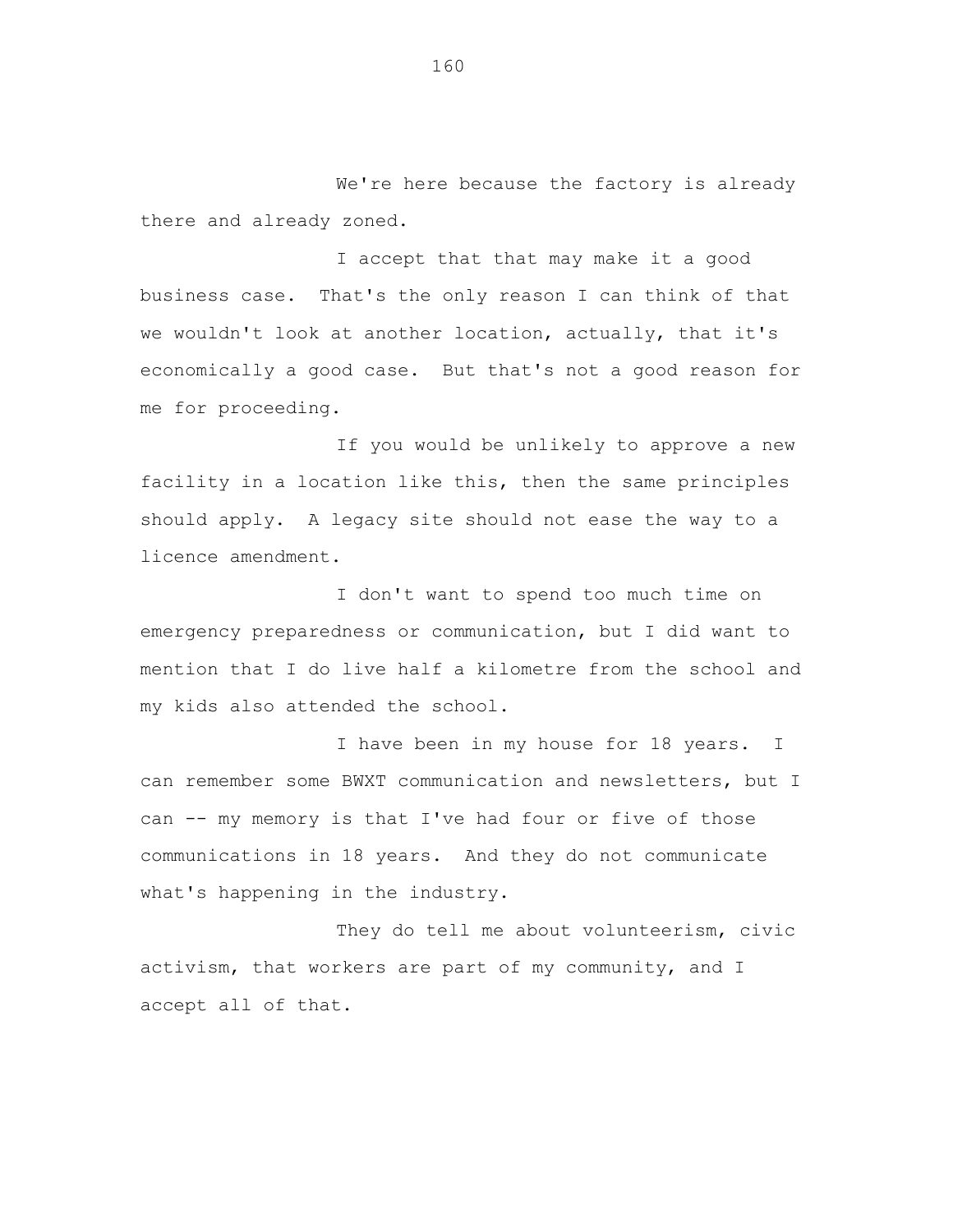I'm also a volunteer and a philanthropist in my private life. That's a red herring for me. It's not related to the actual work happening. And that's not what I get from the communications, is a sense of what the industry is. It's a communication about a good neighbour on a surface level, and that's a different thing.

And I should add that I've been in the factory. I have had a tour of the factory, so I'm one of the people that has been there. But I would say good community outreach hasn't been my experience.

I've never had soil samples, that I know of, done at my home or had any information about sampling in my area.

So to conclude, for this licensing and for the amendment to manufacture pellets, the fact that BWXT has to show in their submission their plans for a potential accidental release speaks to all of our concerns. It does seem hypocritical to simultaneously be reassured that this is so safe we could happily hang onto their smoke stack and breathe in the emissions and yet also acknowledge the extensive preparations in case of an accidental release of a hazardous chemical or to simultaneous say that workers are safe and the company's in compliance and doing a great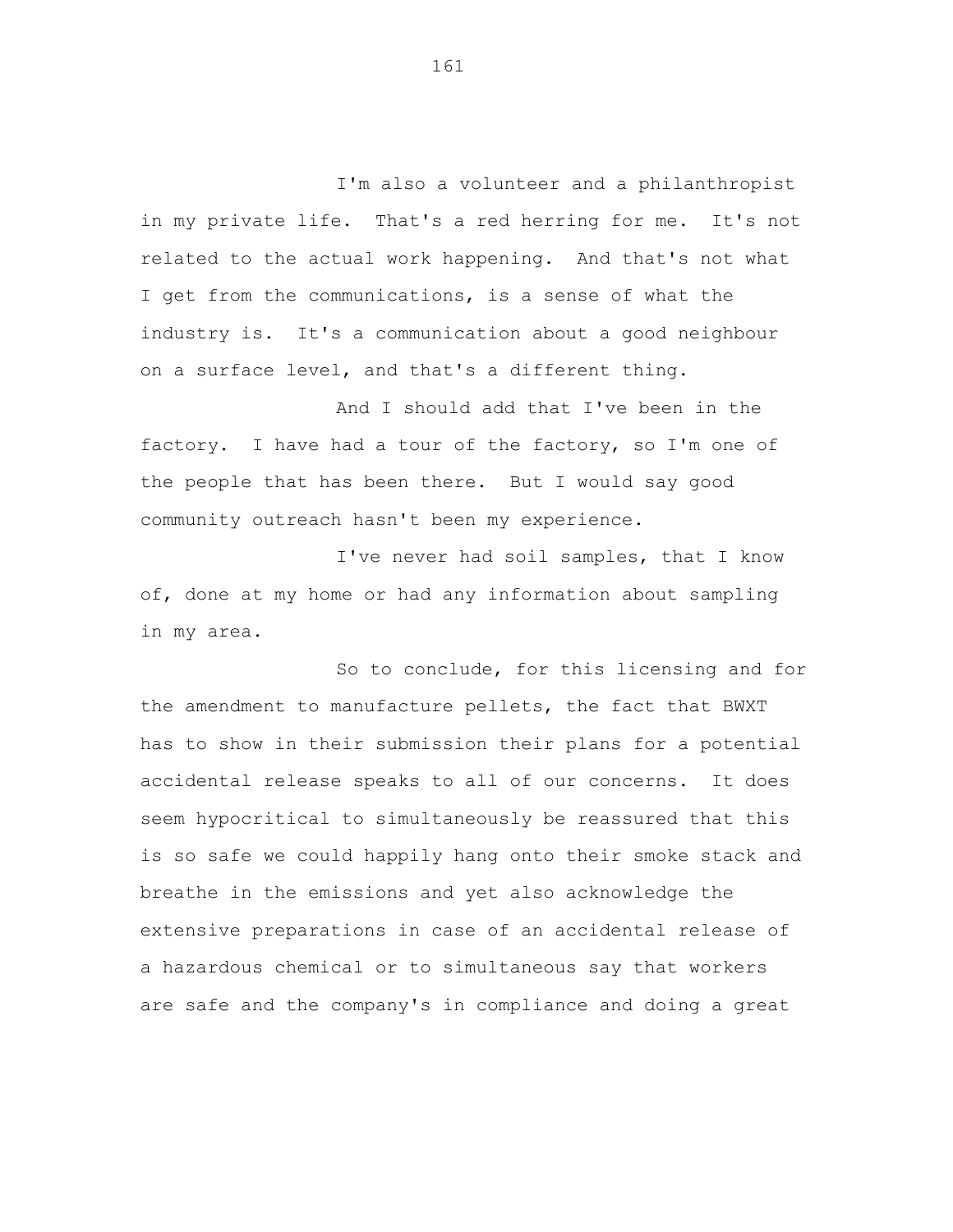job while also showing us 22 recorded events or accidents or to simultaneous reassure us that everything is safe but admit that regular air and soil testing is necessary and, in fact, that more of it will need to be done.

We wouldn't really need to keep debating and discussing how safe is safe enough or having to debate what it means to say that a safety standard is as low as reasonably achievable if we just acknowledge that there might be better places to put this.

Industrial parks exist to get industries of any kind into areas on the outskirts of cities. Given all this, instead of going through this process of having to repeatedly defend the site as not that risk or arguing that it is meeting safety protocols with ALARA principles, couldn't we just admit that it's causing consternation from us and defensive from the industry because it is not possible to satisfy all of the conditions to make it profitable, safe for workers, safe for the environment and a low level of risk?

The last thing I would say is I agree that the bicycle analogy has some weaknesses because we don't have a choice for where we're living. Somebody has a choice to ride a bike and where you ride your bike matters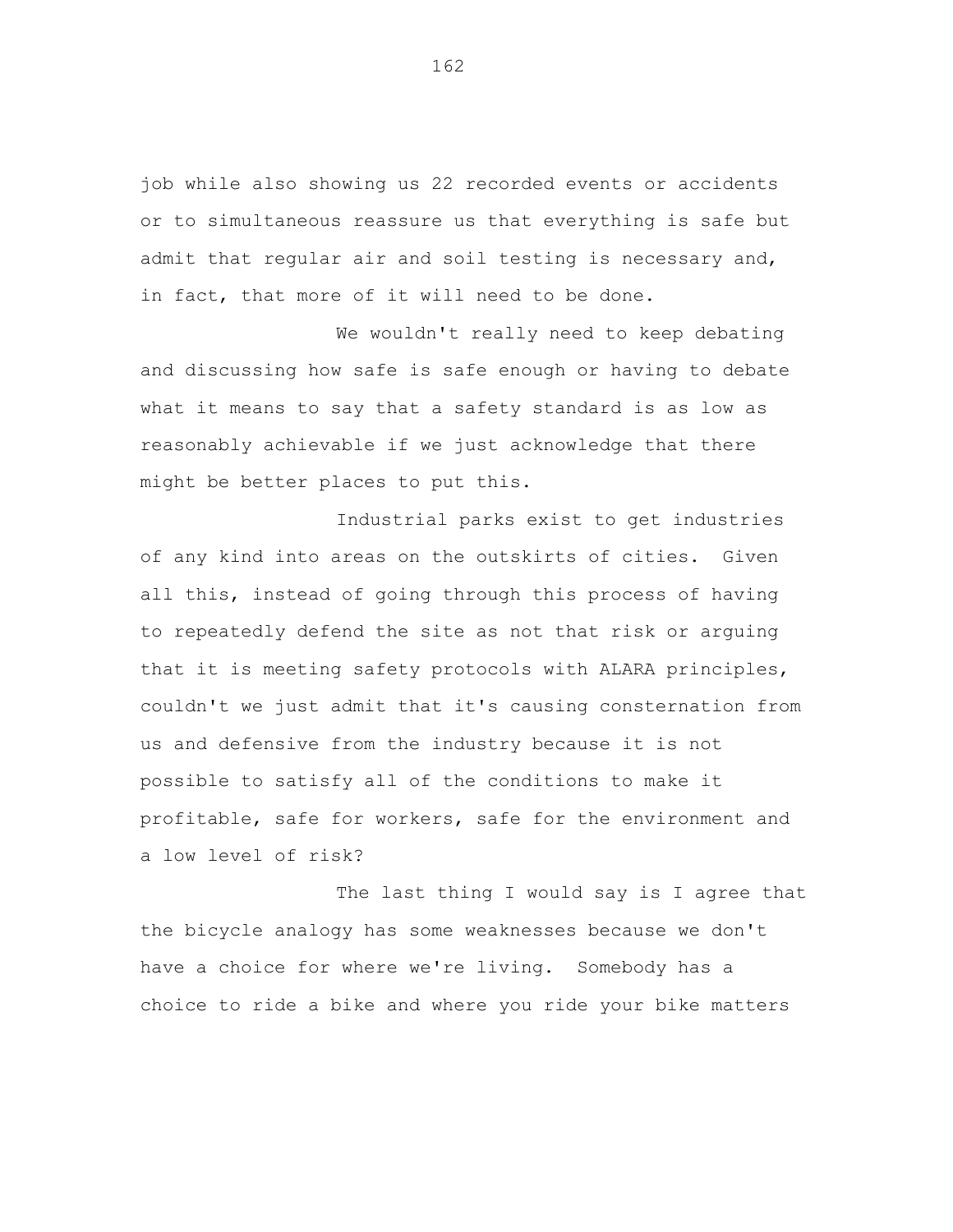as well. And you can pick a safe area to be in, and we haven't been able to select that for our own homes.

So thank you for your attention. You've been troopers up there. I am very impressed, and I've watched a lot online in and around my own work day, but thank you.

**THE PRESIDENT:** Thank you for your intervention, Dr. Buddle.

We'll start with Dr. McKinnon.

**MEMBER McKINNON:** Thank you for your comments, and I have no further questions.

**THE PRESIDENT:** Dr. Demeter.

**MEMBER DEMETER:** Thank you as well for your presentation. I have no further questions.

**THE PRESIDENT:** Dr. Berube.

**MEMBER BERUBE:** You've covered a lot of

ground, and thank you very much for coming to speak to us. Just out of curiosity, are you a medical

doctor or are you --

**DR. BUDDLE:** No, I'm a Canadian historian. **MEMBER BERUBE:** Oh, really.

**DR. BUDDLE:** I feel I've had to get up to speed on a lot of the science. And as you've heard from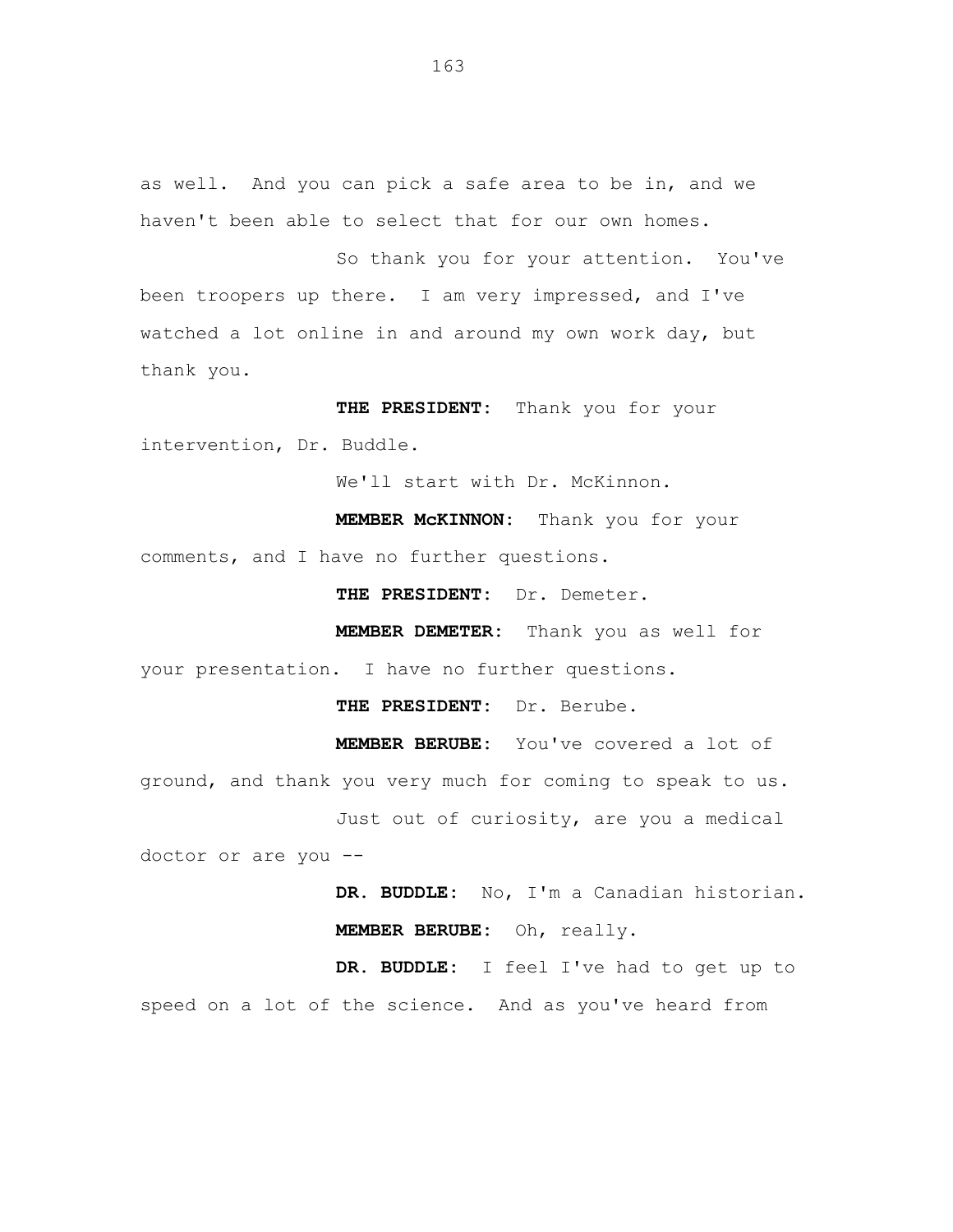many of the intervenors, we have had pages and -- like 85-page documents to read.

I'm a fast reader because I'm a historian and I can find what I need to find quickly, but no, I'm not a medical doctor.

**MEMBER BERUBE:** Yeah, you're a historical forensic auditor, basically, is what you do. I understand.

So as you've been drifting through all this and coming in, you know, quasi-literate, I guess probably that's the best way to put it because it takes a long time to become an expert in any field. You're well aware of that.

What do you see as the most challenging part of this?

**DR. BUDDLE:** I think part of the challenge is actually sorting out the things that are related to the issue and the things that are red herrings, and that's why I raised the issue of factory workers and the company being good at volunteering in the community or good philanthropists. Nobody would question that.

I mean, we work -- we live alongside people that work at -- in the company, so I think -- I actually think sometimes the challenge is what is the issue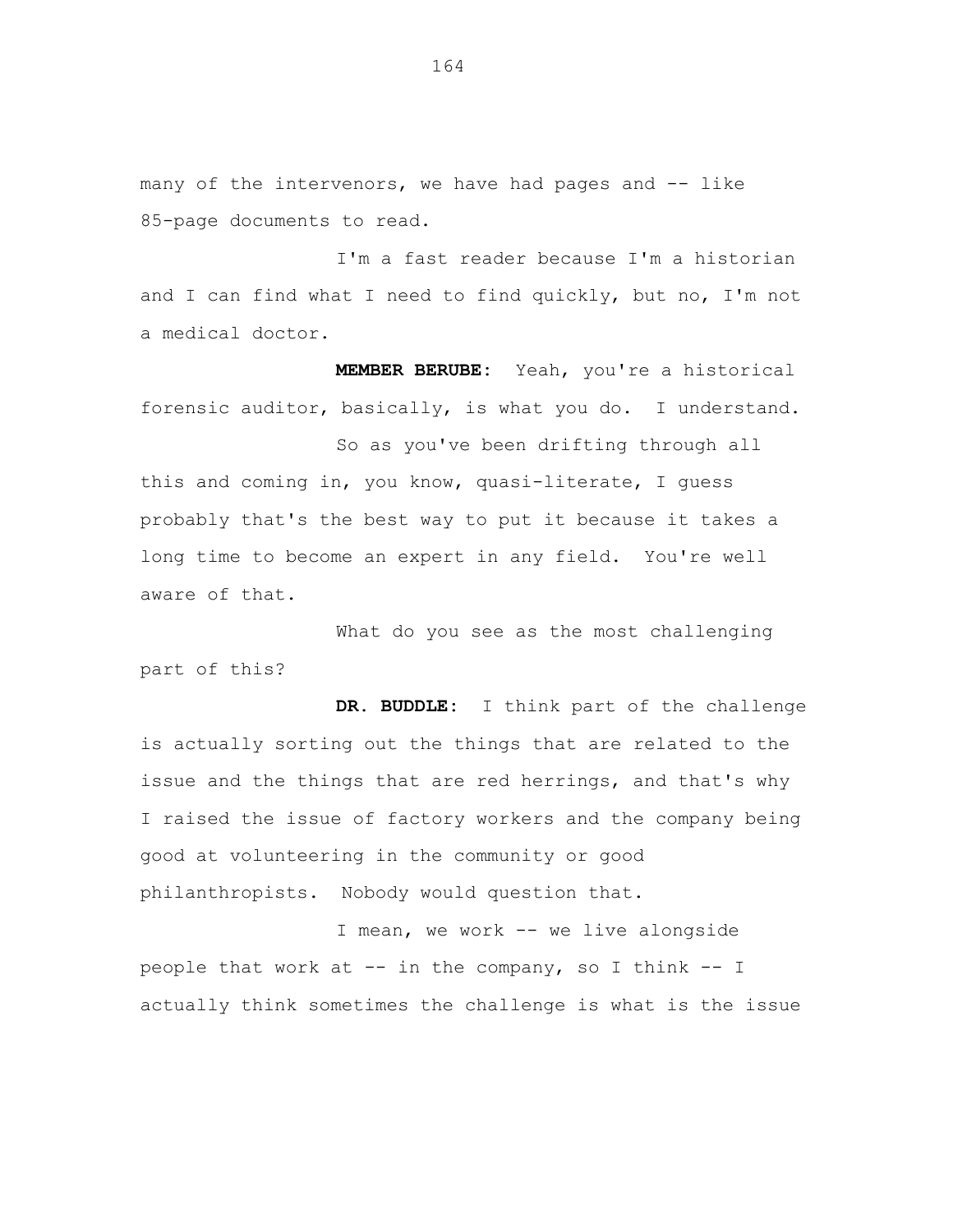that's being raised and what's the concern.

And that's why I was really careful to say I, personally, am not concerned about what I see as very small emissions of uranium. I understand what you have said, what the company has said about the science. But I think -- and my previous intervenors today have said this.

One of the challenges, and Ms. Mintz made it very clear, was if we accept the nuclear industry -- and some of us are okay with the nuclear industry. And I think we're getting dragged down a path that suggests we are all anti-nuclear.

And I'm not going to say my opinion on that, but I would say when we ask for it to be a different location, it's not because we're saying -- it is because we're saying there's a way to do this industry and we might even accept that the safety protocols are in place and that the risk is low. But when we ask for a different location for pelleting or increased industry, that's the reason, is that there's enough concern about safety that why not put it to a different location.

And that's why I talk about the defensiveness piece. I actually feel badly that BWXT and the CNSC is put in a position of constant defence of the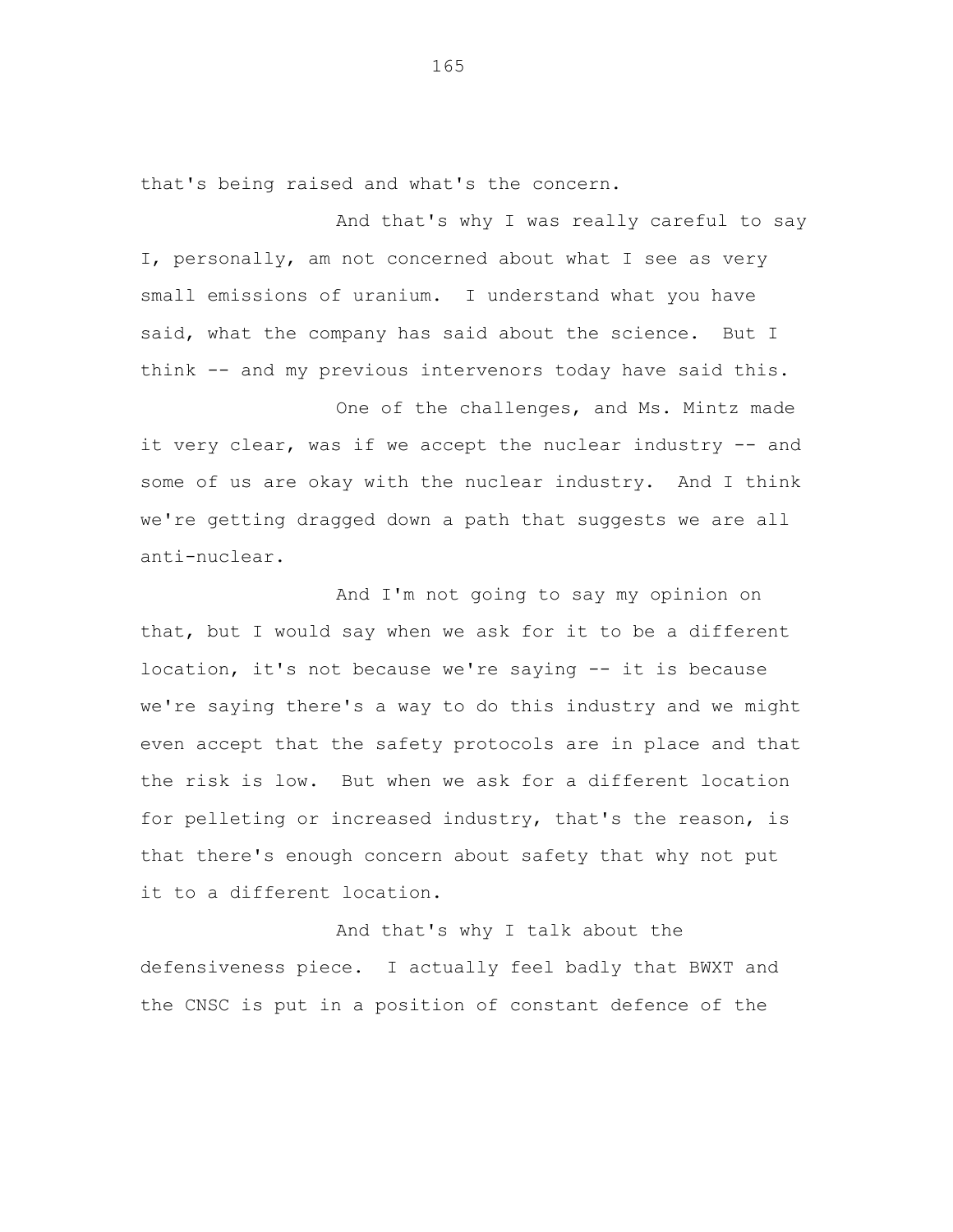position. But they wouldn't be in that position if the location wasn't a huge question.

So that's why I'm stressing, whether we all agree about the safety of the emission, the point is that there's that risk, and there's other risk on the site. And that's why the school keeps getting raised. We're not all afraid of uranium dust on the schoolyard. I mean, I'm not happy about it, but I'm not a scientist. But other things can happen. So.

**THE PRESIDENT:** Dr. Lacroix.

**MEMBER LACROIX:** Thank you very much, Dr. Buddle. Very interesting. You're as loquacious as an historian can be.

One question: Do you ride a bike? --- Laughter / Rires

**DR. BUDDLE:** I do ride a bike. I do wear a helmet, and I am totally aware of risk. But I don't ride my bike in dangerous locations.

--- Laughter / Rires

**THE PRESIDENT:** Some points that you raised -- let me just get clarification from BWXT, because our focus has been very much around beryllium and uranium dioxide and the hydrogen -- potential hydrogen tank.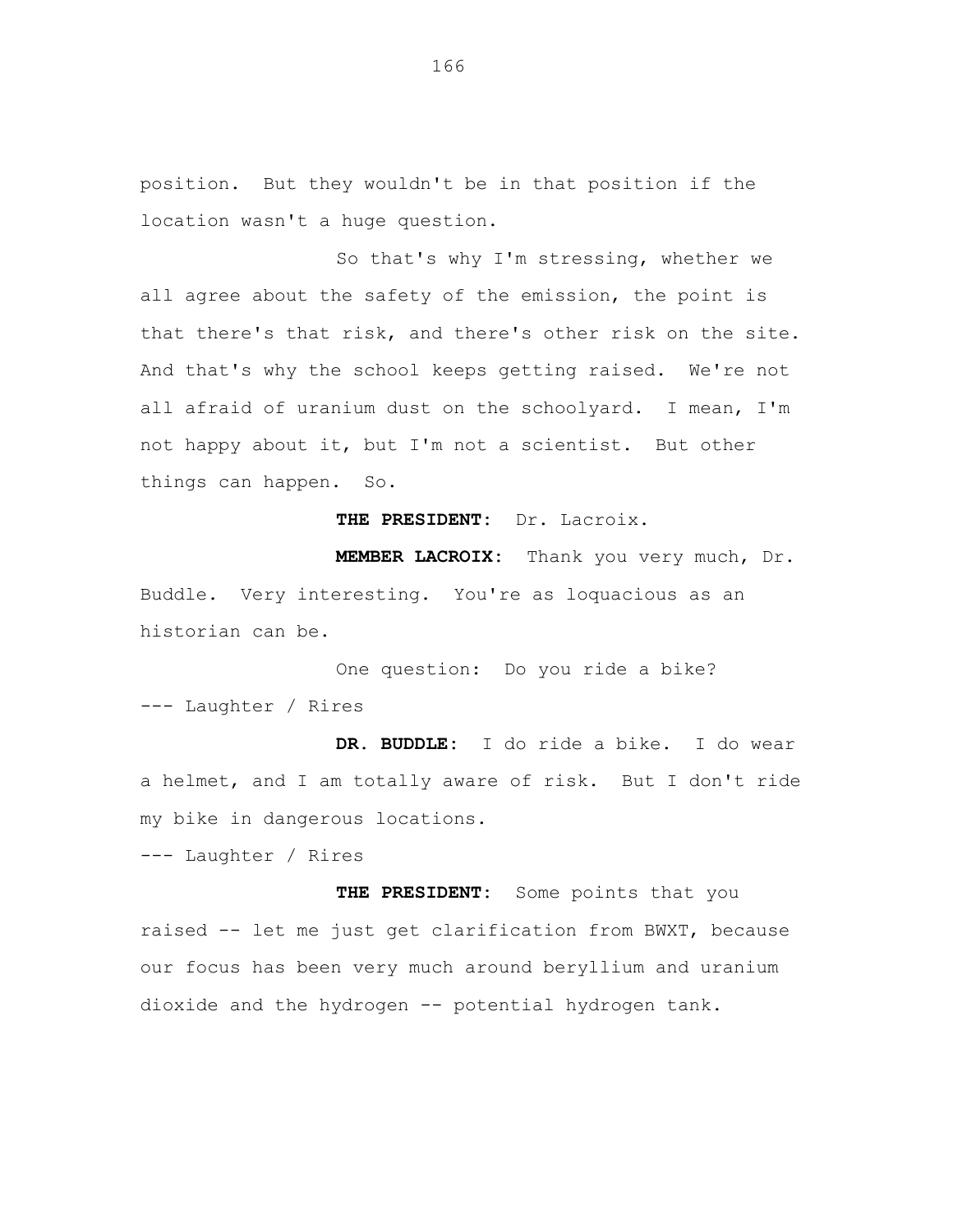What other hazardous materials are on your

**MR. SNOPEK:** Dave Snopek, for the record. So we've talked about uranium; we've talked about beryllium; we've talked about hydrogen.

We have compressed gases on our site. We use those for welding, for example.

All of these that I'm about to talk about are small quantities of material.

We use some flammable liquids on the site. We have acids on the site. So we have small quantities of all of these.

We do have zirconium on the site. Now, zirconium in -- you saw the picture in the presentation of the fuel bundle. So the zirconium in the bulk, kind of as tubes, is not a flammable metal. But I think mentioned in one of the early days, maybe in Toronto, where we call it decanning, but basically when we've made a tube, and if there's a quality issue with the tube, we want to recover the uranium material that's on the inside. So we cut that tube open to recover the uranium. So when zirconium is present in fine turnings, that's a flammable metal. So that is a hazard. And again, we have that in low quantity.

site?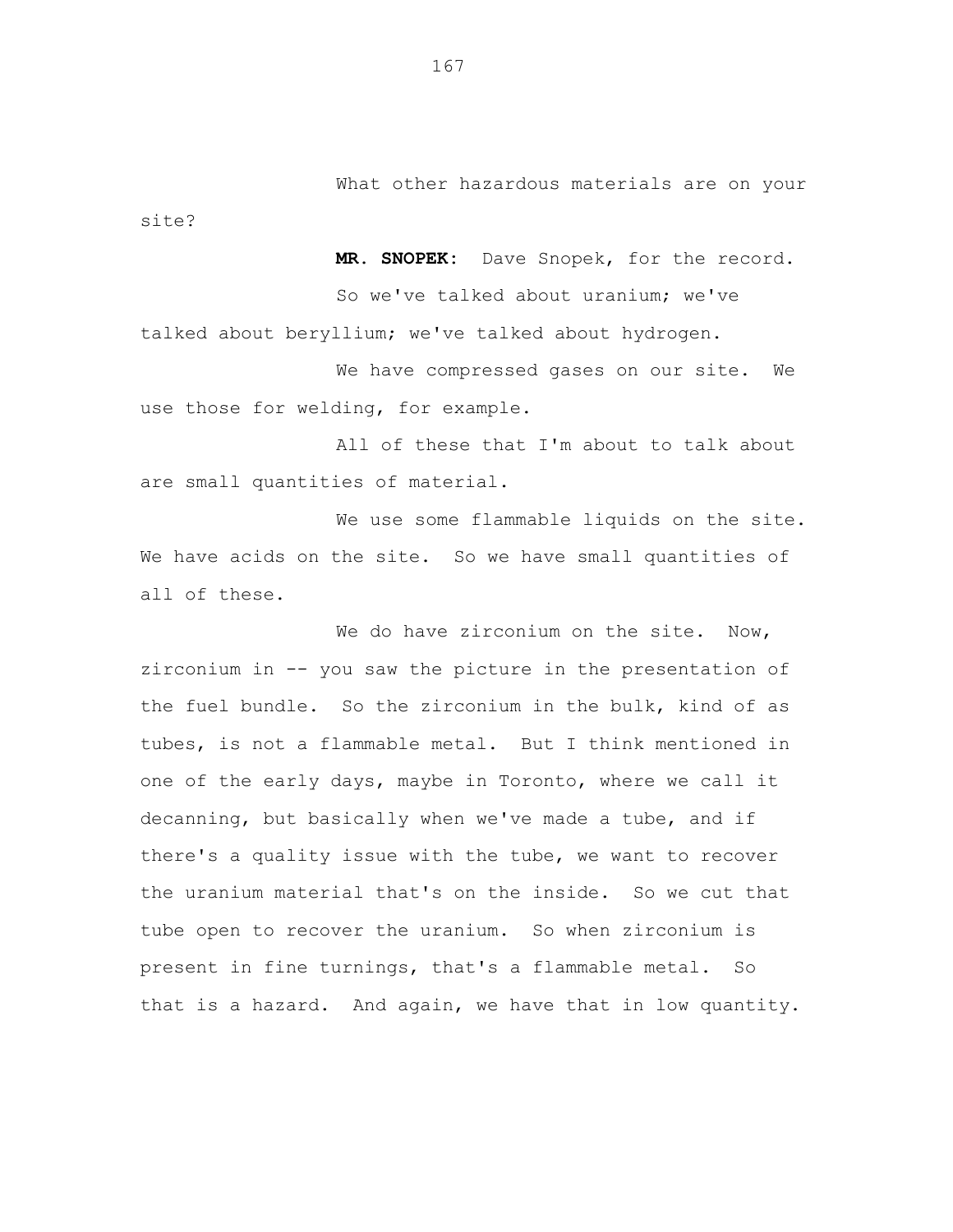So we have most materials that are present in a normal industrial environment.

**THE PRESIDENT:** The intervenor raised her concerns with staff's response to number 16. This is on safe exposure of beryllium. And I guess you thought that staff was maybe undermining the level of concern that existed with the analogy given that one could be smoking right at the exit of the stack. And I think staff was just trying to demonstrate that it would still be safe.

You mentioned that you've had an incident where for your air supply mask the wrong filters were used, and you didn't detect that for a while, protecting against vapour as opposed to particulate. What if something like that happened with your stack and the HEPA filter there, that a wrong filter is used? What would happen then?

**MR. SNOPEK:** Dave Snopek, for the record.

Part of the root cause or part of the cause of the respirator filters is they look and feel very similar of the different types of filters, look and feel very similar. A HEPA filter is very much different than any type of filter. It is several inches thick. And we have controls over the purchasing of those filters, over the installation of those filters, verifying that they've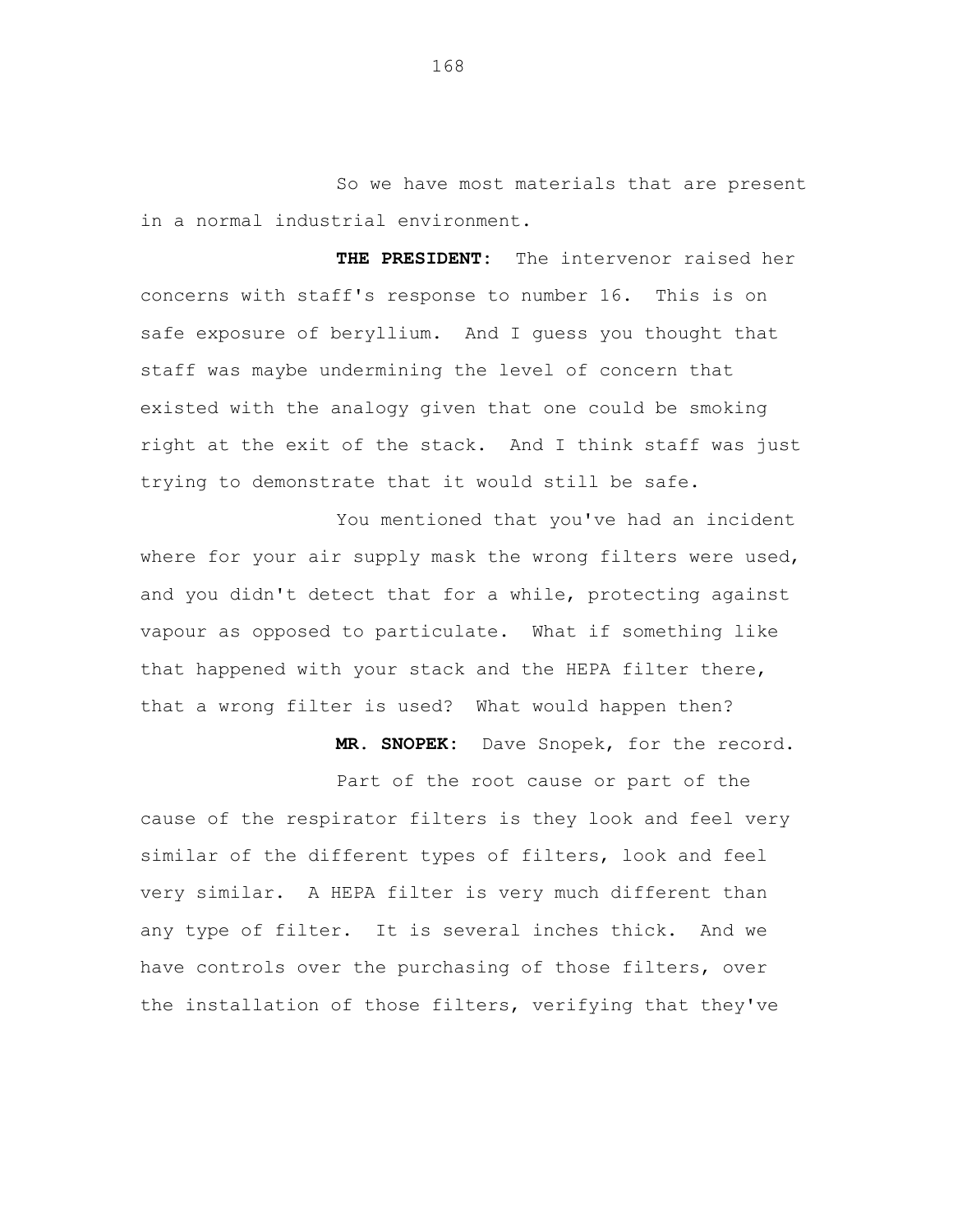been installed correctly. We also have monitoring that indicates that the filter's been installed and it hasn't been, let's say, omitted.

Actually, some of the learnings -- the issue with the beryllium respirator was entirely independent from environmental. I just want to make that clear. But some of the learnings from that event we've implemented across the organization in terms of strengthening the way we purchase what we call critical-to-safety components. And certainly the HEPA filters for ventilation fall within that category.

So we learned from that and put in place very strict and formal means for purchasing those items, for receiving those items, and making sure they're deployed correctly in the organization, not just limited to respirator filters.

## **THE PRESIDENT:** Thank you.

And last quick question for staff, the number of safety incidents, the 22 incidents. How do you reconcile that with having a good safety performance?

record.

**MR. AMALRAJ:** Julian Amalraj, for the

So in terms of the events being reported,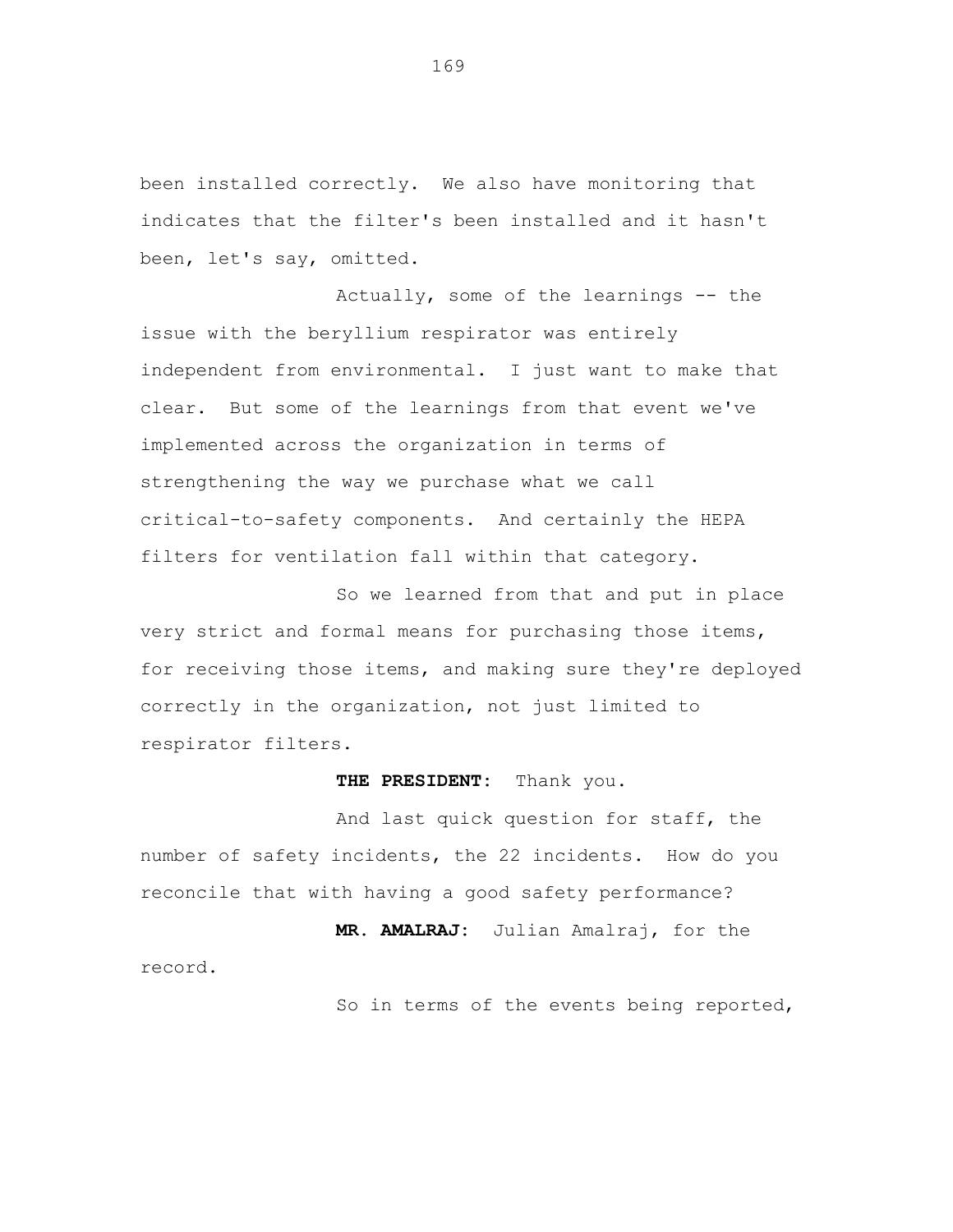all the events were anticipated operational occurrences in terms of our safety terminology in that they are -- the severity in terms of events do not constitute accidents. I just wanted to clarify the terminology part of it.

The licensee is mandated to document these, take lessons learned from them, implement corrective actions, as well as have a program and a process in place to ensure future occurrences are mitigated associated with the events and the lessons learned from what they have experienced through the normal operations and the processes in place associated with that.

The 22 events over the 10 years as a whole are what you would see from most of these facilities. It's not like an abnormal event. And any one event itself did not constitute a significant failure or a major loss of control in terms of the operations of the facility. Even some of the reports associated -- for example, one of the hydrogen fires. The lessons learned was that if you're implementing pipes, you have to ensure that the joins or associated stuff are not multiple joins and that are prone for leakages. There were additional corrective actions implemented by the licensee to ensure that that is something that would never happen again.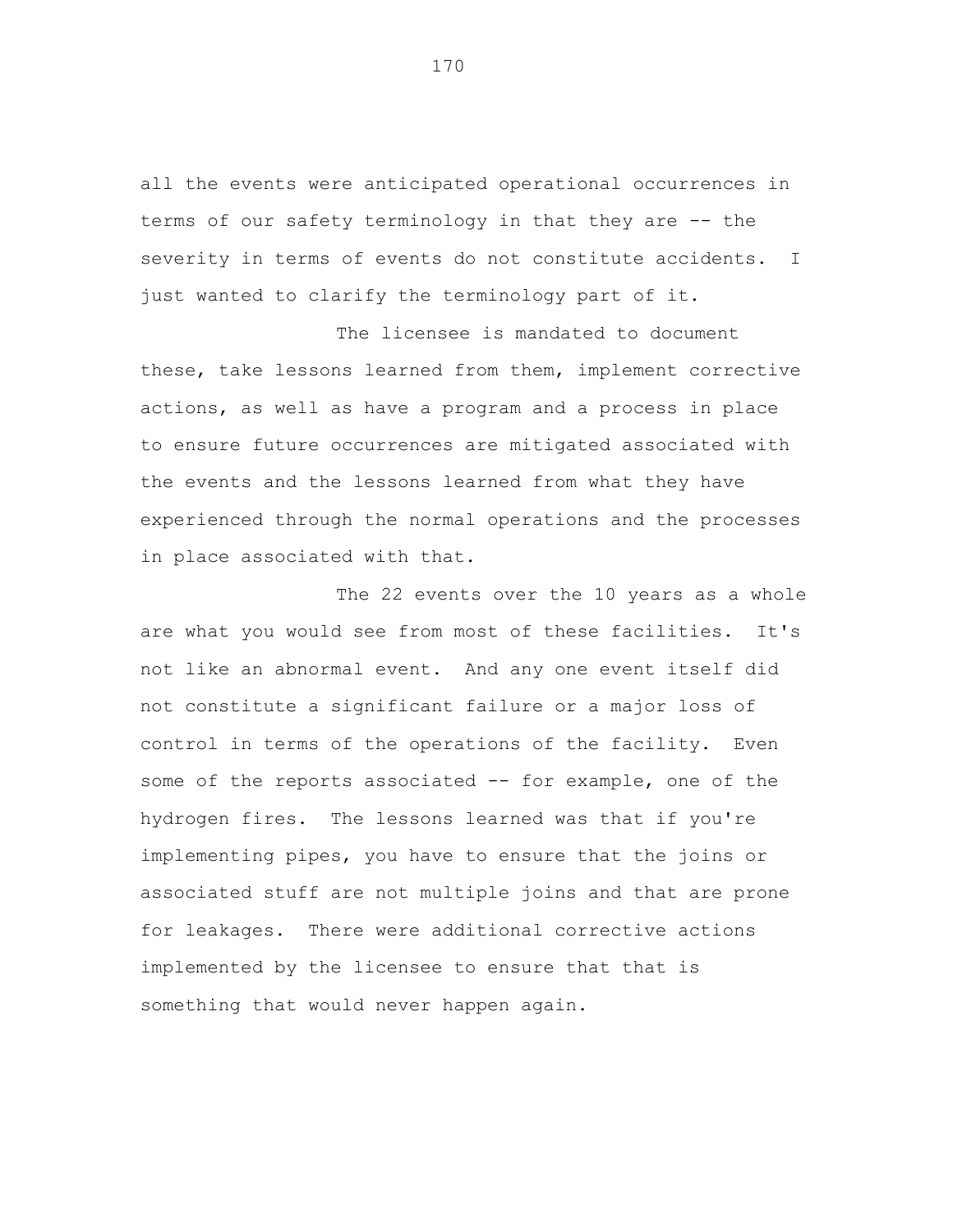But from a severity point of view, as well as the operations point of view, those are the things that you would expect the licensee would face during normal operations of these.

**DR. DUCROS:** Caroline Ducros, for the record.

I would just add just for a correction for the record, there were 21 reportable events. And we have a regulatory information bank where we track the corrective actions to their completion. So I think that the takeaway is that these were events that there's multiple barriers that have to be  $-$ - have to go wrong or have to be terminated before there's a more severe accident. These were non-safety-significant events where an early barrier would've been the one that we would have -- it would have been reported upon.

**THE PRESIDENT:** Thank you.

Dr. Buddle, over to you for any final comments, please.

**DR. BUDDLE:** I would just say I think it's a bit of a euphemism to call what is still an accident an "event." Just for that point.

And I think the only other thing I would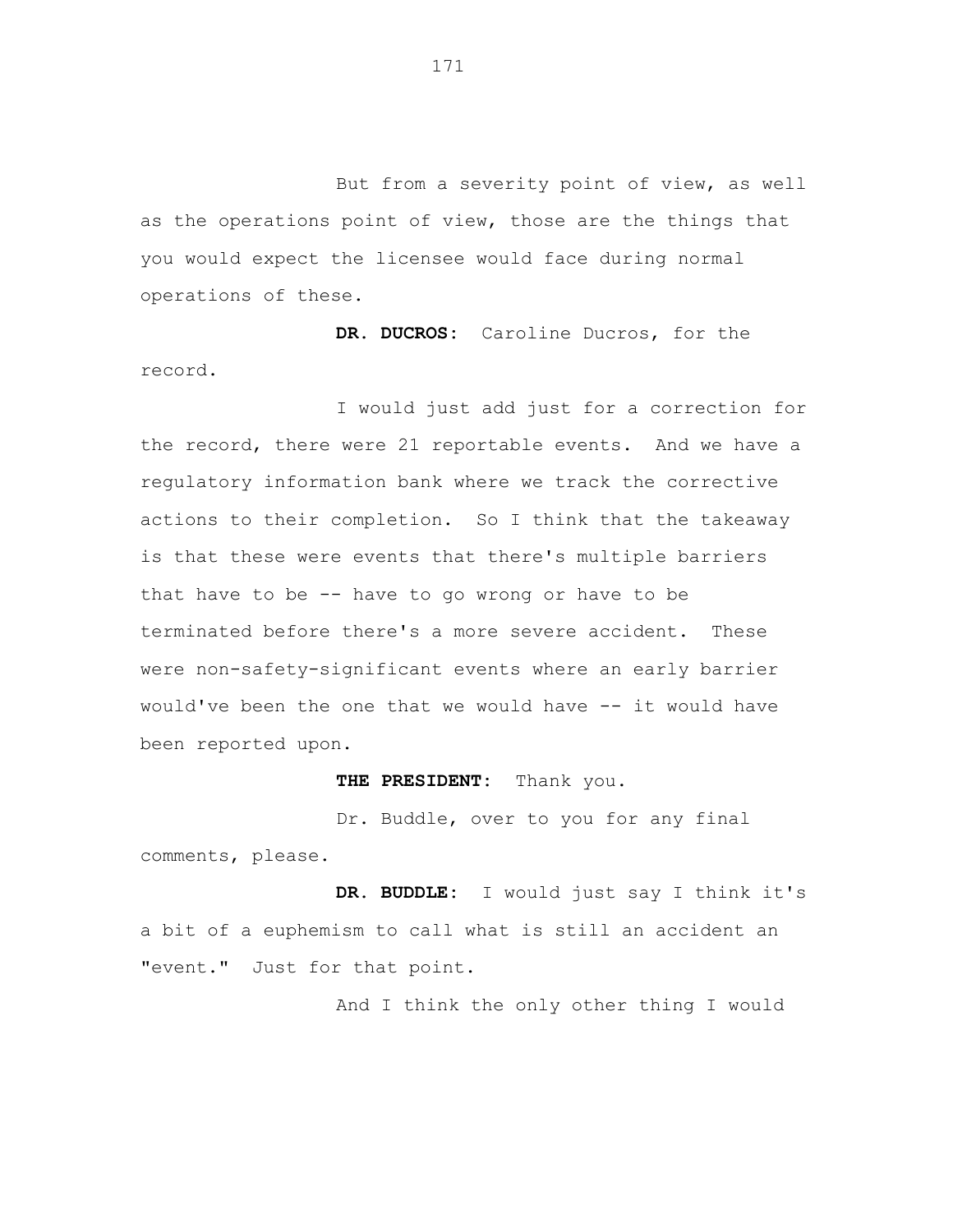say is that I still actually don't think the question that Indie asked quite nicely has been answered through this proceedings, which is that if the land was free and open and no factory was on site, and a proposal came forward to build a facility like this one in this location, would a licence like that be approved. And if it wouldn't be approved, I would like that same logic applied to a legacy site that inching forward for me doesn't actually address that issue. And that's why we're dealing with location.

But thank you very much for your time.

**THE PRESIDENT:** Thank you for your

intervention.

Our next presentation is by Ms Kate Haines, as outlined in CMD 20-H2.40.

Ms Haines, the floor is yours.

**CMD 20-H2.40**

**Oral presentation by Kate Haines**

**MS HAINES:** Good afternoon, and welcome to the beautiful city of Peterborough. I hope you've been welcomed before.

And this has been very interesting to me,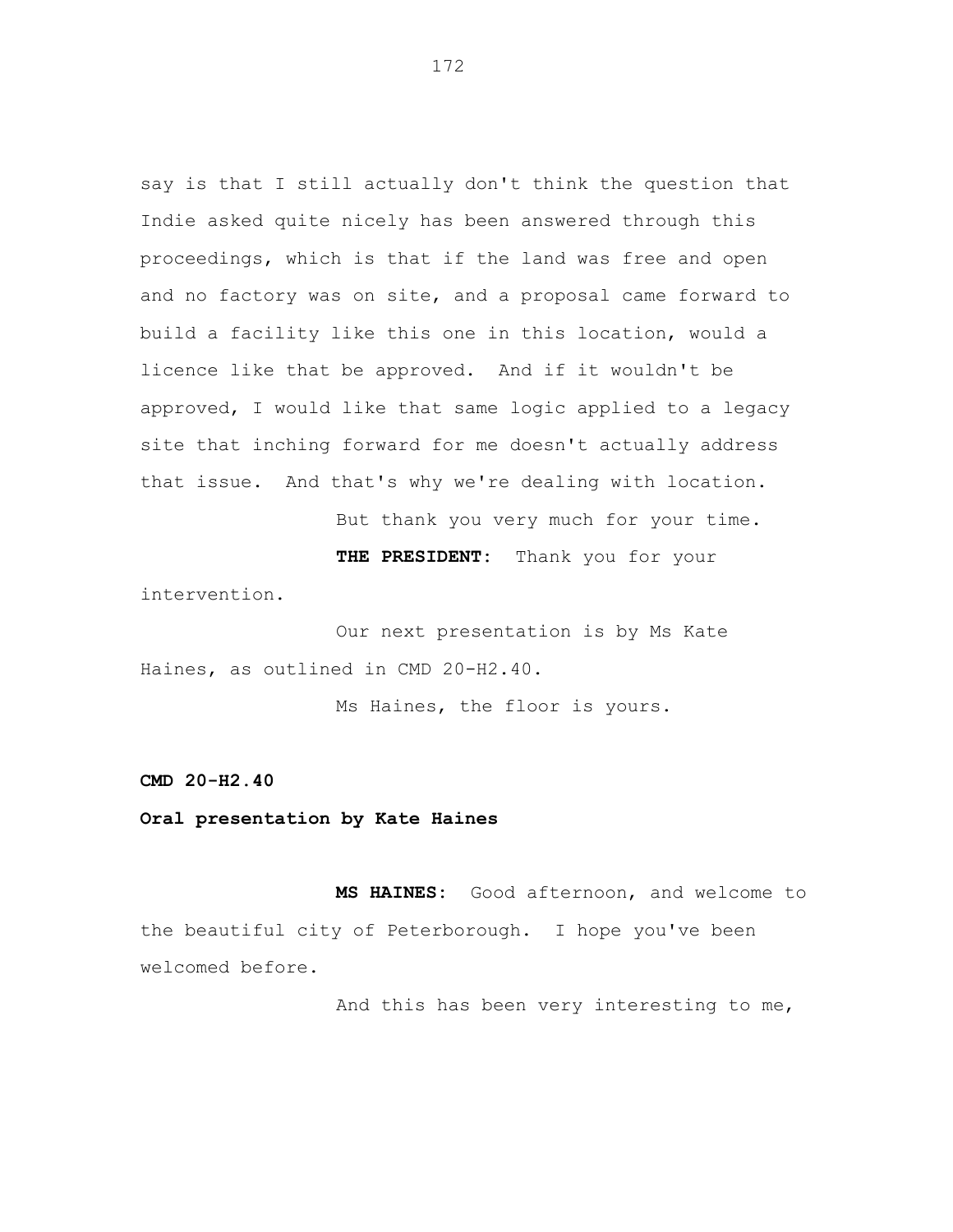this listening to all of the comments. So I hope that what I have to say is not redundant. It's more personal than many of the interventions that have been made today.

So thank you to the Members of the CNSC and BWXT and the other interested parties here who are listening to the concerns of those of us who have the time, energy, and courage to speak for the neighbours of the BWXT/Hitachi site. And thank you to CARN for making us aware of these issues that we're all discussing today. You know, and a particular thank you to Indie, because she represents my grandchildren, which is wonderful, and her choice to ride a bike, which is an environmentally sustainable activity, Indie. Just keep safe.

So my name is Kate Haines. My family has lived within the two-mile radius of GE-BWXT for 40 years. In the last 20, we have lived within two blocks of the property of concern. I've walked around this facility for many years. In the last few weeks I've increased my walking in this area, looking at the homes and imagining the lives of the people in those homes.

I worked as a registered nurse and wound care specialist, doing palliative work in the community, so I'm a community health nurse doing home visits for over 20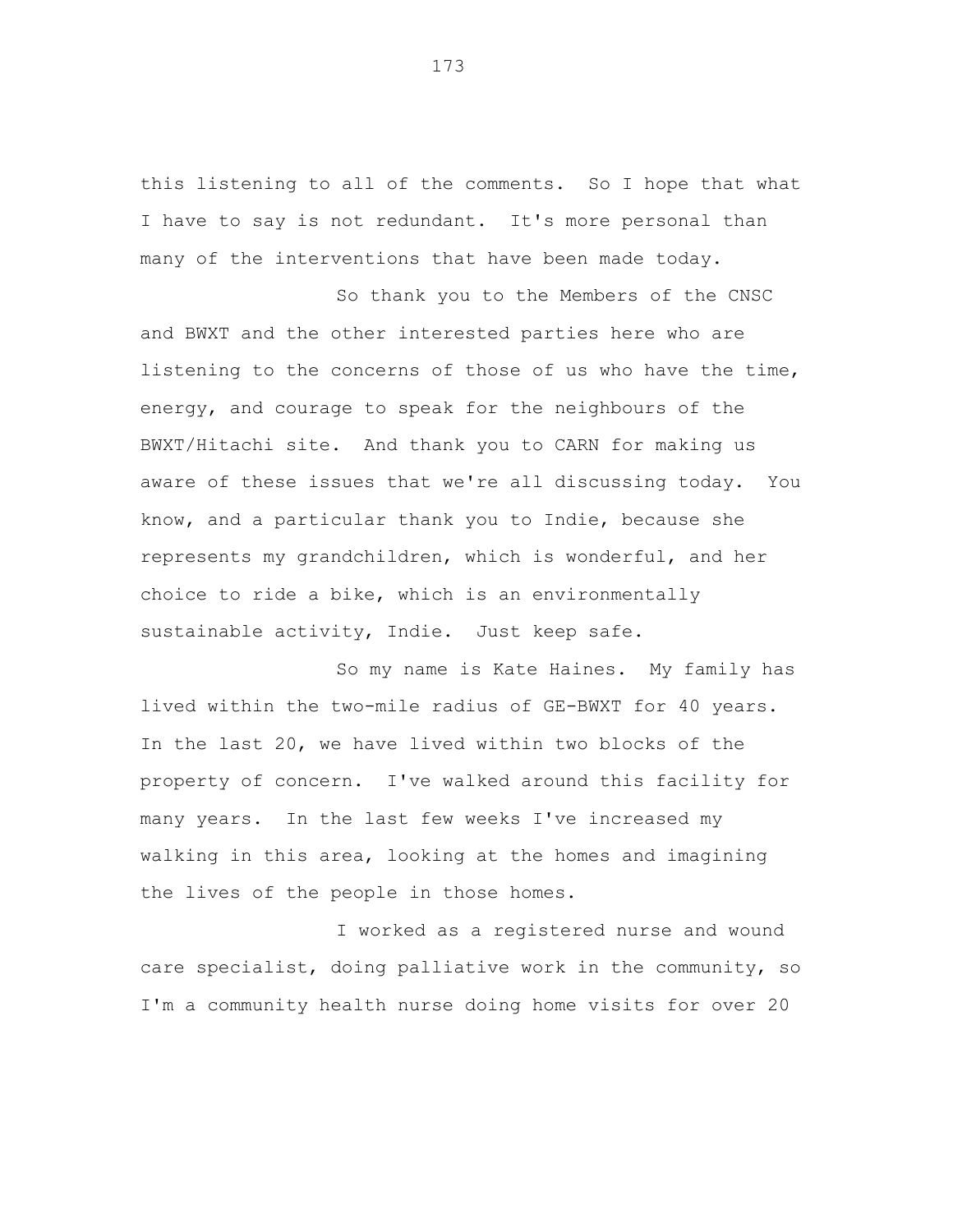years. During this time, among many other nursing activities, I provided support for clients on chemotherapy and in palliative care.

Most memorably, and most specific to GE, was treatment and support for clients with pleural mesothelioma and the wounds that can be unfortunate for palliative patients and the alleviation of pain for those dying and their families. And I don't know how many of you have actually seen the kind of wounds that people in palliative care can sometimes get, the agony and the treatment that is required to keep people comfortable.

In the innocence of past days, asbestos was thought to be a safe product along with DDT, red dye no. 4, parabens, many others. Yet in my neighbourhood, we are now being provided with assistance for the removal of asbestos from our homes. It has become a known fact that GE workers brought this material home not only on their clothing but as a freebie to help insulate their homes. My neighbour two doors closer to the site is going through this process right now. This has involved not only removing her family and her tenants from their homes for an unspecific period of time, has caused great disturbance in their everyday lives, but as my neighbour says,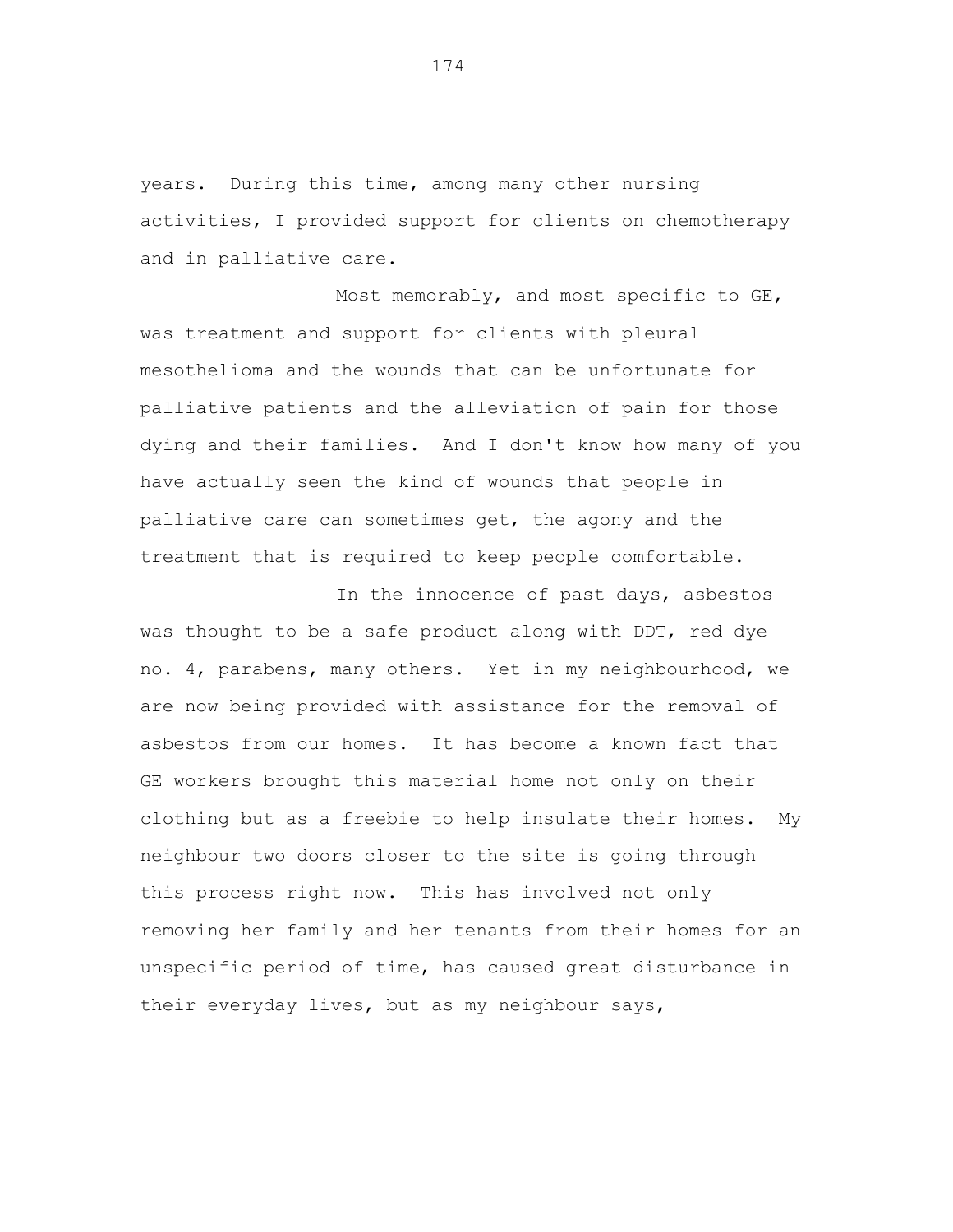post-abatement her house is a disaster, and her family does not have any related illness.

So the relevance and irony of this is we now know the health hazards of asbestos, and there is evidence to support the many illnesses that our local factory contributed to. Lives have been lost, and now there is an attempt to somewhat rectify and pacify by offering removal of this toxic material.

I'm asking, Why is there the possibility that we in Peterborough may be subjected to yet more and perhaps more dangerous toxins?

One of my other roles in the nursing agency was to sit on the occupational health team. And I cannot begin to express the frustration that we as nurses felt as we attempted to have access to materials to make our everyday work life safe. From my perspective, as well as that of many of the nursing team, occupational health and safety was mostly directed at those in management positions and office staff, not those of us who travelled many kilometres daily dealing with innumerable situations that had both potential dangers and remedial health hazards.

Office workers -- they were lovely and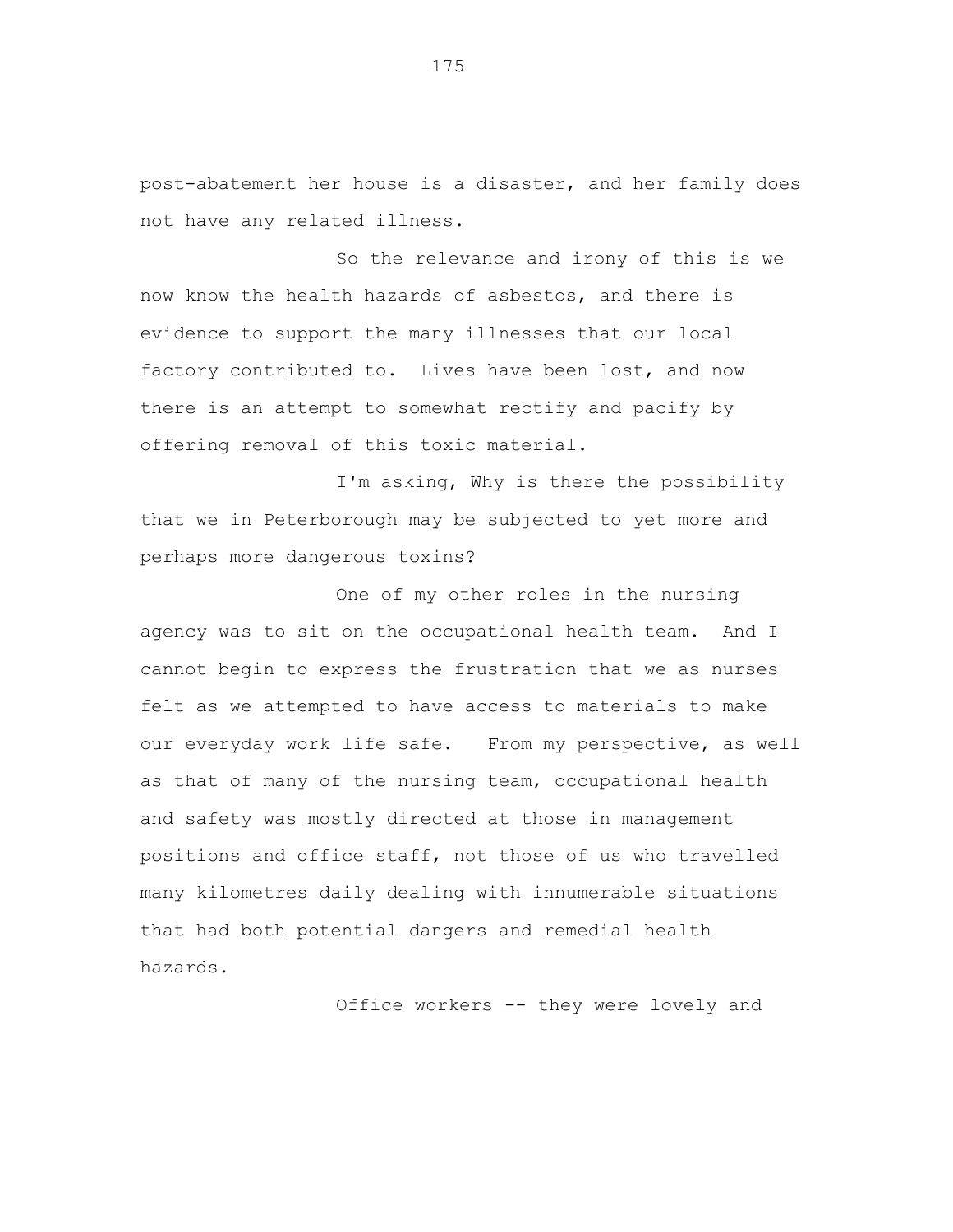equally deserving -- their had their chairs checked for safety. We in the field, for instance, struggled for over three years to get safety needles to avoid needle-stick injuries and their subsequent health hazards. So think about AIDS and hepatitis.

So as a neighbour, wife, mother, grandmother, as well as a nurse, I take issue with the lack of concern I find in the documents I've reviewed about the BWXT renewal and possibility for uranium pellet production and beryllium usage in Peterborough for the residents of this community. Asbestos caused irreparable damage to workers and families, and the current abatement process is just a little wee Band-Aid to make us feel safer.

Uranium dust cannot be removed from the human body. Think of the hundreds of children in close proximity to the BWXT plant at Prince of Wales School. Do I have to think about my four children and their futures, not to mention the individuals and families who live within the supposed two-mile safety radius?

And then there's beryllium. Should we be thinking about sarcoidosis, chronic beryllium disease in our futures? We who live in this neighbourhood do not sit in the offices of executives or facilities with safety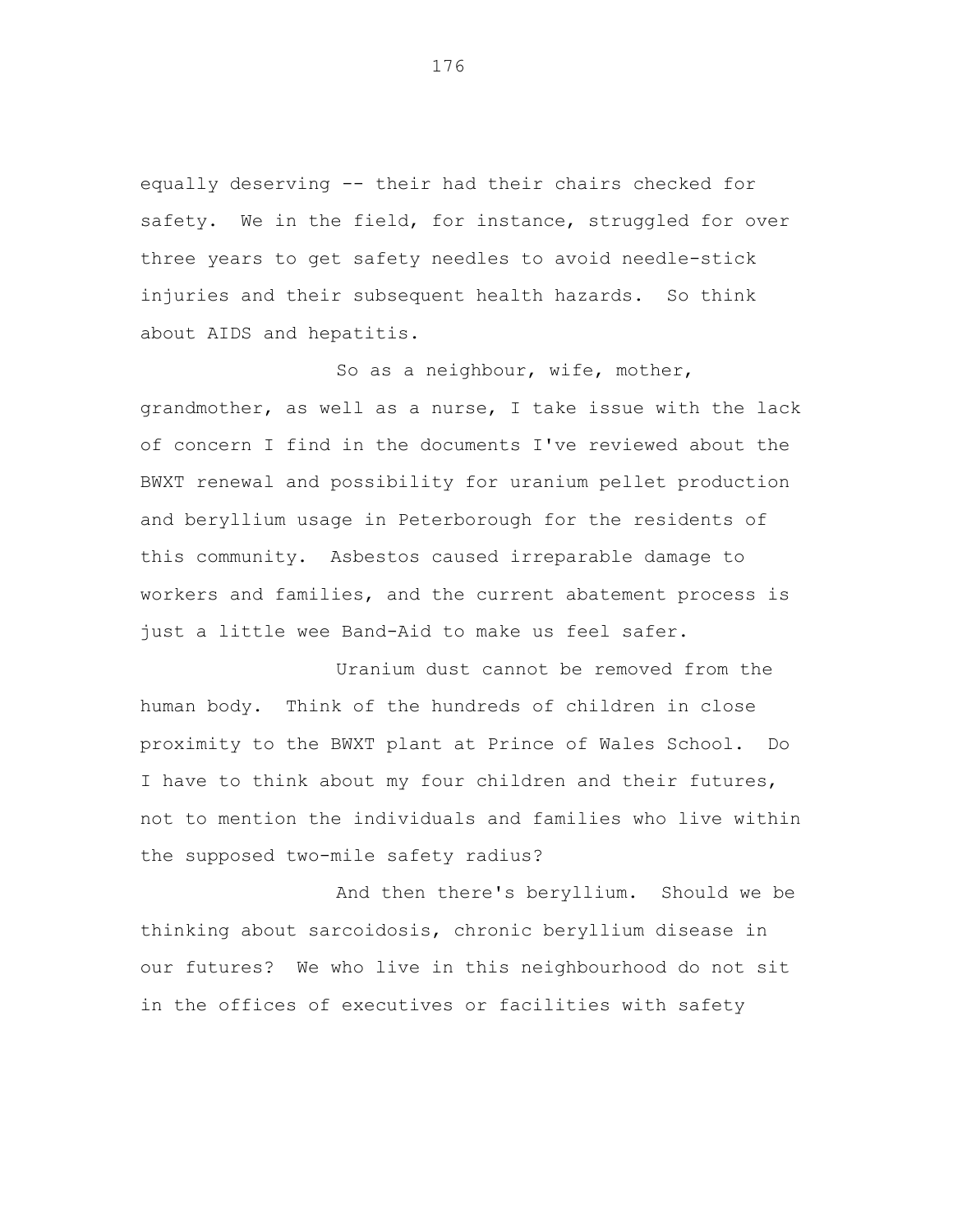measures. We work and play in our homes, our gardens. We walk the streets. We send our children to the local school. Is this to become a risky place to have a normal life?

Does uranium affect soil quality? Does beryllium? Many of us in the neighbourhood have done what we have been asked to do by different levels of government. We garden, we compost, not only to provide nutrients to our gardens, but also to keep excess garbage from the landfills. We diligently work on bringing insect and birdlife back to support local pollinators. We work on protecting tree canopies to provide habitats for creatures of all sorts and to help keep this earth cool in the summer.

I find it difficult to understand just how the possibility of having these toxins will not affect the quality of the food we grow and the air we breathe. This distresses me, as I know it does many of my neighbours. We are trying to support a sustainable environment.

Further to my concerns about uranium are those related to beryllium. I will mention briefly concerns from the article "Beryllium Public Relations Problems: Protecting Workers When There Is No Safe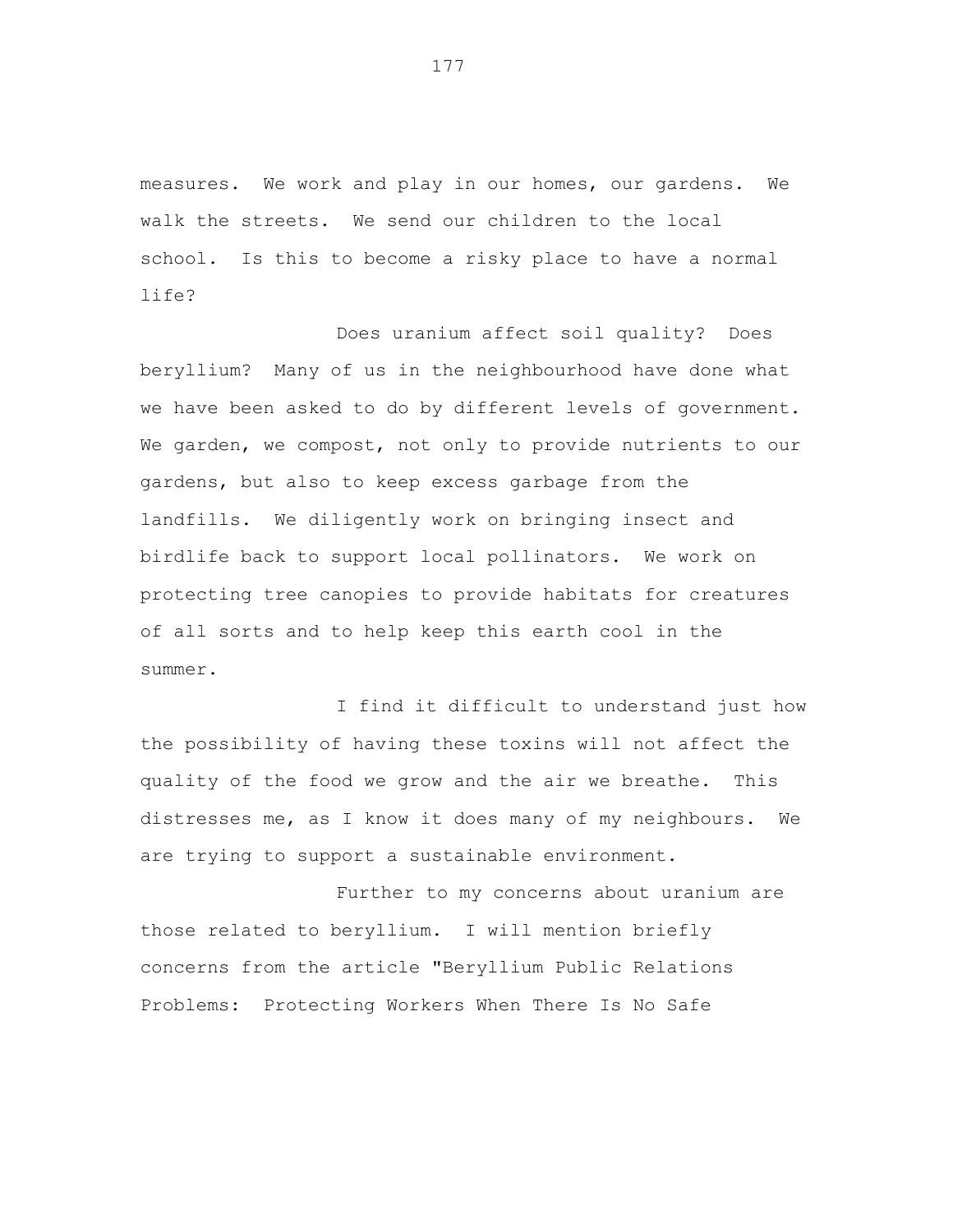Exposure Level," by David Michaels and Celeste Monforton. And I have a copy here. It's from the European Union Publications.

And I found it really interesting when I opened up this site, because the very first picture is of a bee, this beautiful domestic bee. And we know what happened with bees, and neonicotinoids like eliminated the populations. I talked to my brother a couple of weeks ago. His entire hives -- they're all gone. And that's a toxin that's been put into the environment.

Anyway. In this scholarly publication, they express concerns over chronic beryllium disease and sarcoidosis, dermal rashes amongst other diseases. They report cases world wide in which the exposure was less than the 2 milligrams per cubic metre. Right?

But most concerning, and I believe it is a concern for many of our presenters today, that there is evidence that the guidelines for exposure are industry and politically influenced. And at the risk of repeating myself, as a former member of an occupational health team, I was certainly aware of the mechanism of politics working against the protection of workers and communities.

We as parents, grandparents, concerned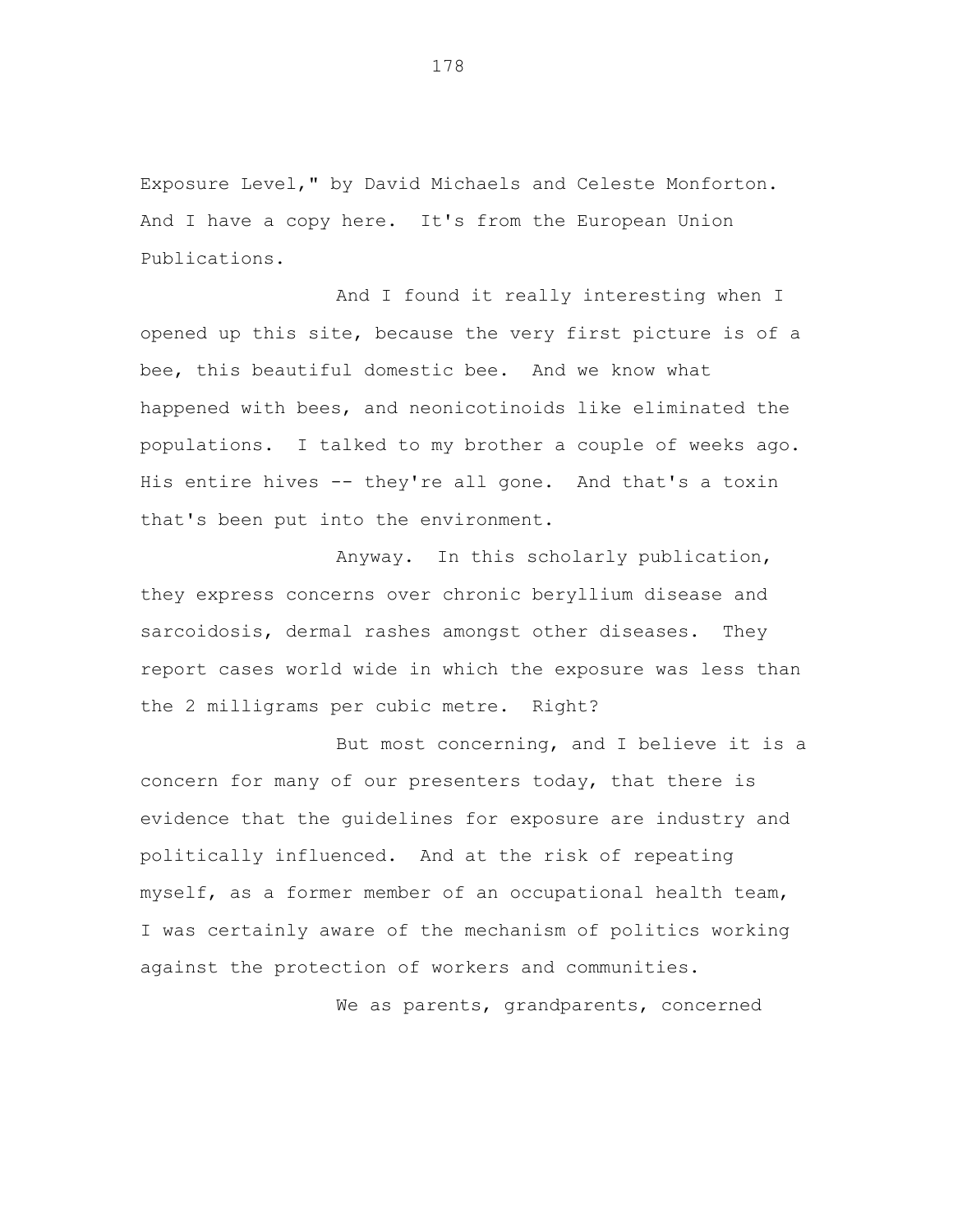members of this community do our best to protect our children and fellow citizens. So we use baby seats, we don't smoke inside our homes. Peterborough has created a sustainable community policy as well as a climate emergency plan. We are becoming a forward-looking community.

So not being aware of "health hazards" and "non-conclusive animal studies" from section 12 of the CNSC's responses doesn't mean that problems don't exist. ALARA, as low as reasonably achievable -- and whose definition of "reasonable" is this? From section 21, BWXT will be more communicative and form a citizen committee. Where would we be if CARN had not raised all of these concerns?

So my feeling is that it's not anxiety and fear that the citizens are raising; it's frustration and anger at the inability of us small folk to effect our change in our community.

So I would suggest that until there have been independent environmental studies done in areas where pelleting has taken place over a statistically relevant period of time, that the BWXT application for pelleting just be put on hold for now, and that the research needs to be done to protect any community, not just the community in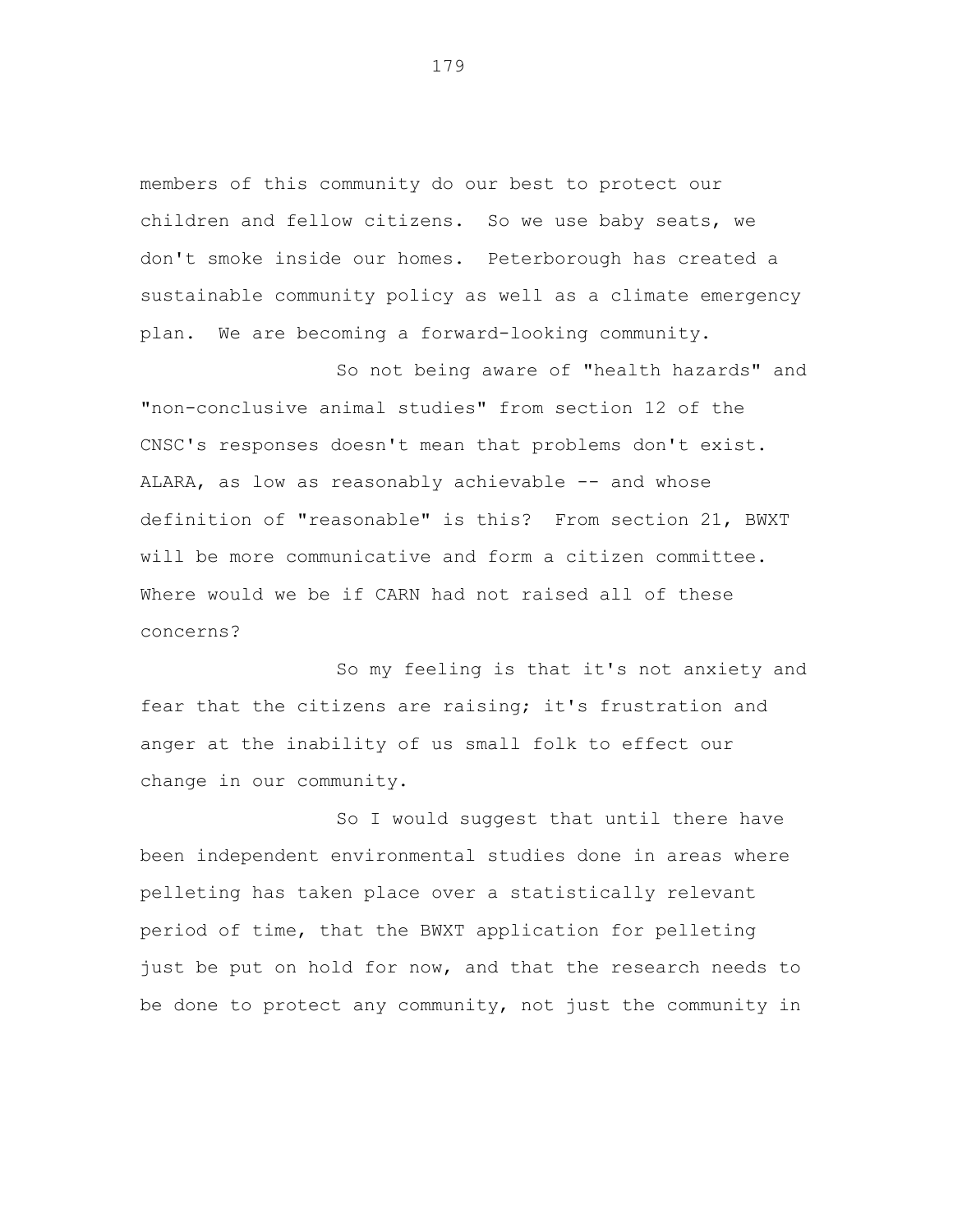which we live.

I would like, therefore, to suggest that your greatest priority would be to first do no harm.

So thank you for listening to this.

**THE PRESIDENT:** Thank you, Ms Haines, for your presentation.

Dr. Demeter?

**MEMBER DEMETER:** Thank you very much for your presentation. I personally have quite enjoyed being in Peterborough for the past few days. Had a nice stroll down the street last night, clear my head.

Anyways, as your role as an occupational health nurse, did you ever work with GE, former GE, or BWXT?

**MS HAINES:** No, I didn't, but when I did a student rotation when it was GE, and I found that really fascinating like going through the old factory. And it is an old factory. Have you been through the old factory?

## **MEMBER DEMETER:** No.

**MS HAINES:** Yeah, well. Wander around. And I mean this is a decrepit old -- it's a beautiful old -- architecturally fabulous old building. But the entire area is a hazardous site.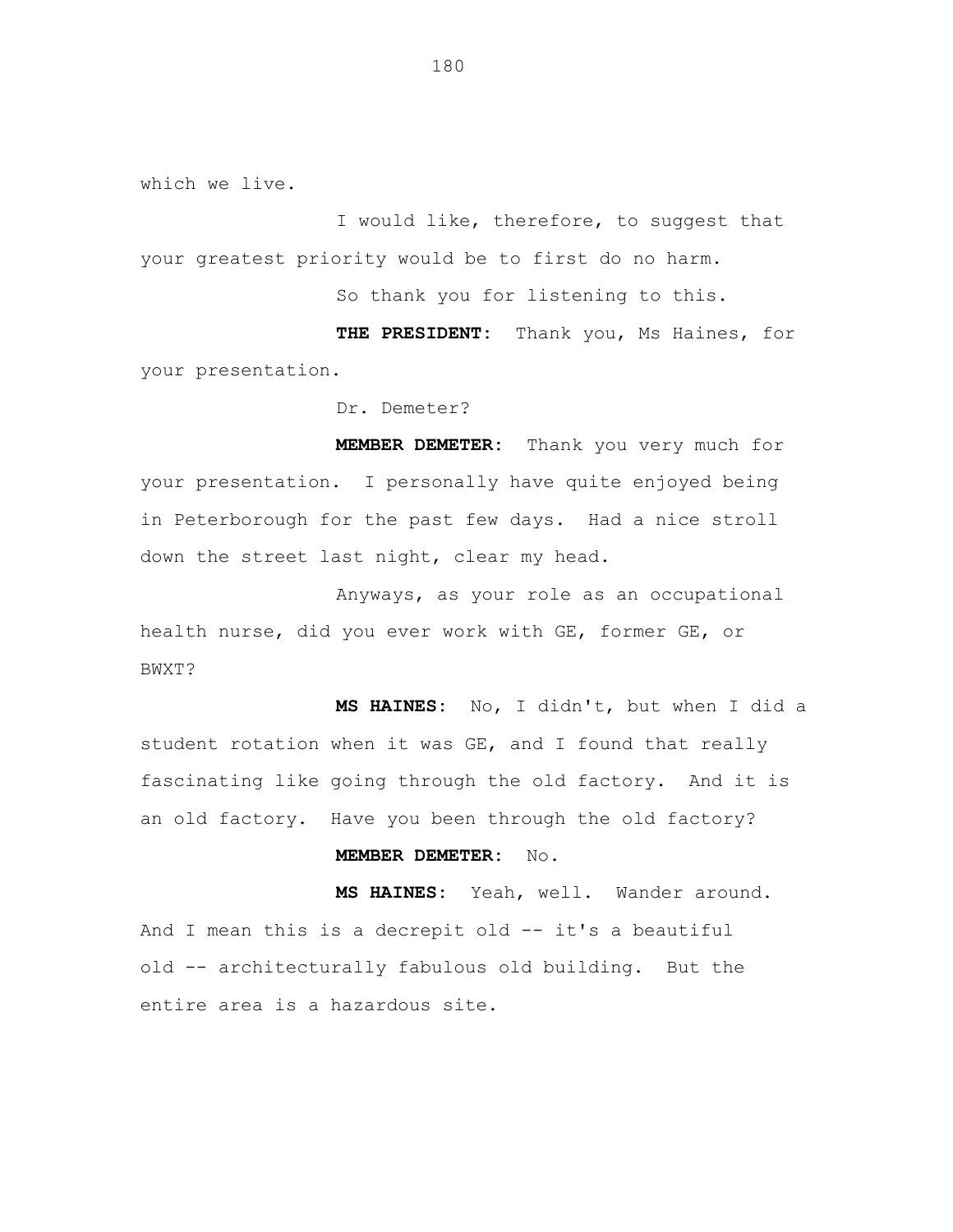**MEMBER DEMETER:** Okay. Well thank you, I have no further questions.

**THE PRESIDENT:** Dr. Berube.

**MEMBER BERUBE:** Well, thank you for your presentation. I don't have any questions.

**THE PRESIDENT:** Dr. Lacroix.

**MEMBER LACROIX:** Thank you very much,

Mme Haines, for this presentation. And I've learned new things in your written proposal. Thank you very much.

**THE PRESIDENT:** Dr. McKinnon.

**MEMBER McKINNON:** Thank you for your

comments. You made the analogy to asbestos; it was previously thought to be very useful and safe, but then subsequently learned to be extremely hazardous.

So I have a question to CNSC staff. And I know it's been partially answered, but then there has been some discussion, particularly about low levels of exposure. But what's the length of the historical record of experience? And is there any sense that there may be any emerging differences of opinion about the safety effects, the health effects?

> **MS TADROS:** Haidy Tadros, for the record. Perhaps just to clarify, with regards to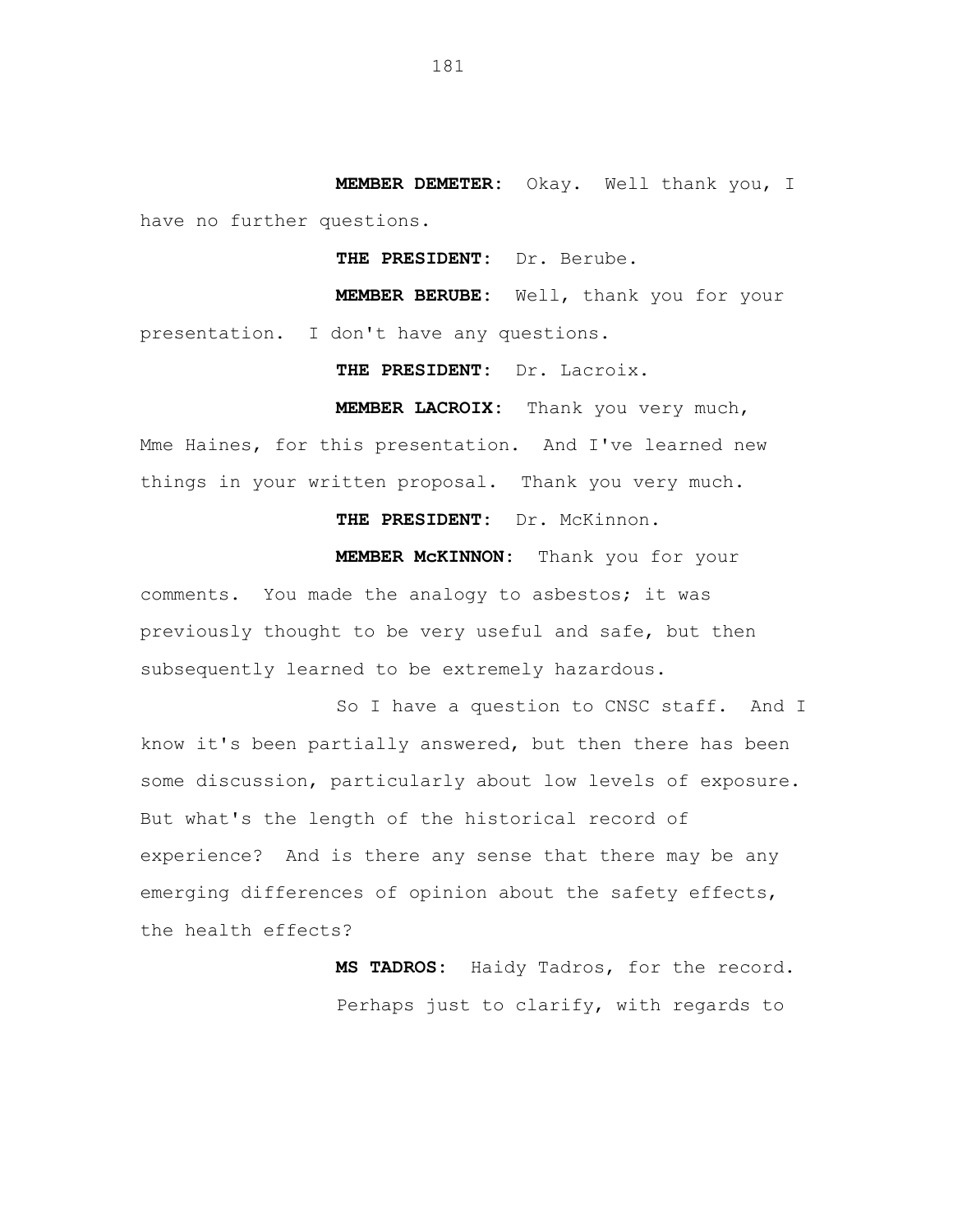uranium and beryllium? Thank you.

So I'll ask our epidemiologist, perhaps, to give an overview of some of the records that do exist, and I believe your question was the length of historical records that we have looked at.

**MEMBER McKINNON:** Yes, it was particularly in reference to the fact that, you know, the analogy to asbestos. There was a complete change of opinion. And I was just wondering if there's any indication that there might be a similar change of opinion emerging for either beryllium or uranium.

> **MS TADROS:** Haidy Tadros, for the record. Thank you for that clarification.

So perhaps Kristi, if you can start from an epidemiological study, and we'll go from there based on her description.

**MS RANDHAWA:** Kristi Randhawa, radiation and health sciences officer, for the record.

So as noted previously, there have been quite a few studies that have been done looking at uranium exposure. So we have many studies of workers with long follow-up periods, Gulf War veterans, as well as environmental studies, so individuals who are living near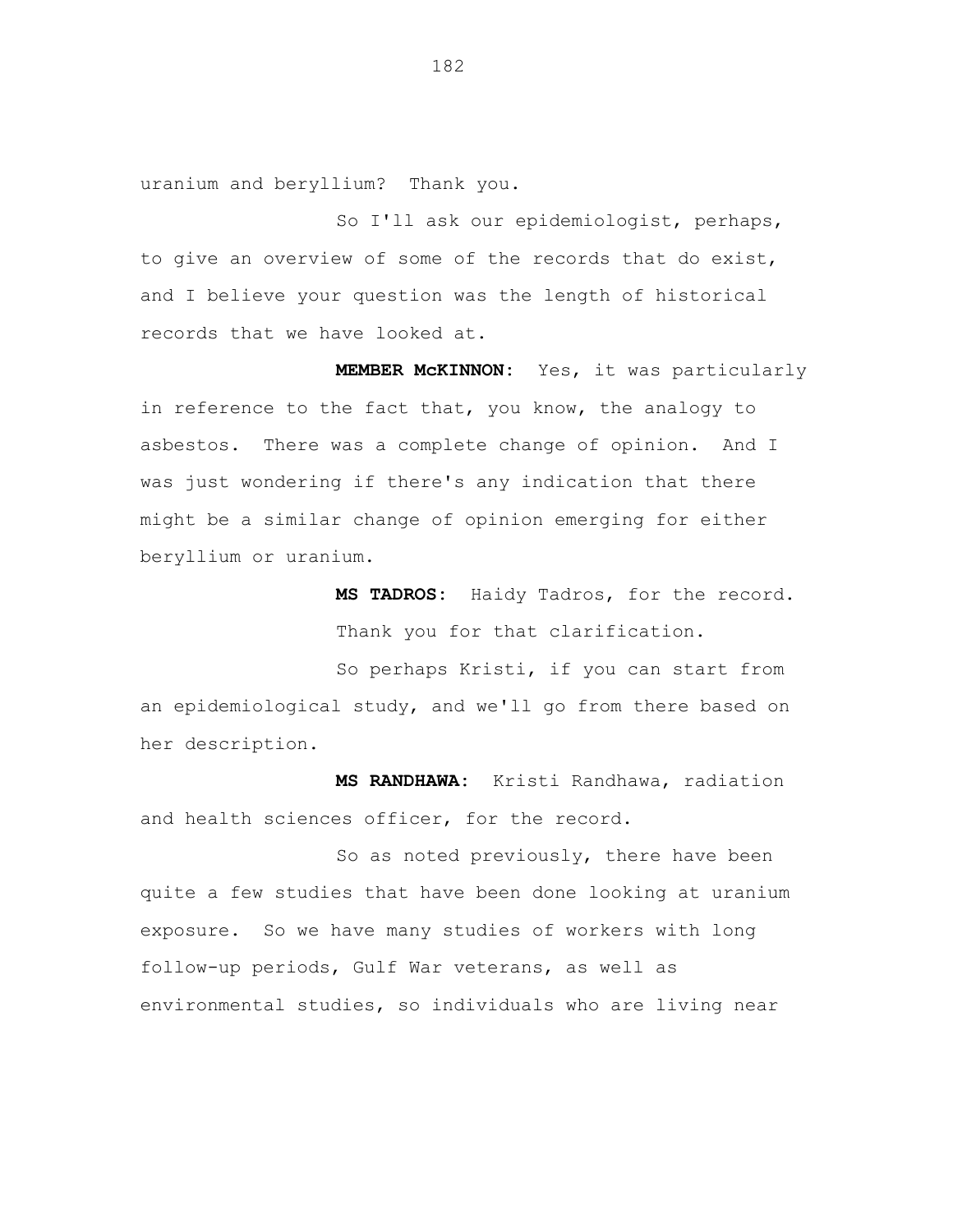to nuclear facilities, including the Port Hope facilities. We also have studies looking at drinking water with elevated uranium levels. So these studies do have long follow-up periods which are needed in order to look at the latency periods of cancer.

In addition to these epidemiological studies, we also have information from animal studies, which help inform what we know about I guess lung tumour formation and other effects other than just alterations in kidney function.

In terms of low dose exposures and our understanding around that, I may turn it to our radiobiologist in Ottawa.

**MS BURTT:** As stated, I'm a radiation biologist in the Health, Sciences, and Environmental Compliance Division.

With regards to our thinking on low dose and new science and how we take that into consideration, the intervenors are correct. The information's always evolving and we always add to what we know and constantly refresh to make sure that the dose limits that we set for members of the public and workers are protective.

So even though the science might be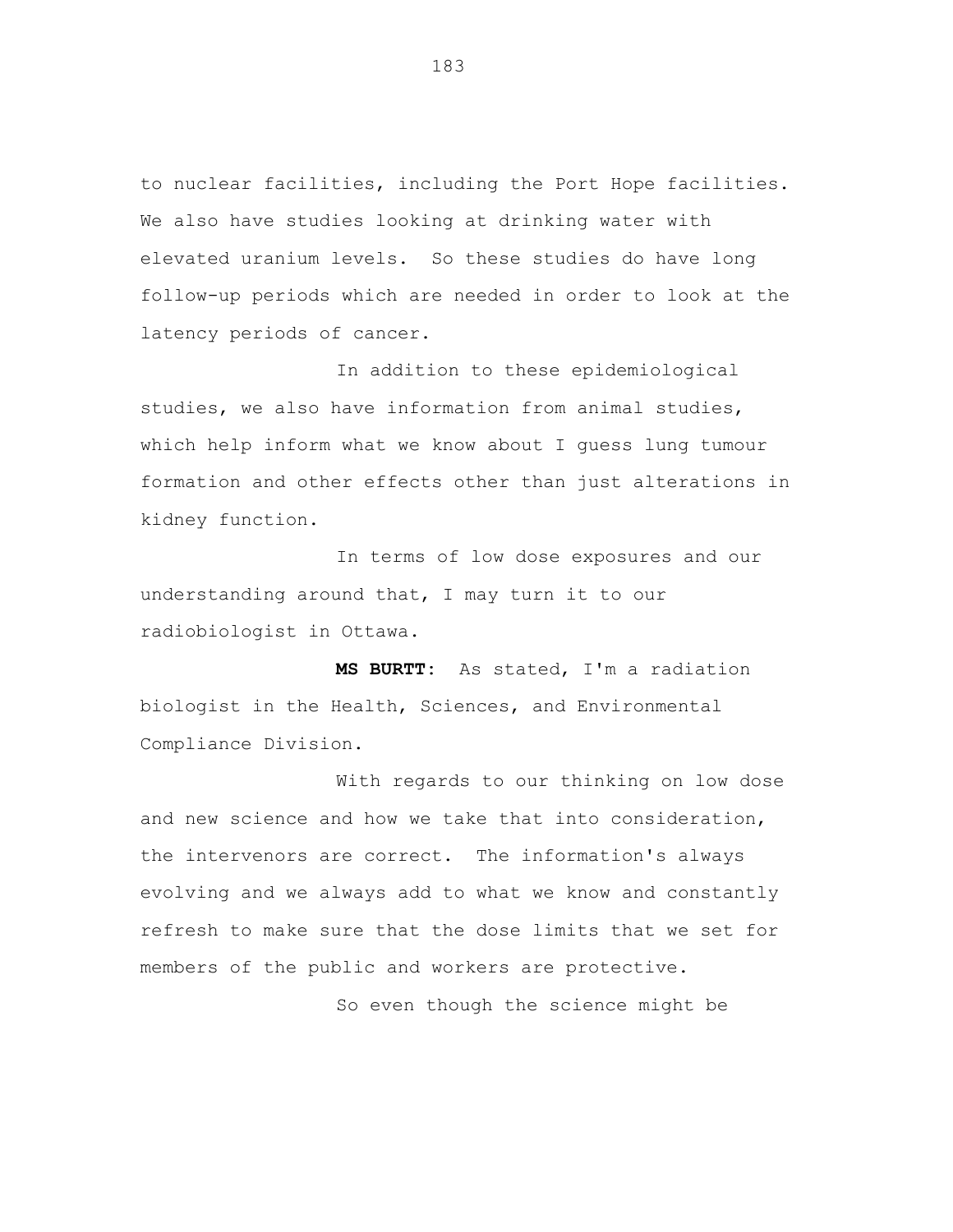changing, one thing that has remained constant is that what we know at low doses the risk is in fact low. It's proportional to dose.

So with any new publications that come out, we might be learning more about the different proteins that are involved in DNA repair, we might be learning about different aspects of exposure, but the risk remains low. So that's the important takeaway message there.

> **MR. RINKER:** Mike Rinker, for the record. Just to close this off, if I could.

In the *Licence Condition Handbook* for BWXT and for other nuclear installations there is a series of CSA standards that must be implemented, CSA standard for determining the radiation dose to members of the public, for an environmental risk assessment and for monitoring.

The implementation plan for these standards requires up update of predictions every five years and that is to take into account any minor changes to facilities but also to take into account new science. So new science is captured in the regulatory framework we have for these facilities.

## **THE PRESIDENT:** Thank you.

Ms Haines, over to you for any final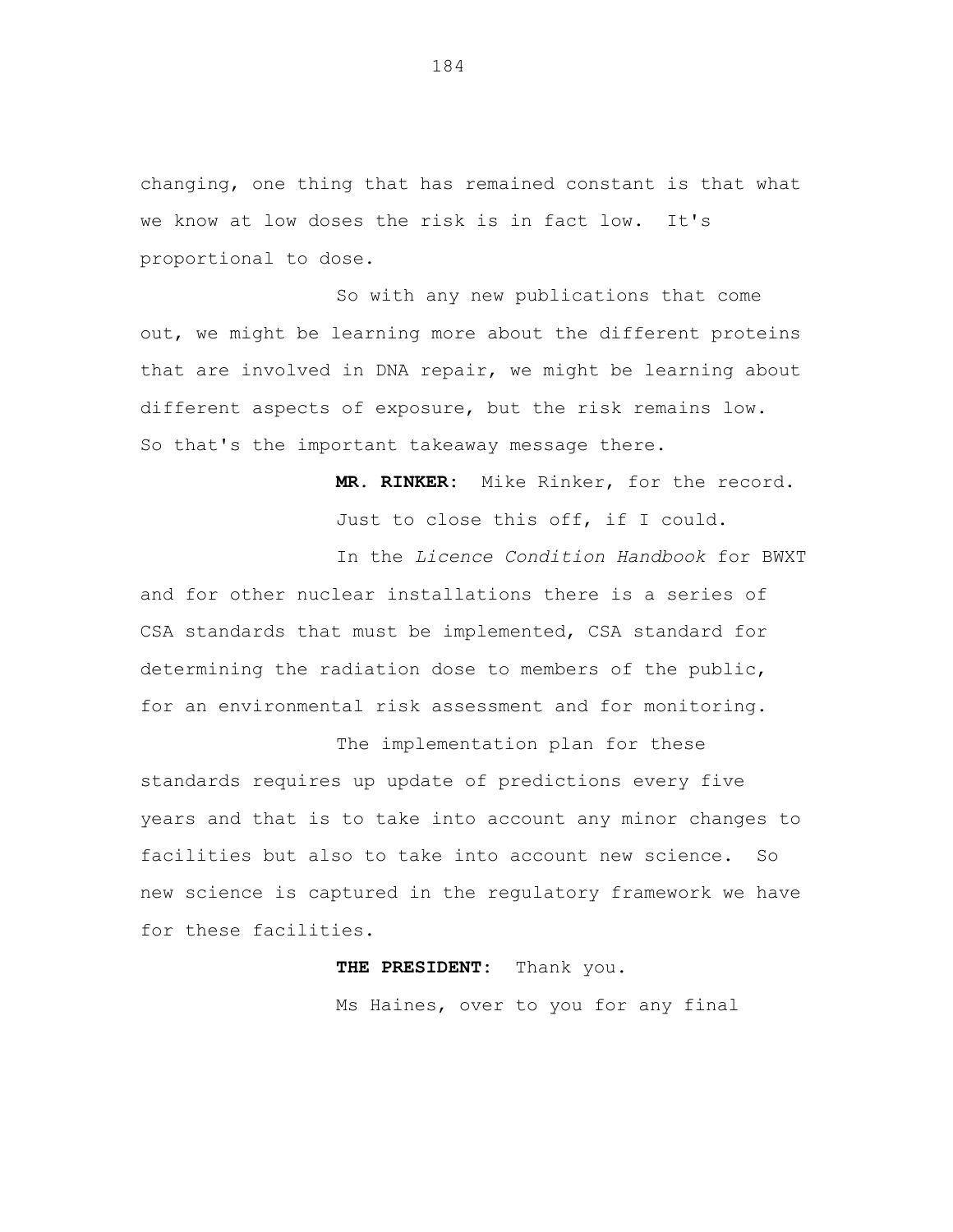comments.

**MS HAINES:** So when new science becomes available and this is determined to be dangerous to the kids at Prince of Wales and to the neighbourhood and the people in Peterborough and our drinking water and this lovely community, are you going to close the plant down? Is that going to happen when new science becomes available and you are going to go okay, changed our minds?

I'm just curious. I mean, how does this all evolve?

I know that things are evolved politically and economically, but it's a question. **THE PRESIDENT:** I think it's a serious enough question. I will ask staff to have another go at saying –- I think what I heard staff say was that certainly for uranium, because I don't think they addressed beryllium, that they have decades of experience with that and the science has just confirmed that at low doses it's not safe.

Is there a likelihood that the science will say you know what, all these decades we've had it wrong?

> **MR. JAMMAL:** Ramzi Jammal, for the record. What we do is it's a continuous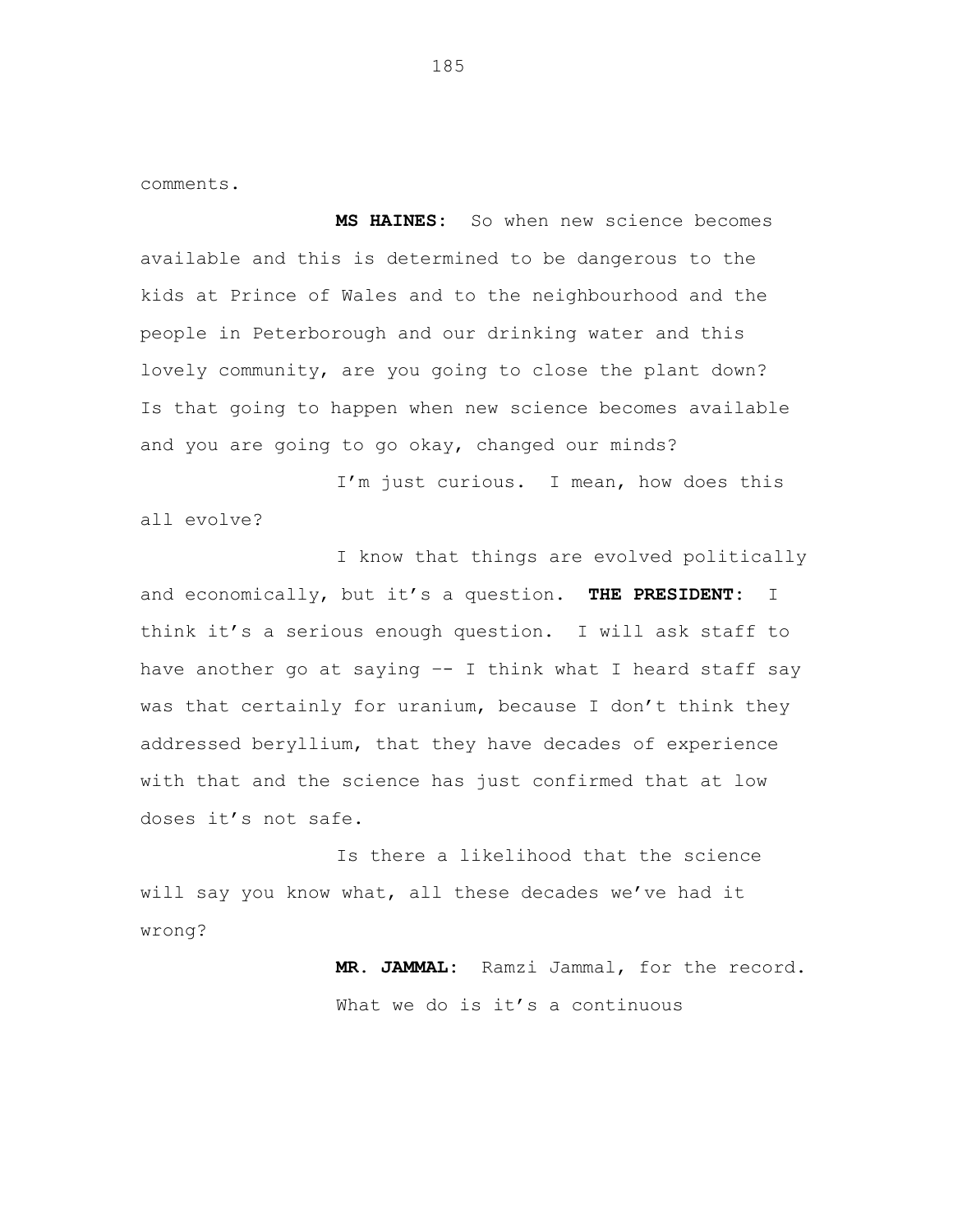improvement, and if the new information determines that what new science is determining there is an unacceptable risk and if it's an imminent health and safety issue, yes, we will shut down the operations and bring it back to a safe environment.

So in other words, the new science will provide us with information of technological added barriers increase in the operation and increase the layers of defence in depth in order to ensure that safety is maintained at all times.

I would like to ensure everybody if there is imminent health and safety the operations will go down.

I will pass it on to Mr. Mike Rinker with respect to examples of enhancement over the time.

**MR. RINKER:** Mike Rinker, for the record.

So we have seen changes. They are influenced by advances in science. One particular advance was understanding the bio-kinetic model of tritium as it would be entered into the body of a human.

And we've seen the derived release limits based on that new science altered what our predictions were for exposures to members of the public and to workers.

I think there is a number of margins of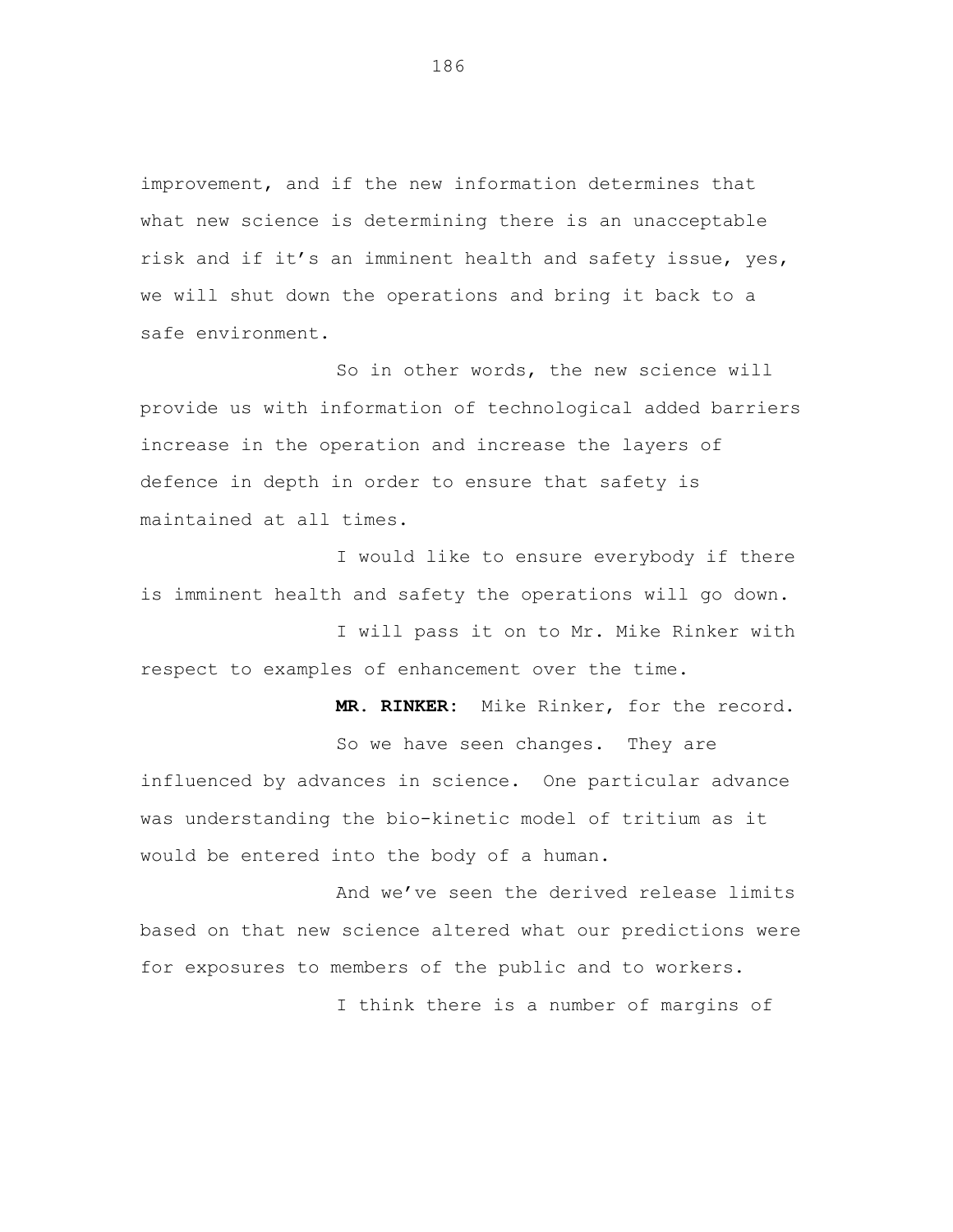safety taken into account. And that's where the principle of ALARA –- ALARA was mentioned previously -– comes into play where there is a detailed program that every licensee must have, BWXT included, where we would go in and inspect to make sure that they are continually implementing improvement measures over time to continually reduce exposures, keep them as low as reasonably achievable.

And through those programs the line you would cross to go from is this a safe operation to is there a change, we better think of shutting this down, there's a very big gap between those two. And the changes in science are more subtle. I don't think we are in a position to see that when there is a new paper published, this shouldn't operate. They are not that vast.

**THE PRESIDENT:** Thank you.

Any final 30-second comment?

**MS HAINES:** Thank you for making this forum available for all of our concerns.

**THE PRESIDENT:** Thank you very much for your participation.

Our next presentation is by the Canadian Nuclear Workers' Council, as outlined in CMDs 20-H2.42 and 42A.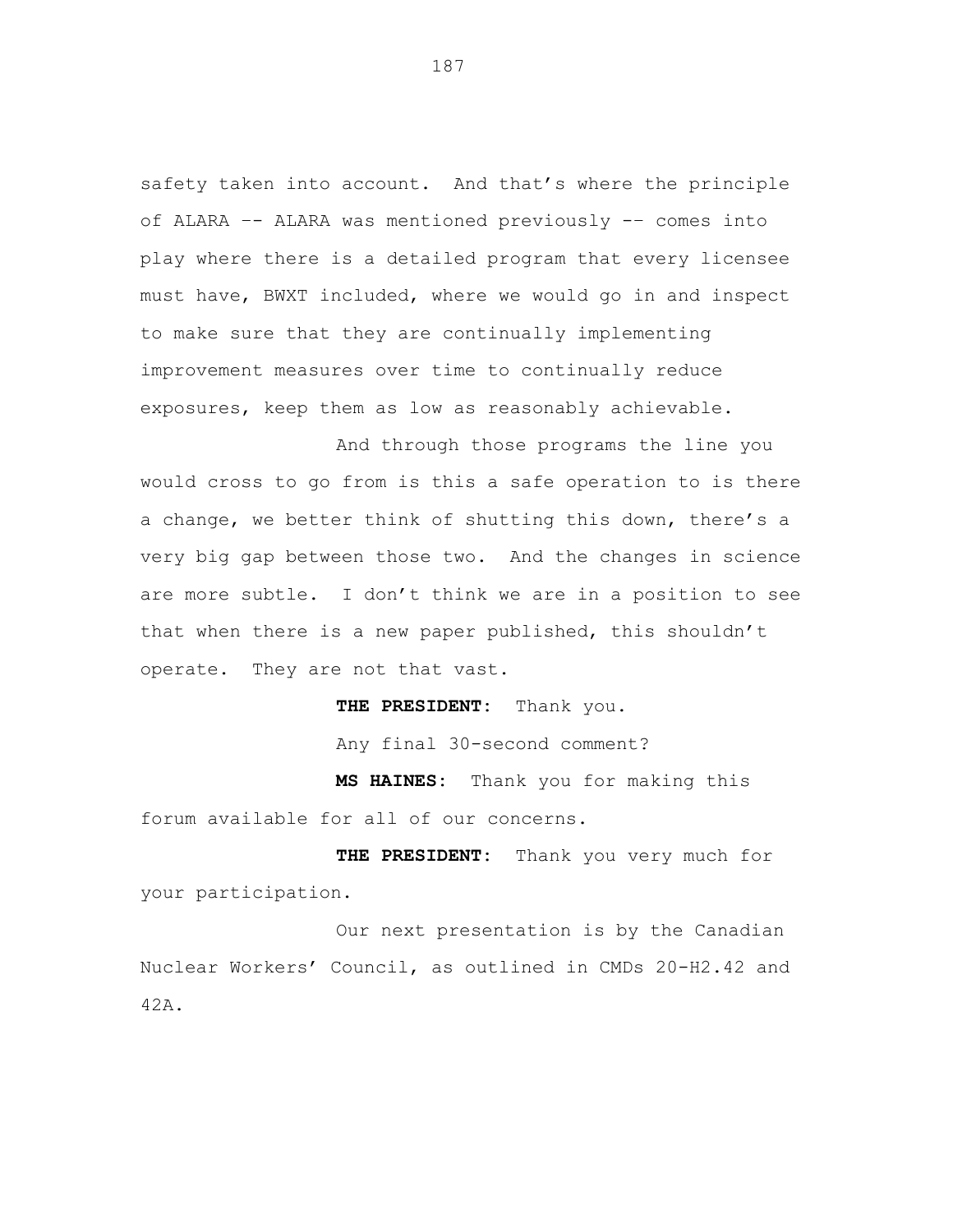I think we have Mr. Bob Walker. So the floor is yours.

**CMD 20-H2.42/20-H2.42A Oral presentation by the Canadian Nuclear Workers' Council**

**MR. WALKER:** I was going to say good morning, but it's good afternoon.

Good afternoon, President Velshi and Members of the Commission. I am Bob Walker. I am the National Director of the Canadian Nuclear Workers' Council. I know some of you are aware of the Nuclear Workers' Council and my predecessor Dave Shire. Dave Shire is still out there helping. He has at least one more retirement left to go. But I replaced him January 1st of this year.

Presenting with me are Tabitha Mocon, President of Unifor Local 599; Hilda Blanchard, President of Unifor Local 524; and Kirk Billings, Vice-President IFPTE Local 164.

The Nuclear Workers' Council, Unifor and IFPTE are here in support of BWXT's application to renew their Class 1B fuel facility operating licence at both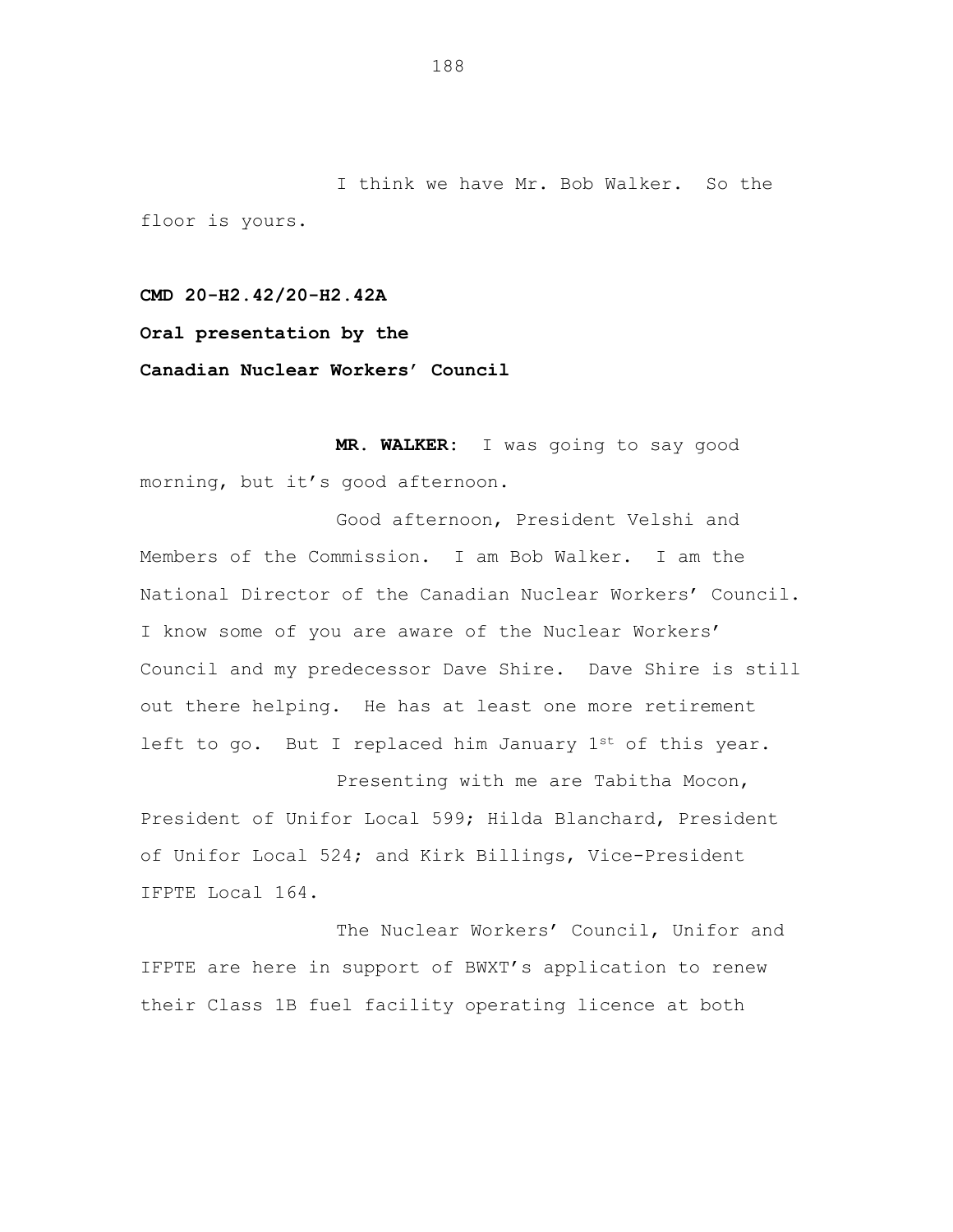Toronto and Peterborough.

I am going to talk just a little bit about the Nuclear Workers' Council and who we are and why we are relevant. The main purpose for this submission is I want you to have the opportunity to hear from the union reps that work at the site here.

The Canadian Nuclear Workers' Council is comprised of unions. So our members aren't the members that work in the different facilities; our members are the unions that represent those people. And that is across the country, across the industry. It goes for uranium mining in Saskatchewan, fuel processing, electricity generation in Ontario and New Brunswick, nuclear power plant construction and refurbishment, including the current refurbishments at Darlington and at Bruce, medical isotope production and research and development.

So our member unions represent people across the entire Canadian nuclear industry.

The CNWC has been a collective voice of unions across that industry since 1993.

The goals of the Council are to ensure the perspectives of Canada's nuclear workers are heard. We want to strengthen the collective voice of nuclear workers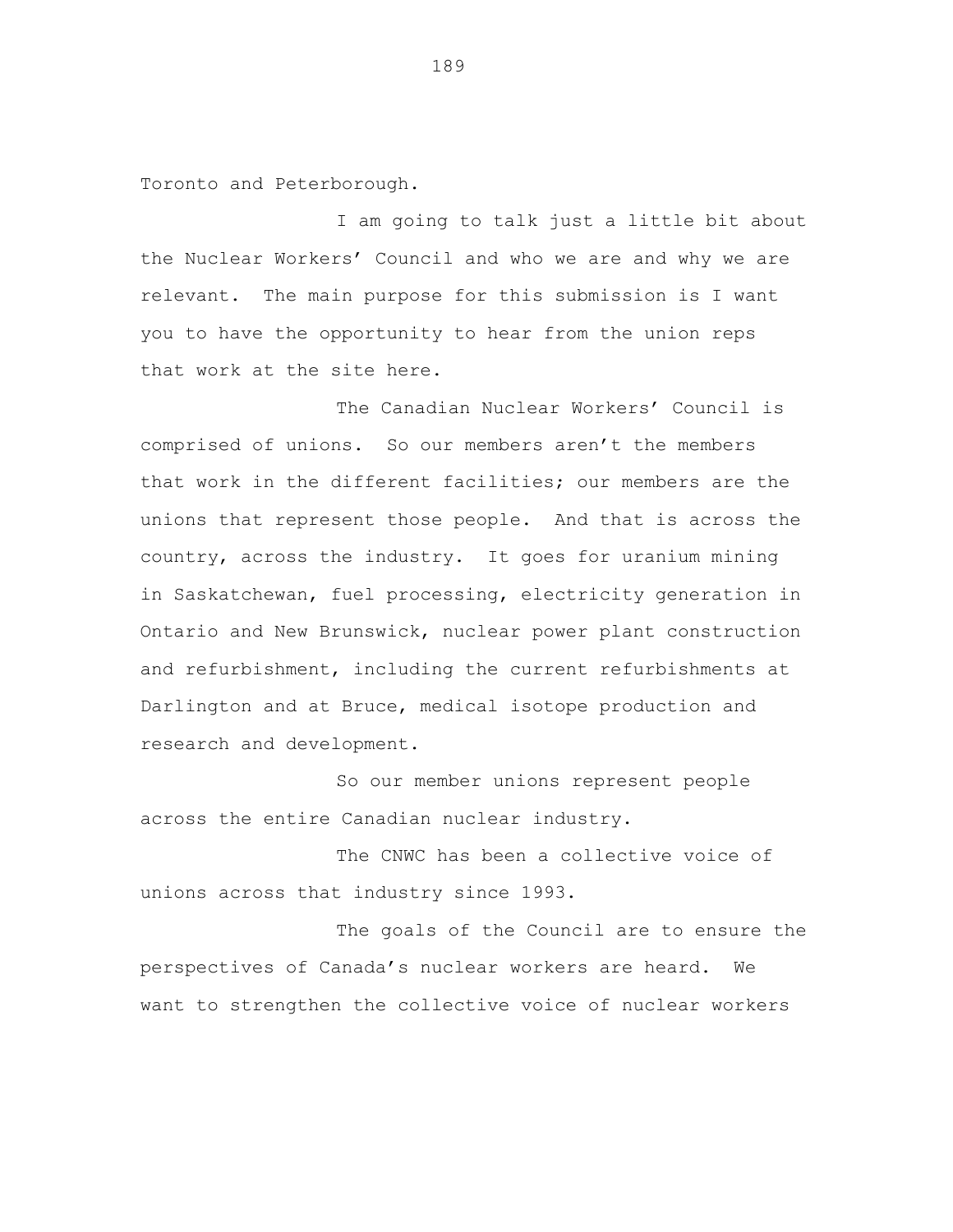through their unions as partners in Canada's nuclear industry and enhance public knowledge about the many benefits of Canada's nuclear industry.

You will find more information about that on our website.

Our priority –- and this is the priority of the unions in the Nuclear Workers' Council and the Nuclear Workers' Council itself. Our priority is always the health and safety of our members. That is paramount.

We talk about this a lot in public hearings and you will continue to hear us talk about this. The protection of workers, the public and the environment are inter-related. You can't have one without the other. If you are protecting the workers' health and safety, you are protecting public health and safety. So they are very inter-related.

Yesterday there was some discussion about whistle blowers, and one of the things we tell people is this is a very highly unionized industry. If you have a union there protecting you, you are more likely to be open and raise concerns because you have the union to protect you if you raise concerns.

And more importantly our members work at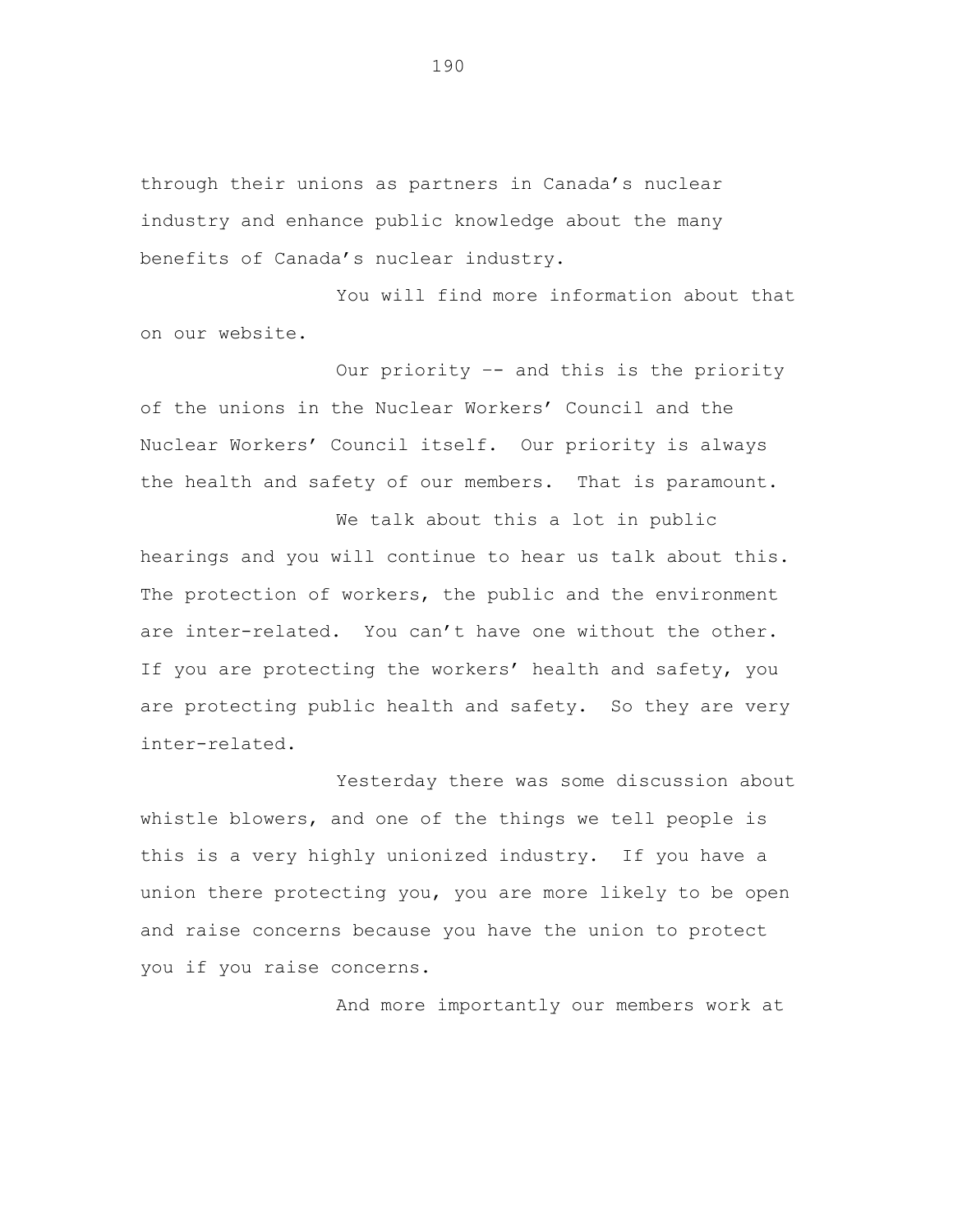the plants but they also live in the communities. They play in the communities. They have families that live and play and go to school in the communities. This is important. It is important for all of us. We have a very vested interest.

So Nuclear Workers' Council related activities. The way the Nuclear Workers' Council operates, we have a board of directors. So we have the major unions that are in the industry, including Unifor, have a spot on our board of directors. The board of directors meets frequently.

We also have a conference once a year, and at that conference we have people from across the industry that compare issues they are facing. This is important because I worked for Ontario Hydro OPG for 27 years in the Darlington nuclear power plant. So my world is Darlington nuclear power plant but I get to hear what is going on at the Bruce plant, at the Lepreau plant, what is happening at mines in Saskatchewan, what do they do, what are the issues they face, what is happening in fuel fabrication.

So we get to talk to one another. So when we are talking to our friends and neighbours and colleagues about nuclear power, we can talk with more fulsome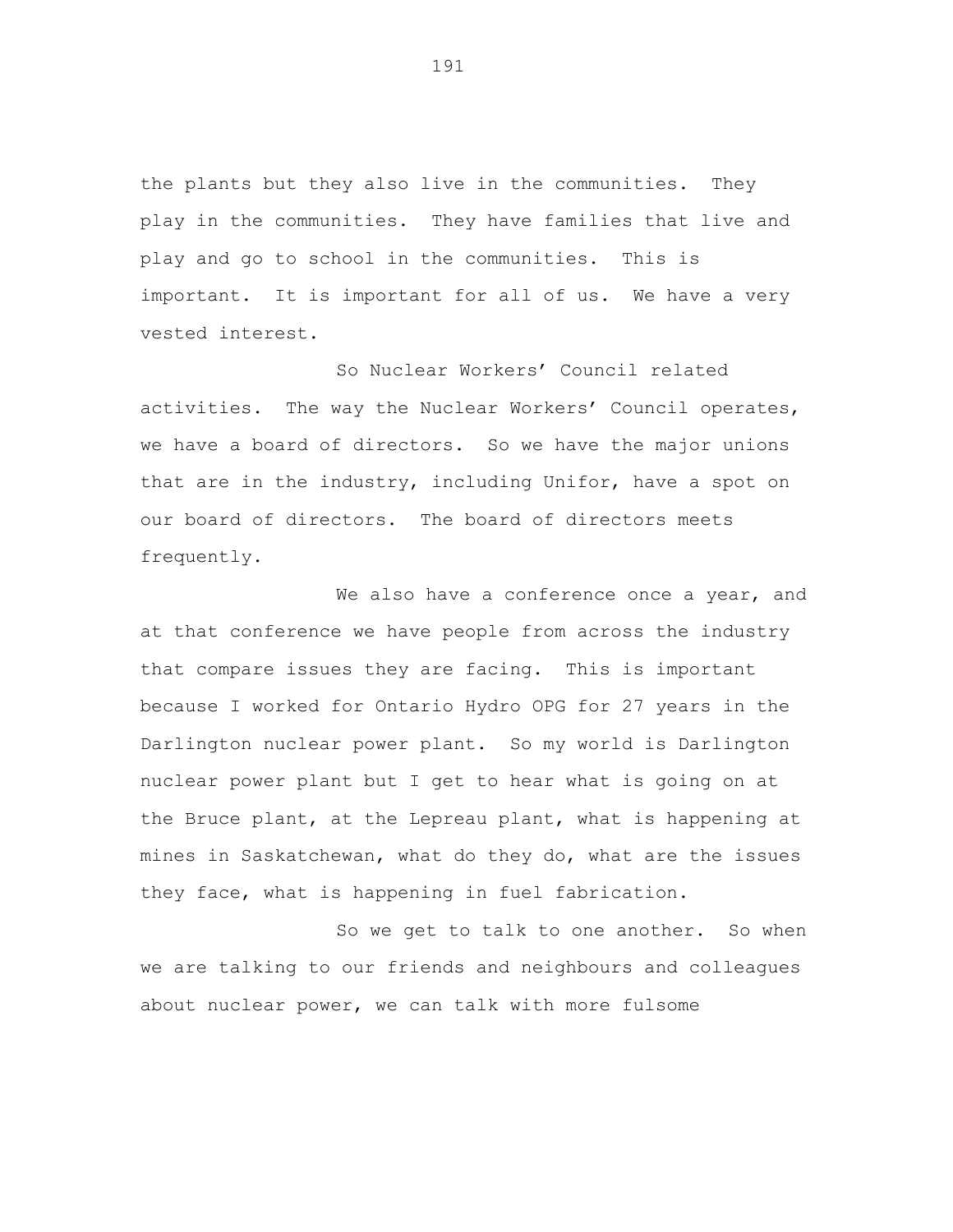knowledge.

In my report I said 2018, but actually I was off by a year. I'm getting older. It was 2017 we had a conference right here in this hotel and BWXT gave conference delegates a tour of the plant. I think it's fair to say that all of our delegates were very impressed with that tour.

It was apparent to all of us that the importance of worker health and safety was obvious.

In preparation for this hearing I had not been to the Toronto plant, so I asked BWXT if I could have a tour of the Toronto plant and they were very generous and offered me a plant tour in January. Once again the standards were very apparent. I had a tour of the plant and standards of safety were high, worker engagement was high. I stopped and talked to workers throughout the plant and I walked away very impressed.

We've also intervened in a number of previous licence hearings. We do that at both operating licence hearings, environmental assessment hearings, etc., and engage with the CNSC.

So BWXT's application, CNWC has read the application and we support it. We have read CNSC staff's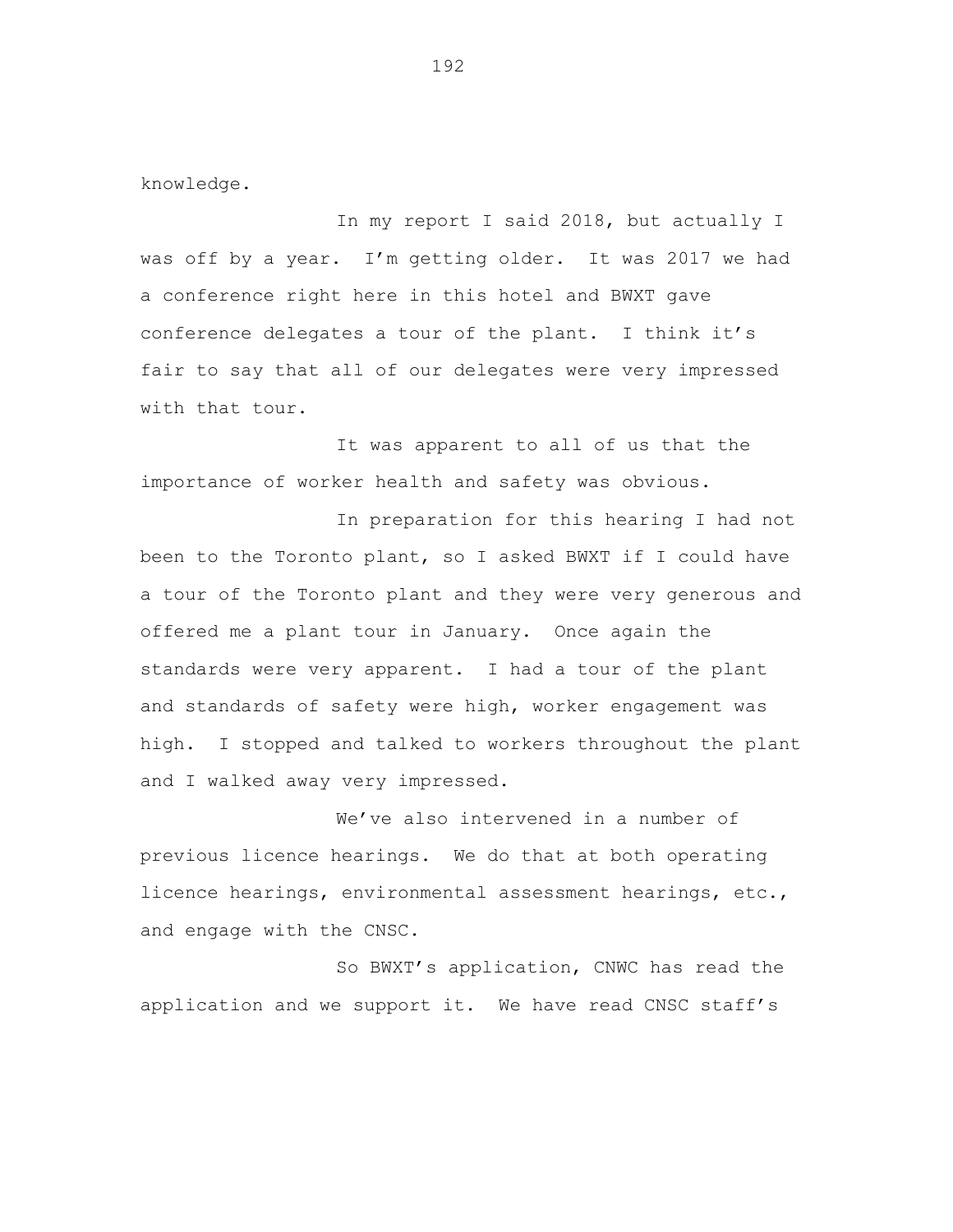response and we support it. BWXT has met all licence obligations throughout the term of their current licence and have demonstrated their ability to protect the health and safety of people and the environment.

So the CNWC member unions at BWXT Nuclear Energy Canada are at the Toronto facility Unifor Local 252, Peterborough Local 524 and Local 599 and the International Federation of Professional and Technical Engineers, Local 164.

I am going to turn the presentation over now. I think Tabitha is going to take the lead on that.

**MS MOCON:** Good morning. Unifor is Canada's largest private sector union with more than 315,000 members across the country working in every major sector of the Canadian economy. It was founded in 2013 as a merger of the Canadian Autoworkers and the Communications, Energy and Paper Workers unions. However, their roots in the labour movement began long before that, in the 1930s.

In Peterborough BWXT employs 92 members of Unifor, 52 of which are in Local 599-0, which I am the President of, and Local 524 has 40 members, which Hilda Blanchard is the President of.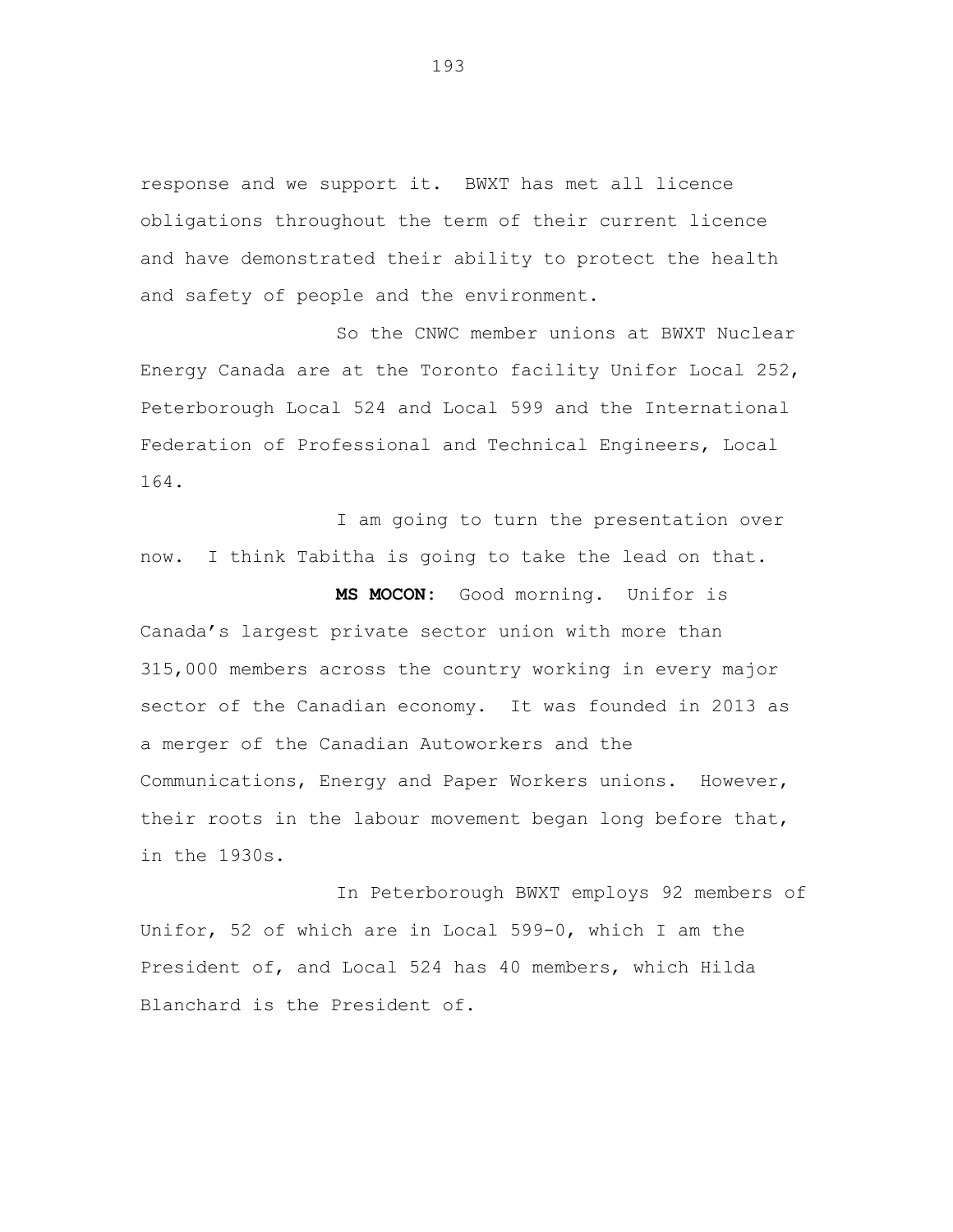Our diverse membership includes licensed tradespeople such as millwrights, machinists, tool and dye makers, welders, mechanics, electricians, as well as clerical staff and quality assurance technicians, some of which are certified through government organizations.

On occasion some of our members are deployed to customer sites or nuclear power plants to assist with the installation, inspection and maintenance of the goods that we produce.

Over the years unions have played a prominent role in the enactment of a broad range of labour laws and regulations covering areas such as overtime pay, minimum wage, health and retirement coverage, civil rights, unemployment insurance, Workers Compensation and maternity and parental leave.

Unions are also important because they help set the standards in the workplace for education, skill levels, training, working conditions and quality of life for workers.

In summary, they represent the collective interests of their members and help establish laws improving job conditions for everyone through legislation at the national, provincial and local level.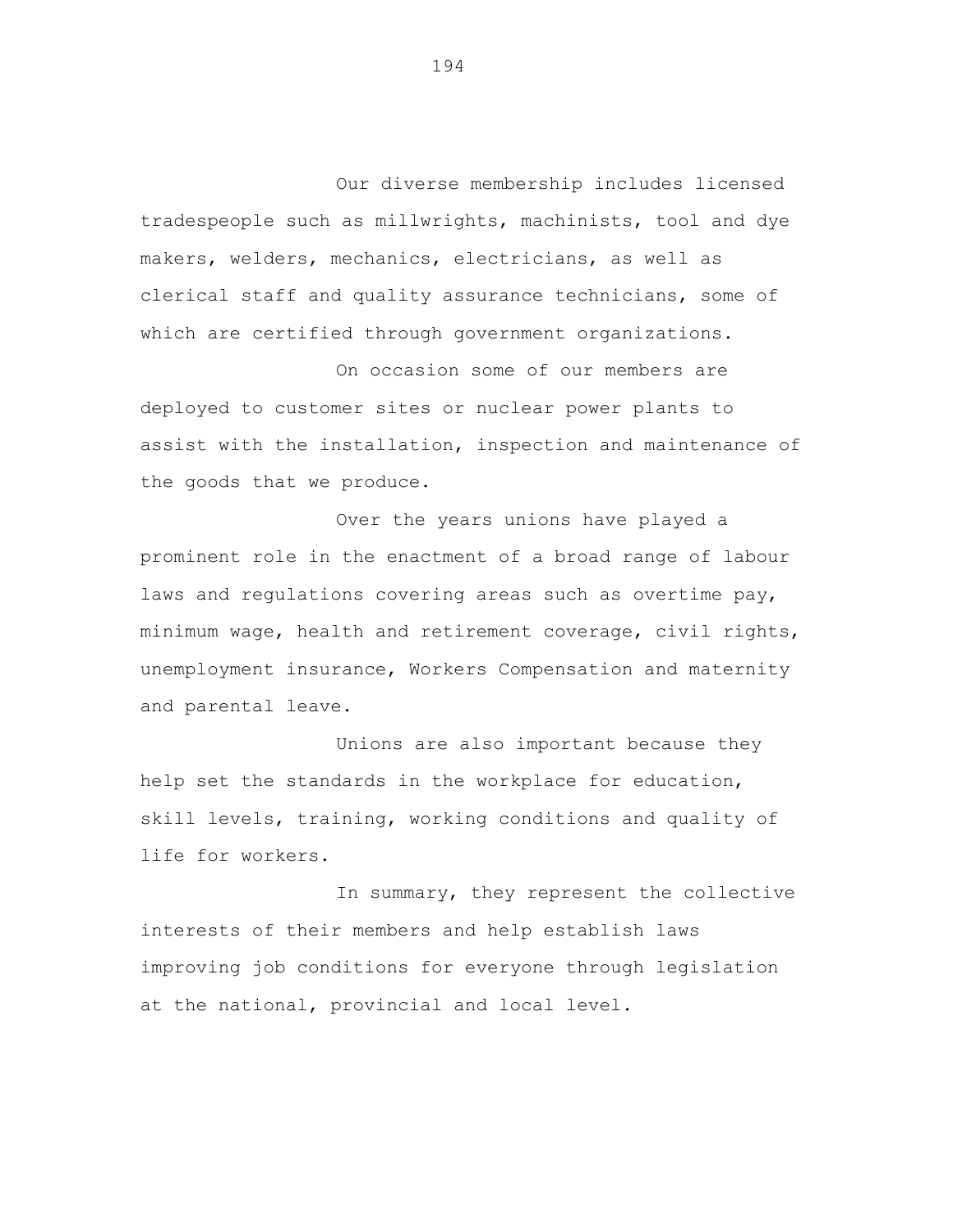I will pass it to Hilda.

**MS BLANCHARD:** Our Unifor members are engaged with the company in many aspects of environmental, health and safety. Therefore, we are involved in ergonomics, policies, beryllium safety as low as reasonably achievable, and workplace health and safety committees that meet regularly.

In addition, unionized members hold eight of the 13 positions on the Emergency Response Team, and every three years BWXT allows any employee the option of taking an emergency first aid course. Prior to commencing a new job or task, specific safety and awareness training is mandatory and, if required, PPE will be supplied by the company.

Furthermore, depending on the area the employee is stationed in, ongoing medical surveillance may be required. We participate in scheduled and unscheduled audits of our processes and procedures by our customers, the Canadian Nuclear Safety Commission and the International Atomic Energy Agency.

**MS MOCON:** Through the Progressive Aboriginal Relations Committee, abbreviated to PAR, which includes union and company representation, we have reached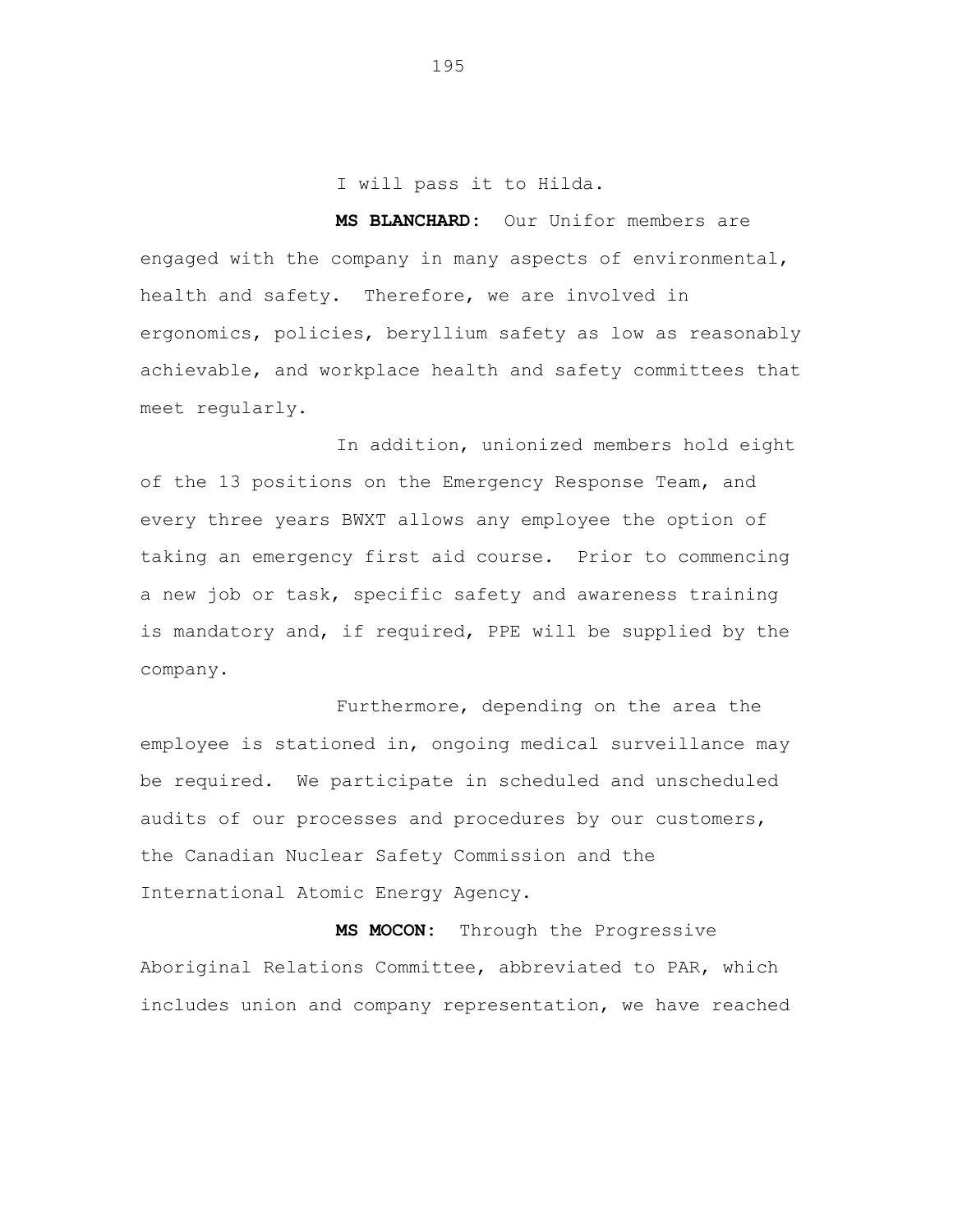out to our local Indigenous communities by volunteering, job fairs and shop floor tours.

PAR is a program by the Canadian Council for Aboriginal Business that supports progressive improvement in Indigenous relations and a certification program that confirms corporate performance at three levels. We continue to complete each step in the program following their guidance and are getting closer to achieving the first certification level of bronze.

**MS BLANCHARD:** Unions have often been cast as militant and truthful. That is a label that does not offend me. I'm okay with being able to challenge employers and use our right to speak up and to do so without retaliation. I feel comfortable knowing that the nuclear industry in Canada is highly unionized and they have those same rights. Unifor has a good relationship with BWXT. However, we have a responsibility of holding the company accountable, if necessary.

Many of us live in this community and have friends and families who do. Therefore, we have a stake in this as well. As union members we are not conditioned to sit on the sidelines. It is ingrained in us to have a questioning attitude.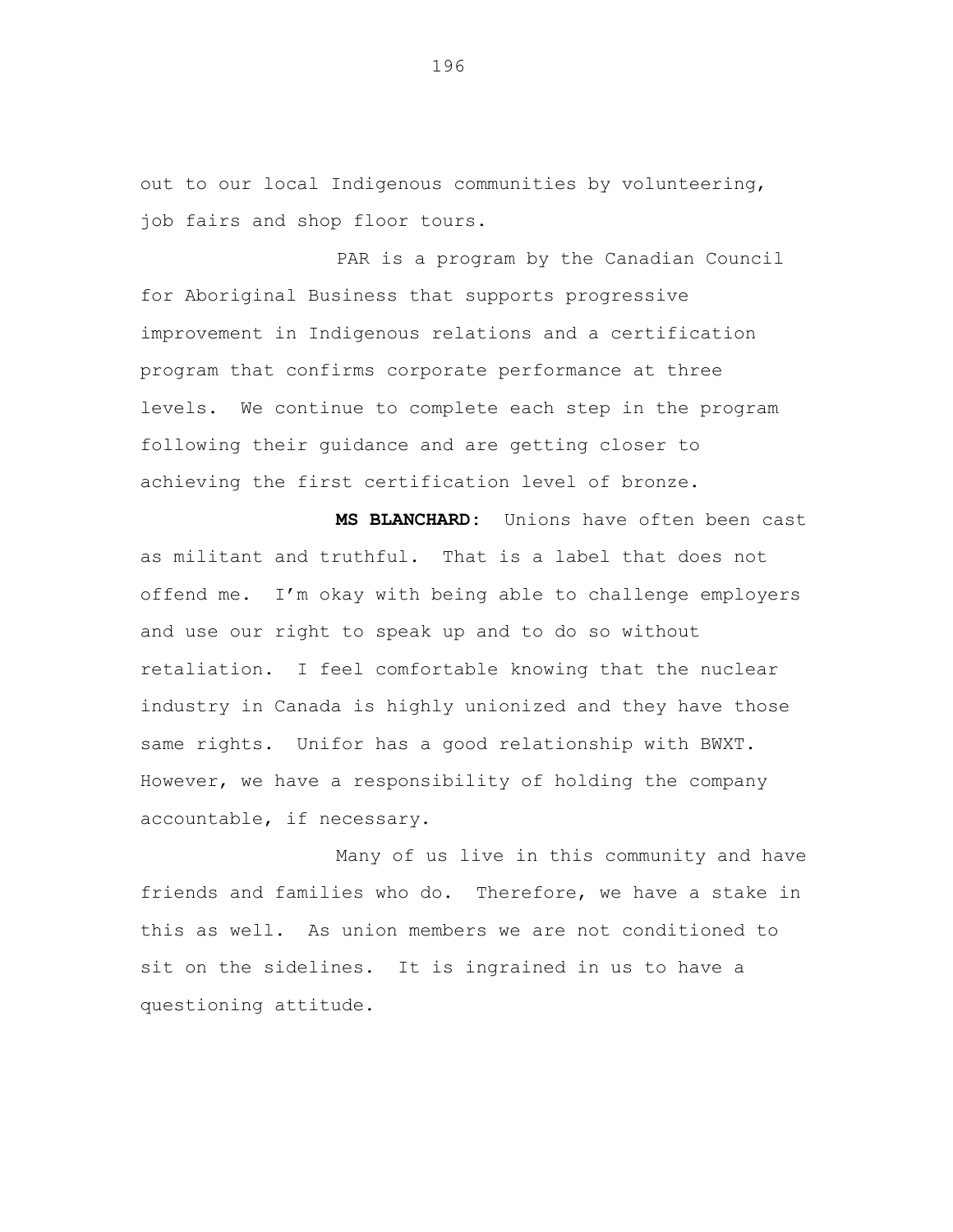We support the application for the renewal of BWXT NEC 10-year licensing operation, and we would ask you to do the same.

Thank you.

**MR. WALKER:** Unfortunately Karl Harrison, who is the President of Local 252 in Toronto, could not be here today for family reasons. But he did send me an e-mail saying that the Local in Toronto does fully support this application.

Now I would like to turn it over and I notice we are out of time. I apologize. We have like four presentations as one here.

I would like to turn it over to Kirk Billings. He is the Vice-President of IFPTE Local 164.

**MR. BILLINGS:** Good afternoon. Kirk Billings.

The IFPTE is a diverse labour union advocating on more than 80,000 men and women in professional, technical and administrative occupations across North America.

Peterborough is home to Local 164, 16 of which work at BWXT in Peterborough. Our membership is comprised of skilled draftsmen and women, as well as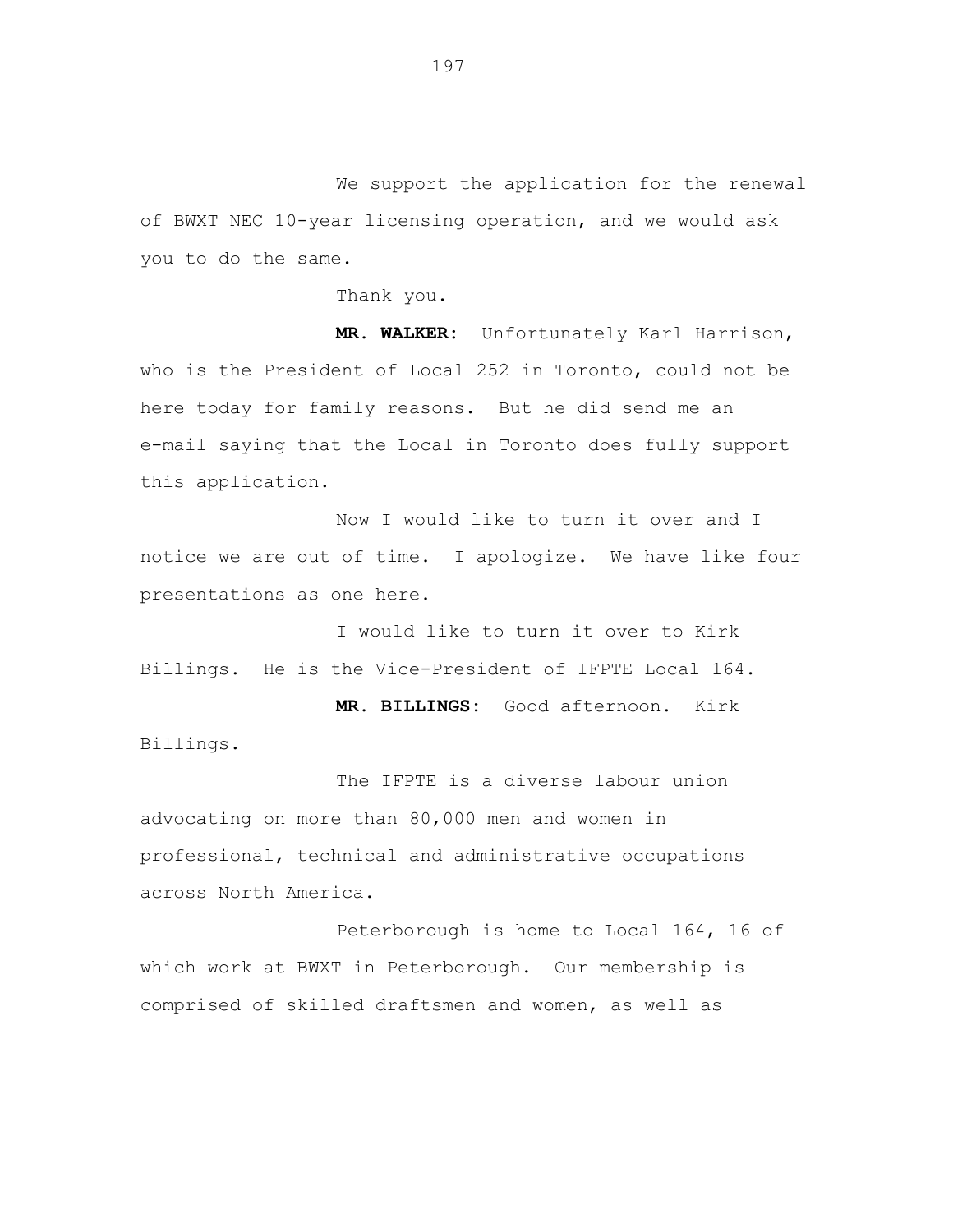technical illustrators who help BWXT support the nuclear industry with clients such as OPG, Bruce Power and New Brunswick Power.

For our membership safety is a top priority and the IFPTE believes that BWXT makes all efforts to ensure our membership works in a safe environment. Although we are employees of BWXT, as a union we have the ability to intervene through our grievance process if we feel our workers are not in a safe work environment.

Our membership has seats on all workplace safety committees, as well as policy committees that BWXT has, as well is active in our Emergency Response Team.

We appreciate that BWXT allows our union to have an active voice in not only our worker safety but as well on the public safety and environmental safety.

BWXT supplies our members with all required PPE, requires our members to complete annual health and safety training. They offer emergency first aid training and enforce stringent workplace procedures.

For our membership the majority of us live with our families in the Peterborough community. We rely on and are happy with the opportunities that BWXT provides, and for that we strongly support BWXT's application for the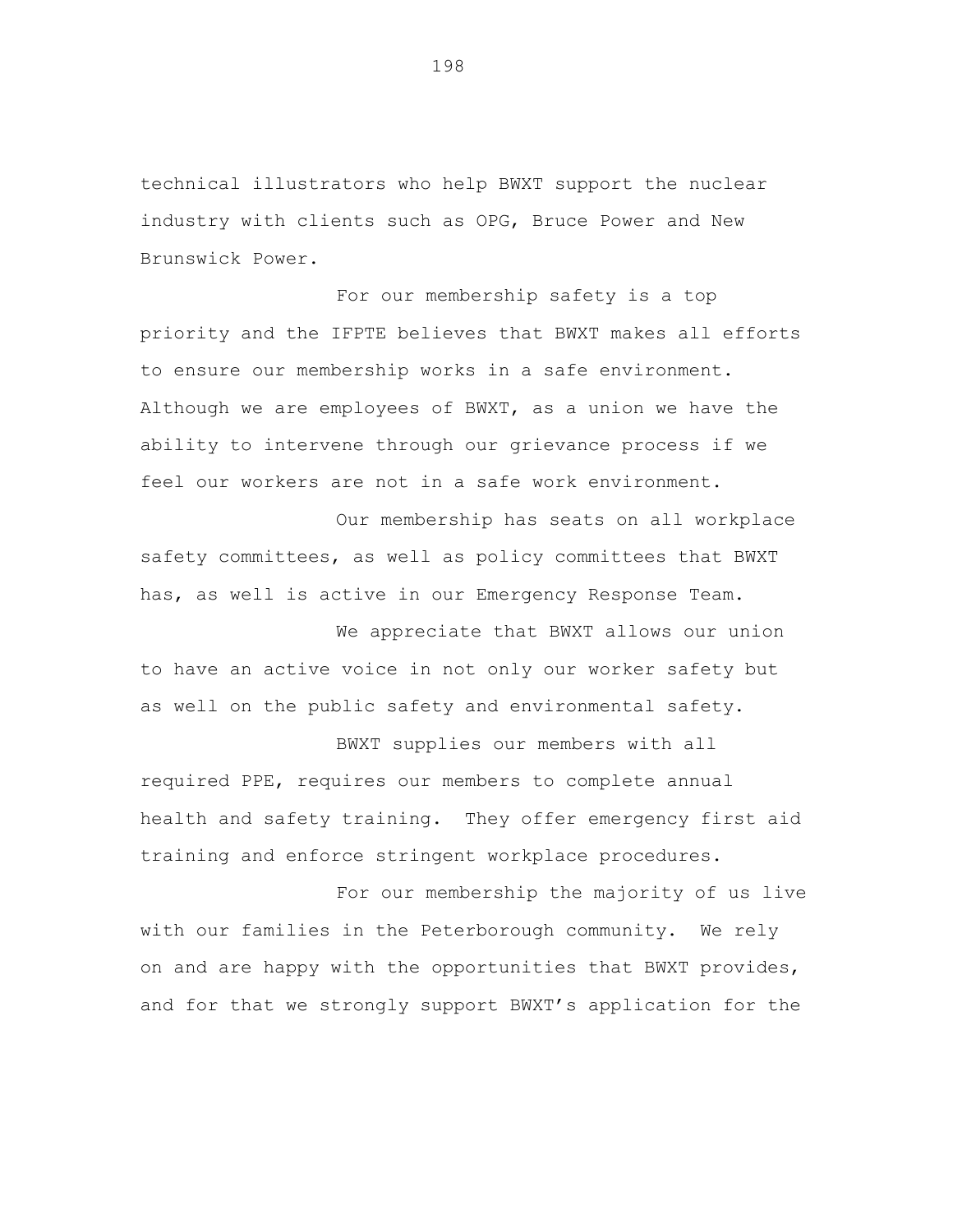renewal of its 10-year operating licence.

Thank you.

**MR. WALKER:** I understand that the benefits of Canada's nuclear industry are not a factor in the Commission's decision-making process so I'm going to go through this next slide very briefly because I think it's important. I have heard a lot of discussion this week so far about we're taking the risk and there's nothing in it for us.

Nuclear power is safe, reliable and affordable. It provides base load generation for the province of Ontario and New Brunswick. Our way of life could not continue without that base load generation. We depend on nuclear power to a huge extent.

Sustainable electricity without the production of greenhouse gases is essential. Previous speakers spoke about climate emergency. We are not going to reach our goals without nuclear power, period. There is no doubt about that at all.

This is an industry that was pioneered right here in Canada. It is our industry. Right from the very beginning it was developed here in Canada with the domestic supply chain. The next generation of nuclear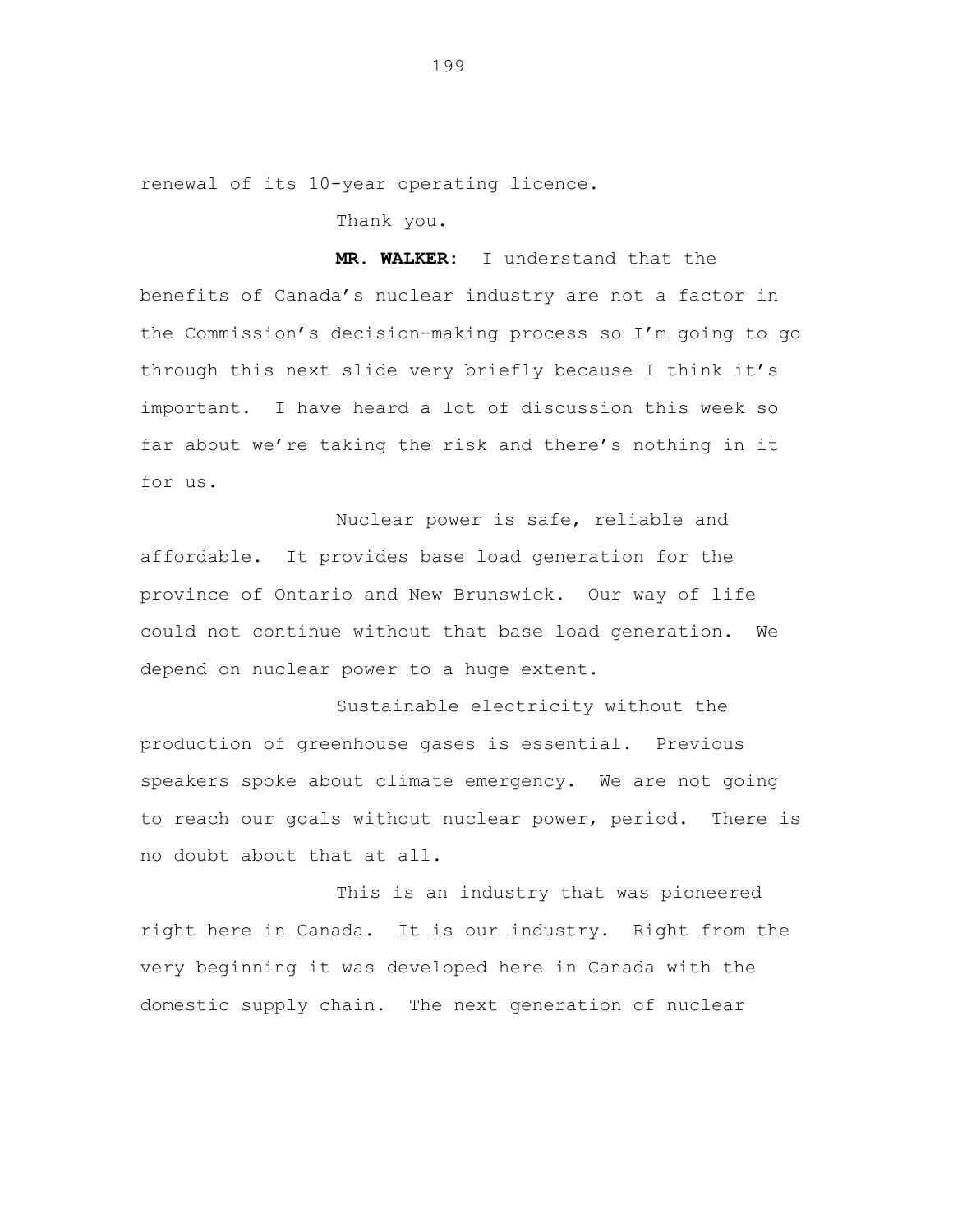reactors is being developed here in Canada as we speak, as the Commission is very well aware.

The other one is jobs. There is a huge number of not just jobs but good quality jobs. If you want a young person to be healthy and safe, give them a job. If you go to a community -– drive up to the Bruce. I say this and it might sound like  $I'm$  joking, but you drive up there and it looks different. The sky is bluer, the grass is greener, the cars in parking lots are bigger.

Nuclear power provides a lot of good jobs. It is an important industry for Canada. It is an important industry for all of us and BWXT is a very important part of that industry.

In summary, the BWXT facilities in Toronto and Peterborough have been operating safely since 1965. During the term of their current licence they operated safely and met all commitments. In the CNSC's 2018 Regulatory oversight Report all CAs were rated satisfactory.

That's one thing that people didn't talk about too much this week. This is not a 10-year licence to do whatever you want. There is a public meeting annually with the annual CNSC staff's regulatory Oversight Report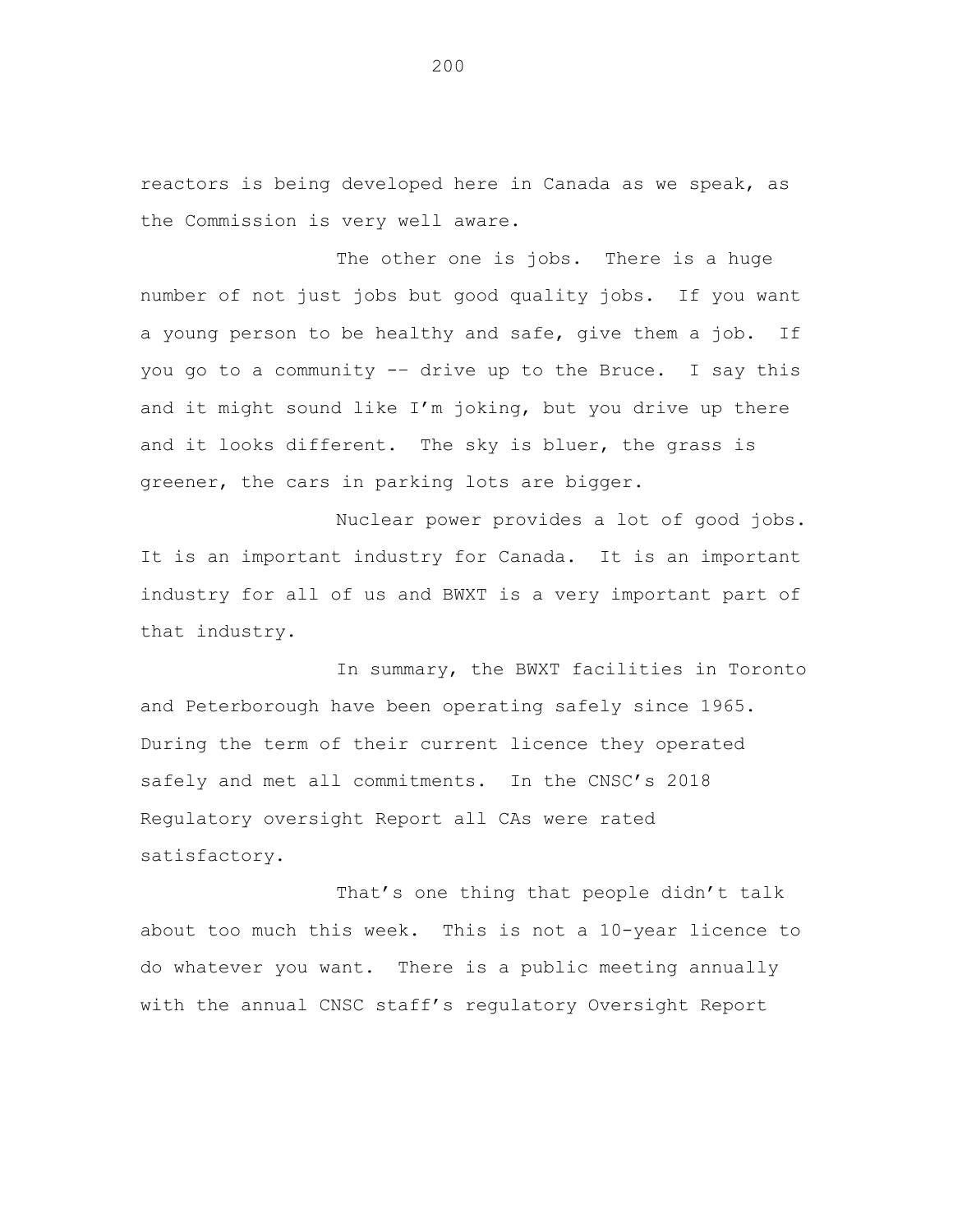which is presented to the Commission. And we regularly intervene in that. We intervened last year and we will do so this year.

Unifor, IFPTE and BWXT work together to ensure high standards of workplace health and safety. The CNWC, Unifor and IFPTE are all in full support of BWXT's application.

We would like to take this opportunity to thank the CNSC, CNSC staff and I really want to thank all the intervenors this week. You almost have to be at a nuclear site to understand what this means for us. Everyone in the province of Ontario can get hold of their union rep, they can call the Ministry of Labour if there's a concern. We have one added factor in our health and safety, and that's the CNSC.

CNSC staff are in our workplaces all the time. I responded to one of my members had electrical contact. Before the Ministry of Labour was there the CNSC staff officer was there. So we have that added layer of oversight.

The fact that we have such public meetings, public hearings, adds again to that layer of safety because as you saw this week, they are keeping you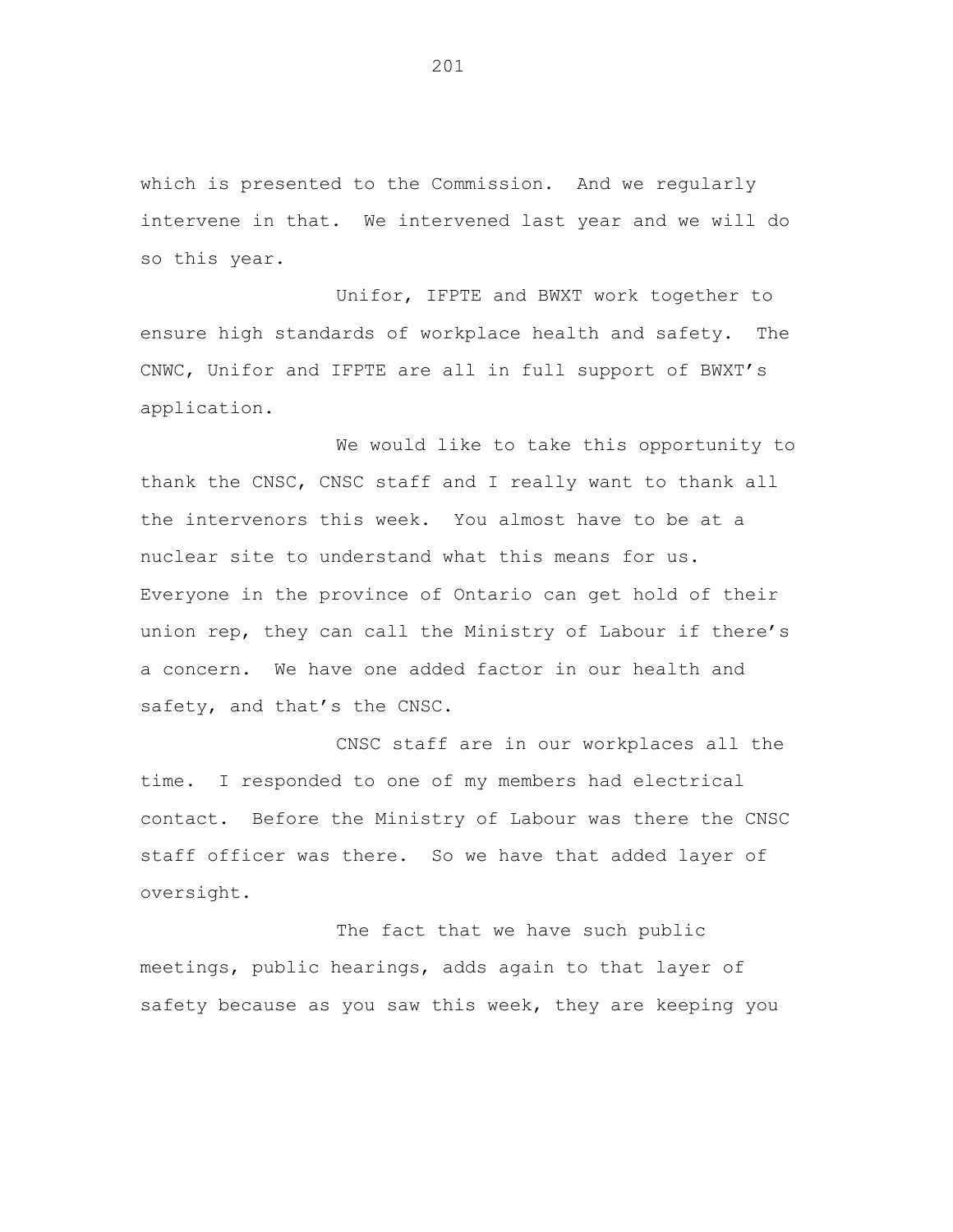honest. So having public scrutiny and CNSC scrutiny makes our workplace health and safety better. That is very important to us and we really appreciate it.

Thank you. If you have any questions, we would be more than happy to answer.

**THE PRESIDENT:** Thank you all for your submission.

Dr. Berube.

**MEMBER BERUBE:** Thanks for that.

You have said a lot of nice things about BWXT, which I wish somebody would say that about me. That would be a great day indeed.

Do you have any outstanding grievances right now, that you would like to share with us, against BWXT?

**MR. WALKER:** I will say one thing. Before we came in here, I said the floor is open; you guys answer the questions.

**MR. BILLINGS:** For the IFPTE, we have no open grievances against BWXT at this time.

**MS MOCON:** Local 599 has no open grievances.

**MS BLANCHARD:** Local 524 has no open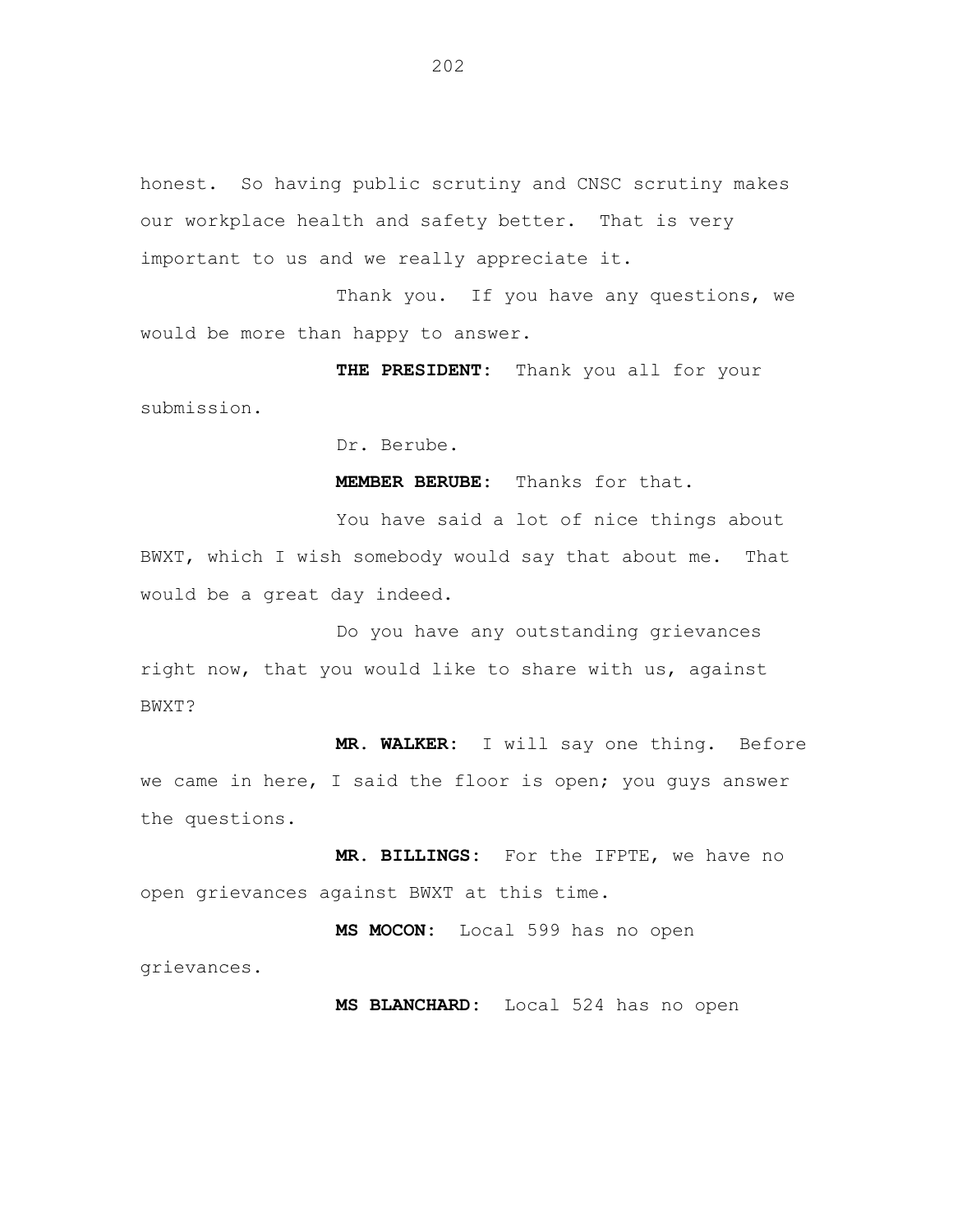grievances.

**MEMBER BERUBE:** That's a pretty impressive record, I would say.

I have no further questions.

**THE PRESIDENT:** Dr. Lacroix. Dr.

McKinnon. Dr. Demeter.

**MEMBER DEMETER:** Thank you. I'm going to get a bit poetic here.

In Charles Dickens' book A Tale of Two Cities, the opening line: It was the best of times, it was the worst of times.

Through a number of intervenors I have heard about real concerns about occupational health and safety with the site, and you quote it back to 1965, and then I hear your presentation and there are no issues. So help me reconcile some of the intervenors who had serious concerns about previous practices under GE, which includes the timeframe that you talked about and your picture that you are presenting.

**MS MOCON:** I can only speak from my experience since I've worked with GE, then BWXT since 2001. I can say that I haven't experienced what some of the people many years ago may have experienced.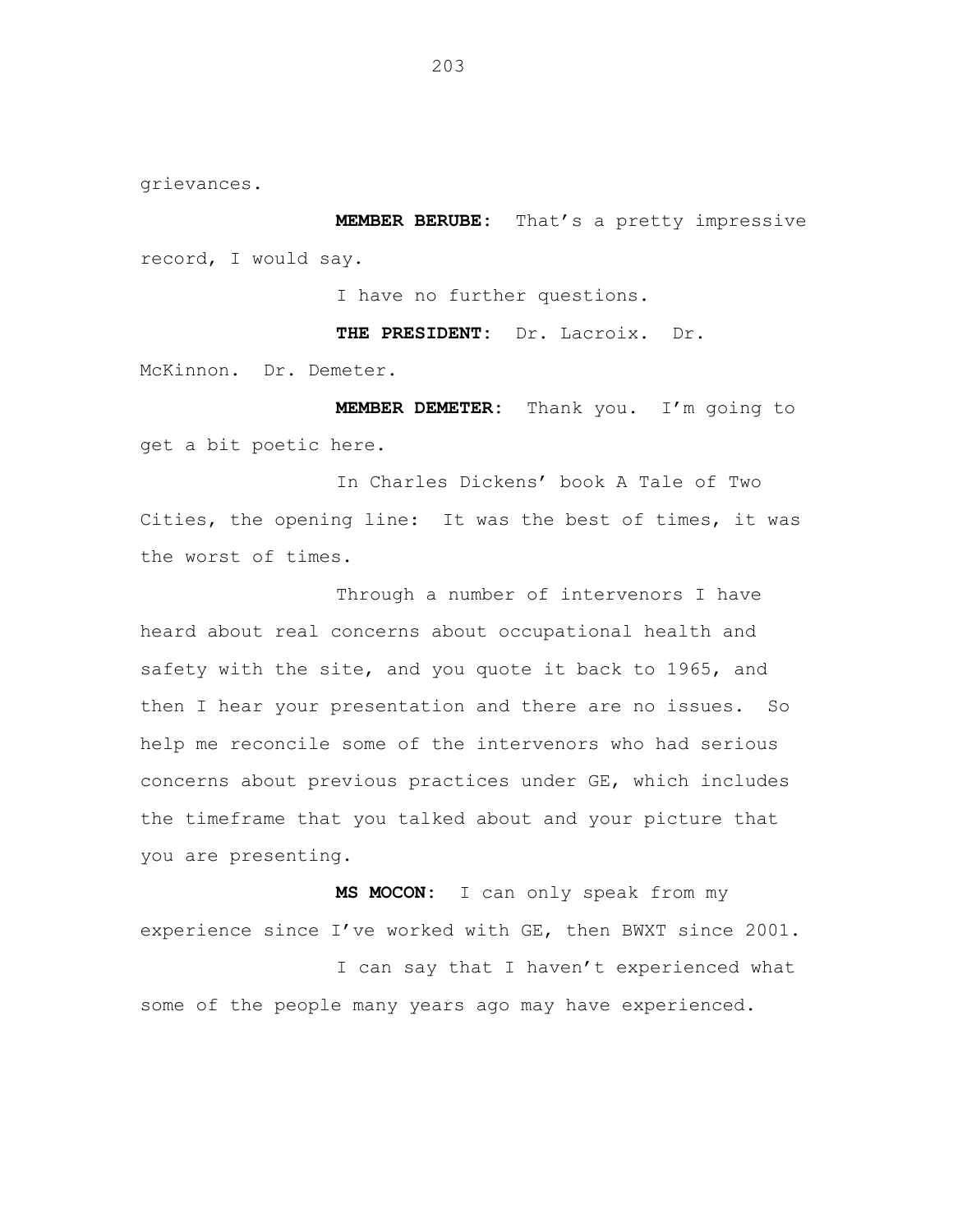What I have experienced is a strong union, a good relationship with the company where we are able to take concerns to them and work it out. That's all I can really speak of, is what I have been involved in and I have been the President of the Local for eight years now.

**MEMBER DEMETER:** Are any of your unions dealing with on a case-by-case basis some of the outstanding issues some of the intervenors have raised? Is there a support mechanism? Is there a resource mechanism for potentially previous employees who have ongoing work for the system workplace safety and hazard with the Workers Compensation Board equivalent here?

**MS BLANCHARD:** Yes. Local 524, we are dealing with the WSIB cases that started out at GE Motors.

**MEMBER DEMETER:** But none from the nuclear industry component.

> **MS BLANCHARD:** No, none that I'm aware of. **MEMBER DEMETER:** Okay, thank you.

**MR. WALKER:** We did talk with this before we came in. It's all because some of the intervenors were quite passionate about the concerns they raised.

It is important to know that before -– I'm trying to think of the right way to say it. It used to be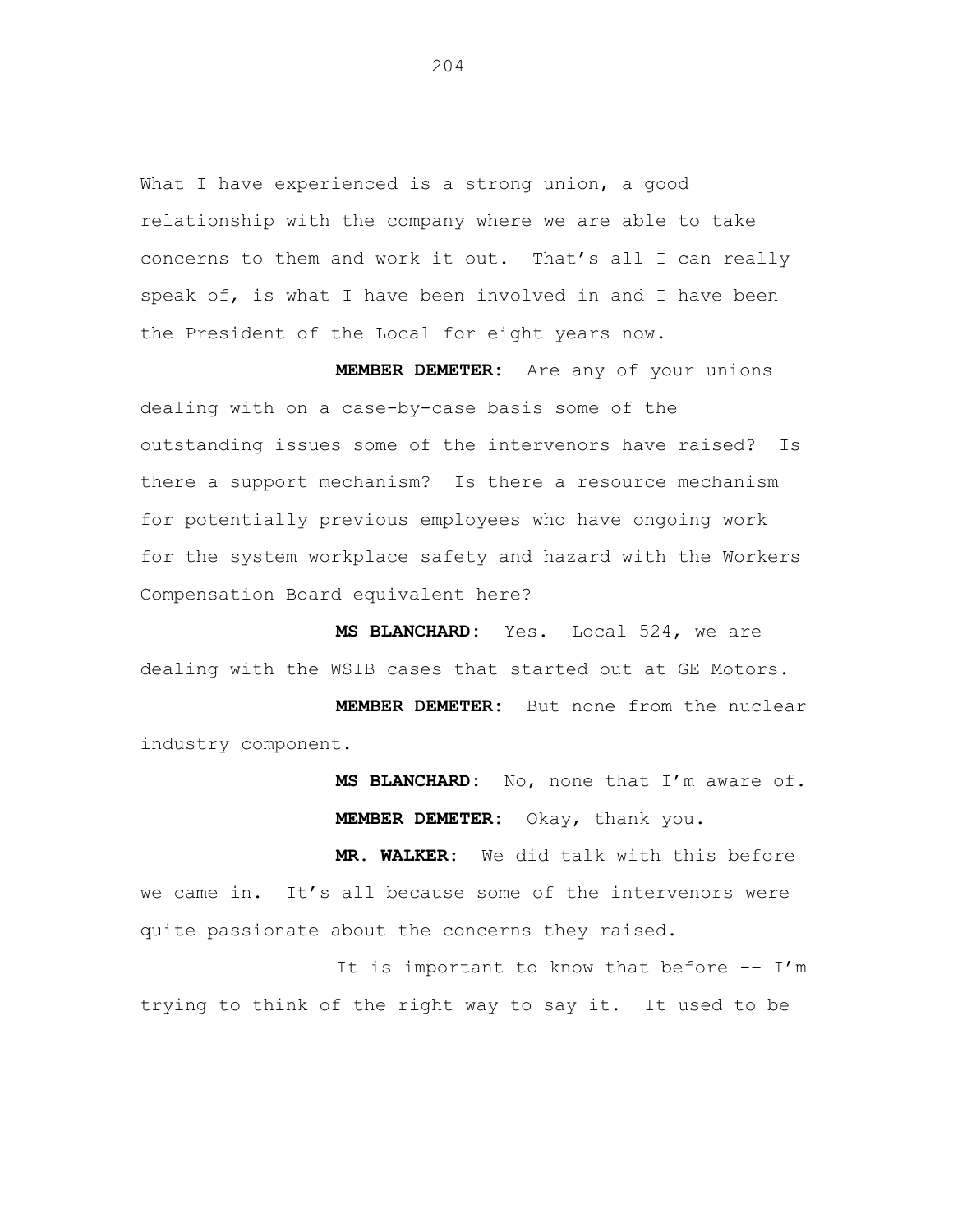a lot more fluid movement of people between different parts of the company at GE. So you might work at motors one day and later on in your career you might go to nuclear.

So there might be some people that have some outstanding claims, but they didn't work in the nuclear part of it their whole career.

**MS BLANCHARD:** I can speak a bit more on that.

With Local 524 I started in 2004, and at that time we had a union relation not by seniority but by bumping rites through the Collective Agreement. And at that time when I did start there was a lot of employees that did the majority of their service years at GE Motors and then entered into the nuclear facility.

So probably a few years, maybe five, six years after, approximately, they were all new people.

**MEMBER DEMETER:** Okay, thank you for sharing that.

**THE PRESIDENT:** Mr. Walker, I've seen you in this room at least for the last couple of days so you have heard many of the intervenors make very impassioned submissions.

Have you had a chance to speak to any of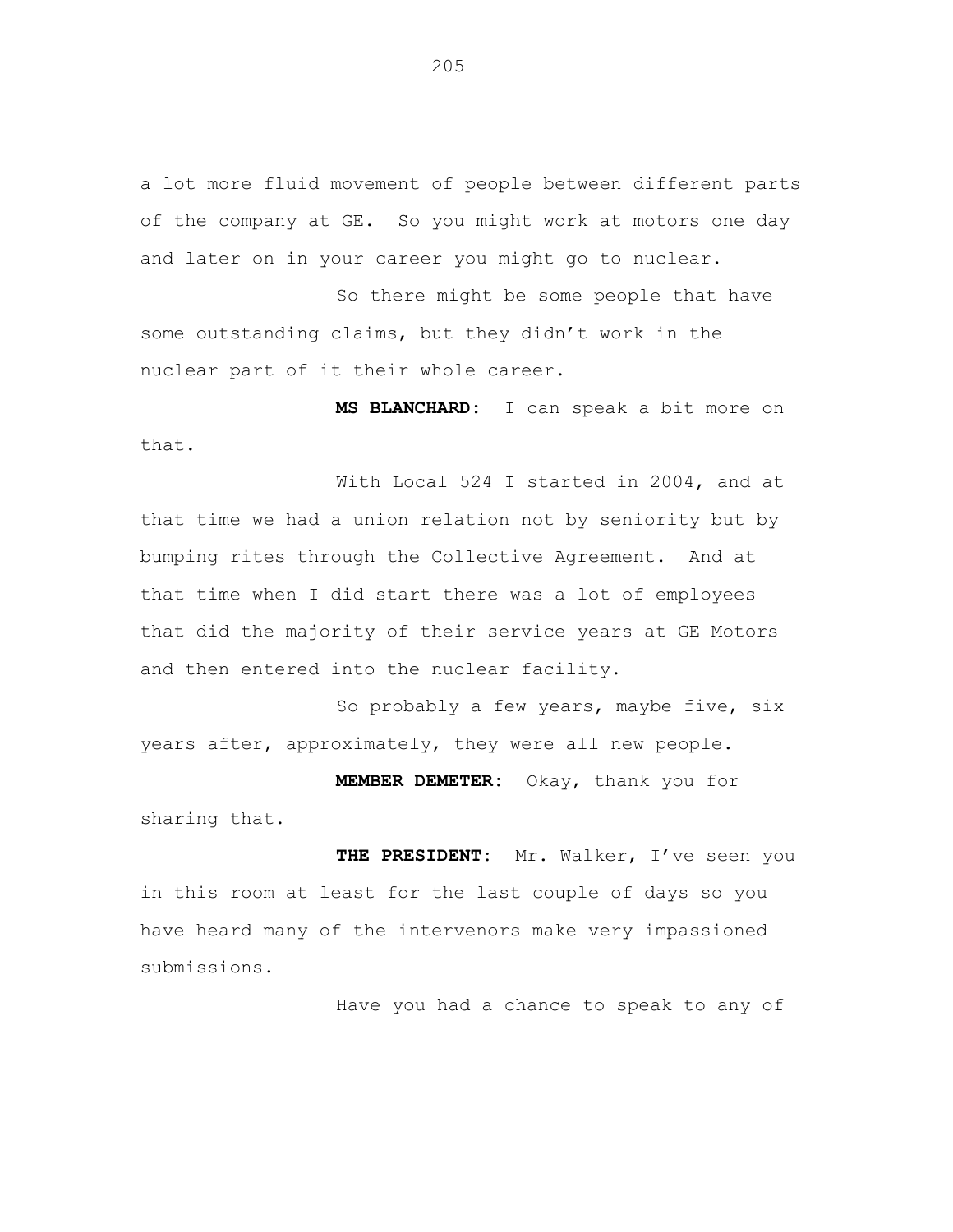them during the breaks that we have and share with them – and I know as employees you accept the risk of working in these facilities, but share your experiences with them?

**MR. WALKER:** No, I haven't. What I've been doing is trying to think of how we can engage better here.

We have reached out. As you heard, in 2017 we had our conference here and local Labour Council, they came to the conference. One of their vice-Presidents spoke at our dinner.

And we have reached out to the Labour Council to see if they want some more engagement with us. They have not been receptive of our outreach to date. I'm not trying to put them down at all. I'm just saying that I think it's important that we do outreach to them and have some dialogue about what is going on.

I think there is a lot of misinformation, and I know people have already talked this week about they don't want more information. They don't want you to convince them that it's safe or they don't want BWXT to convince them that it's safe. But at some time you have to sit down and have a dialogue about what is the operation, what are the hazards, how you protect from hazards.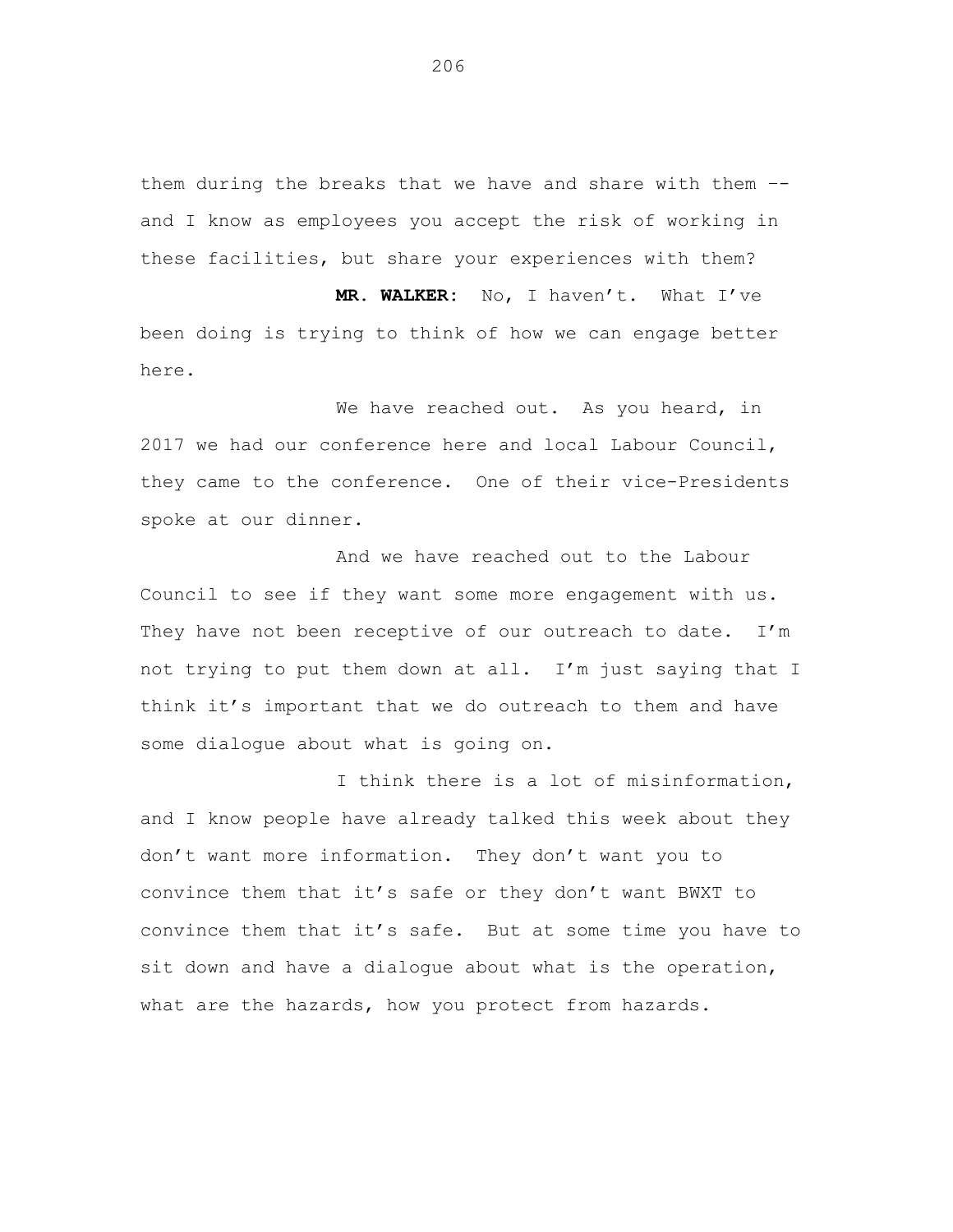As workers and worker reps we have the luxury of having that dialogue with our employers and we feel safe doing our jobs. And somehow we need to reach out to the community as maybe a trusted voice and have some of this dialogue.

But I have not had that dialogue with people this week.

I've actually been quite –- the way the dollar is going has caused me great concern because in my world I am a very strong advocate of nuclear power. I really truly do not believe we are going to achieve the climate goal, the carbon reduction goals we have, without nuclear power. And that's going to require advancing this industry.

So when I hear the discussion this week about shut it down, it's very discouraging.

Pickering and Darlington need the fuel that is developed here to produce the power for Ontario. This industry is very inter-related and we need it.

**THE PRESIDENT:** Thank you for your intervention. Thank you for coming.

We will break for lunch and resume at ten to 2:00. Thank you.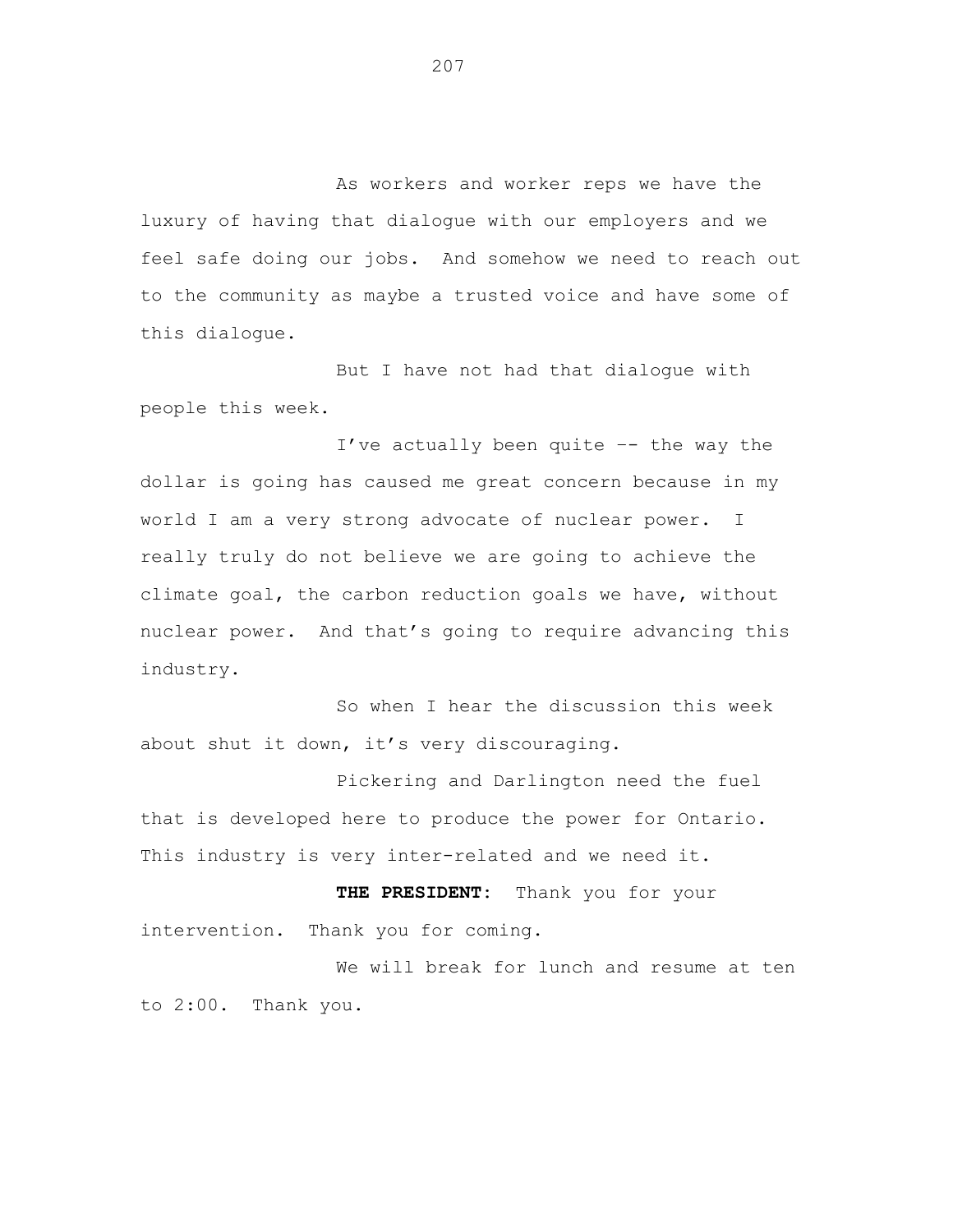--- Upon recessing at 1:05 p.m. / Suspension à 13 h 05

--- Upon resuming at 1:50 p.m. Reprise à 13 h 50

**MR. LEBLANC:** We will be resuming the Commission hearings, so if everybody could take their seats, please. Thank you.

**THE PRESIDENT**: Okay, welcome back, everyone.

Our next presentation is by Ms Eleanor Underwood as outlined in CMD 20-H2.79 and 79A.

Ms Underwood, over to you.

## **CMD 20-H2.79/20-H2.79A**

**Oral presentation by Eleanor Underwood**

**MS UNDERWOOD**: For the record, my name is Eleanor Underwood.

Thank you, Commission Members for giving me this opportunity to speak.

For the record, I'm opposed to pelleting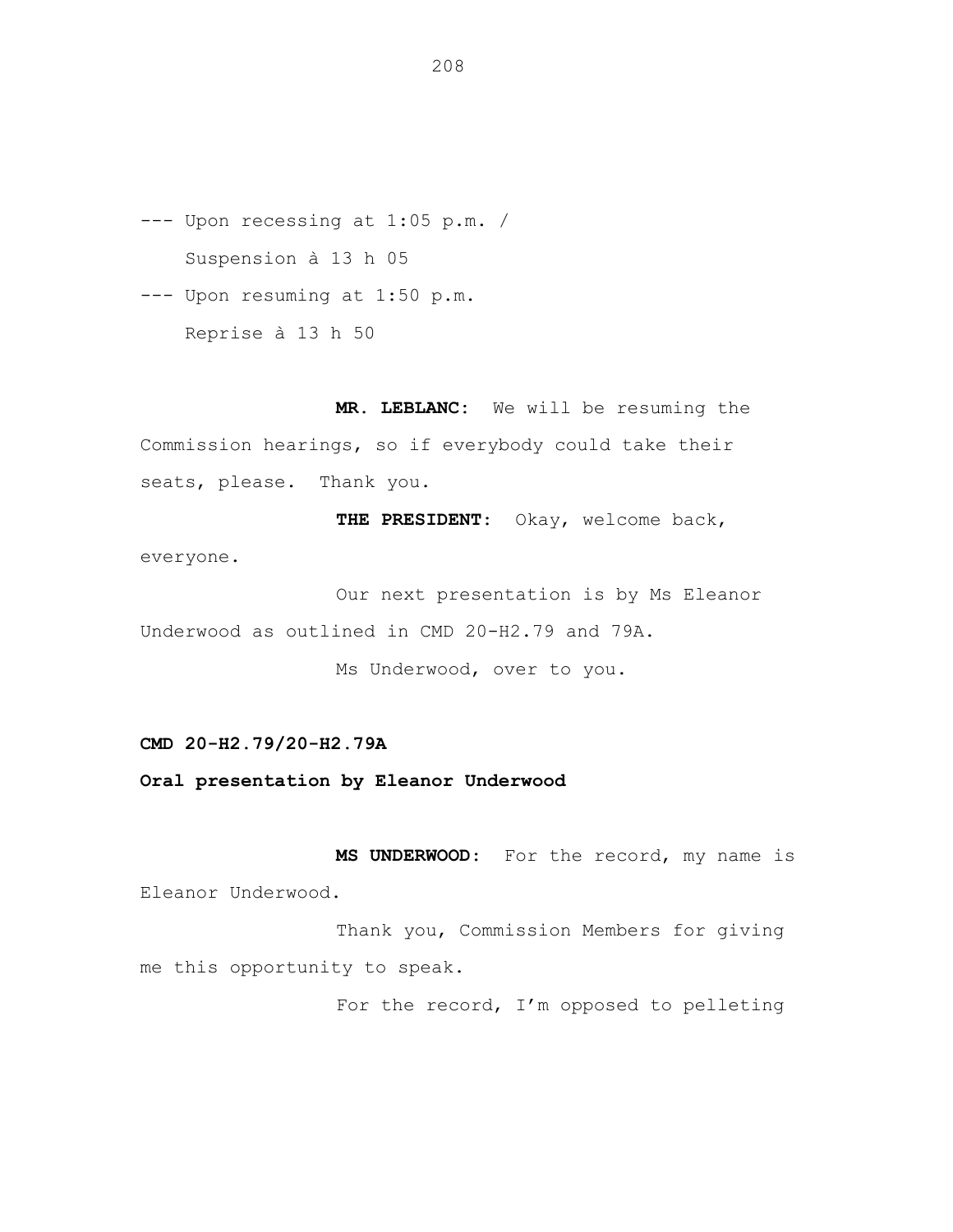in the Peterborough location. Toronto does not want pelleting and neither do I.

One would assume that a Class I nuclear facility located within the limits of a city would be robustly monitored. It is very disturbing to discover that this is not the case for the BWXT Peterborough facilities.

BWXT relies on a single air emissions test at one ventilation location to determine uranium air emissions for all of Peterborough.

BWXT uses three test points for beryllium. There have been no air emissions studies beyond the plant boundary to establish baseline conditions.

There have been minimal soil contamination studies on or around the proposed BWXT facility.

The BWXT environmental risk assessment provides no information concerning potential discharges to groundwater or seepage of surface water from the BWXT site.

According to the CNSC this lack of monitoring complies with the *CSA Group Standard 288.6-12, Environmental Risk Assessment at Class 1 Nuclear Facilities and Uranium Mines and Mills*. Unfortunately, this document costs over a thousand dollars to obtain, so I was not able to review it.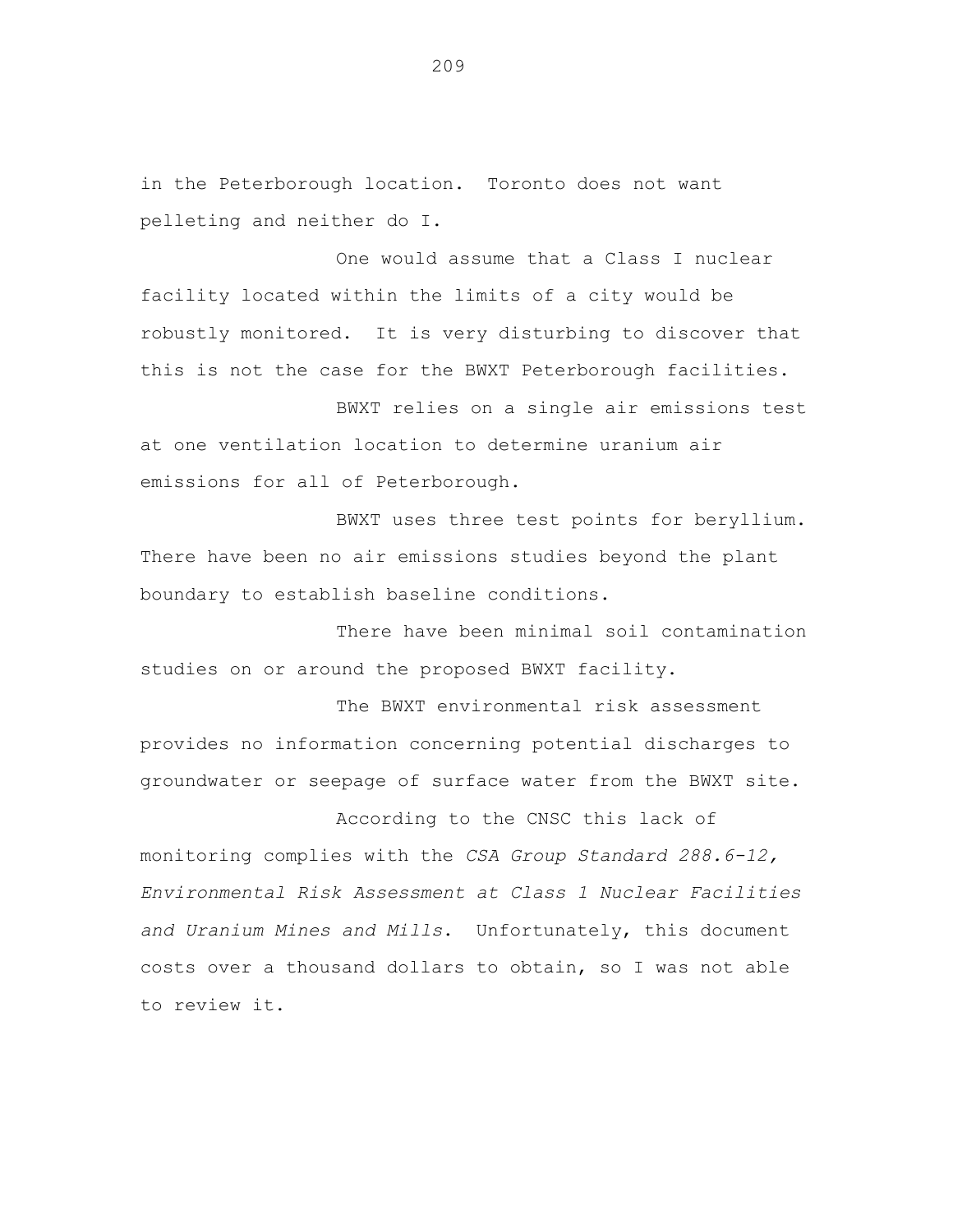BWXT operates in the former General Electric (GE) facility. General Electric operated on this site for 126 years manufacturing electrical equipment. During the manufacturing process of electrical equipment such as electrical motors, capacitors, and printed circuit boards, GE used many metals and fluids.

Dielectric fluid such as PCBs, Hexane, Heptane and Benzene are just a few of the dangerous chemicals used by GE. These chemicals are known to have serious carcinogenic effects, are known to cause serious mutations in human and animal DNA.

After reading an article in *Peterborough This Week* future uses of General Electric site may be limited due to chemical contamination dated August  $31^{st}$ , 2017. It is apparent that both Peterborough Public Health and the Ontario Ministry of the Environment and Climate Change are aware of significant and serious contamination at the BWXT.

Quoting a spokesperson from the Ministry of the Environment and Climate Change:

> "The article states that the site contains residual historic PCB and volatile organic compound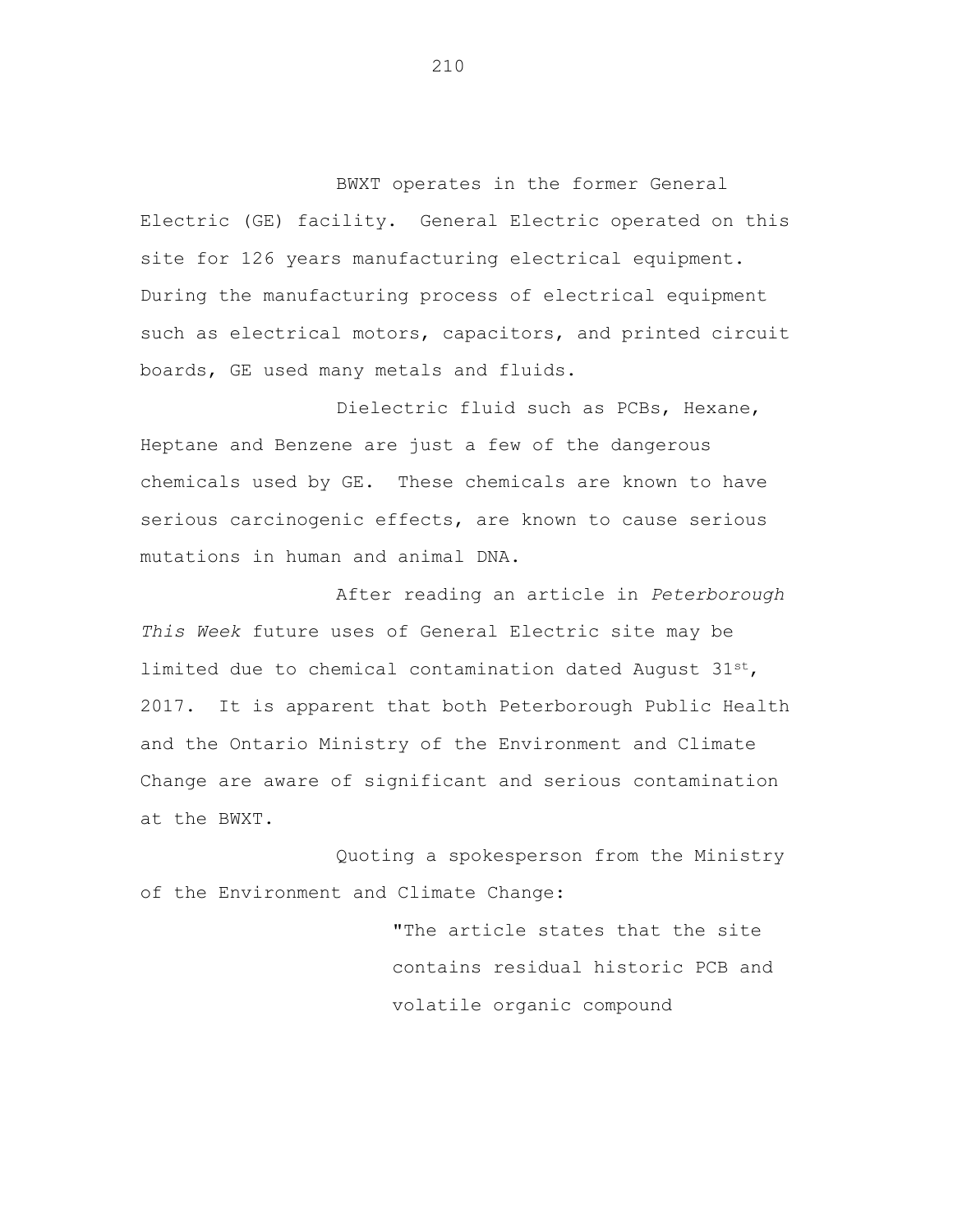contamination in the soil and ground water."

The article also states that Peterborough Public Health have been aware of PCB contamination since the 1990s. To date, GE and BWXT have not conducted any studies to determine the extent of ground water or surface contamination.

In response to my intervention, CNSC staff

responded:

"CNSC staff reviewed the BWXT ERA and concluded that risks attributable to emissions of radiological and non-radiological substances from BWXT's current and consolidated operations in Peterborough are very low and, therefore, no adverse effects to human health and non-human biota are expected."

How can the CNSC be so confident in saying this? What does very low mean? And, how is that measured? BWXT monitoring is so limited in the parameters and methodology so poorly defined that the data collected is statistically insignificant. Any claims BWXT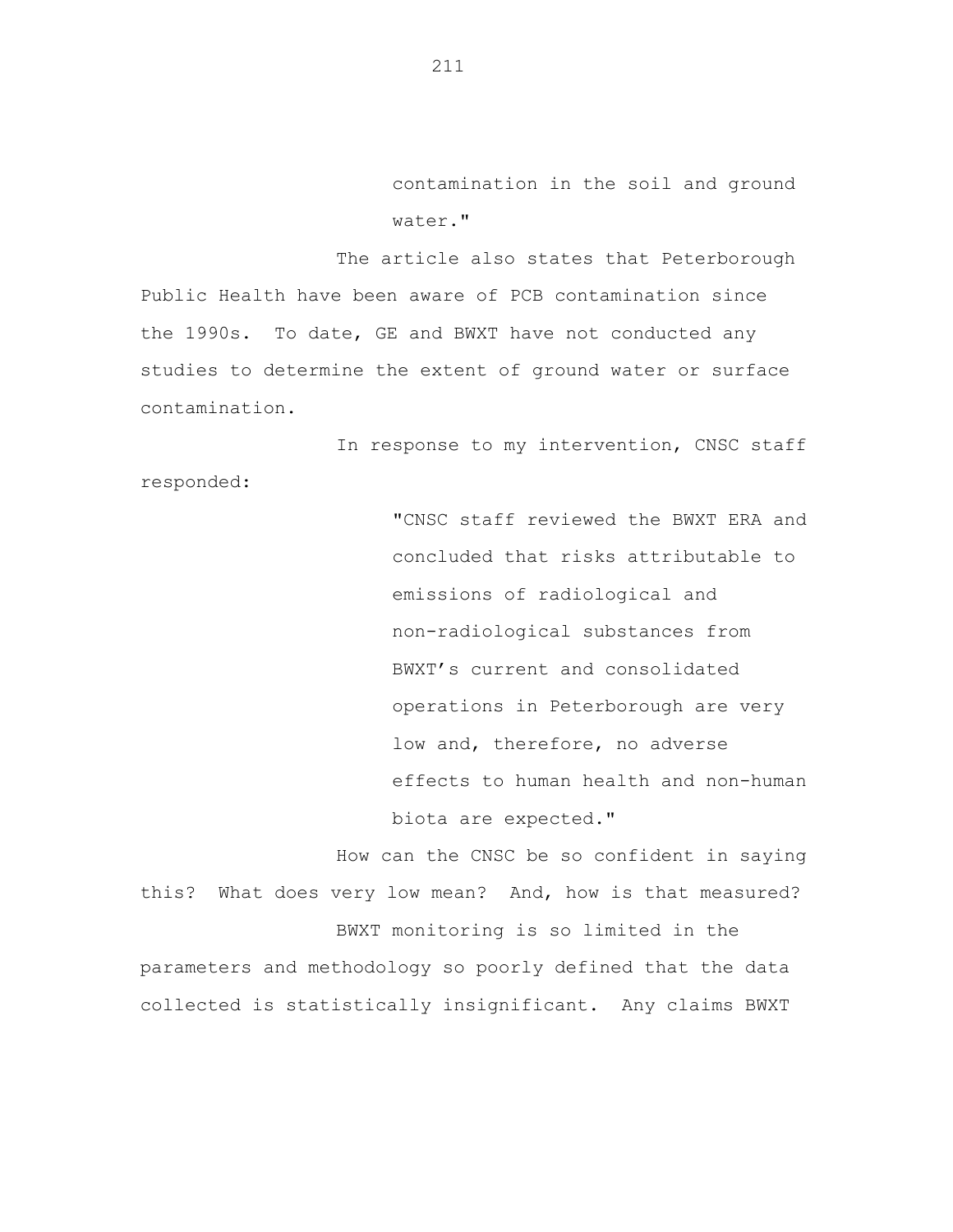makes in regard to contamination from air, water or soil are statistically not sound. Simply put, BWXT samples little and not often.

For example, an environmental risk assessment requires monitoring of all potential impact area. Areas of the plant where materials are received and shipping must be monitored. BWXT does not provide any information on or even monitor ventilation systems, open door shipping and receiving.

Assessment of exposure to contaminants is typically done by using monitoring methodology that predicts high impact areas of contamination, identifying and monitoring of possible locations of fugitive emissions is a must.

In consideration of the materials and process BWXT uses, designing a monitoring model based on the assumption of finding insignificant or low levels is not accepting. Not "expecting to find contaminants," should not equal "little or no monitoring needed."

Radiation is carcinogenic, meaning it causes cancer. It only takes one radioactive particle to damage a human cell. Knowing this, "as low as reasonably achievable, acceptable," CNSC staff has stated that uranium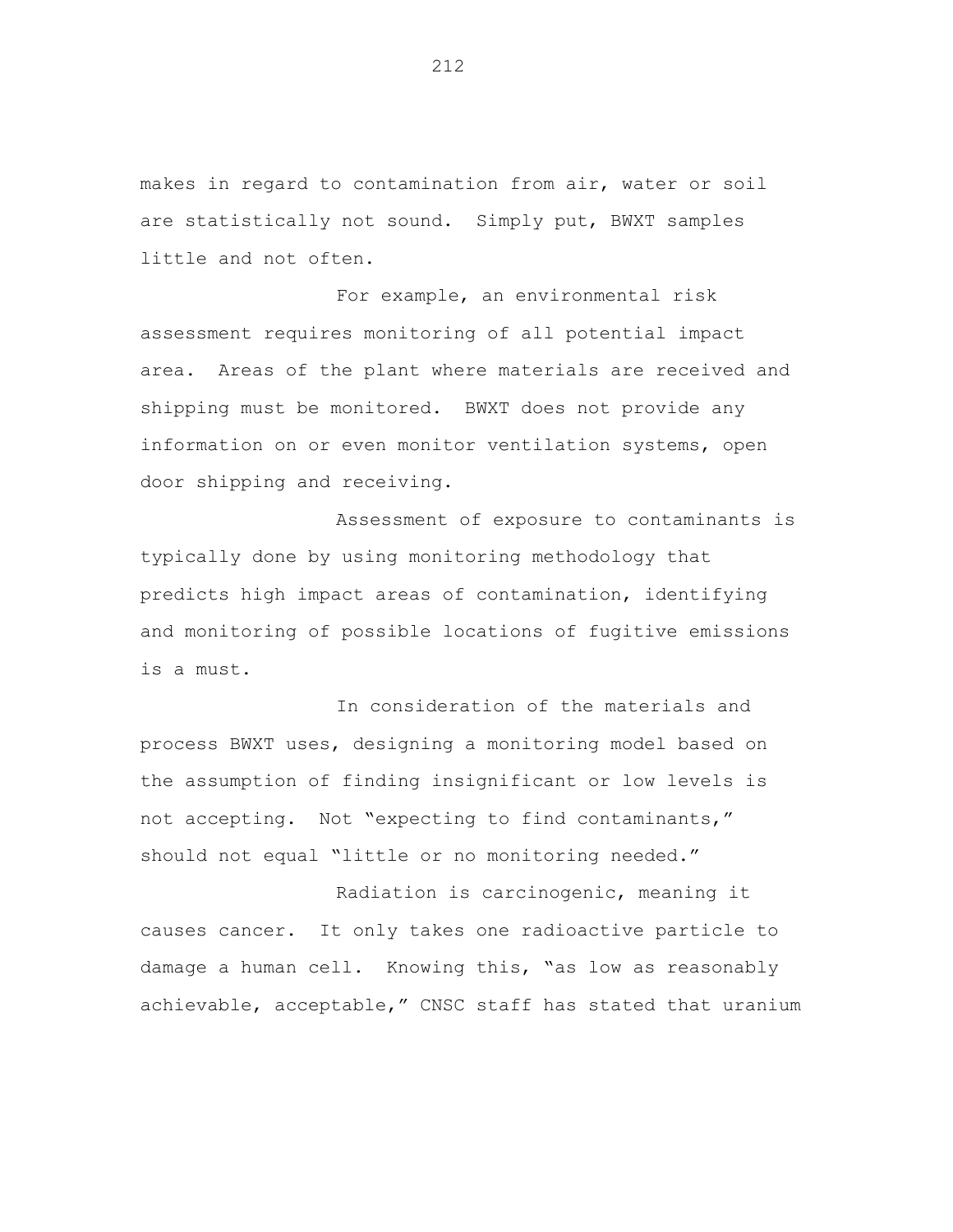of beryllium are not dangerous to human health in low levels. Experts disagree with this statement. Who should I agree with? The CNSC or Dr. John Edwards?

I think Dr. Edwards is a canary in a coalmine. His warning the warnings of others should not be ignored. If you choose to ignore them, then prior, and I emphasize "prior" to BWXT being granted a licensing change to pellets, an independent third party with recognized expertise should design and implement a comprehensive monitoring plan to include:

1. Fully and accurately describing any and all existing background contamination of the site.

2. Determining if ground or surface water contamination already exists within the plant, or outside the perimeter of the plant.

3. Implementing emissions testing using plume dispersion modelling and taking into account, into consideration, all points of release identified and rogue.

4. Undertaking a human health risk assessment which would take into account long-term accumulative exposure to contaminants.

All monitoring methodology paraments and results should be made public immediately upon completion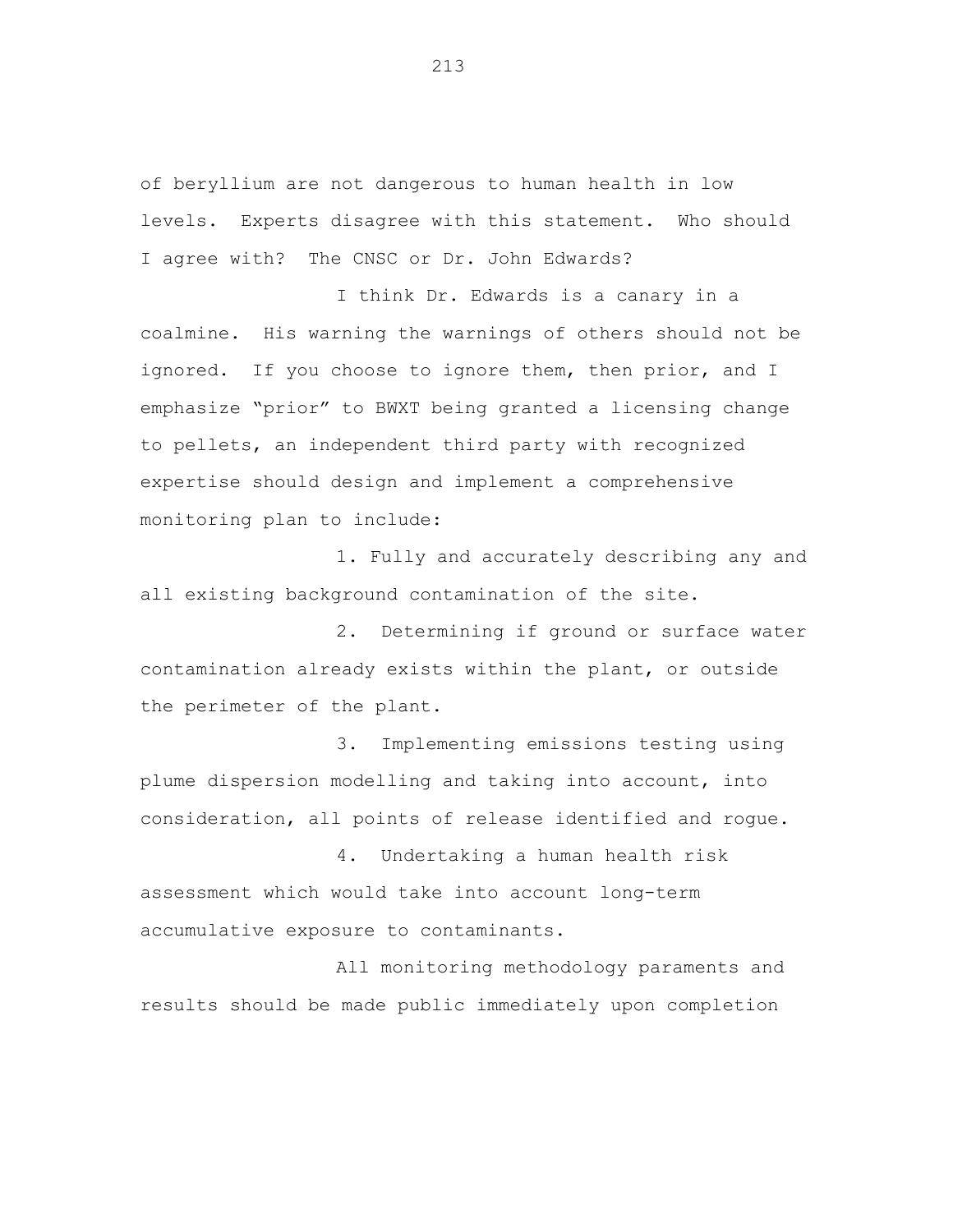and results reported on a regularly quarterly or bi-annual ongoing basis thereafter.

There should be *no Freedom of Information*  form required to obtain results.

And, all documentation should be provided at no charge to those who request them.

Finally, an excellent communication plan and a detailed cleanup and a health assessment plan in the event of radioactive materials being released from the site to the surrounding community and wider city needs to be developed in conjunction with city, provincial and federal participants. Ideally, this kind of facility would be located far from human habitation and activities.

**THE PRESIDENT**: Thank you for your submission, Ms Underwood.

Dr. Lacroix?

**MEMBER LACROIX**: Thank you very much, Madam Underwood, for your intervention.

You've raised an interesting question and I will redirect it to BWXT, concerning what you call the fugitive emissions from doors and windows and openings. Are they monitored?

**MR. SNOPEK**: Dave Snopek, for the record.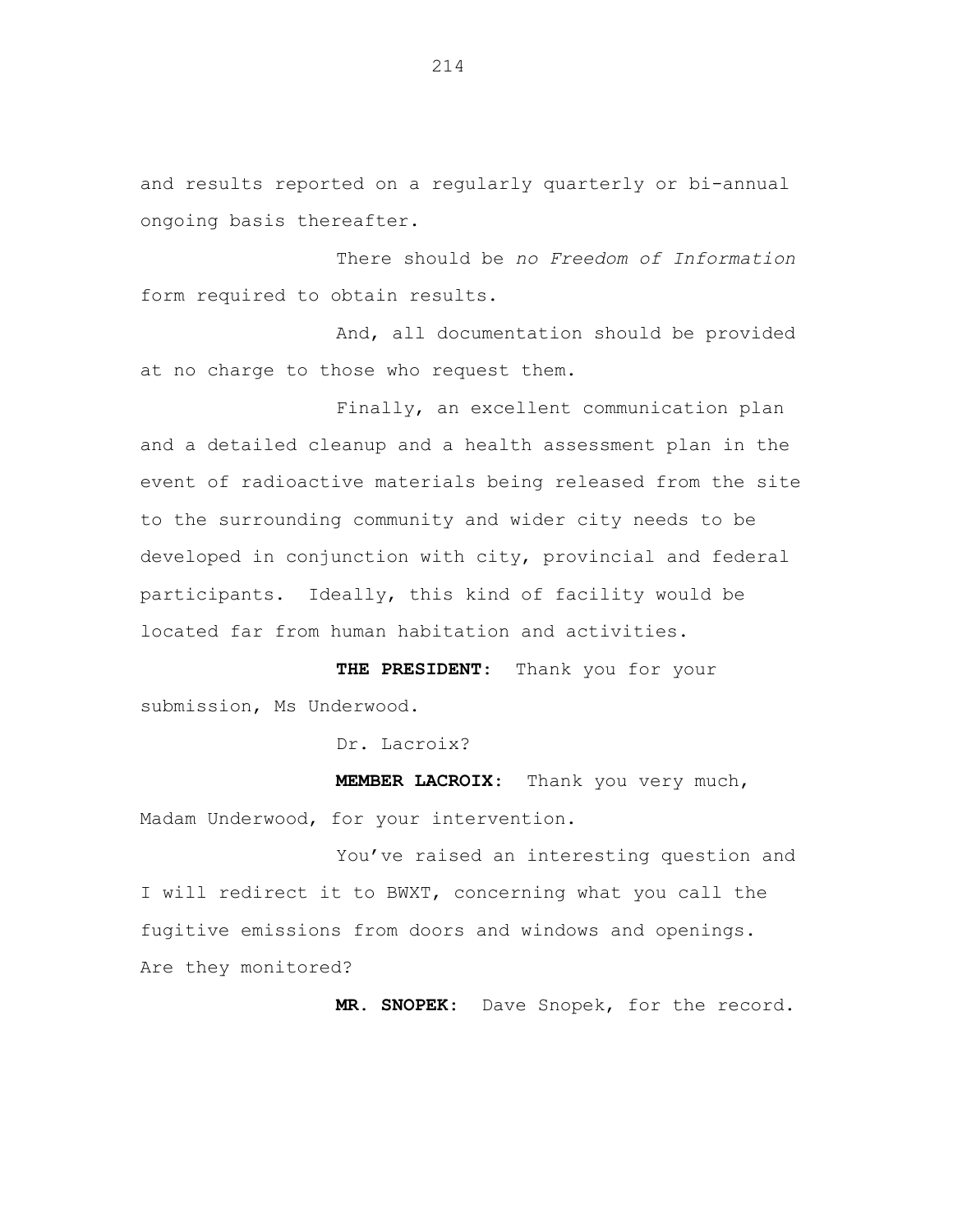So monitoring of emissions that might go through doors aren't monitored. But what we do do is we monitor the workplace air, so we do that in our beryllium area and we do that in our R2 area, as well. And those measurements are all exceptionally low right at the workstation where the material is being used.

**MEMBER LACROIX**: Does that answer your question?

# **THE PRESIDENT**: Dr. McKinnon?

**MEMBER MCKINNON**: Yes, thank you,

especially for your detailed comments about the monitoring program. We have had a lot of discussion of that over the last few days; that's something we're very much concerned about.

I would like to add another question to BWXT about the design of the monitoring program because Ms Underwood brought up a good point about you know it's based on dispersion modeling, for example. So we know that models are just estimates and you know may be wrong, even, or uncertain, so you can't really be sure if the locations that you think might have maximum exposure for where you, you know, should perhaps do some monitoring might not be the -- the right location. So what redundancy do you have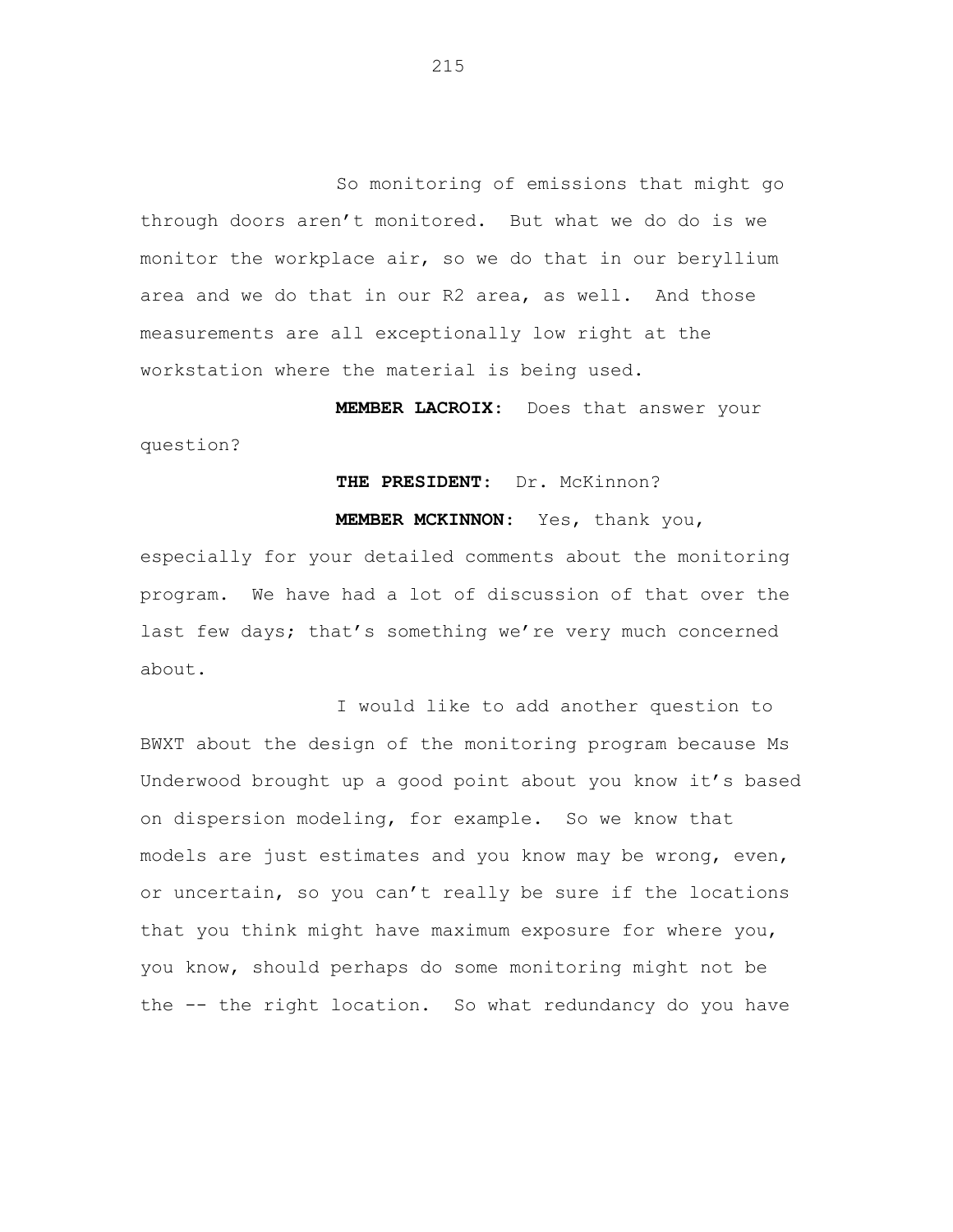in the design of your monitoring program to account for that variability? And, if you could also just describe a little bit of the comparison between your measured and monitored results?

> **MR. MacQUARRIE**: It's John MacQuarrie. Are you asking about beryllium

specifically, or what are you asking about?

**MEMBER McKINNON**: This would be, I presume, you have air emissions for uranium and beryllium?

**MR. MacQUARRIE**: Okay.

**MR. SNOPEK**: Dave Snopek, for the record. So we monitor directly in the stack.

**MEMBER McKINNON**: Sorry, I was meaning you have the air emissions but they're deposited, so it's really the soil sampling based on the air emissions modeling, dispersion modeling.

**MR. MacQUARRIE**: So in Peterborough, we don't do any spoil samples for beryllium or uranium, okay, but we have indicated based on you know what we've -- what we've seen in the IEMP results that we are going to start monitoring the soil for beryllium.

**THE PRESIDENT**: But you could extrapolate that to your Toronto facility for uranium where you do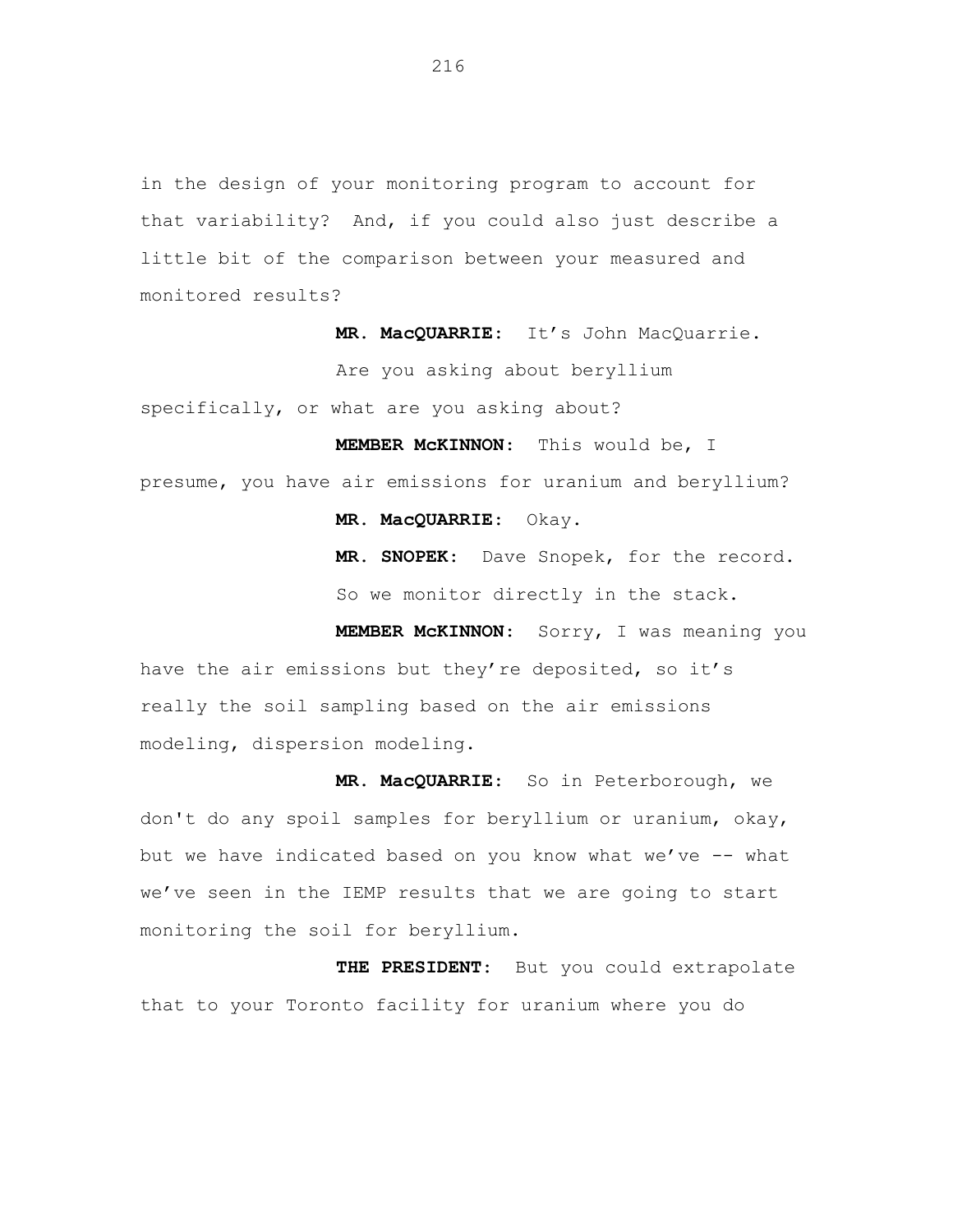around the fence sampling and monitoring. And how does that correlate with your modeling, given what your emissions are?

**MR. MacQUARRIE**: It's John MacQuarrie, for the record.

So we monitor for uranium. We have air monitor samples around the periphery, around the fence line, and we also do annually 49 locations for soil sampling. And you know all of that data is consistent with what we'd expect in terms of what we're measuring at the stack; we're not seeing any inconsistencies.

**THE PRESIDENT**: Thank you.

Dr. Demeter?

**MEMBER DEMETER**: Thank you very much for your presentation. I don't have any further questions.

**THE PRESIDENT**: Dr. Berube.

**MEMBER BERUBE**: Thank you for your

submission.

I've got a question CNSC. It has to do with something the intervenors brought up with regard to significance of just having one monitoring point which is in the stack here in the local community. Could you explain why that particular single monitoring point is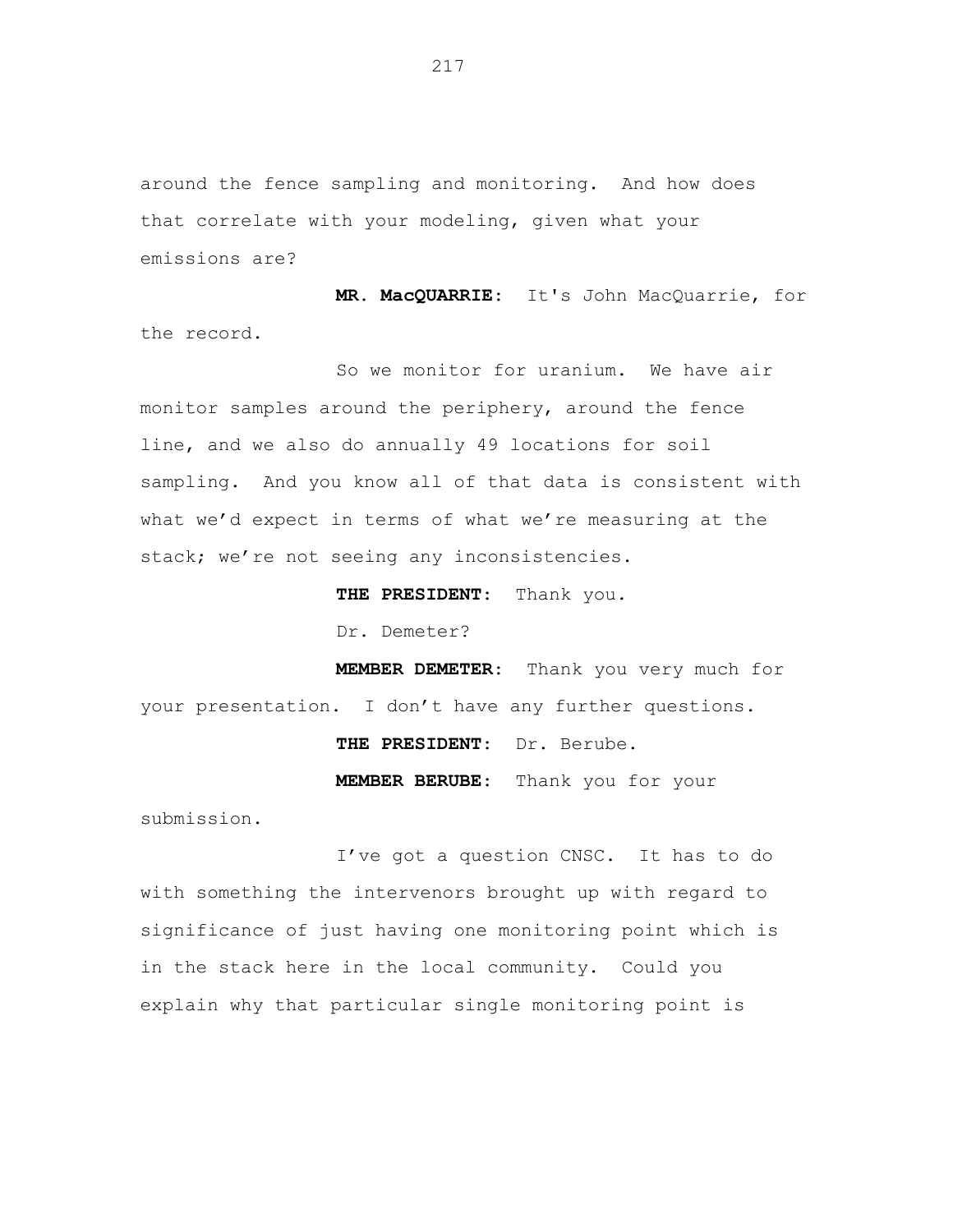sufficient and why it has significance or maybe it doesn't; maybe she's right?

**MR. AMALRAJ**: Julian Amalraj, for the record.

The design is such that there are several layer barriers in the wall. One of the key barriers is dynamic negative pressure, and the entire facility is under negative pressure, and air flows only in one direction, and everything that comes into the facility goes up the stacks, and which is why monitoring of the stacks is critical and it is representative of what else is happening in the facilities.

**MEMBER BERUBE**: So I guess the question is, is that adequate for this particular facility?

**MR. RINKER**: Mike Rinker, for the record. The results of the stack monitoring are showing that they are already meeting the ambient air quality standards. And for that reason we say it's adequate.

**MS SAUVÉ**: Kiza Sauvé, for the record.

As does the MECP and as noted before the licensee is required to submit a dispersion summary - maybe it hasn't been mentioned -- a dispersion summary,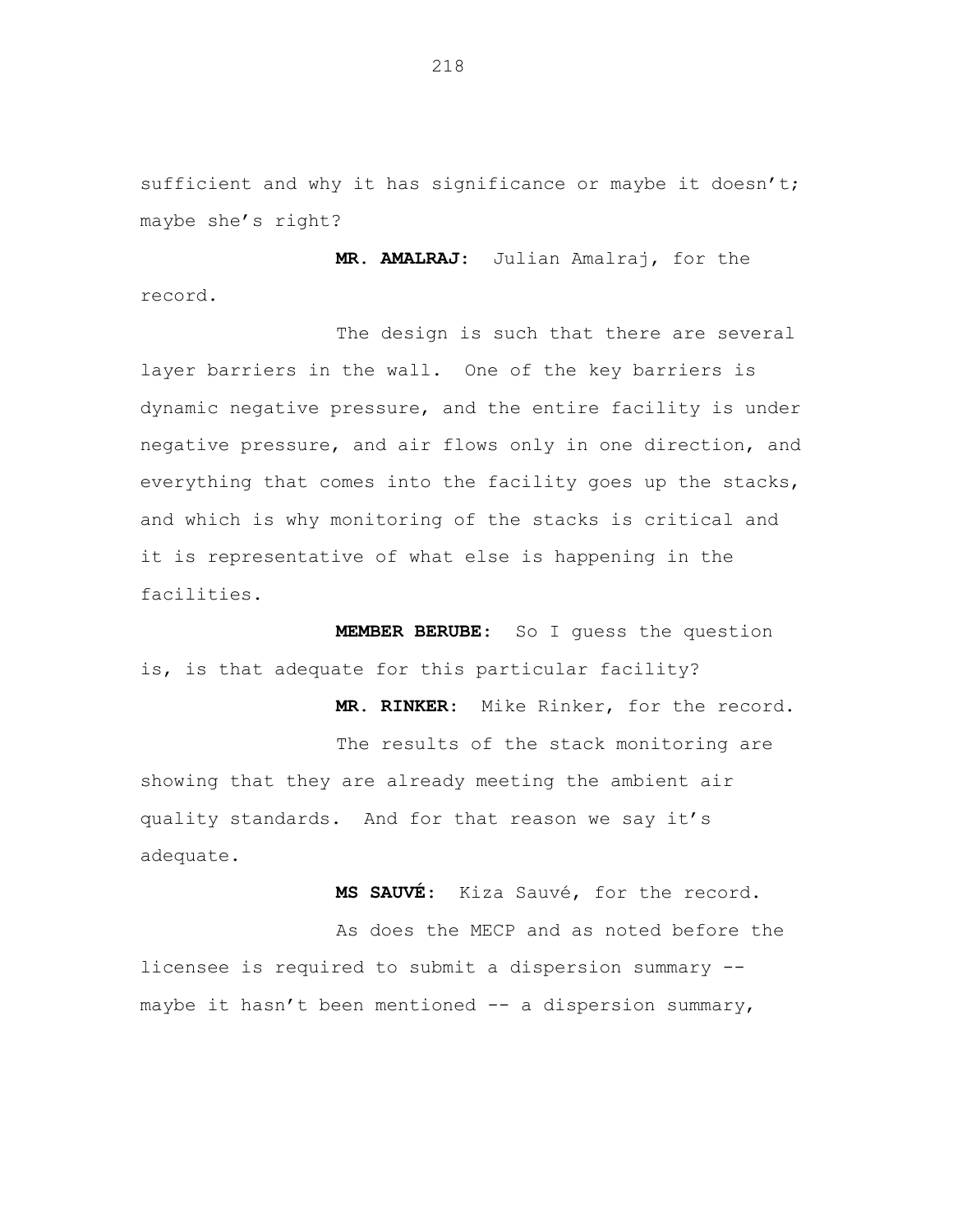dispersion modeling, so they remodel it every year and they submit those to the MECP as well, and we review them once in a while, as well. So, yes, it is adequate.

**MEMBER BERUBE**: And do you believe them? **MS UNDERWOOD**: I think they - they monitor the way I look for mice in my house. I actually don't want to find any mice in my house so I actually don't look very hard. I actually stand in the middle of the kitchen and look at the floor.

--- Laughter

#### **MEMBER BERUBE**: BWXT?

**MR. MacQUARRIE**: It's John MacQuarrie, for the record.

So there's three stacks and we monitor those continuously; we've described that, there are separate systems on those.

We have zones in our facility that are related to beryllium and we monitor each one. There's a program that says what we do in each one. We've got personnel samples that are being taken; they're worn sort of at the upper part of the body near the head.

We're also monitoring fixed stair samples in that facility, as Mr. Snopek described, and we have a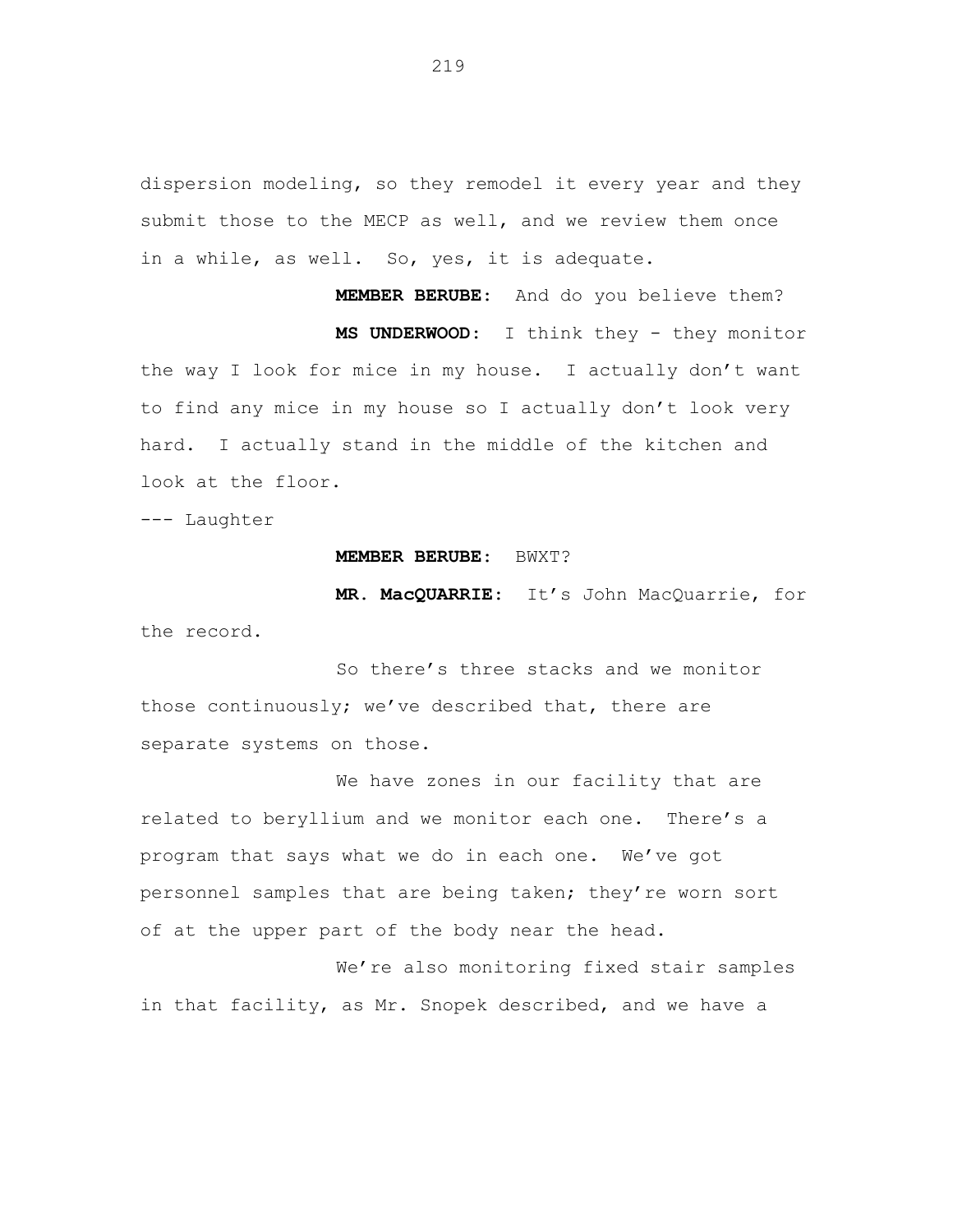cleaning program; we're continuously cleaning and we're taking swipes and we're looking for beryllium in those swipes.

So there are numerous points where we're measuring beryllium.

**MEMBER BERUBE**: So you're looking pretty hard, in other words?

**MR. MacQUARRIE**: We're looking pretty

**MEMBER BERUBE:** Okay.

**THE PRESIDENT**: Thank you.

Ms Underwood, over to you for any final

comments.

hard.

**MS UNDERWOOD**: I would like to make a response to that.

In the environmental risk assessment where are the parameters and the methodology for your sampling? Where is the methodology? How often do you sample? Why do you sample? Where do you sample?

It seems to me that it's sort of -- it's not there. There must be a reason, like why one point at the stack for uranium? Why three points for beryllium? Why not five points? Why do we only sample for beryllium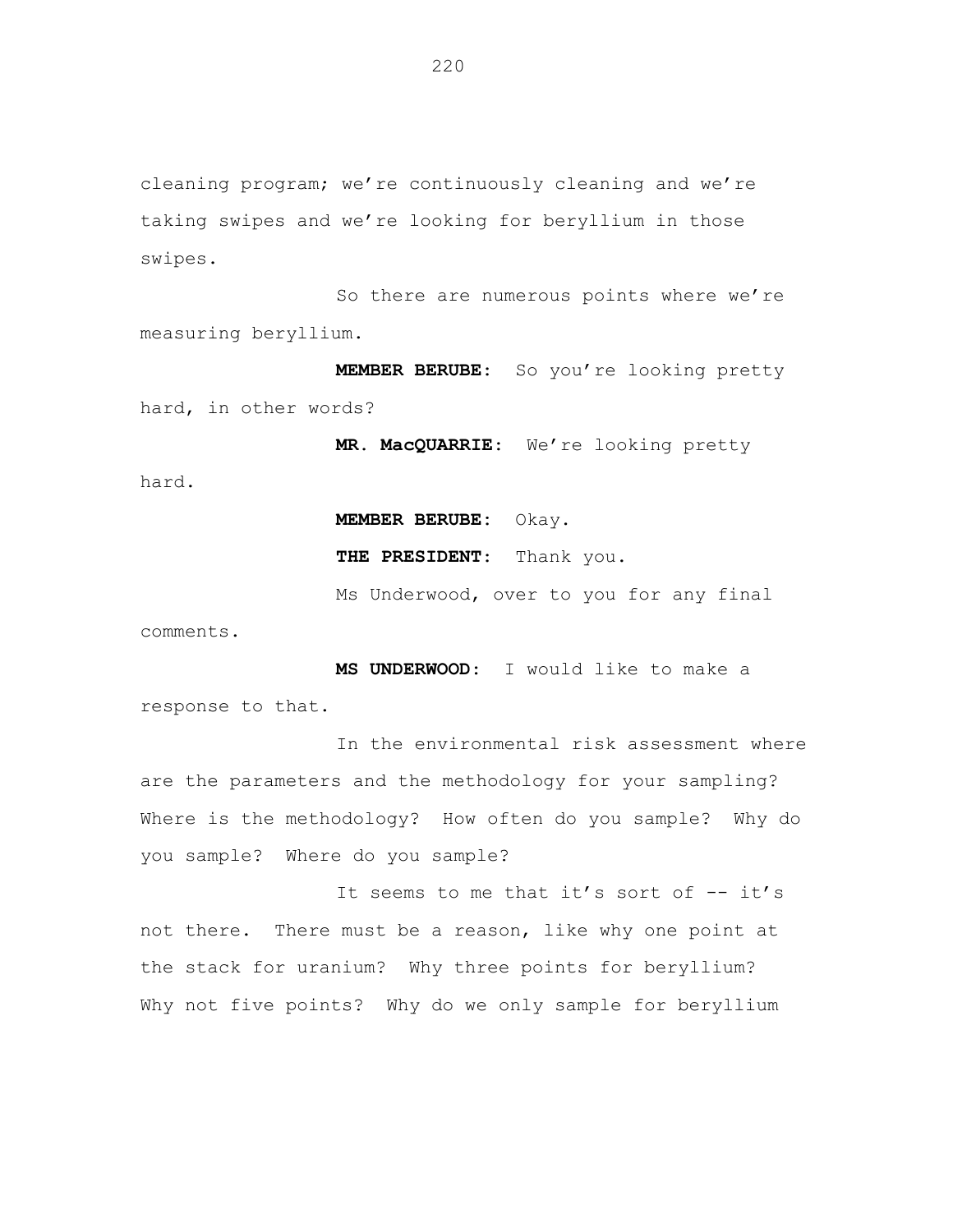in 2014 and 2018 and 2019? Why don't we sample every year? Why don't we sample three times a year? What are the answers?

**THE PRESIDENT**: So, Ms Underwood, we've spoken extensively about sampling and monitoring and what the plan going forward may look like, so I'll save the responses, because I think we've got what we need for that.

Anything else you want to add?

**MS UNDERWOOD**: Has the site ever been checked for Dioxin? And the other thing is, why is not a nuclear facility such as this with emissions not put in a building with negative pressure? Certainly BWXT has sufficient funds to do so. So, maybe we could think about if they are going to produce what they want to produce in the building, well, then maybe the building needs to be restructured and the code changed on it, so in fact it reduces the emissions -- the building design itself.

I don't think I should have to be taking any risk because BWXT doesn't want to spend the money. They're a large multinational corporation. If they want to do it, they can.

Thank you.

**THE PRESIDENT**: Thank you very much.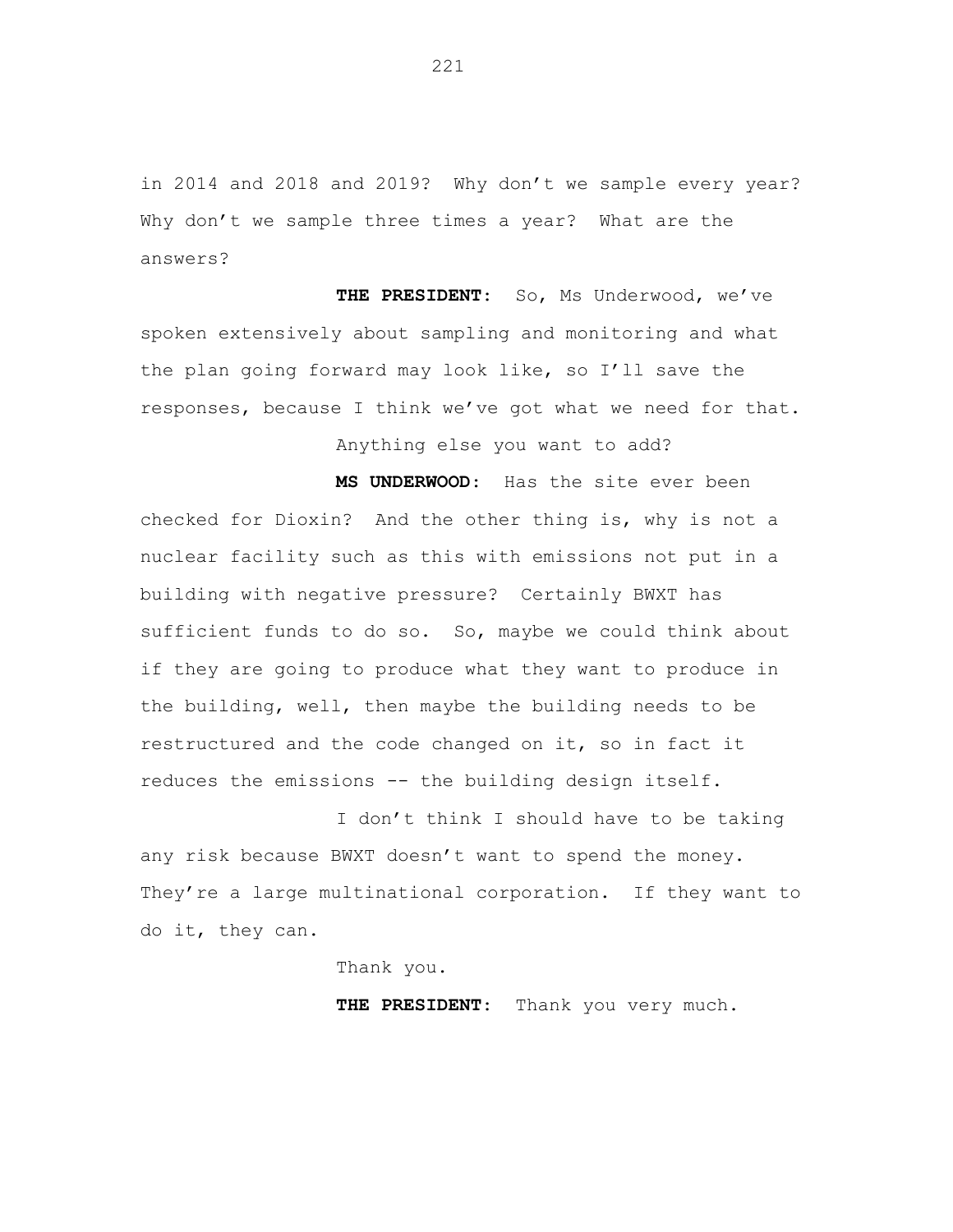Thank you for your submission.

The next presentation is by Ms Janice Keil as outlined in CMD 20-H2.144 and 144A.

Ms. Keil, the floor is yours.

## **CMD 20-H2.144/20-H2.144A**

## **Oral presentation by Ms Janice Keil**

**MS KEIL**: Hello. My name is Janice Keil.

I want to talk about dancing, particularly that relationship of trust, collaboration and vulnerability that dance partners need to have. As the saying goes, it takes two to tango. However, this dance card is more crowded with other partners: BWXT, Public Health, City Council and most importantly the citizens of Peterborough, of which I am one, living in the downtown core. So it's looking more like square dancing, a long established tradition here, rather than a tango. But there's no so much promenading and do-si-do'ing going on, but more dips and dives, and double passes when it comes to data being hidden.

I've read the CNSC's sections 15.1 and 2, the ERAs, the annual monitoring compliance reports, but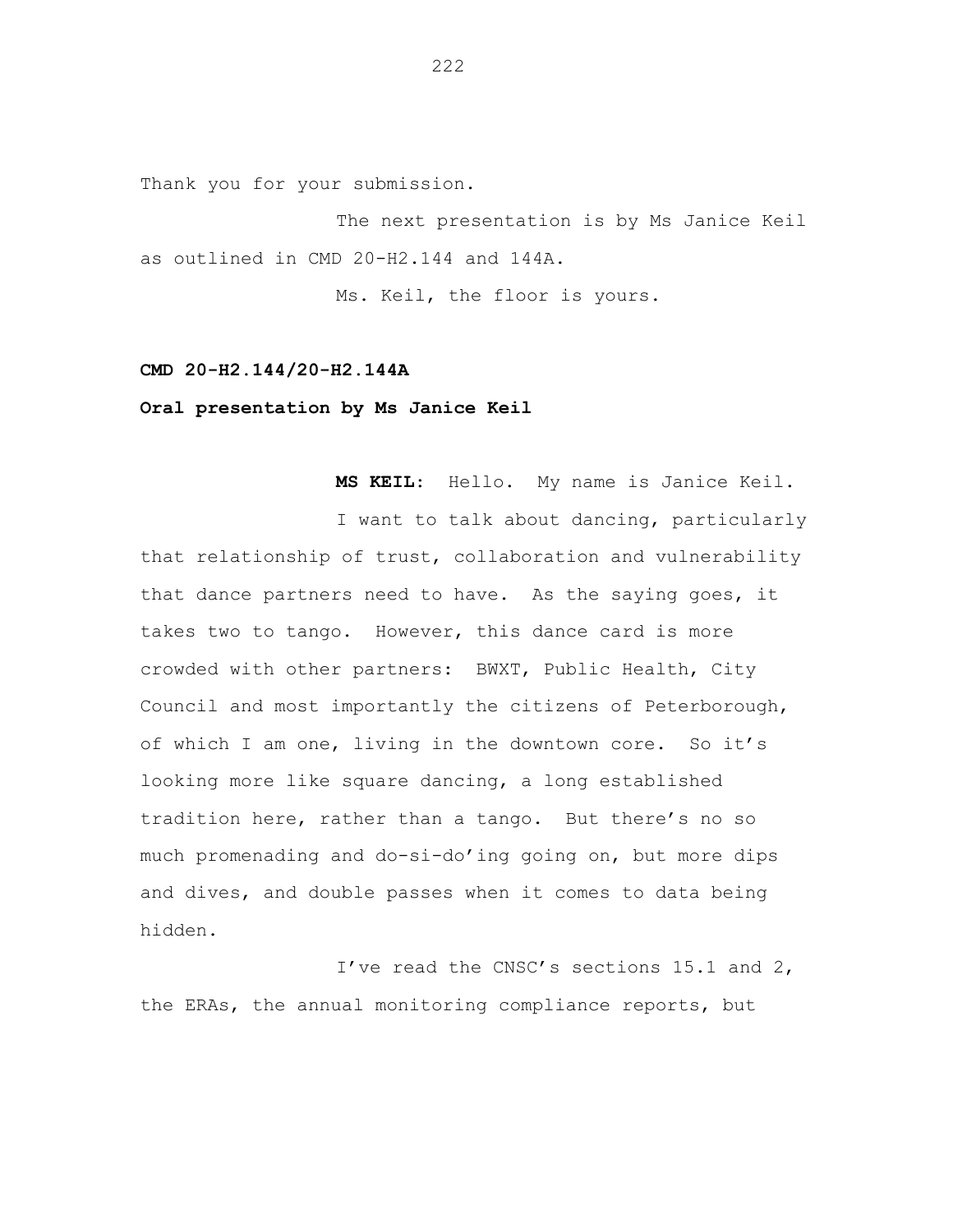I've been more curious about the role of that second regulatory tango partner to the CNSC and that is MECP or the Ministry of Environment, Conservation and Parks. Their license to ECA, the Environment Compliance Approval number 9339-9HDRHJ, was inherited by BWXT from GE Hitachi. But as I learned from Julian Amalraj here at the CNSC Open House January 23, any significant change beyond the present scope of operations such as the introduction of pelleting will require BWXT to have their own new and independent ECA. The time for BWXT to continue to Velcro itself onto GE will finally be over.

As well, it was confirmed by staff that CNSC as the federal regulatory body, does not supersede the role of *Ontario Regulations*, thus, we should be expecting such a hearing such as this at the provincial level in the near future.

For an ECA an ESDM is required. The last one for BWXT was done November 6th, 2013, by the engineering firm Conestoga-Rovers. In my first phone conversation with Jamie Mugford and Aaron Gordon at the MECP Peterborough Field Office February  $12<sup>th</sup>$ , it was disclosed that a more recent one was just completed January 30th, 2020 by GHD Group, but that it would require an FOI, a *Freedom of*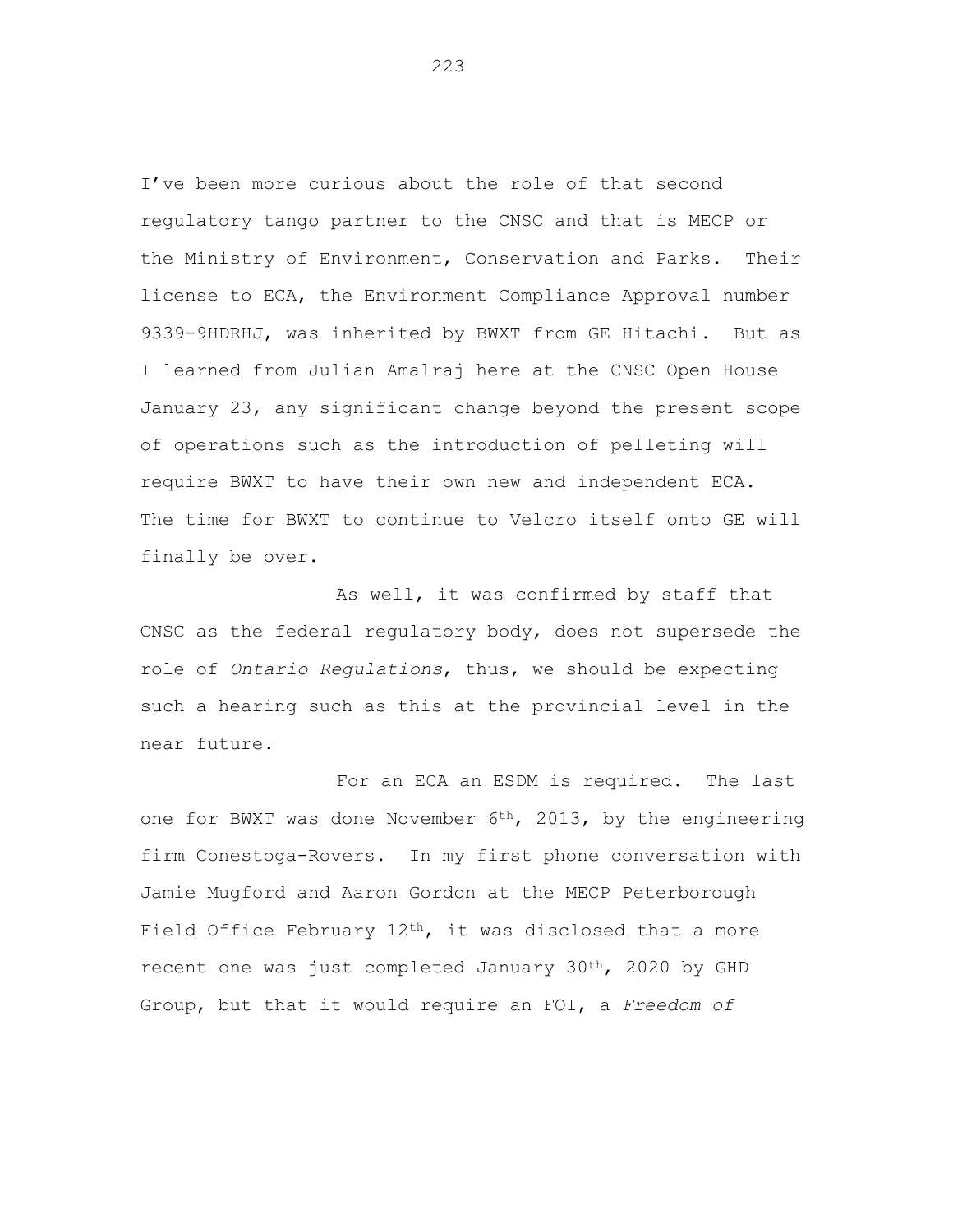*Information* request to gain access to the data. Thus started the dance to find this data.

It involved lots of phone calls from BWXT to me, a sudden secret meeting at Tim Horton's right across the road here on February 14th to show me the emissions summary table on which there was no air mod data listed for either uranium or beryllium. The insistence that this was all there was the ESDM.

Blowing the whistle at City Council. At that point no one else had seen this particular table, neither Public Health, CARN, the media, no one except me. At that point after the City Council Meeting, BWXT caved to public pressure following the council broadcast and put a table on their website but it wasn't the one I was shown.

Now BWXT has admitted in an email to me February 28th that there actually is a full ESDM document but they will not release it.

At this moment in time there is still an FOI request out for that through the *Peterborough Examiner*. MECP will not release the data, neither will BWXT.

This then leads to my first three-part question that I would appreciate being answered. As BWXT had seven years to complete an updated ESDM, why did they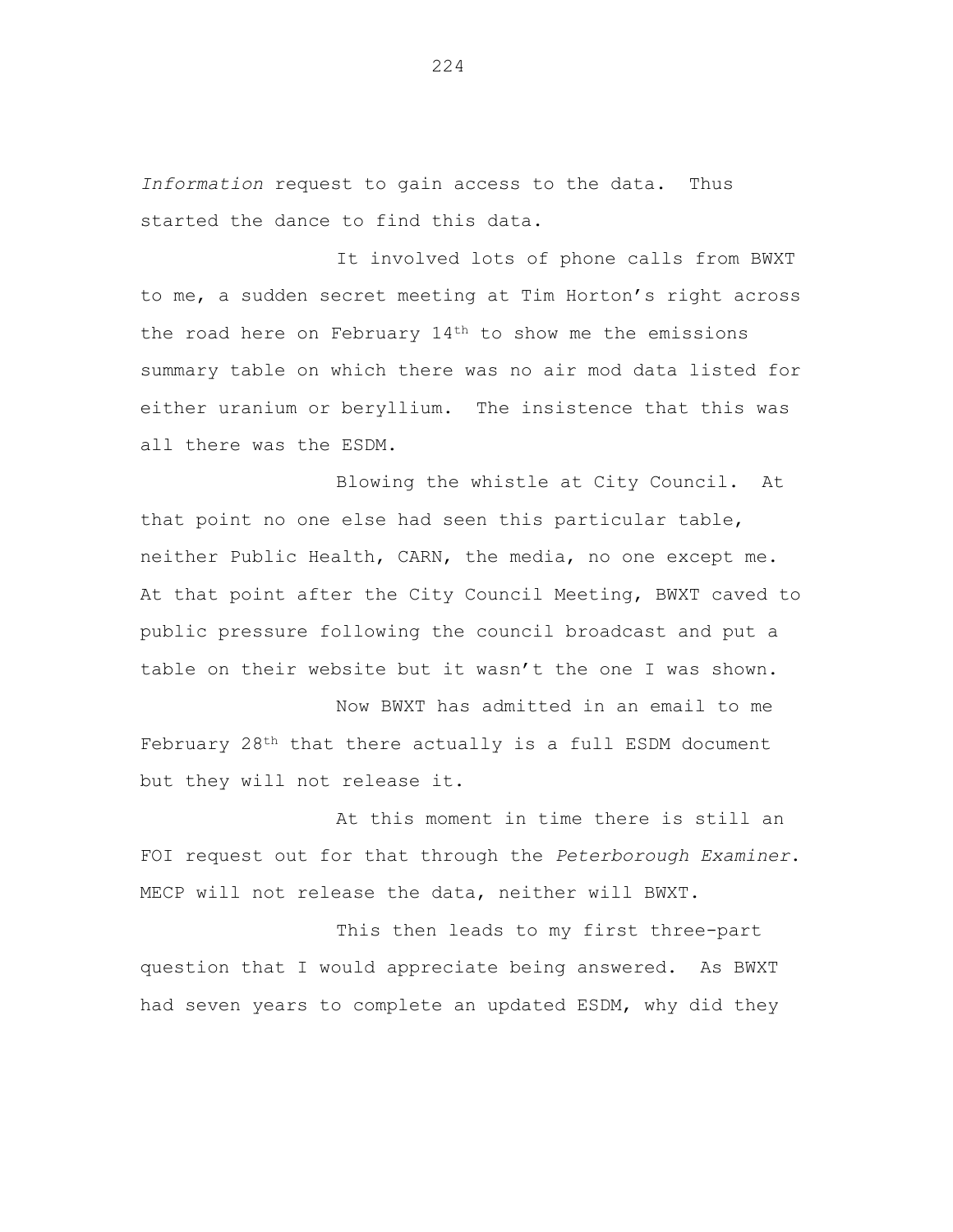wait until January 30th, 2020 knowing that their required FOI, which takes a minimum of two to three months would ensure that no one would have access to this most recent emissions monitoring data before the CNSC hearing?

If a company has nothing to hide, why is there not full transparency and public disclosure of data? And when will we actually get this data?

Of all the contaminants on the list I saw, and I was not allowed to have a copy, I was allowed to look at it for just a few minutes and scribble down notes -- I saw that the two contaminants that are the most dangerous and also the most concerning for both public health and the citizens of Peterborough, beryllium and uranium dioxide, were not even listed as being monitored. Why not?

So there are two specific ways that MECP has to be involved. They have to do monitoring of the POIs, the points of impingement, within the 1000-metre radius of the potential influence and protection areas, as confirmed by Aaron Gordon, Senior Environmental Officer, Peterborough Field Office, February 14th.

The two factors that Gordon indicated as lacking in the other IEMP data that for example is required by CNSC are consistent variables and uniformity in the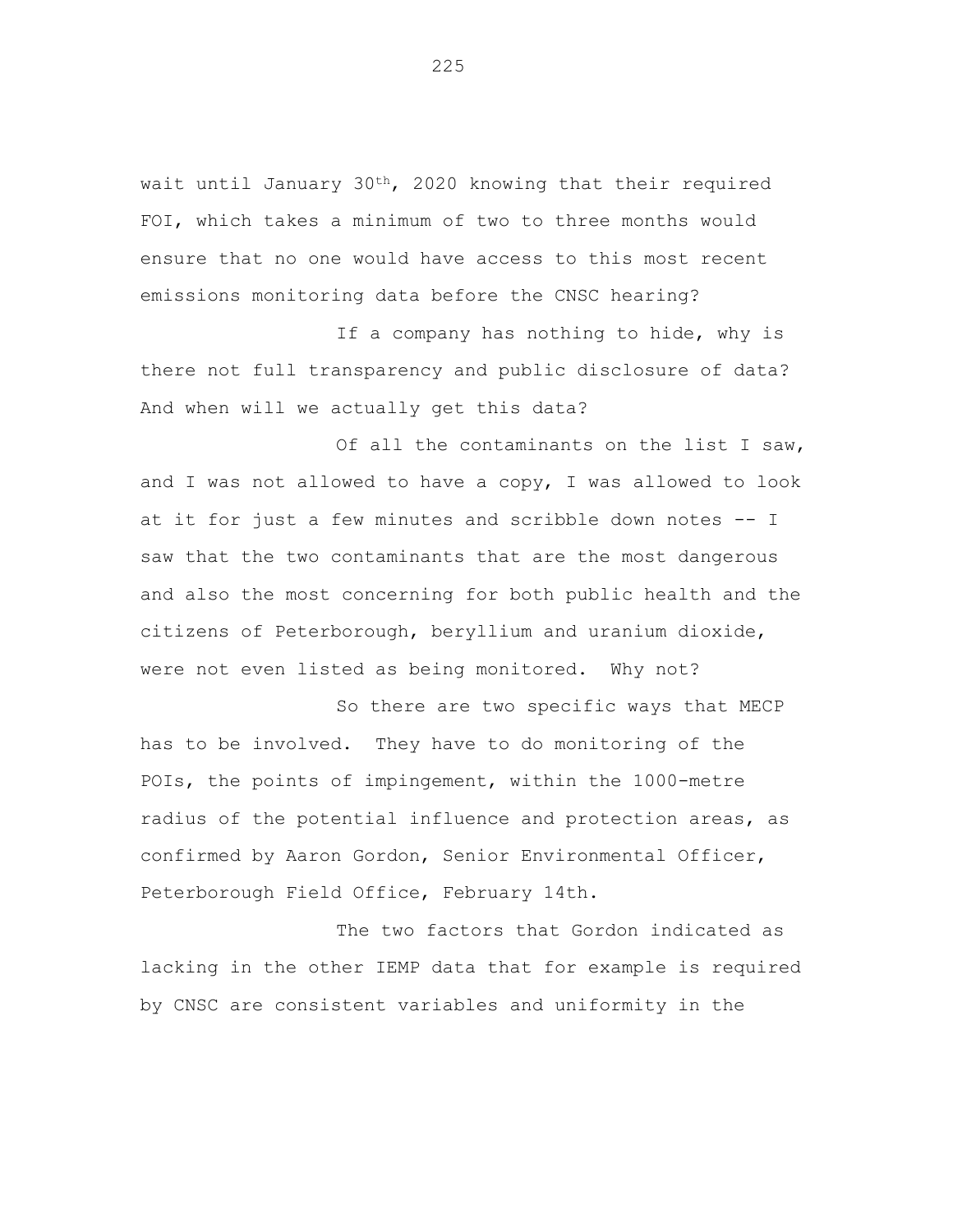laboratories used to perform the air mod testing. This is exactly why MECP is the body to do this consistent monitoring.

As well, any talk of pelleting has to be considered as a new facility operation as per land use planning guidelines and comply with the 300-metre separation distance between Class III industrial facilities and sensitive areas such as schools and single-family residential neighbourhoods.

Presently, BWXT is adding a third storey to their building for their plant pelleting operation, so it's assumed that they got a building permit for that new construction. That would call into force the MECP setback guidelines of 300 metres. Fifty-five metres away from an elementary school is in clear violation of provincial regulations.

The dangerous uniqueness of the Peterborough site is unparalleled anywhere in Canada and that singularity can be illustrated by comparing the two BWXT locations.

The 2018 Toronto uranium monitoring data indicates that the maximum concentration levels are almost 12 times higher in the area of influence directly around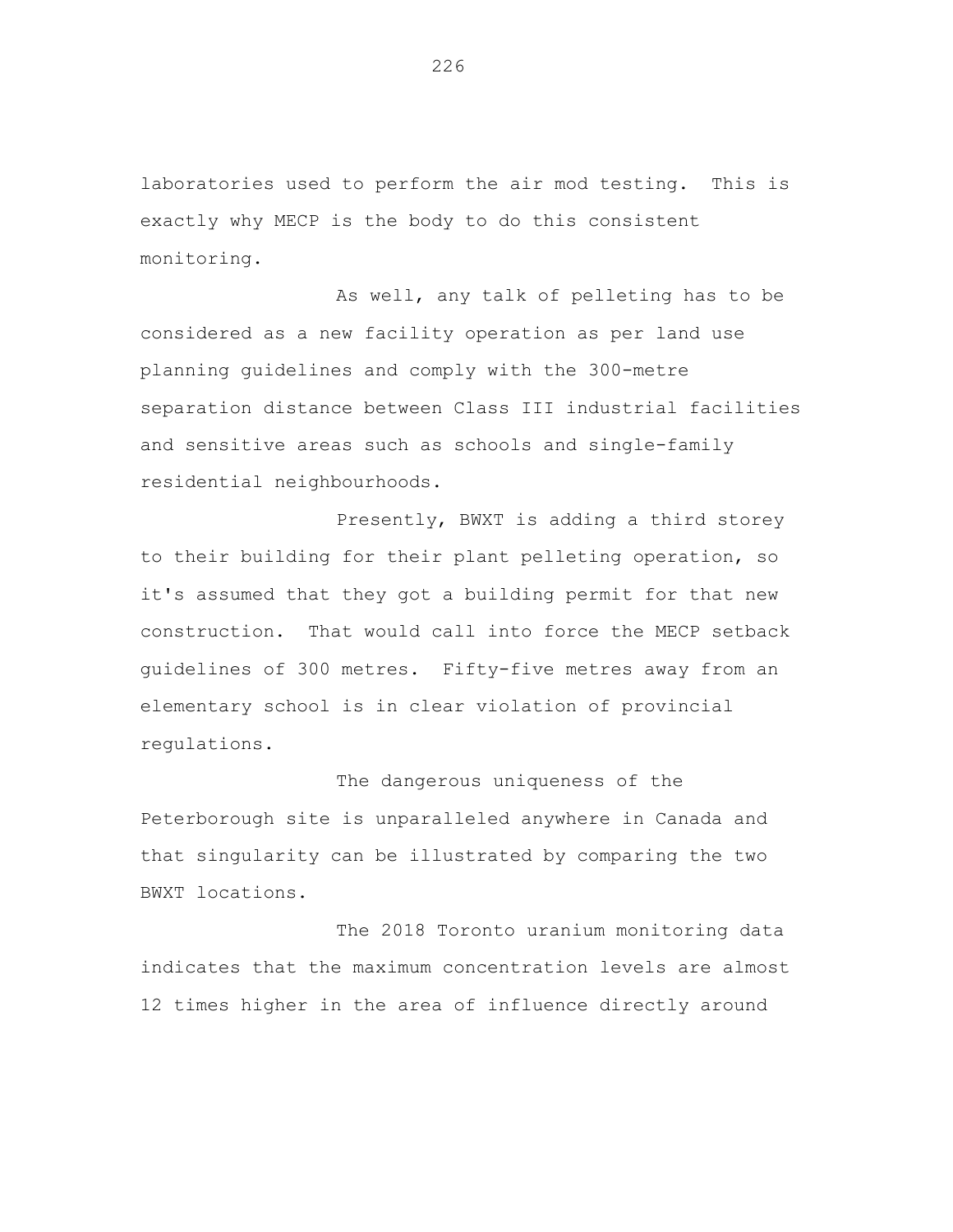the plant, 11.9 micrograms compared to 1.3 in the plant itself and 1.0 in the area 1 kilometre away.

That area directly around the Toronto facility is zoned industrial commercial, but in Peterborough it is single-family residential with a school. That means that it's families and schoolchildren that will bear the greatest burden of health effects here in Peterborough.

There needs to be --

**MR. LEBLANC:** Madam Keil, just go a bit slower, please, for the interpretation service. They are really doing their best, but it's quite a challenge.

**MS KEIL:** Okay. Okay. Thank you.

**MR. LEBLANC:** Thank you very much.

**MS KEIL:** There needs to be tracking of cancer clusters in neighbourhood cases, non-occupational neighbourhood cases of beryllium exposure in the many residences surrounding the plant, particularly in the pediatric population, something that Public Health and Cancer Care Ontario are not doing at the present time. I just had a conversation, a very good one, with Cancer Care Ontario just before coming to this hearing today.

This is coupled with the fact that the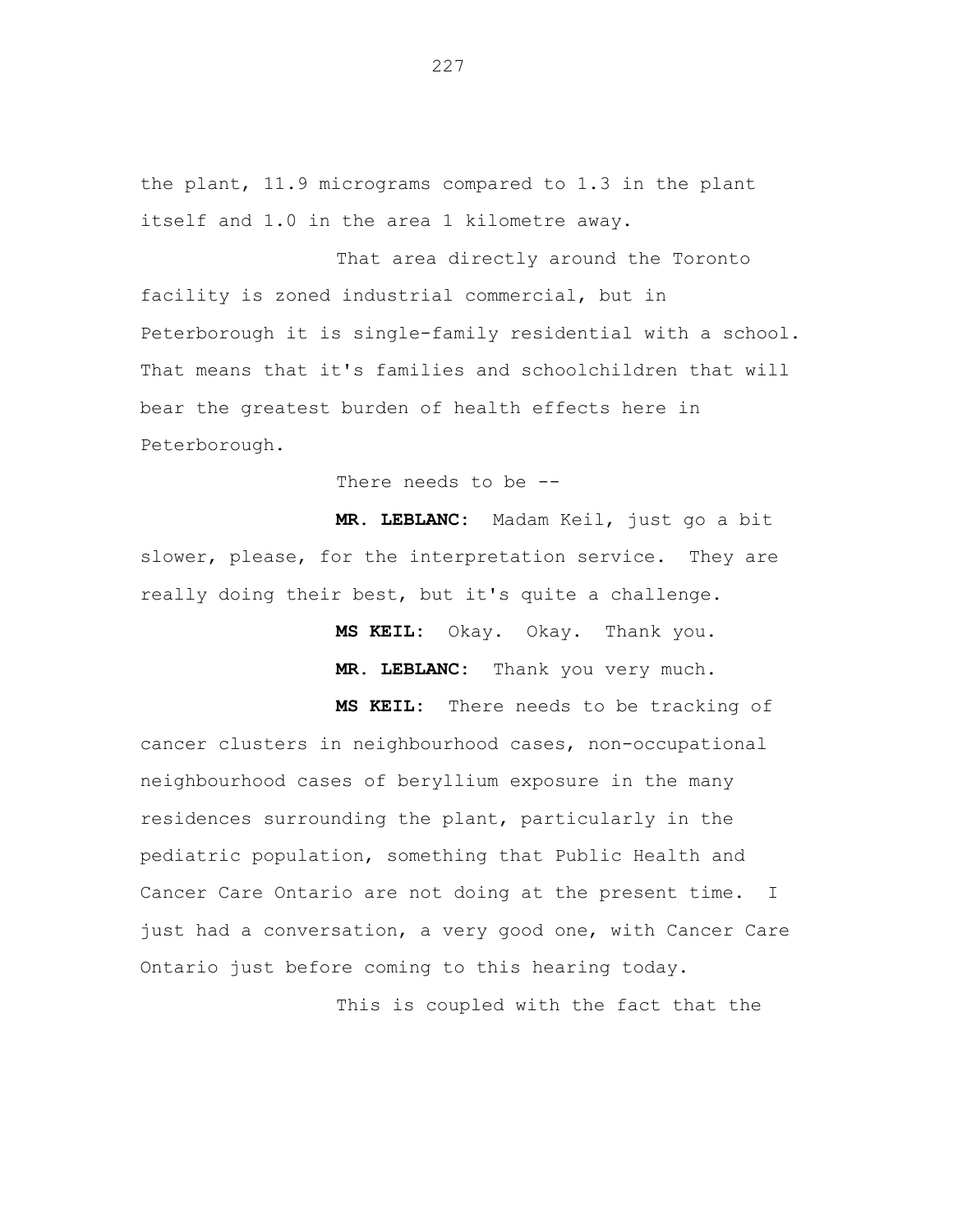company is presently not handling the 65 kilos of annual beryllium use properly, evidenced by the 2018 compliance report. That report noted that not only was there a beryllium ventilation system failure but also that the beryllium hazardous waste reduction goal was not achieved.

So that's question 2: If BWXT cannot even handle their beryllium properly, then why allow them to take on another significant procedure, this time pelleting, creating uranium dust?

Question 3: Will MECP enforce this 1000-metre protection area around the POIs -- this is a long the plant fence line -- to the full extent of the law and perform the monitoring that they are obligated to do? And will CNSC withhold their licensing decision until MECP does their job and undergoes its regulatory procedure to ensure that BWXT fully complies with all provincial laws and does not continue to engage in a cover-up of its data?

And now a personal note is in order.

Eighteen years ago I saw the signs, as both a teacher and a health and safety whistleblower and occupational health and safety repayment, against my employer, of cover-up, of obfuscation of data, a real concerted lack of action in the protection of those most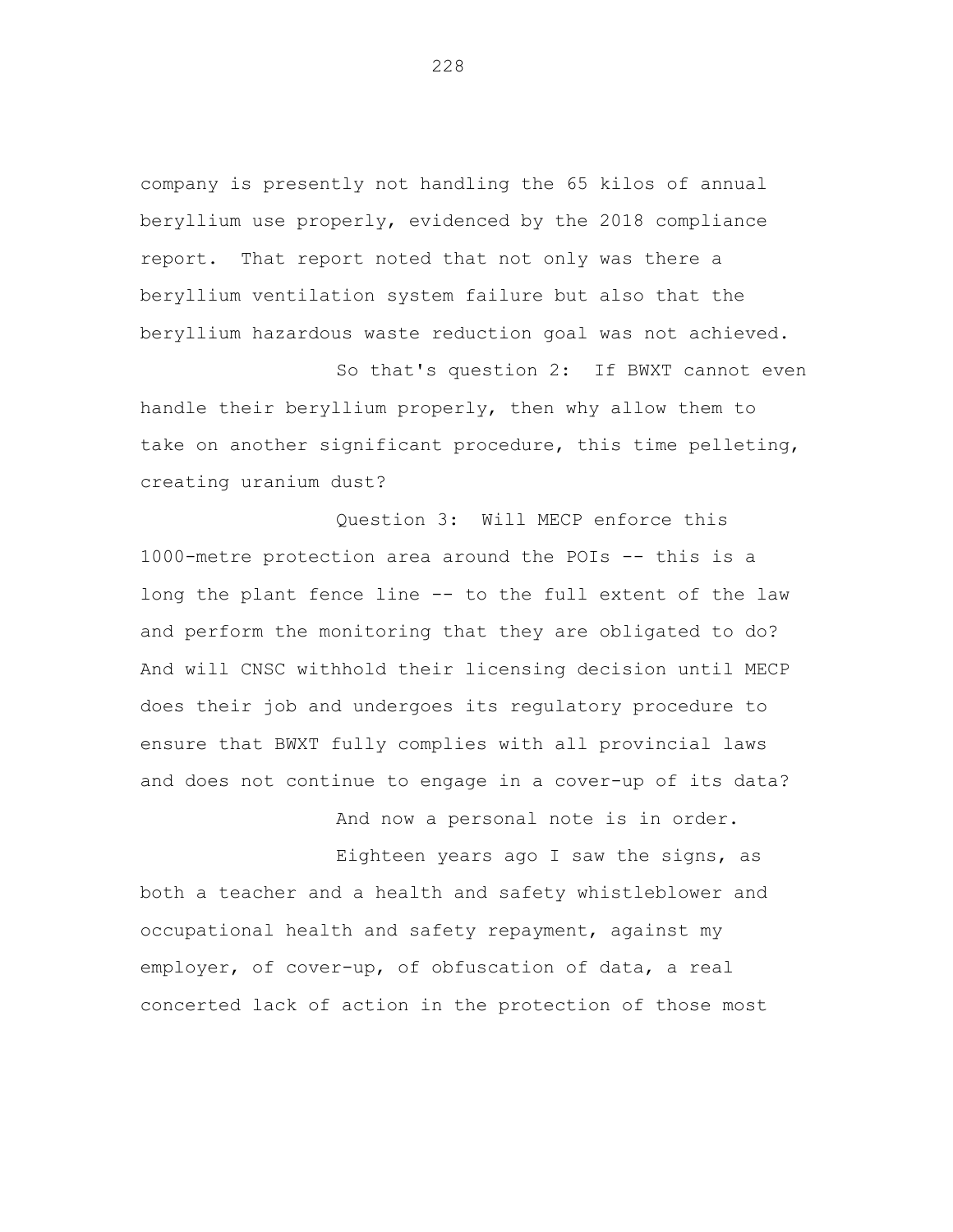vulnerable in society, our children and young people. As a whistleblower, I am seeing exactly those same signs now with BWXT.

In addition to my being suspended for speaking up -- and I am still suspended 18 years later - and protecting the students in my care, I bear another terrible legacy in common with those with beryllium disease, both berylliosis and CBD.

Exposure to beryllium results in a potentially fatal pneumonitis-like lung condition, the same hypersensitivity pneumonitis that I have suffered from ever since my exposure to workplace contaminants at the Toronto Catholic District School Board. I have it all, the nodules and scarring on my lungs, the honeycombing, the ground glass opacity and the knowledge that I could and most likely will die if I get anything during flu or COVID-19 season.

For me, in my research, to discover that these kids at Prince of Wales, through exposure to beryllium, could possibly develop this same horrific respiratory condition that I could die of at any time is too much for me to bear. It is a huge risk for me to be in the midst of large public gatherings like this at this time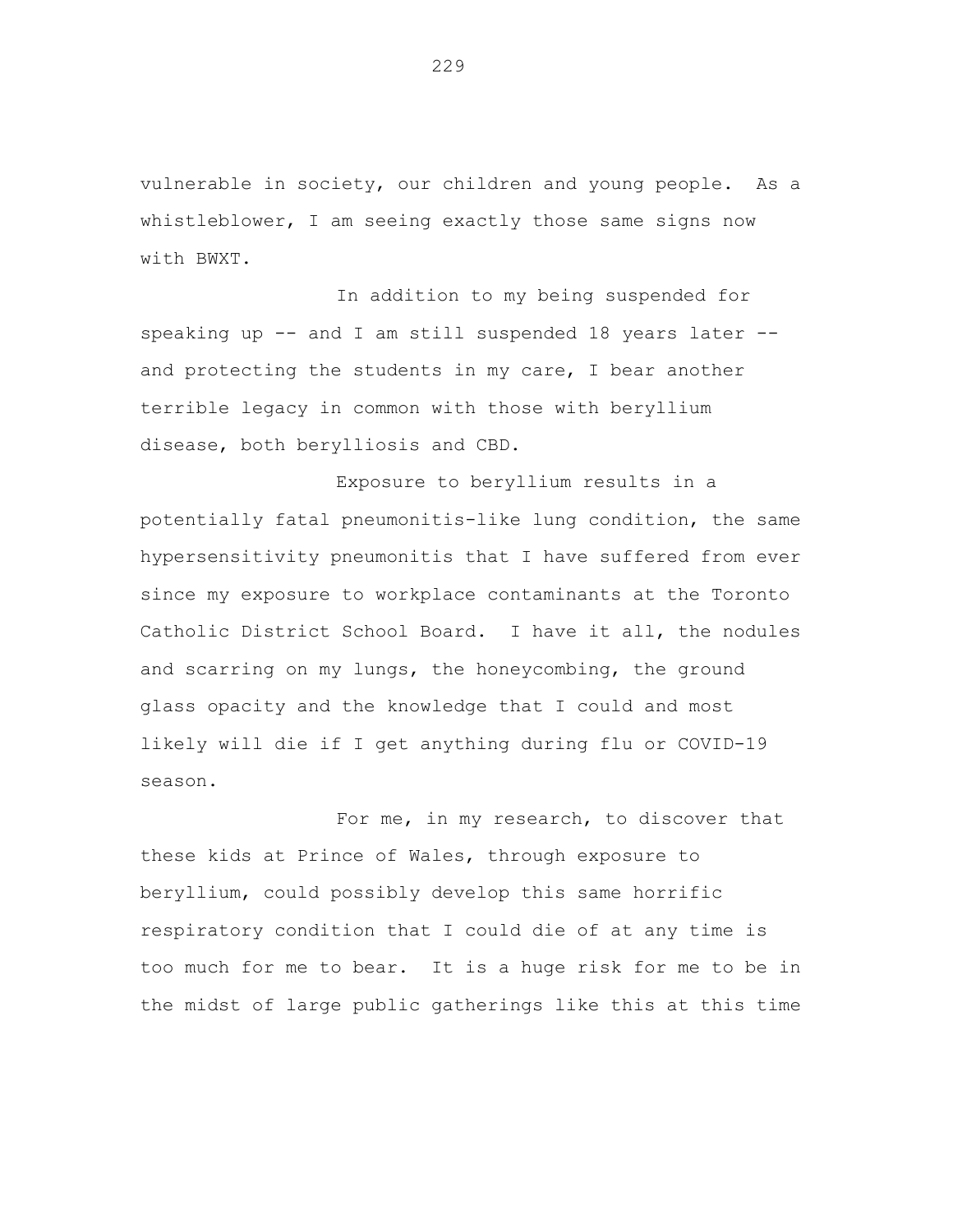of year, but to speak out again, this time against a company that is covering up essential data, is a risk that needs to be taken and thus I am here speaking.

The collaborative relationship between the dance parties of CNSC, MECP and the Peterborough community is absolutely imperative.

There is another dance that people know of and it is called the tarantella, the dance of death. That is a dance that this community in Peterborough has had going on for way too long as the company town of GE. It is time to change that dance card from a dance of death to a dance of collaboration to keep everyone, workers and residents of Peterborough, safe going forward for all future generations. Thank you.

--- Applause / Applaudissements

**THE PRESIDENT:** Thank you, Ms Keil, for your submission.

Dr. McKinnon...?

Dr. Demeter...?

**MEMBER DEMETER:** Thank you very much.

I was intrigued about this sort of alternate regulatory process you brought up from the province and I was going to ask staff if they routinely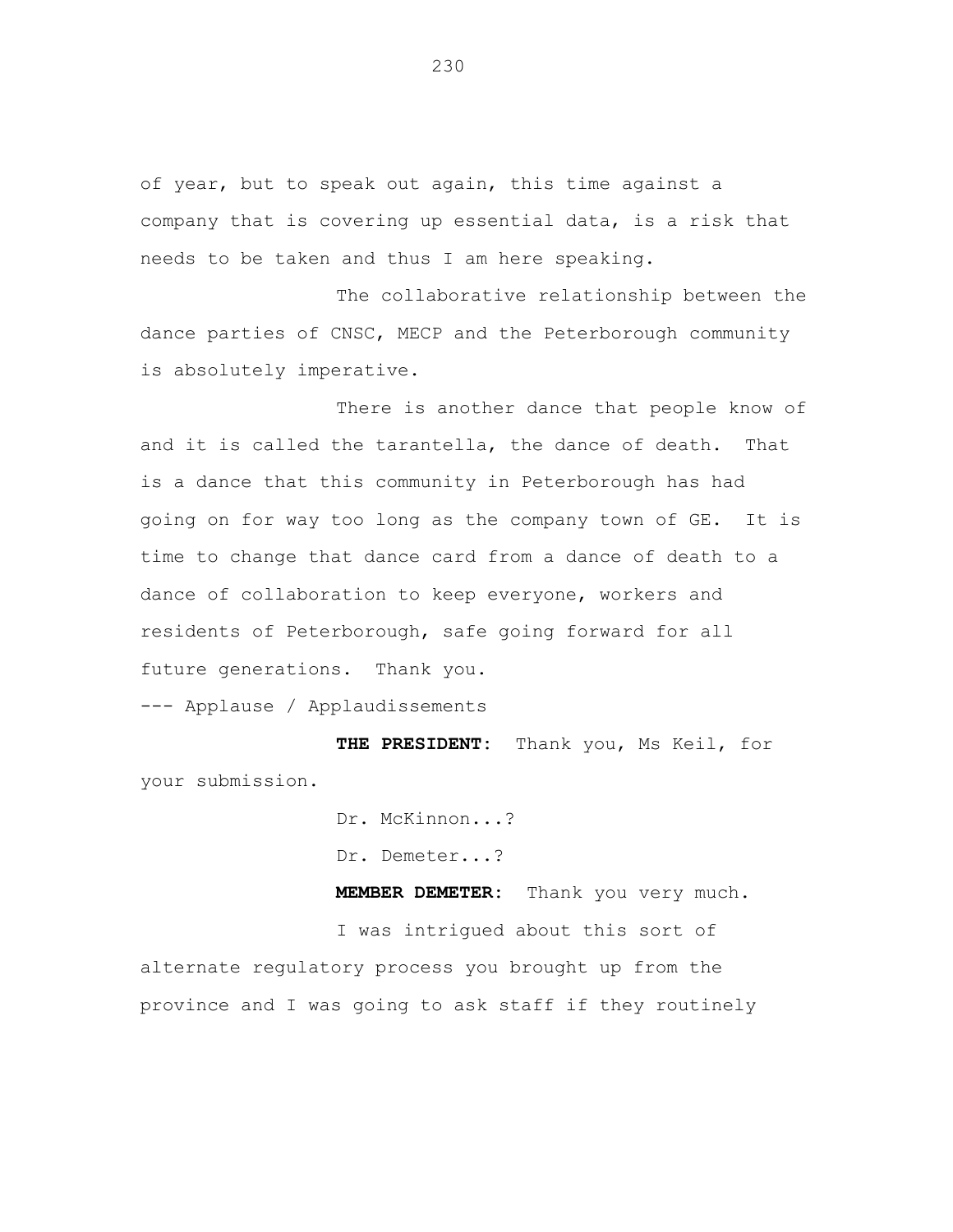interact with the  $--$  and I have to get the name right  $--$ Ministry of Environment, Conservation and Parks and whether they have access to this Emission Summary Dispersion Modelling Report referred to.

**DR. DUCROS:** Caroline Ducros, for the record. I will begin and then I will pass it to the environmental protection people.

I just wanted to point out that yes, we do collaborate with the Ministry of Environment, Conservation and Parks.

We also -- I would like to point to the *Licence Condition Handbook*. There is a condition in the CNSC's licence that says under 15.1:

> "The licensee should also demonstrate compliance with the MECP and municipality requirements for air emissions and liquid effluents through updated ESDM..."

I have the acronym list at the back.

"...and the ECA as required."

**MS SAUVÉ:** Kiza Sauvé, for the record. So I can add a little bit more.

The licence also requires or doesn't --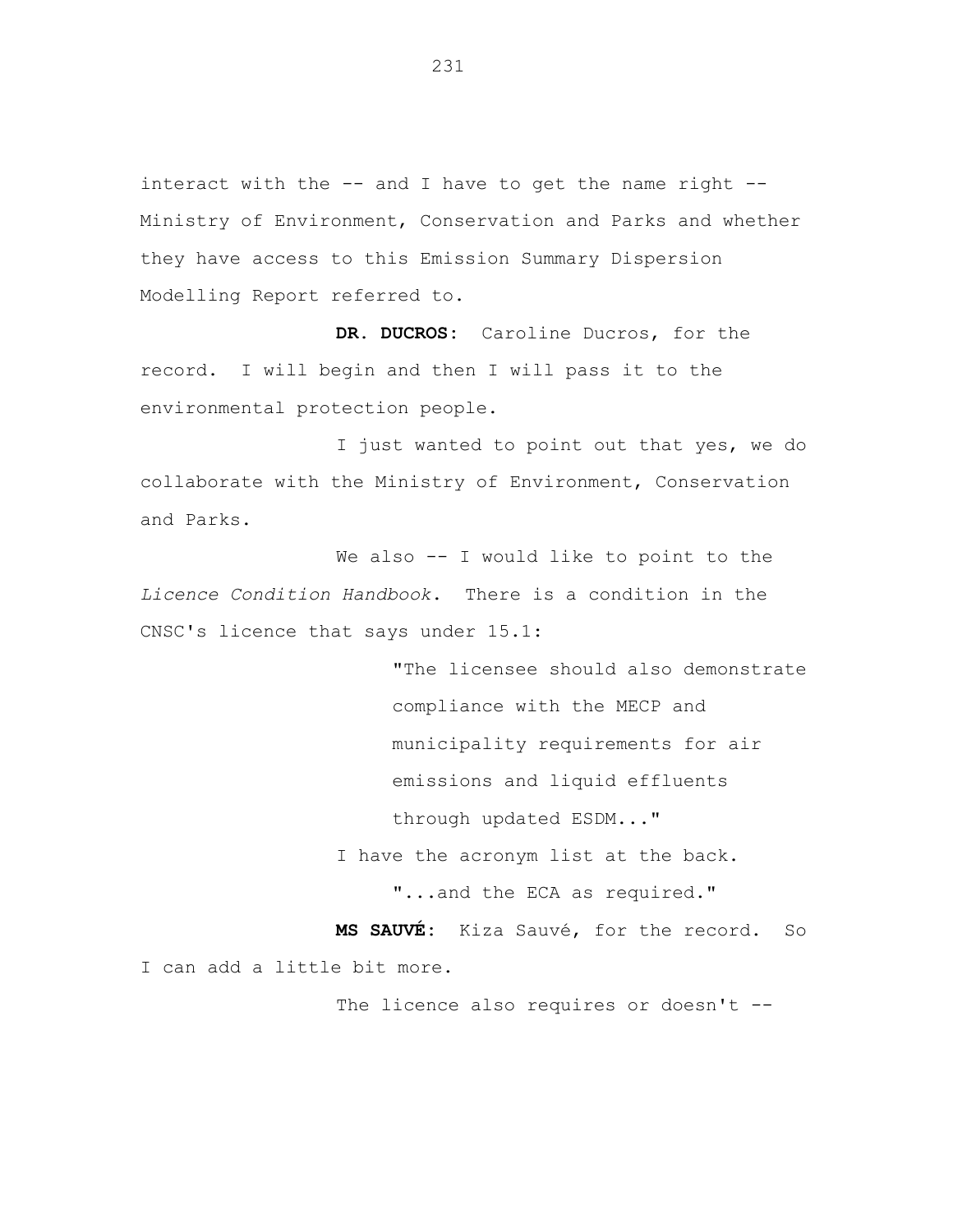requires the licensee to comply with all other acts and regulations that are out there.

In terms of our collaboration, as Dr. Ducros mentioned, we do receive the reports, ESDM and ECAs, and we can ask for them at any time. We do review them periodically. We do our own assessments as well and we work with the MECP when we need to. So it's not ongoing, all the time, but we do have that collaboration.

## **MEMBER DEMETER:** Thank you.

To BWXT, is there something proprietary about this kind of report? It seems like it's difficult to have access to it. I'm not going to speak to the Tim Hortons meeting, but just in general. Who owns this report? Do you get a copy? Can it be made available?

**MR. MacQUARRIE:** No, it's not difficult to share. It's on our website now. So this is the first time we had had a request for it. Our staff offered to show it at our site. That was not preferred, so they met offsite and showed the table. We got a second request and we put it on our website.

> **MEMBER DEMETER:** Okay. Thank you. **THE PRESIDENT:** Dr. Berube...? Dr. Lacroix...?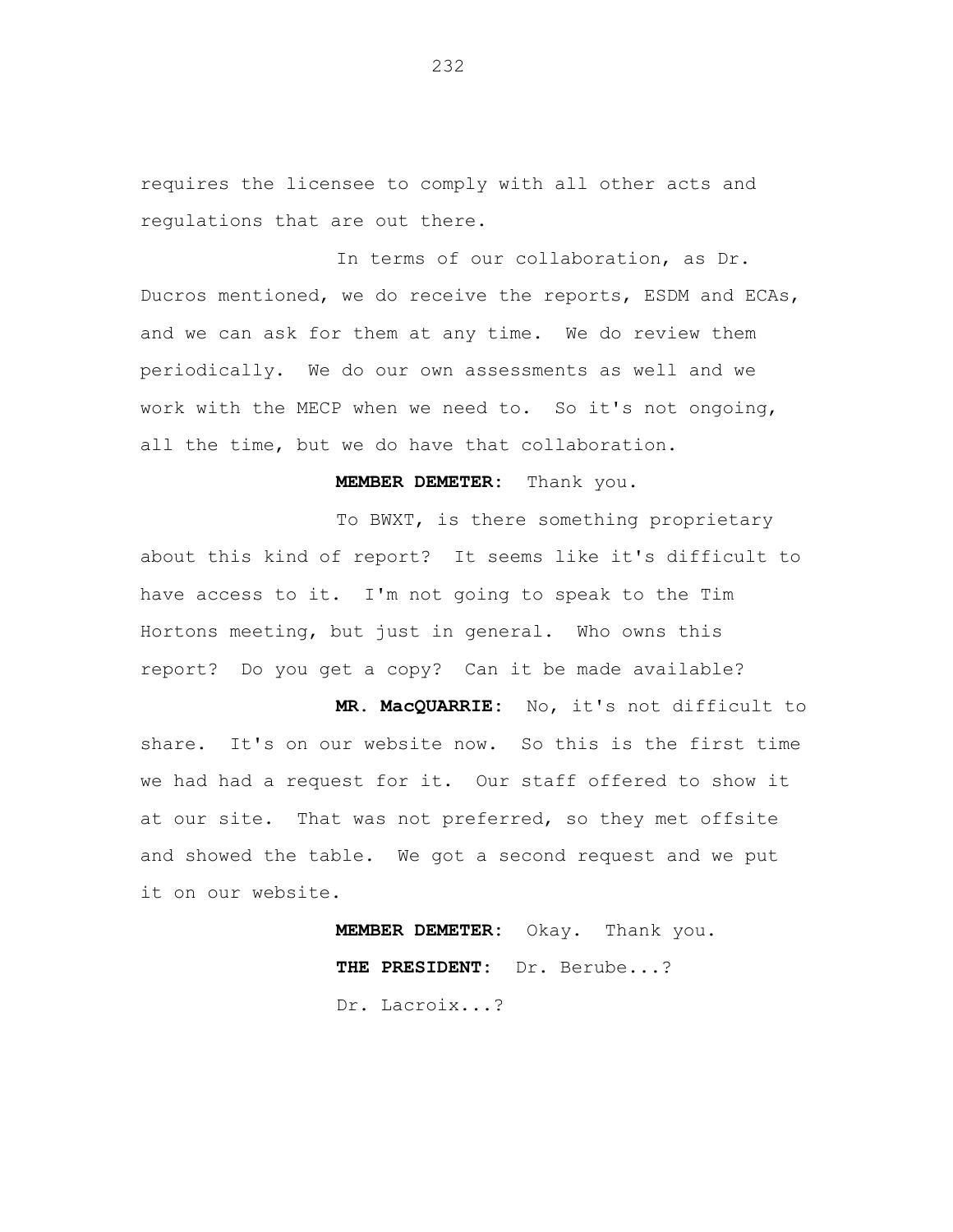BWXT, one of the things that Ms Keil mentioned was about a building permit and third floor in your existing facility it sounded like in anticipation of pelleting. Tell me what that is about.

**MR. MacQUARRIE:** It's John MacQuarrie.

We have no building permit. There may be some confusion. We are replacing part of our roof right now in the main building where we produce fuel. We have had a leak and so the roof is being replaced. So there are workers up on the roof doing things. But we have no building permit and there is certainly no intention to build on that building.

**THE PRESIDENT:** Thank you.

We are trying to see if we can get the MEC people online to follow up some of the questions. We haven't been able to do as yet, but when they join us later we will follow up with some additional questions.

So I will turn it over to you. Any final words? And before that, thank you very much for coming today and, as you said, putting yourself at additional risk. We appreciate that. Thank you.

**MS KEIL:** So just one last question and then just a closing comment.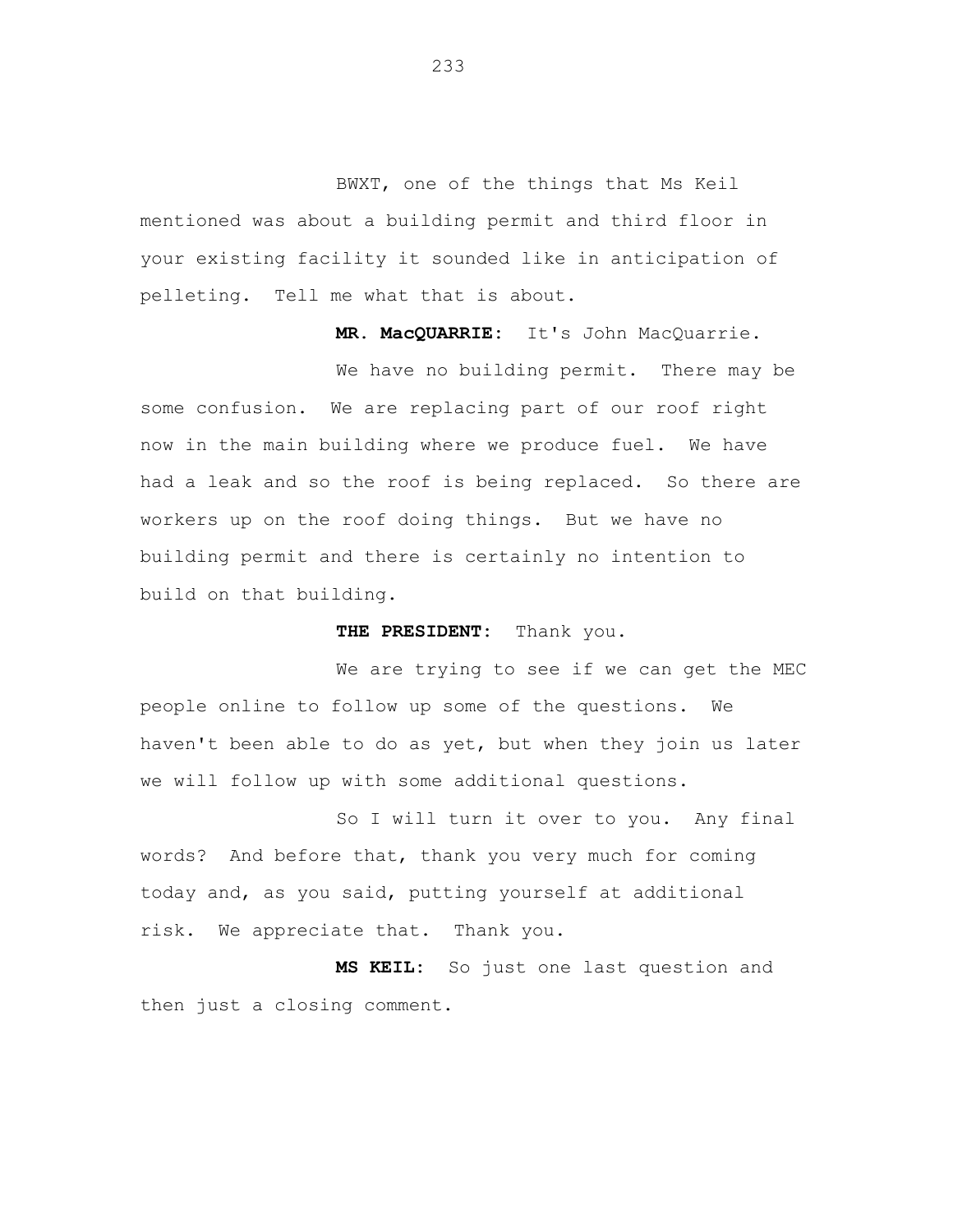So to Mr. MacQuarrie, it is not on your website. I just checked. The only document that is there under the Ministry of Environment is the former ESDM from 2013, which, as you can recognize, is very, very long out of date.

The only other document is for example the emissions summary table, which, as I say, was the one that was not shown by me, by both Kathleen Augustin and the plant manager at our meeting on February 14th. So I don't even understand why there was that switchover. But you are absolutely incorrect in your statement.

So in terms of my closing statement, I just have an observation, that there are a lot of men here in this inner sanctum and so I'm just wondering, with the exception of the two Commissioners, the few women that are here are mainly in communications and not on the technical side and I wonder just generally in terms of the nuclear industry whether there might be a greater emphasis on health and safety and not just how it applies to the baseline standard, which is basically the adult male, but those of us as women and those children who are not smaller males but are entities unto ourselves, that there might be actual real emphasis put on health and safety, on how that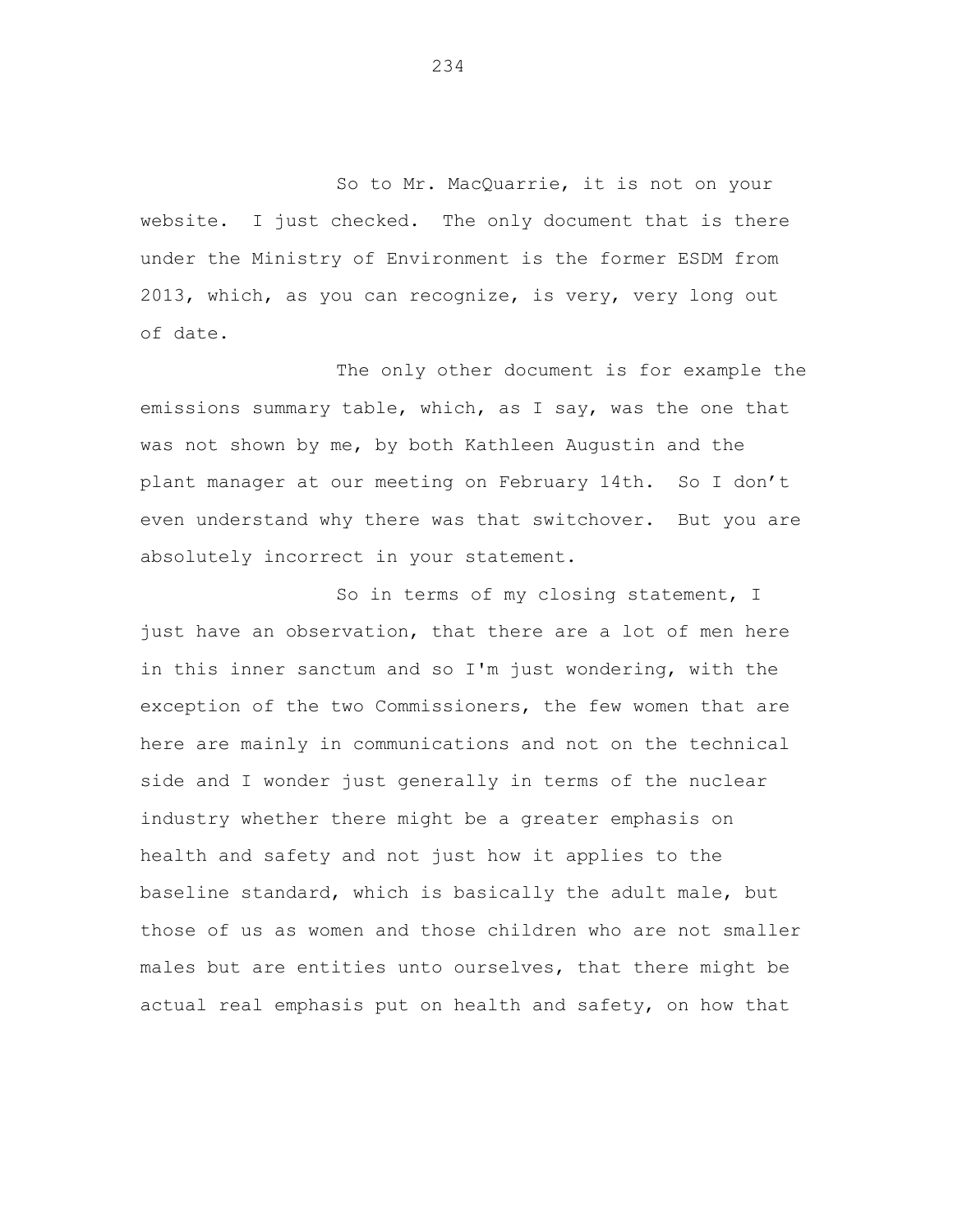affects many people in the community and not just the men, if you actually had more women trained in the technical side, you know, as engineers. Because right now on all the people that have spoken to anything technical over these last few days have all been men and I really would like to see more women and then maybe we will finally have an emphasis on health and safety and actually what we need in society to keep people safe.

Thank you very much.

**THE PRESIDENT:** So while what you say is music to my ears personally, I do want to acknowledge we have some very technical experts here from the CNSC who are women, both at our headquarters and here, and I didn't want that to be overseen.

**MS KEIL:** That's good to know. Thank you. **THE PRESIDENT:** Our next presentation is by Ms Laurie Pezzack, as outlined in CMD 20-H2.200.

Ms Pezzack, the floor is yours.

**CMD 20-H2.200**

**Oral presentation by Laurie Pezzack**

**MS PEZZACK:** My name is Laurie Pezzack.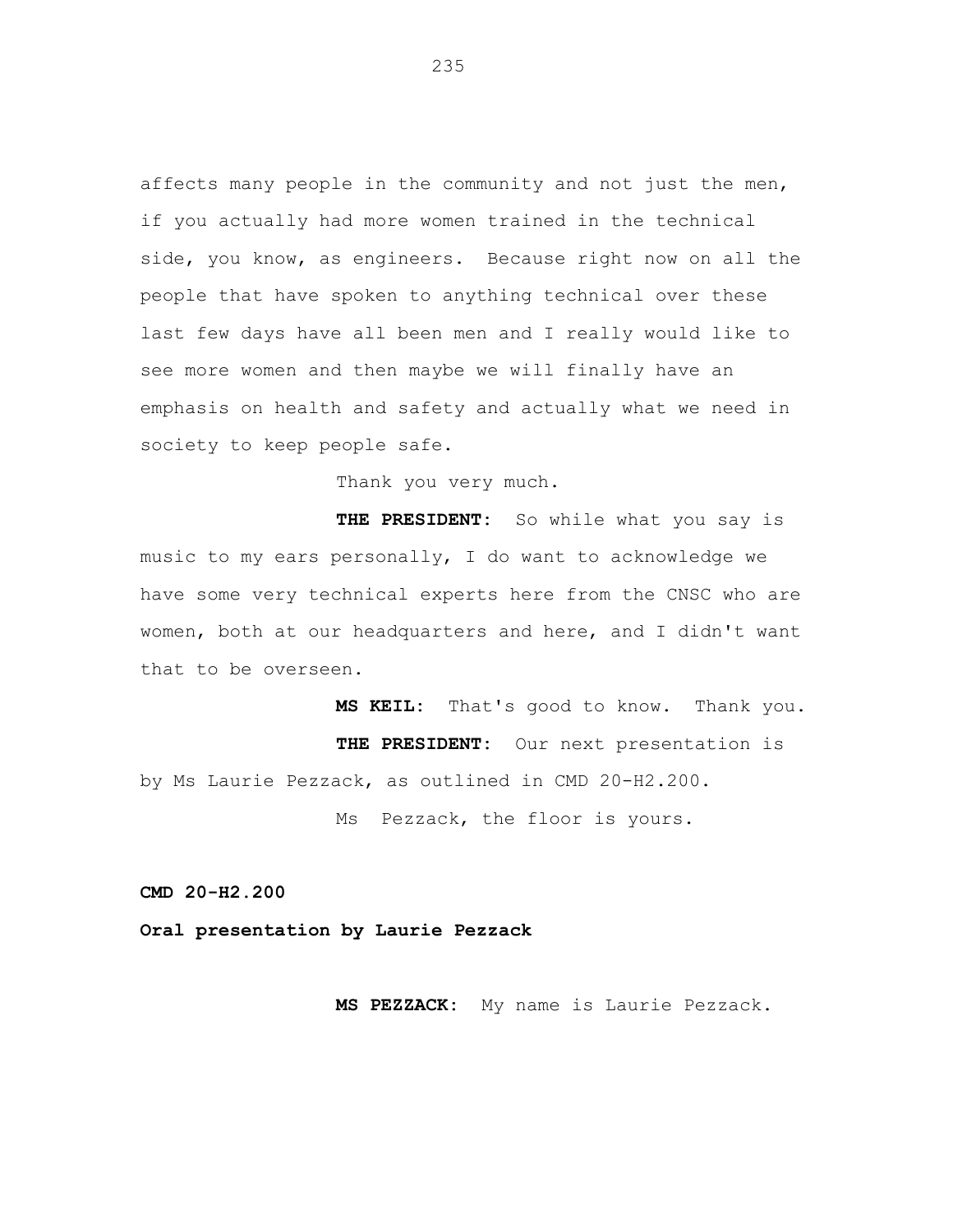I'm a resident of Peterborough and live down the street from BWXT.

This is my son Gavin. He is a four-year-old boy who attends Prince of Wales School, which, as you know, is a stone's throw from the BWXT facility on Monaghan. Gavin started junior kindergarten last September.

The kindergarten wing of the school is the closest part of the school to BWXT. The playground where the children play is the closest part of the school's property to BWXT.

Like many other children Gavin's age at Prince of Wales, he plays in the playground, running, jumping and, among other things, playing in the snow and in the dirt. Gavin spends an average of two hours every day playing in the dirt where there have been found to be carcinogens, namely beryllium.

He also plays in the dirt where there are uranium dioxide particles, which has been quantified by the European Chemicals Agency, an Agency of the European Union, as a hazardous chemical, fatal if inhaled and fatal if swallowed. This is listed directly on their website.

I have been hearing from BWXT and nuclear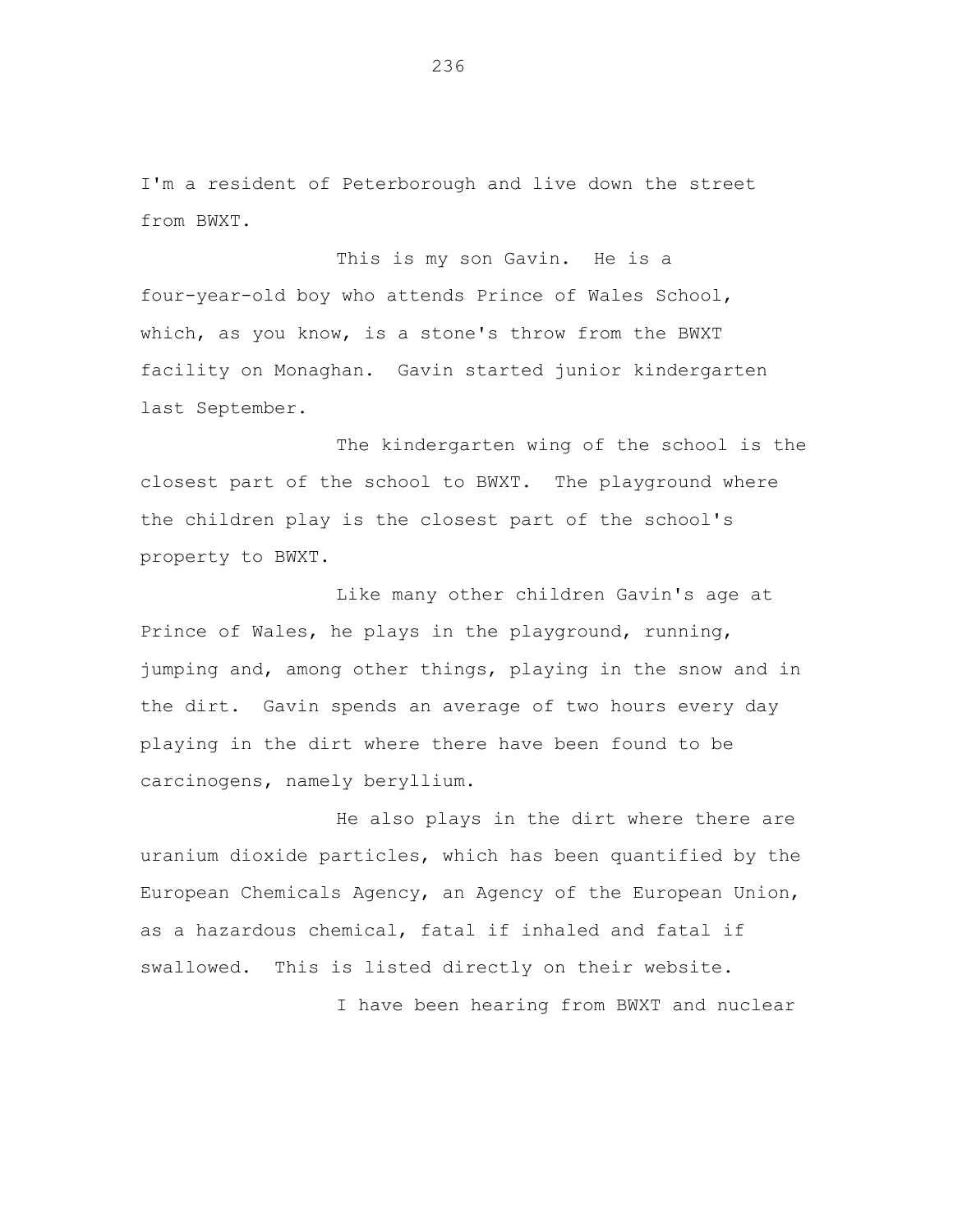governing bodies that nuclear fuel processing is safe. However, research presented by Dr. Edwards of the Canadian Coalition for Nuclear Responsibility, and Dr. Cathy Vakil of the Canadian Association of Physicians for the Environment has stated it only takes one particle escaping filters and being released into the air that would cause lifetime detrimental damage to a human body.

Children are our most vulnerable and susceptible humans, and despite BWXT claiming it is perfectly safe, this plant is operated by humans. Humans by their very nature can make mistakes and accidents can and do happen.

I worked at a manufacturing facility which was ISO-certified. This means that all processes from the manufacturing area to the office had to be documented. We were subject to many rigorous audits, both internal and external. Despite having these documented processes in place, accidents did happen and people got hurt.

I have been reading and hearing about the fact that BWXT and the CNSC have procedures in place to prevent emergencies. But again, these are humans that plan and execute these procedures. If an incident is to occur, let it occur in the middle of nowhere where there aren't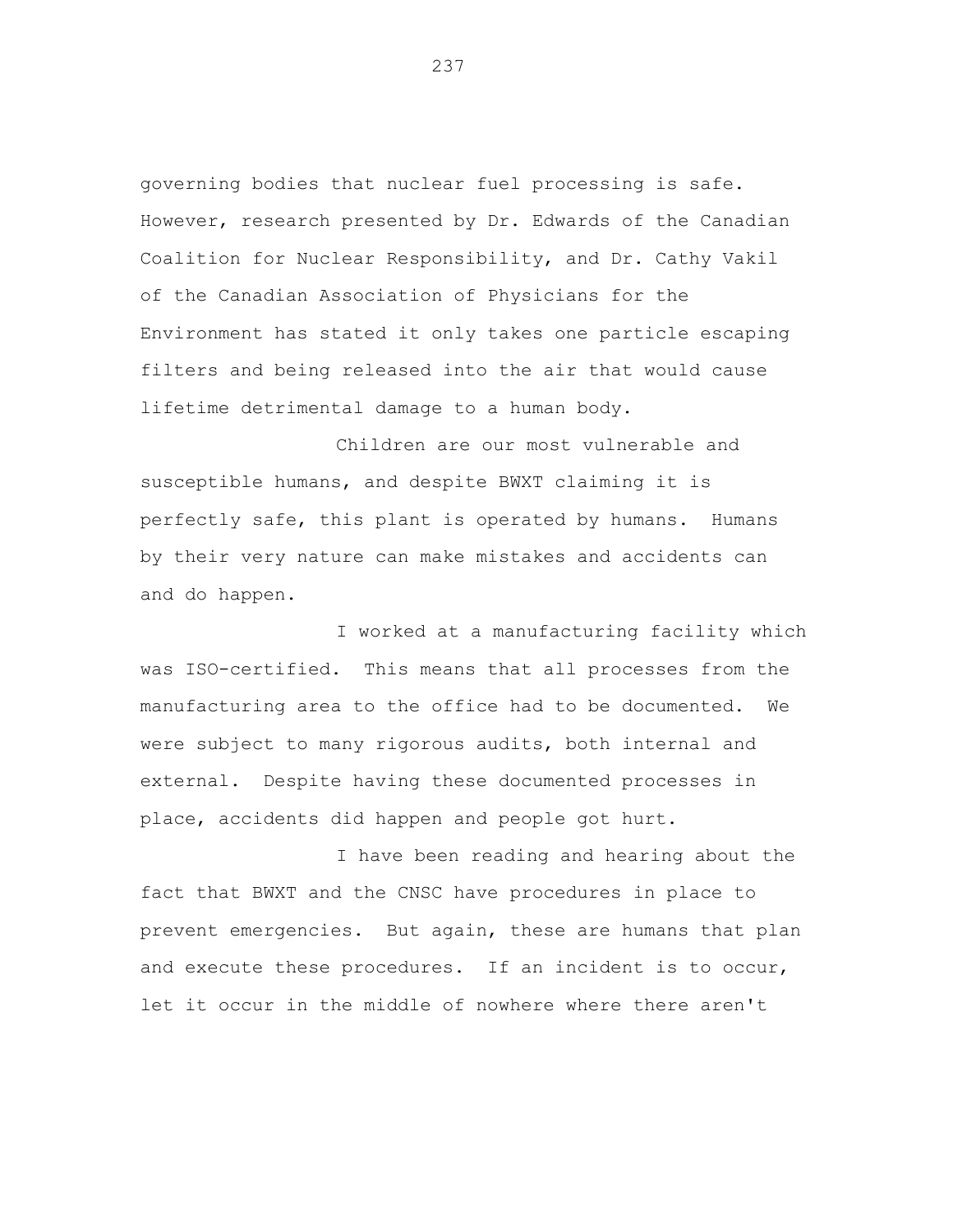children and residents of a populated city that would be the recipients of a disaster.

I have read countless reports, even from the CNSC, about exceedance of exposure limits. One report even cited incorrect filters in respirators were used for almost two years. Another report detailed how the nuclear facility workers were exposed to 3,000 toxic chemicals, including at least 40 known or suspected human carcinogens.

This type of irresponsibility of a company clearly outlines to me the lack of care BWXT has towards its employees. If its own employees are treated this way, it stands to reason that public exposure outside the plant is not of concern either.

Emissions over the limit have already been recorded in Toronto and if a licence extension that includes the right to manufacture pellets in Peterborough is granted, such an exposure in Peterborough is a real threat. Our children would be in the direct line of fire if such an exposure were to occur.

Manufacturing using radioactive materials has no place in a populated area like Peterborough, much less beside an elementary school full of our most vulnerable population of society, our children.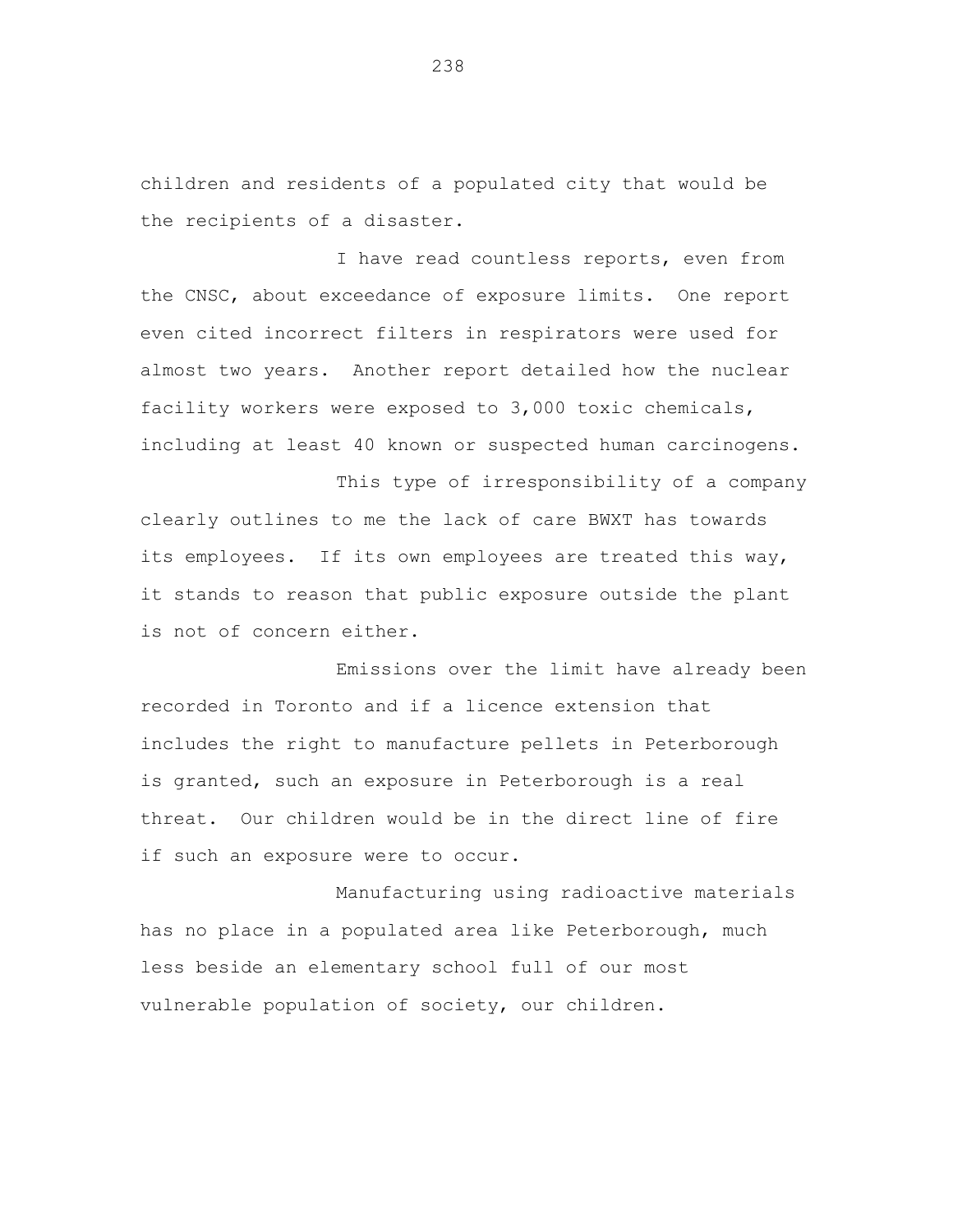I want you to think about Gavin, your children, your stepchildren, your grandchildren and any other children you love and hold dear in your life when you think about deciding whether or not to extend a licence that would allow the Peterborough BWXT facility to manufacture uranium dioxide pellets.

Wouldn't manufacturing these pellets far away from a populated area where there is no children's school across the way be a better decision so that no harm could ever come to any of the children or the greater population of our wonderful city of Peterborough?

I want you to think about whether you would send your child to a school right beside a facility that manufactures nuclear pellets. Would you send your four-year-old child that you love with your whole being and would do anything to protect to a school right beside a facility where trillions of dangerous particles are spewing from a stack every year or where there is a hydrogen tank with the potential to explode and cause irreparable damage and potential harm to the children?

And would you also let your child play in a playground in the dirt where there are beryllium and uranium dioxide particles?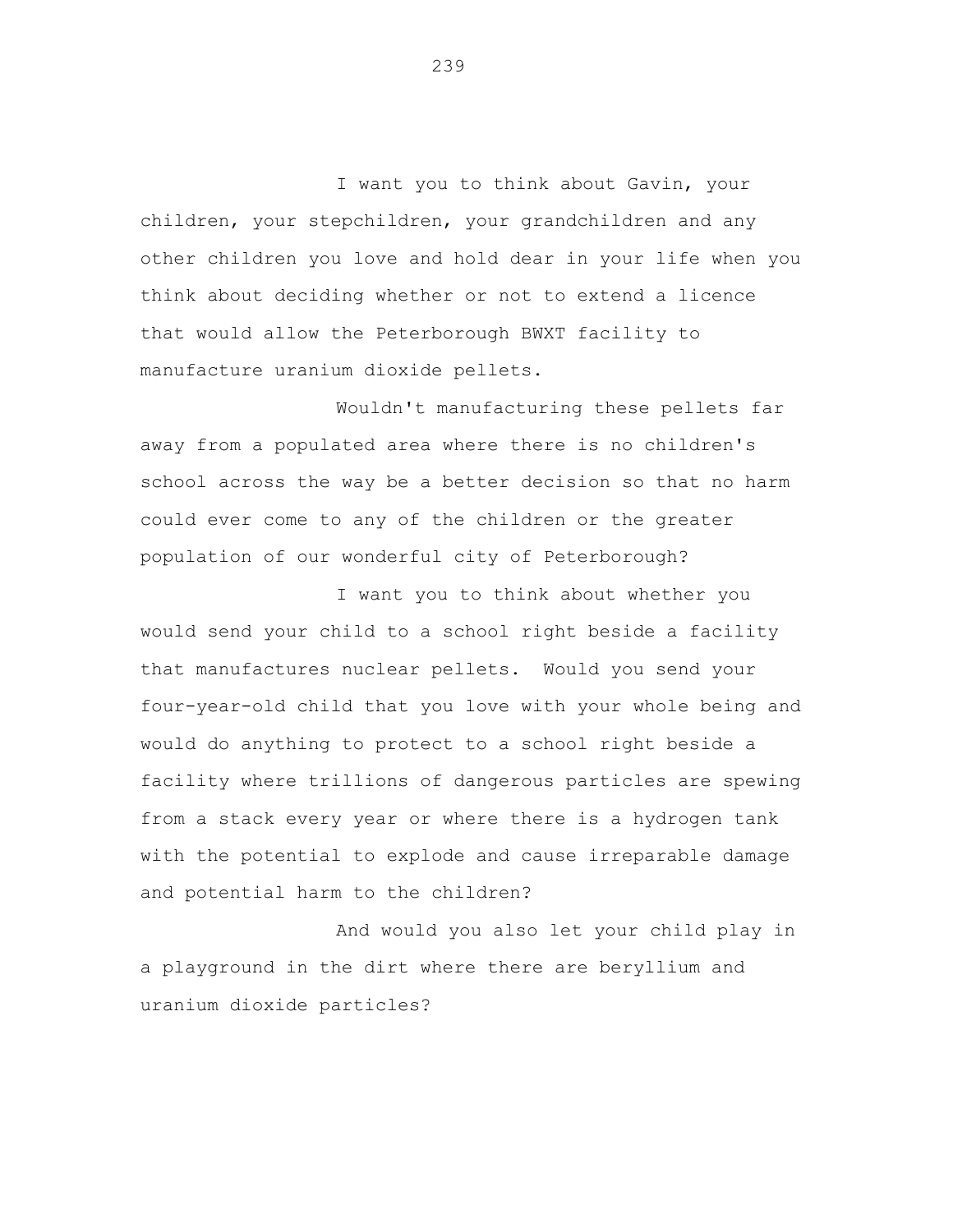I would respectfully request the licence application for the Peterborough facility be amended so that manufacturing of uranium dioxide pellets in Peterborough would be prohibited. It is the responsibility of the governing body for nuclear safety to protect the people in this country. Please protect our community, its citizens, BWXT workers and our children. Thank you.

**THE PRESIDENT:** Thank you very much, Ms Pezzack.

Dr. Demeter...?

**MEMBER DEMETER:** Thank you very much for your presentation and your photo.

The issue of proximity to the school has been a constant theme through the whole deliberations and hearing, so I can assure you that we have heard that message. I have no questions, though.

# **THE PRESIDENT:** Dr. Berube...? Dr. Lacroix...? Dr. McKinnon...?

Okay. For you, any final comments then,

please?

**MS PEZZACK:** I have no further comments. Thank you.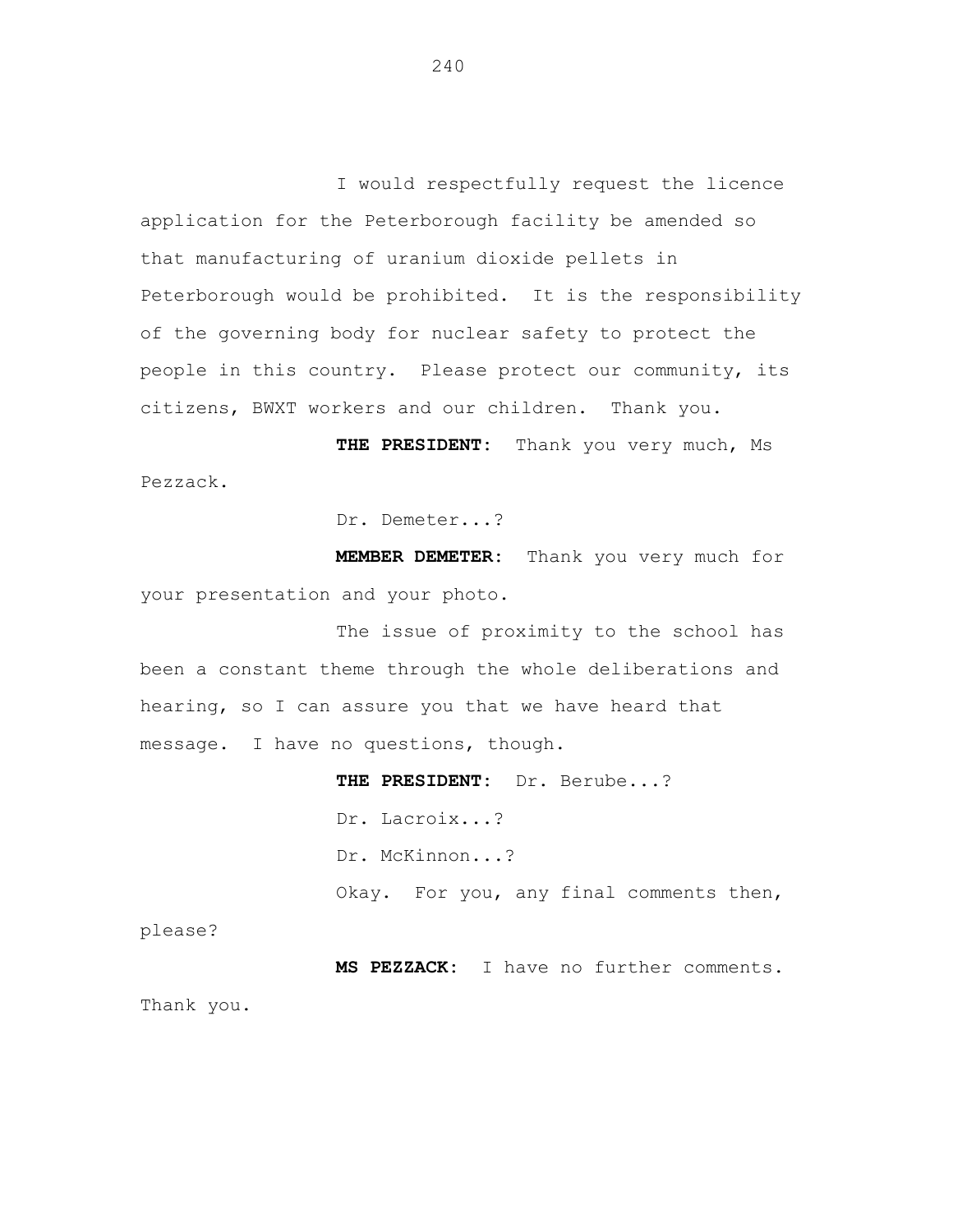**THE PRESIDENT:** Thank you for your

intervention.

So before I introduce our next intervenor, Commission Members, we have folks from the MECP on the phone if you have any questions for them, particularly after our last intervention, or the one before the last.

Dr. Demeter...?

**MEMBER DEMETER:** Thank you.

This is to BWXT and they are online. I did pull up your emissions summary table that is online. The only thing it doesn't have is a year. It just has Table 4 with all the contaminants and then two tables with a -- anyways, I had trouble finding out what year this applied to, so maybe you can confirm that.

**MR. SNOPEK:** Dave Snopek, for the record. Our ESDM tables are updated routinely.

**MEMBER DEMETER:** Okay.

**MR. SNOPEK:** That update is the latest one, which was completed January 31st of this year.

**MEMBER DEMETER:** Okay.

**MR. SNOPEK:** Prior updates for that occurred in 2019, 2018, several in 2017, and so on. But that is the latest version.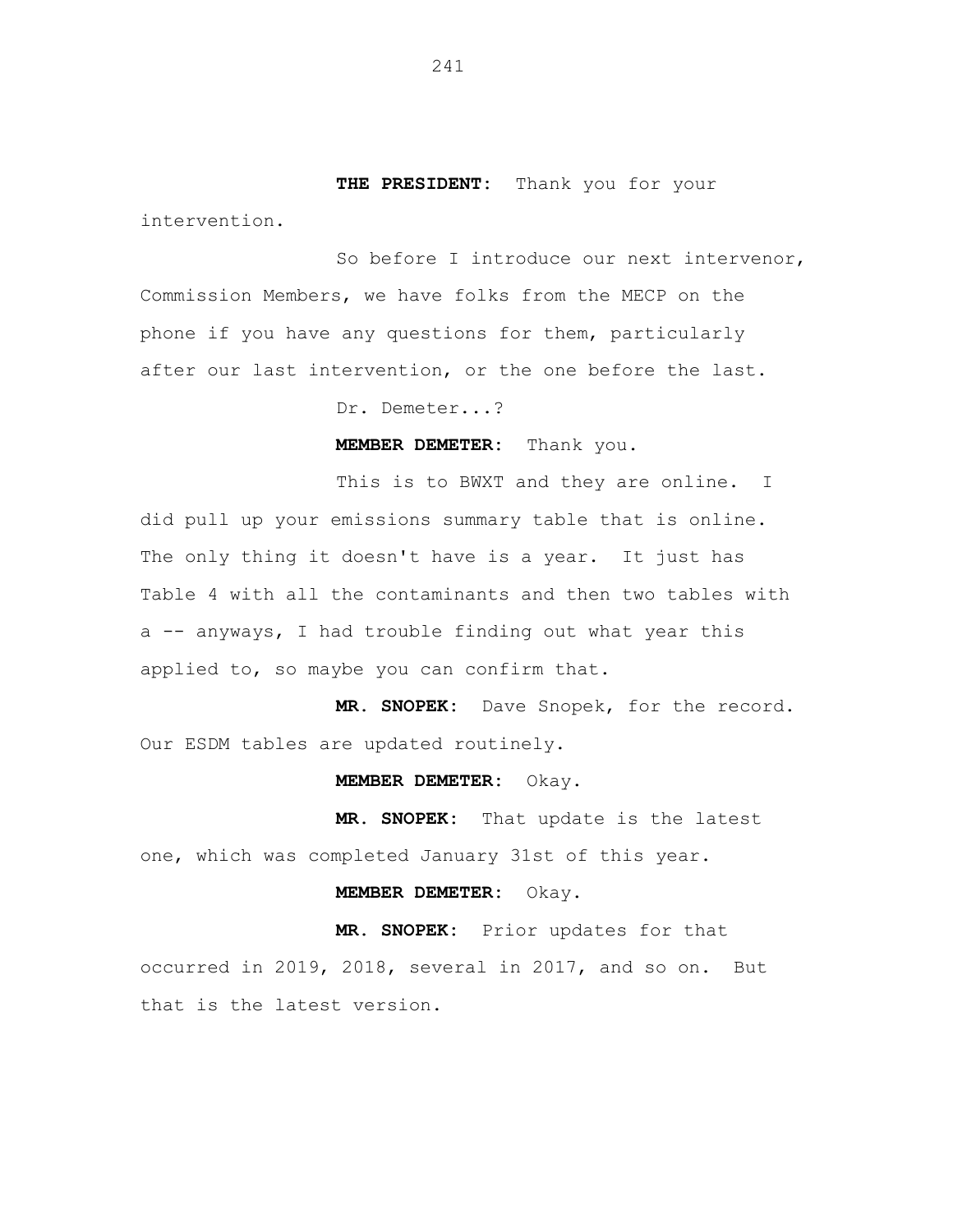**MEMBER DEMETER:** And when did it go up? When did you start posting this?

**MR. MacQUARRIE:** John MacQuarrie, for the record.

Approximately the middle of February. **THE PRESIDENT:** And while you have it up there, Dr. Demeter, does it have beryllium and uranium dioxide reported?

**MR. SNOPEK:** It's Dave Snopek, for the record.

I can address that. Uranium is on the emissions summary table. Beryllium is not on the emissions summary table and the reason for that is because it was screened as an insignificant source term according to the MOE guidelines in the preparation of our ESDM.

**THE PRESIDENT:** And is the emissions summary table on the website?

**MR. SNOPEK:** Correct, it is, yes.

**THE PRESIDENT:** Anyone else for any

questions for the MECP?

So while you're on the phone, the sense we got from the intervenor was that it's not easy to get information, in fact it sounded rather dubious, the means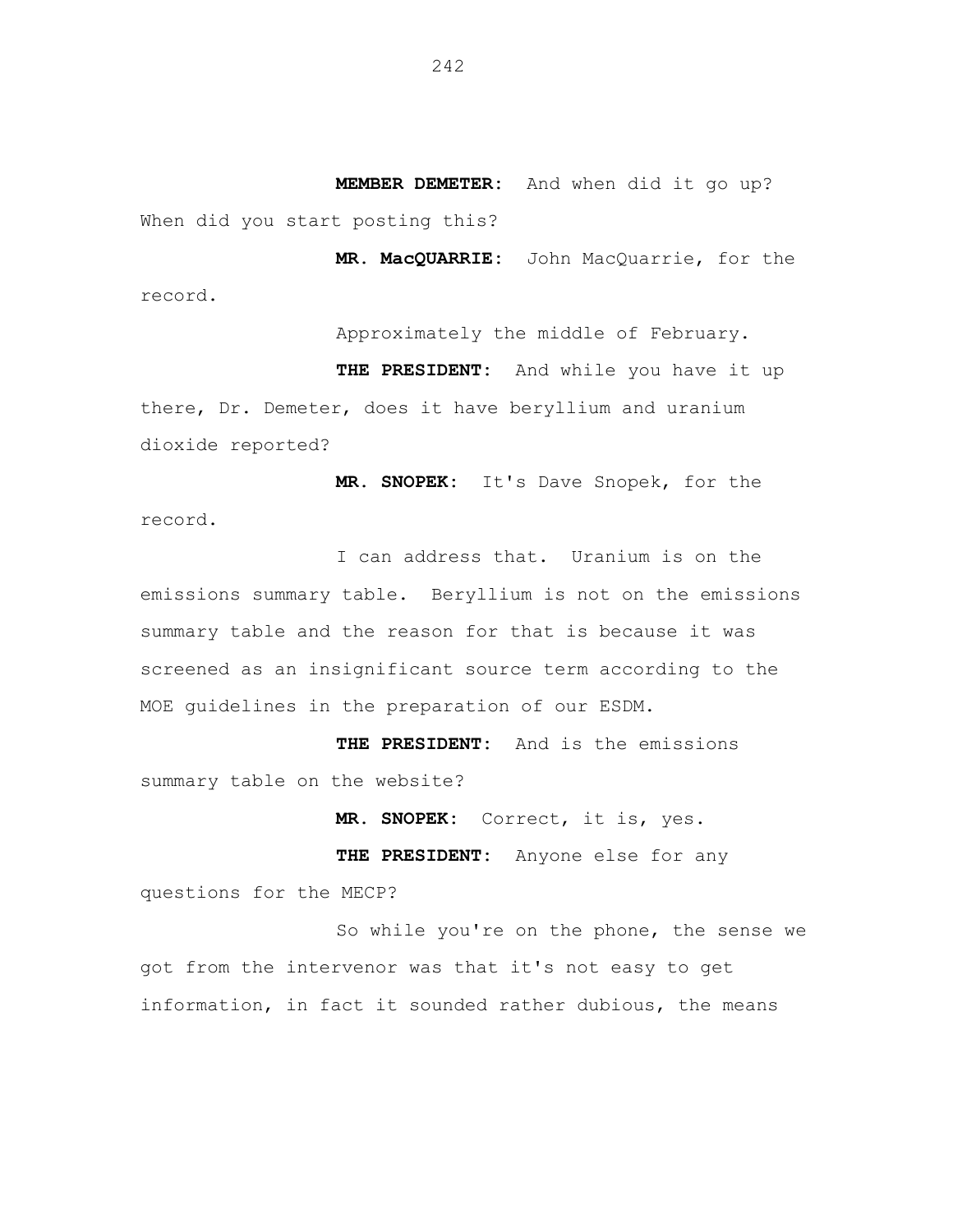by which one had to get that. Can you comment on that, please, particularly around the ESDM, which is now on the website? And I think even the ECA there was some question around how easily accessible that was.

**MS ORPANA:** Sure. Good afternoon, it's Nancy Orpana, I'm Air Compliance Engineer with the Ministry of Environment, Conservation and Parks, so I can answer that question for you.

The company has environmental compliance approval issued by us and a requirement of that ECA is that the emissions summary table is posted by the company or made available to the public.

As far as the whole emissions summary dispersion modelling report, that would require an information request by the public to get access to that.

**THE PRESIDENT:** Okay. Thank you very much for that.

Okay. Our next presentation is by Ms Wendy Fischer, as outlined in CMD 20-H2.210.

Ms Fischer, over to you.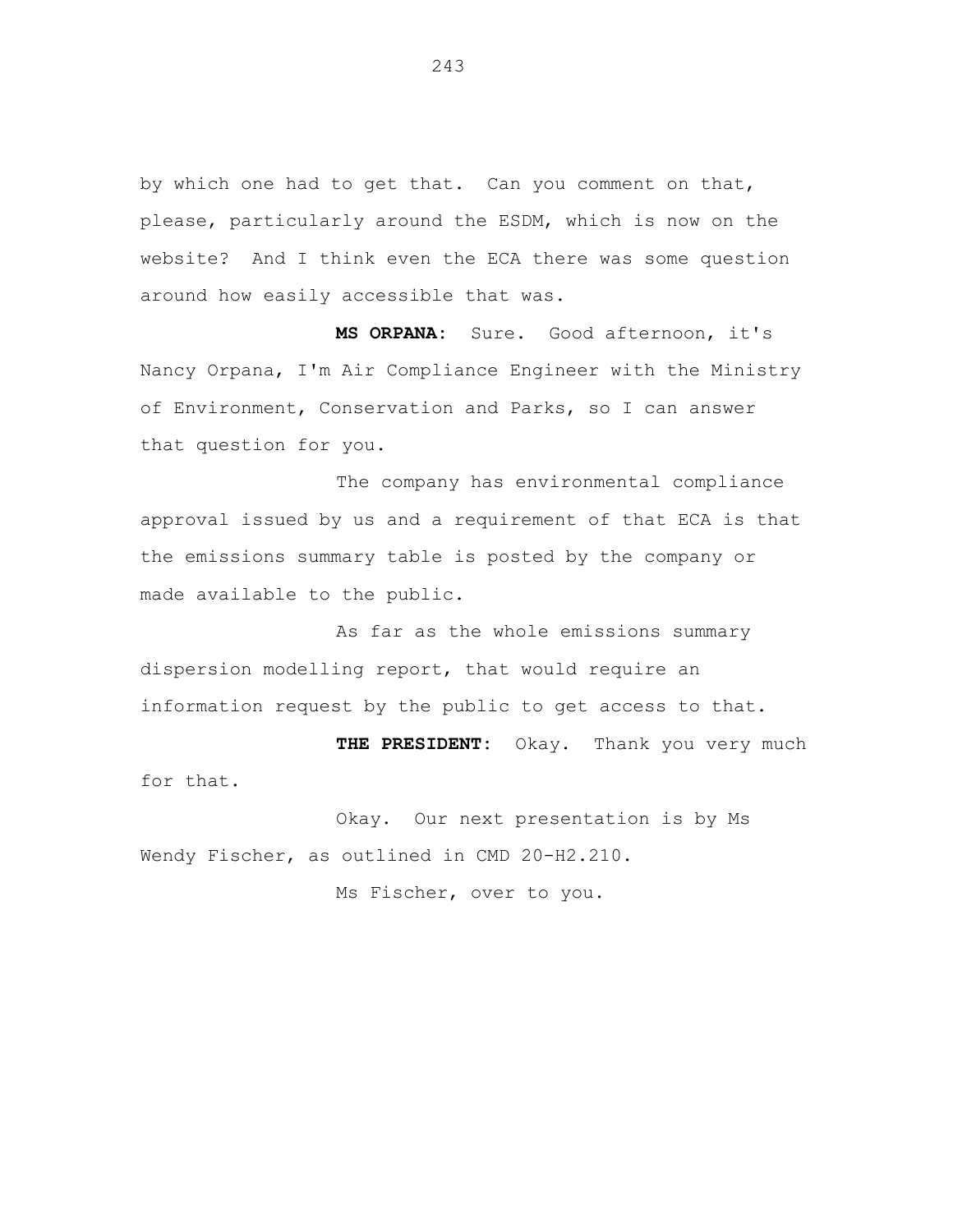# **CMD 20-H2.210**

# **Oral presentation by Wendy Fischer**

**MS FISCHER:** Thank you.

My name is Wendy Fischer. This is quite an opportunity. A lot of work has gone into this, including French translation. I will just say -- speak briefly in the French.

Je suis une professeure, une enseignante à l'école Prince of Wales. J'enseigne un programme d'éducation physique, la santé, la danse, le drame, l'art visuel, un peu de musique aussi. Mes élèves ont cinq ans à 12 ans. J'enseigne là depuis 2002, alors, 18 ans à peu près, et c'est probablement parce que j'enseigne à Prince of Wales que je suis au courant de toute la situation.

Je pense que, à Peterborough, de plus en plus, il y a plus de personnes qui sont maintenant au courant, mais c'est vraiment une expérience depuis, pour moi personnellement, les derniers quatre mois. C'est peu de temps.

I will continue in English to say that this has been quite a four-month learning curve for me and I'm sure I'm not alone in Peterborough.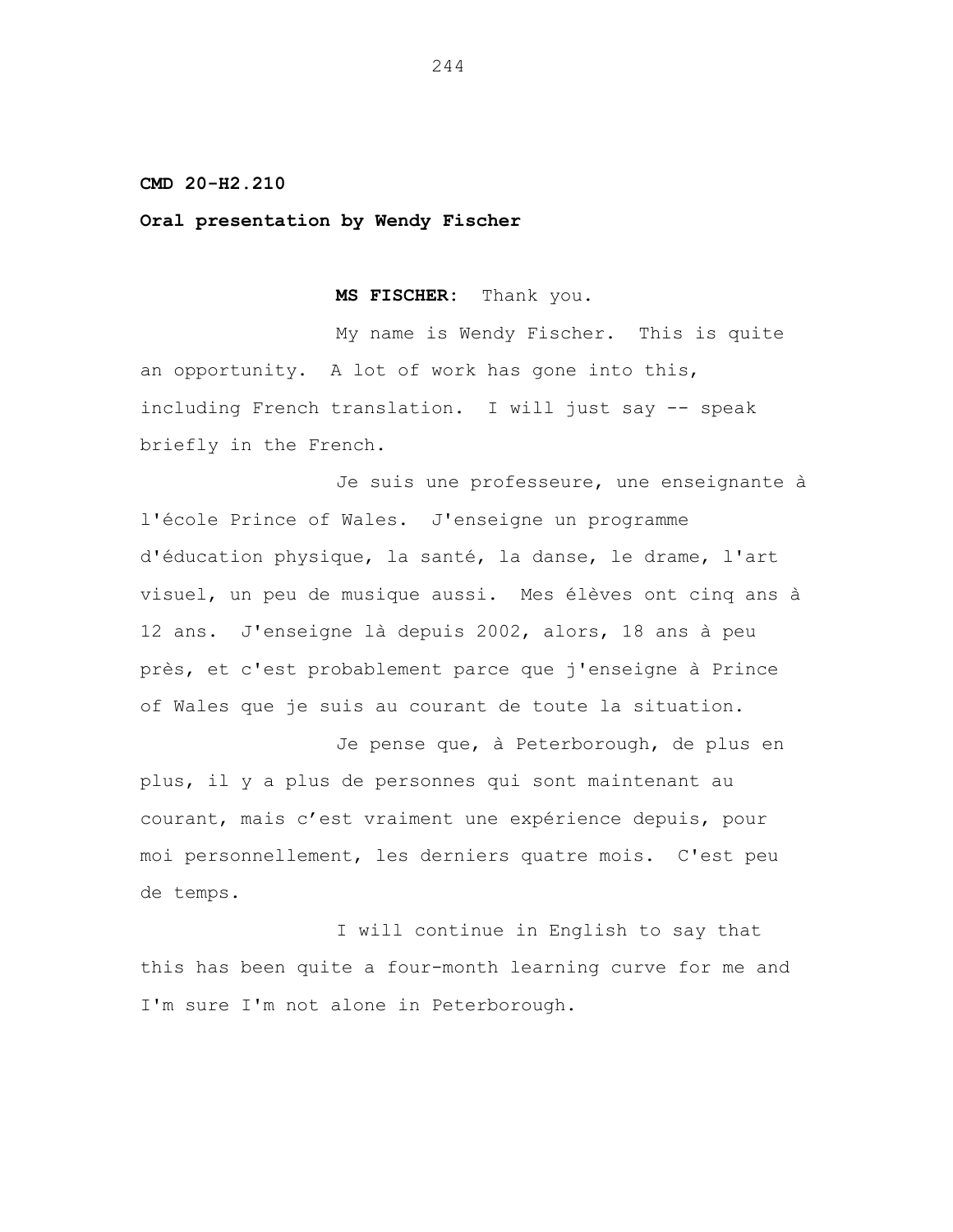But just to share a tiny bit of my background, I always did perceive that there were important things going on in the GE facility because, prior to my birth, my father completed his engineering co-op at GE in the mid-sixties and was hired to stay on and worked in the nuclear engineering office for those 20 years and was very involved. I was able to speak with him over the weekend and hear more about things that weren't shared with me at the time.

He was involved in the design of the nuclear facility in Karachi, Pakistan. So I really wanted to hear his perspective and he did explain to me the importance of understanding that it's not enriched uranium, that it's naturally occurring uranium. And he also was explaining to me the number of years that go into the safety studies and the results. It takes two years to produce a safety report, so my experience of this process is kind of raising questions for me.

And I guess, too, he would say things like, "Just because an accident hasn't happened in the last 50 years doesn't mean that an accident might not happen." And another thing that he mentioned that

I'm reflecting on is that the CNSC is doing due diligence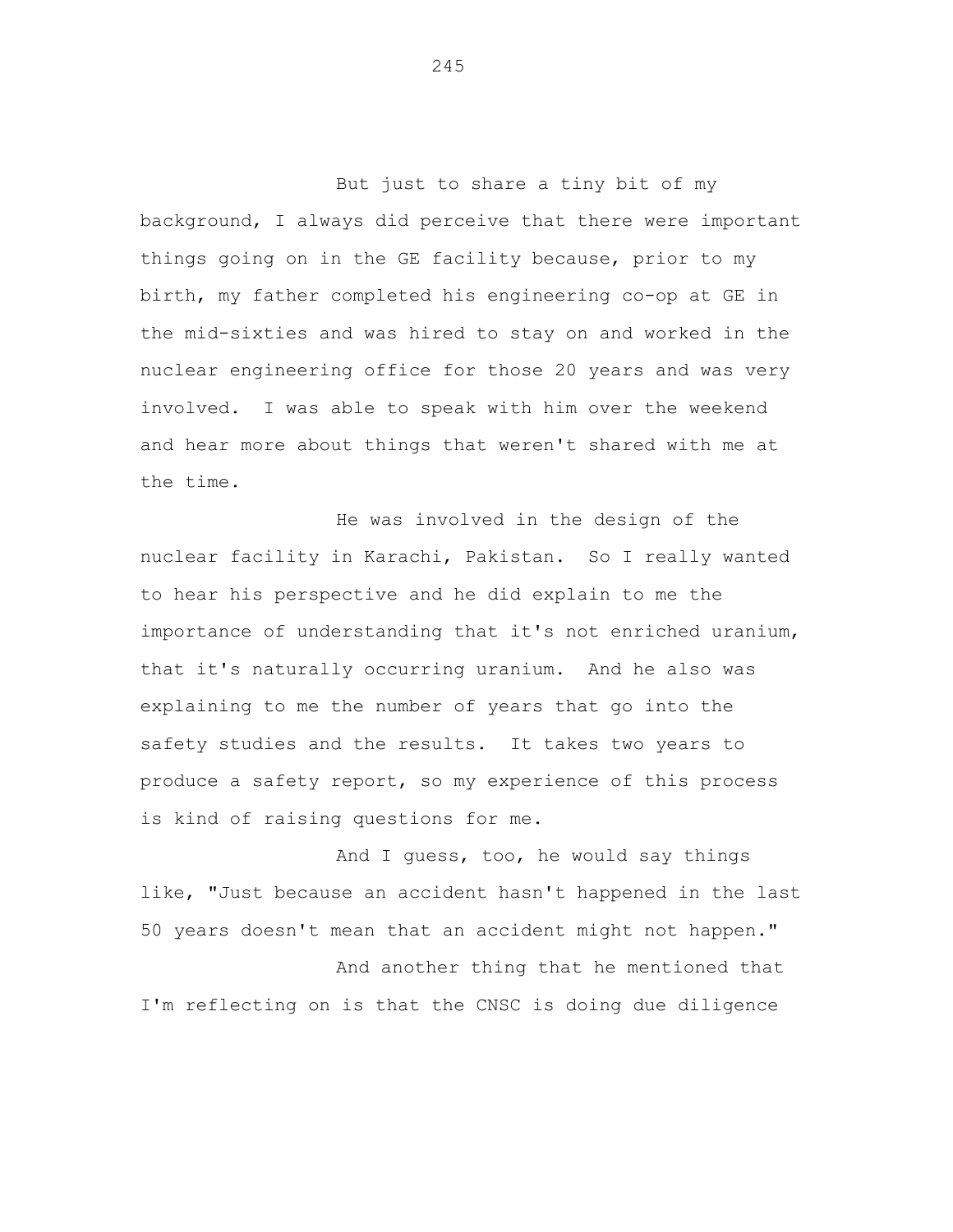on their jurisdiction, but he said, as someone who has been involved in the industry, that there are so many health and safety concerns that might be outside of their jurisdiction.

So I want to understand more completely how a licensing process takes place which grants the licence, and yet, there could be so many other health and safety factors, community preparedness factors that aren't sort of determining a yes or no in that process of the granting of the licence. They seem to be such essential parts of the health and safety of workers in the community, and yet, they aren't comprehensively involved in what becomes a licensing Commission report and green light go ahead.

So a little bit more about my background is simply that I do have very current ongoing and close friendships with current staff of BWXT and so I would like to think that I maintain -- want to maintain, intend to maintain a balanced perspective on the importance of these livelihoods, the importance of the role of the unions that I became more informed of today.

At the same time, I am personally aware that just as I have many questions going back decades about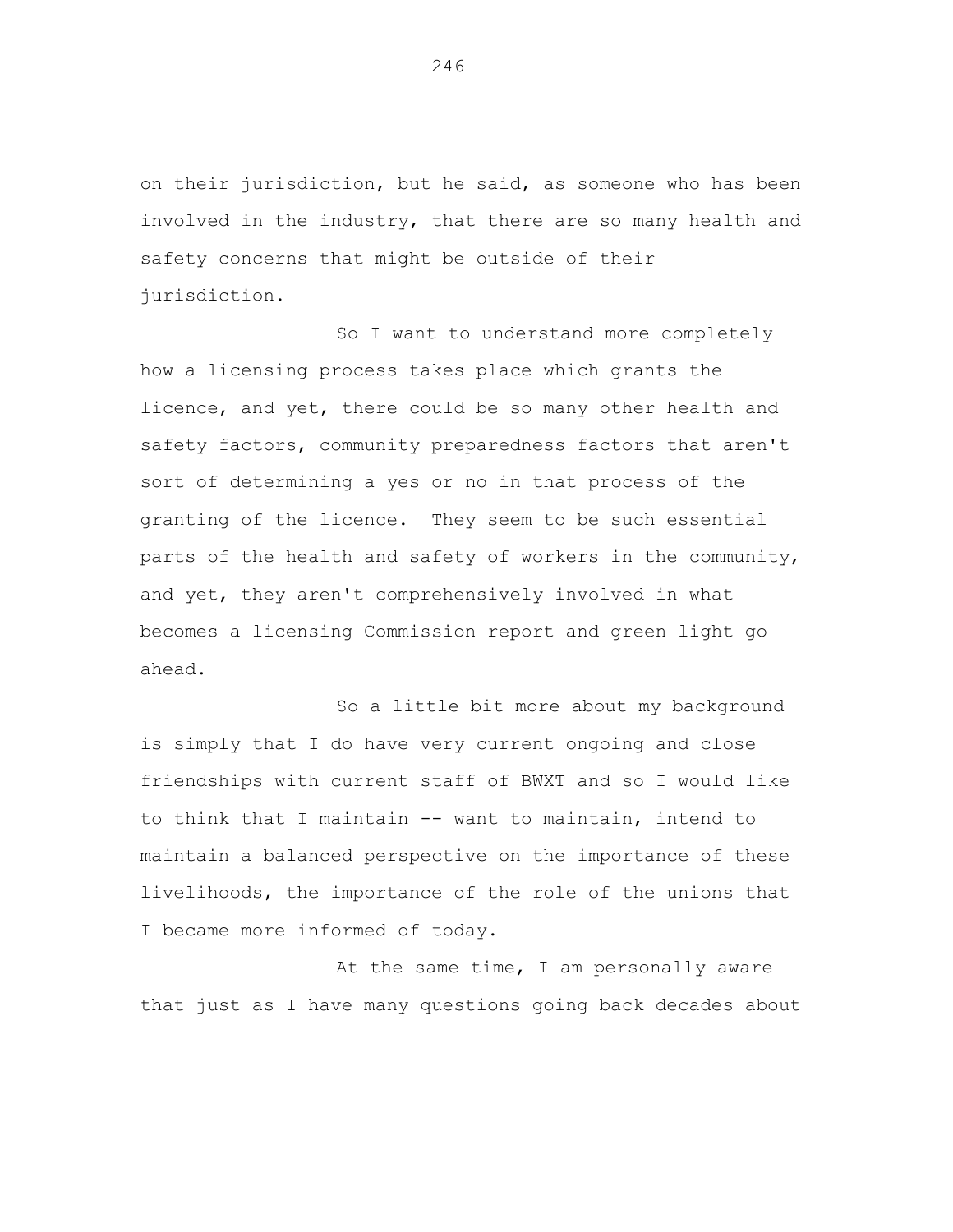what really is happening in there, and I have spoken with fellow community members who have actually said, "Well, I had no idea that there even was brazing with beryllium for the past 25 years." I can't even say the exact number, but it has been a long time that those processes have been happening. But you can be intimately in a family and have really no idea of what is actually happening.

And also, I'm not sure even to what extent the very dedicated and busy workers and employees have full understanding even of everything that is going on.

So I did actually go like to GE. When they had a wellness day, four or five years ago now, I went in on that tour, but my experience of that -- and I hope this is helpful to BWXT. My experience of that was that this was almost like a once-in-a-lifetime opportunity. In the 52 years that I have lived in Peterborough I have never been invited to walk past that threshold of the gate and it was a very informative tour.

But my experience as a teacher 18 years at Prince of Wales is that any hint of the chance that there could be an opportunity to know more, visit, certainly that has never appeared to me as being an option. And in fact, just in terms of my ongoing friendships, my experience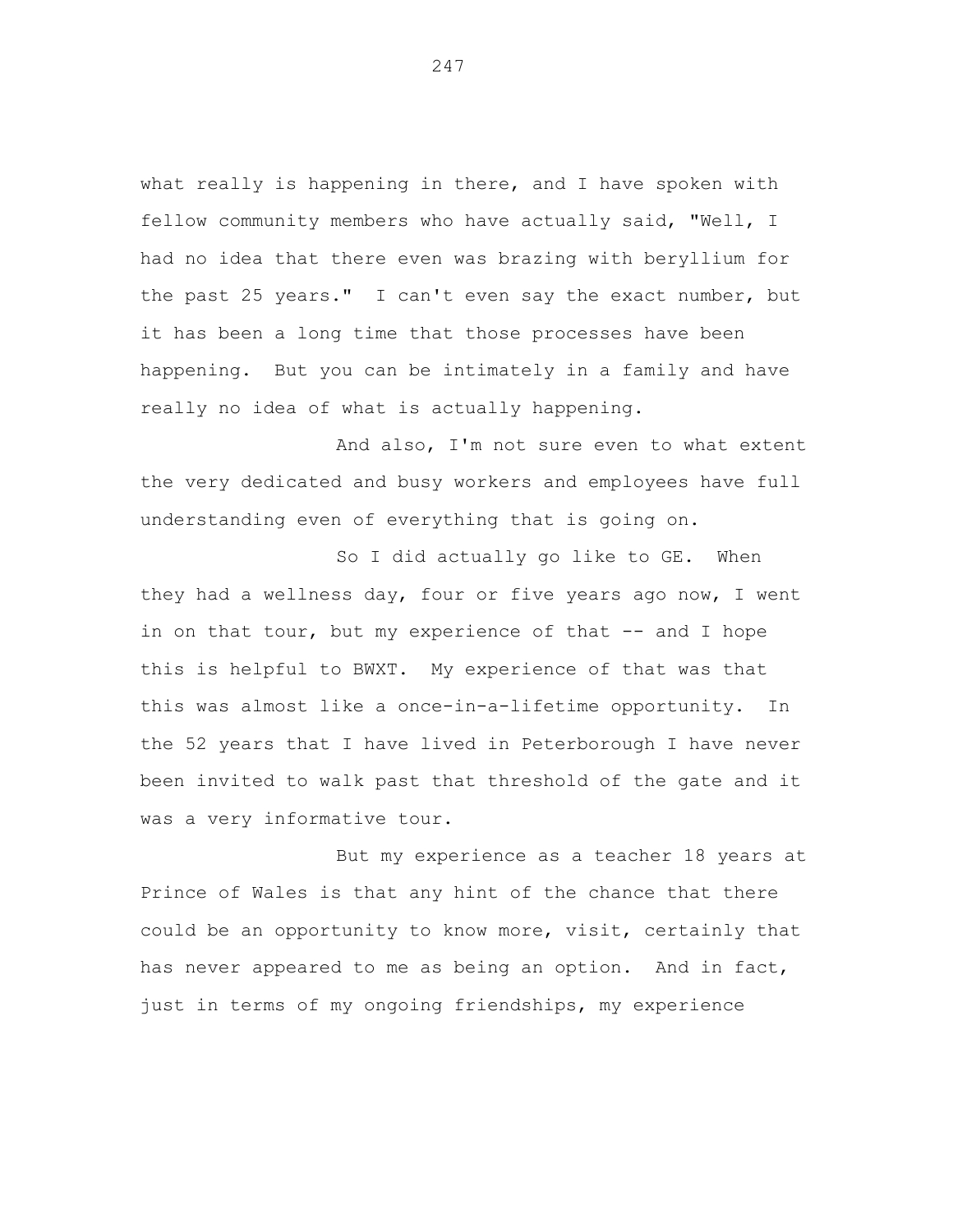would be that, well, you can come to my workplace - because I work across the street -- but boy, I sure never could ever, you know, set foot over there. In fact, until recently -- I mean until my mid-life, I actually thought that there was some military connection to what was going on and that's why I wasn't able to know because of security clearance.

And just as an aside, I really still want to know what this connection is with the Ohio school and finding uranium dust. I heard the answer and the answer is that we in Canada can't know because we don't have security clearance to know that information. But I would sure like to know a little bit more because that is definitely -- if BWXT is interested in repairing trust, that case is definitely -- it's resonating in the imaginations right now of a lot of community members. Like what did happen at a school in Ohio? The school was closed down.

So what you have at Prince of Wales currently -- and I can give you very update information because I just received a text -- the way teachers are feeling, first of all, number one, they were very uninformed.

I also go to the barbecue that is there.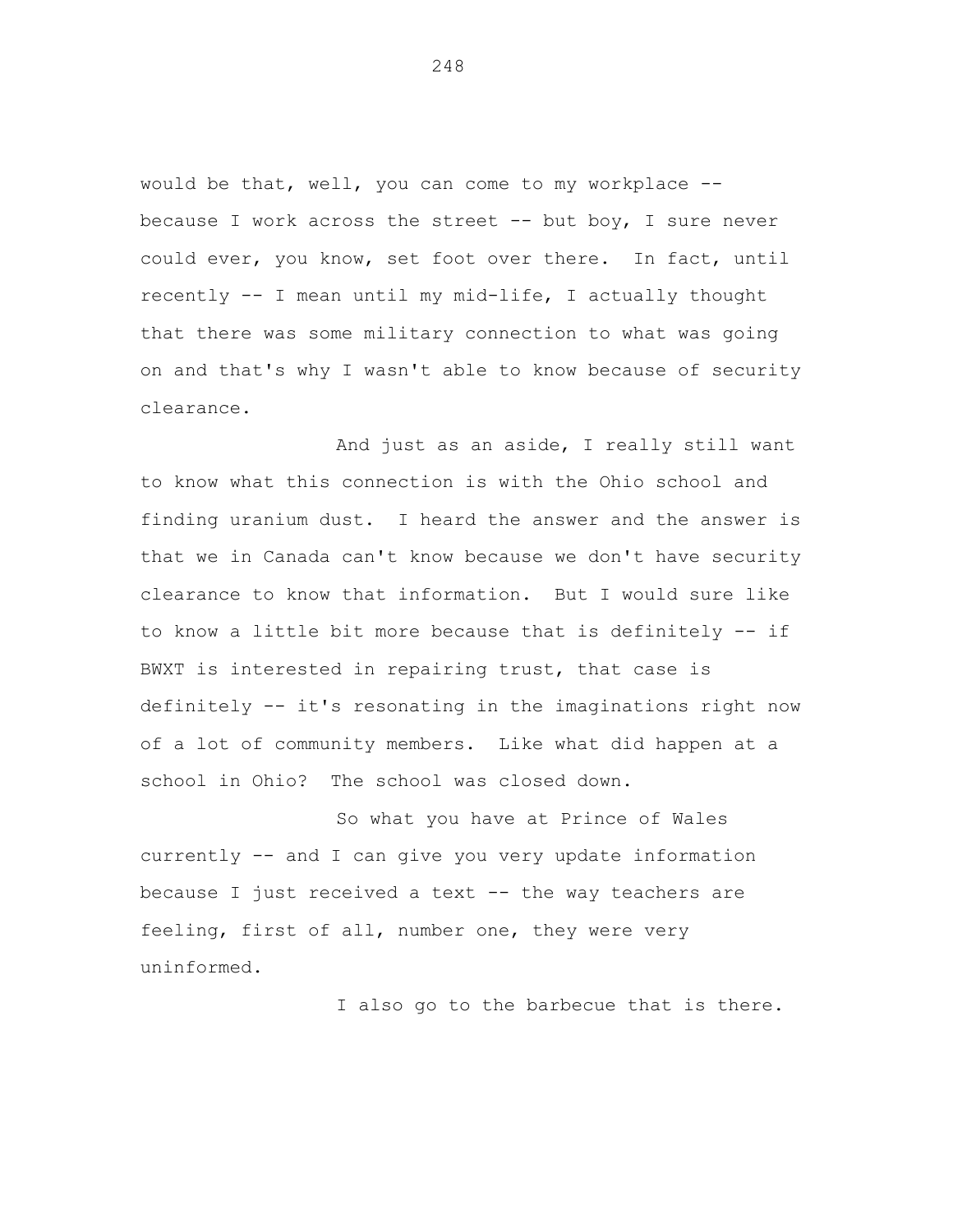We are made aware that there is a barbecue. We are very grateful for all of the financial and various volunteer activities that have happened by BWXT and formerly GE employees that have enhanced our school playgrounds, building of sandboxes, building of -- painting on our schoolyard, but I would have to agree with something I heard previously. When I attend the barbecues, the attendance is not high.

And when I attended the Evinrude information session -- I will share my experience there - it was that visually the displays were very informative and there was an amazing number of staff and at times it felt that there were more staff present in the room than actual attendees. That may not be correct, but I was there for about an hour.

But my other experience that didn't leave a good feeling for me was that when I asked questions that I genuinely wanted to know more about at particular stations, I was more than once, in fact each time, directed to one person who was in the room, and I believe that person is in the room today. But it seemed almost more of a PR rep was the only person that I could have that kind of question answered by. And they were pretty basic questions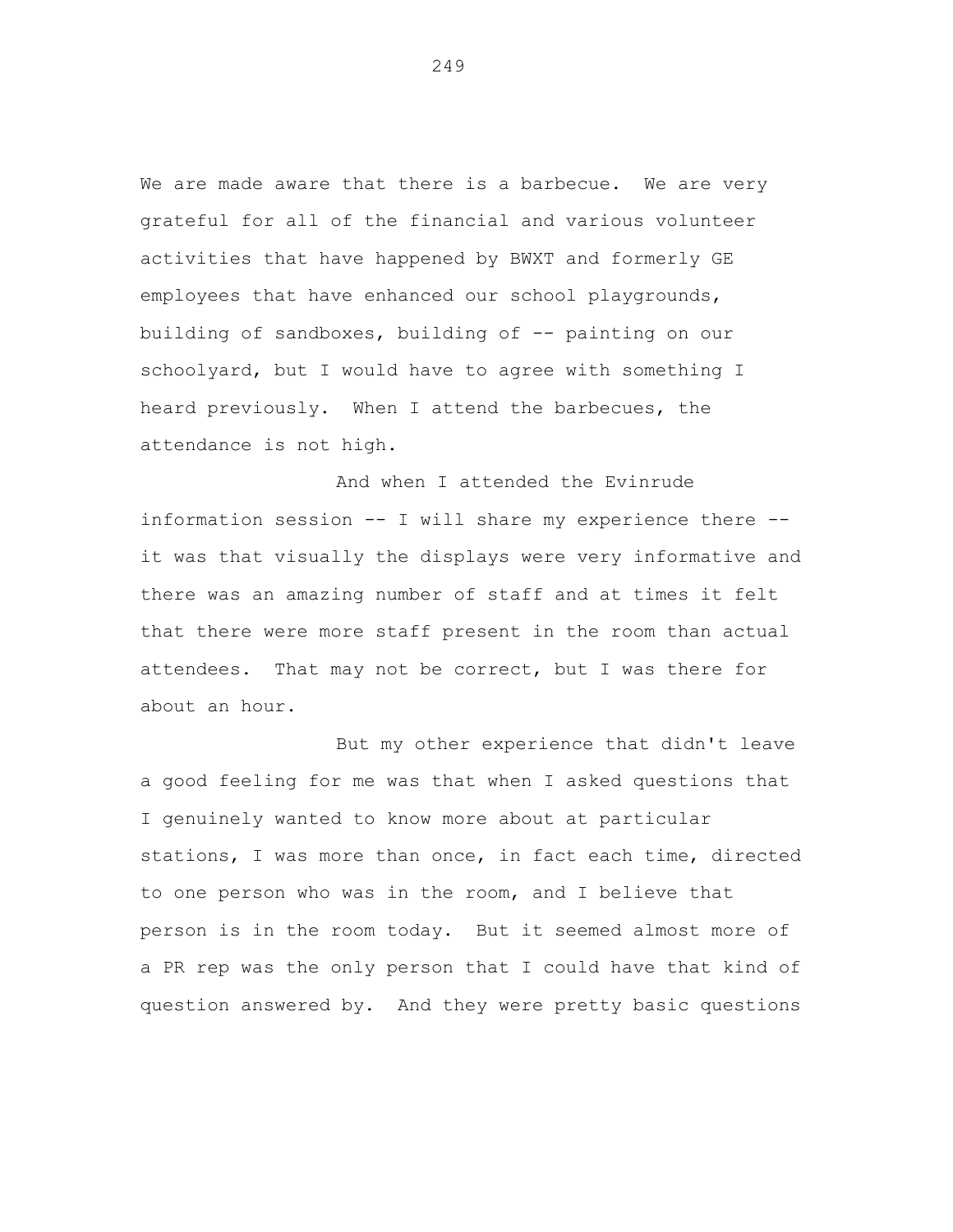because at that point in time -- it feels like a year ago -- I wasn't that informed.

So I'm not sure that  $--$  I mean, I think my own experience would indicate that there is a lot of work to do in terms of how a community member who is pretty actively attempting to be informed and the actual experience that I have in my attempt to be informed, that there is not a good connect right now.

So 80 -- did I mention 80 percent of the staff at Prince of Wales, that is approximately 60 to 70 people, have reached the point that they have chosen to add their signature to the petition that was read out today. So that's just in the last few days. So this whole process is definitely building momentum.

But I would just like to add another little part of my background is just being very proud of the commitment of Peterborough residents around issues related to location. And I'm smiling because I'm kind of proud that Peterborough citizens have actually convinced decision-makers that it wouldn't be a good idea to locate certain things in certain locations.

People from Peterborough know this history, but just a short rundown is the Friends of Jackson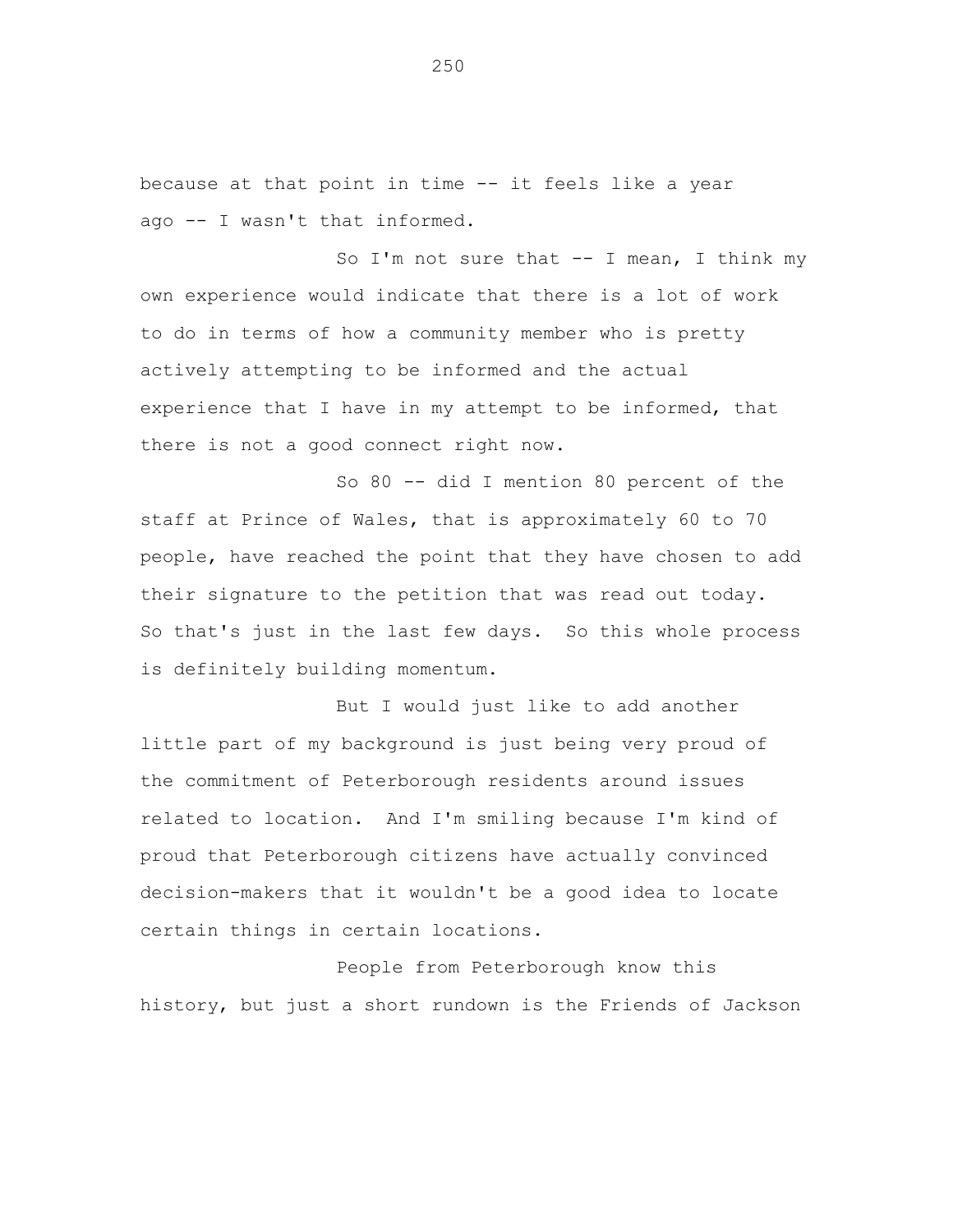Park and all the community groups that collaborated with them -- and they had a lot of scientists contributing their time, with requests from the Ministry of the Environment for more environmental assessment -- the Parkway Bridge that was going to go over a local park, Jackson Park, isn't happening. And that's a long, decade, two-decade long process, but essentially to this point City Council will not permit the construction of a very large bridge over top of a sensitive and often-used park.

Second, there is a casino that is now located on the exit to the 115, but there was the decision or the option to have it located downtown. Peterborough residents rallied around that opportunity to be consulted and that casino was not built in downtown Peterborough.

And there was also a hotel resort proposed as a downtown tourism initiative to be located on the shores of Little Lake, the Little Lake that is in the middle of the town, and that has not gone ahead.

And actually, I just remembered another one. Sensitive wetland on the Trent University property where it was proposed that there would be a twin pad ice arena, that is also not happening.

So I have heard at all the meetings --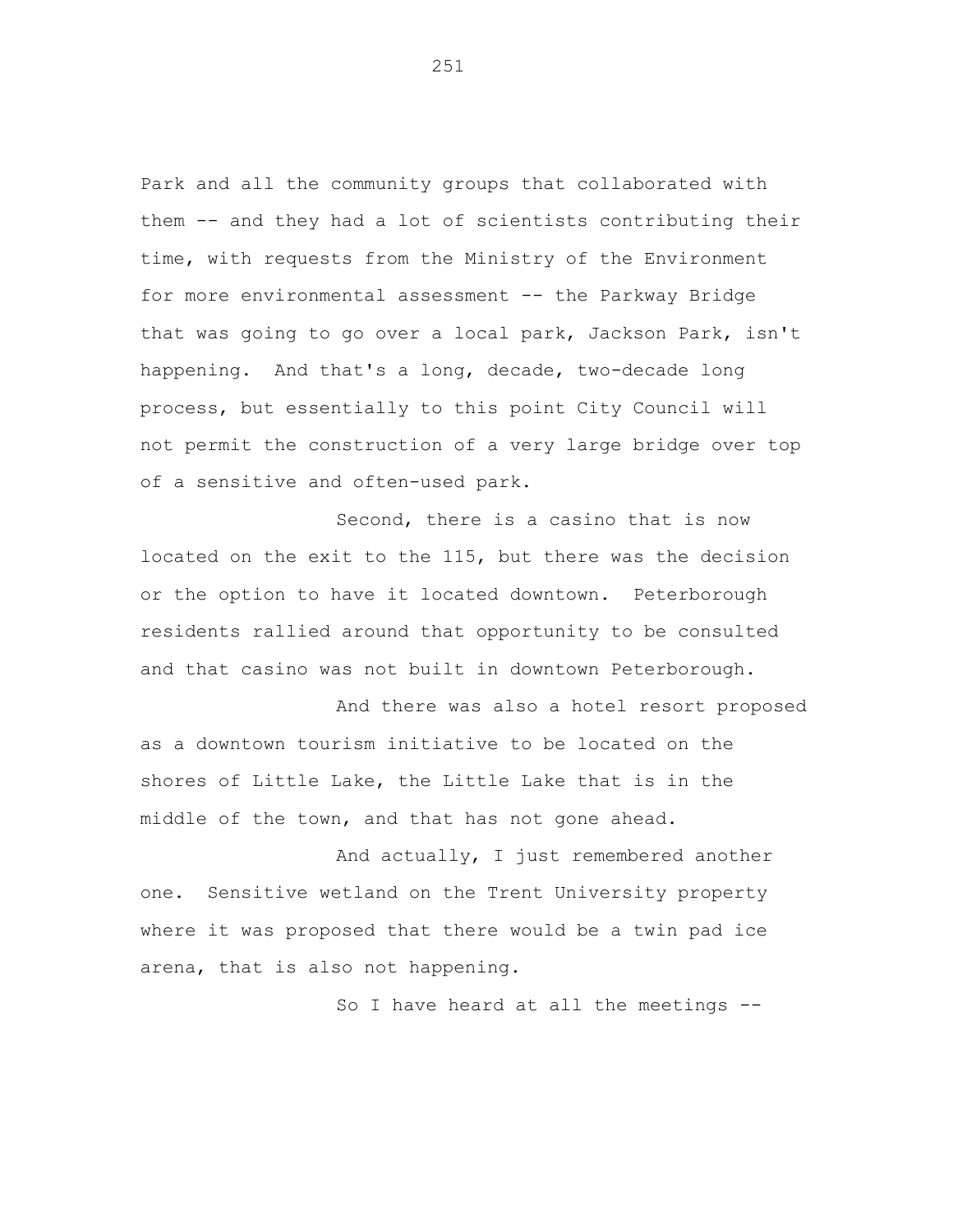because I have been attending the meetings -- that the likelihood of the licence being granted is good, but it's really important for us to do this work because it's not over yet and in two years or five years or 10 years or however long this licence is -- and, by the way, I really hope it is two separate licences and that it's shorter. But I also hope that there is that delay, that sort of postponement of either the licensing process or the decision to have pelleting added to it.

Is my time up? Okay.

If I can say one final thing, there's a lot of tentative language. Just quickly, there is a lot of, "We are adding those requirements", "Well, we are going to do that in the summer", "that process is in progress", "we are in the midst of". It's disturbing. I would like to hear that kind of language one or two years before we're at this point.

I would like to know that those important things -- I think the public has almost the sense that our contributions here are actually in an immediate way this week adding requirements to important safety documents. We have only had a few months to get up to speed on this. Transparency is not there yet.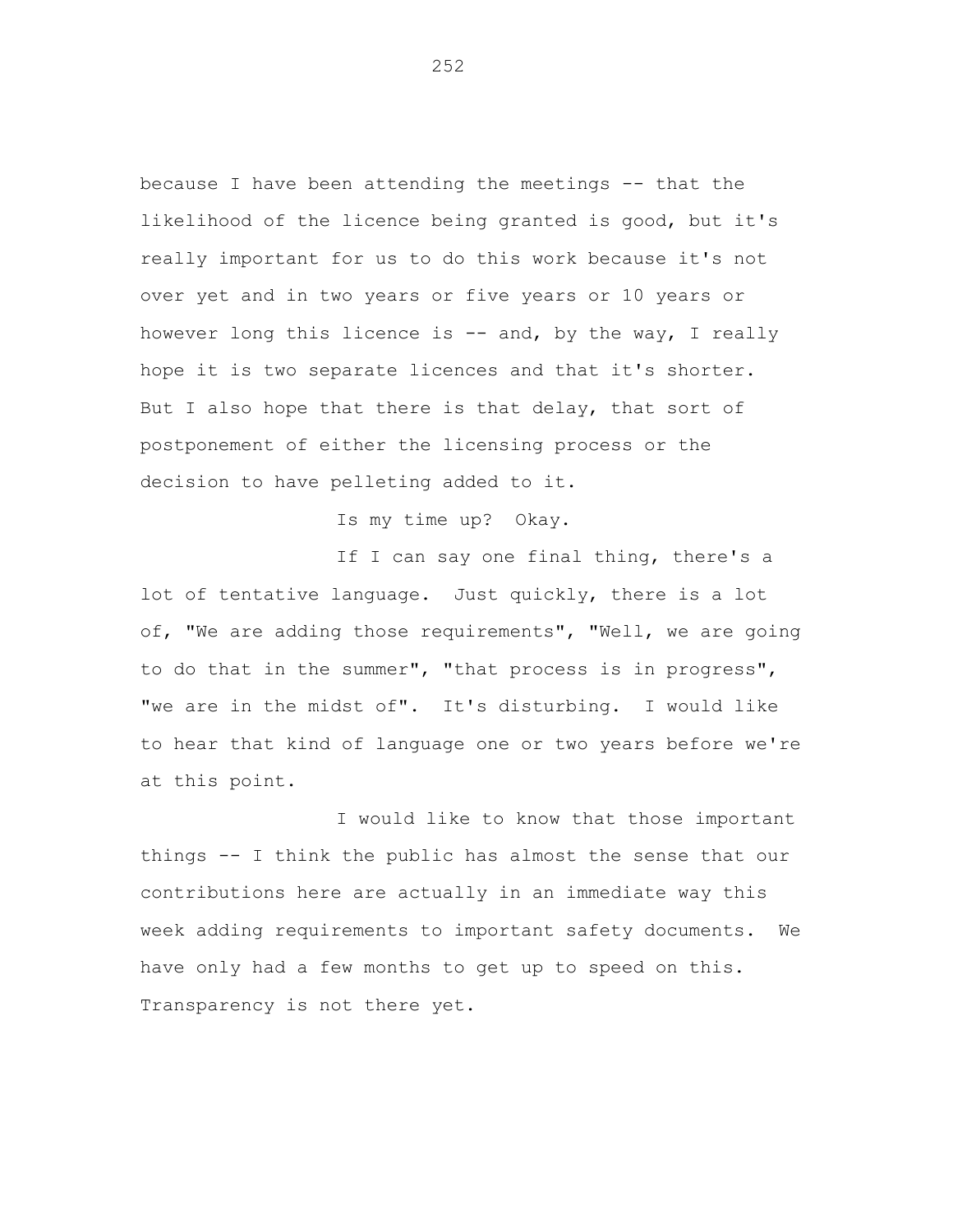And the consultation with indigenous groups. I work closely with indigenous organizers in the city and they haven't had an opportunity to share with me that they have been adequately invited.

And I just want to point one last thing. To say "interested indigenous groups" in the report that BWXT -- that we are consulting with interested indigenous groups, I find that concerning, because immediately it's a red flag. I do not know how or why a determination of an indigenous group who was interested or not interested, why that would even enter into things.

You need to do the work and a lot of the consultation and community consultation, community inquiry, that takes a year to set up. I think we all know that.

So BWXT is managing risk, CNSC is assessing risk, you are judging risk, the public, we are scrutinizing the risk because we are the legacy of the risk. Thank you.

**THE PRESIDENT:** Well, thank you very much, Ms Fischer.

--- Applause / Applaudissements

**THE PRESIDENT:** Dr. Berube...?

Dr. Lacroix...?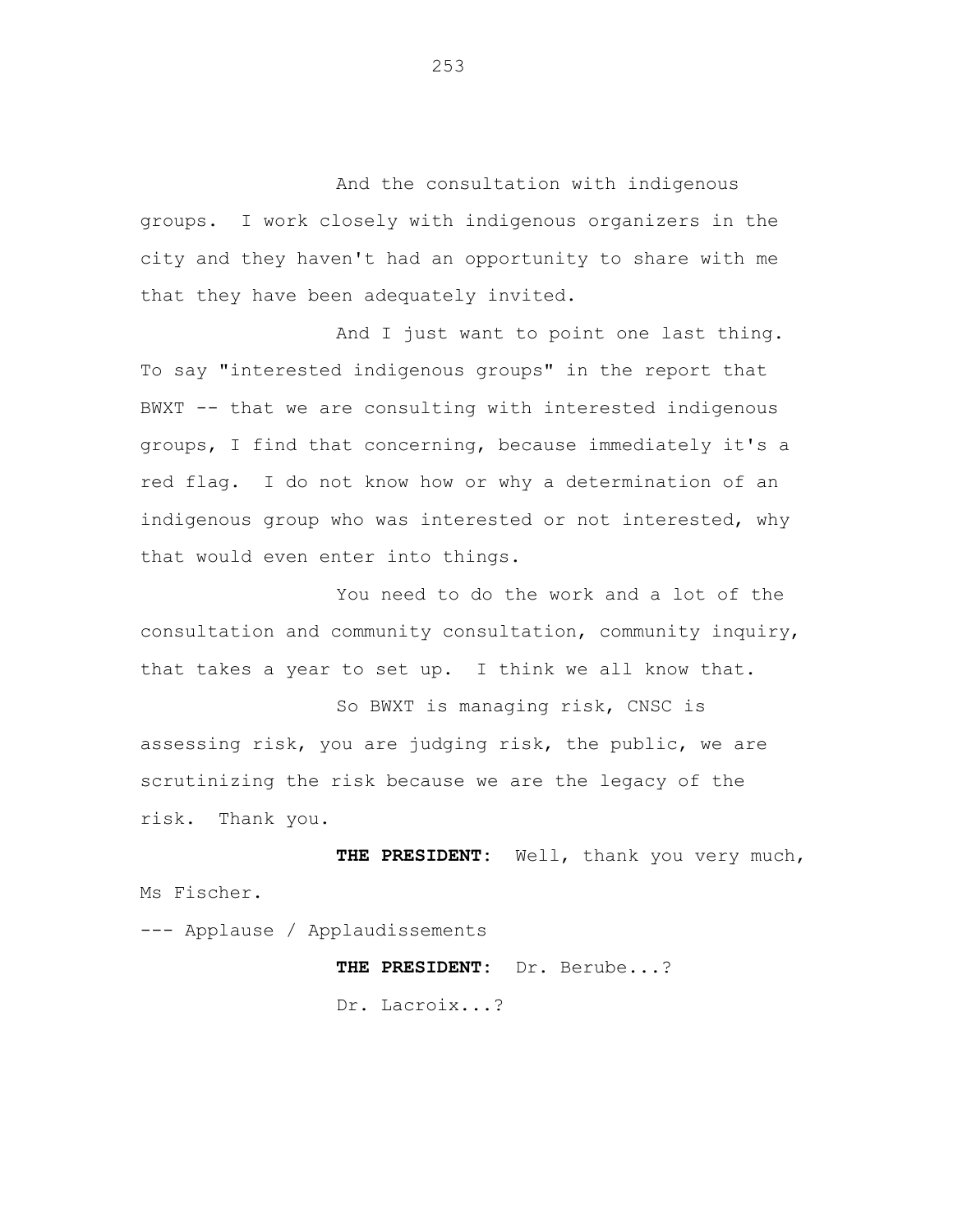**MEMBER LACROIX:** Yes, I do. Thank you.

Madame Fischer, je vous remercie de votre témoignage.

**MME FISCHER :** De rien. Merci.

**MEMBRE LACROIX :** Vos élèves ont beaucoup de chance d'avoir une professeure aussi calme et pondérée. Je les envie.

**MME FISCHER :** Je suis une des fiers professeurs de Indie Bennett. Alors, oui.

**MEMBRE LACROIX :** C'est bien. Et je souhaiterais maîtriser la langue de Shakespeare comme vous maîtrisez la langue de Molière.

**MME FISCHER :** Merci beaucoup. C'est un grand compliment. Merci.

--- Laughter / Rires

**THE PRESIDENT:** Dr. McKinnon...?

Dr. Demeter...?

**MEMBER DEMETER:** Thanks.

Thank you very much for the presentation. I have two questions on the indigenous consultation and engagement portfolio.

You might not have been here before. We did talk about the indigenous groups that were contacted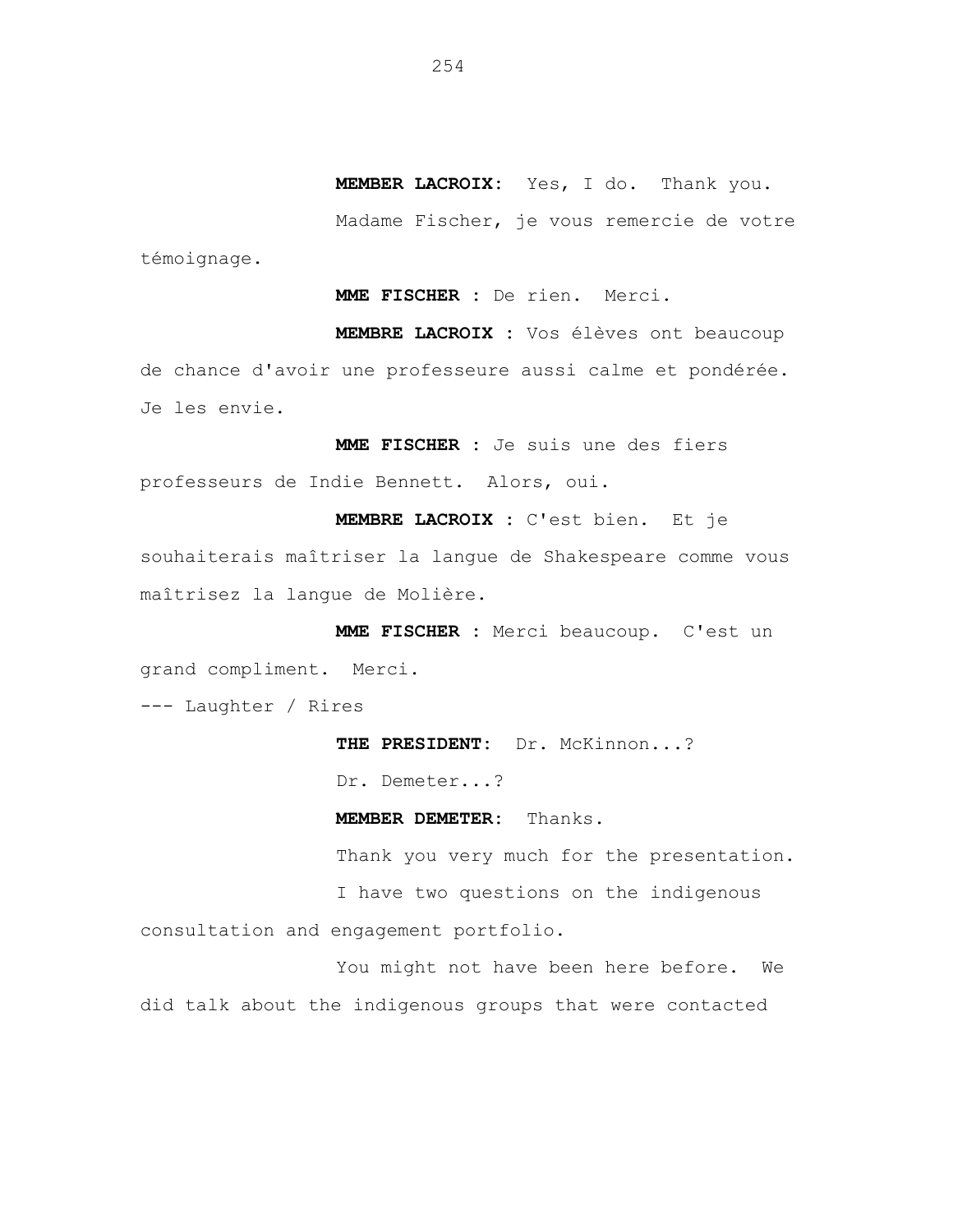and, as I understand it, and it can be confirmed, the issue of interest was from their end. So they were all contacted and some declared that they did not have a specific interest in participating. Is that correct, CNSC staff?

> **MR. LEVINE:** Adam Levine, for the record. Yes, exactly. That's it. We always take

an approach that for any licence application such as this that we do an assessment of the indigenous communities who could be affected or would be interested in this type of process and then we inform them. Then it's up to each individual community to come forward and participate, and we encourage them and provide the necessary tools like participant funding, et cetera, to make sure they can get involved and have their concerns heard directly by the Commission, who is the agent of the Crown and ultimate decision-maker on those aspects. So yes, it is basically the interest on their part to get involved once contacted.

## **MEMBER DEMETER:** Thank you.

I wrote this out so I get the right language. But the second question for staff, based on the section in your CMD on indigenous consultation and engagement, I want to confirm the staff position that the CNSC as an agent of the Crown has discharged its duty under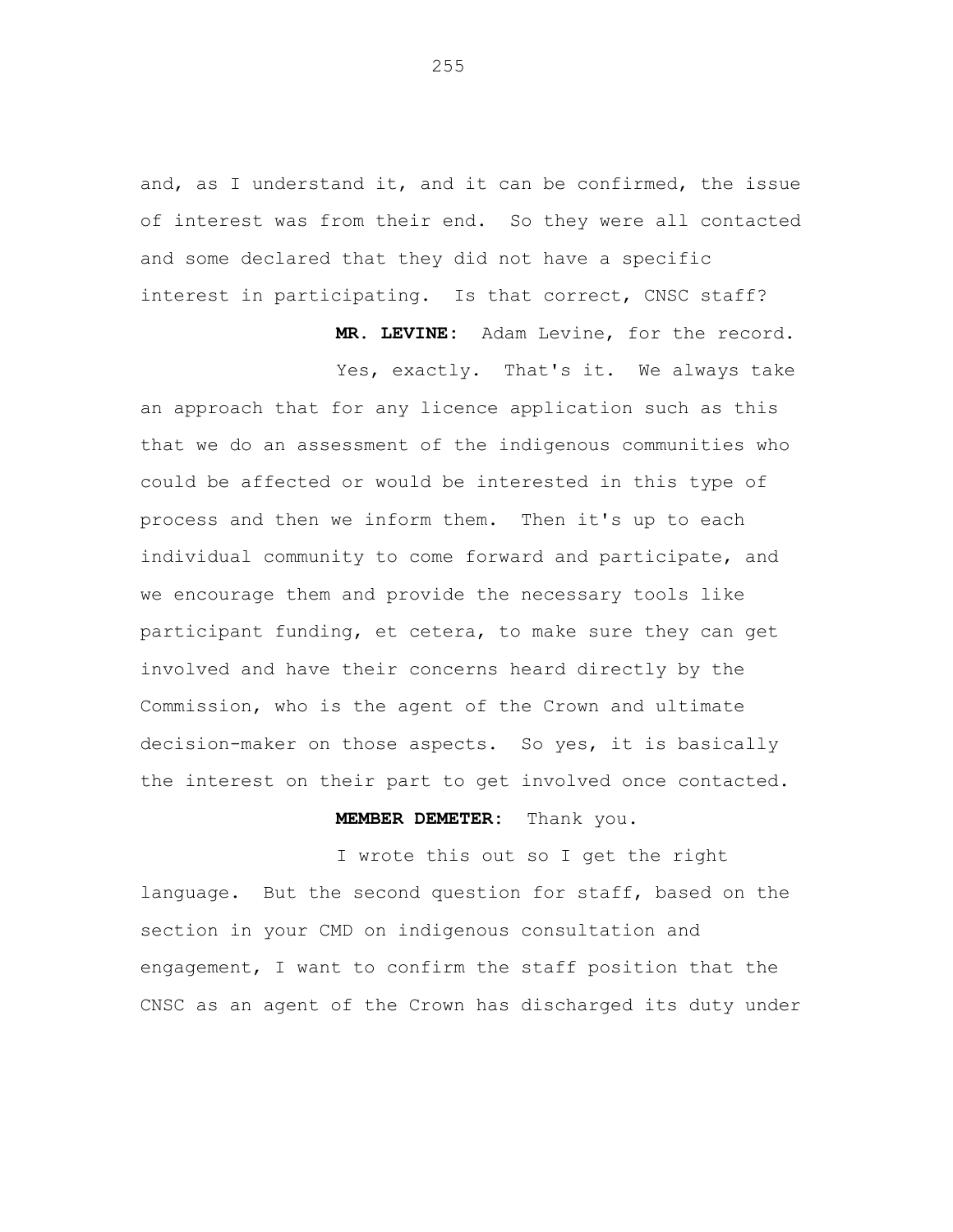section 35 of the Constitution.

**MR. LEVINE:** Adam Levine, for the record.

So to back up, in order to understand first the legal duty to consult and that framework, the Supreme Court has been very clear on what that constitutes. So the legal duty to consult is engaged when there are Crown decisions such as a licence decision from the Commission and that decision could result in potential impacts on the exercise of indigenous or treaty rights.

So what we do as staff is anytime we get a licence application we do an assessment, look at the existing or potential indigenous rights in the vicinity of a potential project or activity and look at what the licensee or proponent is proposing.

So in this case they are looking to primarily renew their operations here and ask for the flexibility to conduct pelleting here, which is currently done safely in Toronto at their location.

So when we looked at all the assessment analyses, which we have talked at great length here, from our specialists and different folks, we determined as staff that the addition of pelleting and the ongoing operations would not have a negative interaction with the environment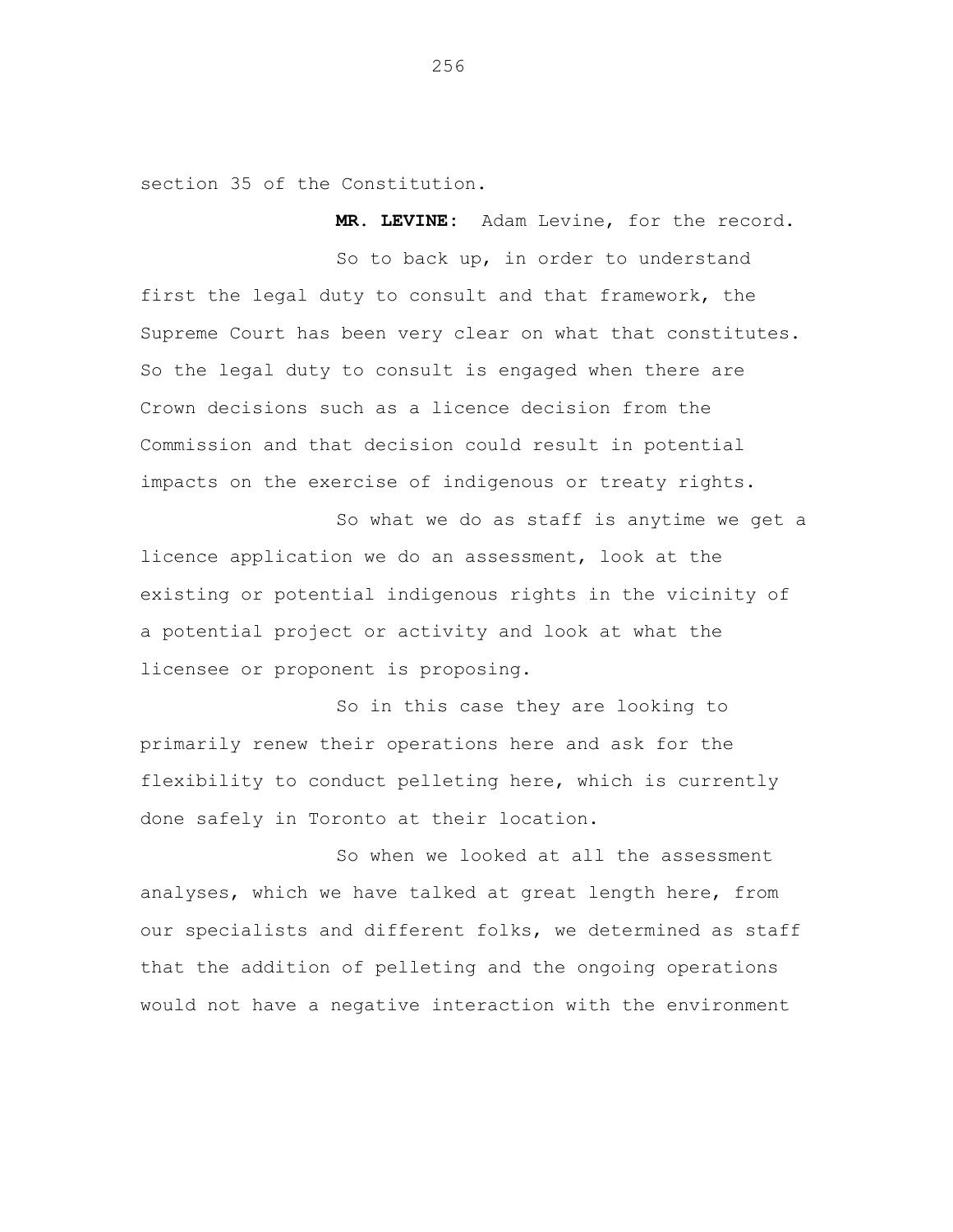and would not impede any existing or ongoing use of indigenous peoples, of their lands and territories for traditional practices as protected under the Constitution.

So our assessment was that this particular decision would not raise to the level of a legal duty to consult. However, as per all licensing processes, we follow the same robust process where we reach out to communities early on, as I talked about yesterday. We ensure that they are informed, engaged, with the information they need.

I think we heard yesterday we have a little more work to do there to make sure it's very clear exactly what is going on here and the risks, and we have made commitments to do so and we have heard BWXT commit to do so. We have a lot of expectations of the licensee, as it's their operations, to clearly explain what is going on and what they are planning to do if they do get a licence to do so from the Commission.

From our perspective, yes, it's ultimately up to the Commission to make that decision and determination, but from staff's perspective we have met that obligation if it did exist, which our assessment is that the legal duty was not engaged for this particular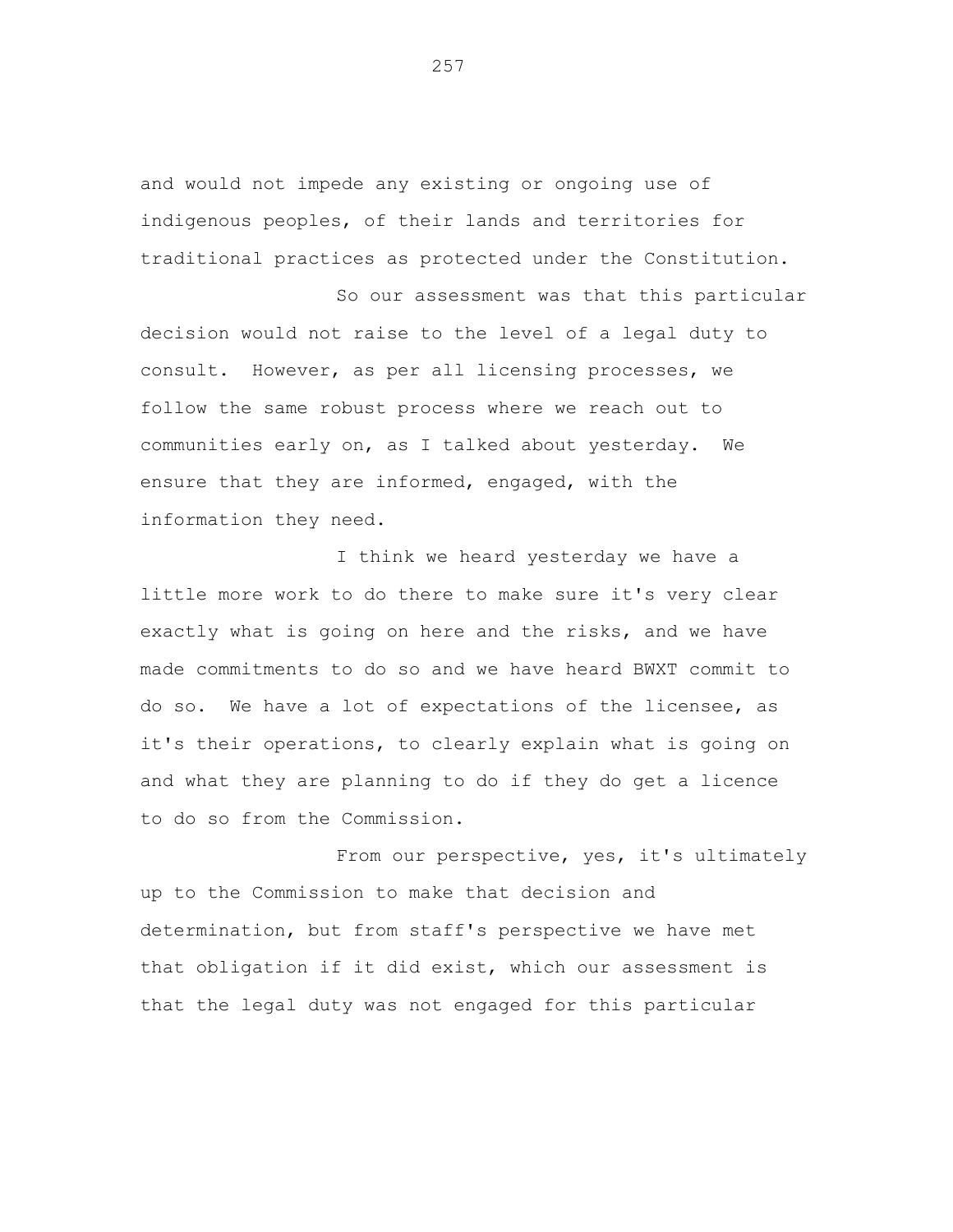application. But the Nations were here yesterday to express their concerns directly to the Commission, which is a very important part of the consultation process.

**MEMBER DEMETER:** Yes. Thank you very much.

**THE PRESIDENT:** A question for staff.

One of the comments made by the intervenor was the scope of the CNSC's review and assessment around health and safety of workers and public and that the CNSC may not cover the full spectrum and that there may be other regulators involved. So just clarify that what is being presented to the Commission actually does cover the full spectrum.

**MS TADROS:** Haidy Tadros, for the record.

Absolutely, it covers the full spectrum of health and safety. While we heard of the Commission's role and staff's role in the licensing process, and as my colleagues have identified, with the application of a licence that uses radioactive material, which squarely puts this file within the purview and the mandate and the purposes of the Act in front of the Commission, we work with other jurisdictions to ensure that permits are in place to ensure that reviews are done.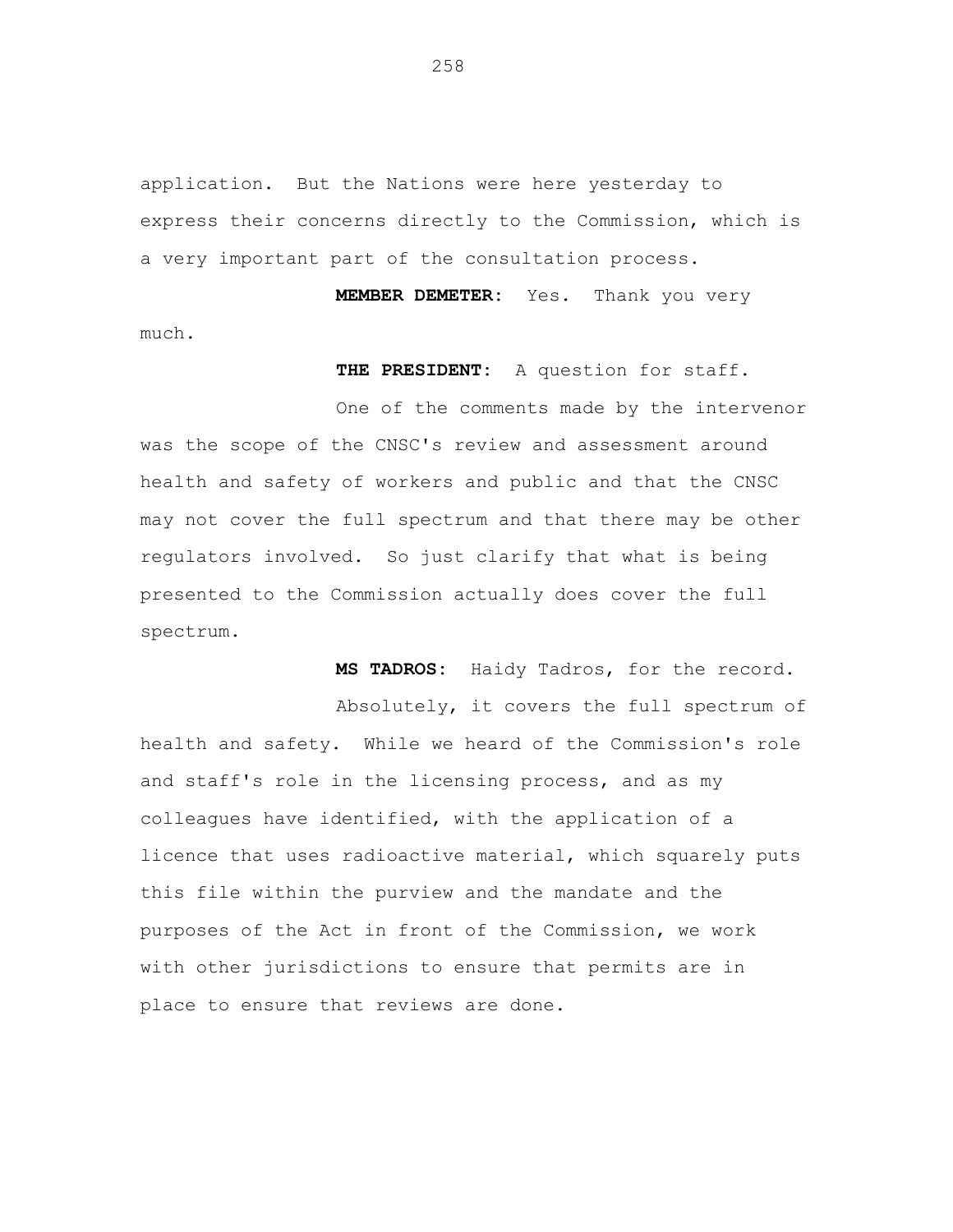I would ask our environmental protection specialist to perhaps give an example of how we interact with other federal agencies when it comes to species at risk for example on certain files not pertaining to BWXT, but it might help give the full spectrum of we are the responsible authority under the Act to maintain the regulatory oversight but also within our licensing process include these other agencies as well.

**MR. McALLISTER:** Andrew McAllister, Director of the Environmental Risk Assessment Division.

So, as Ms Tadros says, we do work collaboratively with other regulators and in some cases we have these enshrined in Memorandums of Understanding. We have those with Environment and Climate Change Canada, Fisheries and Oceans Canada, Health Canada, Natural Resources Canada. I might be missing a few, but the first two maybe I will put a little bit of focus on. Those are the ones that we do a lot of work with them.

With Environment and Climate Change Canada, Ms Tadros mentioned species at risk, and so we work with them when we are -- for example, for new projects which may have the potential to impact species at risk. We would, through that Memorandum of Understanding, get them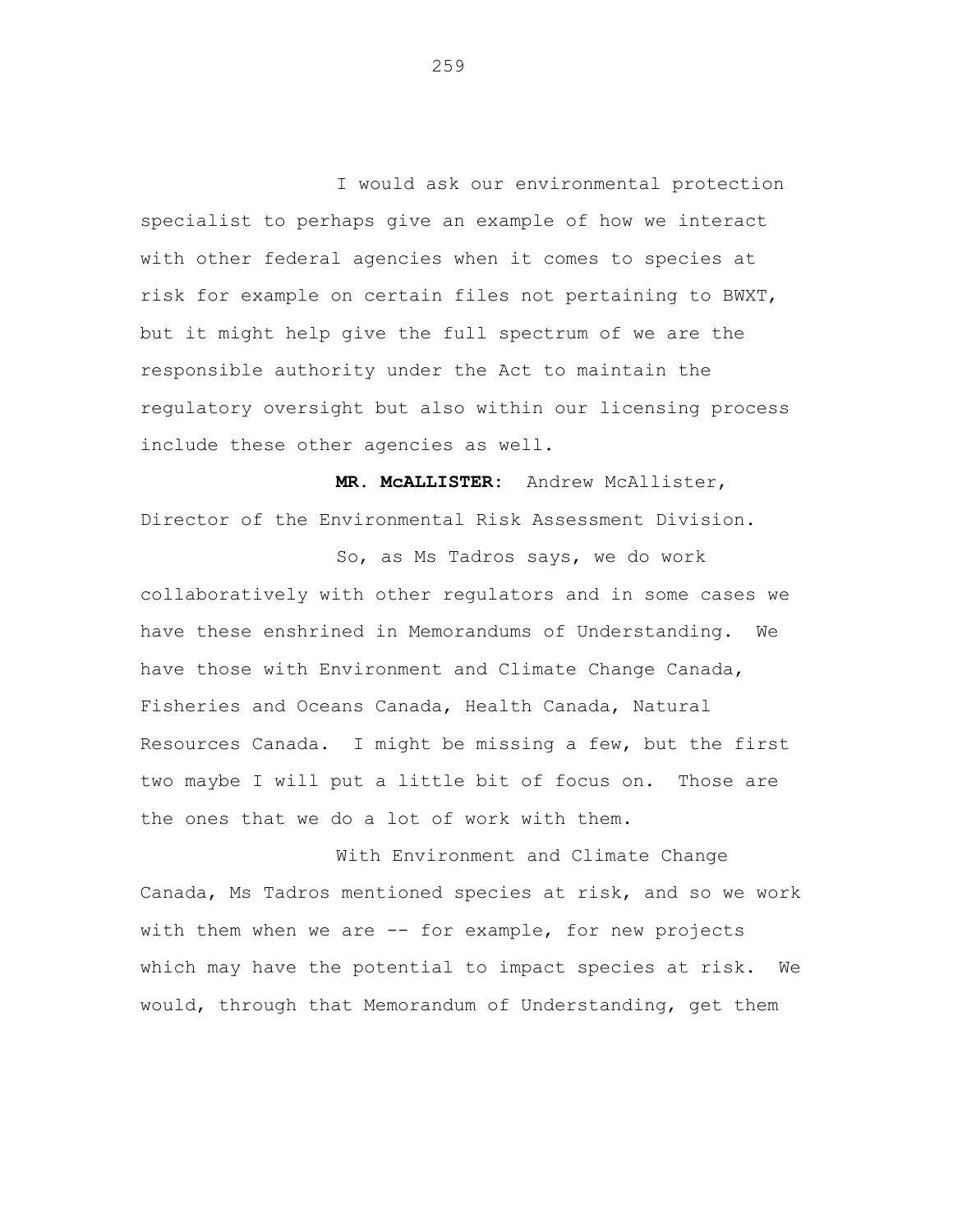involved through the Canadian Wildlife Service for example to provide that advice and support on potential impacts on those species.

Likewise, with Fisheries and Oceans Canada, that Memorandum of Understanding is a little bit different. We are doing some of the work that they would do to be more efficient as a regulator as a whole, but certainly if there were fish-related matters we can draw upon their expertise to complement what we have in-house.

So yes, a lot of collaboration happening. Whether they have a regulatory role or they may even have an expertise role, we draw on that to get the best advice and send those recommendations forward to the Commission.

> **THE PRESIDENT:** Thank you very much. Ms Fisher, any final comments from you? **MS FISCHER:** Yes.

I wasn't here yesterday. Someone who was had said that they are concerned that the Chief of Curve Lake and the Chief of Hiawatha both asked for the licensing process to wait until authentic or more comprehensive consultation has happened. So for me, that's important and I'm going to be watching for that.

And secondly, my last comment would be I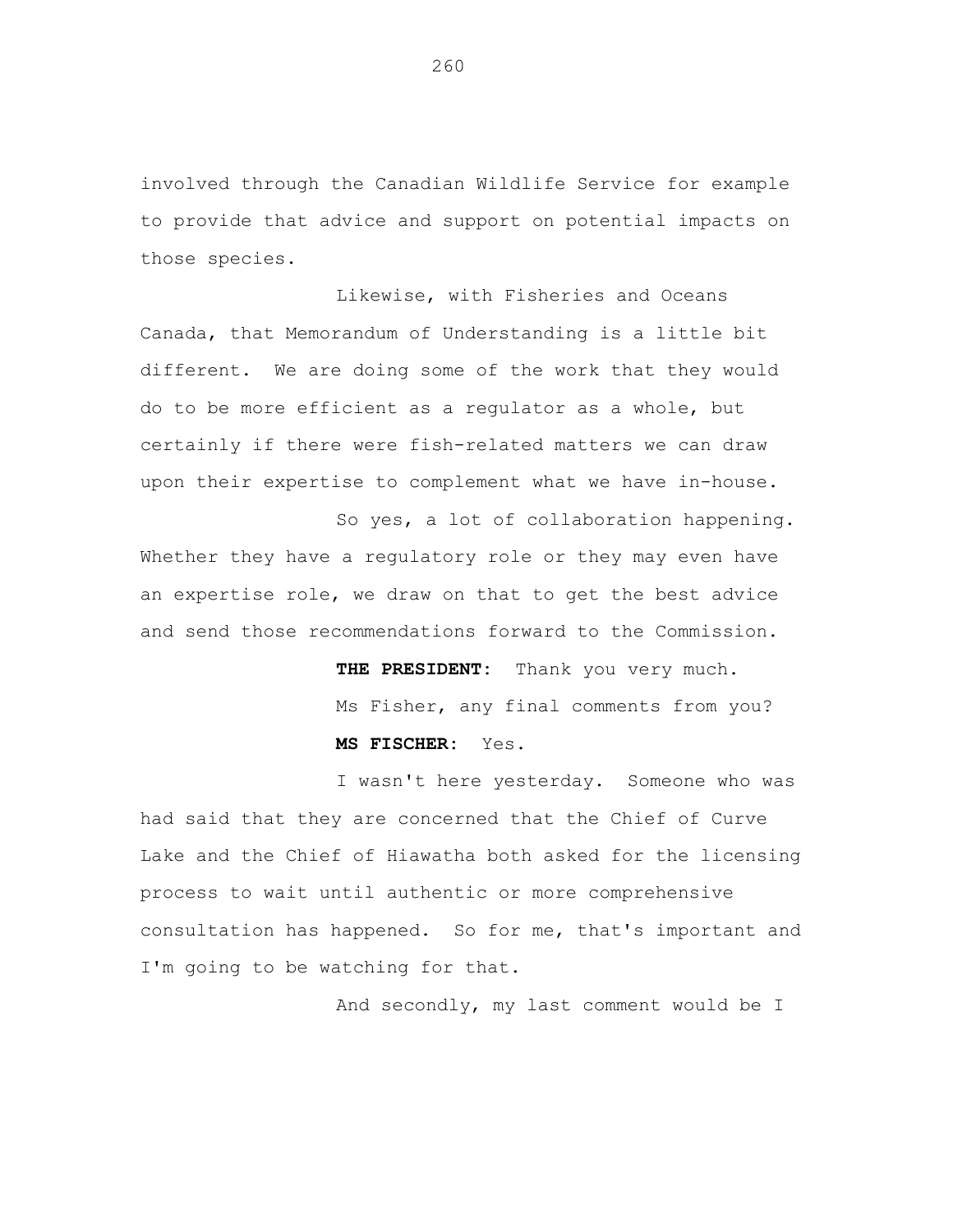would really like to see evidence of genuine investigation and feasibility study of an alternate -- several alternate locations for this new processing plant, the pelleting part. That for me would constitute justification if it could be proven that no other site was better and provided less risk to populations. I'm not anticipating that, but that would be what would constitute justification for the licensing to happen there.

**THE PRESIDENT:** Okay. Thank you. Thank you very much for your intervention.

Our next presentation is by Mr. Graham Petty and Ms Rachel Petty, as outlined in CMD 20-H2.99. Over to you.

**CMD 20-H2.99**

**Oral presentation by Graham Petty and Rachel Petty**

**MS PETTY:** Thanks so much.

Before we start, my partner Graham and I wanted to take the opportunity to acknowledge that we are meeting today on the traditional territory of the Mississauga Anishnabeg people along the shores of the Otonabee River, the river that beats like a heart, and our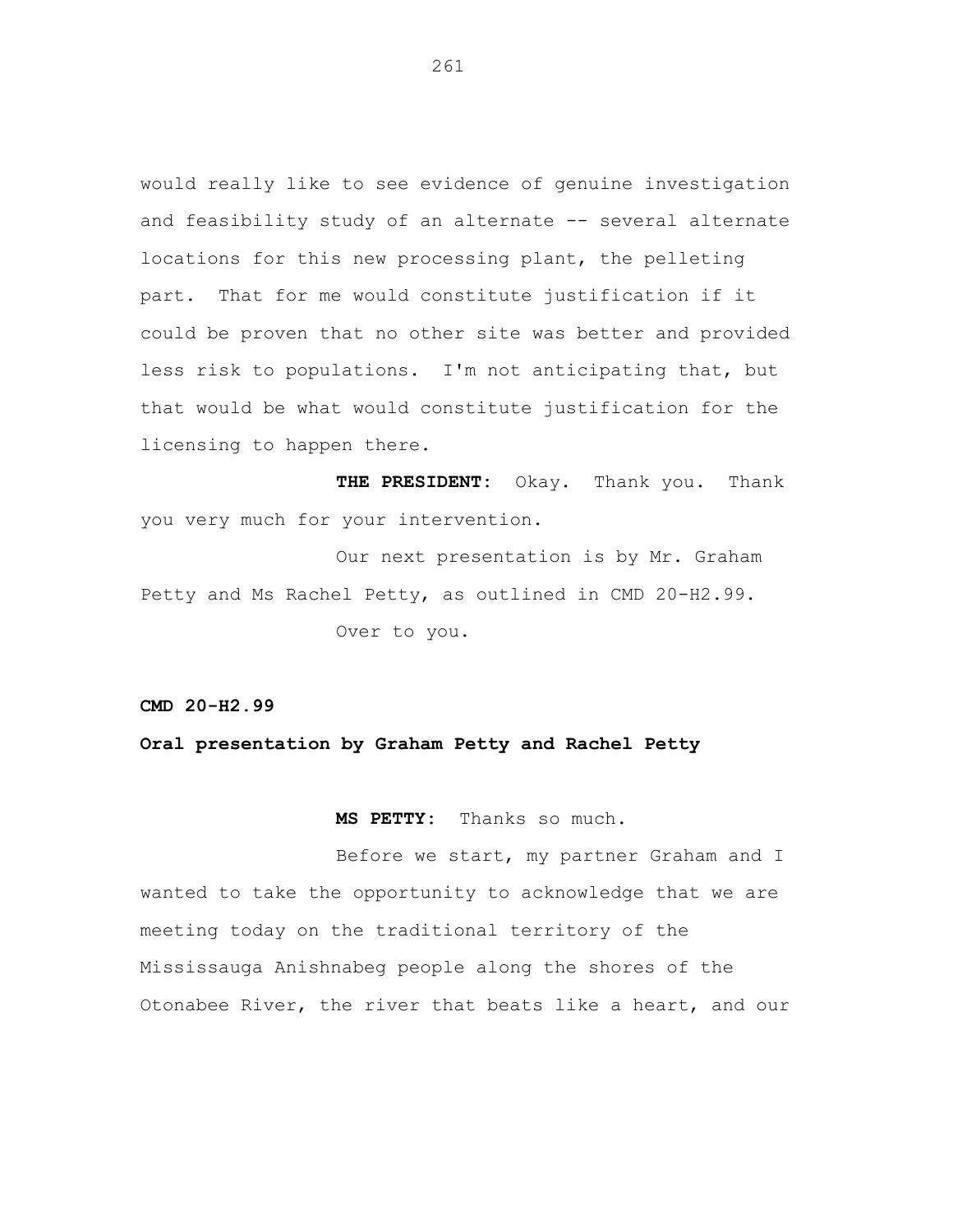hearts beat back in gratitude for their stewardship of this land, for their relationship with the plants and the creatures and the waters since time immemorial.

Also, when I practise land acknowledgment in the city of Peterborough, Nogojiwanong, "the place at the end of the rapids," I'd like to take the opportunity to acknowledge the 6,000 urban Indigenous people that make up representation from nations across Turtle Island who live here. So I want to take this opportunity to just anchor us in this place in a good way before we start our presentation.

We're all here on good authority. You are here with a specific and detailed scope, and we are here with a broad and general scope and our expertise as citizens of this community who have a right and a responsibility to consider the generational health and wellness of our children as well as the land that we live on and grow food on, the water that we swim in, catch fish from, and drink.

To me, this comes down to meaningful engagement and informed consent. And so to demonstrate that, I'm going to ask Graham if I can throw this brain-shaped squishy ball at him.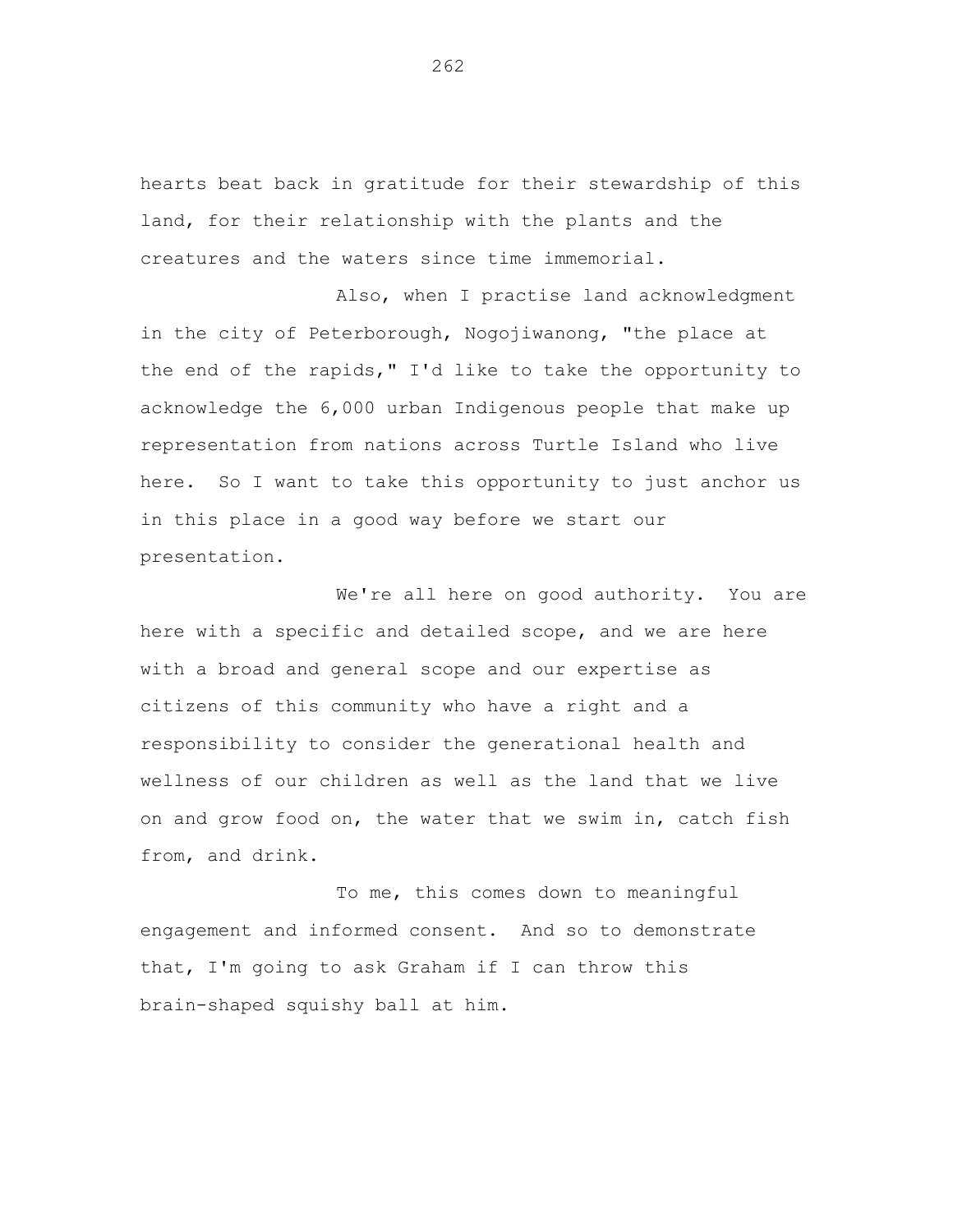Graham, can I throw this at you?

**MR. PETTY:** Please don't.

**MS PETTY:** Why not? This squishy ball is a hundred per cent guaranteed not to cause any harm.

**MR. PETTY:** I think I want to know more about that before you throw it at me.

**MS PETTY:** I'm an expert. I went to brain-shaped squishy ball school.

**MR. PETTY:** I'm still not comfortable with it. I'm concerned. I need some more reassurance.

**MS PETTY:** To me that is the crux of the issue here. The social contract that allows BWXT to continue business as usual is at an impasse.

We need more time, just as the chiefs of Curve Lake First Nation and Hiawatha First Nation requested yesterday, to have our informed consent be earned and for our community to decide that we can move forward with the granting of this licence in a good way that recognizes the impact on our children and our children's children, particularly the impact of exposure to these substances on the bodies of children in terms of their lifespan but then also the lifespan of any of our grandchildren or their grandchildren.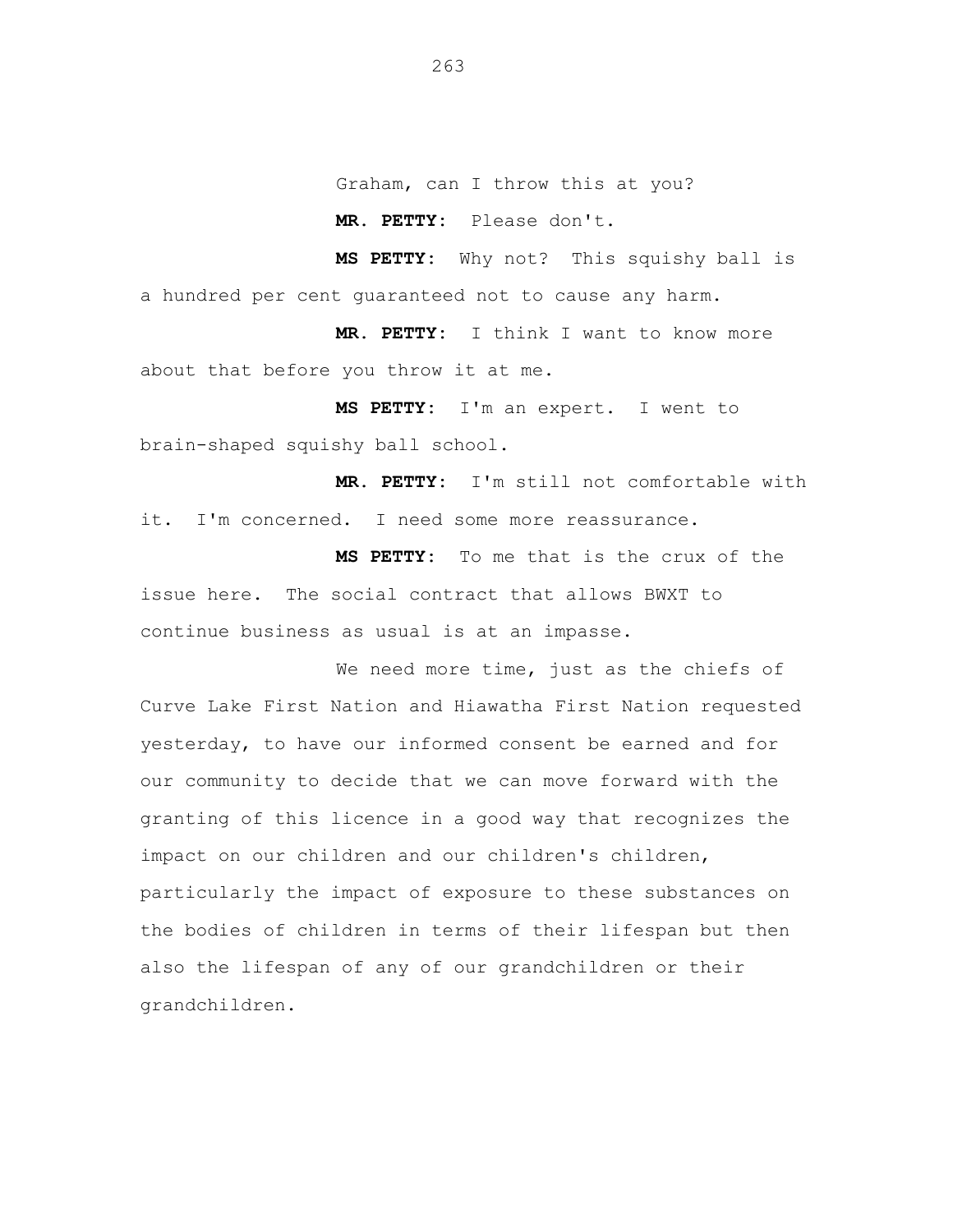We've heard a lot of research about the impacts of exposure on workers. And I would like to know about the impact of exposure on children for generations to come. So I think that for me, that's the crux of the issue. I can't argue with you on the scientific details.

We come to you today as busy people who live in a complex world where our community, despite our strengths and our resilience, are faced with challenges related to housing crises, income security crises, opioid crises, overdose crises. We are working hard every day.

We are taking time from our lives to be here in front of you. We had to pay someone to pick up our children today, even though over the last many months we have been impacted by labour disruption at the schools where we've also had to spend time and money organizing child care. This is important to us, and we are here doing this work because we value it.

And for the 250 people that have gathered before you, there's another, you know, 2,500 people who are unable to be here because this process in inaccessible because our lives are complicated, because we are already trying to collaborate to address challenges in our community.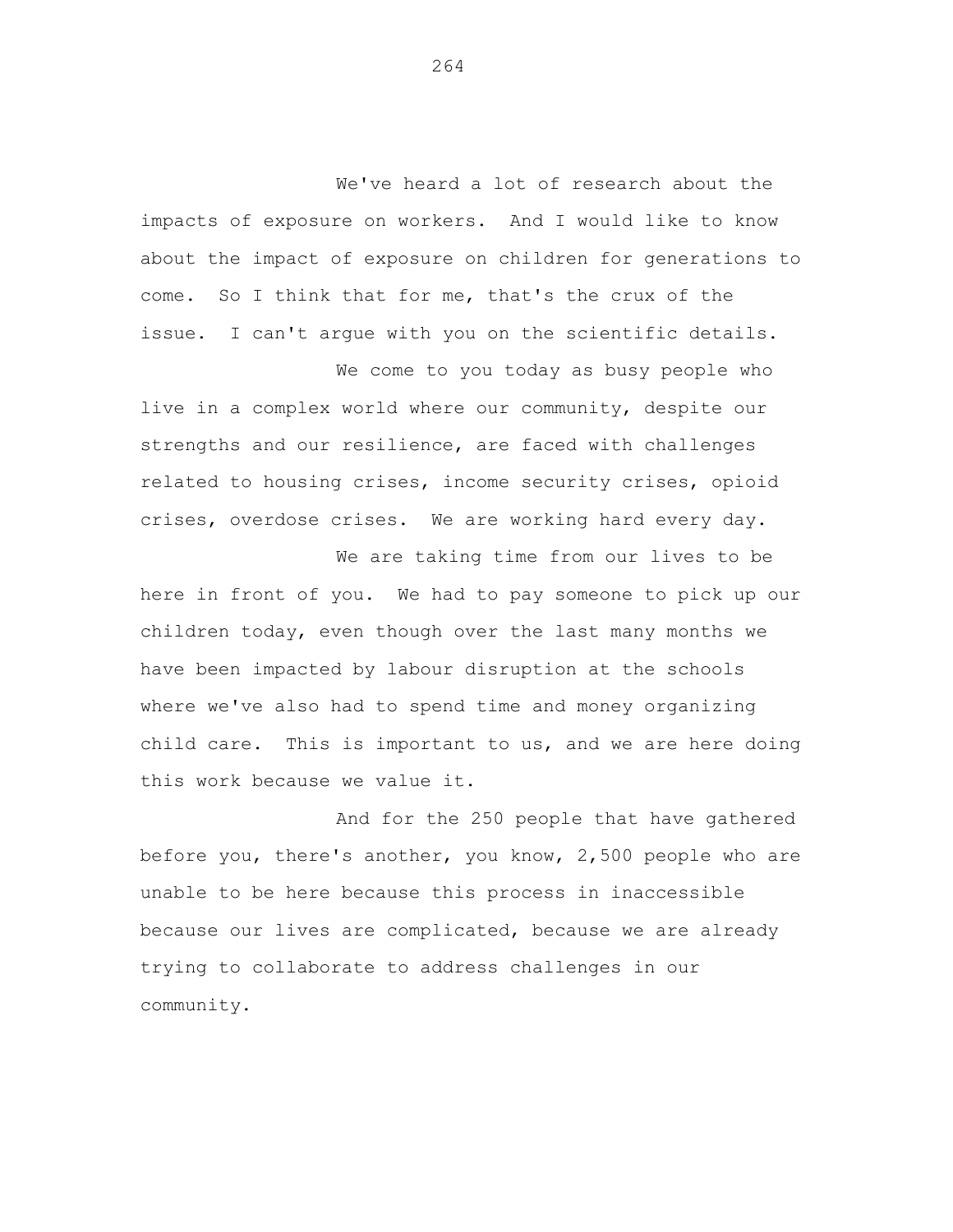And we request that you honour our commitments and obligations as treaty people and respect the request the chiefs put forward to you yesterday, and that you grant us more time and that you earn our informed consent.

**MR. PETTY:** So I'll just add to that, that the intervention that we submitted in writing, it focuses on informed consent and on the toxic burden in the community for generations to come.

But I also want to say that I'm really humbled by the experience of witnessing this committee. I've been watching it on the webcast and it's riveting, surprisingly.

--- Laughter / Rires

**MS PETTY:** Even our kids.

**MR. PETTY:** Yeah, our kids wanted to watch it. They thought it was really good -- yeah. --- Laughter / Rires

**MR. PETTY:** Oh, we're squeezing it in and enjoying it.

And when I say I'm humbled, it's also a bit intimidating. The professionalism of the BWXT and CNSC staff is apparent. The engaging and thoughtful way that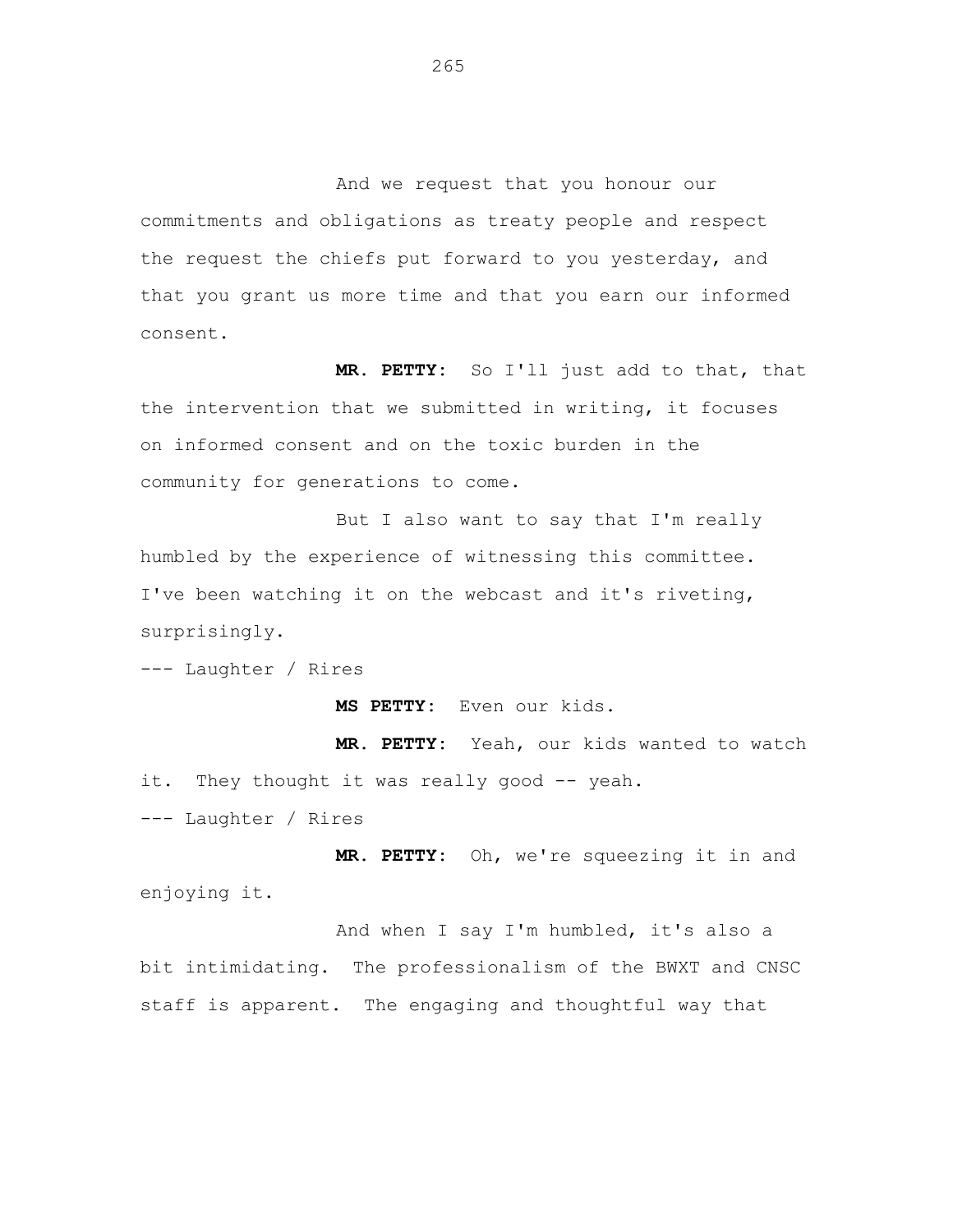the Committee Members are conducting it is also apparent. I'm also humbled and inspired by the

intervenors, people like Jenny Carter and Faye More, who I saw in webcasts, who shared knowledge and wisdom gained from years of experience and information speaking out against the nuclear industry, and by all the intervenors, really, whose passion has driven them to bear the burden of proof against teams of professionals whose employers have invested vast amounts of time and money into supporting their positions, and whose courage has driven them to arrive here and face down that imbalance of power. It's amazing that we have so many people that have come forward.

This is not an accessible venue. As my wife said, I mean, for each of us that come and speak here and have the language, the awareness, the access to technology, reliable food, housing, transportation, and so on, there are members of this community that are too busy and disconnected, disenfranchised to even think about it. And yet these people could also bear the toxic burden, the consequences of uranium pelleting for generations to come. Their children could bear that burden.

I want to talk a little bit about how we live too, which is one of the reasons that I feel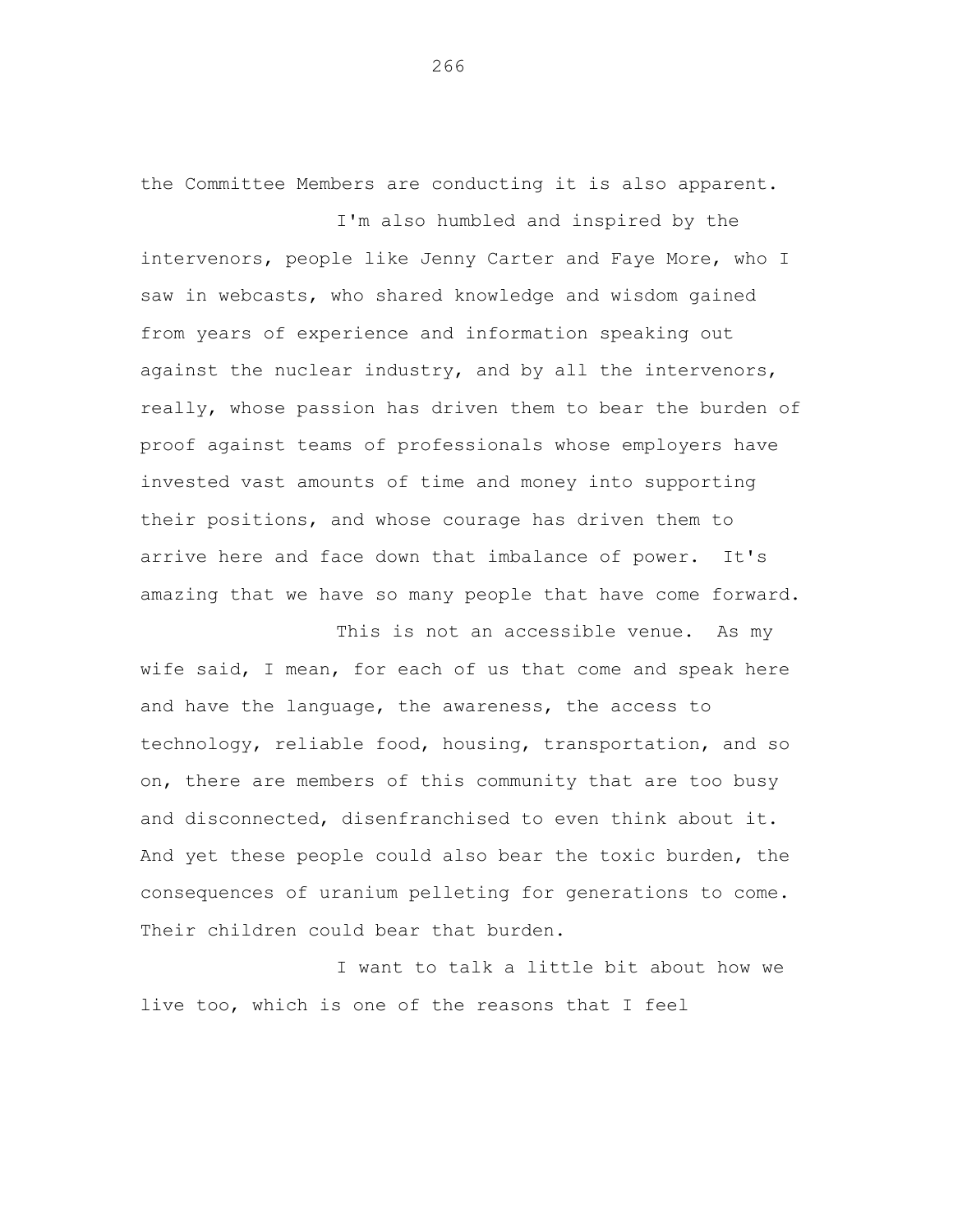concerned. We truly enjoy living on this land, this Mississaugi Anishinaabe land. We swim and fish in the river. We grow food. We walk, we ride bikes. We tap maple trees to make syrup and harvest wild leeks in the spring and apples in the fall. We bring our kids along and do this stuff with our friends, and we want them to do these things moving forward. We want them to pass it along to their kids.

I'm an outdoor educator, amongst other things, and I know that children express their humanity very naturally by engaging with the natural world with their full senses. They splash in puddles and eat snow and eat dirt. They taste the food that's growing in the garden. And I just imagine, the Prince of Wales Schools has garden boxes in front of it, and the kids are encouraged to eat that food because it's empowering for them, it's healthy, it promotes food security.

And I think that whatever reassurances can come from this, I think, we'll still live with the awareness of risk if there's uranium pelleting because we engage in these activities. And I don't know how -- I guess we trust in you to assure us that that's safe, that we can live that way, that we can eat the dirt ourselves if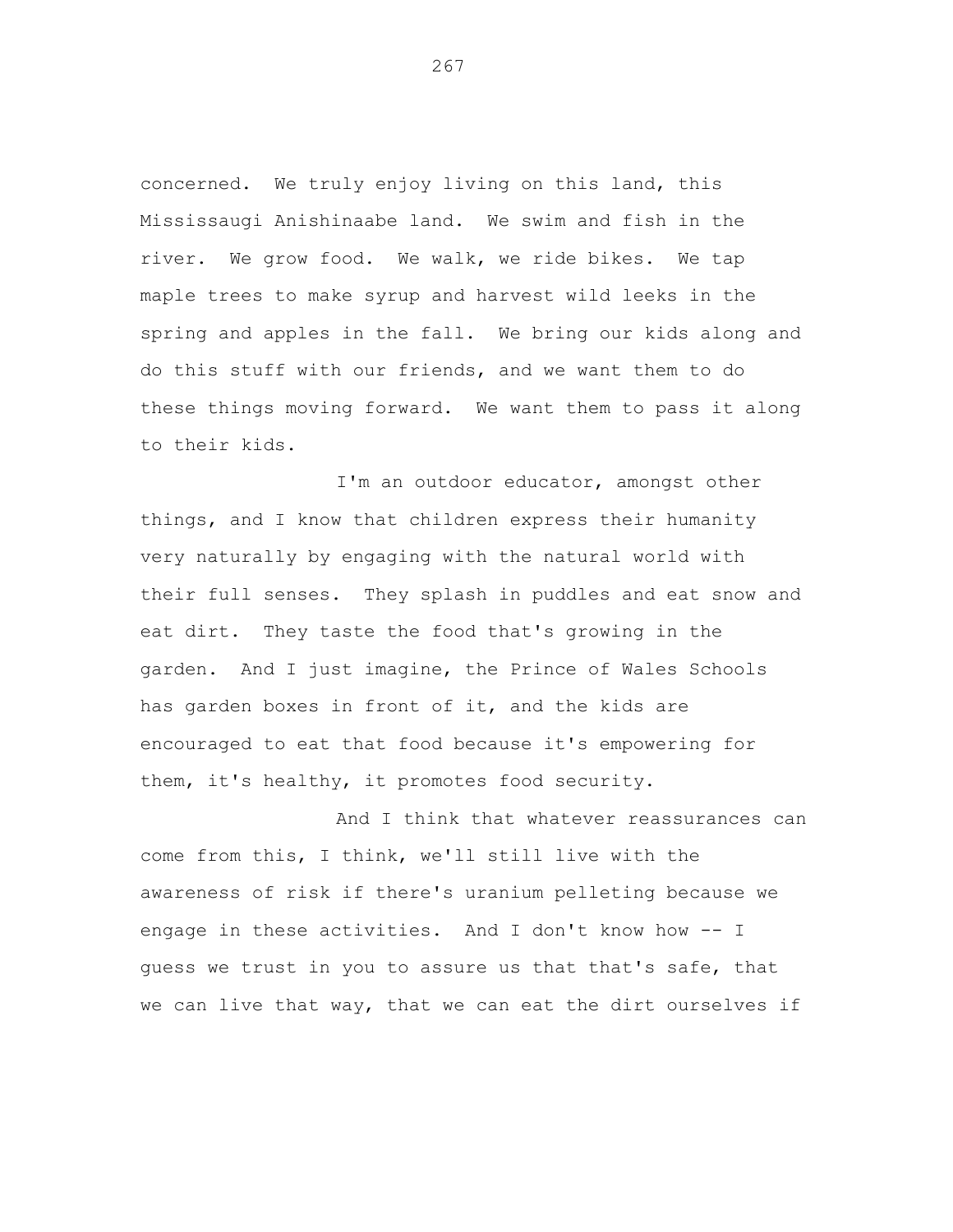we choose to and continue to grow our own food and encourage our kids to do that with us. And I think that concern is valid. I don't know if you would advise me against feeling concerned about that.

Emissions from uranium pelleting, from what I understand, they pose actual risks. That's not potential risk; it's real health risks. They can be limited, but not eliminated. And history shows that accidents happen. So where will the toxic burden of uranium pelleting sit for future generations and for us? And to use Faye More's words, what nasty surprises might await us in our future? I think these are all important questions to consider.

I think that -- I won't go through the things -- like from watching this, I've seen that there have been moments where there seems to be some uncertainty and some doubt, where there have been moments where it looks like -- I can understand why BWXT would be defensive, but there's moments where it seems like even the CNSC is unsure, defensive about some of the concerns that have been raised.

So it just leads me to want to say it. Like there are no infallible facts. And what is the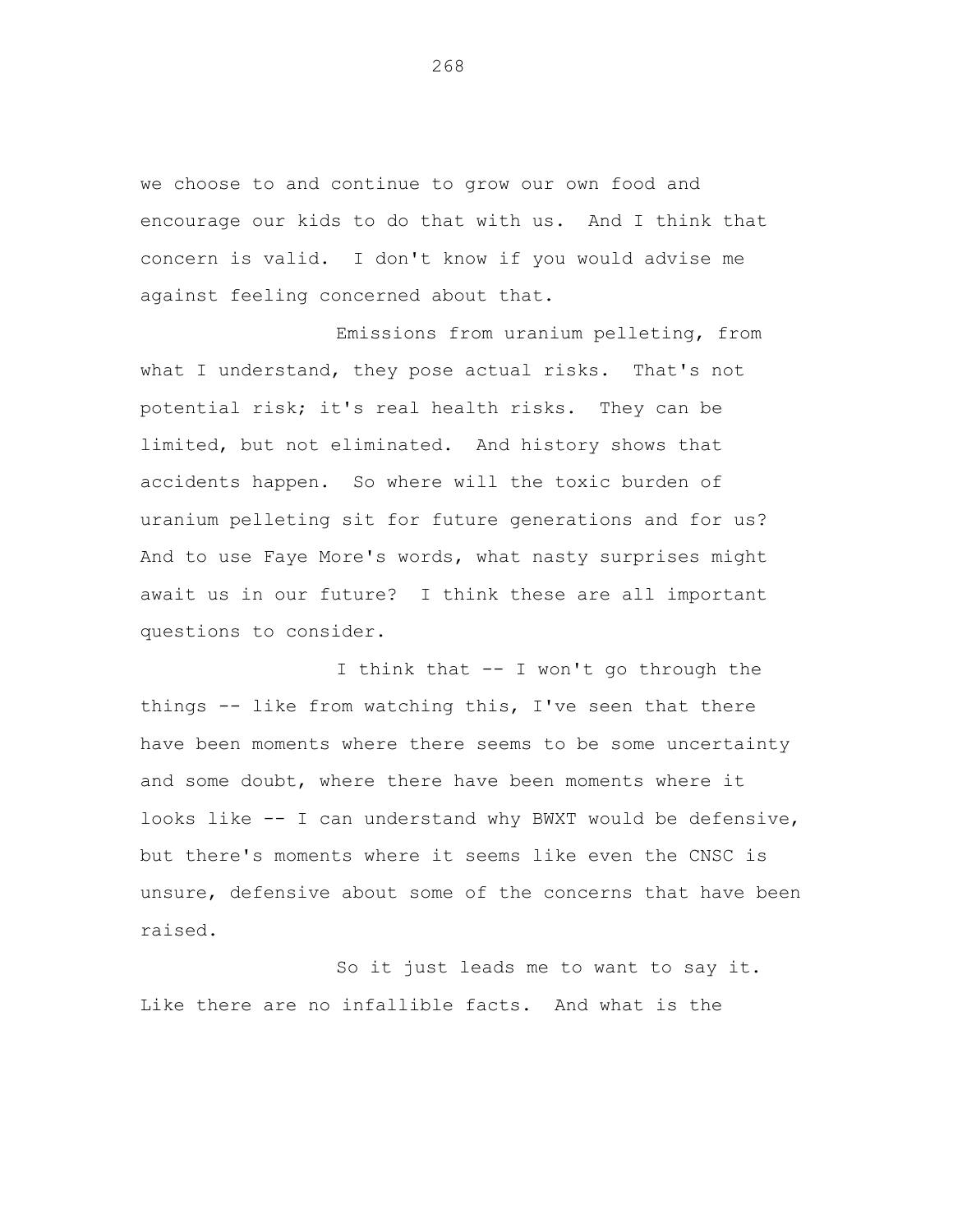threshold for doubt? What is the point at which we say there's too many unanswerable questions to responsibly move forward with this application for licence renewal?

And I'm out of time. I have a couple more questions. I can do it after if there's -- okay.

So just some questions that I wanted to pose:

What are the implications for CNSC Committee Members and staff if they deny this application? Just speaking in reality, would this be acting against precedent? Would there be consequences for individuals or for the regulating body if they chose to uphold the wishes of a bunch of intervenors in Peterborough against a multi-million-dollar industry giant?

Alternately, what are the implications of granting the request, having heard our presentations? Who is accountable when voices are silenced, when calls for a halt for deeper consultation and informed consent are ignored?

The intervenors that have come here have collectively drawn a boundary. We're saying we don't want the licence renewal; we want consultation with the community and First Nations to honour treaty obligations.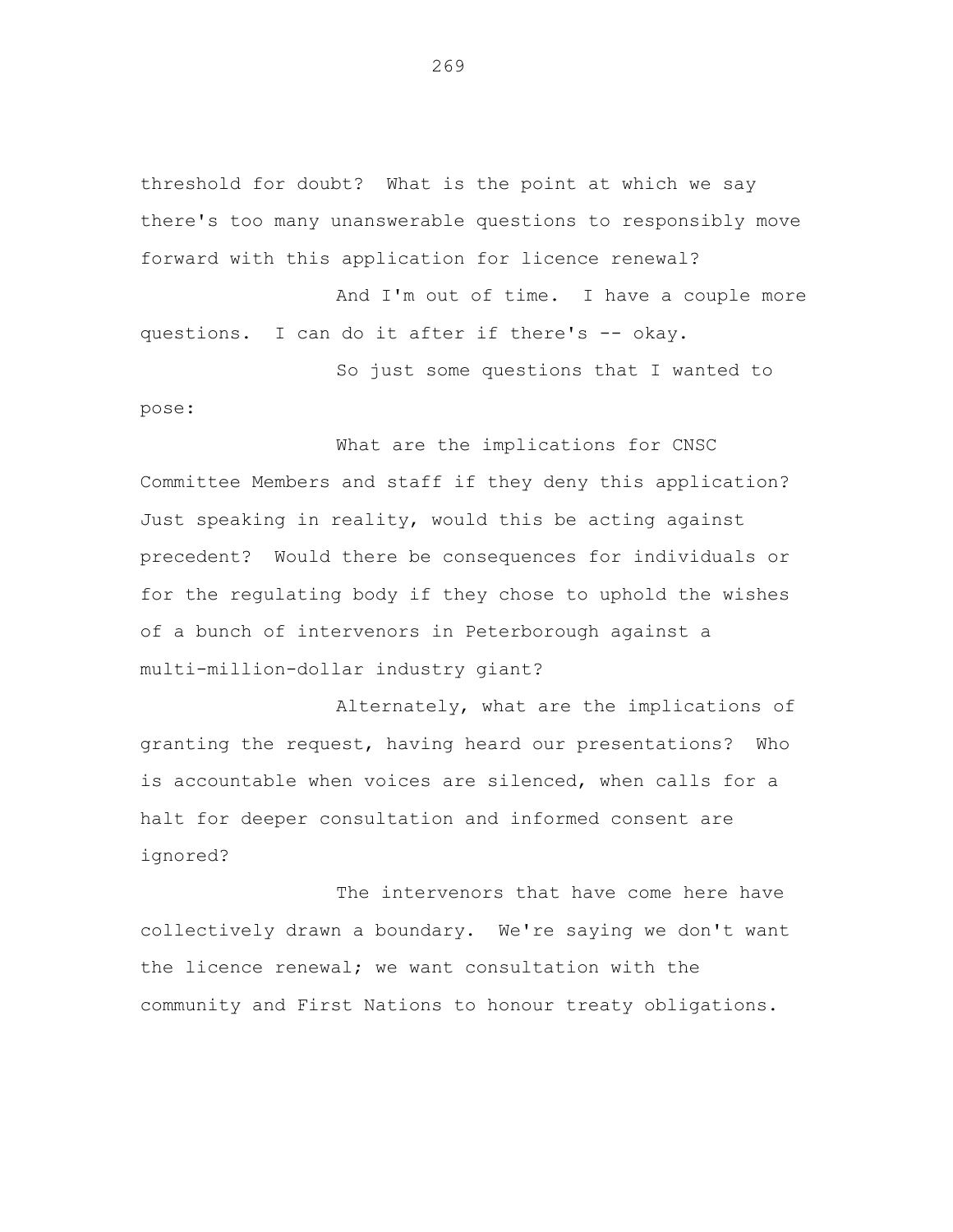We think BWXT is in a location unfitting for their operations. What are the consequences when this many people try to hold a boundary and it's crossed?

And then finally, I find it troubling to hear that the feelings of the community don't matter to this Commission, only the facts are being weighed. I believe there is some uncertainty in the facts, so that leaves some room for a moral decision to be made. And with the great wealth and knowledge of all the professionals and experts here, I still wonder where does the moral compass lie. Whose responsibility is it to make a choice that's fair and reasonable to us?

**THE PRESIDENT:** Well, thank you very much for your submission. And before I open it to the questions, I think your two questions on what are the consequences of either denying or granting -- clearly up to us five to make that decision individually. We don't even have to make it collectively. And that's what we've been empowered to do, and that's what we will do.

And in either case, what are the consequences? Well, if there's any party that thinks we didn't make the right decision, they can always appeal it and there will be a judicial review of that.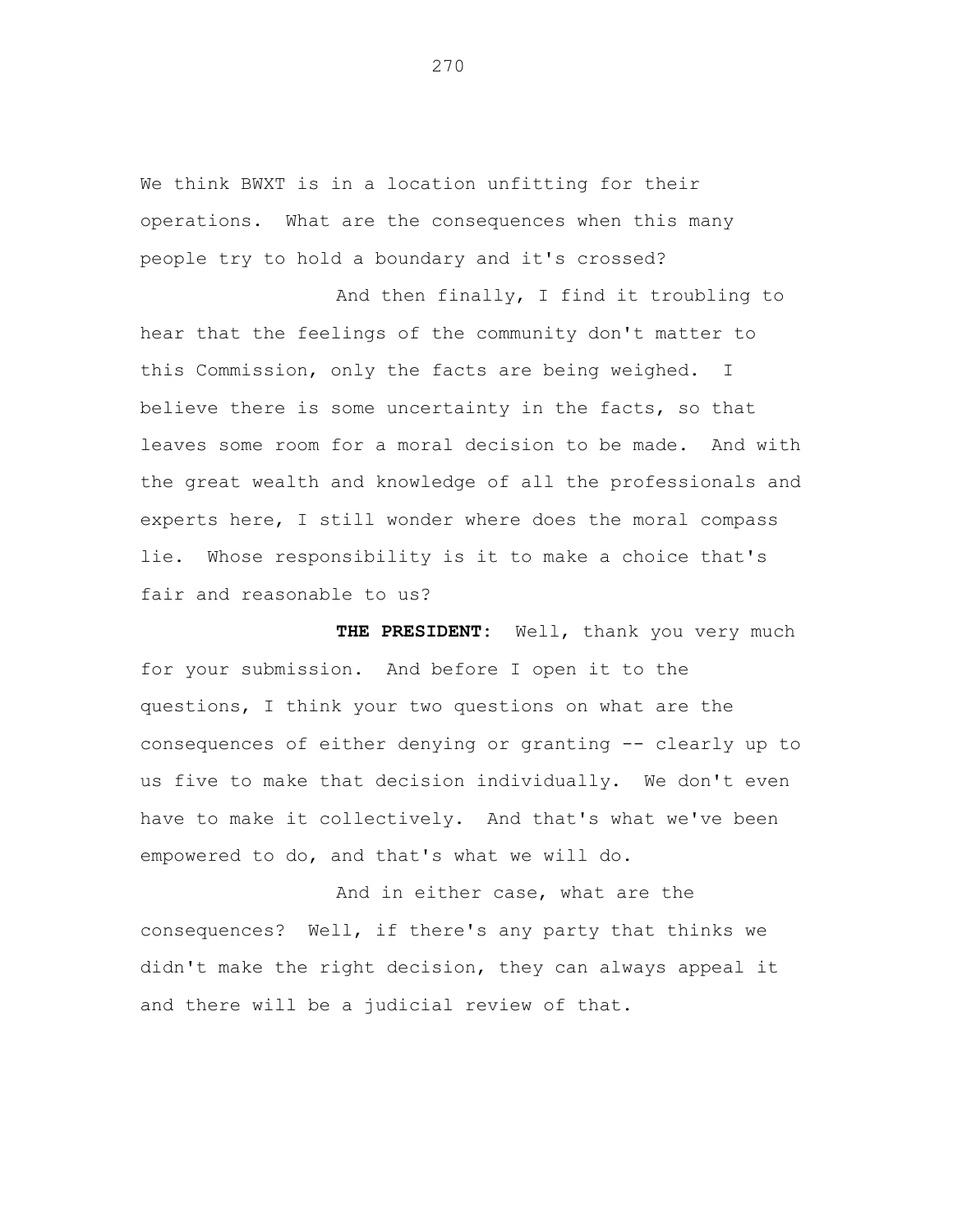But that's what our job is. And it's not just facts. There's always judgment involved. As you yourself said, there are multiple facets and aspects and perspectives that we need to consider.

So with that, we will start with Dr. Lacroix.

**MEMBER LACROIX:** Mr. Petty, Mme Petty, thank you very much for this very entertaining intervention. I really enjoyed it.

I don't have any question, because your written submission is clear and your presentation was excellent, so that does not mean that I do not hear your message. It's loud and clear and it will be taken into account, rest assured. Thank you.

**THE PRESIDENT:** Dr. McKinnon? **MEMBER MCKINNON:** Yeah, thank you. I think you raised a lot of very good points, and you know, referred to the complexity of the decision that has to be made.

And I also enjoyed your very good demonstration. I think it made the point very well with the squishy grey matter. And I think to take that a bit further, if you're considering whether to give you a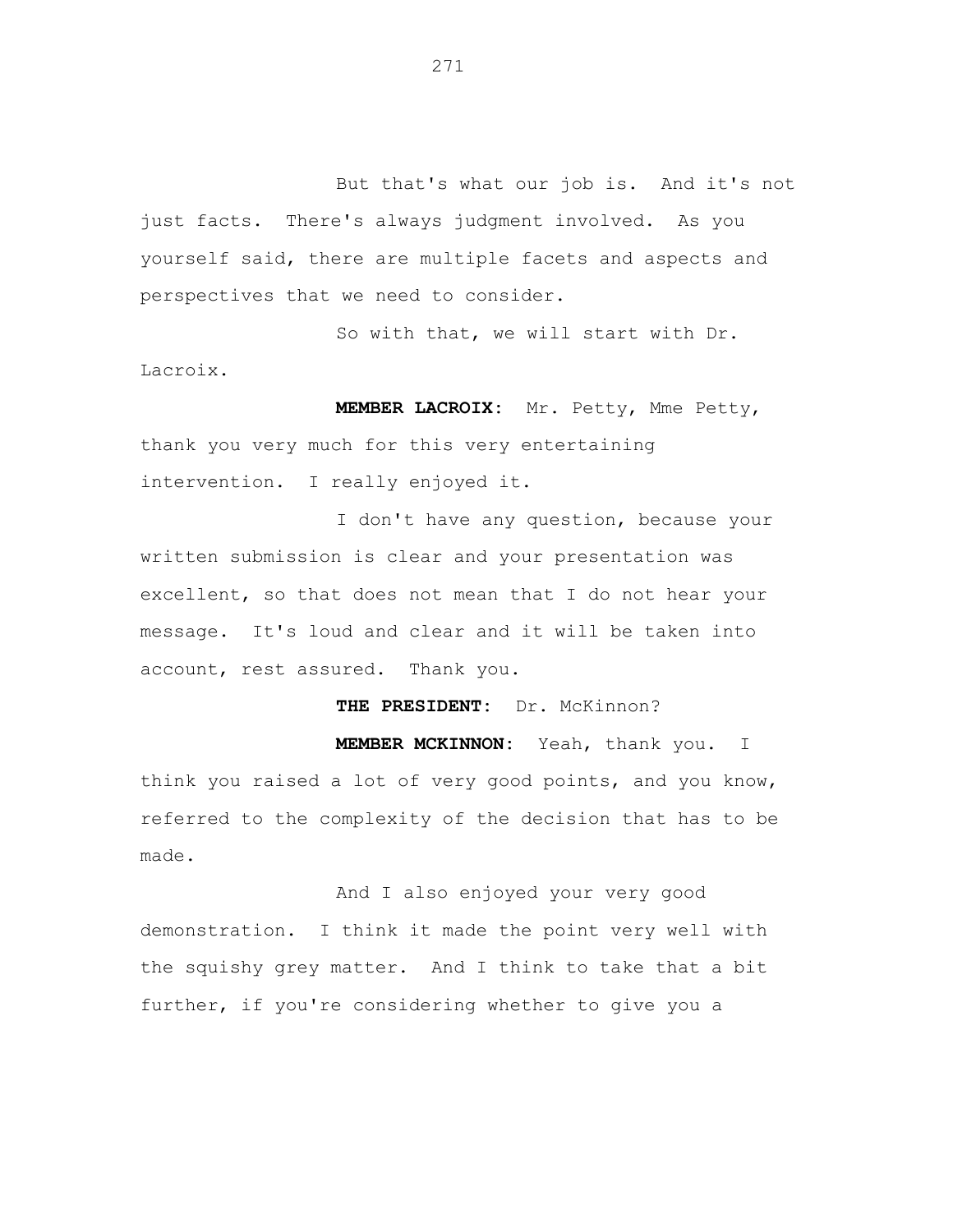licence to do that, that squishy grey thing would be very carefully analyzed, sampled, and you know, baselines would be established by all the scientists until they were very thoroughly convinced that there will be a low probability, you know, it would be very safe for you to throw that. And at this point, not having done that, we would not grant you a licence to do it. So there's a very complex and long, thorough process behind that. And I hope through the hearing, you know, that some of that process has become clear.

But I have no further specific questions, but thank you very much.

**THE PRESIDENT:** Dr. Demeter.

**MEMBER DEMETER:** Thank you very much for your presentation. I particularly liked being sensitized to the fact that for each intervenor that shows up, there's an army behind them, perhaps, so to keep that in mind. And so thank you very much. I don't have any specific questions.

**THE PRESIDENT:** Dr. Berube.

**MEMBER BERUBE:** I think we're all feeling a little spongey brained right now, so that was a really interesting demonstration. Thanks for that. After five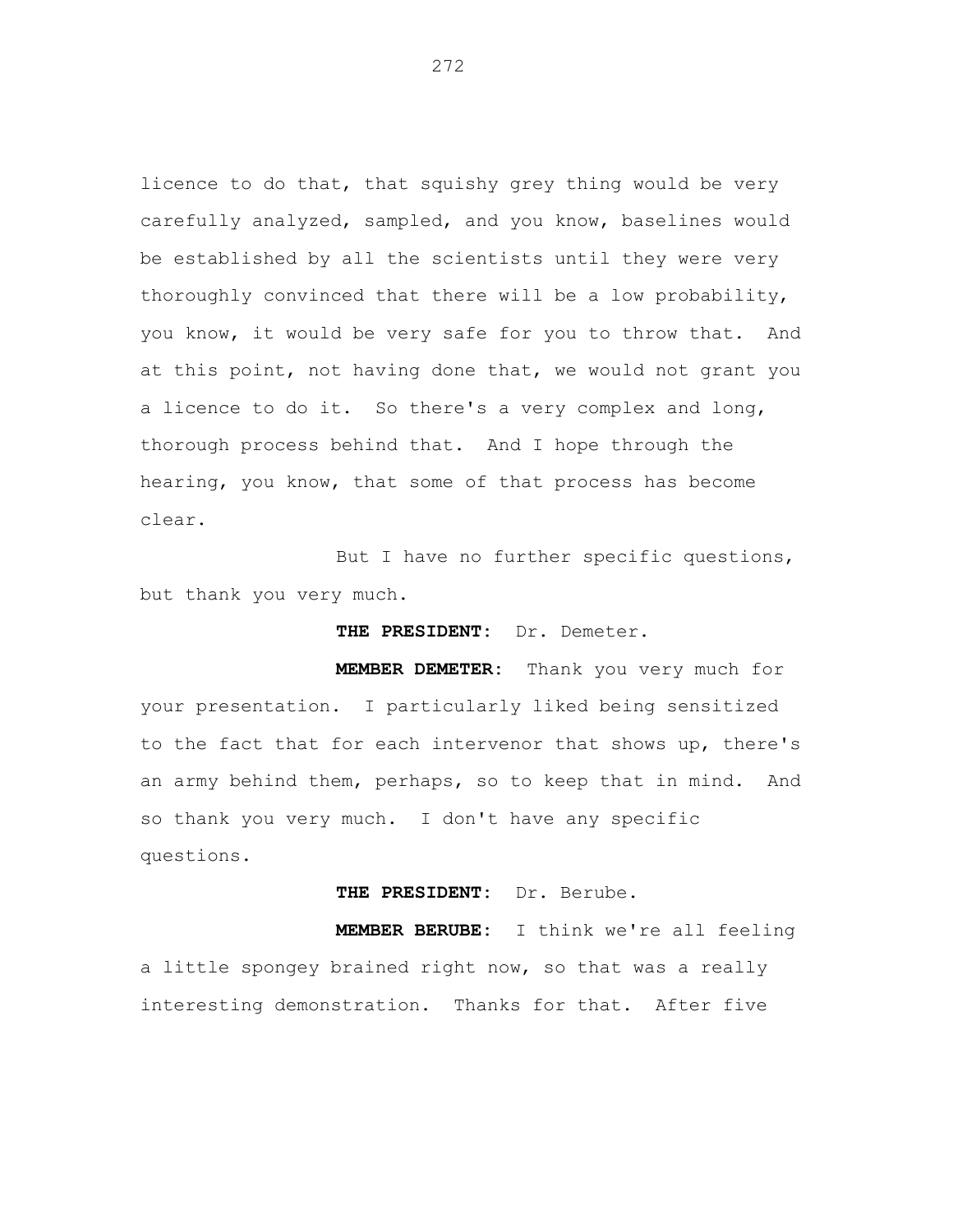days of this, it's wearing on all of us. I think it's wearing on all the intervenors too.

But thank you for illustrating the fact that people actually watch the webcast and might actually be interested to some extent. That's kind of nice to know. Otherwise it would be wasted money. And if people are watching it, it's a good thing.

These decisions are not easy because there's always hard choices to be made. And I think you know that. I know you know that, actually, because you have to make hard choices with your own family, you know, to expend money to come here and do this, to take the time and energy to do this. It's a big family commitment to do that.

I can assure you that the people in this room are just a small percentage of the people that are actually looking, examining, and evaluating all this stuff. There's literally hundreds of people in the background that are actually looking at this. And all of them are highly qualified, highly competent.

Our job up here is to make sure that we're making a balanced, reasonable decision to support everybody's security, safety, protection of the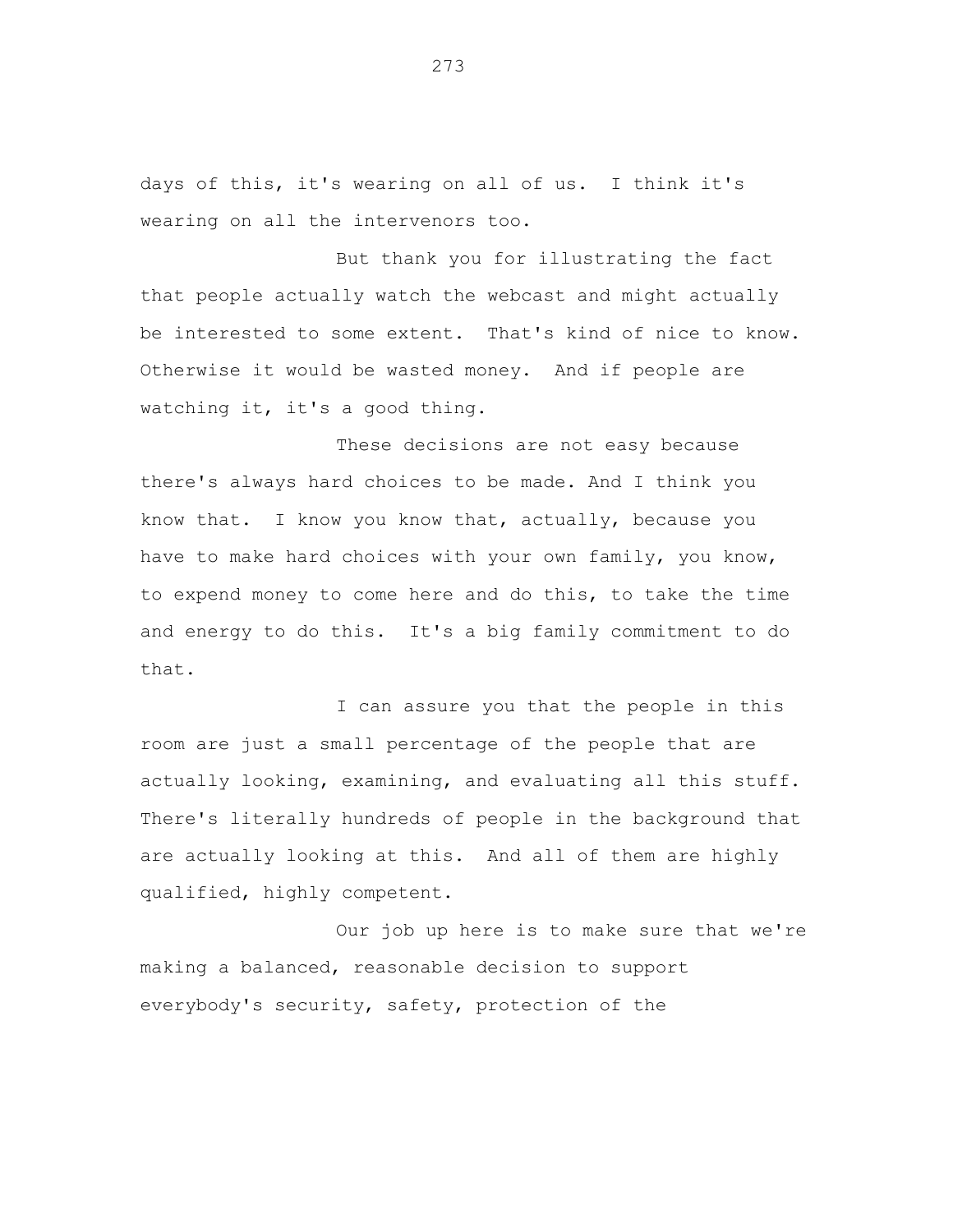environment. That's exactly what our mandate is. We can't deviate from that. We have to make a decision that's based in that, because that is what the Crown wants us to do, and that is clearly what we're here to do. So we're not going to make a decision that's unsafe. It's that simple, okay.

**THE PRESIDENT:** Thank you.

Any final words from you?

**MS PETTY:** Yeah, I really appreciate your acknowledgement of my -- our -- amazing squishy ball activity. And I just want to say that if you have hundreds of people looking into whether or not throwing this squishy ball is safe, and you can thoroughly prove and test and assure me that it is, you still need my consent before you throw it at me. And so that's the point that we're making here.

We're asking you to slow this process down. We are not providing our informed consent in terms of the location of the granting of this licensing. And we are at an impasse. So we need more time. Thank you.

**THE PRESIDENT:** Thank you very much for your intervention.

Our next presentation is by Mr. Peter Woolidge, as outlined in CMD 20-H2.220.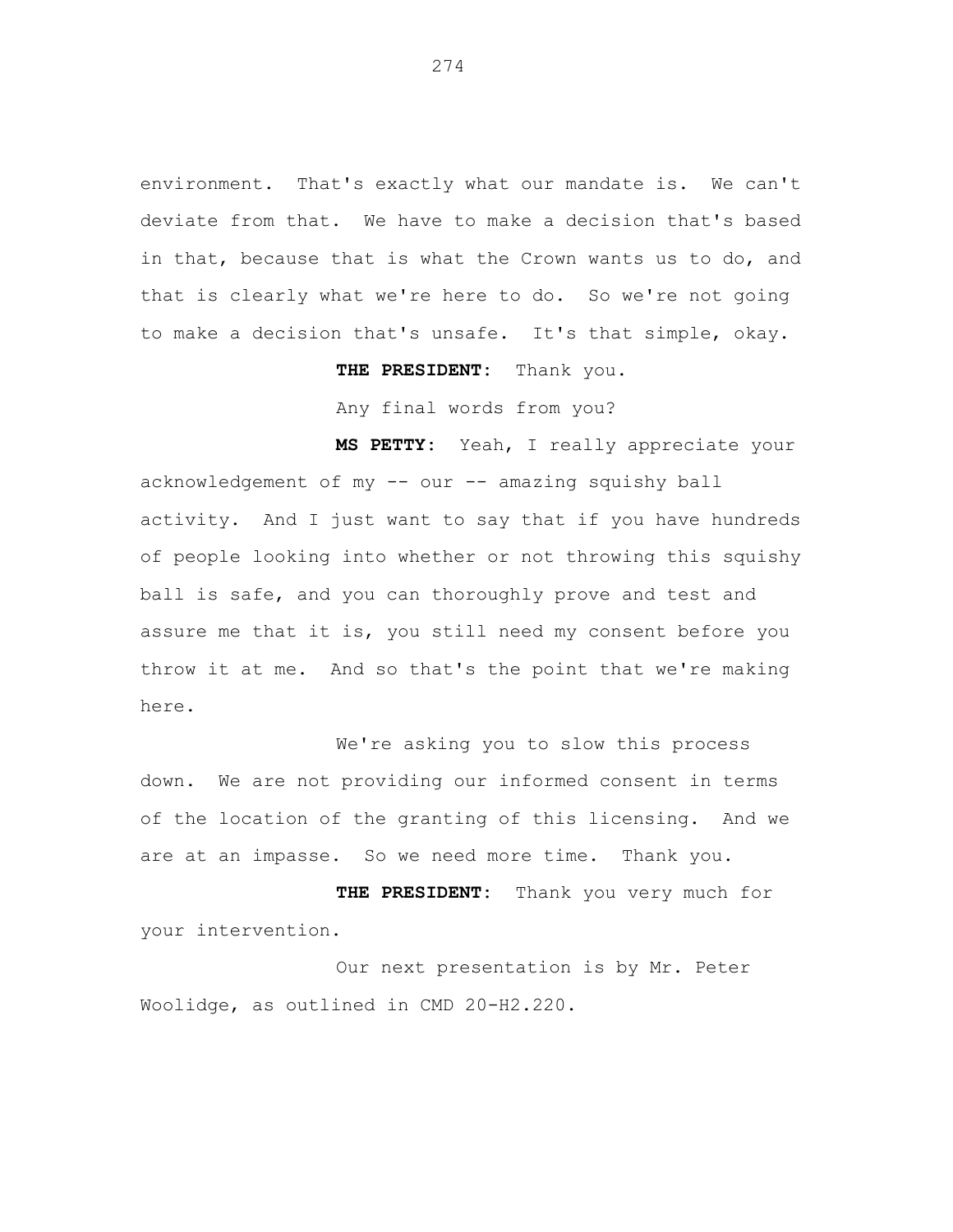Mr. Woolidge, the floor is yours.

**CMD 20-H2.220**

**Oral presentation by Pete Woolidge**

**MR. WOOLIDGE:** Thank you.

Firstly, thank you President Velshi and the CNSC for hosting these interventions.

I am addressing my concerns regarding security in two specific categories. Firstly, BWXT's safety history in the United States as a background check, so to speak, and secondly, potential sabotage of the facility.

Firstly, BWXT's safety history in the United States. In an informative online site called wise-uranium.org, I found a list of nuclear activities and incidents in the industry in the US that were addressed by the US Nuclear Regulatory Commission, the NRC, I'll call it from now on.

From this list, I found that from February 2004 to March 2019, the NRC had identified 20 violations of criticality safety procedures and five violations at the BWXT nuclear fuel plant in Lynchburg, Virginia, one of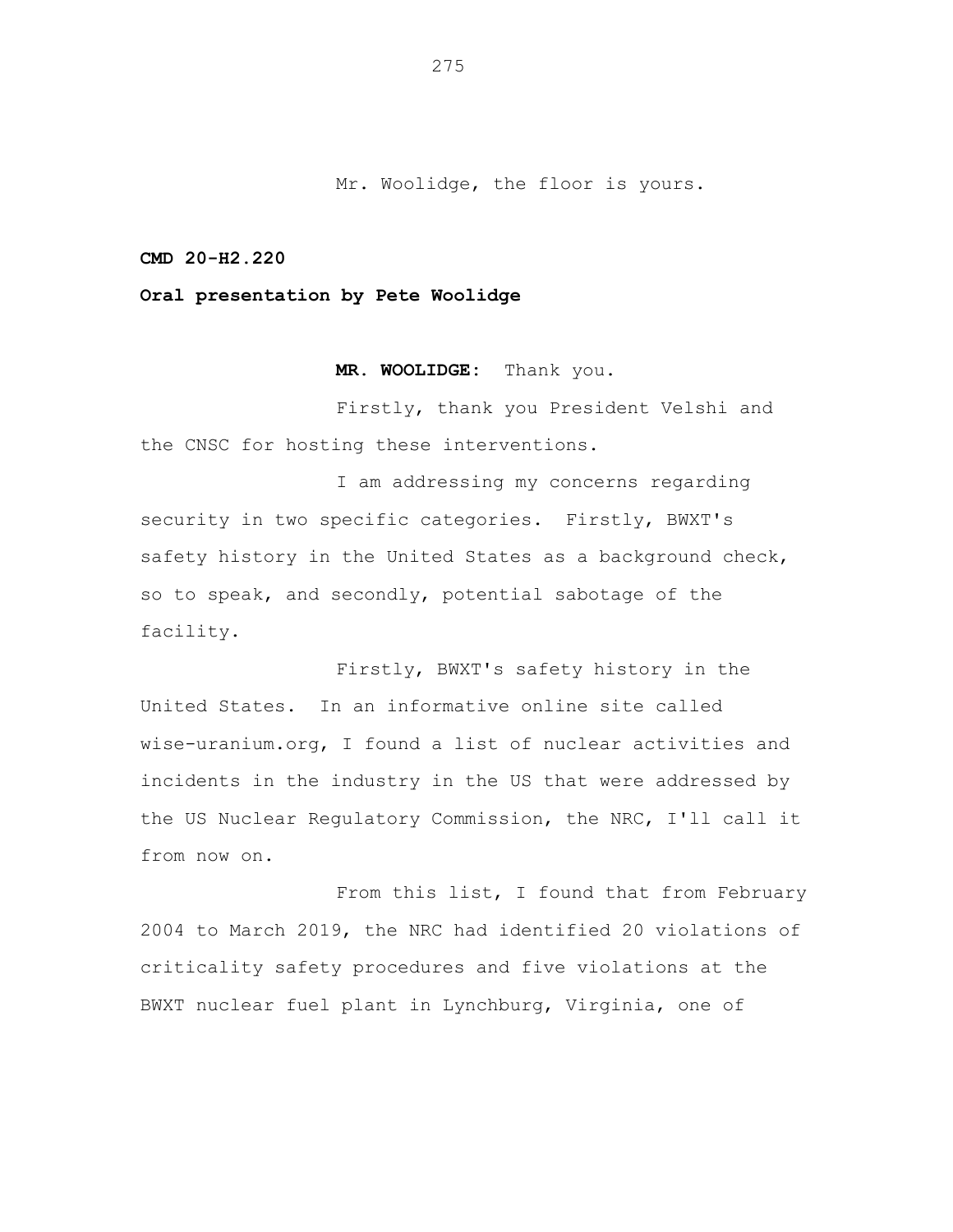which involved an "unplanned fire."

Also at the Lynchburg plant there was an alert issued because of an accidental discharge of highly enriched uranium:

> "On July 15, 2009, company employees failed to declare the emergency for more than two hours."

In another incident in the Lynchburg plant, the NRC cited BWXT for "inoperable criticality monitors" -- that's April 6 through May 17th, 2003. Six detectors had failed.

In the Three Mile Island incident, while the plant operator, General Public Utilities Nuclear Corporation, held much of the responsibility for the catastrophe, it was BWXT's reactor that was:

> "...fraught with problems from the beginning. Starting in 1979, Unit 2's coolant system leaked at rates that frequently exceeded allowable NRC limits." (As read)

That's from the *Washington Post*.

And more recently, the contaminated school in Ohio that was mentioned by Wendy.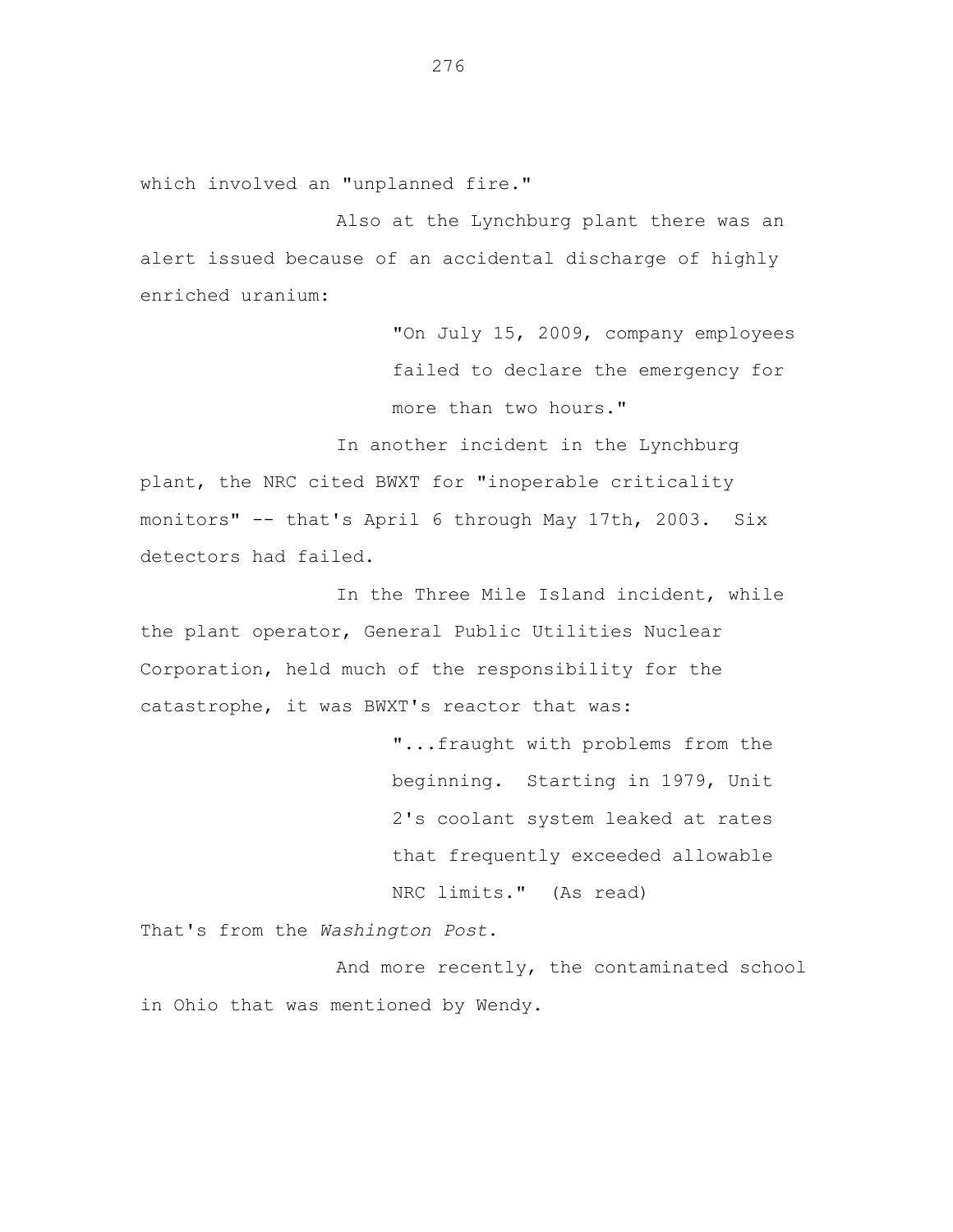A most recent incident involving BWXT occurred just last year in Pike County, Ohio, when Zahn's Corner Middle School, a school housing 300 students and located two miles from the plant, suddenly closed on May 13th, 2019. The facility, Portsmouth Gaseous Diffusion Plant, had expelled radioactive materials into the environment. The companies responsible for the contamination, which includes BWXT Conversion Services, as well as Fluor-BWXT Portsmouth, through their silence and aggressive public relations efforts, misrepresented that their uranium enrichment operations did not contaminate the surrounding community, the case says.

The companies -- who were variously responsible for the plant's building operation, hexafluoride conversion work, and eventual environmental radiation efforts -- have allegedly attempted to mislead and misrepresent the nature of the materials being expelled into Pike County. As a result of the defendants' actions, the plaintiffs claim, Pike County residents have been exposed to radiation that can cause gravely serious biological effects.

From the suit, the injuries resulting from exposure to ionizing radiation can also be separated into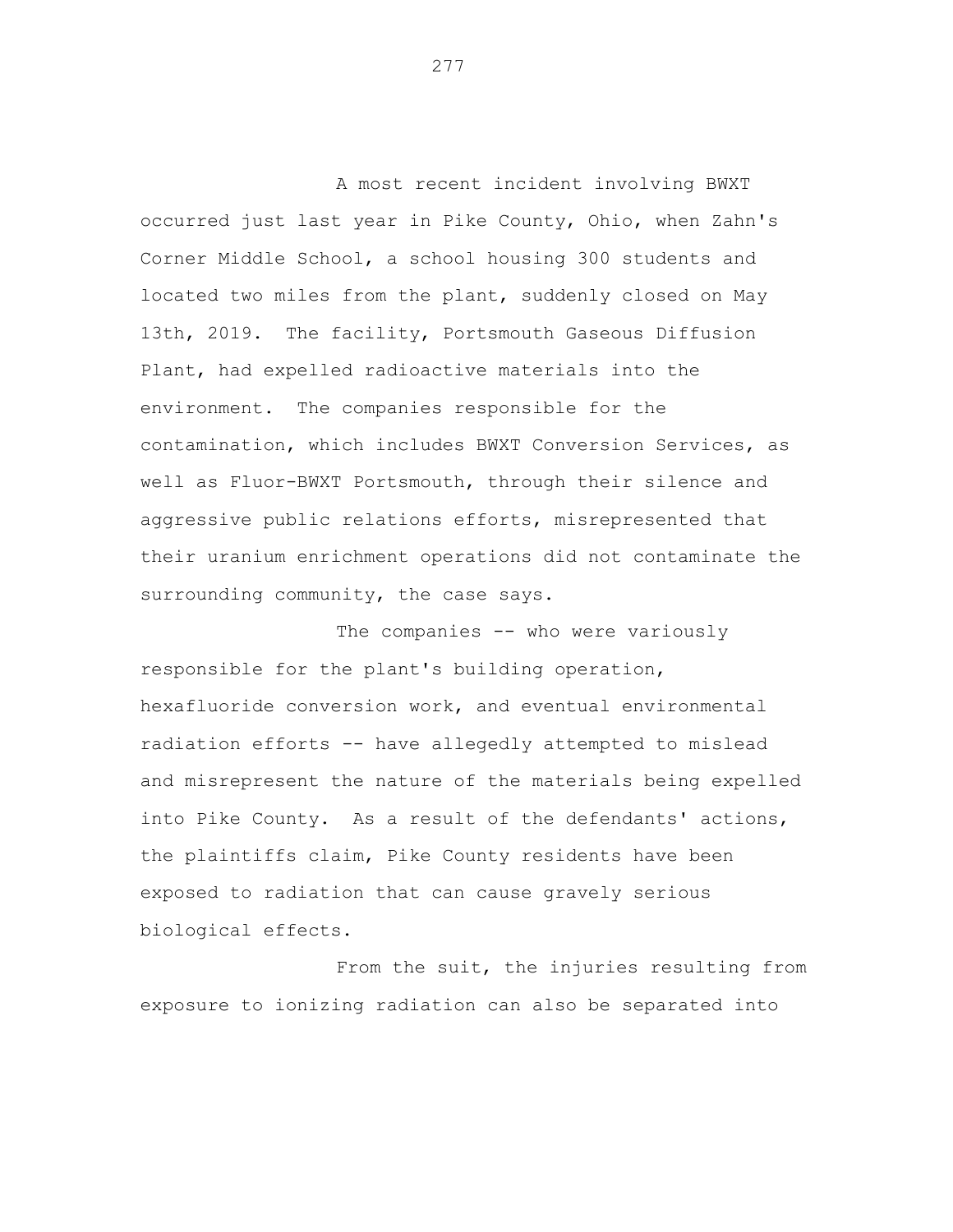two categories, somatic injuries and genetic injuries.

Somatic injuries are damages to the individuals exposed. These include damages to the skin and reproductive system, blood-forming system, digestive system, central nervous system, and immune system as well as cancers. Illnesses such as cancers may take a number of years to appear.

Research shows that uranium has a high chemical affinity for DNA and causes genetic damages to individuals, resulting in birth defect outcomes and cancer at levels much, much greater than previously modelled.

That concludes that section of it.

Now, the potential for sabotage at the Peterborough BWXT facility. Since the attacks of 9/11, there's been a call for vigilance in the protection of our infrastructures and especially of our population. We must consider any nuclear facility to be a potential target for terrorists. These factories and plants need to be extremely well guarded and monitored.

Here's an excerpt from an article written by Hugh Gusterson, titled "How the Next Nuclear Accident Could Happen," from a publication called *Bulletin of the Atomic Scientist*, covering security at the H12 National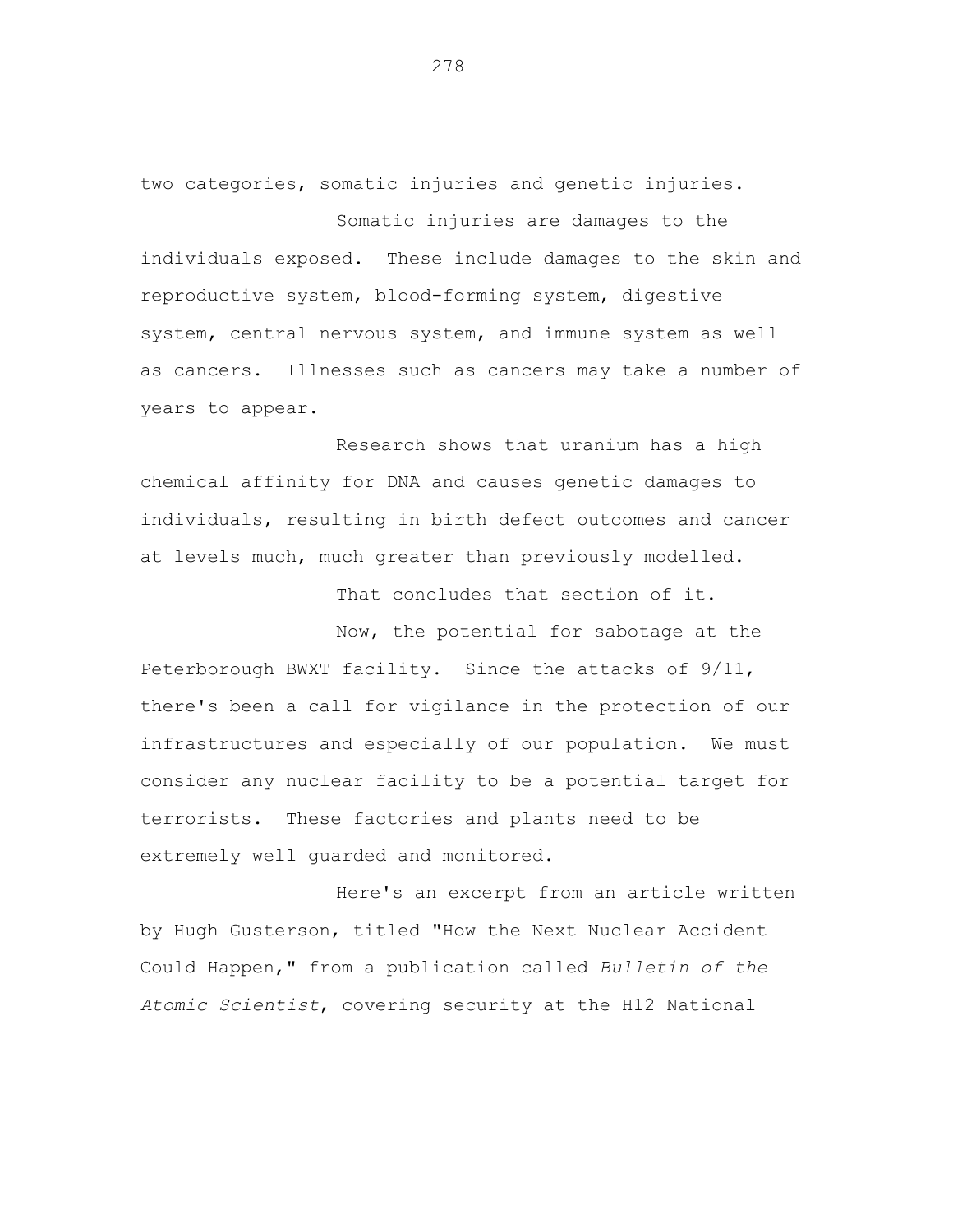Security Complex in Tennessee.

"We can learn a lot about the potential for safety failures at US nuclear plants from the July 29th, 2012, incident in which three religious activists broke into the supposedly impregnable Y-12 facility at Oak Ridge, Tennessee, the Fort Knox of uranium. Once there, they spilled blood and spray-painted 'Work for Peace, not War' on the walls of a building housing enough uranium to build thousands of nuclear weapons. They began hammering on the building with a sledgehammer and waited half an hour to be arrested.

If an 82-year-old nun with a heart condition and two confederates old enough to AARP members could do this, imagine what a team of determined terrorists could do?" (As read)

They managed to penetrate the facility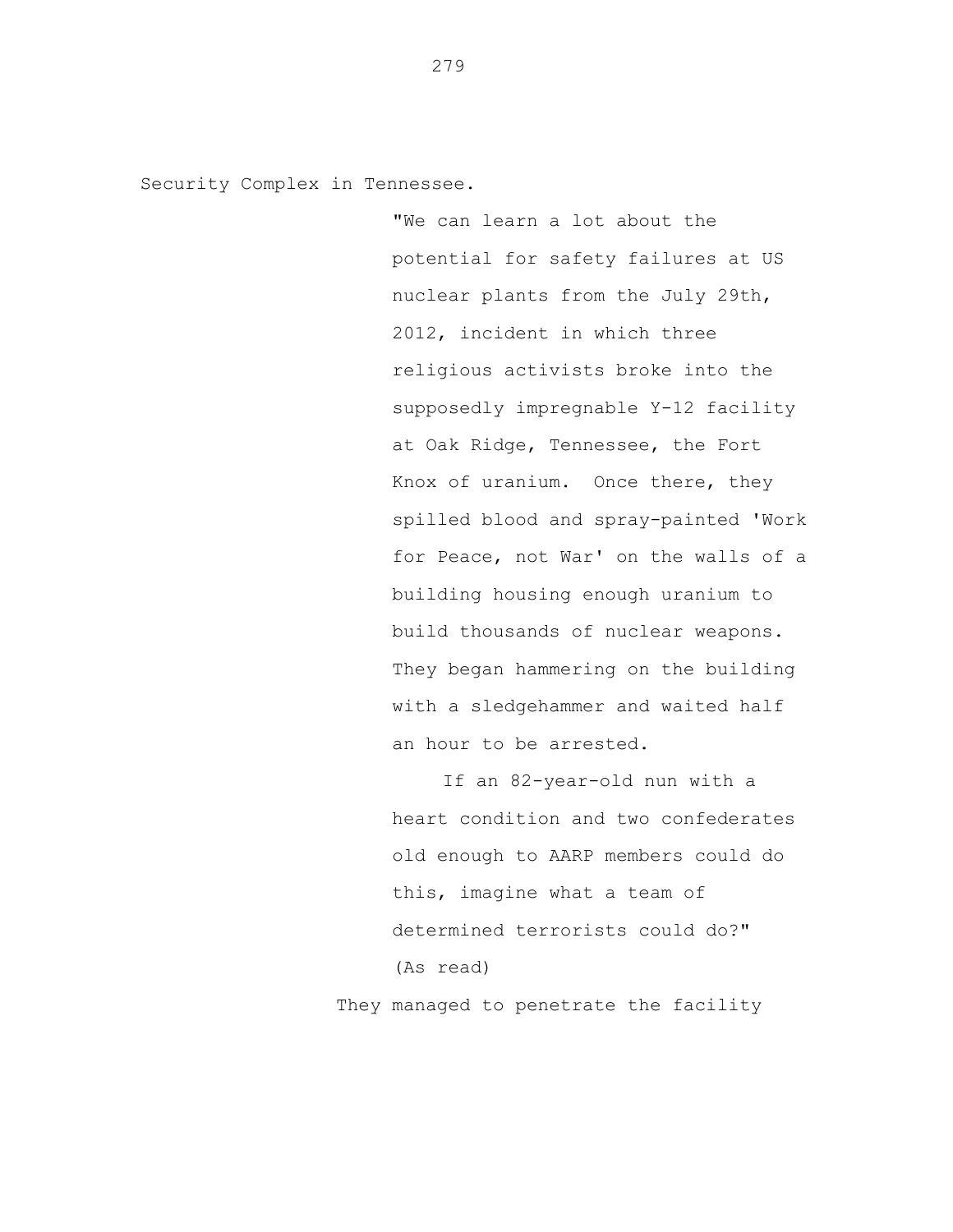using bolt cutters and a flashlight, cutting through four fences in all. This "was supposed to be the most tightly secured uranium processing and storage facility in the country."

At that time, it was Babcock and Wilcox - that's the B and W in BWXT -- who were responsible for the maintenance and the security equipment at the Y-12 site. The trio had managed their feat because sensors and cameras had not been repaired.

Y-12 continues as the world's largest repository of highly enriched uranium, HEU, in metal form, storing approximately 400 metric tonnes of the material, enough for about 14,000 nuclear war heads. Also Babcock and Wilcox had re-opted for a cheaper design for their highly enriched uranium materials facility at the Y-12 complex. This resulted in "a more vulnerable above ground building." Apparently BWXT really puts the "facility" in facility.

Another accident occurred at the Y-12 complex in February of 2003 when a "small explosion breached its glovebox, allowing air to enter and ignite some loose uranium powder." That's from Parson P., 2004, I believe it's June 11th or perhaps November 6, I'm not sure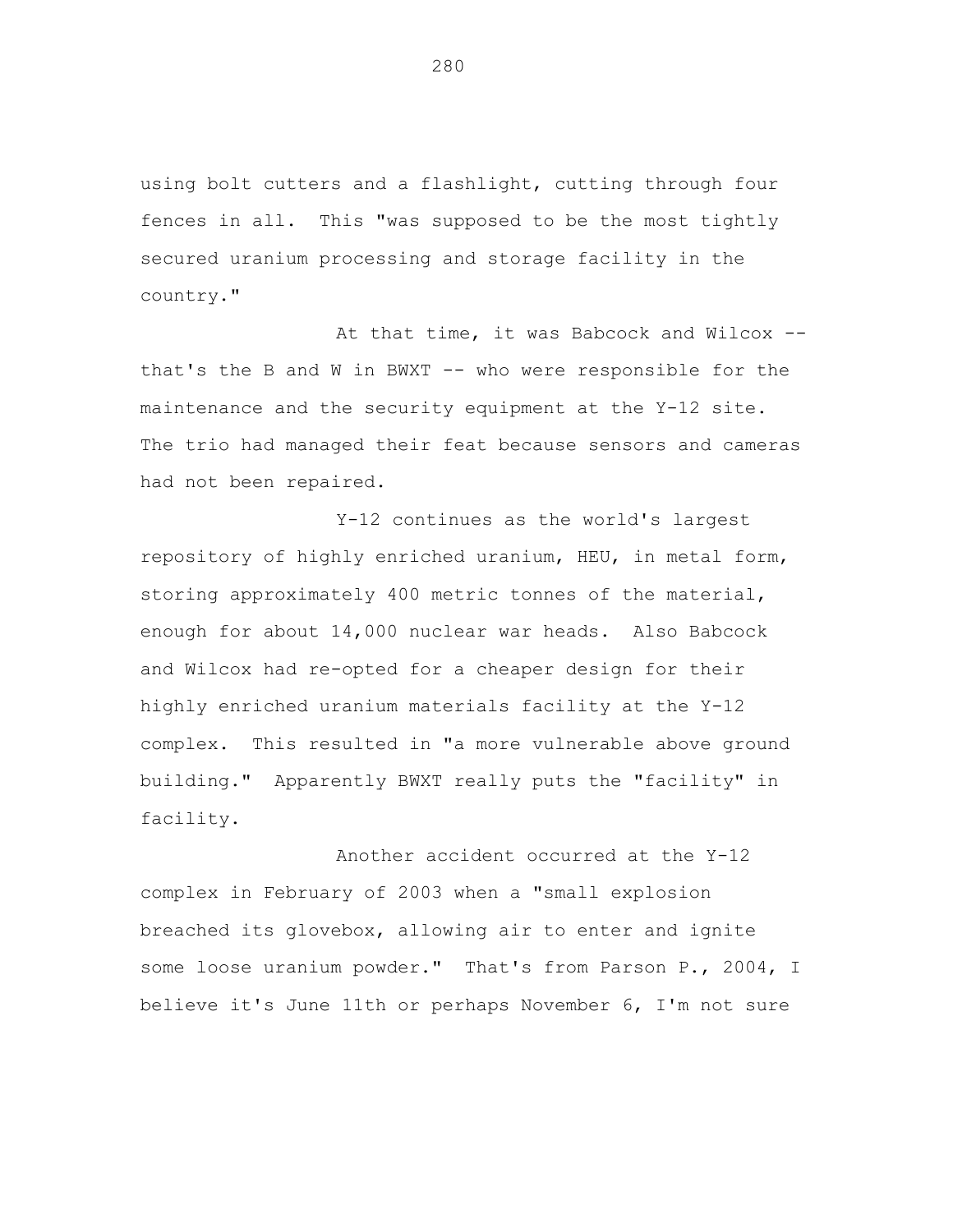which order they put the date, "BWXT Y-12 Fined for Explosion," from *The Oak Ridger*.

Hydrogen gas is required in the pelleting process. The tank of hydrogen at BWXT Toronto contains an immense amount of hydrogen, which we know is very explosive.

Yesterday, our local fire chief stated that the risk assessment is high. Hundreds of hydrogen incidents have occurred in various industries, including BWXT in Toronto in January of 2017. Many of incidents have been devastating. In Hanau, a town near Frankfurt, Germany, in 1991, they had a major incident involving a hydrogen tank rupture. This tank is probably 25 per cent larger in size than the one I noticed in the Toronto plant. "The explosion resulted in severe damage within a radius of one kilometre." That's a diameter of two. That's from "Safety Considerations on Hydrogen," Karl Verfondern, 2008.

Bearing in mind that uranium dioxide powder and highly explosive hydrogen are used in the manufacturing of these pellets, should it not be stored somewhere far from a residential neighbourhood and public school? Somewhere far from a town? This process would provide an unnecessarily convenient dirty bomb to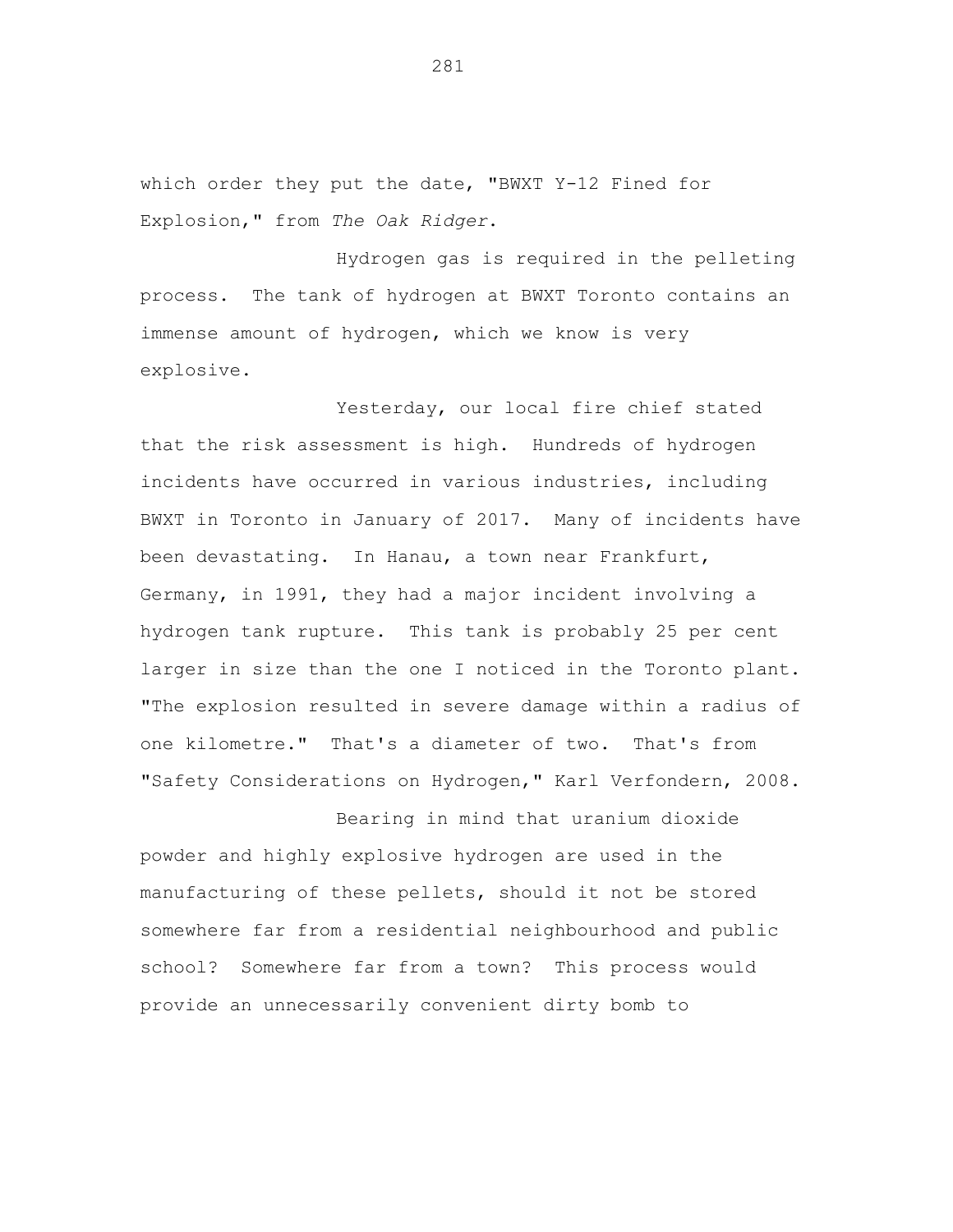malevolent saboteurs.

I am requesting that this licence renewal, allowing pelleting in Peterborough, not be allowed.

Thank you.

**THE PRESIDENT:** Thank you, Mr. Woolidge. We will take a break before we get to the questions, because I may have a mutiny on my hands otherwise. So we will resume at quarter to four, please. Thank you.

**MR. WOOLIDGE:** I would just like to say in closing I would like to thank the Commission for allowing us to share noble ideas as best as we can.

Do you guys have any questions for me?

**THE PRESIDENT:** Oh, so we'll take a break and come back to ask questions --

**MR. WOOLIDGE:** Oh, you're going to ask me questions afterwards?

**THE PRESIDENT:** Oh, absolutely.

**MR. WOOLIDGE:** Oh, okay. All right, yes, thank you.

--- Upon recessing at 3:27 p.m. / Suspension à 15 h 27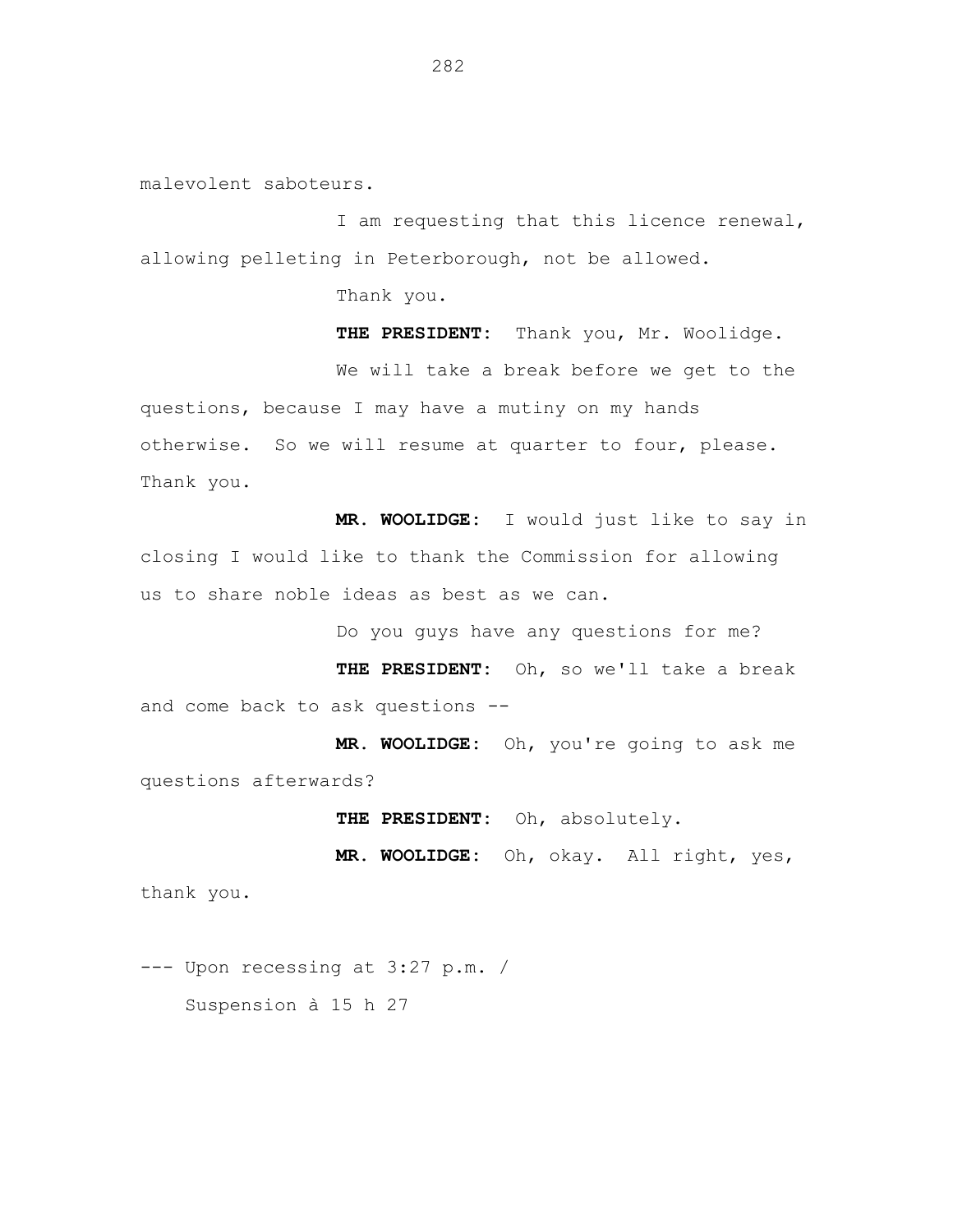--- Upon resuming at 3:44 p.m. / Reprise à 15 h 44

**THE PRESIDENT:** We are ready to resume the hearing, if you could please take your seats. Thank you. Again, Mr. Woolidge, thank you for your submission. We will open it up for questions, starting with Dr. McKinnon.

**MEMBER McKINNON:** Thank you. You raised a number of important points.

I would like to just pursue the terrorist activity aspect.

My question to BWXT: I believe there was some assessment of the terrorist threat in the risk assessment, and in searching that I was just curious. What were the incidents of terrorism for natural uranium versus enriched uranium sites?

I think it's very important to distinguish between the two.

**MR. MacQUARRIE:** It's John MacQuarrie.

I'm sorry, could you clarify that question? I'm not sure I understood what you are asking. **MEMBER McKINNON:** When you were estimating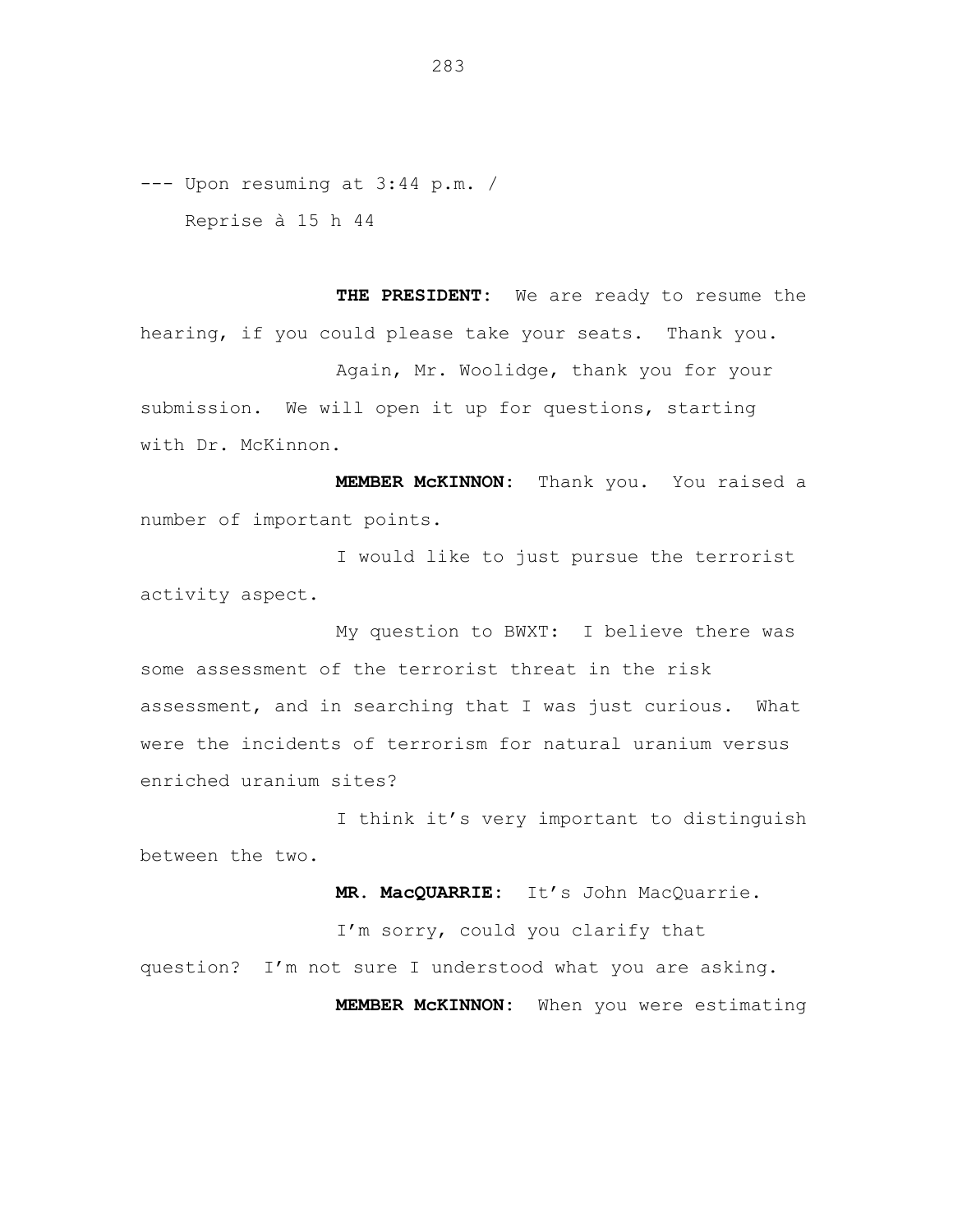the terrorist threat in your risk assessment, that was for your facility which is for natural uranium. So the number is very low.

But when you were investigating that, did you find that the incidents of terrorism were almost entirely or exclusively for enriched sites? Was there any information on that?

**MR. MacQUARRIE:** It's John MacQuarrie.

I don't think we looked at that, to be honest with you. I don't think we can give an answer unless Mr. Snopek would like to add something.

> **MR. SNOPEK:** Dave Snopek, for the record. From a security perspective, we didn't do

a comparison. We have a security program. We have a threatened vulnerability assessment for our facility, and we looked at our facility in that assessment.

**MEMBER McKINNON:** Yes, that's all I expected you would have done, but I was just curious while researching that if you just happened to see any of the other data.

## **THE PRESIDENT:** Dr. Demeter.

**MEMBER DEMETER:** Thanks for your

presentation. I don't have any questions.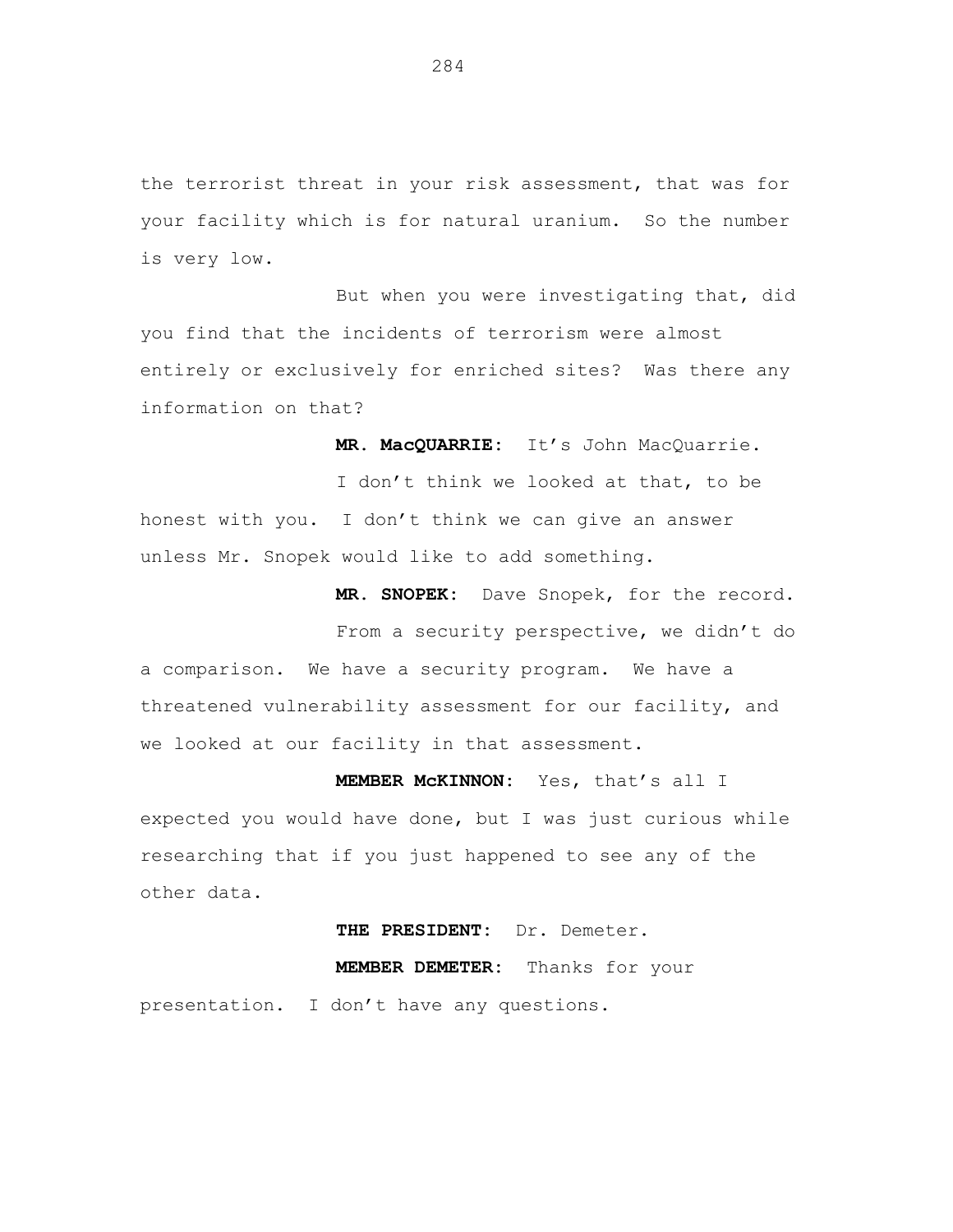## **THE PRESIDENT:** Dr. Berube?

**MEMBER BERUBE:** So obviously we have to talk about your issue with security. It's part of the licensing requirement.

I want to remind everybody that this is an unclassified session and that anything that we say cannot exceed the classification of the session. So we are going to keep it nice and general.

BWXT, if you would just quickly go over the things that are unclassified that people can actually see from outside the perimeter.

What facilities do you have in place to limit sight to the site access and to monitor the actual site itself?

**MR. MacQUARRIE:** John MacQuarrie, for the record.

So here in Peterborough we have a facility that has a perimeter fence. It has security guards on the site 24 hours a day. They monitor all traffic personnel and vehicle traffic on the site. There are camera systems and things like that. I won't get into more detail on that.

The personnel entering the site are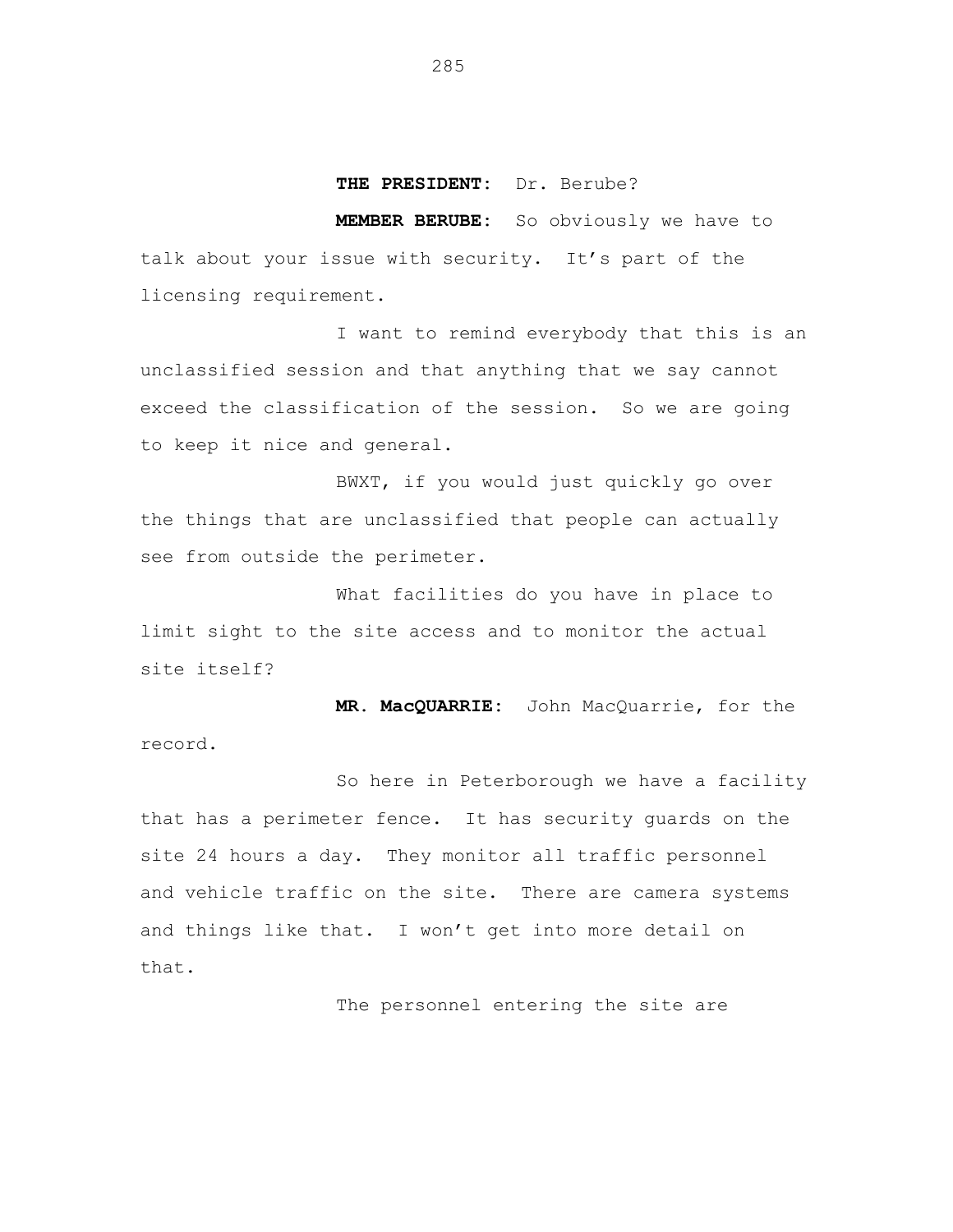accessing through a gate that is controlled access, and there's vehicles entering through a vehicular gate with controlled access through that.

**MEMBER BERUBE:** CNSC, obviously you have to inspect security as being part of one of SEAs for this particular site. Is everything in accordance with provisions of our REGDOCs and would you be willing to attest to the fact that the site is secure?

**MS TADROS:** Haidy Tadros, for the record. I will pass this question to our nuclear security experts in Ottawa who have reviewed BWXT's program.

**MR. TENNANT:** It's Richard Tennant, for the record, Director of the Nuclear Security Division.

BWXT, they use natural uranium so it's just important to point out. I know we had the conversation about the Y12 incident in the United States but that was for highly enriched uranium, which this facility does not use.

*Nuclear Security Regulations* identify Category 1, 2 and 3 nuclear materials, which are not natural uranium. So Part 2 of the *Nuclear Security Regulations* is what BWXT complies with, and they have a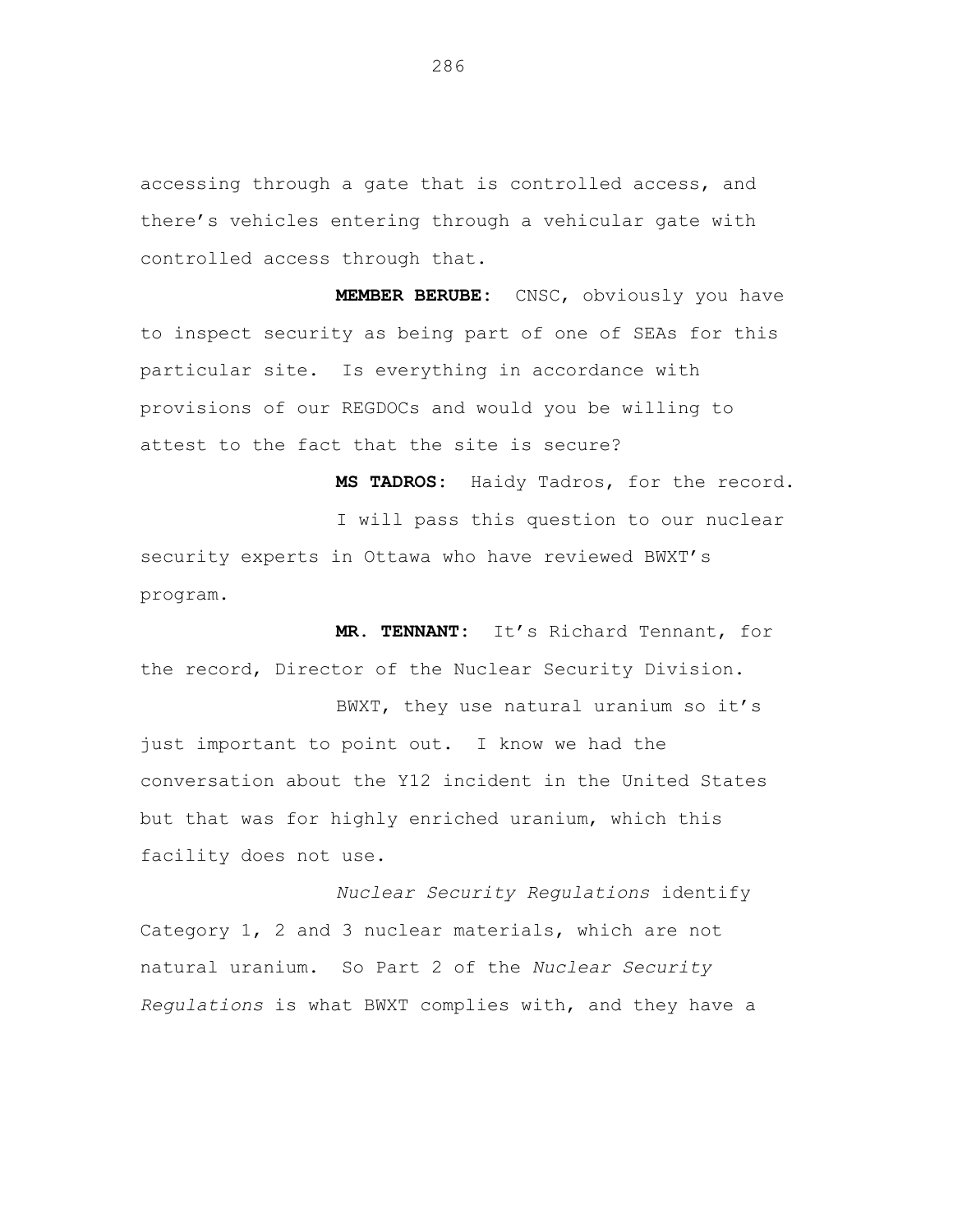security program and security measures to meet those requirements of the Regulations.

**MS TADROS:** Haidy Tadros, for the record. I may have misdirected, as well, just in terms of information specifically for verification and inspection.

So perhaps either Mr. Julian Amalraj or Mr. Tennant can speak to the actual inspections that we conduct to verify that everything is in order.

record.

**MR. AMALRAJ:** Julian Amalraj, for the

I can confirm that BWXT is regularly inspected for the safety and control area of security and were inspected as recent as the third week of February, 2020.

**MEMBER BERUBE:** And as of that inspection everything was up to snuff?

**MR. AMALRAJ:** Yes. BWXT complies with all the requirements under the *Nuclear Security Regulations*, Part 2.

> **MEMBER BERUBE:** Thank you. **THE PRESIDENT:** Dr. Lacroix? Okay, Mr. Woolidge, you can now make your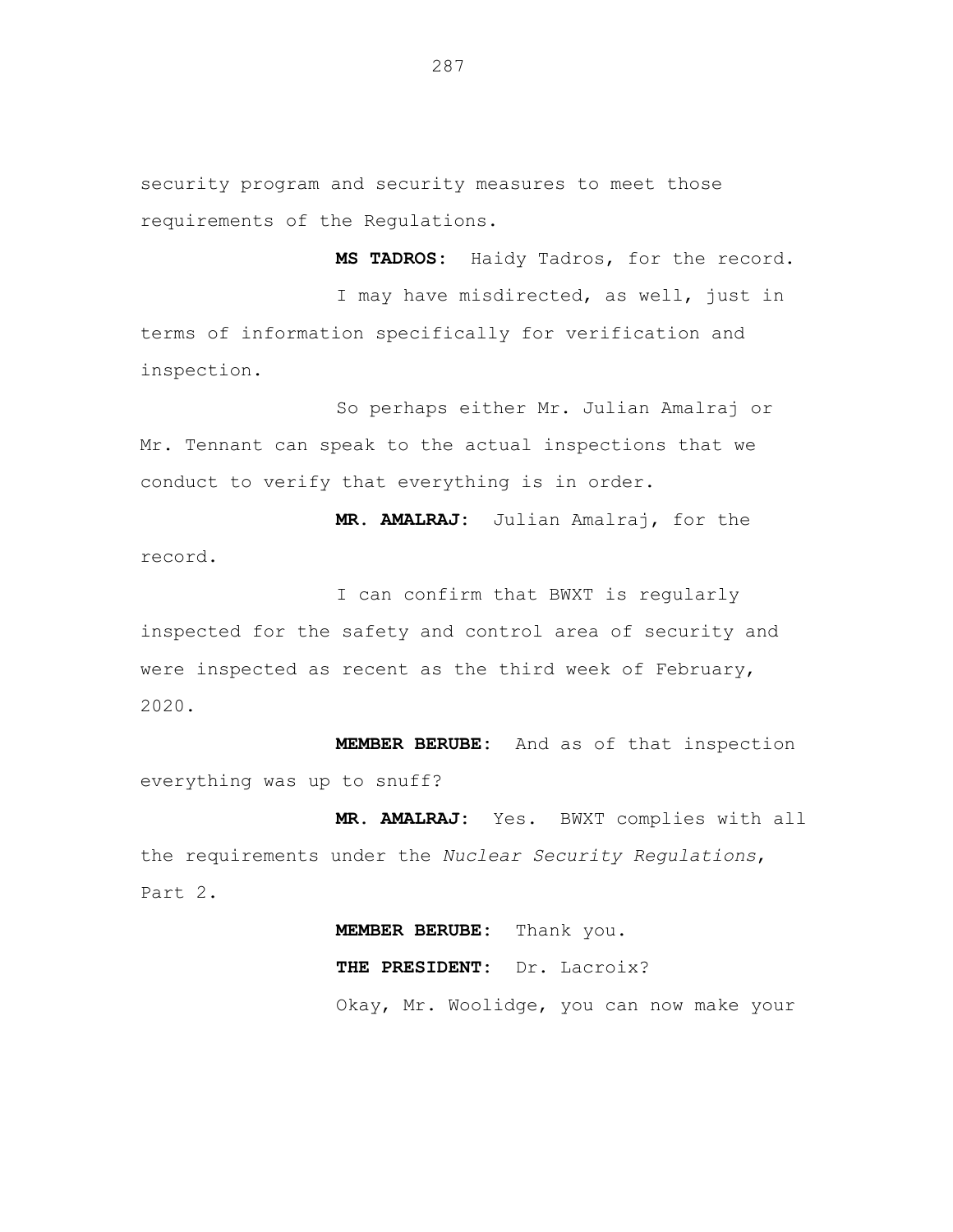final comments.

**MR. WOOLIDGE:** I would just like to mention that although it's not the same type of uranium that is stored on the site, it is certainly a very convenient dirty bomb available. I would feel much more comfortable if such a facility weren't in the middle of a city.

So that's probably my strongest comment that I could say at this point.

**THE PRESIDENT:** Thank you and thank you for your intervention.

Our next presentation is by Mr. Miles Johnston, as outlined in CMD 20-H2.222.

Mr. Johnston, over to you.

**CMD 20-H2.222**

**Oral presentation by Miles Johnston**

**MR. JOHNSTON:** Thank you.

My name is Miles Johnston, as you just said. I grew up in Peterborough, just a few blocks away from GE and BWXT. I attended Prince of Wales School and I recently purchased a house on Wolfe Street, and my son will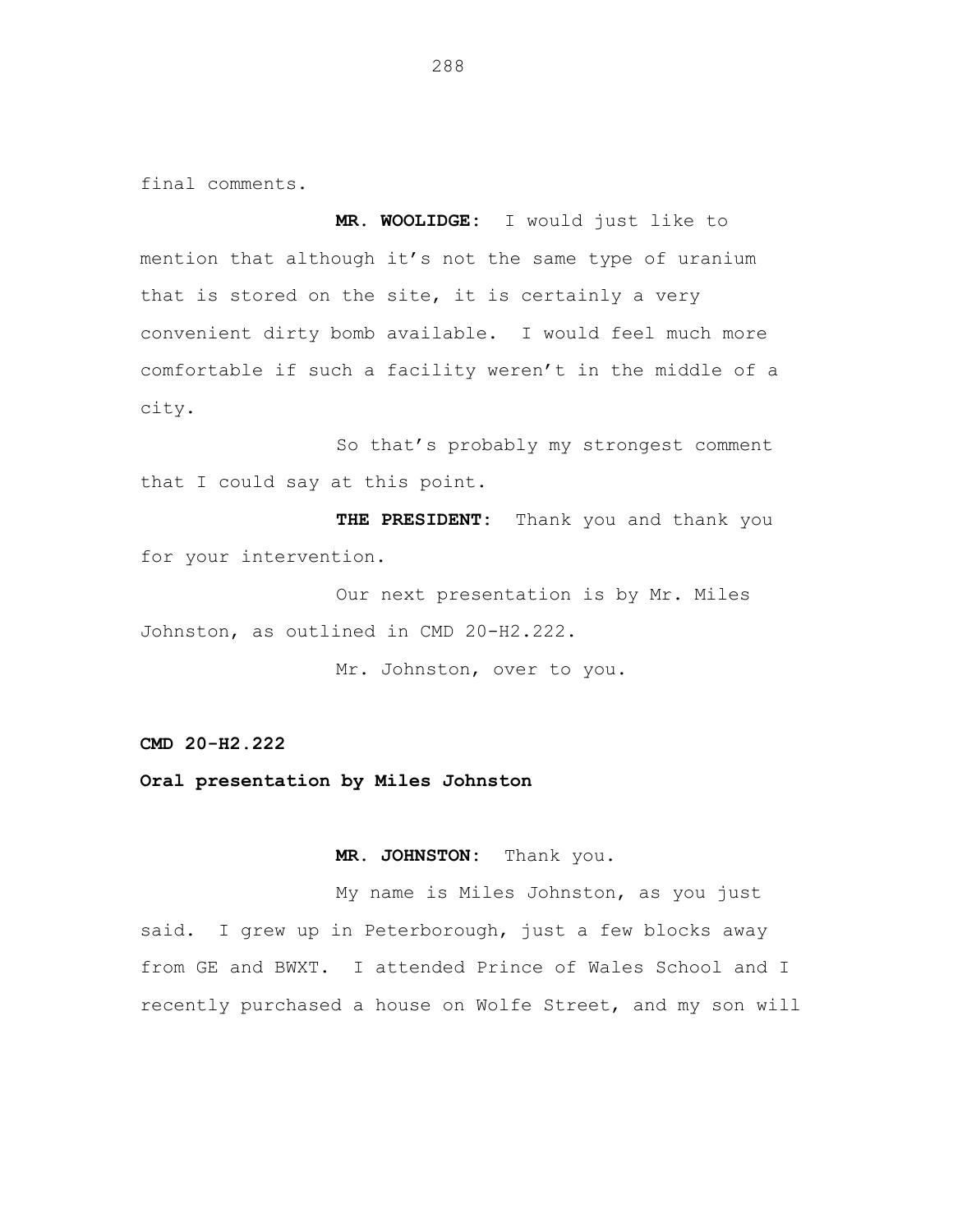go to Prince of Wales School, as will a new child on the way.

I just want to take a minute to thank the Commission for hearing everybody out. You must all be really tired and ready for a beer or martini, or whatever is on the tab after this.

I also really want to thank CARN. They really helped a lot of people get here and get their interventions ready and made them aware of the deadlines.

I did actually get a flier from BWXT, or maybe from the CNSC, outlining the program. But it was just one flier. For someone like me, it wasn't quite enough to actually deliver reminders to a busy life to make it to the deadline. So thanks, CARN, for all your hard work.

I'm presenting last so I apologize. I've been here for two hours and I've heard that most of my arguments have already been gone over. So it's pretty redundant and I apologize for that.

I do feel like it's important for me to speak them again and that's my part here.

I should also say that I have no expertise for the subject, so my position is just to uphold the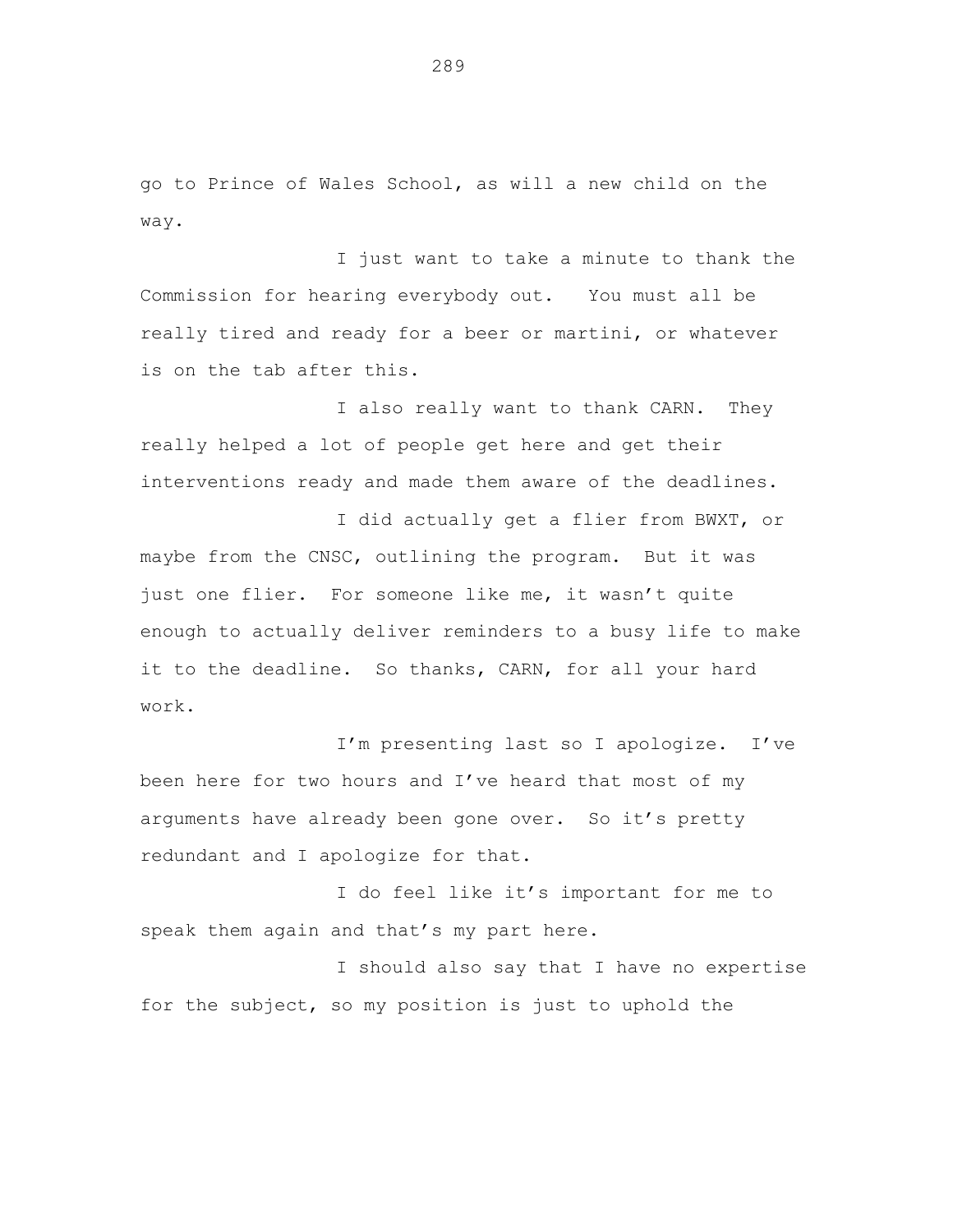chance to speak and to let you hear from the community that you are hoping to hear from.

I am a carpenter in Peterborough and the area. I work for Straw Works so on-site I occasionally deal with toxins and safety hazards, and I try my best to keep myself and other coworkers safe on the job. Simple example, safety glasses, air exhaust, negative pressure. I'm sure it's total child's play compared to the nuclear safety.

Anyway, just back to my own safety on site. The best approach is always for me to remove the risk, if it's a chemical or someplace you can fall down. Anything that can be removed should just be removed. That way no risk, no problem. If there's a risk, the first question I always ask is: Is there any way that we can get this risk off the job site?

So it's just a little bit confusing to me –- and maybe this isn't part of your mandate and it's been gone over a few times now. When I look across the street from me and I see BWXT, I just look at that and I say here's a risk. Maybe it doesn't need to be here. Maybe this is not the right place for this risk.

So my question for the CNSC is that if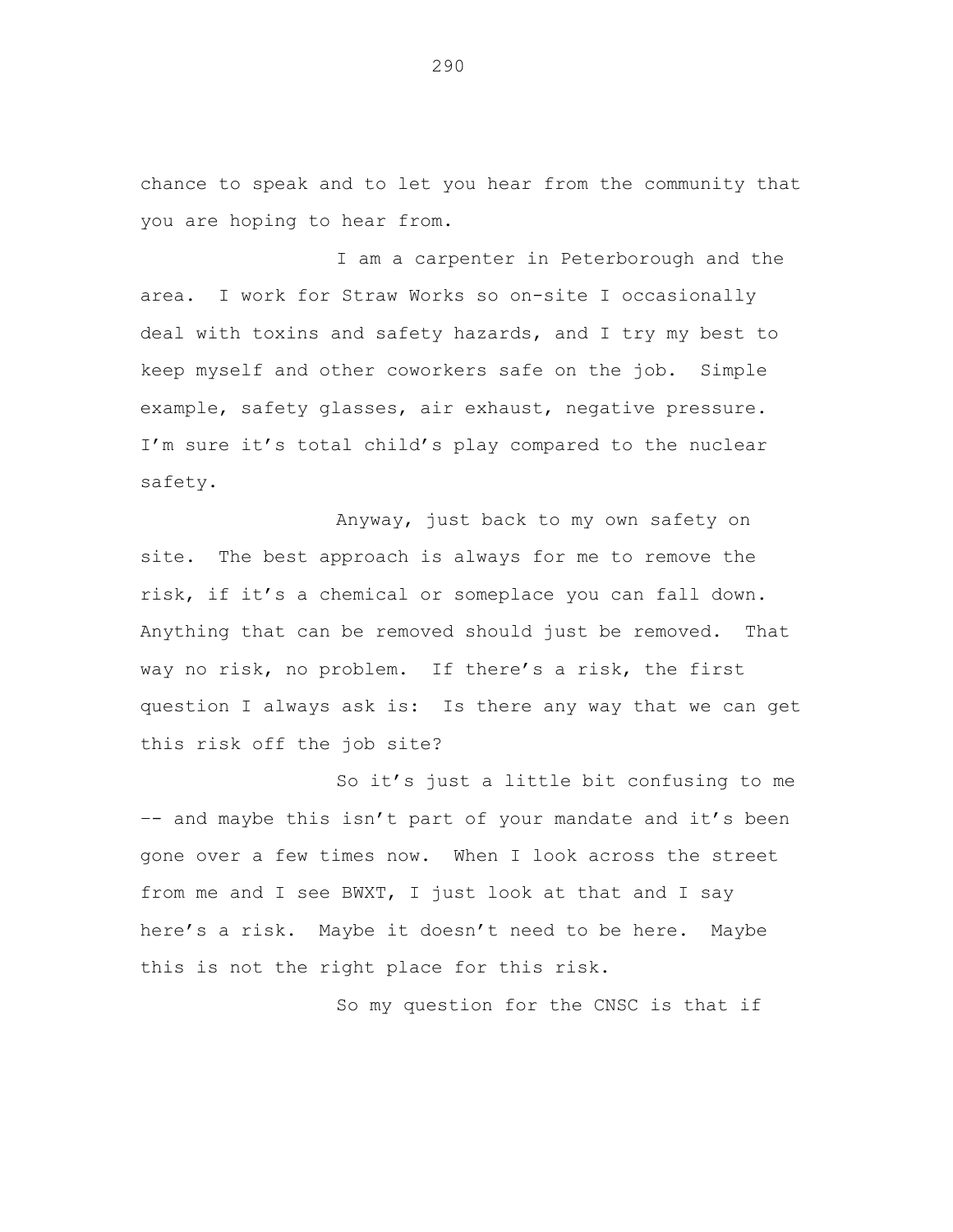processing nuclear fuel and equipment pose any kind of risk, why wouldn't you choose to remove it from this situation, maybe move it to somewhere where there is less or no immediate inhabitants?

Another question of mine is just about the facility on Monaghan Road. I don't know if it was built specifically for packing pellets or for processing uranium. It's not that old but it's quite old in some views. Many buildings in Peterborough have already been replaced in the time that this facility has already existed.

So much has changed in building science that often buildings aren't renovated but they are replaced because to reach the new levels of safety and efficiency, it's not achievable without returning back to the planning phase. And questions like that would just be, you know, proper air sealing and efficiency. Would that maybe reduce fugitive emissions? Would better grading and surface water diversion decrease the risk of contamination? The site is prone to flooding, as most of low land Peterborough is.

And the immediate property is city and private land. Would it not seem wise to have a larger buffer area around the facility to engineer better mitigation of natural events?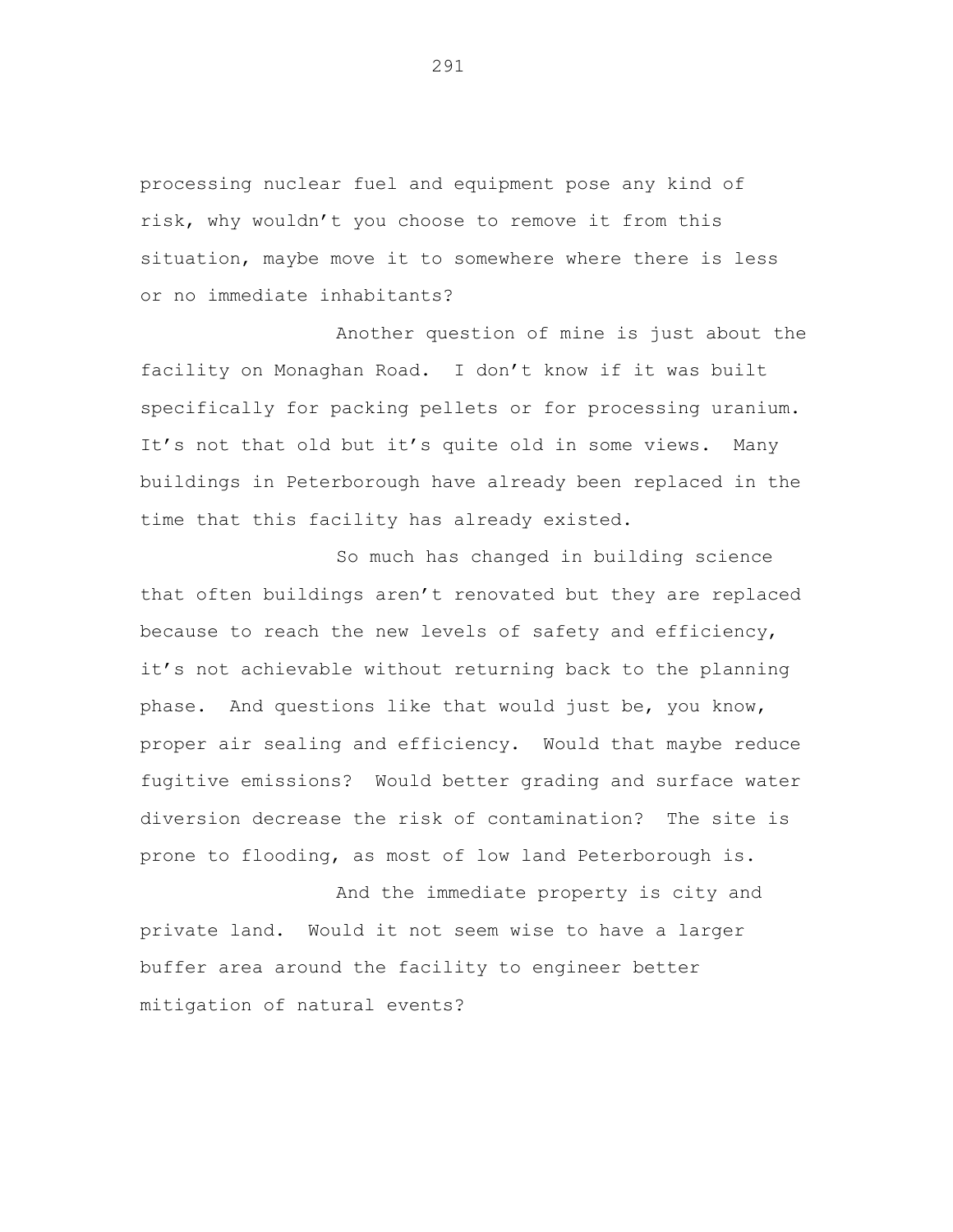I'm sure this must also apply to the nuclear facility itself. I'm sure, you know, some of the workers and leaders on site would benefit and appreciate or have suggestions for a safer and more efficient work environment. It's possible maybe that operating in a properly updated facility would eventually increase BWXT's own bottom line.

So this question is for BWXT, and it's maybe a redundant question. Would you not potentially benefit and would you consider upgrading your facility? If you would, then is now the time? And if so, maybe a new location as well just to really give you the area and a chance to start fresh.

I would like to thank the Commission for holding the hearing here in Peterborough. That really made it a lot more accessible.

And I would like to thank your amazing staff and all of you for smiling and being welcoming. I just have to say that I find this whole process a bit intimidating, and I would like to point out that for myself this process requires resources and time I feel lucky to have. However, not everyone affected has this luxury. This platform is a very foreign place to me and I know that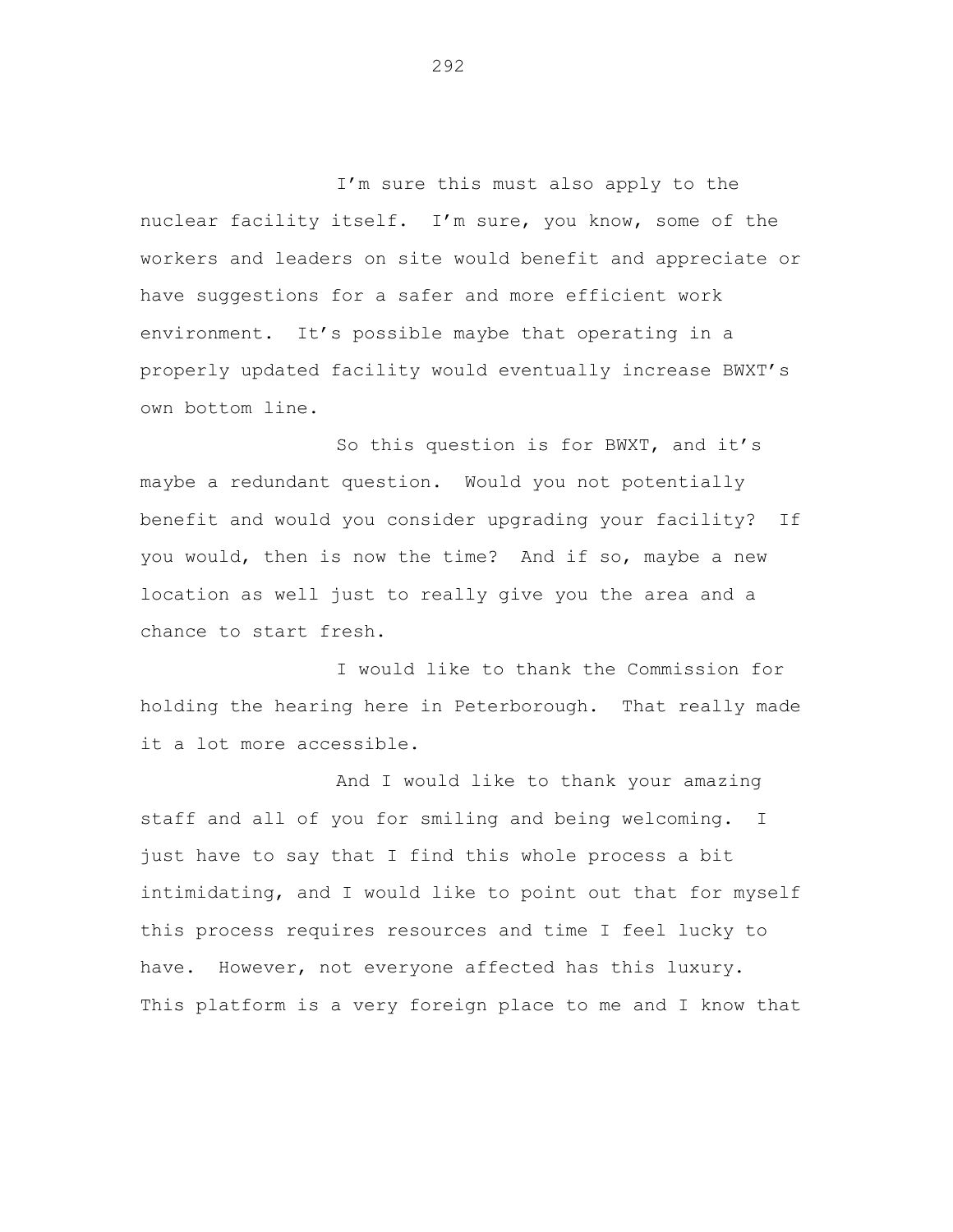for many of my neighbours and friends surrounding especially Wolfe Street this process is too foreign and too intimidating and requires too many resources, or they feel that their voice won't make a difference anyway.

All this is to say –- and you've heard it already –- please note that there are lots of people who feel they don't have the resources to come here and say what they might otherwise like to say or haven't submitted interventions.

In closing, my argument is that whether or not BWXT operates safely –- and I imagine that you do on a day-to-day basis -– the risk of catastrophe if an accident occurs is too great. It would be greater still if they are allowed to produce pellets as well on site. Obviously if everything goes to plan, everyone is safe. But once again, if the risk is removed or reduced, then if an accident occurs the damage is lessened. And if the damage isn't affecting the lives of innocent children and local inhabitants and it's out of town, then that's even better.

In closing, I just ask the CNSC remove this risk. Deny them the licence to operate this facility or at the very least reduce this risk by denying them or amend the licence so that they can't produce pellets on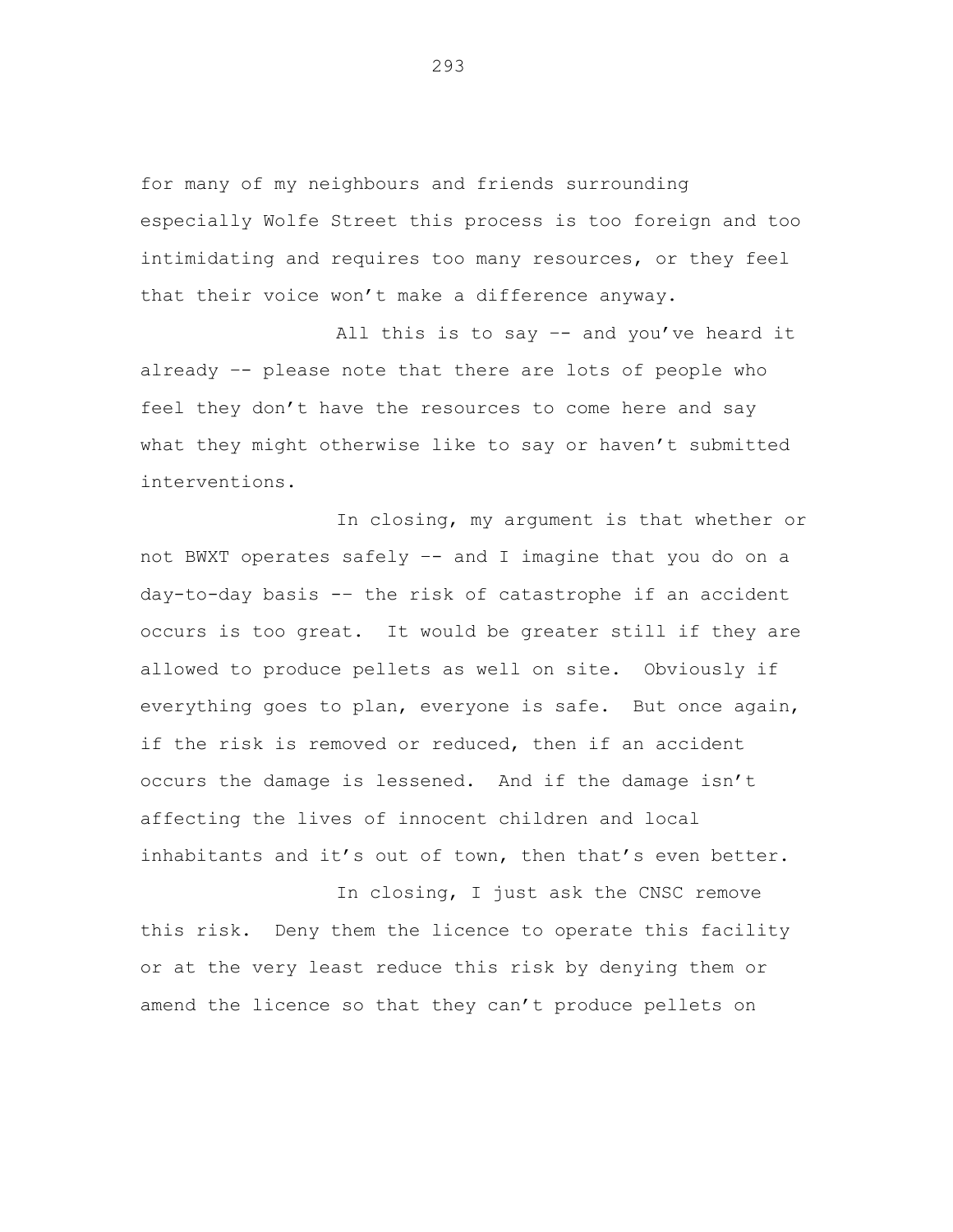site.

It sounds like it's you five that get to make the final decision. I don't mean to get too heavy but I just feel like I need to say it. Right?

On the record, like if an accident occurs in the next ten years and anyone is hurt, we are going to feel like this is kind of your responsibility. If you chose to move the facility and an accident did occur, a flood or a fire or what have you, surely you would feel some relief by having made the choice to move this facility or allow BWXT the chance to move this facility by denying them.

That concludes my intervention. Thank you.

**THE PRESIDENT:** Thank you, Mr. Johnston. We will open the floor up for questions, starting with Dr. Demeter.

**MEMBER DEMETER:** Thank you for your intervention and presentation. As you said, we have had a long five days. We have discussed most of the issues you brought up, but it's nice to hear them from you.

I have no specific questions.

**THE PRESIDENT:** Dr. Berube?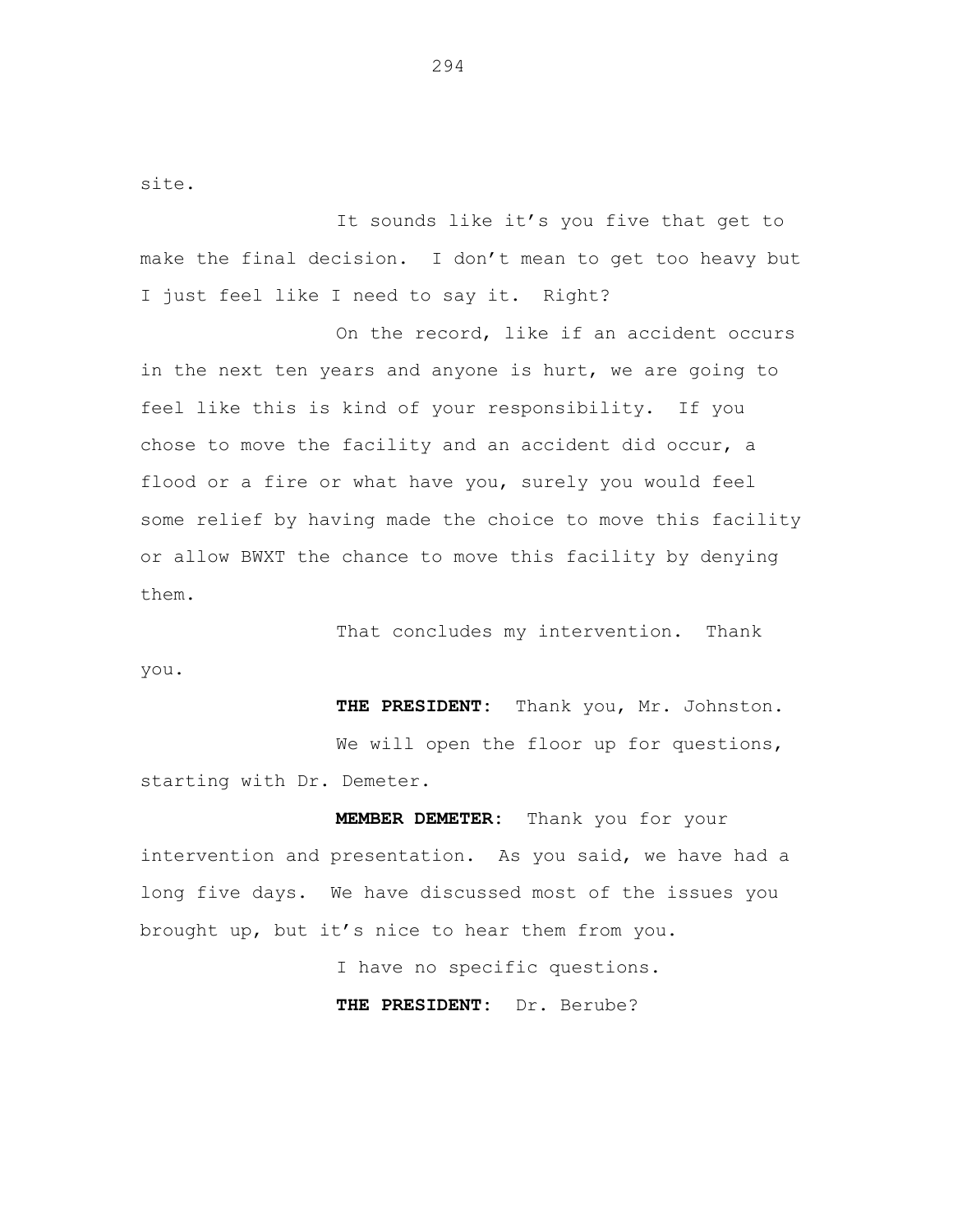**MEMBER BERUBE:** I want to thank you for taking the time to actually prepare and come and commit your resources, especially your time. It's the one thing that we can't recover. Once it's spent, it's spent. That's just the way it is.

So on behalf of the Commission, thank you very much for coming and intervening on behalf of your requirements and the community requirements.

I have no questions.

**THE PRESIDENT:** Dr. Lacroix.

**MEMBER LACROIX:** Thank you very much, Mr. Johnston, for your message. It's loud and clear. I like it when you talk directly to the Tribunal. It's what you think exactly. I can read your body language and I get a connection.

Thank you very much.

**THE PRESIDENT:** Dr. McKinnon?

Okay. Well, any final words, Mr.

Johnston?

**MR. JOHNSTON:** Thanks for listening.

**THE PRESIDENT:** Thank you very much for your intervention.

Our next presentation is by Mr. Zahir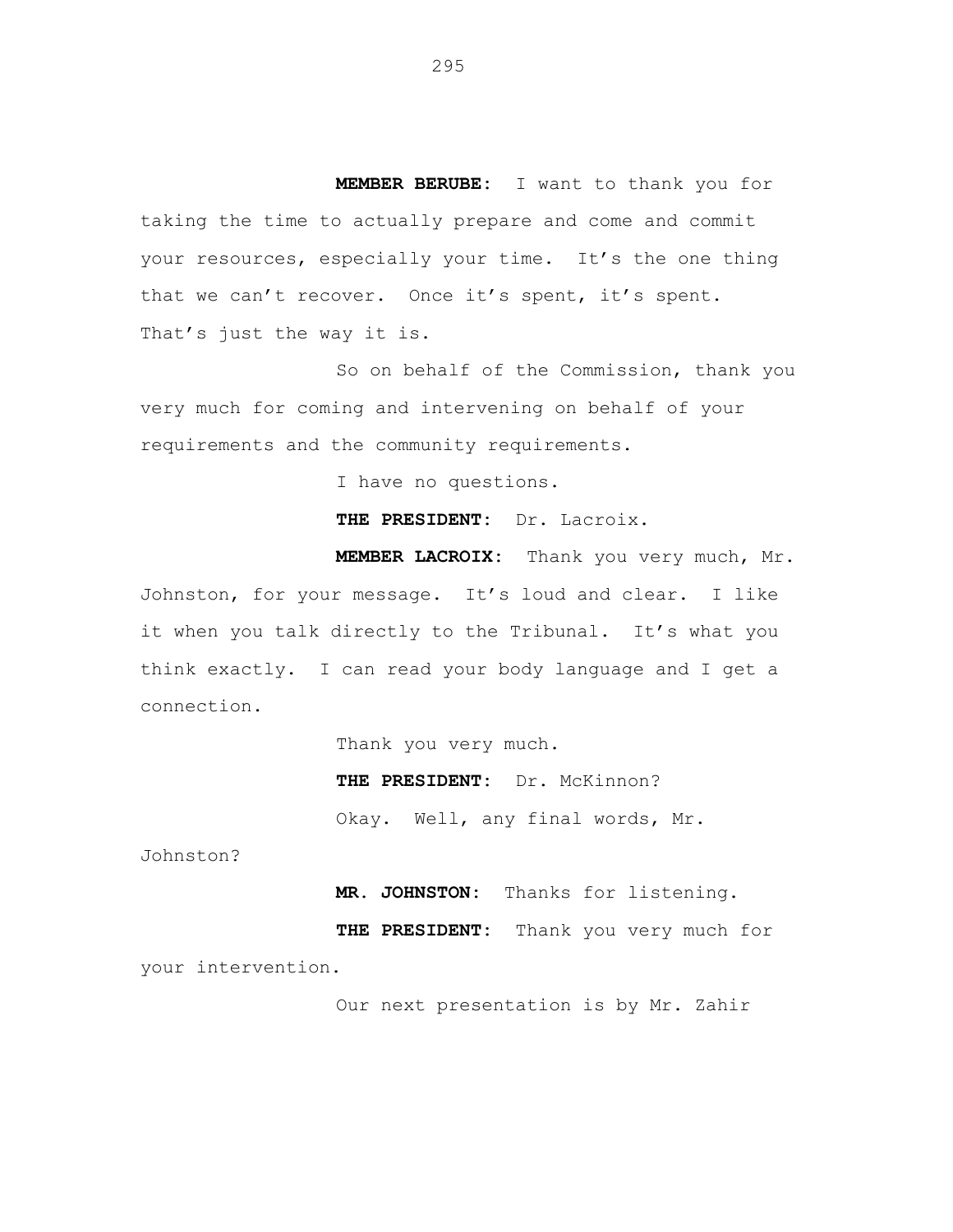Topan, as outlined in CMD 20-H2.223, 223A and 223B. Mr. Topan, the floor is yours.

**CMD 20-H2.223/20-H2.223A/20-H2.223B**

**Oral presentation by Zahir Topan**

**MR. TOPAN:** Thank you.

I notice the gentleman had a couple of minutes left. I would be grateful if you extended that to me.

--- Laughter / Rires

**MR. TOPAN:** And to Dr. Lacroix' point, I would love to have spoken to you eye to eye, but this is my tenth iteration of my presentation and I just finished it at 1 o'clock. So I will have to unfortunately read from it. Thank you.

My name is Zahir Topan, Peterborough resident. Thank you for holding these hearings in our city. We appreciate your compassion, patience and understanding about the real risks as per your and our experts and the perceived risks by the community.

I watched the Toronto and Peterborough webcast and attended some of the sessions in Peterborough,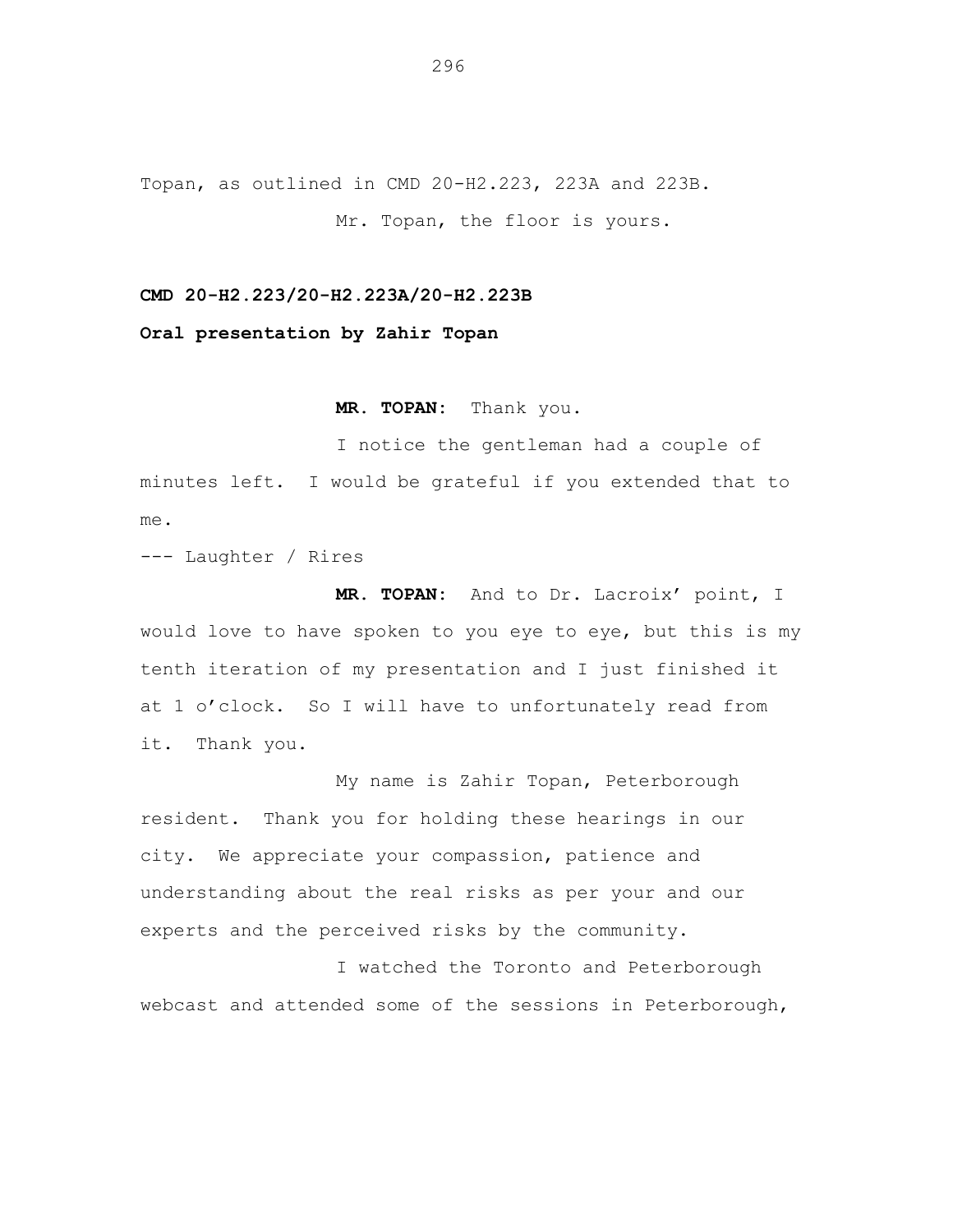and I want to thank Louise for her help. Also thank you for all the intervenors expressing their concerns admirably, as it has been a steep learning curve for all of us.

And I would like to once again just thank Debra Rosen, who was also an intervenor, who helped me with my presentation.

I want to touch on the possibility of removing this nuclear threat from Peterborough and Toronto later in my presentation.

My family moved to Pickering and raised three children near the nuclear power station. That was an informed decision, being aware of the self-evident CANDU nuclear facility. Then I moved to get away from it five years later because it did stay in my mind a lot. I moved to Toronto's west end in 2002 for 14 years, totally unaware of the proximity of the BWXT facility.

I came to Peterborough in 2016 after looking at 38 towns and cities, which begins to convey the attraction of this beautiful city that I call my heaven on earth.

I knew of GE's toxic legacy from realtors, so I chose a house as far away as possible. Again I had no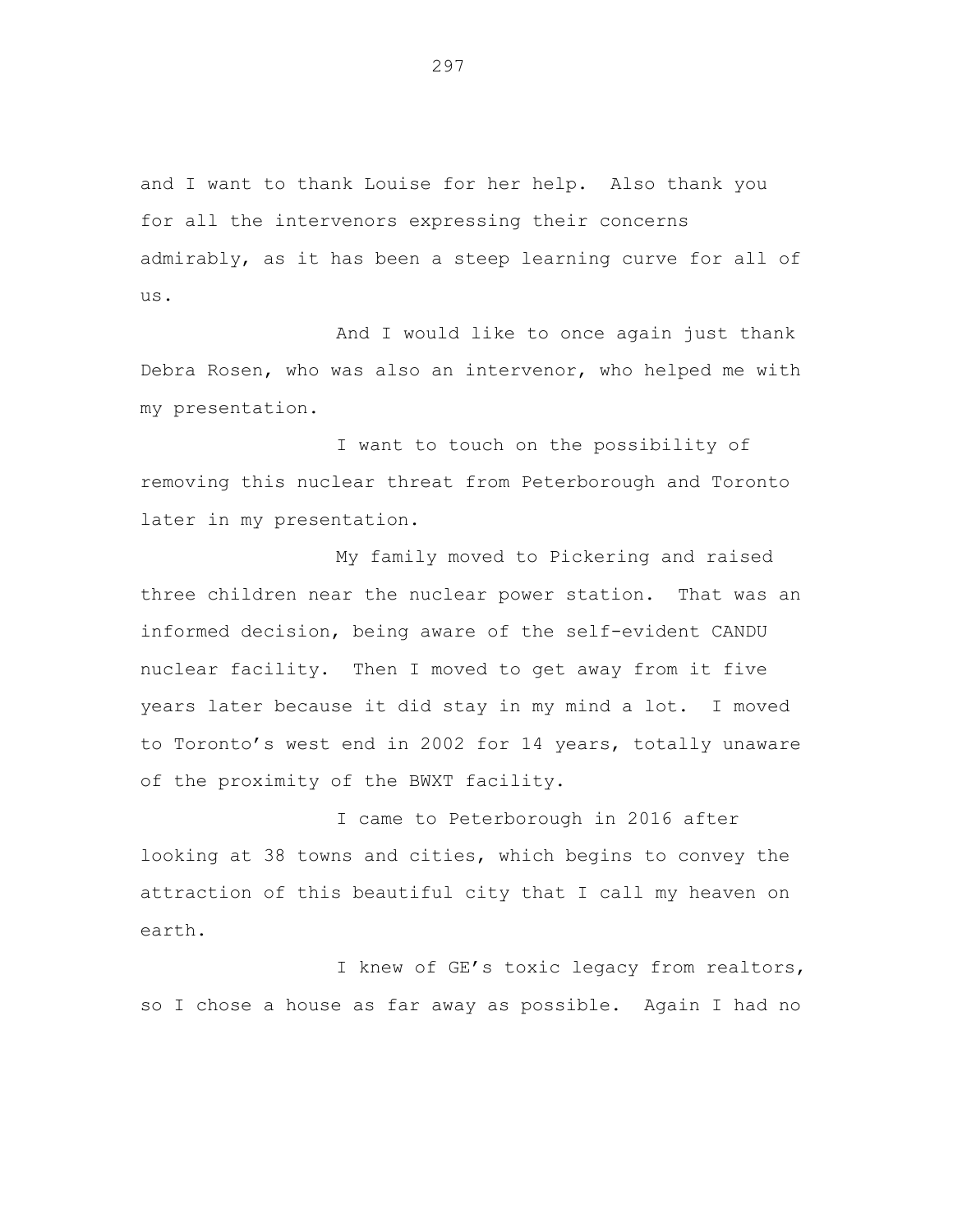idea that a nuclear facility was moving in or had existed there until this licence began to garner interest and trepidation.

BWXT's presence needs to be highlighted in the communities. For a corporation deemed so very safe, why the almost non-existent profile in both cities even when Toronto has a Community Liaison Committee?

CNSC should mandate a sign being placed below the corporation's building sign indicating CNSC Licenced Nuclear Facility, as it would be helpful in informing the public, especially by word of mouth in the community.

The CNSC are collectively responsible for our nuclear safety and you will determine the fate of our children and the public in Peterborough.

I humbly ask: Can you categorically say that our city will be free of a nuclear-related industrial accident? Many industries, including the highly regulated safe airline industry, would suggest no.

BWXT being so close to residents and school children is a recipe for disaster.

Experts say there is no safe level. Even low levels can be a health hazard. These particles are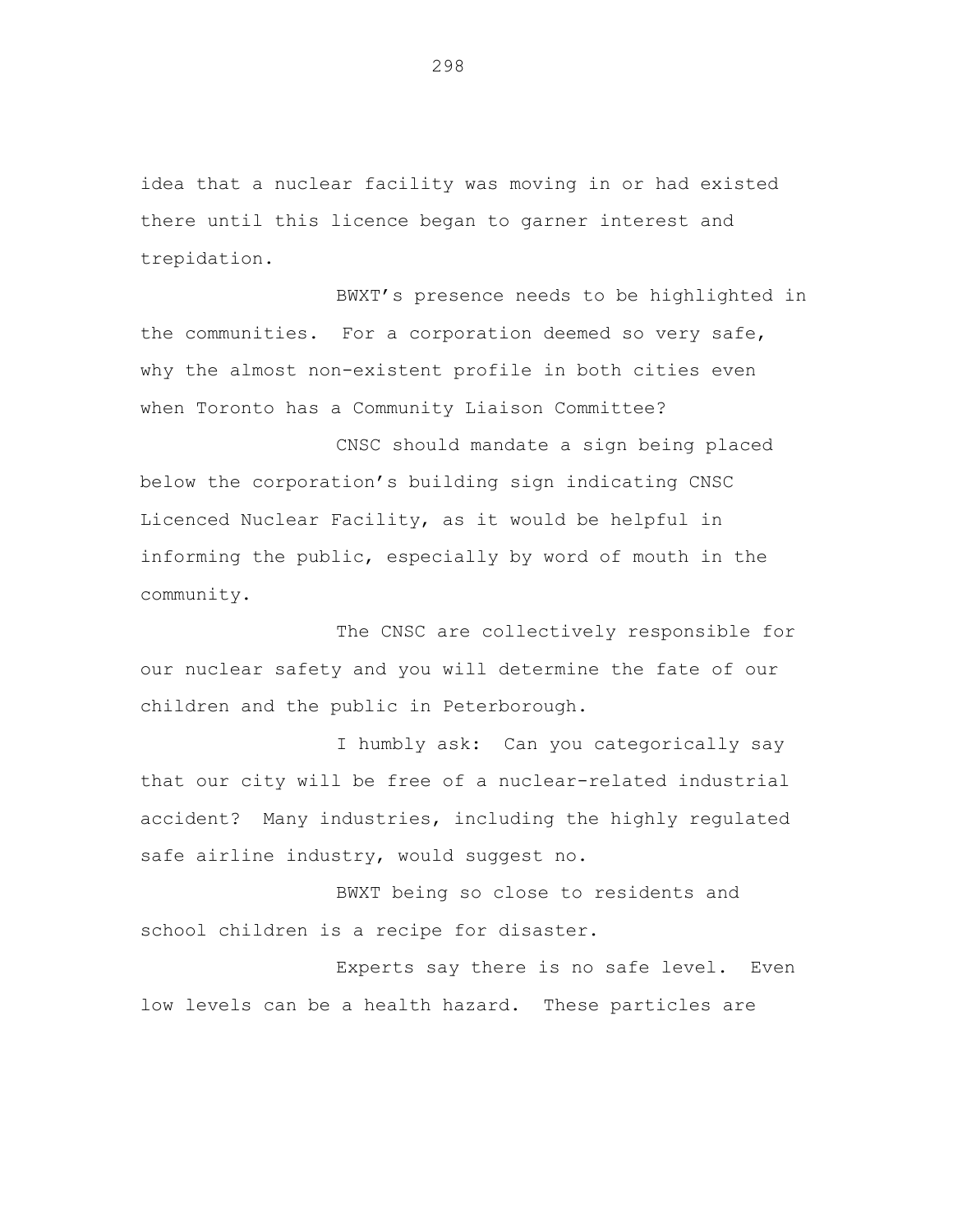invisible so emotional anxiety becomes a major concern when living close to a nuclear industrial site.

We cannot sleep well with the threat. I say this on behalf of our community because my sleep over this issue has been affected after learning about BWXT's presence.

This facility is negatively affecting our quality of life regardless if it is emitting or not emitting. We suffer emotional anxiety not knowing for certain if we have been affected and can only find out much later if it impacted us. An accident may be unlikely but why gamble our federal taxes, our money, and also disregard our future instead of insisting BWXT buy adequate liability insurance to ensure true compensation at the very least?

There is a \$48 million quarantee required for clean-up but nothing guaranteed for any possible public damage. With the immediate impact of evacuation, short and long term health dangers, emotional anxiety and property values impacted negatively, it is a major personal and financial issue and deserving appropriate compensation. People should not have to litigate for years to be compensated for a nuclear processing accident.

The Peterborough Fire Marshall qualified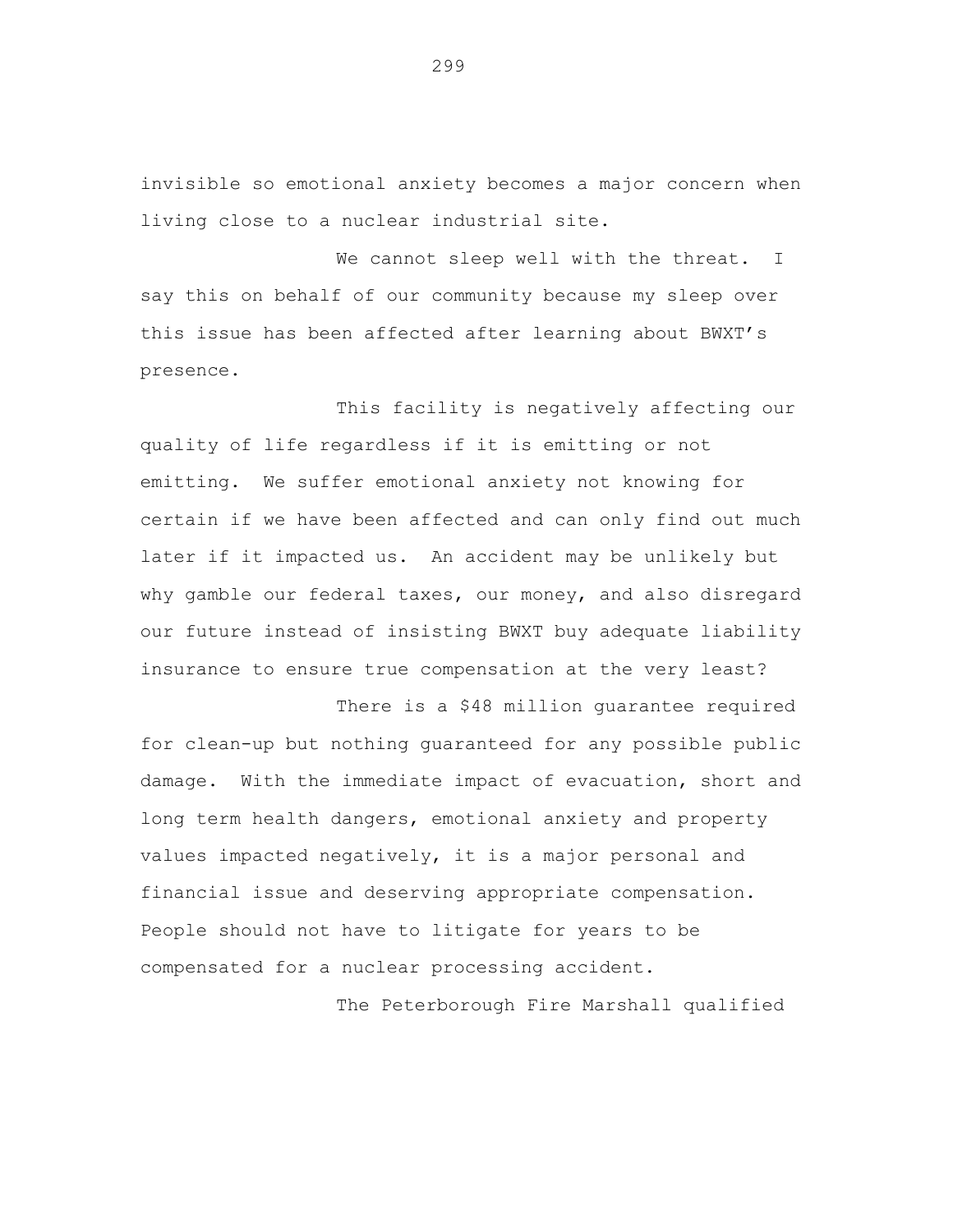the BWXT premises as high risk. Here is a legacy of disaster experience caused by human error.

I find that I was near the little known industrial Sunrise propane facility in a densely populated area in Toronto. Only when it blew up in the night did I realize it was there. It rattled our windows more than a kilometre away and damaged houses nearby. The whole city was shocked and very concerned about why it was there at all.

Therefore, liability insurance is needed because there are thousands living close to the site here and BWXT.

GE today has still not cleared up their toxic waste, as the councillor sadly remarked in 2016 when GE left and closed the gates, because it would cost \$1 billion. What if GE's toxic legacy cannot be separated from the nuclear contamination during decommissioning and the cost exceeds \$48 million?

The 10-year licence concerns us greatly. We are not being told what will be happening in the future. It is disconcerting for a location near eight schools and thousands of residents, not to mention the hospital.

In 2020 and for many reasons expressed by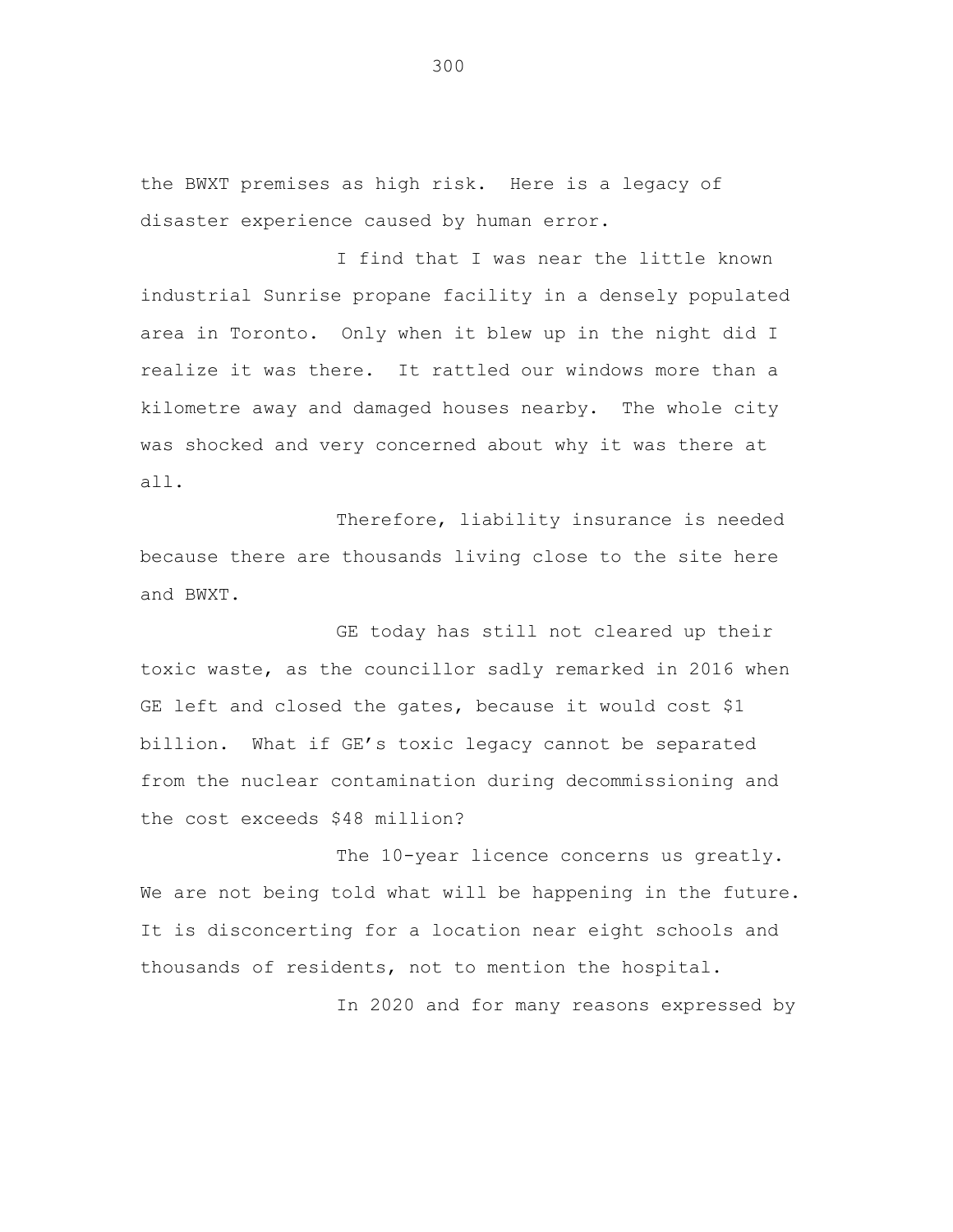intervenors, BWXT should move the pelleting process from a densely populated region with a reasonable buffer zone. Mitigation is not acceptable. We deserve total safety. Safety begets sanity. I n this case moving this industry away will give that and eliminate emotional anxiety.

Zero tolerance on nuclear related contamination and possibility of accidents is what everyone in our city deserves.

BWXT's nuclear processing is in the wrong place. Moving the nuclear industry away from our city makes the most sense. Also, you want to avoid city-wide and regional damage to our valuable reputation as a tourist area in the Kawarthas.

The GE location used by BWXT is 100 years old. A 100-year old zoning law is perpetuating an increasingly toxic problem for this city. GE cannot dispose of the toxic legacy because it is very costly to clean up. They will just continue paying low taxes and lease the site to any toxic processing entity like BWXT, although they have a good record on that.

But this way they perpetuate the city's conundrum. In this unique case one toxic industry moving out should not mean another should move in and expand.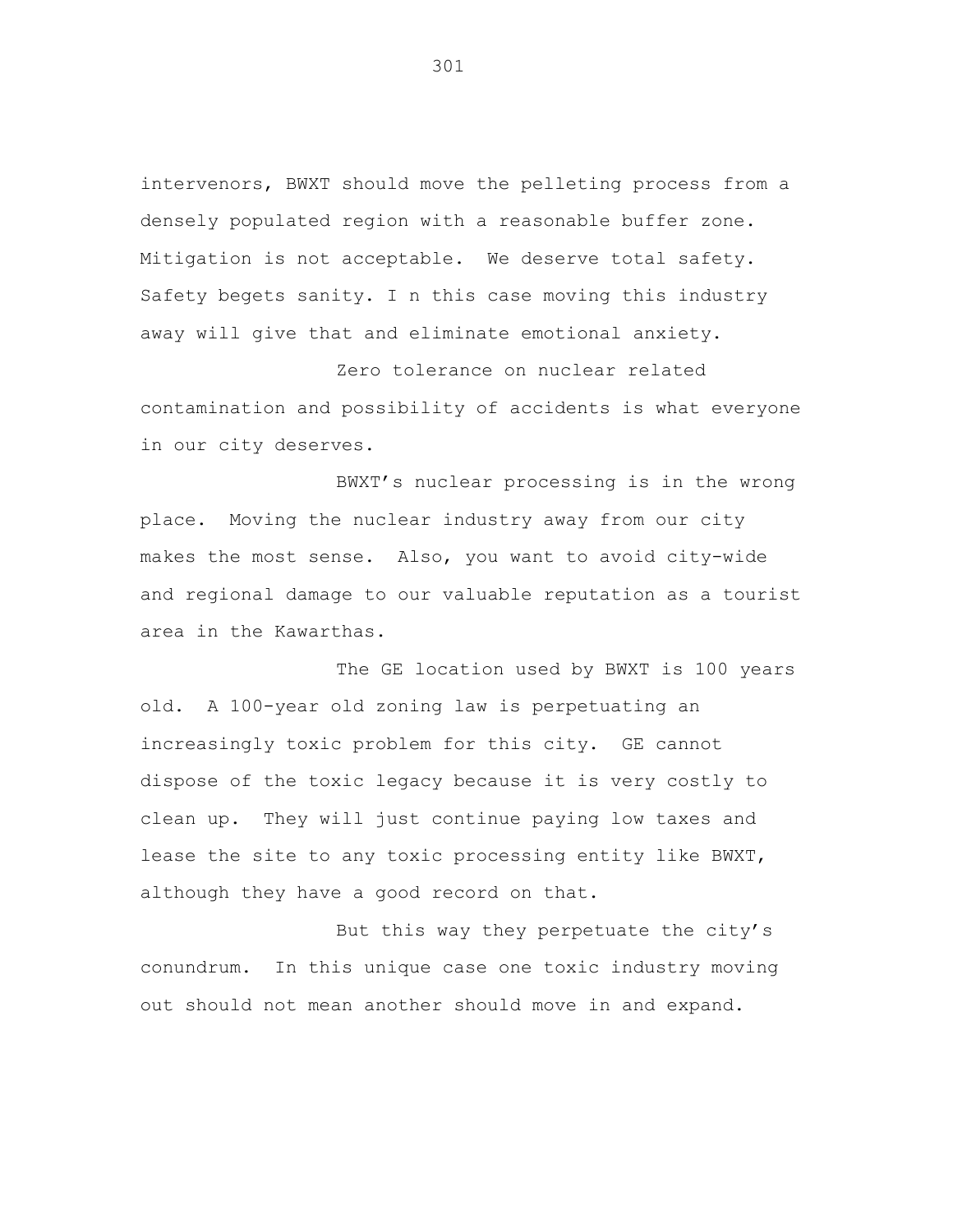Let's go outside the box for a solution brought about by a paradigm shift.

There is an opportunity for our provincial government and our local government to clean up and rezone the site to residential and commercial. Just imagine, no more toxic industry in the heart of Peterborough city and Toronto. That is really worth pursuing.

We need GE to turn over the site or clean it up. And if they are unwilling, then it should be expropriated under Crown law and then Ontario can reclassify it as brown field land. And this should be our long-term plan.

The Ontario Ministry of the Environment needs to be involved as per the industrial legal guidelines on contamination of any industrial site classified as brown field, and this will allow the funding for clean-up.

Then the sale of the 21-acre prime real estate land can be used for residential-commercial and this will recover some of the funding invested for the clean-up. This will help reduce our housing crisis and create employment lands while also increasing tax revenues much needed for the maintenance of our city infrastructure.

We can begin this proposal by virtue of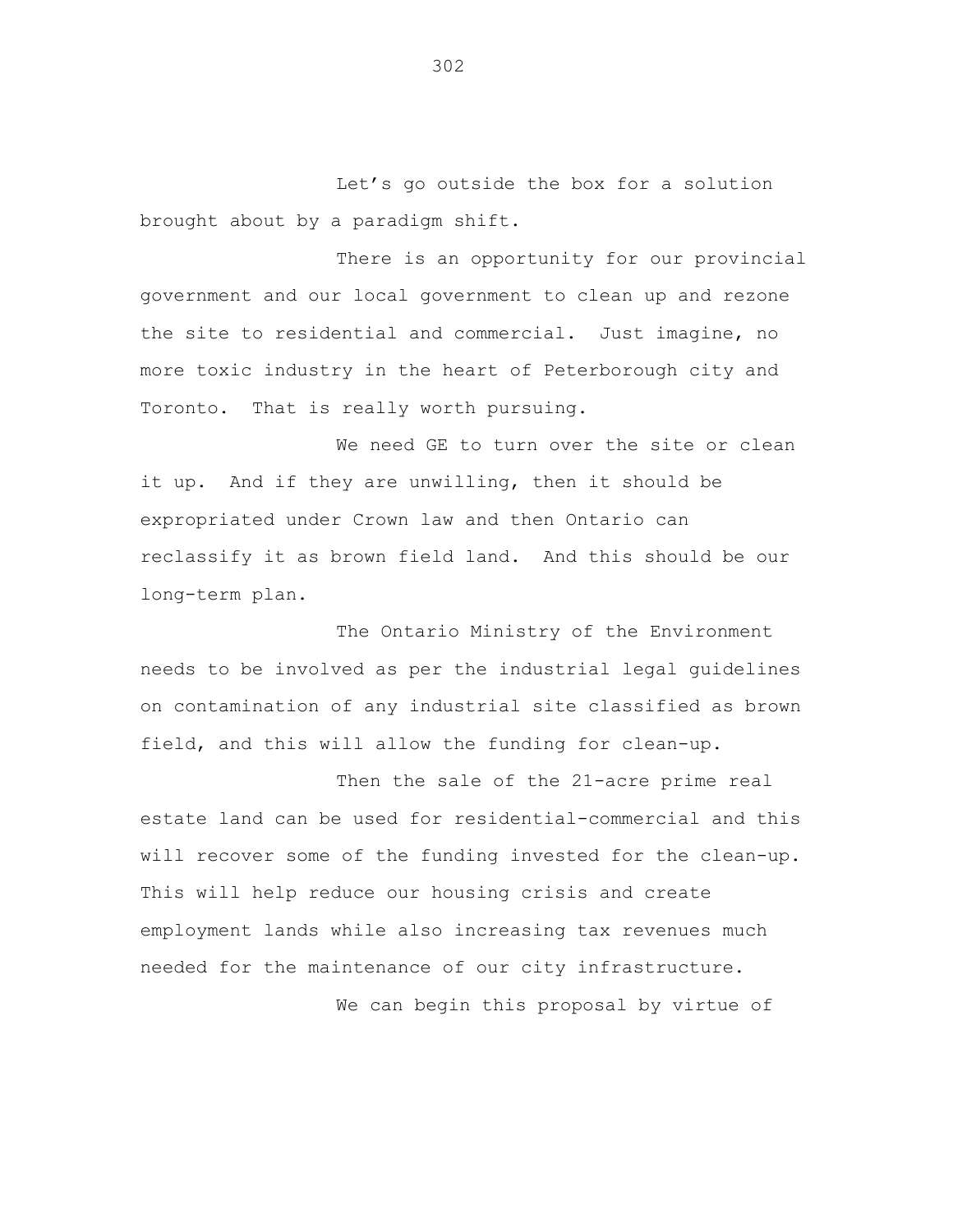people power in our democracy. I ask everyone who resonates with and supports this solution to call or write to Premier Hon. Doug Ford and our Peterborough MPP, Hon. Dave Smith, and any of our honourable city councillors, including our Mayor, and not forgetting our own town Planning Department.

Let us make Peterborough free of toxicity by taking back the old GE land and cleaning it up for good. Granting the 10-year licence will delay any chance of resolving this outdated zoning issue. We ask the CNSC to grant only a five-year licence, with no pelleting, to allow for this proposal to be reviewed by our governments.

BWXT should begin seeking a new location with an appropriate buffer zone, maybe between Lindsay and Peterborough, so as to keep their valuable employees. A new or retrofitted building for all the pelleting needed would be possible to implement in five years.

Pickering closes in four years and by their admission the pellet production will be cut by half. This is an appropriate time for planning on a change of location, for them to expand according to their business needs.

Meanwhile, if everything is so safe, then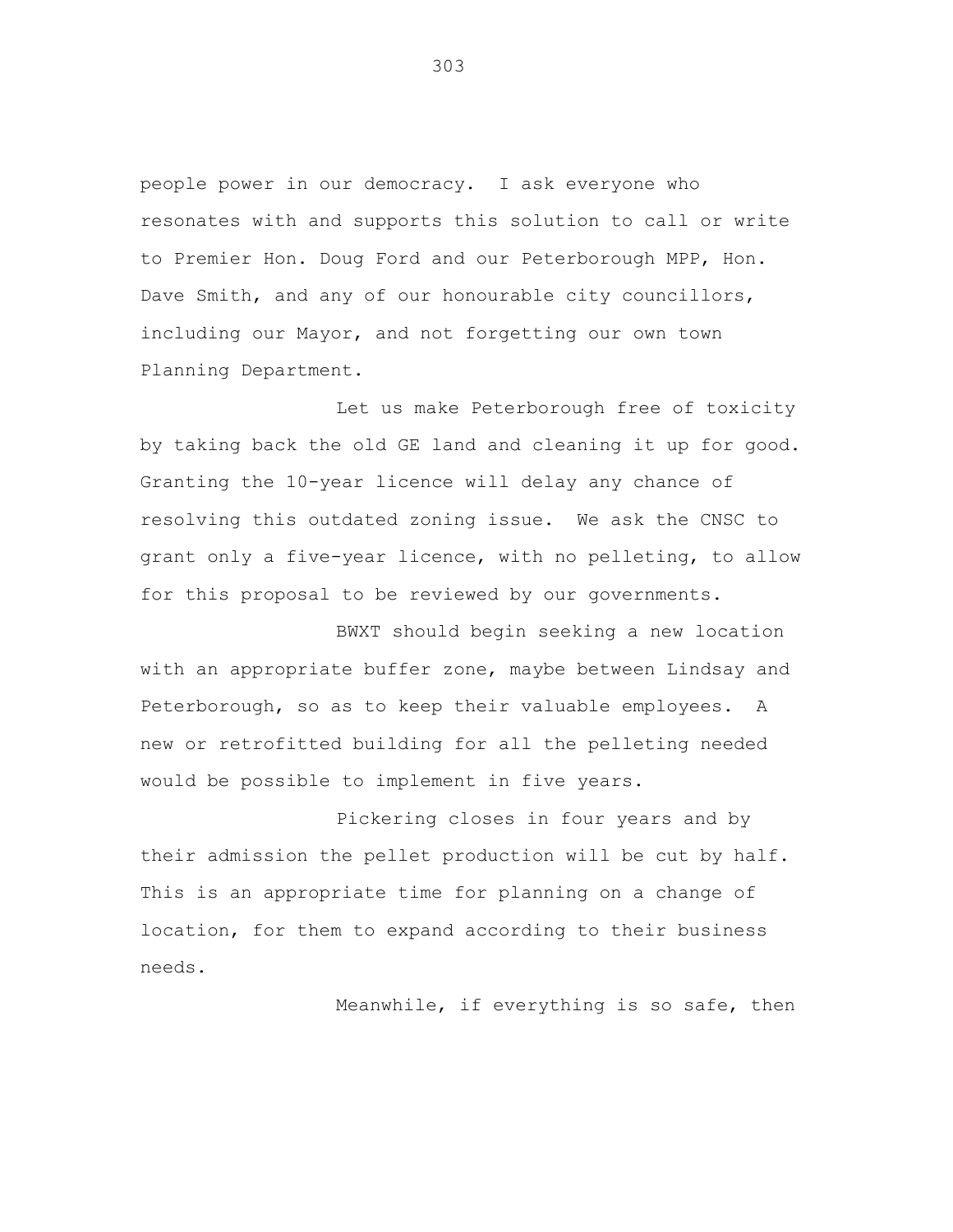the community should be made aware of the levels of contamination by a large LED digital display outside the BWXT building that is visible from the school and also posted online.

In conclusion, no federal taxes, our money, should be used for any industrial accident compensation with appropriate liability insurance or a public damage guarantee being mandatory.

Our safety is the reason your Commission exists. Endangering our lives physically, mentally and emotionally through perceived risk is against your federal mandate. We must be made your prime concern in this difficult issue.

The BWXT licence should be made separate due to Peterborough's specific concerns expressed at these hearings and should be granted for only five years with no pelleting allowed, because the industrial location hurts the community due to real and perceived risks.

This will also give governments time to review the situation for clean-up by expropriation and to reclassify it as brown field. As compassionate and environmentally conscious leaders and high standing individuals in society that I view you as Commissioners, we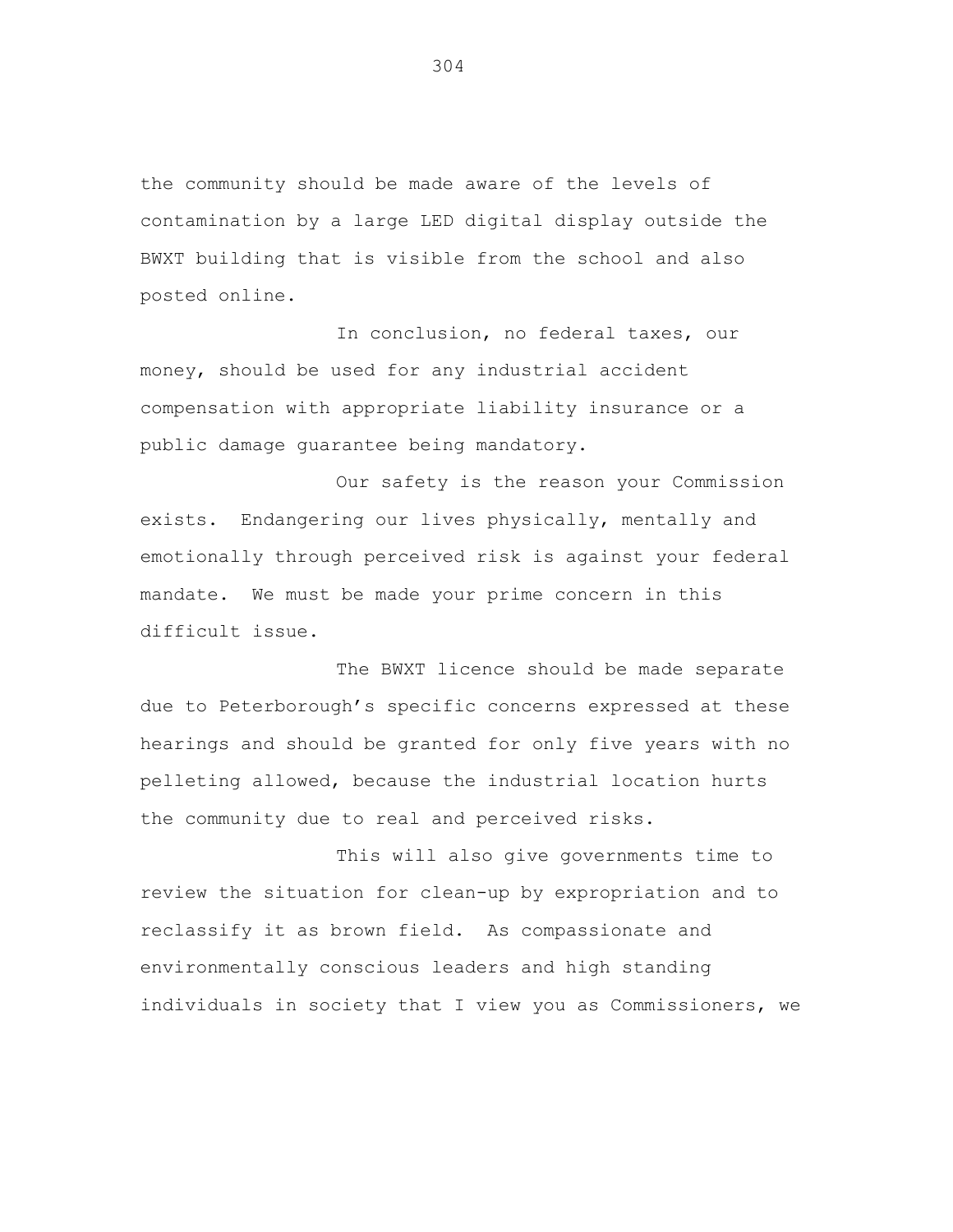ask you separately from your mandate, collectively or as individuals, for your humanitarian support for the people of Peterborough.

CARN, who has been our help, is in touch with CELA -– CARN is the Citizens Against Radioactive Neighbourhoods and CELA is the Canadian Environmental Law Association, and they are both online. So please send them your e-mail or letter of ethical support on humanitarian grounds.

Please propose to the provincial government that by taking back the contaminated 21-acre property owned by GE, we save our city from a legacy of contamination and help us make an historic leap forward.

With the provincial and local governments working together for a win-win, we achieve total safety and the highest good for the entire Peterborough community. Thank you.

**THE PRESIDENT:** Thank you, Mr. Topan, for your presentation.

We will open up for questions, starting with Dr. Berube.

**MEMBER BERUBE**: Well, thank you for your presentation. You speak very well, you make good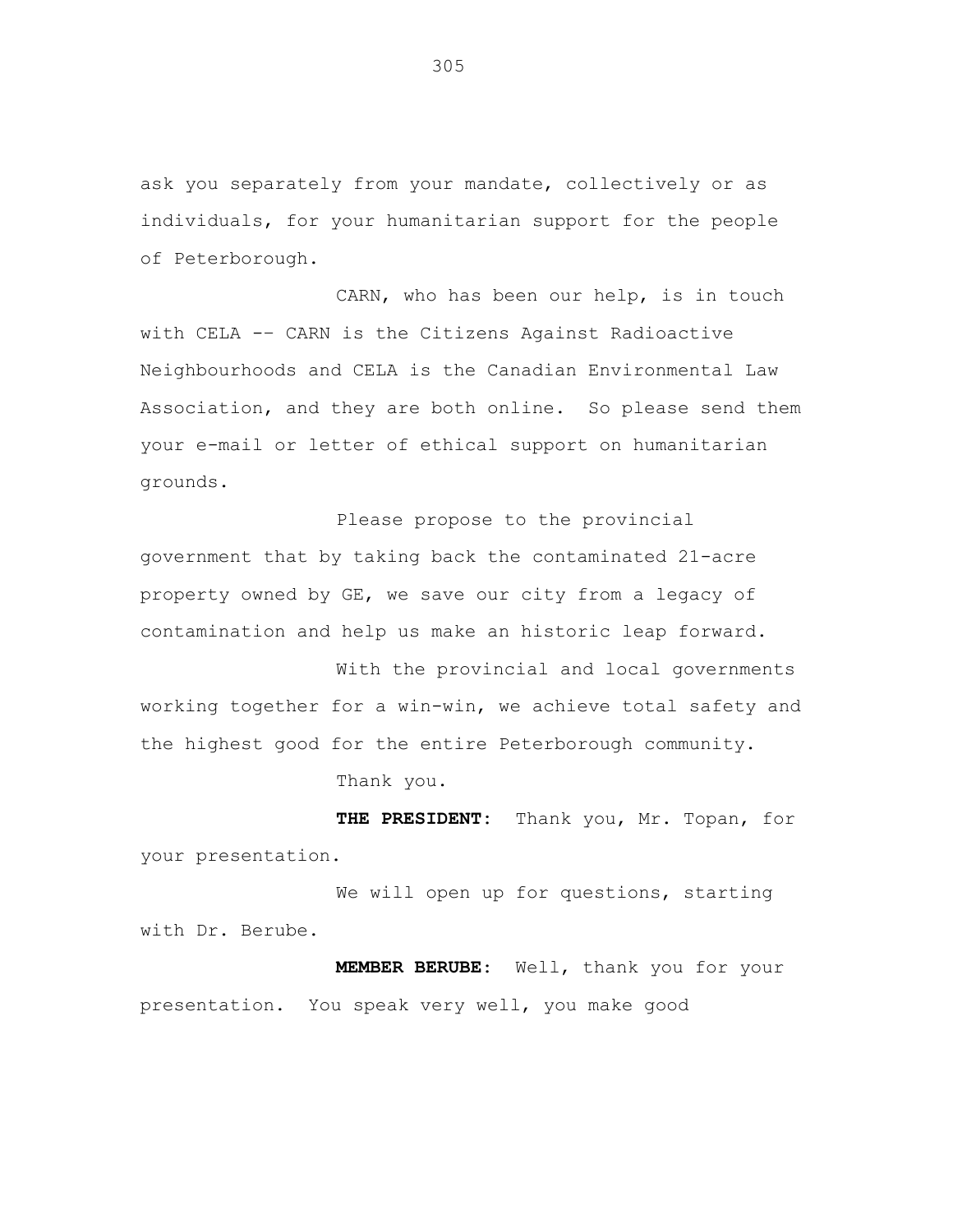arguments, and compelling, I mean, to say the least. So we've covered most of what you've spoken about today in the last five days so I have no further questions. Thank you. Thank you for taking the time and energy

to come and see us.

**THE PRESIDENT**: Dr. Lacroix.

**MEMBER LACROIX**: Thank you very much Mr. Topan for you intervention. I really appreciate it.

**THE PRESIDENT**: Dr. McKinnon.

**MEMBER MCKINNON**: Thank you for your

comments.

I just have one question for a point of clarification for BWXT, and it's in connection with the question about what if the cleanup costs are more than have been allowed for?

So we've discussed the instruments for the decommissioning costs and the way that it was estimated, and that's all understood. But, could you just clarify whether if and by how much contingency you would have included in the estimate?

**MR. MacQUARRIE**: It's John MacQuarrie, for the record.

The contingency is twenty percent, and you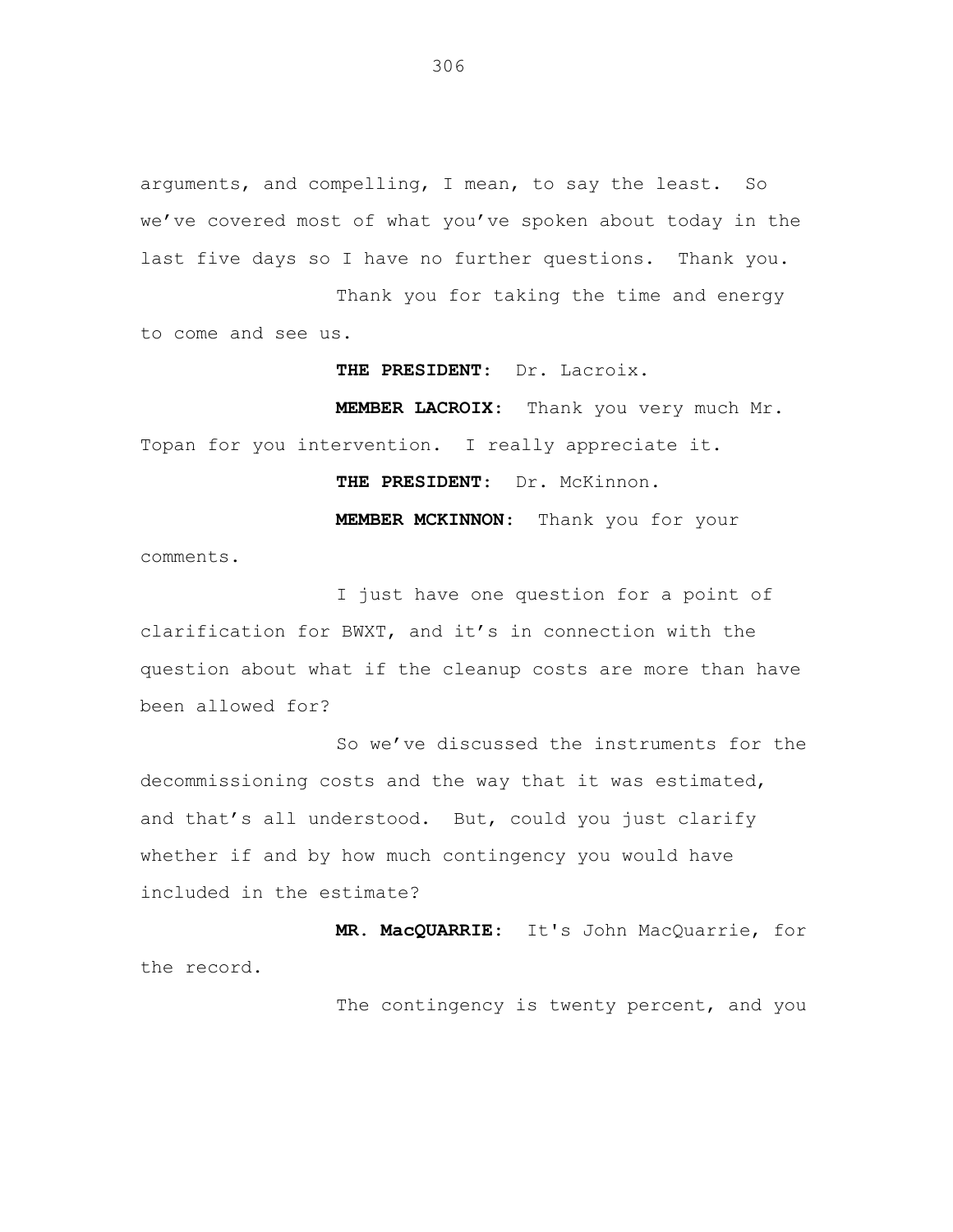know, to be clear, we are accountable for the cleanup whatever it costs. The instrument is there in the event of our bankruptcy or something like that, but we'd clean it up, whatever it costs.

**THE PRESIDENT**: Dr. Demeter.

**MEMBER DEMETER**: Thank you for your presentation. I have no further questions.

**THE PRESIDENT**: Mr. Topan I know you said you've been following part of the hearing either on the webcast or here. There's a couple of specific issues that you raised around liability insurance and remediation of legacy waste. We did spend an extensive amount of time on that, so either when the transcripts are available or on the webcast you may want to follow through with that.

> Again, many thanks for your submission. Any final comments you'd like to make,

please?

**MR. TOPAN**: Yes, President Velshi and Honoured Commissioners, there is a book titled *Into That Heaven of Freedom,* by Mohamed Keshavjee, an author to whom I am related, about the struggle of our ancestors during Apartheid in South Africa. I was deeply affected by reading the book. I was born in that country. It strongly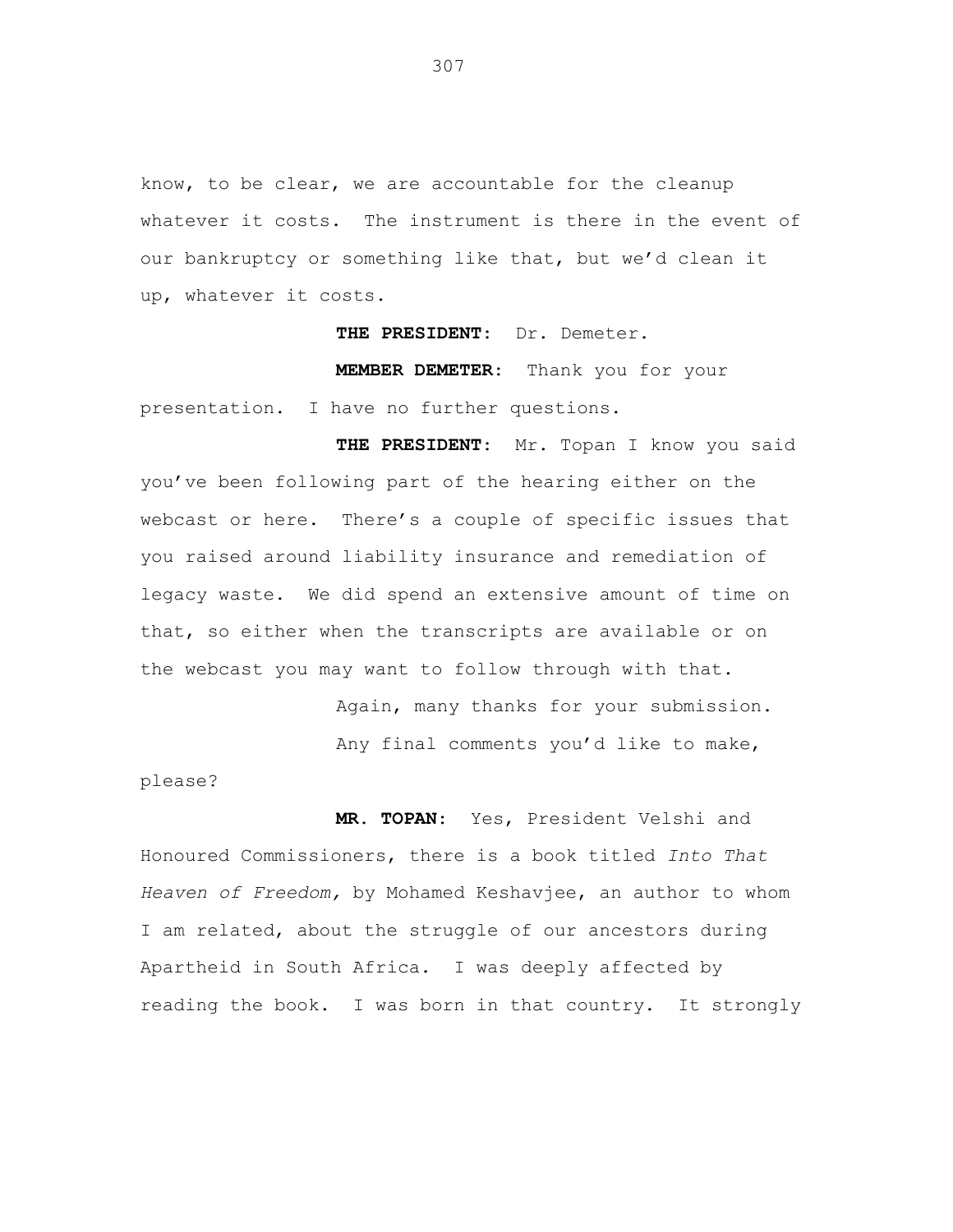conveyed a situation of "us against them".

In Peterborough the CNSC staff CMD responses also evoked the same feeling in our community of "us against them" as alluded to by many intervenors.

I feel deeply for our community as it faces this toxic threat and pleads for safety and sanity in your decision. Please don't burden us and our children with this industry. The solution is to grant a final and separate licence of five years with no pelleting.

Please be compassionate in your ruling giving us life without dread of the future. Where there is a will there is a better way. Help us move this industry away.

Thank you.

**THE PRESIDENT**: Thank you very much.

**MR. TOPAN**: I did have one question, I will put to Dr. Demeter. You talked on Wednesday about a T-bone situation with a truck trailer. But in scenario, most accidents occur in the winter when it's very windy with visibility issues, extreme weather. Why was that scenario not included in the plan for recovery of the uranium part or on the ground? That was the question and I'm just wondering.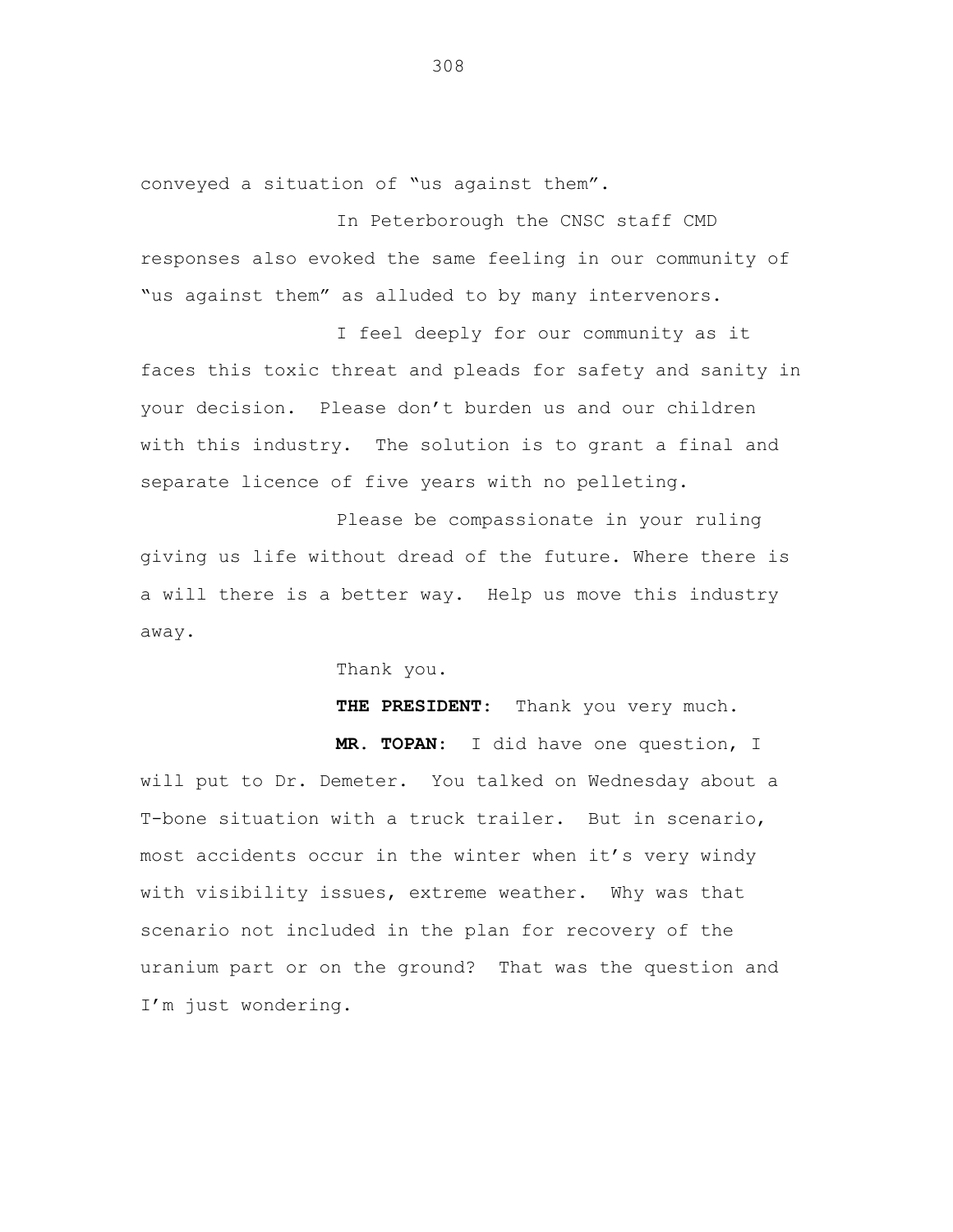**MEMBER DEMETER**: I don't think I can answer that question. I can ask BWXT whether that scenario -- they did explain what their emergency response would be to spilled uranium, and perhaps they can speak to their response to spilled uranium in a transport accident?

**MR. SNOPEK**: Dave Snopek, for the record.

That's right, BWXT is responsible for transporting uranium material. We do that in accordance with both *CNSC Regulations* and *Transportation of Dangerous Good Regulations* under Transport Canada.

Under that program we have an emergency response assistance plan which describes the actions that BWXT takes to respond to and assist with the response to that accident. In that plan there are a number of different scenarios that are considered. All weather conditions would be considered in that. The initiating event for a transport accident could be weather conditions, it could be other drivers, it could be mechanical failure. It doesn't go into the initiating event; it's more in terms of the response to the different types of accidents that result.

I'm speaking about whether there is containment of the material on the truck. Whether the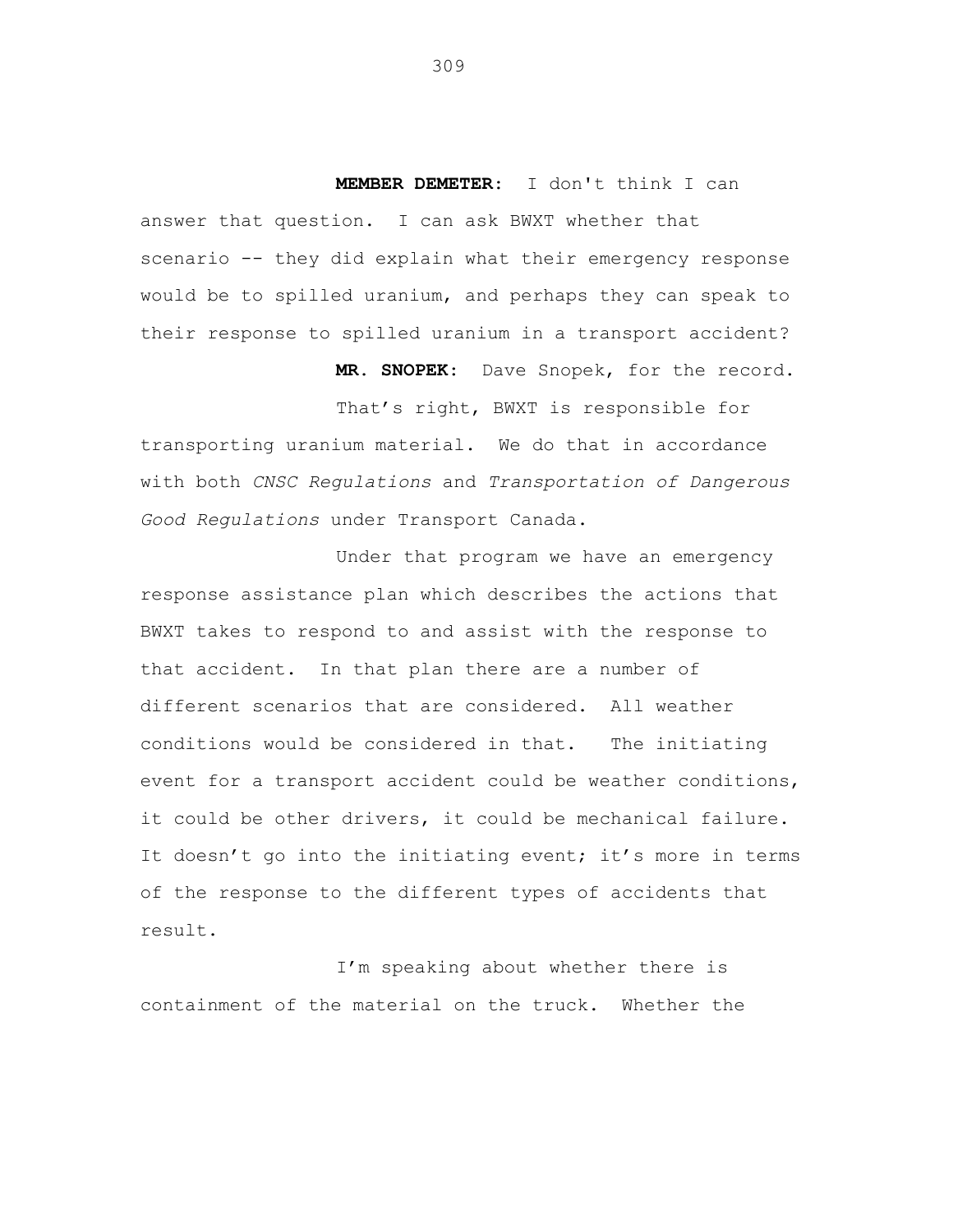truck is upended. Whether there's the release of material into the environment. And it goes into the responses to those scenarios regardless of the initiating event for an accident.

## **MEMBER DEMETER:** Thank you.

**THE PRESIDENT**: Thank you.

Our next presentation is by Ms Catherin Prinsen as outlined in CMD 20-H2.247 and 247A.

Ms Prinsen, the floor is yours.

## **CMD 20-H2.247/20-H2.247A**

## **Oral presentation by Catherine Prinsen**

**MS PRINSEN**: Okay. My name is Catherine Prinsen, and I do use she/her pronouns and I am comfortable with being referred to Ms Prinsen.

My gratitude. I'm very grateful for the Michi Saagiig people for holding the sacred responsibility of being the caretakers of this land. I appreciate their commitment to this. As mentioned by Chief Carr yesterday morning, the caretaking of the land is for all humans and future generations.

I also have a lot of gratitude to the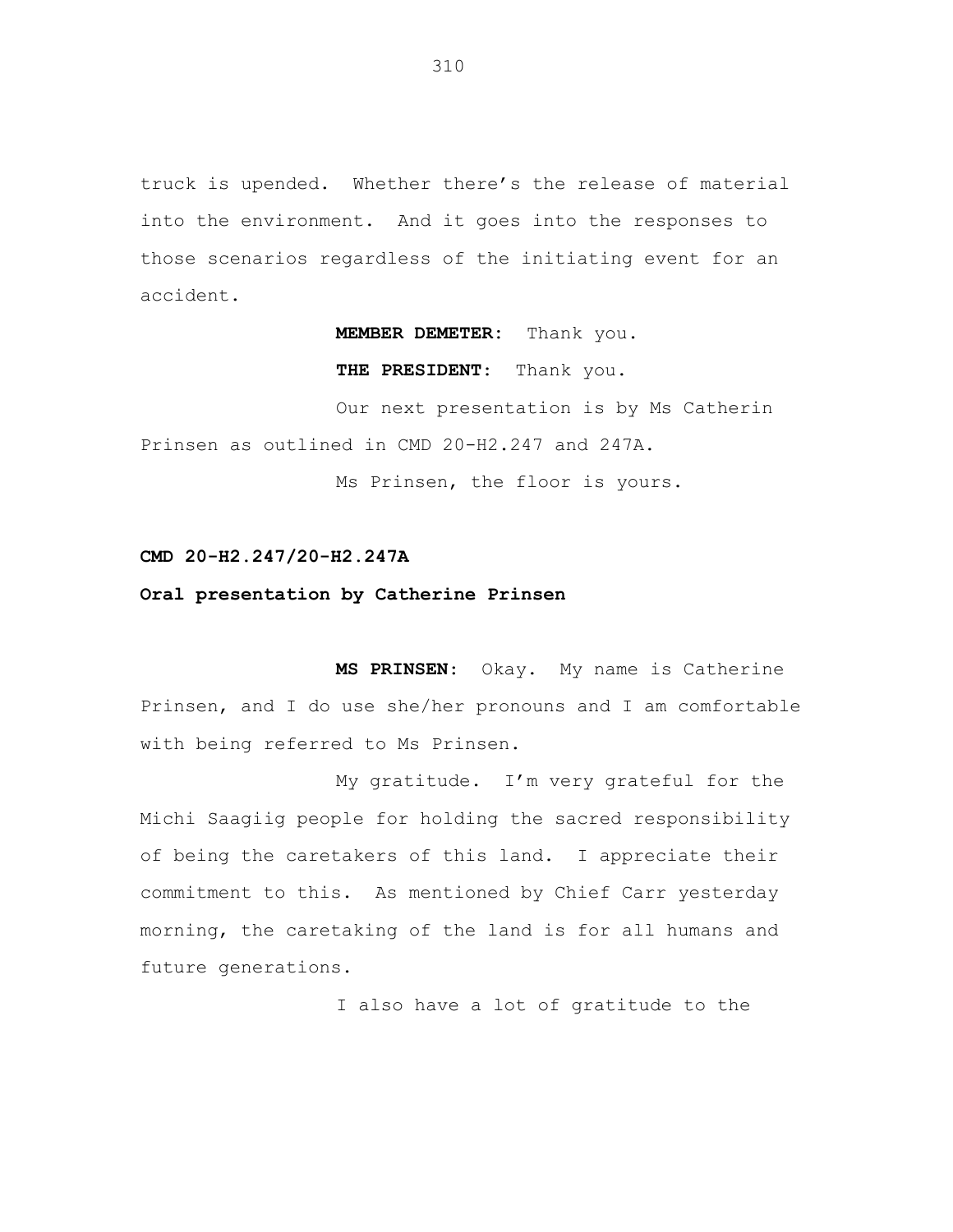Commissioners, the staff, BWXT and the intervenors for their openness and their stamina. This is like a marathon. I'm not a public speaker. I hope to say something a little bit different than all the people that have spoken today. I wish that I was a funny person and I could make you smile a bit, like my friends Rachel and Graham, but my topic is a bit heavy.

My positionality. I identify as a settler descendant and I will speak from that perspective. And there are times where I might say "our" responsibility, and that is coming from a settler perspective.

Being a Canadian citizen the honour of the Crown is very important to me. If it is not upheld I do not feel okay about having a presence in this territory, or any other territory on Turtle Island.

Since I live in the Williams Treaty area I consider myself to be a treaty person and as a result I have responsibilities.

In addition to my personal written intervention I was involved in submitting a group letter with three other folks: James Wilkes, Beatrice Chan, and George Campana that thirty-three other people signed in less than 48 hours. I was a bit surprised that no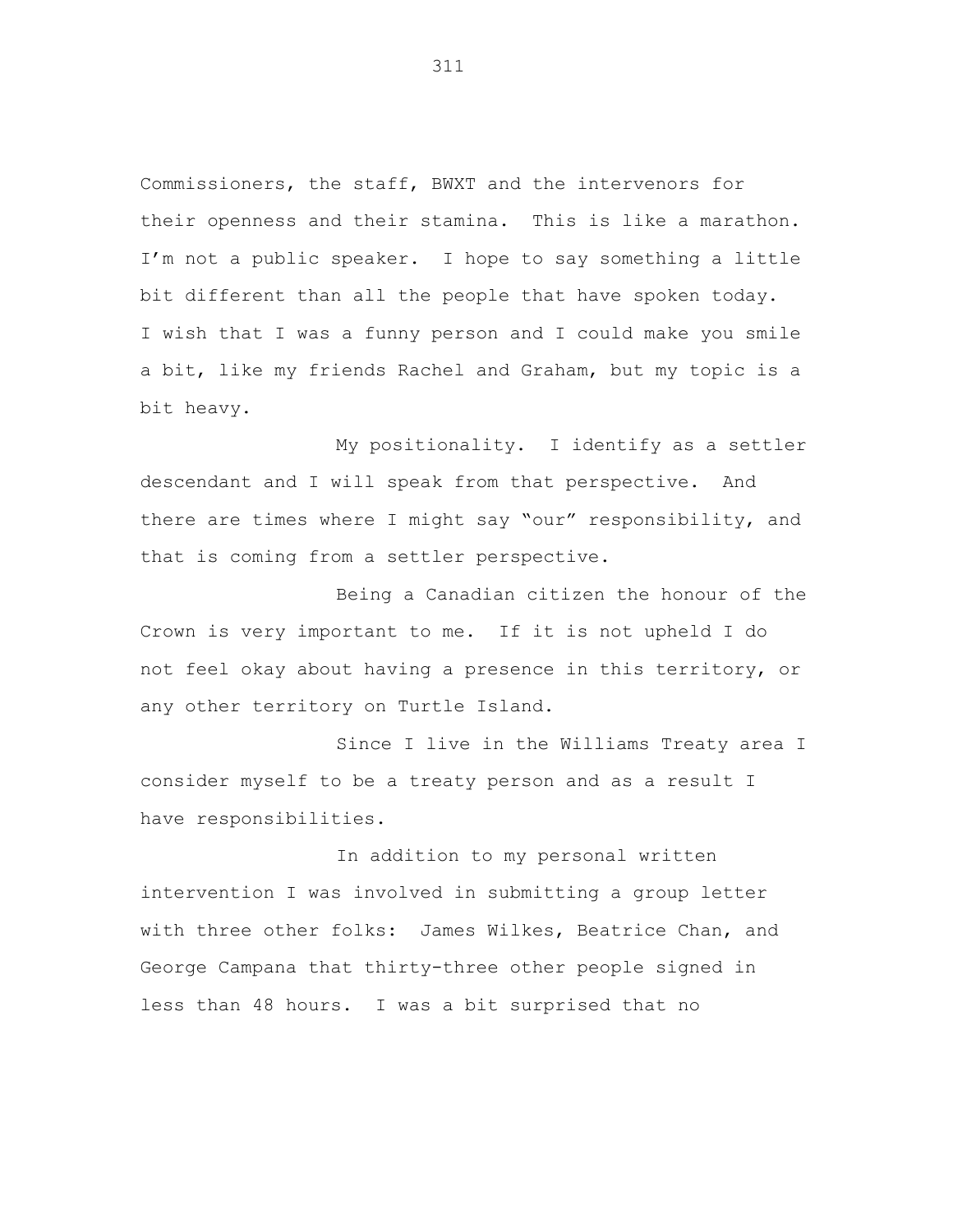questions were raised last night about this group letter.

Okay, so now for my slides. I have two parts, one obviously is about indigenous consultation, engagement and consent. And then the other part is the license transfer.

So, Consultation, Engagement, Consent, Transparency, Nation to Nation, etcetera. I've got these questions: Who? When? Where? What? And, How?

My first question is actually Why? Which I didn't put on here. As to my initial remarks they spoke to this. It is the Crown's responsibility to uphold its honour.

We heard from three Michi Saagiig chiefs who were here yesterday that they are triggering the duty to consult.

Who? Who decides who gets consulted? Who is considered an "Indigenous group"? Are all seen of the Williams Treaty First Nation communities being consulted? Who has been consulted about the discharge limits within this territory? As noted yesterday, Alderville First Nations was not on the list of BWXT's communities of interest. I put "oops".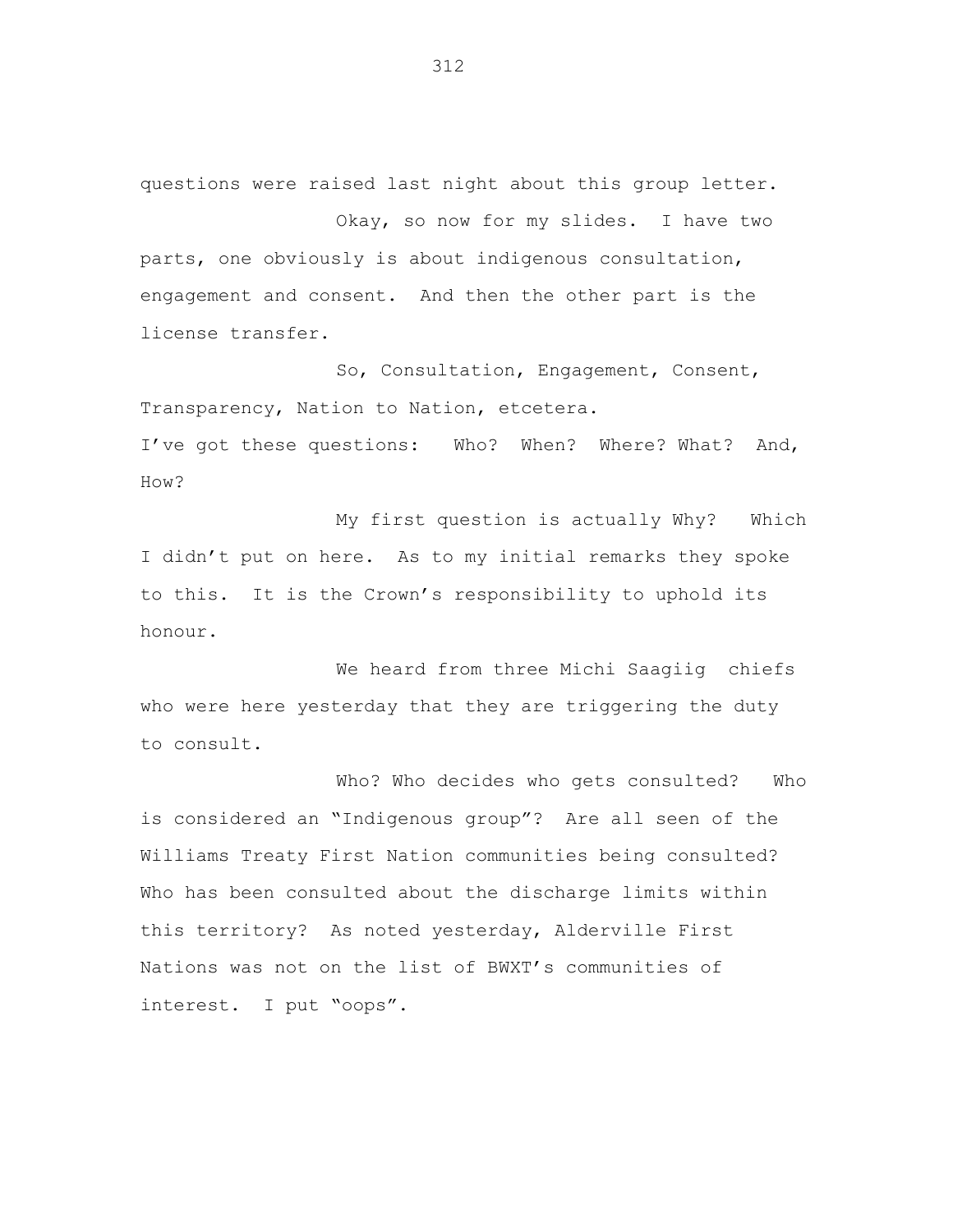I appreciate the explanation yesterday, however, the City of Peterborough does lie in the traditional territory of Alderville. And I want to take note that in the interventions there was actually at least one intervention written by an Alderville member on behalf of three Alderville members that live within one kilometer of BWXT. So, there is interest. So, to take a correspondence from one person and let that entire community go is not responsible. And Chief Carr, I believe it was Chief Car and Chief Whetung mentioned that consultation is a community effort. It's not just that single person, or single representative.

Next is, When? Who decides when the duty to consult is triggered? And I heard earlier today that all this work is happening based on the CNSC staff, their work that they do, which I appreciate they do a ton of work, and ultimately it falls on you. But by this point where is the room for the consultation? If you were to choose to say that the trigger is  $-$  the duty to consult is triggered? Where is that time? It needs to happen way before that. So there is a problem in that process.

And, I was very curious about the consultations and consent that took place in the 1950s and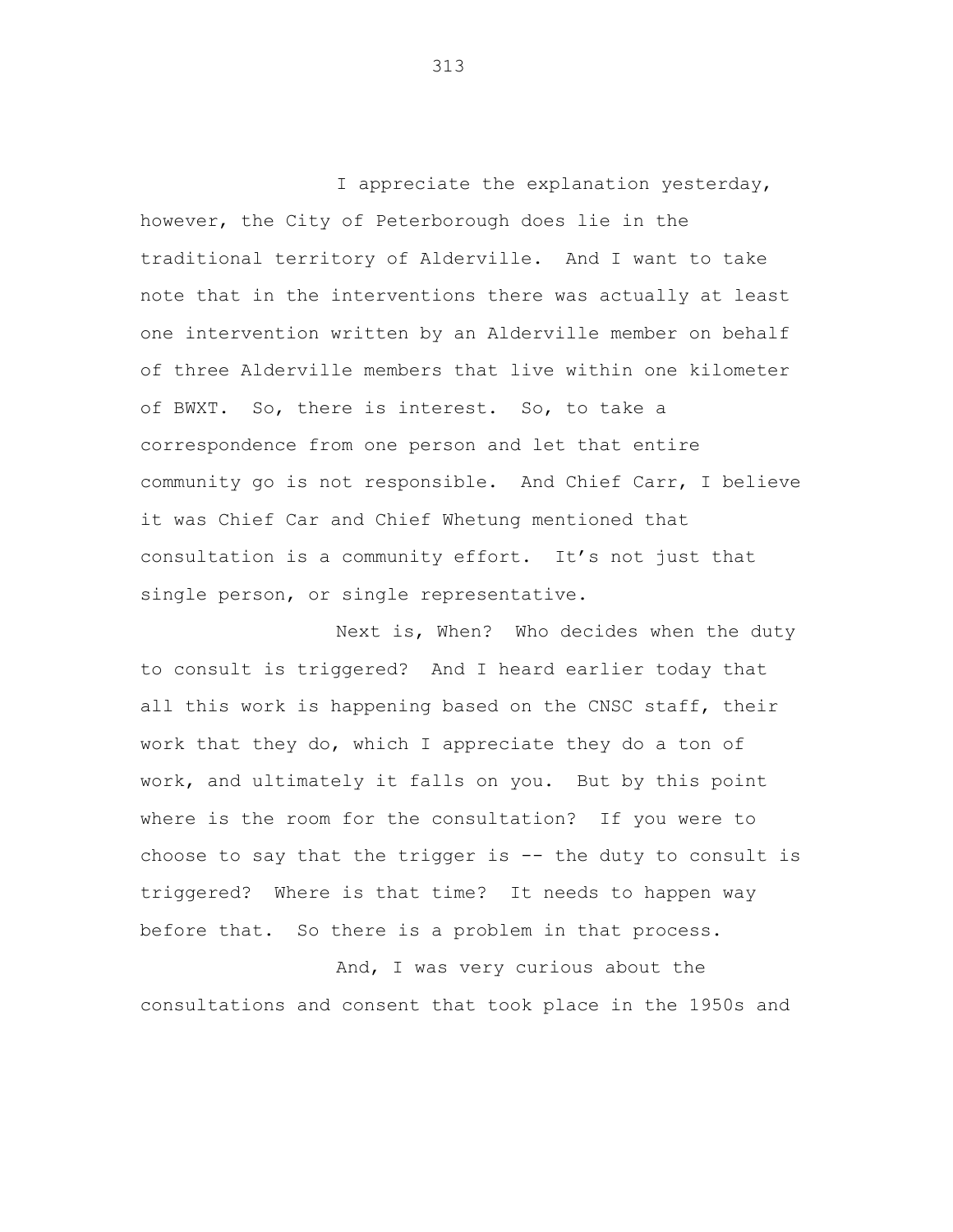1960s when this facility first began, when the facility - or, the work was happening in Toronto.

What about in the '70s when the Pickering plant was built?

In the '80s? I bet you there wasn't consultation happening at that time; I don't know, but that's my guess.

Was there a duty to consult triggered in 2010 when the low enriched uranium request came about for this particular facility here in Peterborough?

Was the duty to consult triggered for the license transfer in 2016 which I will speak about later.

Wow, people really do get a dry mouth up here, it's amazing. I was witnessing that, thinking what's happening up here.

--- Laughter

**MS PRINSEN:** And I made you laugh, that's good.

Okay. Where do these consultation things happen? You know, these are Nation to Nation relationships and they require that respect. They really, in my perspective, should be taking place in indigenous spaces, taking place in public hearings. I have an issue with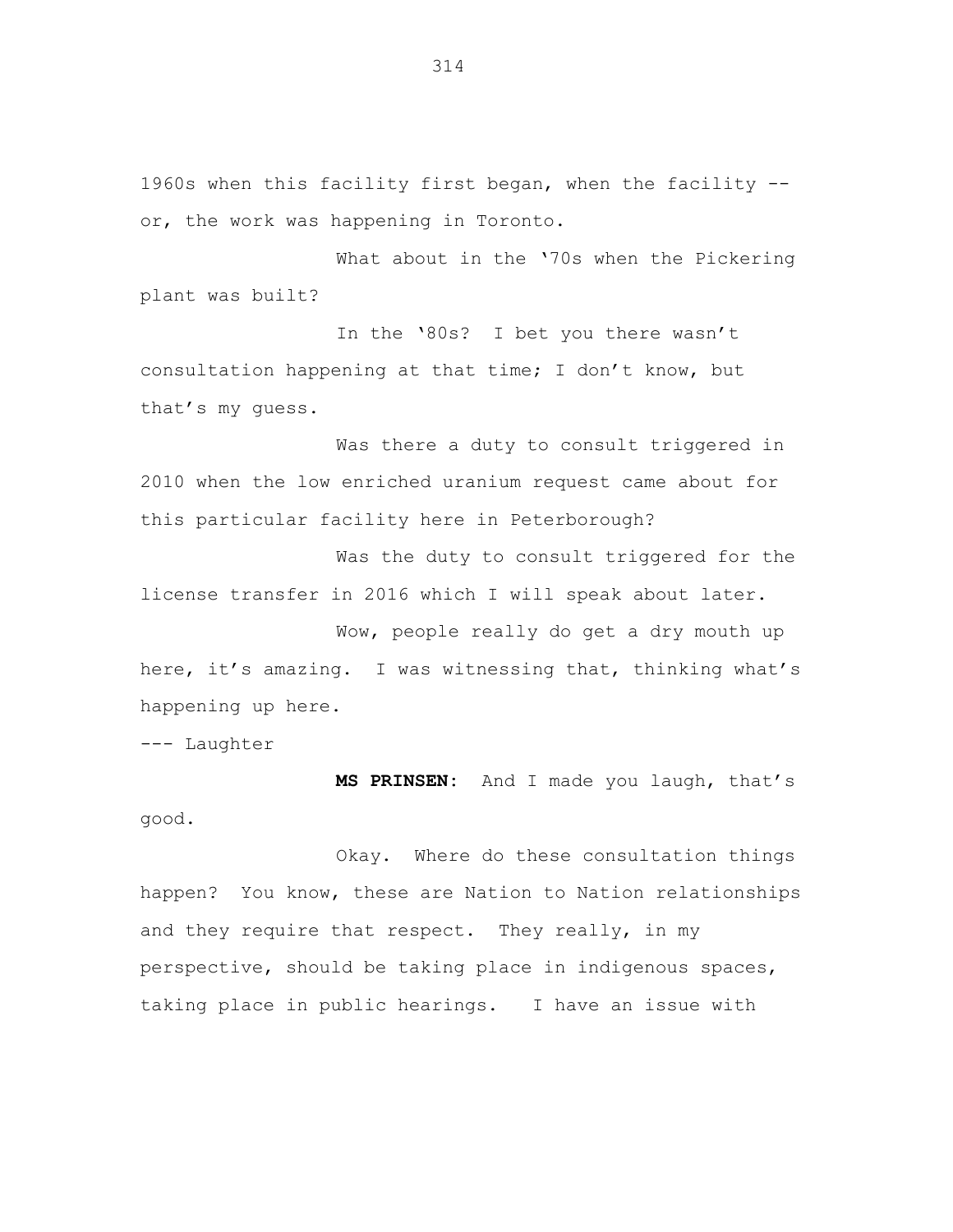that, myself.

I was curious about the emblem; I've never really looked at that emblem before. I did a little bit of research and that, you know, kind of represents the sovereignty of Canada, and I respect that as a citizen. I'm a Canadian citizen, I can respect that. I can respect the raised table and be here and speak to you. But when I saw the chiefs here yesterday, it didn't feel right. It didn't feel right. They have their emblems, but they were down here and it just, again, in here, that just didn't feel right -- Indian person, which was discussed yesterday.

I don't know if I need to go through all this but, you know, what were the consultations about that took place? I've heard lots of letters and you know there was some confusion about what was meant to be discussed.

I think something that's important is this regulatory document REGDOC 3.22 that I found very interesting, but when there's no duty to consult triggered, there's no responsibility of the proponent to act on that document; that's my understanding.

Now that the trigger to consult, in my opinion, has been triggered, I think BWXT really needs to engage in that particular document. So, I do have a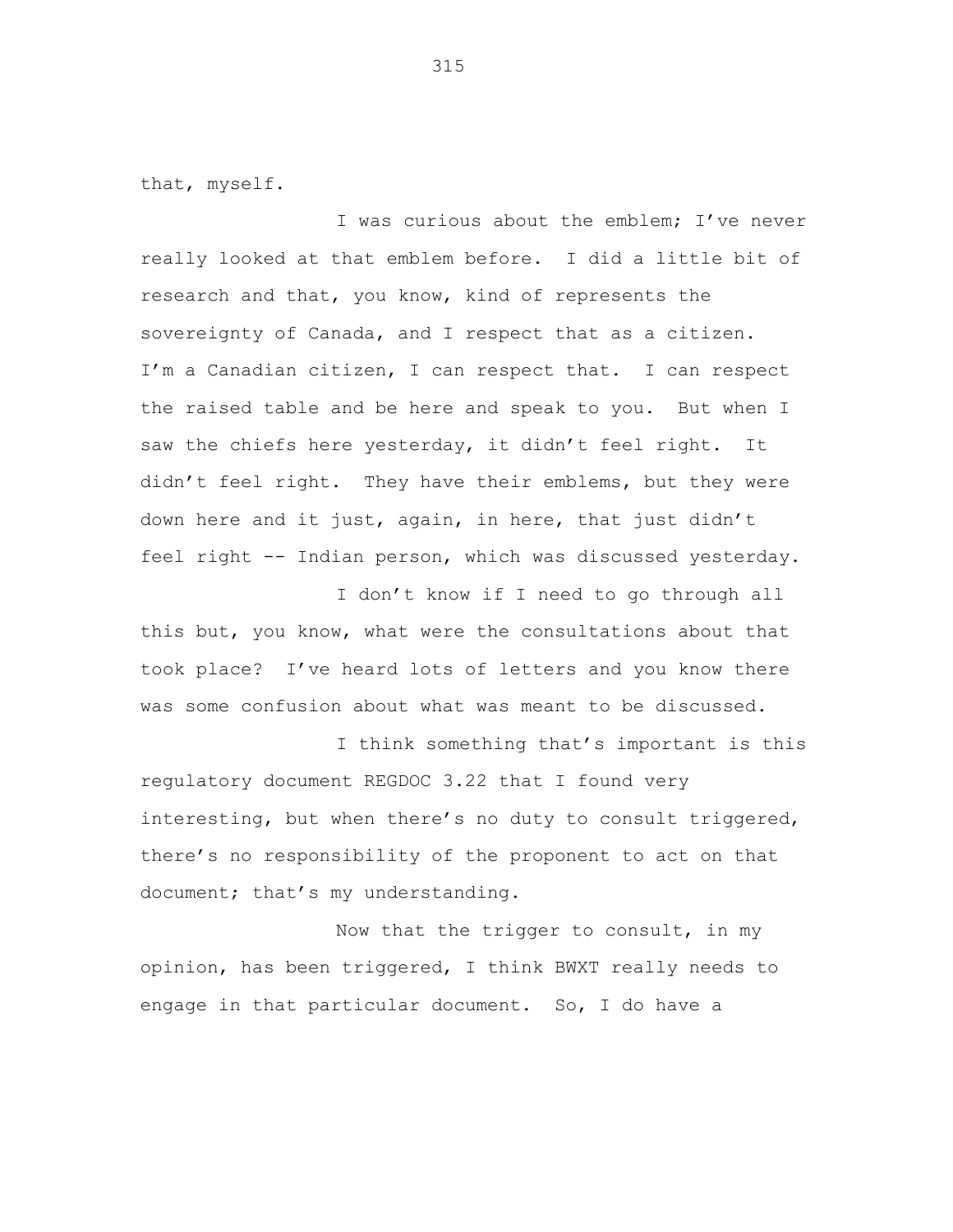question, If that isn't a necessary requirement what is? What kind of engagement is actually required? Is there a license requirement for engagement, or is that just something that's -- you know, would be helpful to have?

I was happy to hear that BWXT made it to a Williams Treaty First Nation community in January of 2019, or 2020, sorry, this year. I was curious about whether there's an indigenous representation in the PAR group, or the community liaison committee? I think that would be a good suggestion.

I think land acknowledgements, even though they can be really bumpy and hard to do and take a long time to learn how to do, is a really important process that I would suggest BWXT take on. I know they did it once in one of their PAR committee meetings, but I didn't see it ever again.

Okay, how do -- oh, my gosh, there's only one minute longer.

Okay, I have these consultation protocols that you're more than welcome to look at. These are outlined by the communities themselves. I think it's really important that we engage in them.

Okay, let's keep going here. Consent.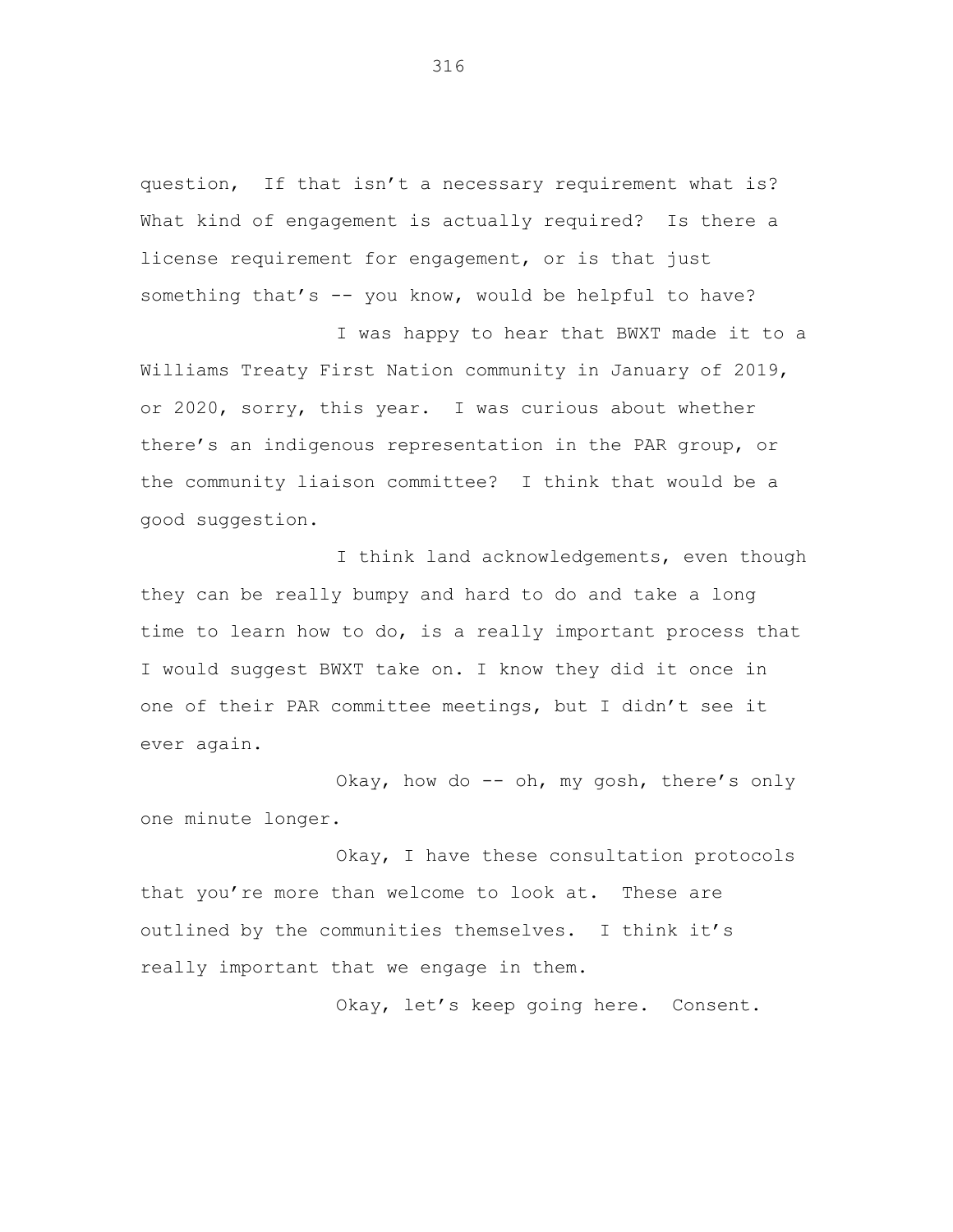You know, I know I hear that Canada is taking on the United Nations *Declaration of Rights of Indigenous People*; that's all about consent, you know, and my friends Rachel and Graham they talked about that.

One thing I want to speak about is this brand new company. I heard yesterday and I really did feel a lot like, you know, Natalie Cutler said, "We're new at this," But, I've also heard John MacQuarrie say, "We can been serving Canada for 175 years." You can't have it both ways. You can't have it both ways.

175 years is like -- that's about as long as you know Treaty 20 has been in existence, so it's not really new, not if you've been paying attention to your treaty partners.

I just wanted to mention that these indigenous communities are not the public. They're not intervenors. They're not hearing participants. They are treaty partners. They're sovereign nations, just like your emblem represents.

I'll switch over to the licence transfer because there's a little bit of a -- we've talked a lot about legacy issues. There's a legacy issue, I think, related to this land transfer thing. I really think that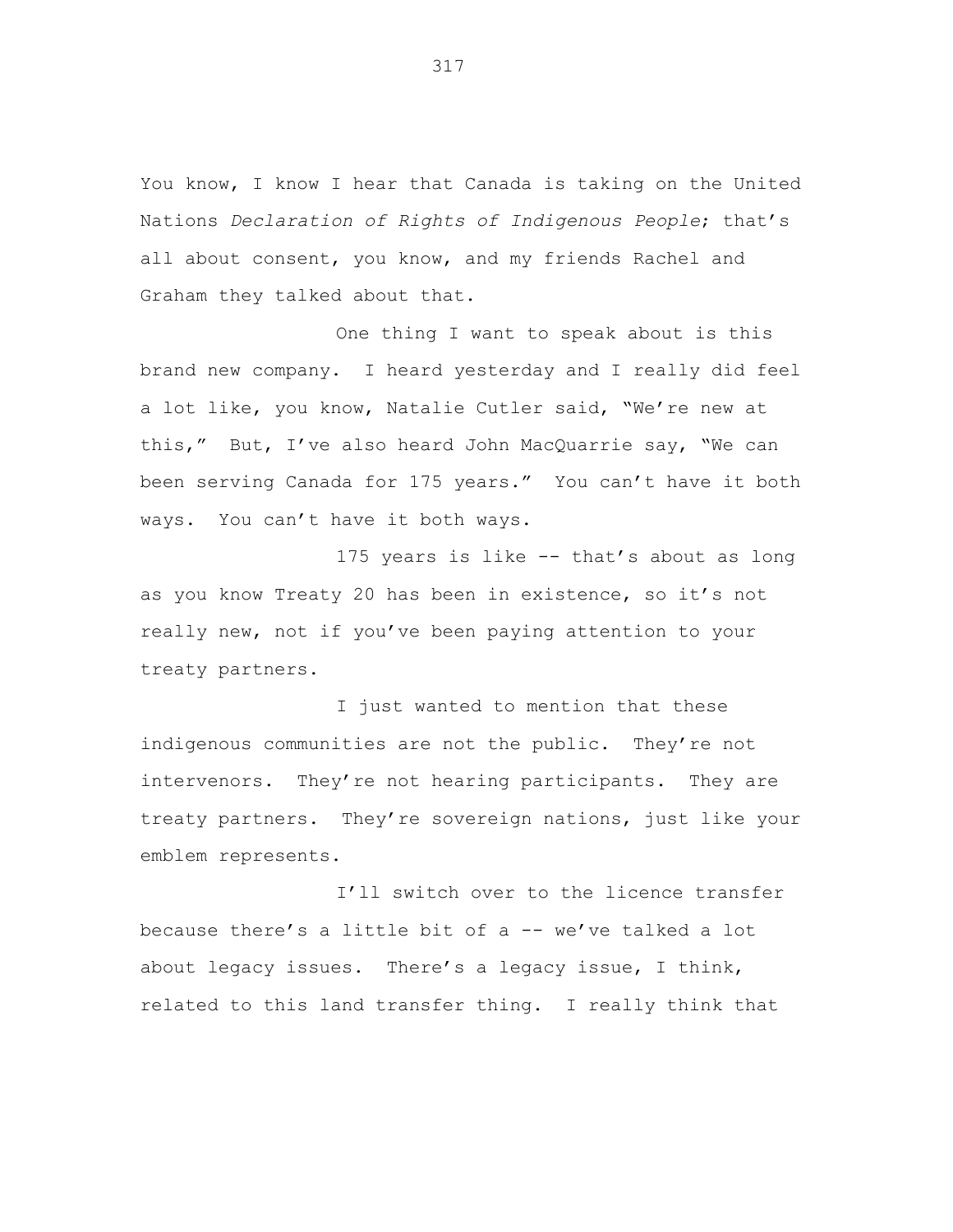that land transfer  $--$  I'm sorry, land transfer  $--$  that license transfer really should have been a public hearing and I really do think that duty to consult should have been triggered. I know it seems like it was just an administrative thing but given all the legacy issues of that property as well as the legacy issue of the Williams Treaty, since 2015 there have been discussions about the Williams Treaty Settlement that the Canadian government is aware of. That was all taking place during that transfer.

I've been sitting here watching BWXT and even though I'm like really opposed to what's happening, having a lot of compassion about like all that you're confronted with, and I think that transfer could have prevented that. I really do, because you would have -- we would have had an opportunity to share about the Williams Treaty Settlement and the communities here, and the legacy of that property, and you came in and that's kind of hit you now, after the fact. So, I do think that CNSC, that was a disservice to BWXT and the indigenous communities here.

One question I have about this transfer, I do know that it was an amalgamation and on that front who are the parent companies of BWXT Nuclear Energy Canada? Ge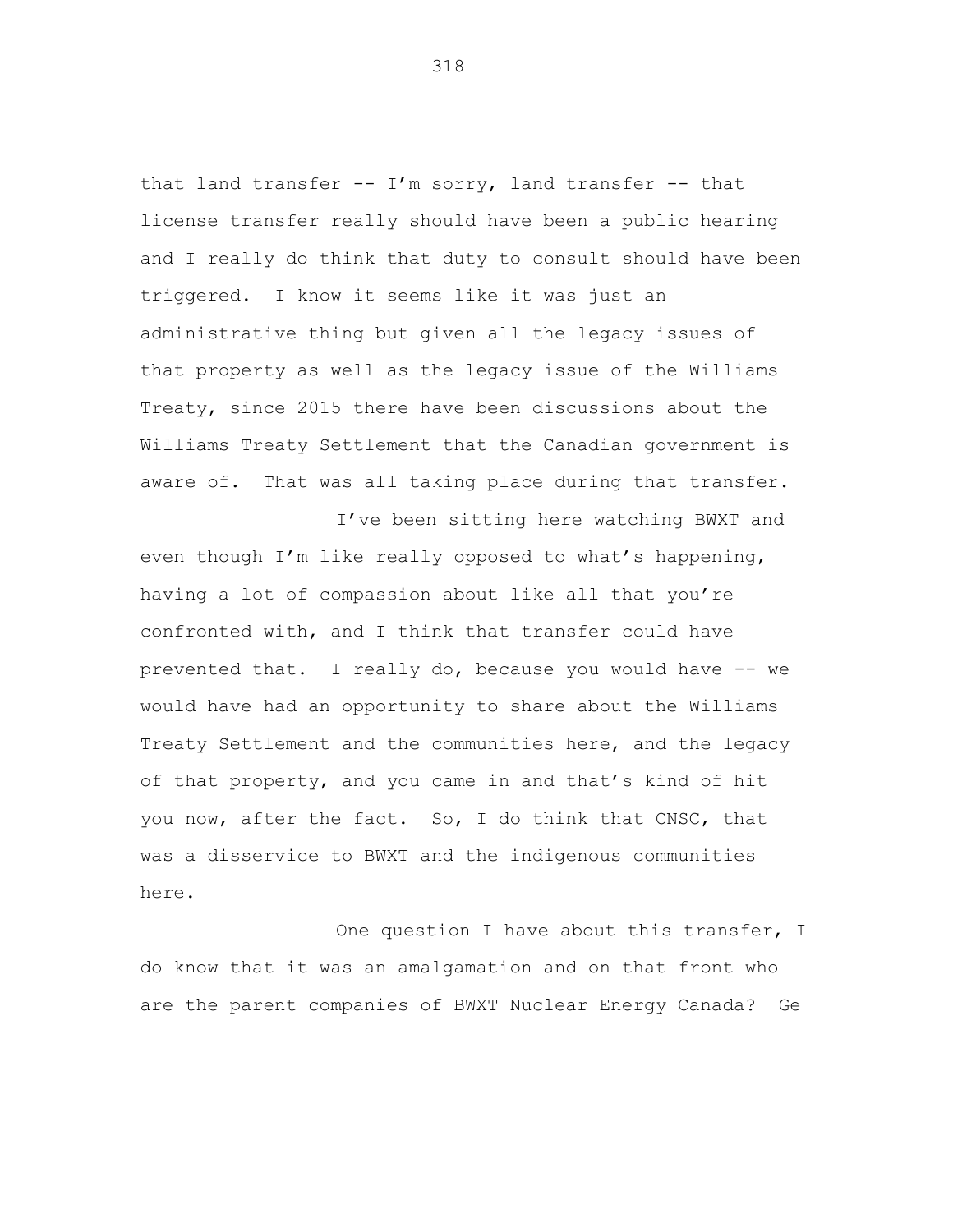Hitachi Canada merged with BWXT Nuclear Energy Canada, actually, and formed a new company. Does that not make Ge Hitachi a parent company? Do they actually not have some responsibilities in this? Are there not ties to that property through GE? That's a question that I have.

My time is up but I think -- I hope I really was able to communicate my concerns. I'm not a public speaker. This really -- I showed up because it's important to me, but it is an intimidating process, so I hope I made enough eye contact and --

--- Laughter

**MS PRINSEN:** -- and was able to

communicate.

Oh, and also -- well, maybe I'll just save this for my final words, so.

Thank you.

**THE PRESIDENT:** Okay. Well, thank you,

you did very well. Thank you.

We'll open the floor for questions.

Dr. Lacroix.

**MEMBER LACROIX**: Thank you very much, Madam Prinsen, for your intervention.

I read your submission carefully and among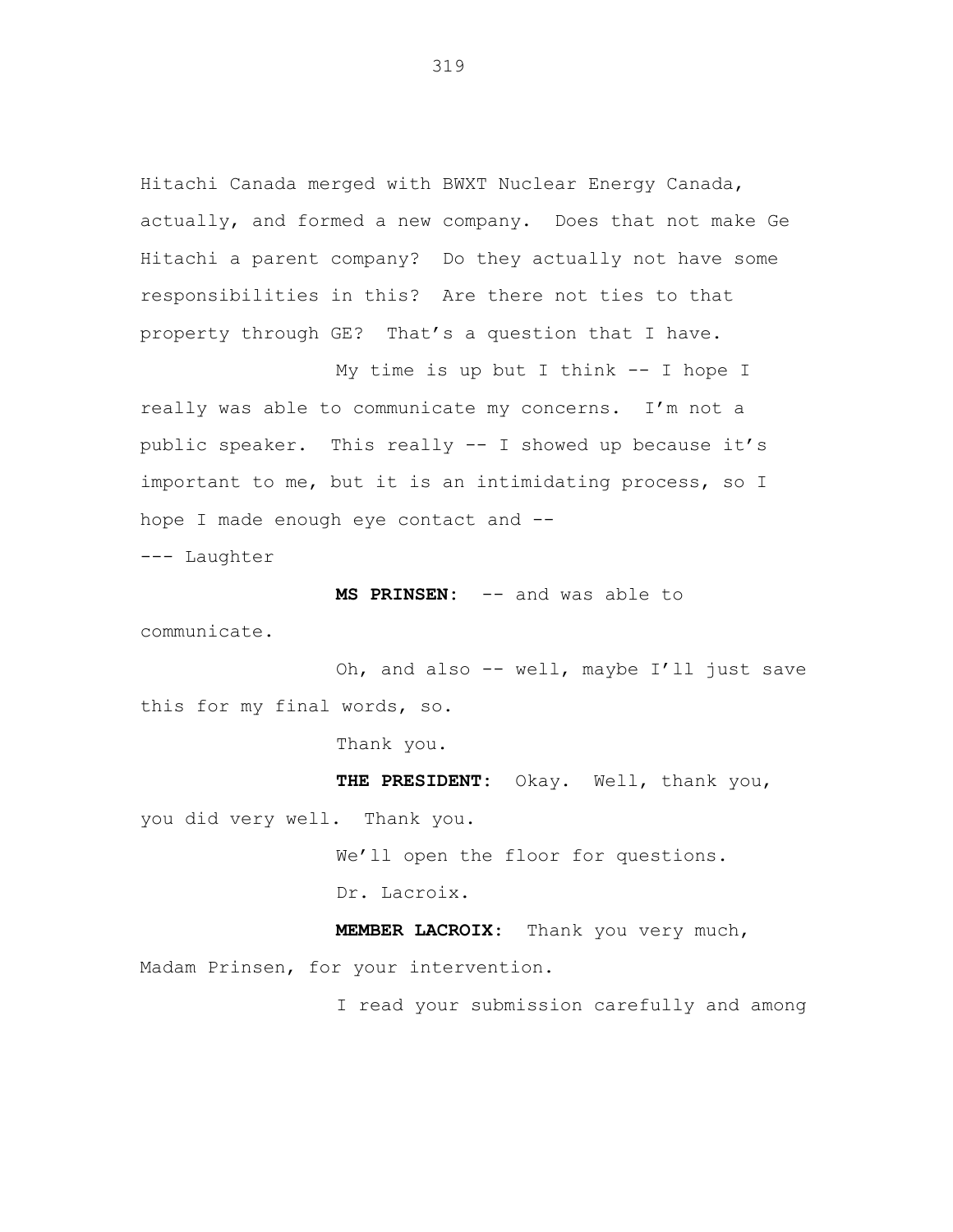the almost 250 submissions, I always try to find the originality and the complementarity. Thus far, we have discussed several subjects and several issues and the originality in your written submission, are your Part 3 and Part 4, in which you make very interesting and very touching recommendations. And my wish is that DWXT, as well as CNSC, will pay attention to these recommendations.

Thank you.

**THE PRESIDENT**: Dr. McKinnon.

Dr. Demeter.

record.

**MEMBER DEMETER**: Thank you. Thank you for your presentation.

The one question that I have is to CNSC staff, with all the paperwork, who is the licence applicant for BWXT? And, is it a conglomerate? Is it BWXT Nuclear Energy? Whose name is on the bottom of that form?

**MR. AMALRAJ**: Julian Amalraj, for the

The licensee and operator is BWXT Nuclear Energy Canada, which is a separate entity.

> **MEMBER DEMETER**: Okay, thank you. **THE PRESIDENT**: Dr. Berube? **MEMBER BERUBE**: Thank you for that.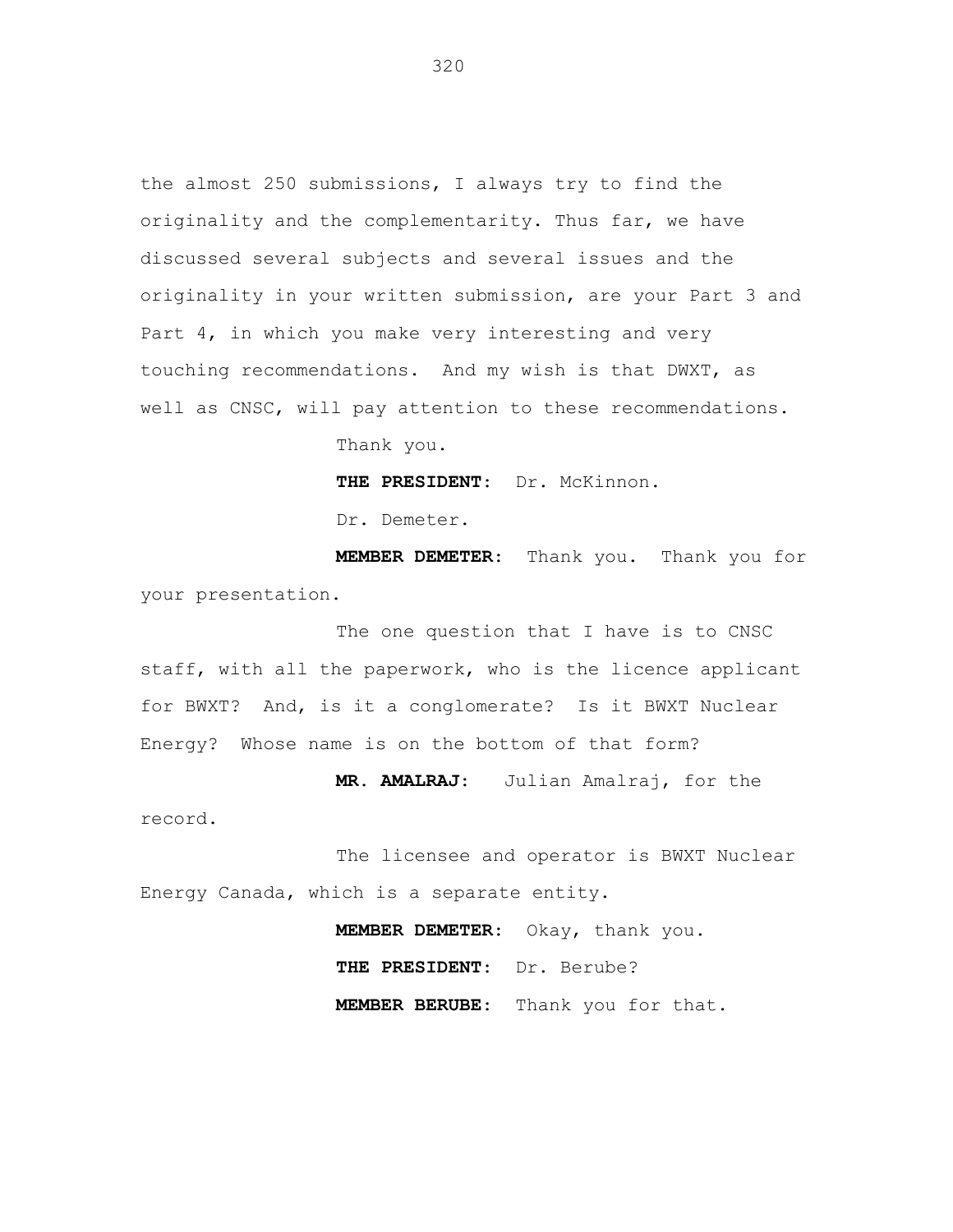There's a means of public disclosure. It's already on the website, but I don't know if you know that I'm actually indigenous Metis, myself. And, so the duty to consult is very, very important to me and I can tell you from my personal experience on the Commission now two years, it's extremely important to this organization as well.

Historically? Well, things weren't perfect, but big improvements have been made and I think we're moving in the right direction collectively.

I can tell you from a Commission standpoint how is duty to consult triggered? We have a legal team that advises us as to whether or not the duty to consult has actually been triggered on any particular file. You know, we have to -- we have to look at that very seriously because of the fact that there are repercussions by not addressing it properly.

What I'd like to do at this point though, is staff does their own independent evaluation of whether a duty to consult has to be triggered or not, and if they would please speak to that process by which you determine whether or not that is to happen?

> **MR. LEVINE**: Adam Levine, for the record. The duty to consult as a legal construct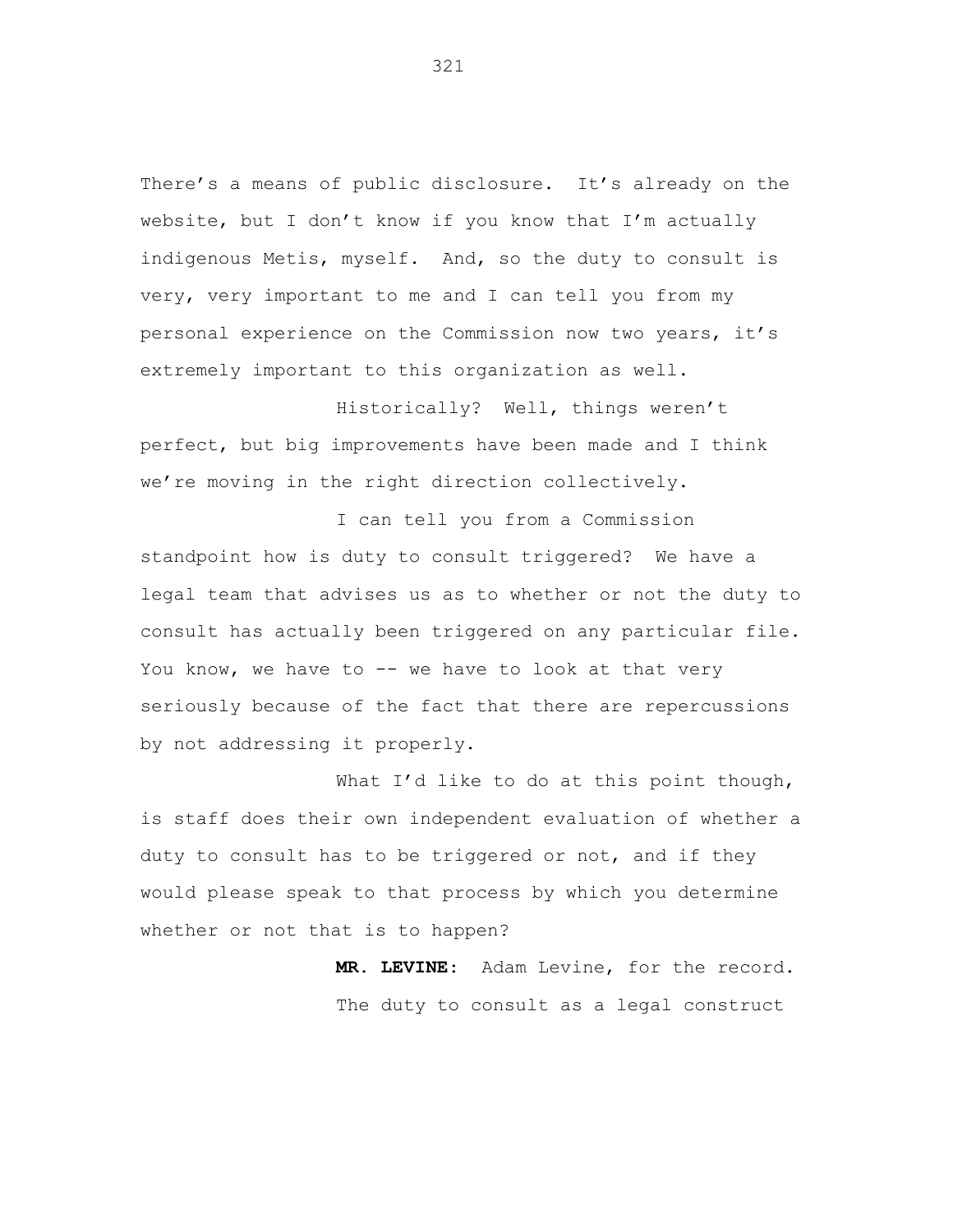in common law has come around as of 2004-05 with the *Haida* and *Taku* Supreme Court decisions and, since that time, the federal government has put in place certain policies, procedures and mechanisms to ensure that the federal agencies, Crown agencies are meeting its legal duty to consult.

There is an ever-evolving process of improving best practises, working with communities directly to ensure that it's a meaningful process, so at the CNSC what we do, we have a dedicated team, that's my team, the Indigenous Relations Team at the CNSC, and what we do, we work on every single major licence application at the CNSC, whether it's for renewal or a new facility. And we review that documentation to look at what is the applicant actually asking for; what are they going to do in terms of either if it's a renewal or an amendment to their licence. And what are the potential consequences in the real world to the biophysical environment, but also to the rights and interests of indigenous peoples that could be affected by that.

We have over a decade of experience or more doing that, and we've built excellent relationships with our indigenous partners around the nuclear facilities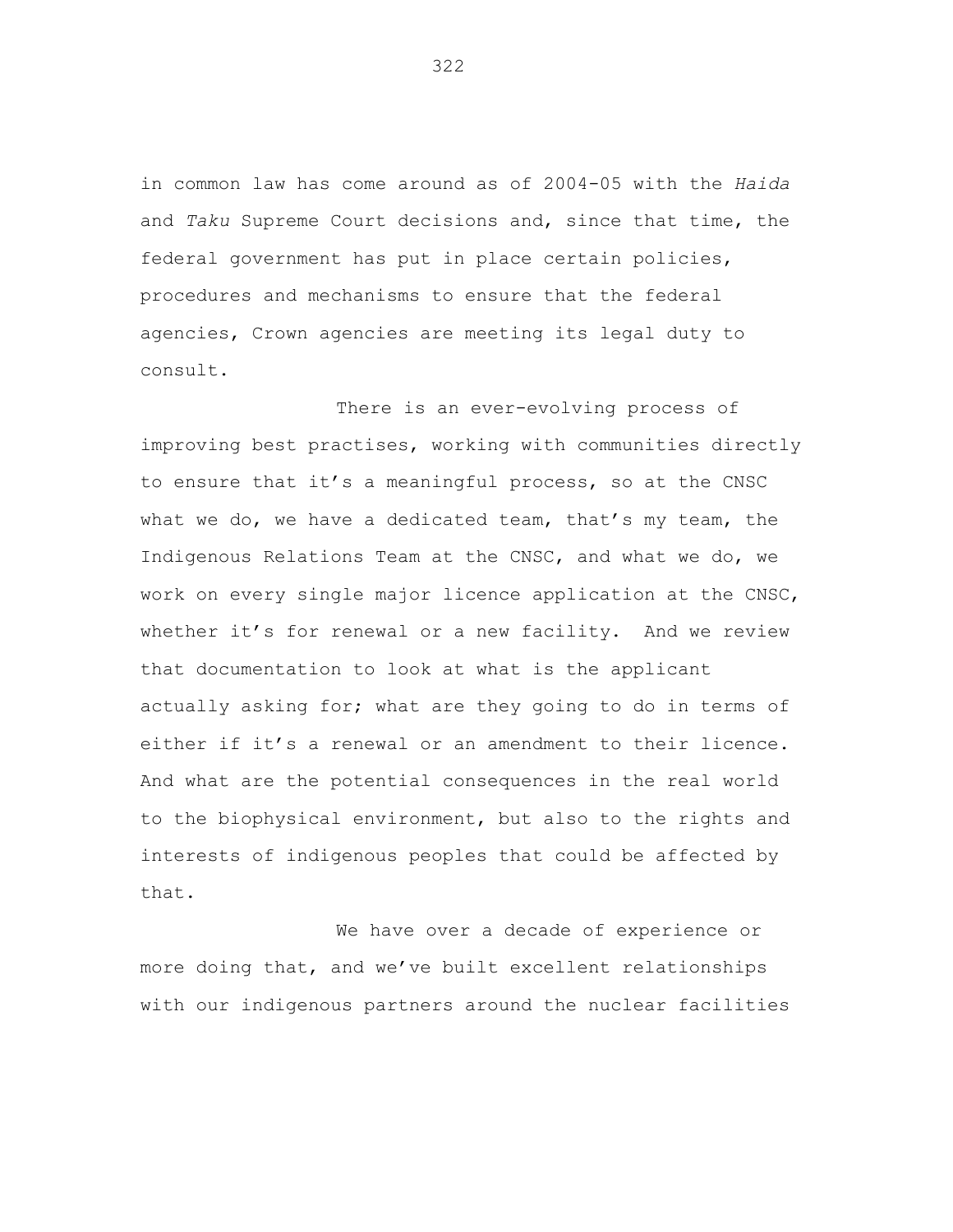we regulate, including the Mississauga Nations of the Williams Treaties that were here yesterday. We meet with them on a regular basis because there's not just BWXT, but a whole host of different facilities we regulate in their territories, and so when -- in terms of the duty to consult and that determination we need to look at caselaw, we need to look at best practises, we need to look at what is that actual trigger.

There's no magic line. It is an assessment. It is a professional judgment call. But we do an initial assessment to look at what are the indigenous and treaty rights within the vicinity of that facility or project; what are the interactions potentially with the environment and those exercise of rights as we understand them. That's just the Crown's side of things.

Then, like once we identify the right communities, we go out and we speak to them, we inform them and we initiate a process of dialogue, a two-way dialogue, to better understand what are their concerns, their priorities, and make sure they have the right information. And this is all done commensurate with the risk and commensurate with the type of process, the level of interest from groups, because we usually contact a wide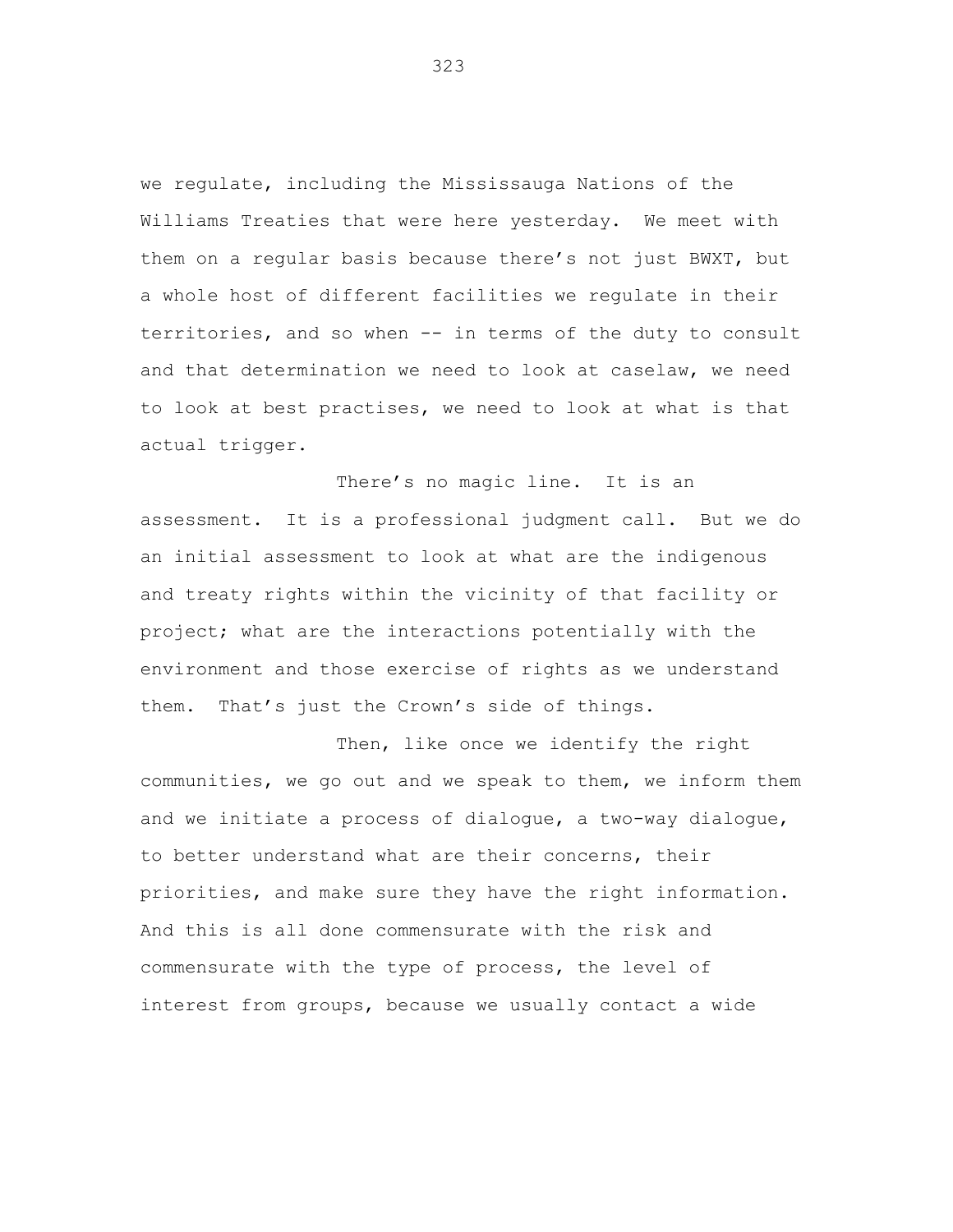list of interested communities. We may only hear back from a few.

We always do follow-up to ensure that communities -- we know they are extremely busy, capacity is a big issue, so we want to make sure they do get the information. And then we start that dialogue about what a meaningful consultation process means for them and develop that and integrate that into our regulatory process to make sure it's meaningful, and address all concerns up until we get to the Commission Hearing process.

We demonstrate what we have done before the Commission through our CMDs and other documentation and then make sure the communities, if they would like to, come forward to the Commission to express their concerns to the agent of the Crown, the decision-maker, the Commission, and then have the Commission deliberate on that and make a final decision and, you know, place conditions or recommendations to address any concerns should they arise.

So it's a very thorough and tested process and we have been doing it with great success for a number of years now.

> **MEMBER BERUBE:** Thank you for that. I just want to add to that. Even if the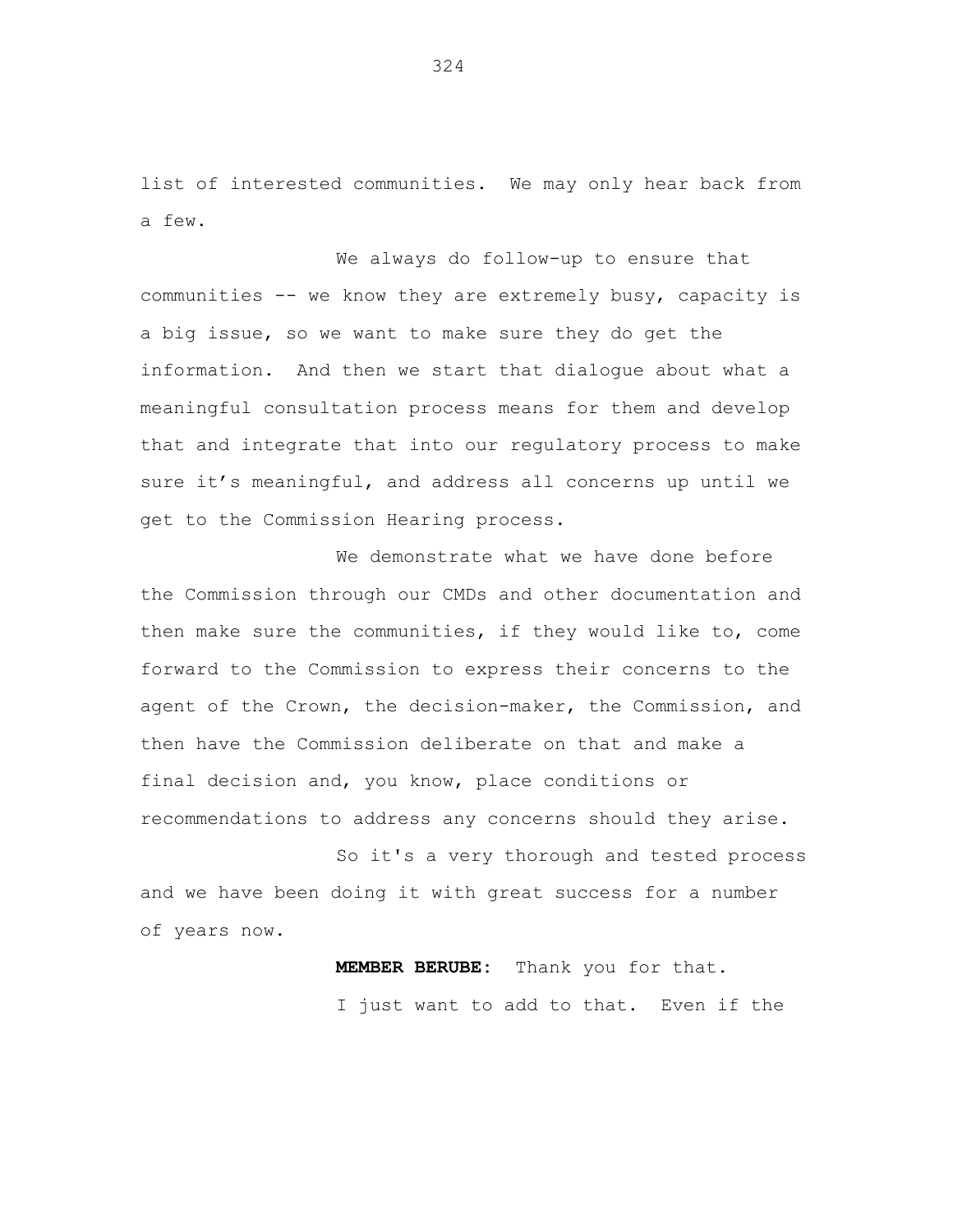duty to consult, a formal duty to consult is not triggered, and sometimes it is not, then we are always about rich engagement and I think everybody here understands the need for engagement. So I would like to have BWXT quickly discuss where you are at in the engagement process, where are you in the learning curve, what do you think you need to do, what are you good at already?

**MS CUTLER:** Natalie Cutler, for the record.

I first want to say that this intervention was very helpful and I think this intervention makes us stronger. So I want to thank Ms Prinsen for raising her thoughts and her perspective.

BWXT is fairly green to this process, as I have mentioned. We started by joining the CCAB. The Canadian Council for Aboriginal Business has a program to help businesses like ours that are new to this. As we became a company that had a licensed business in 2016 with this acquisition, we wanted to do this well, and you are right, we should have been doing it a lot longer than we have been. However, we really rely on feedback from the communities that are interested in talking to us and we reach out to all of them within the communities where we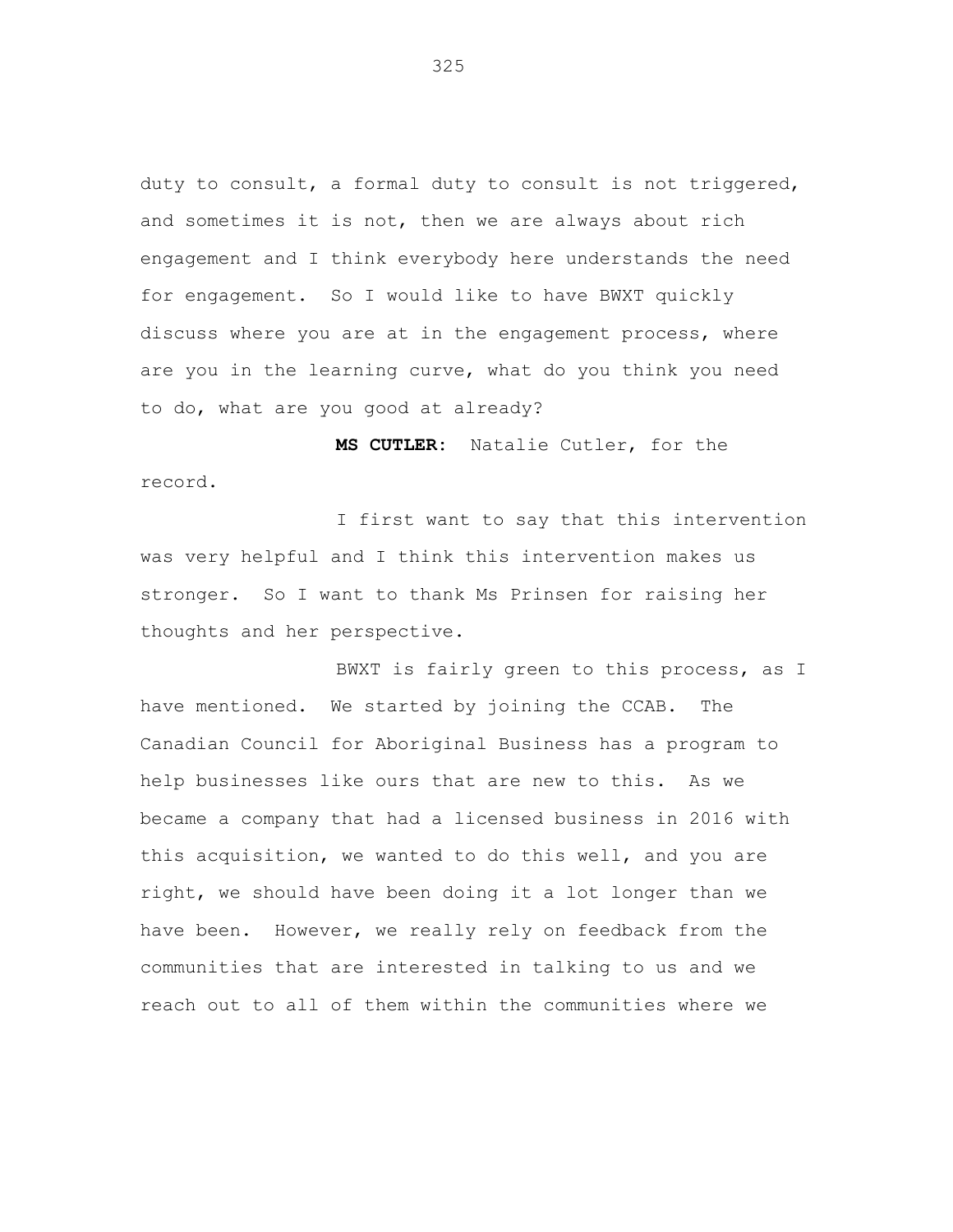have operations and it starts with meaningful dialogue and understanding of their needs and concerns and as well we like to inform them about our business.

The PAR program, the Progressive Aboriginal Relations Program, which is kind of guiding us right now through our learning, has more PAR drivers -- is what they are called.

One is leadership actions and that is having, for example, our leaders really reinforce at our company the importance of strong community relationships.

Another is business development, so how can we work together to be their partner or procure materials from indigenous businesses.

Another is obviously community relationships, which is, you know, forming a long-term relationship with our communities, to understand one another, grow from one another.

And the last is employment.

So we have all of those four drivers that really help create a foundation from which to grow each of those kind of tracks to become more -- to have more meaningful dialogue with our communities on those four tracks.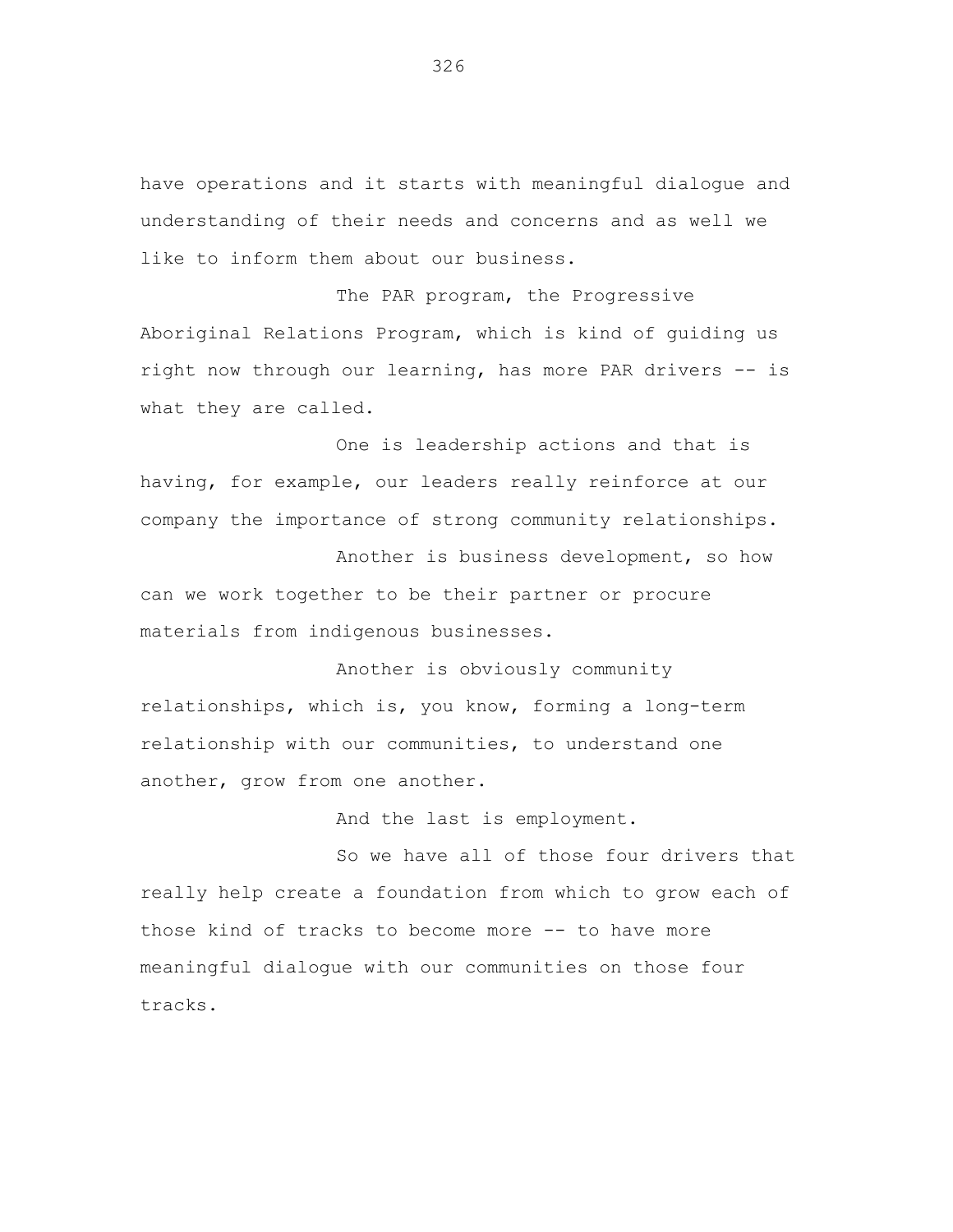And really, I would say we are in the process. We are in our third year and we are -- I think we are doing well, but we have a lot to do, so we are really going to be looking for that feedback.

And I would like to invite Ms Prinsen, if she is interested, to think about joining our Community Liaison Committee, or if you would have someone you would like to suggest, we would be very open to that. Thank you.

**MEMBER BERUBE:** And just so you know, I mean CNSC also has an active engagement program. So if the formal duty to consult does not engage, it doesn't mean they don't do anything. So could you just highlight what your normal engagement activities look like so that we have some scope?

**MR. LEVINE:** Adam Levine, for the record. Yes, exactly. So if the formal duty from our perspective isn't triggered because of potential impacts on indigenous or treaty rights, it doesn't mean we don't communicate regularly with interested indigenous communities. So we have a very robust and ongoing communication and engagement process with communities.

So for the Williams Treaties First Nations, as I said yesterday I believe, we meet right now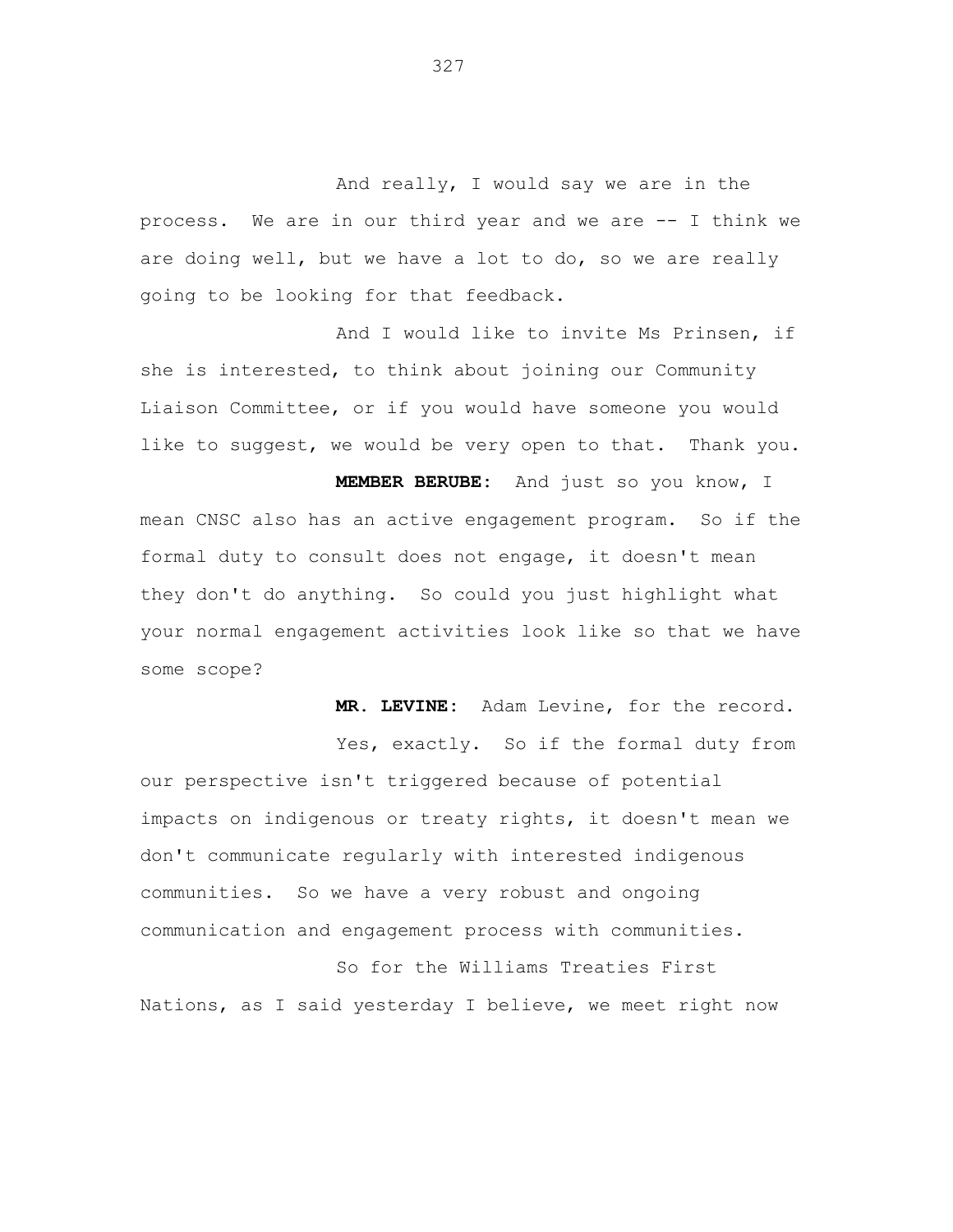on a quarterly basis to make sure that there is this regular dialogue that is ongoing and we give a number of options to communities to explain how they can get involved on a regular basis outside of this formalized process.

So there is our annual Regulatory Oversight Reports. We offer participant funding for communities to hire experts to review those reports, see how compliance and our verification activities are going and performance at the different sites. We have our Independent Environmental Monitoring Program, as you have heard lots about, and want to incorporate indigenous knowledge more and involvement in that. It's regular meetings to make sure that we are giving updates on all the different facilities in their territories and we do that with the Williams Treaties on a regular basis.

And we also offer the opportunity to formalize that engagement relationship, should communities wish, through terms of reference or workplan, et cetera, to make sure that we are partnering together where we can and starting to build capacity in the communities as well. Because it is not enough just to talk once every five years or at the time of a licensing decision, but throughout the lifecycle of the facility, because we are a lifecycle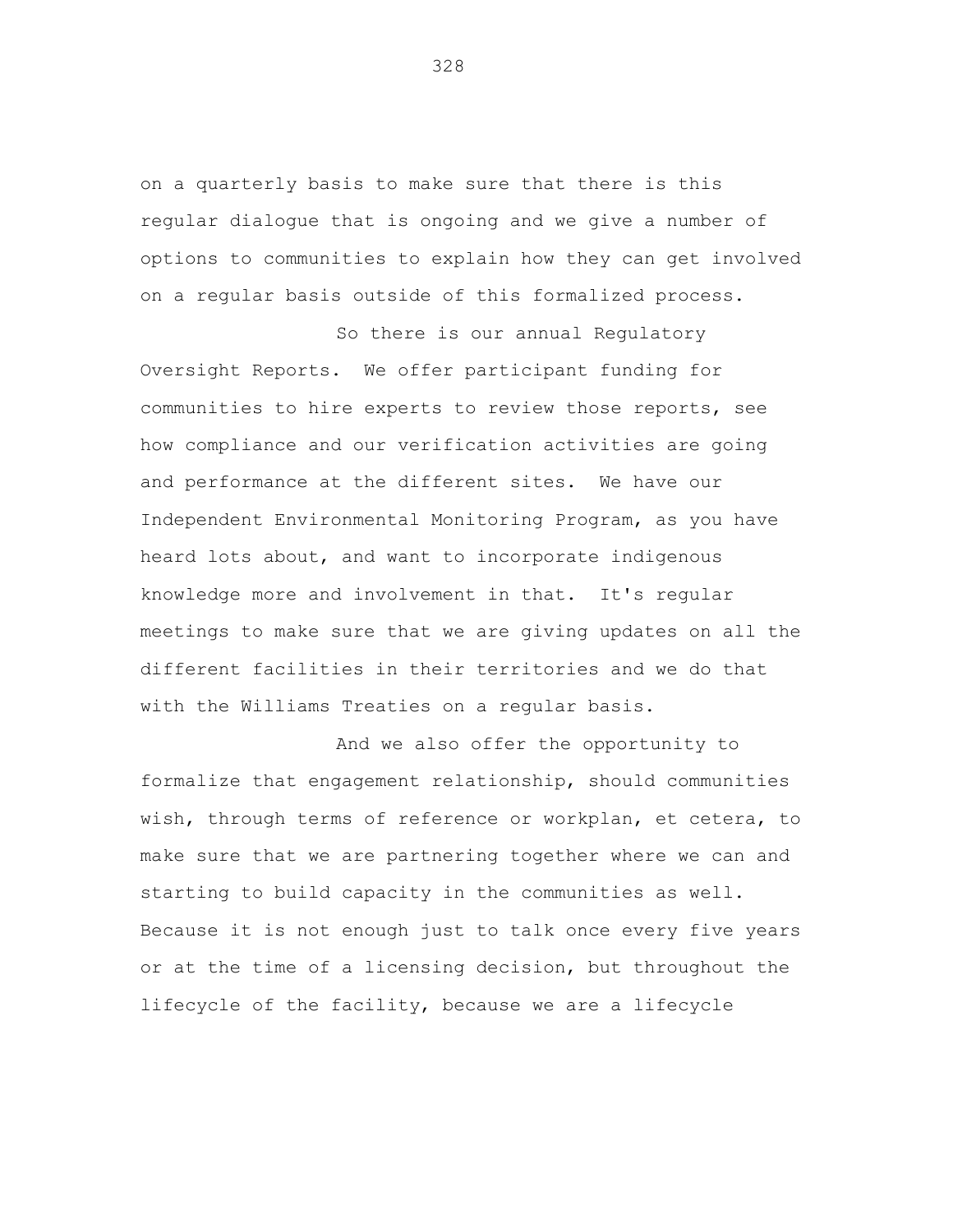regulator and those communities are going to be there forever and so we are we for many aspects.

So that ongoing relationship is extremely important to us.

**MEMBER BERUBE:** That's a long-winded answer, but I hope that helps you -- --- Laughter / Rires

**MEMBER BERUBE:** -- get some perspective. Actually we take it very seriously and so your concerns are heard and we share them. I mean nobody here is perfect, we are all learning and that's where we are going with it. As long as we engage and we learn, we should be fine. Okay.

**THE PRESIDENT:** Well, thank you very much. So we will turn to you, Ms Prinsen, for your last few words, please.

**MS PRINSEN:** I think what I would like to do is my conclusions.

I really do support the request of the Chiefs yesterday to defer in the honour of the Crown and in respect of your treaty partners.

I was just sitting here thinking about, you know, BWXT and that learning curve that I'm on and I'm committed to and I make mistakes all the time. Sometimes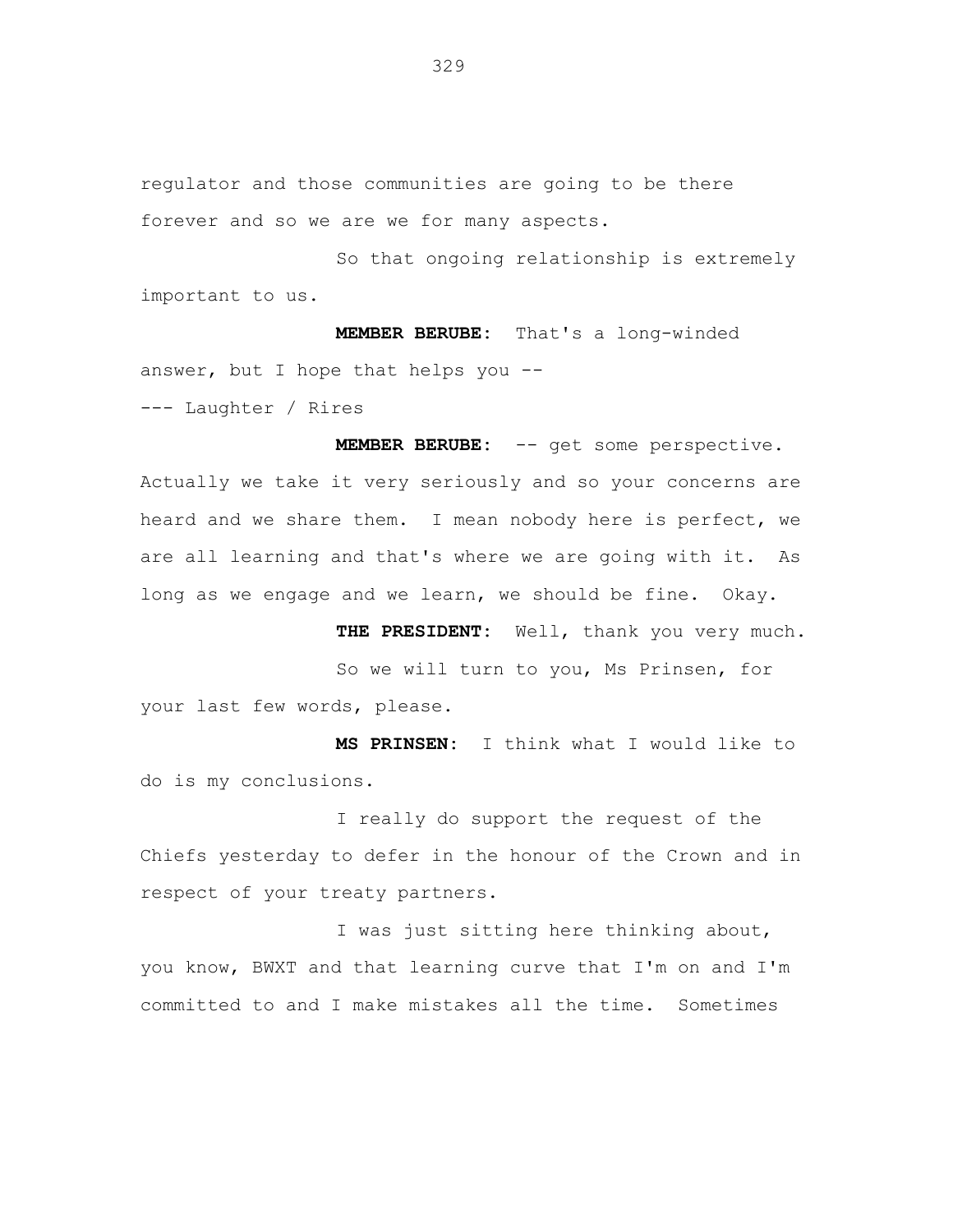it requires a lot of courage to put yourself out there, given the impacts of colonization really.

And just as a suggestion, it just crossed my mind that, yes, the Commission can defer, but you can, too. Like there is a way that you could maybe, I think, change your application to make space for that deeper consultation and it not just fall on the Commissioners. Because the more people who make space for that and are brave enough and open their hearts and trust in our ability to have good relationships, I just think it's worth taking those risks and trusting. And I don't know, I have and I get back more than I risk.

I do want to acknowledge that, you know, consultation and engagement hasn't taken place, so I do need to stand firm on, you know, not allowing the licence to go through as is with the pelleting. I want to support the indigenous people of this place --

#### **THE PRESIDENT:** Okay.

you.

**MS PRINSEN:** -- in their request. Thank

**THE PRESIDENT:** Thank you. Thank you for your intervention.

Our next presentation -- and I believe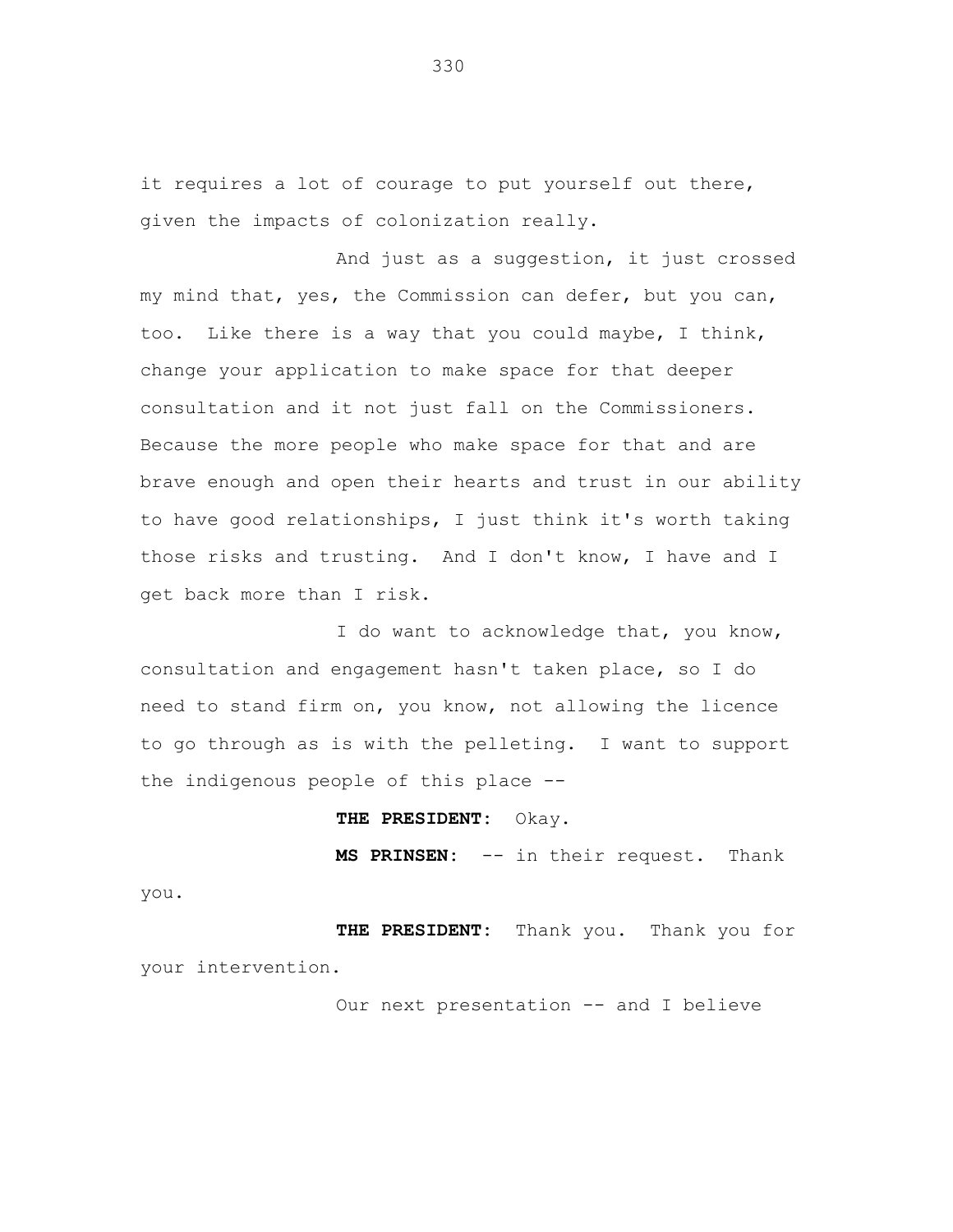it's our last presentation -- is by Mr. Cameron Douglas, as outlined in CMD 20-H2.249.

Mr. Douglas, over to you.

**CMD 20-H2.249**

**Oral presentation by Cameron Douglas**

**MR. DOUGLAS:** Thank you very much, Commissioners, for the chance to be here. I'm pretty sure that everybody in the room is really looking forward to my presentation --

--- Laughter / Rires

**MR. DOUGLAS:** -- and of course that has nothing to do with what they are expecting me to say, but knowing that by the end of it we all get up and leave. I know some of you have come in from out of town and it has been a long week. You have honoured our community with your interest.

I will say that I haven't had a chance to get down to hear others speak. I am a schoolteacher, it is hard to get out of the classroom. But a few did share with me actually some thoughts. They said they honoured your attention, they said you are very active listeners and that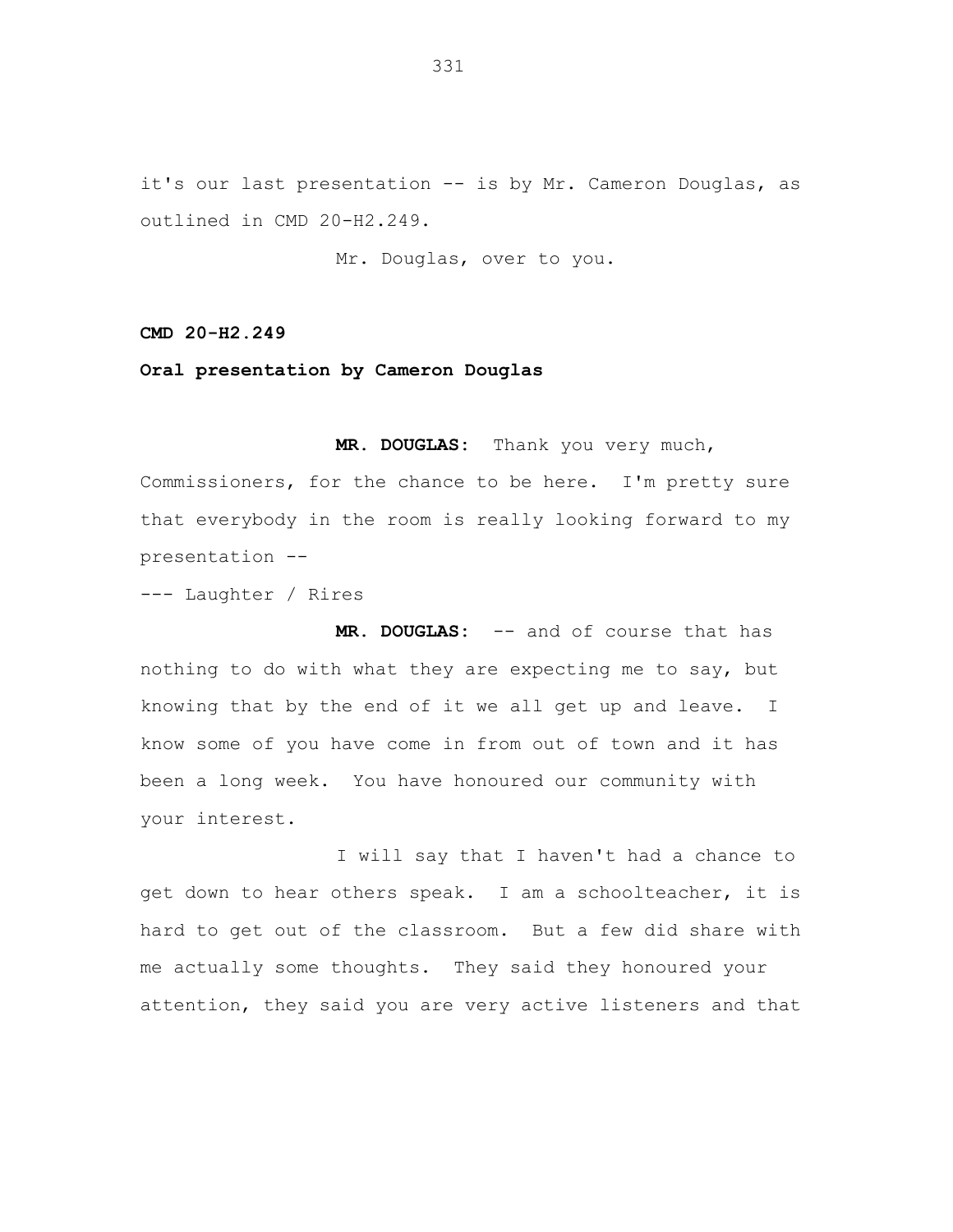you seemed genuinely sincere to listening to what we have to say. So that encourages me and I thank you for that.

I would also like to honour those who have spoken to before me, whether that's in objection to the application or those who feel safer about this and I thank them for their contributions.

I have to say I'm feeling a little bit heavy in my seat here thinking like I have the weight of the final words of this Commission and I sort of note to myself I'm going to get my name in earlier in the process so the load isn't on my shoulders.

By way of introduction, I live in the city, I have lived here for 20 years. My house is about 300 metres from the BWXT plant. I have a wife and two children. But I don't come here to speak of my own individual concerns, I'm thinking at I think what is a community level. But I also want to introduce myself as a schoolteacher. That is my career and I have spent the last 15 years of my working life working with young people to help better understand their place in our planet and how they can actively engage in decision-making.

My university training, I have an undergrad degree in Systems Design Engineering, I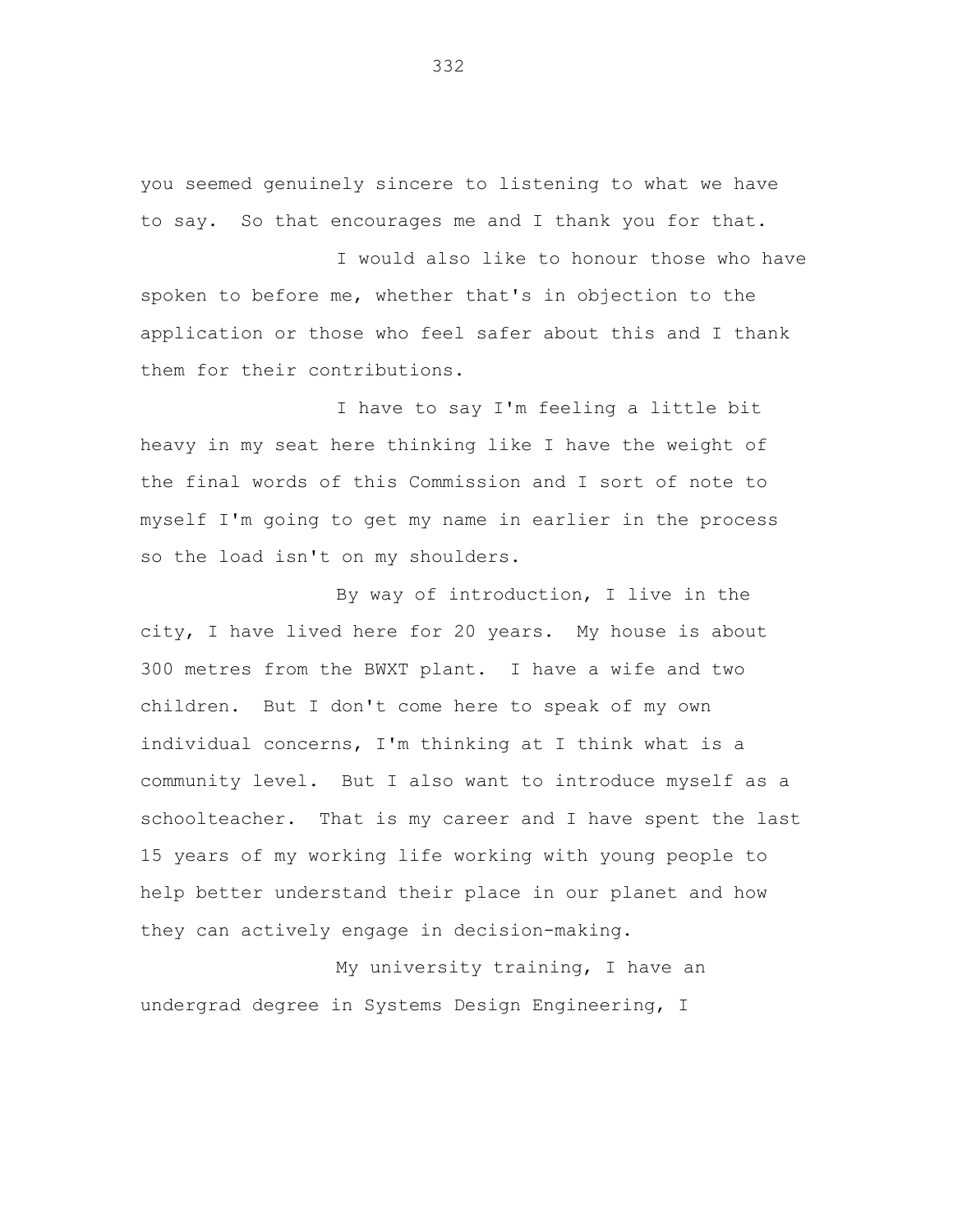specialized in environmental modelling. My graduate degree, my Master's is in Environmental Planning. And most of what I do now in the school is within education.

So speaking of my teaching role, I want to share this afternoon I was just up the street at Market Hall. I took 75 of my students to see a dramatic presentation put on -- it's called "Chemical Valley", and in this presentation they cut to the heart of the challenge in Sarnia that is faced at the intersection of what we all understand to be a rather large corporate presence in the petrochemical industry sitting right next or in fact around an indigenous community. And I don't think it's any surprise or coincidence that we have those juxtaposed in the setting of environmental racism. And as I was sort of reflecting on that, I got to where I want to start my presentation and it's here.

One of the things I have come to appreciate in my work in trying to understand an indigenous world view is a much more holistic approach to thinking about health. And I know health is front and centre in all of our deliberations here today.

In my limited understanding as a settler, I appreciate that health is framed in the context of the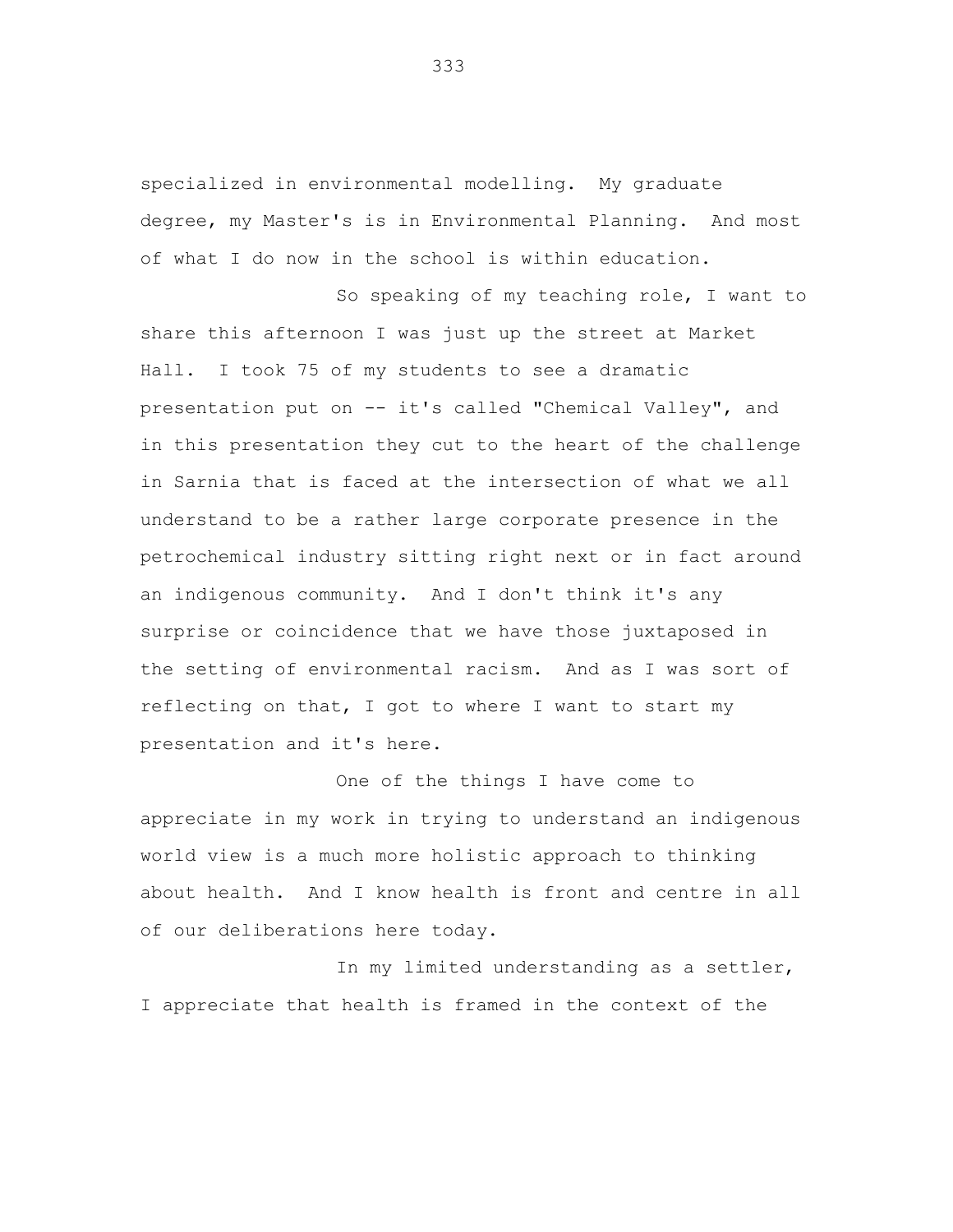heart and the spirit and the body and the mind, and my concern here, to be quite honest, is so much of our focus has been on just the body. And I think we can all acknowledge that we have finally in our world come to appreciate the importance of mental health.

As a schoolteacher working with young people, helping them understand the state of their planet, I and many others have been acutely aware of an emerging condition called eco-anxiety and anybody paying attention to the planet I think it would be hard not to have eco-anxiety. It's not just sort of a term we banter around, this is sort of within the medical practitioning now.

And that gets me to thinking about the conversations that are happening here. I know there are some amongst us today who feel quite confident that our physical health will be fine if this application proceeds. I don't actually agree with that, but I acknowledge that that thought is here.

But I worry that we are not thinking about mental health. And I know from talking to other people behind me here and having been at other meetings and chatting with people on the streets that there is a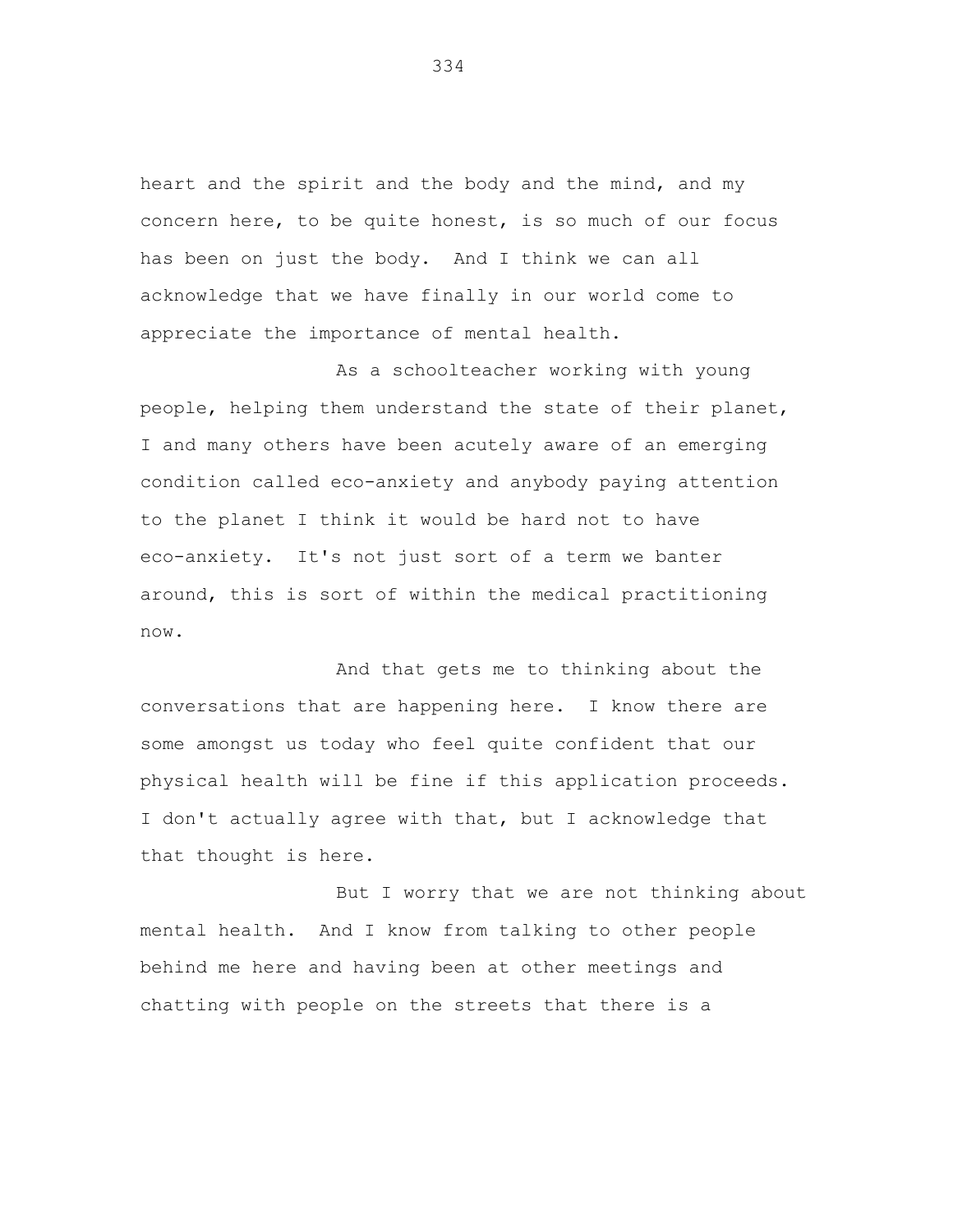significant amount of eco-anxiety around this application. It's undeniable. Whether one decides that it's valid or not I think is rather immaterial, it's real and it's health and we need to think about that.

And I know as I talk to people I can see it viscerally and I haven't been here, but I would be surprised if you haven't had some rather emotional presentations as people are sort of reflecting this state of mind.

I want to just talk for a moment about siting. Of course GE was around for so many years and some of those issues of pollution cropped up on us. We had a job-hungry city as GE wound things down. BWXT got established in that context and now we have, you know, an application for the pelleting.

And, with all due respect, the idea of expanding nuclear operations across from the school is nothing short of outrageous, in my view. I'm not going to dwell on it, I know you have heard this before, but it's outrageous because we have a situation where virtually all the benefits of this operation would fall to a corporate entity.

I certainly reflect that there are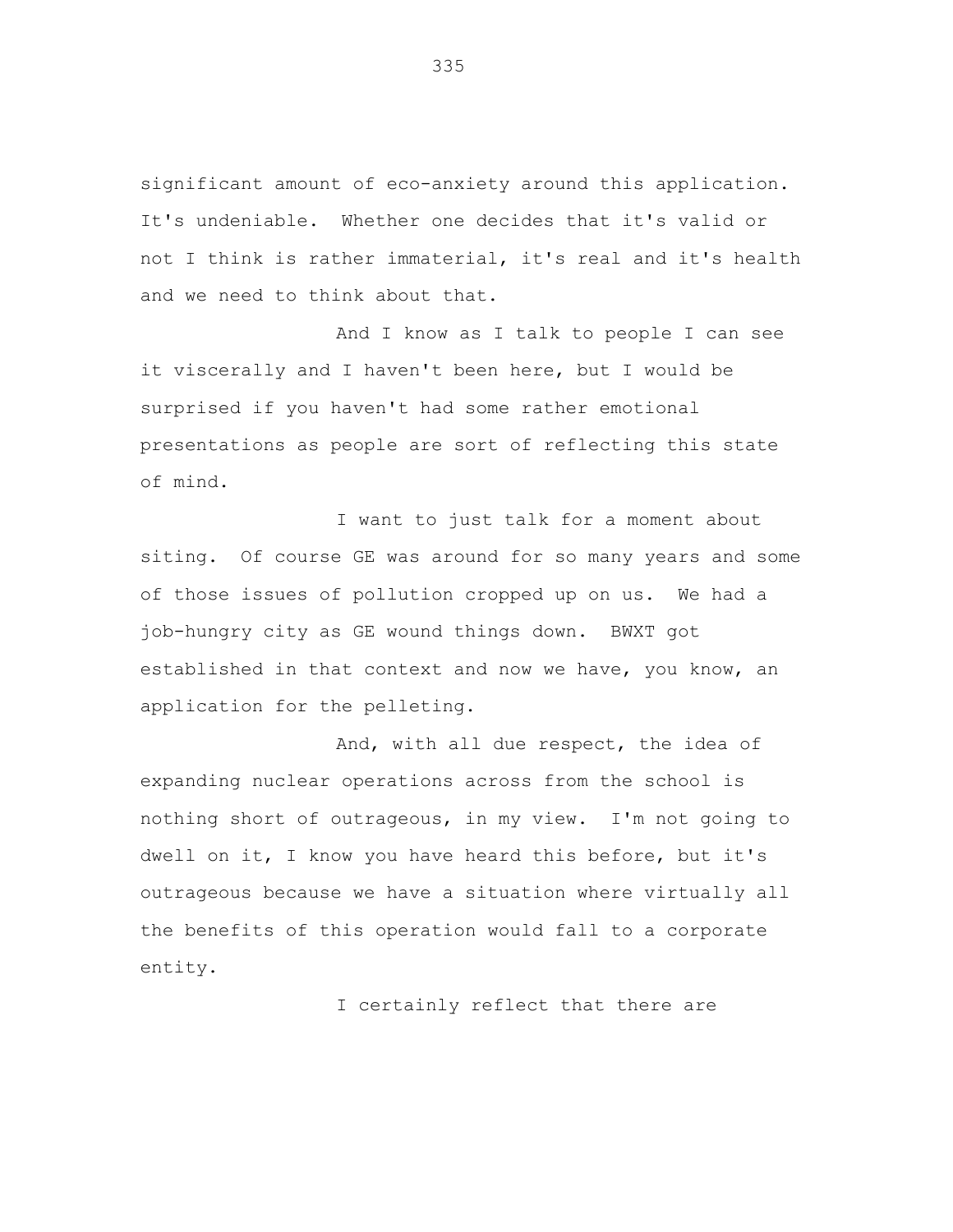benefits to some individuals in our community who work there, but all of the risk is borne by the community. All of the risk is borne by this community and the benefits go to a corporation that of course extends well beyond Peterborough.

And there is risk. And I want to just touch for a moment on the reality that -- and I have seen -- I have read other depositions and I appreciate that your science panel has responded in a timely way to that, but my concern is that it's coming across like there is one version of the science and I am going to push back on that.

I have read the depositions, but I'm not talking about alternate facts in sort of Donald Trump style here, we are talking about peer-reviewed science. The peer-reviewed science is not unequivocal, as some of the responses that I read last week in the science committee's response to our concerns. It is not unequivocal and it makes me very concerned that it appears like these are being swept away and the final word rests with the Commission, somehow that they are the sole proprietors of valid peer-reviewed science.

Let's talk about safe fail versus failsafe operations.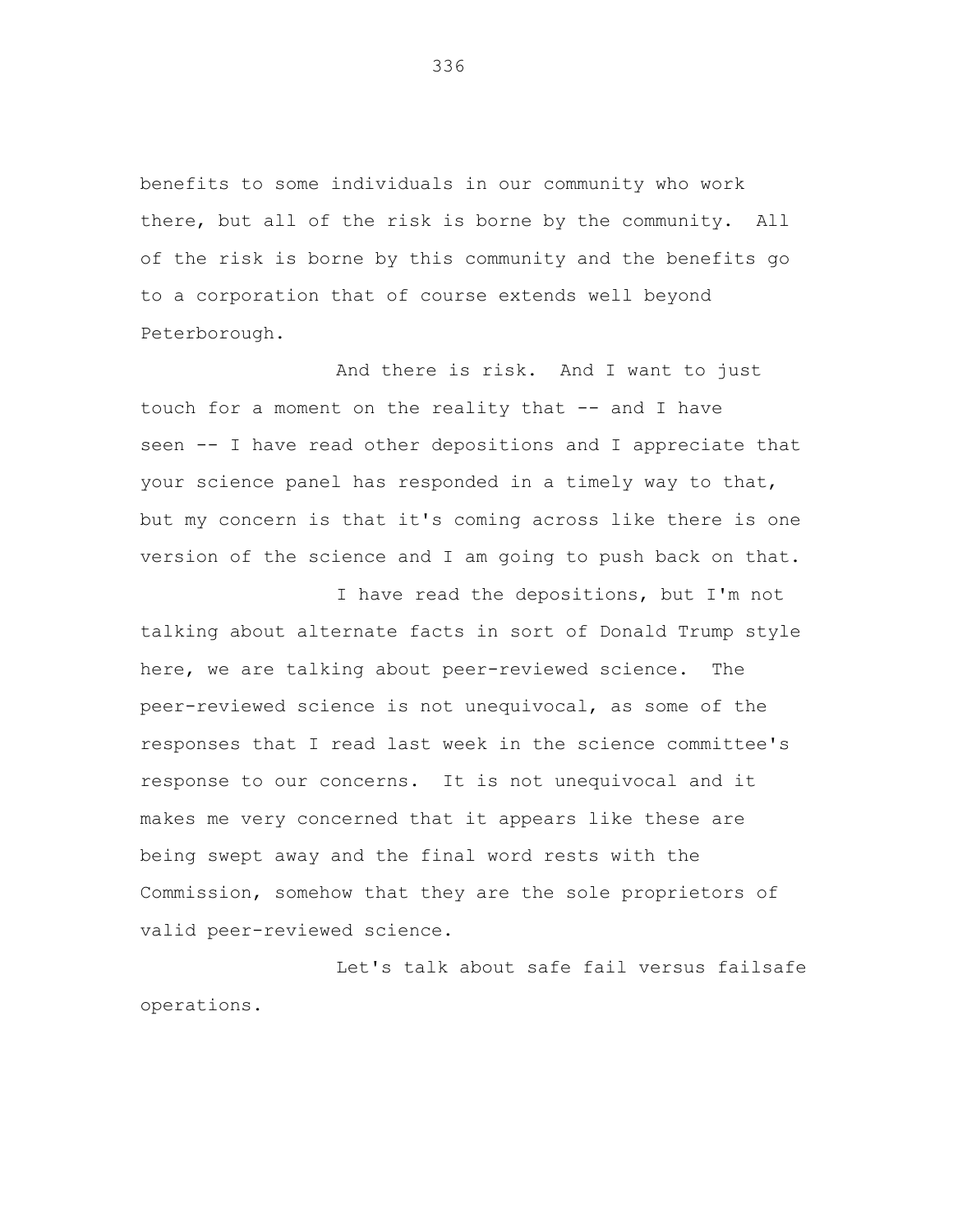We often talk about making sure that things are failsafe so that we put in every possible back-up system and every filter and think about every eventuality that might happen so we avoid the worst. I am going to reframe it here, I think we need to be talking about safe fail.

We do recognize that things happen beyond our control. We should instead be thinking about an approach here that should something fail it's going to be safe for all of us.

Could something fail? Well, we have been reassured for so many years that everything is under control down the street, but I know it has been brought to your attention, perhaps many times, that we have the emerging issue of beryllium across the street and I don't know where that's going. I'm deeply concerned.

The trend is unmistakeable from the limited data we have. There could be a huge smoking gun that will unfold as those tests get deeper in the summer. And I don't think anybody can look me in the eye and say that they are positive that that is not going to emerge as a real problem.

So here we are relying on a failsafe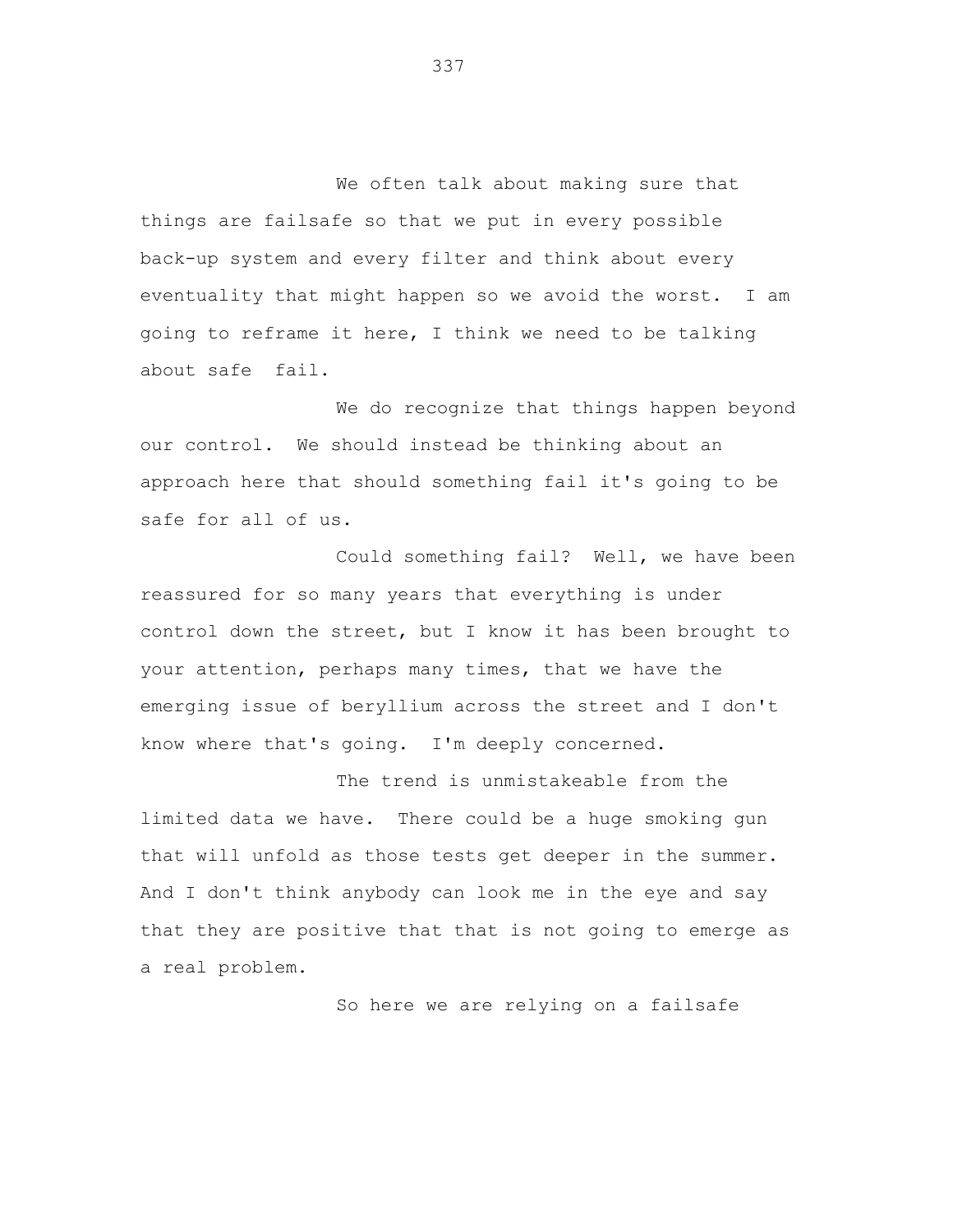system where in fact we are seeing that it is not quite perhaps as safe as we need to, and these are huge stakes at play here.

I want to just sort of close things out here by thinking about in my line of work we honour Greta Thunberg. I work with 15-and 16- and 17-year-olds and Greta is reminding us that when we make decisions -- or when adults are making decisions they need to think about beyond tomorrow and think about of course the generations that are to follow.

I don't know if Greta would allow me to do this, but I will borrow from her perhaps some of her anger and her indignity and, with all due respect, I will say this:

How dare you consider expanding a nuclear operation across from a school?

How dare you accept that BWXT and the CNSC science panel are the sole proprietors of valid science?

And how dare you put corporate profits ahead of community safety?

We have a well-established democracy in this country and you are here and they are here and all of the folks at the back are here to make sure that our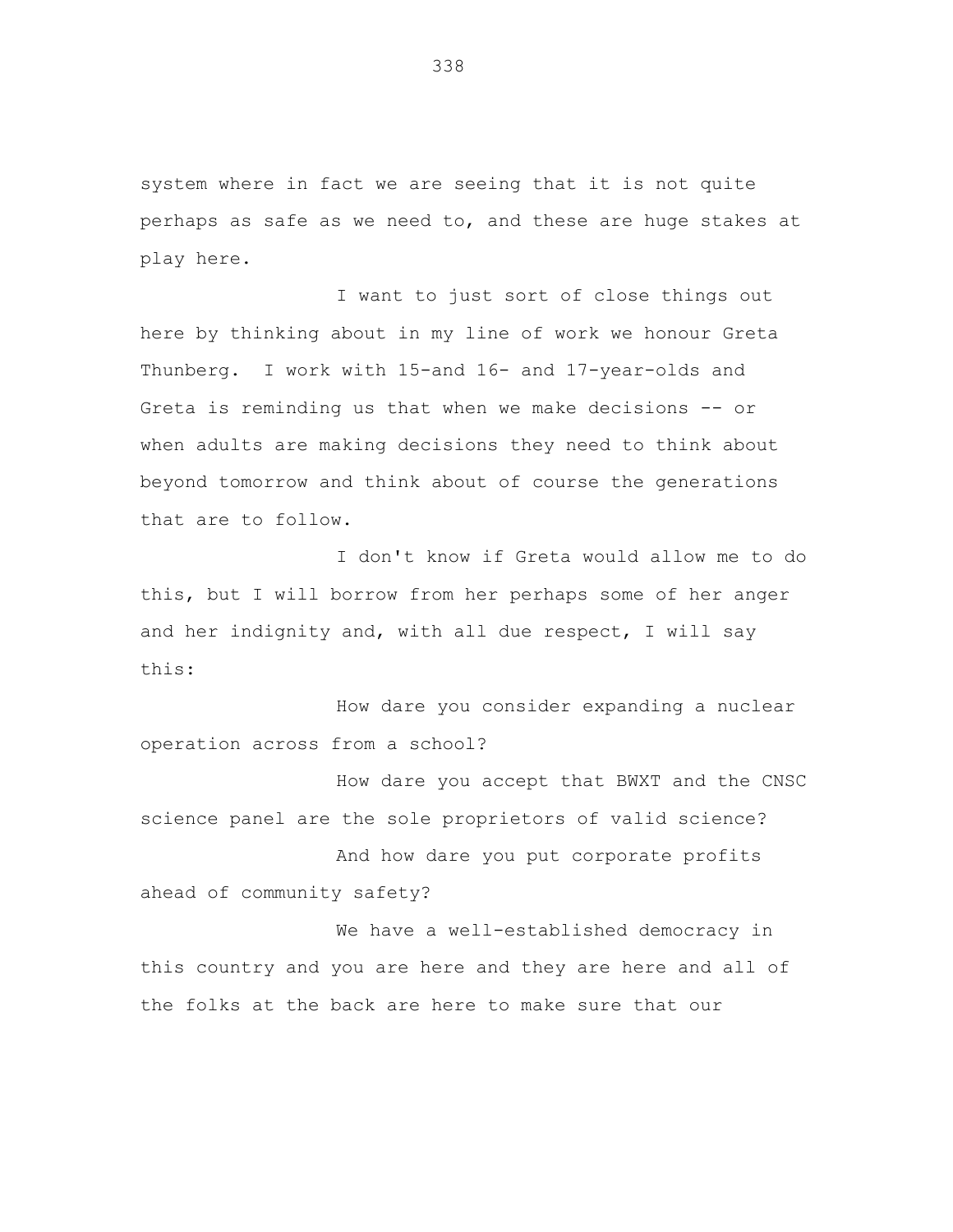decisions reflect the broader public interest and right now I urge you to do that. Thank you.

--- Applause / Applaudissements

**THE PRESIDENT:** Thank you, Mr. Douglas. Dr. McKinnon...?

**MEMBER McKINNON:** I don't have any specific questions, but thank you very much for your comments. They have been very stimulating and thoughtful and I think this whole week has been very important for us to hear all the comments from you, the other intervenors and see the presence of the community. It has been a very important balance to only hearing the science side. Thank you.

**THE PRESIDENT:** Dr. Demeter...?

**MEMBER DEMETER:** Thank you very much for your presentation.

Through especially the days that we have been in Peterborough we have had a lot of discussion on the beryllium and soil issue at the Prince of Wales School. We have noted the data that was presented and had questions. We have had a number of intervenors, one of which did a fairly sophisticated analysis.

So we are aware and we are very supportive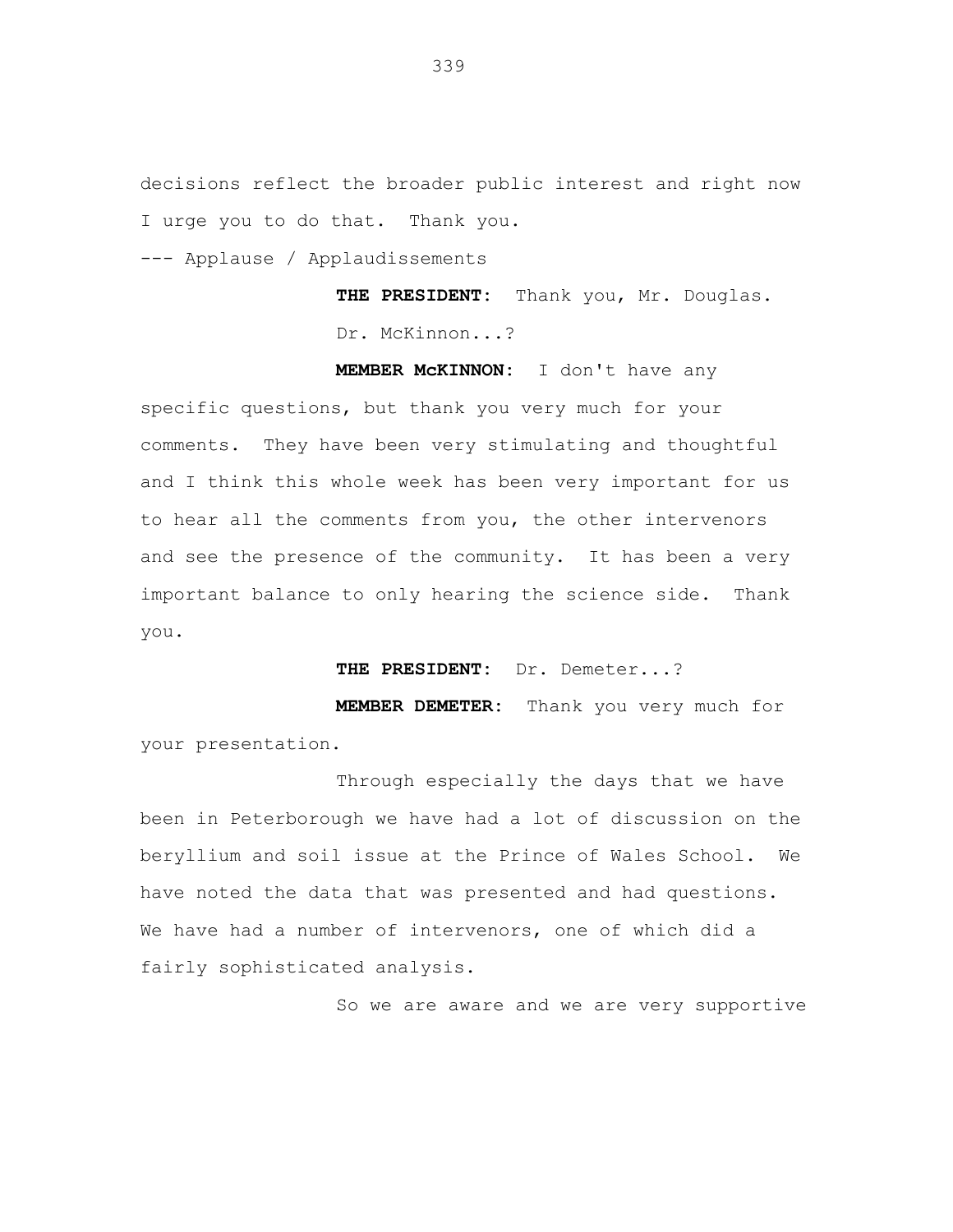of an accelerated, expanded, comprehensive soil sampling to find out where the numbers are going and if it is in fact a trend, irrespective if it's below any guidelines, to identify the source. So that is where my head is sitting right now.

#### **THE PRESIDENT:** Dr. Berube...?

**MEMBER BERUBE:** Well, thank you for your presentation. Having a 17-year-old at home and having very similar conversations that you have alluded to on a regular basis, I can tell you that I completely sympathize with your perspective and the needs of the future. That's one of the most important things on my mind.

We have already talked extensively about most of the things that you have brought up, so I have no questions.

> **THE PRESIDENT:** Dr. Lacroix...? So, Mr. Douglas, any final words from you? **MR. DOUGLAS:** Just briefly.

And I appreciate you mentioned your daughter. I would urge or hope that when you are sitting down to sketch out your response to what you have heard that you might sort of place yourself mentally on my front porch 300 metres away from BWXT and that you might also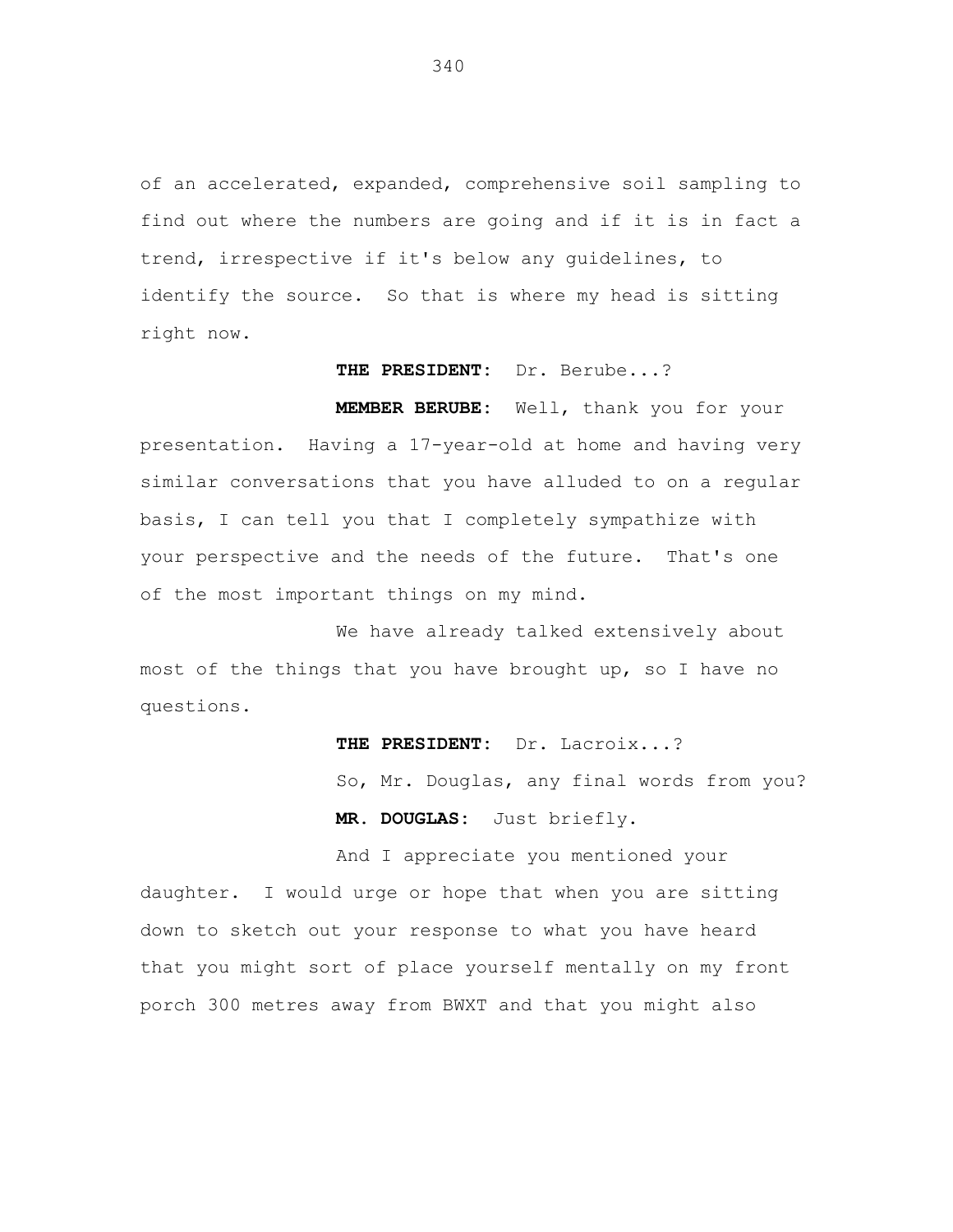think about your own children attending Prince of Wales School. Thank you.

**THE PRESIDENT:** Thank you. Okay.

Well, this concludes the oral submissions. We will now move to the final round of questions and we will start with you, Dr. Demeter.

**MEMBER DEMETER:** Thank you.

If you could pull up from the staff slide deck, the presentation slide deck 1A, slide number 22. This is really nitpicky. It shows you I don't have a lot of questions.

So when I was reviewing the CMDs, I reviewed the written first and then the presentation slide deck comes quite a bit later -- well, not quite a bit, it comes later -- and then I review it and then by that time the memory of some of the original details is a little bit foggy.

So if I look at this slide on its own and I look at the -- and I remember what was said verbally when you presented it. So when I look at this slide alone and I look at the radiation dose to the public in Peterborough, it doesn't tell me what you said verbally or what was in the text. The Peterborough dose not measurable, as I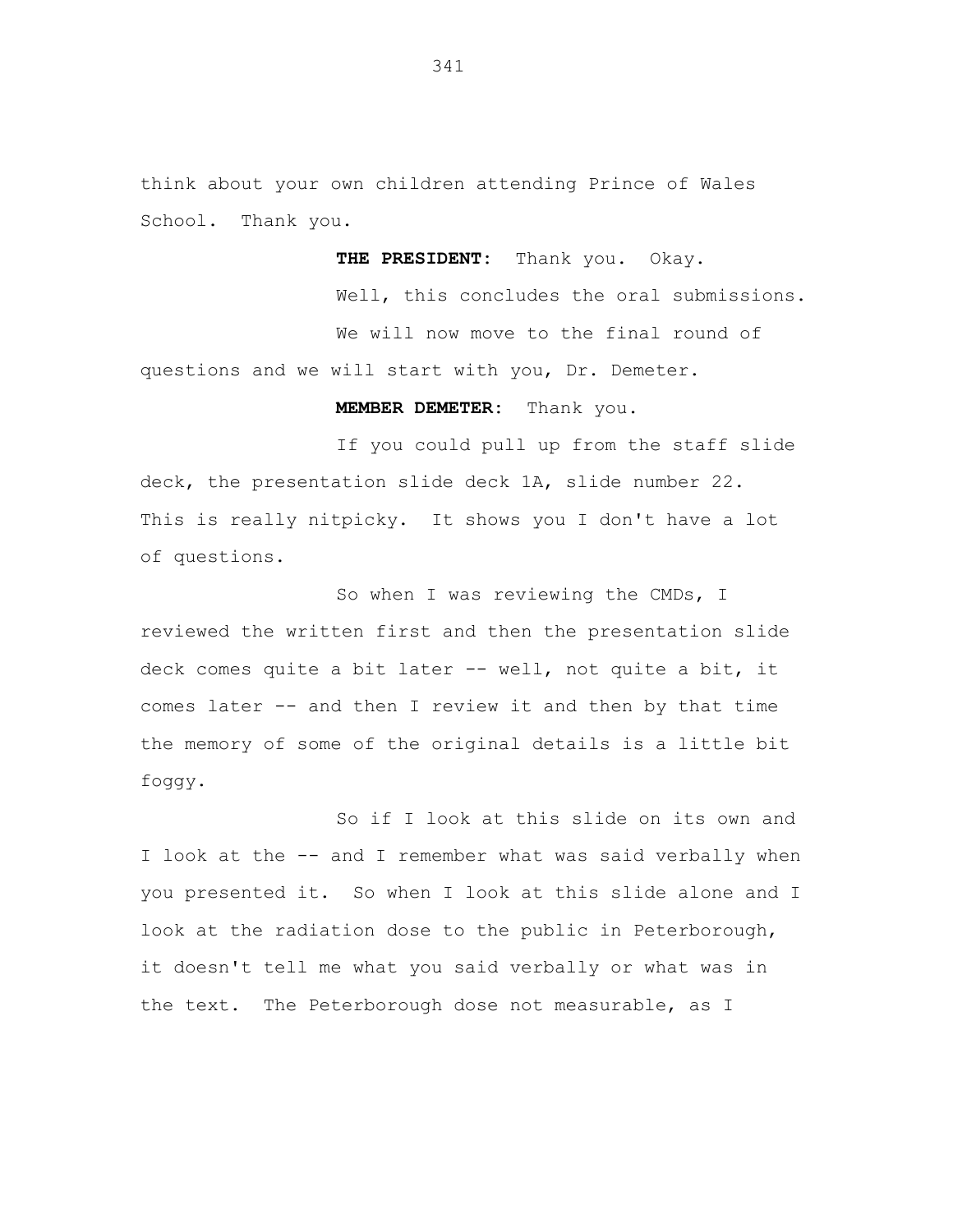understand it, it was zero. Is that correct? If I read the -- it says gamma radiation effective dose for BWXT Peterborough measured using, dah-dah-dah-dah, the highest estimate effective dose for the licence was 0 mSv. That is from your written.

So my understanding is that you put less than .001 as a surrogate for zero, but if you saw this slide on its own and you looked at the values above, which are less than .001, it might not give that impression. So it might be worth having an asterisk in there to say less than .001 means that it was not measurable. Because if I saw this on its own, I just got a bit confused, okay, because of all the information and trying to keep it together.

**MS TADROS:** Haidy Tadros, for the record.

Noted. Actually, in our speakers' notes we say Peterborough facility boundary have been below detectable limits.

**MEMBER DEMETER:** Yes. I remember that when you said it.

**MS TADROS:** Yes.

**MEMBER DEMETER:** But if someone just looked at the slide, that wouldn't be necessarily apparent.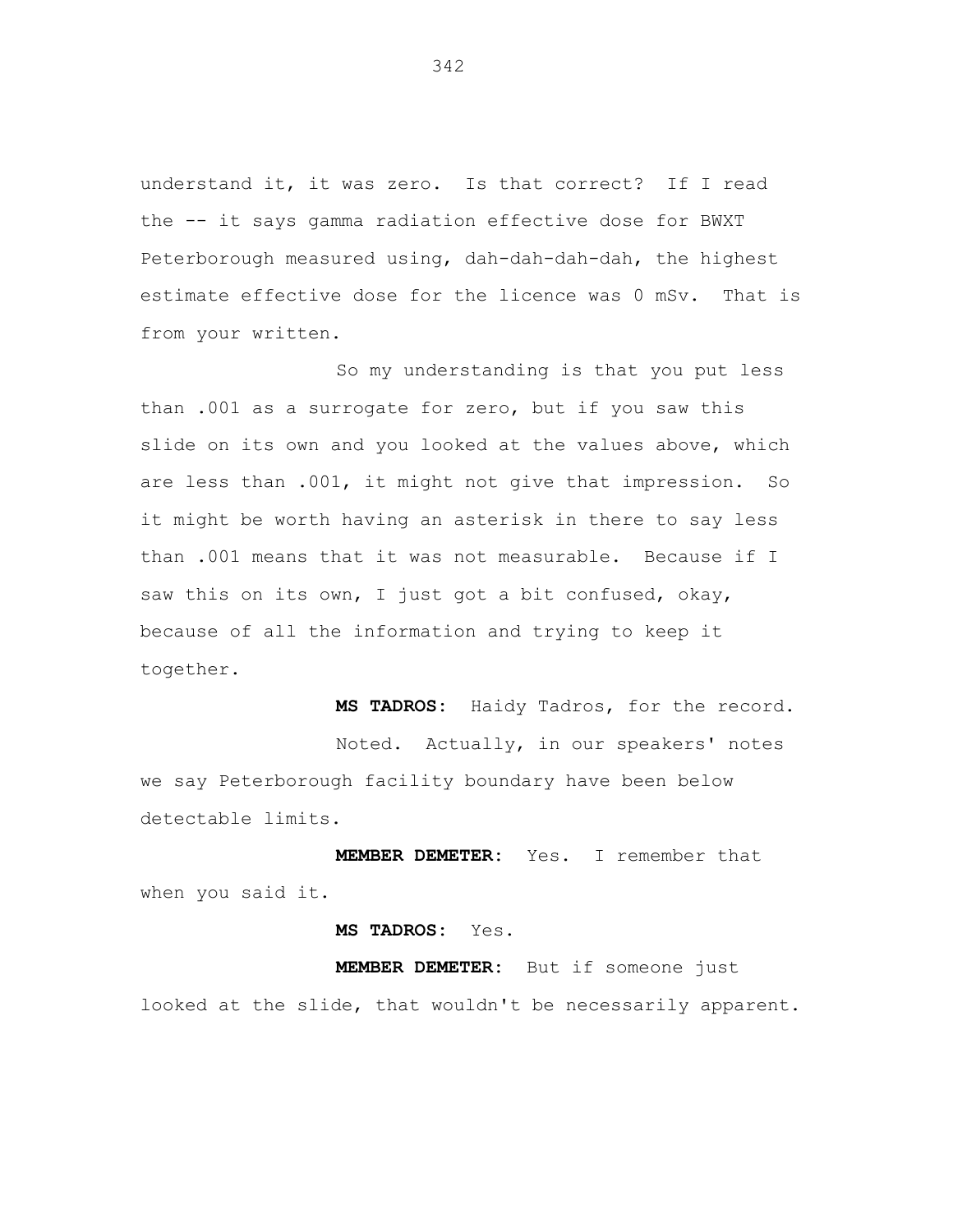It's very nitpicky, I know, but it's...

**MS TADROS:** Noted. Thank you.

**MEMBER DEMETER:** Thank you.

**THE PRESIDENT:** And before we move to the other Commission members, Marc, maybe you can walk us through the undertakings and what the status of those are, please.

--- Pause

**THE PRESIDENT:** Why don't we move to Dr. Berube.

## **MEMBER BERUBE:** Thank you.

First of all, I want to thank everybody for their participation in this session. It has been long, it has been arduous, we are all tired. I appreciate your indulgence and your efforts to try and clarify situations.

From a technical standpoint, I don't really have any questions at this point. I am satisfied with what I have heard and I can move to deliberations based on what I know.

The one thing that is outstanding here of course is leadership, and being a man with a strong leadership background and knowing full well that the leadership in any organization sets the culture and the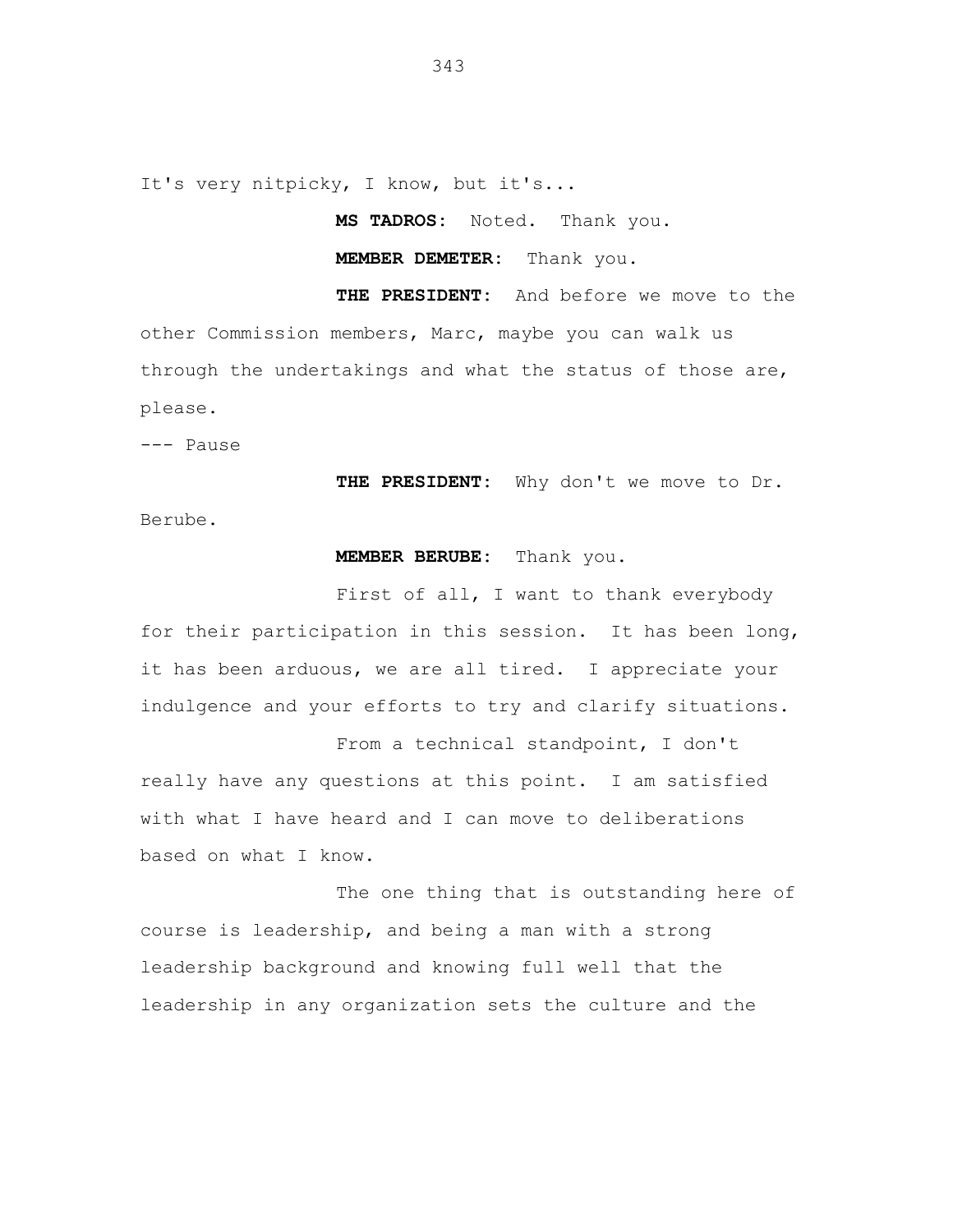tempo for the organization, what I really need to hear from the President in particular is that you intend to be a steward of the environment and a steward of your organization and that you intend to take care of the safety and security of all that.

**MR. MacQUARRIE:** It's John MacQuarrie, for the record.

Thank you for the opportunity to comment on that.

I care as much about the people that I work with and the public and the environment as much as anybody that we have heard from today, in my view. I mean, you know, I operate with the belief that nothing that I am responsible for is causing any great harm to people that I work with, to the public or the environment.

And it is important to me and it is I think embedded in everything I do, you know. And it is something I have passed on to my kids and I think that, you know, they are young adults now, but I think they have that in the way they operate and I like to think it is partly because of an impression that I have given to them.

I think that, you know, if you take nothing else away, I hope you understand that when you look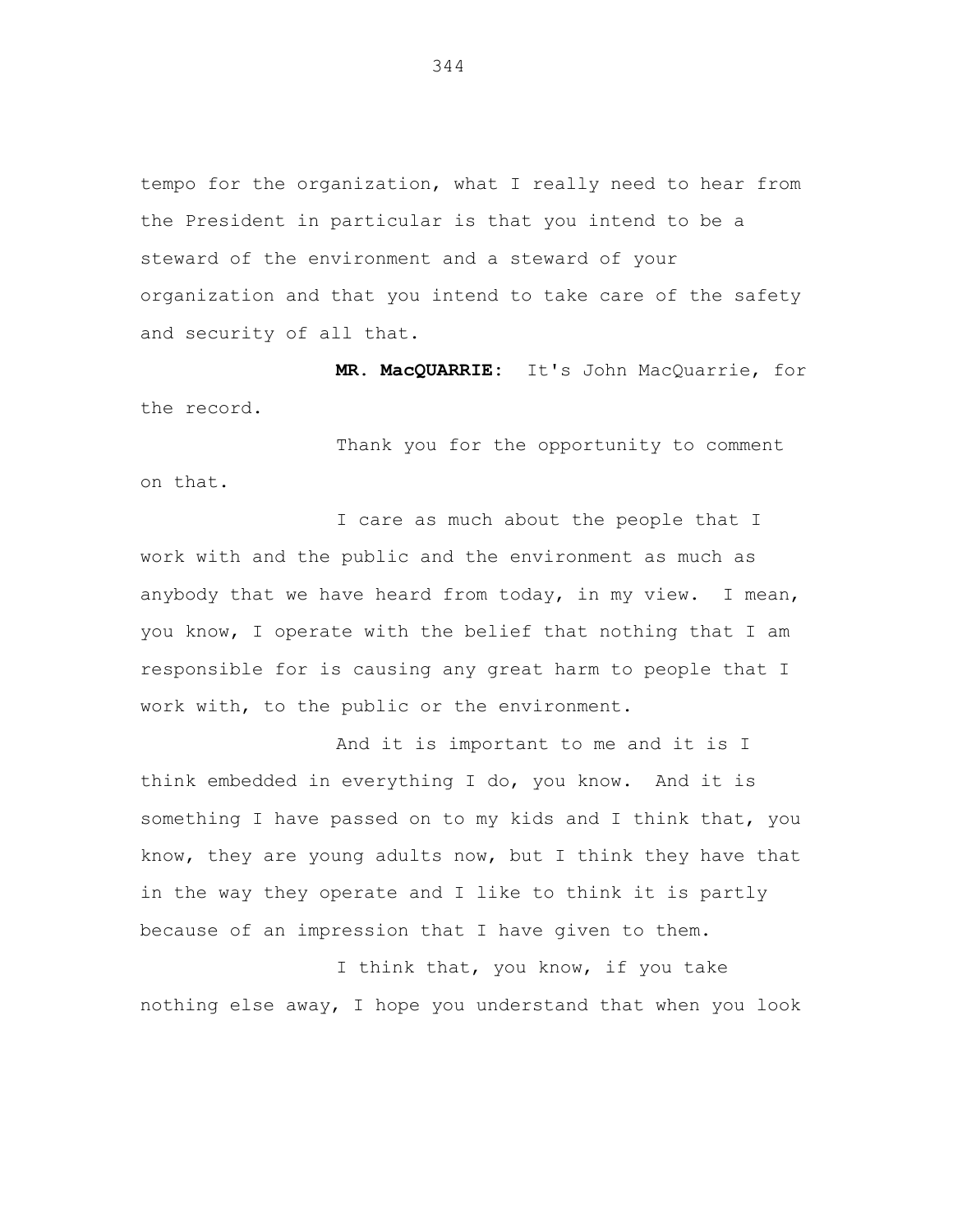at how we operate as a company and look at our leadership team, that is something that I think everybody that I work with cares about and it is part of our dialogues.

We start every meeting with a safety discussion about are we safe. There is an element of that about are the people around us in the community safe. We certainly focus on, you know, are we not doing anything to harm the environment. We have all kinds of programs to make sure that we are minimizing our impact to the environment.

So I hope that in everything that I have said and done here and that I do in my daily life that that is apparent to everybody around me. And I do understand the impact that leadership has and that the organization will behave to some extent the way I do and I do my best at that.

# **THE PRESIDENT:** Dr. Lacroix...?

**MEMBER LACROIX:** Well, thank you for this gruelling week. I had a long list of questions and all these questions have been answered, so I thank you both, BWXT as well as staff, for answering all these questions.

I remain with one question, one technical question, and this question is addressed to CNSC.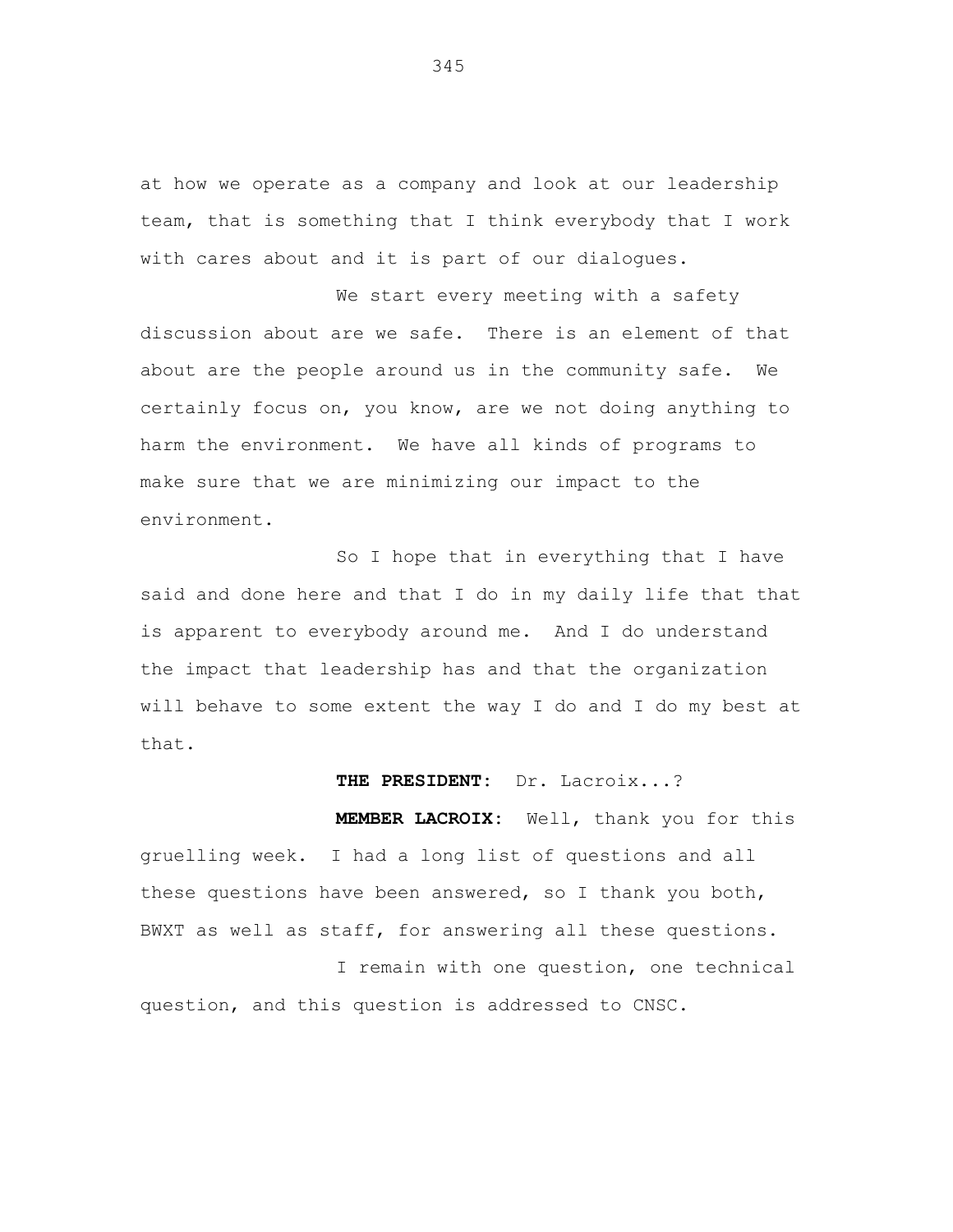You talk about exposure-based release limits. Now, a few months ago you provided us with a briefing note on how you calculate or how you come up with derived release limits. When I looked at this exposure-based release limits I was a bit baffled and I would like to know how is it defined for chemical substances, not radioactive substances but for chemical substances.

**MS SAUVÉ:** Kiza Sauvé, for the record.

So I will give you an example. In uranium we would look at chemical toxicity. So we would look at Health Canada's maximum acceptable concentration for drinking water and then we would also look at protection of aquatic life, and in that case it turns out that the endpoint value we would be looking at for protection of aquatic life is more restrictive than Health Canada's maximum drinking water, so we would use that value to then back-calculate what could be released from the facility in order to meet that endpoint parameter.

**MEMBER LACROIX:** Thank you. **THE PRESIDENT:** Dr. McKinnon...? **MEMBER McKINNON:** I have no further questions, but I would like to thank the members of the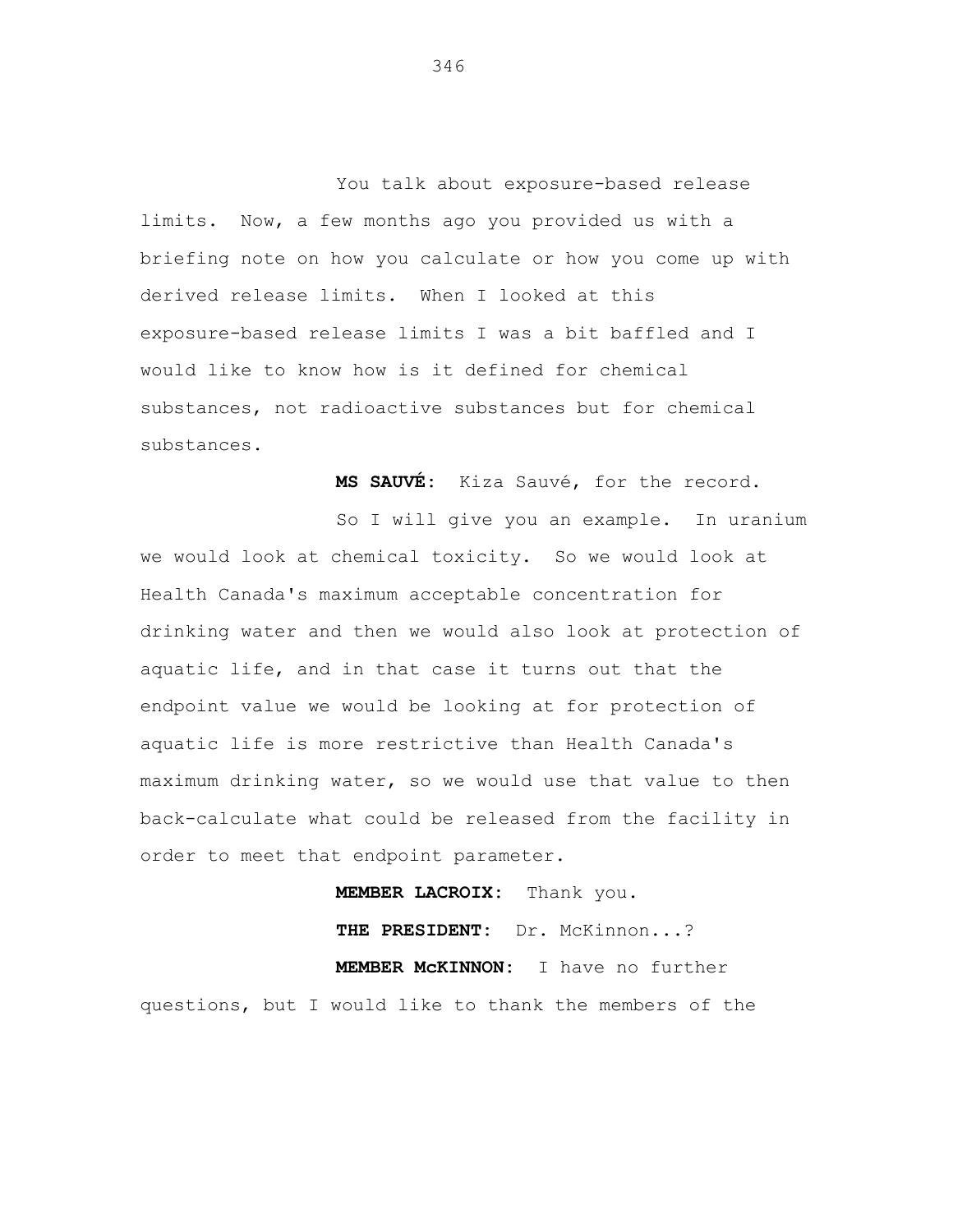BWXT group for answering the questions very clearly and CNSC staff for very educational responses and all of the intervenors for very thought-provoking presentations and comments. Thank you.

**THE PRESIDENT:** And before I get to my few questions, Marc, maybe you can give us a status on the undertakings, please.

**MR. LEBLANC:** Yes, thank you.

So we had a number of undertakings, both in Toronto and in Peterborough, and for the record, I would like to state what is the status of each of those undertakings.

So the first  $-$  I'm going to start with undertakings that have been closed.

So the first one was arising from the intervention from Ms Janet McNeill. It had to deal with the additional information on the 1959 agreement between the World Health Organization and the IAEA. A memo was to be provided by CNSC staff. That memo was provided and provided the information the members were seeking. We intend to make those memos accessible to members of the public who would be interested online as appropriate. The second undertaking, we don't remember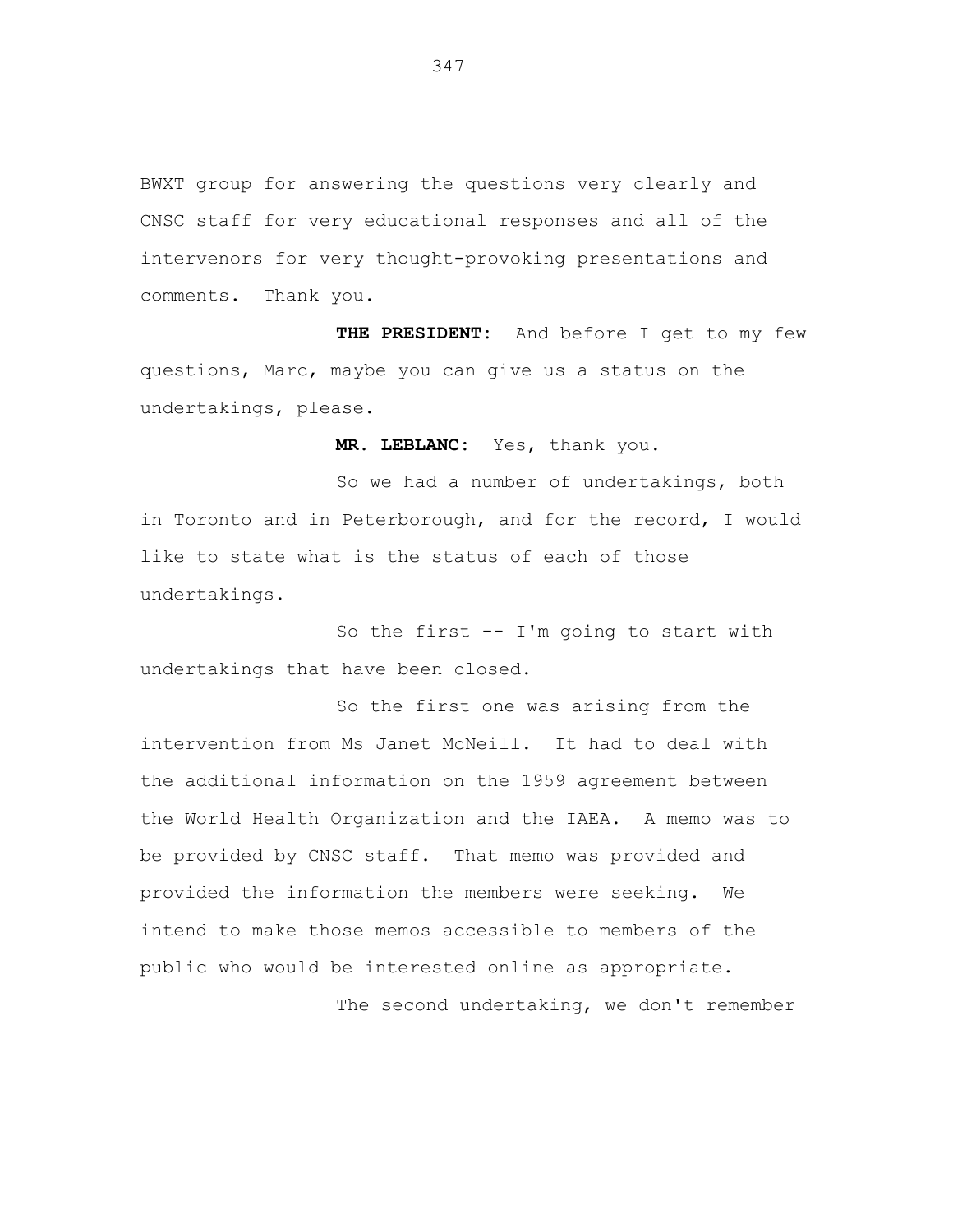where it came from, but it was for staff to provide information on all of the steps that would be taken for beryllium monitoring from environmental monitoring by a licensee to the IEMP and beyond, and I think since the undertaking was made there were a number of discussions where Mr. Rinker and others have provided verbal updates to the satisfaction of the Commission.

The third undertaking that has been closed was arising from the intervention from Dana Jordan, where staff undertook to provide information on the issue raised in respect of alleged violation of section 7 of the *Canadian Charter of Rights and Freedoms* and a memo was provided to the Commission on March 6th, 2020.

The next one is an undertaking arising from the intervention from Adrian Currie, where staff undertook to provide information on whether there were similar facilities to BWXT in residential areas in Canada and in other countries. Staff had proposed to provide a memo, which they have done today. So this has also been received.

The next undertaking arises from the intervention from Ms Jennifer Logan. It was about the liability of a licensee after a licence has expired, that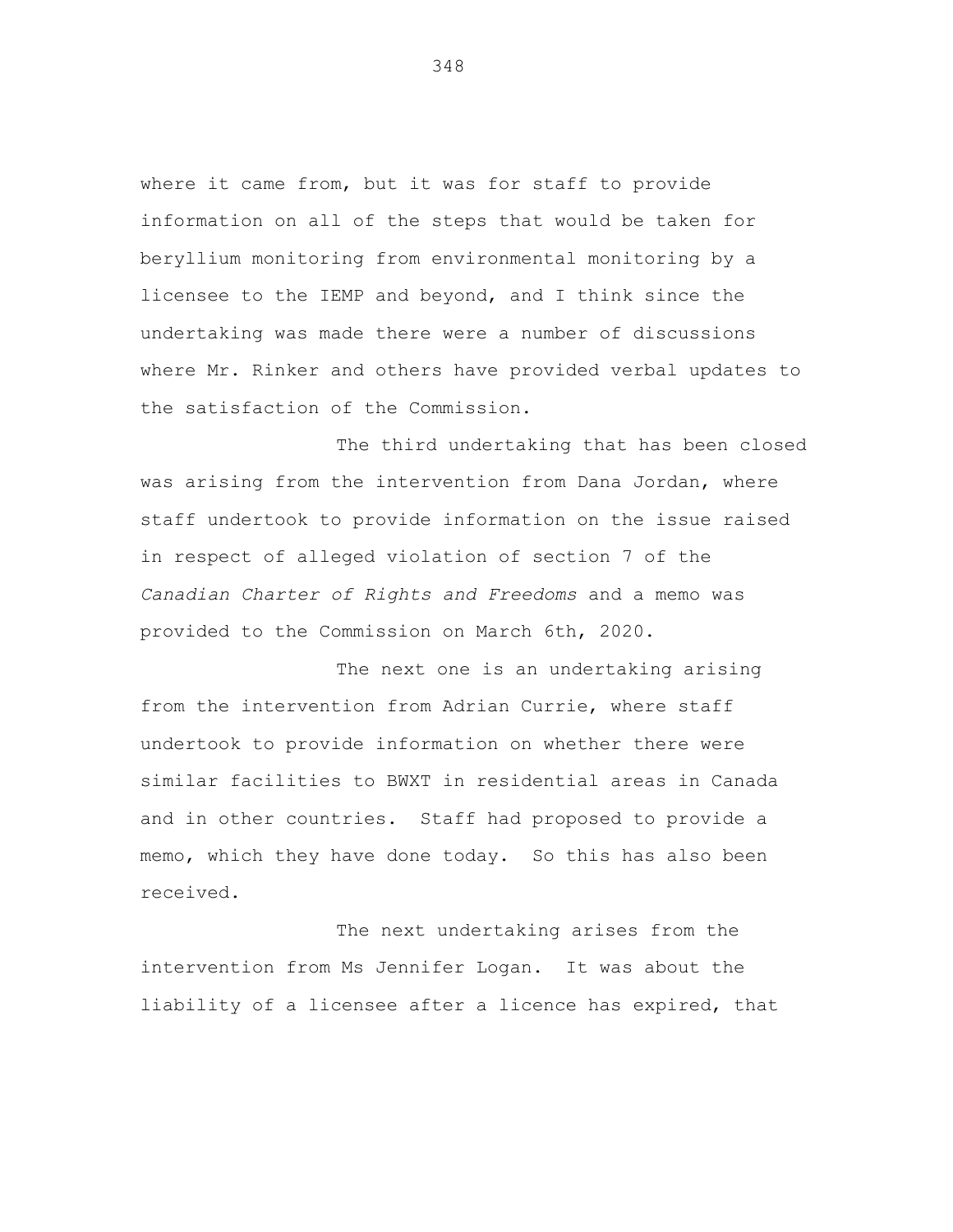is, if contamination is found offsite here after BWXT is gone, who would CNSC go to in order to fix it, if I can paraphrase it, and staff and NRCan provided an answer and a memo was submitted today as well by CNSC.

The next one was following the presentation from Anna Tilman, where the staff undertook to provide the Commission with detailed information about types of inspections that were carried out at both BWXT facilities, what the results were, in other words, whether they were Type 1 and Type 2 inspections and what they were all about, and that item has been closed, with staff submitting a detailed memo to the Commission today.

The next one arises from the intervention from the Ontario Clean Air Alliance, where staff undertook to provide the Commission with information on the explosion or fire that occurred in 1999 at the General Electric Hitachi facility in Toronto, and staff has provided a memo today to the Commission on this topic.

There are undertakings that are still open and that will be provided to the Commission in the shortor mid-term basis, within this week or next week, or perhaps verbally today. That's why I'm raising it now, so that they can be completed as part of the rounds of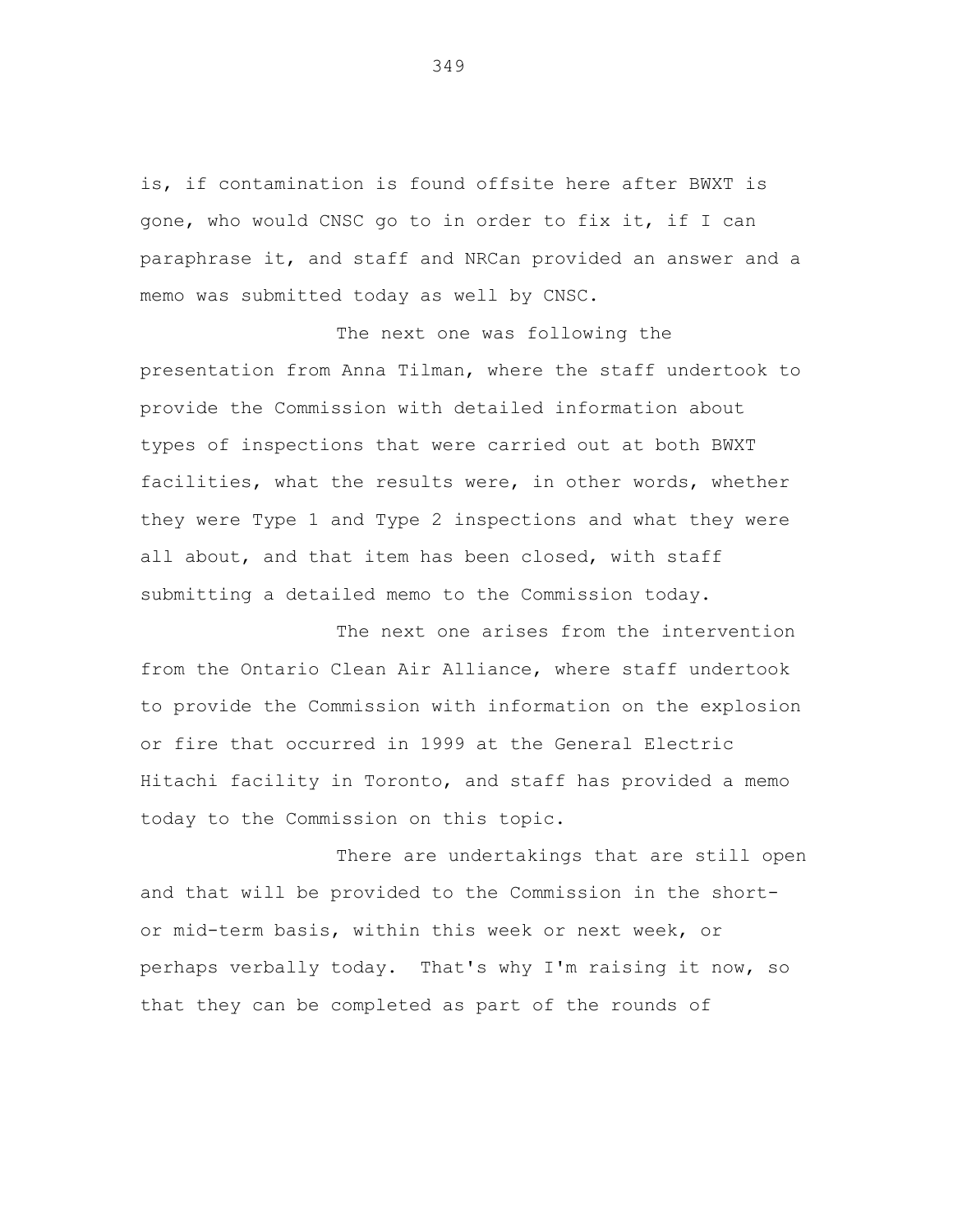questions.

This one was to ensure that there were no pinholes in the fuel pellets or what measures does BWXT have in that context. We understand that BWXT should be in a position to provide this information probably today or in the short term, so you may want to park this one for a bit later.

The next one is one that is arising from an intervention from Adam Prinsen and a number of other intervenors, and that was an undertaking by staff to provide information regarding a picture of a lung being exposed to alpha particles that was presented during the presentation from Adam Prinsen and others. We understand that this item remains open and that if the Commission so decides we have staff in Ottawa that is available to answer this question.

The next one is arising from the intervention from Jane Scott, where staff undertook to provide information on the synergistic health effects between radiological and other types of contaminants and on the effects of the combination of the two -- the effects on individual factors. And again, we have someone in Ottawa that is in a position to answer this question if the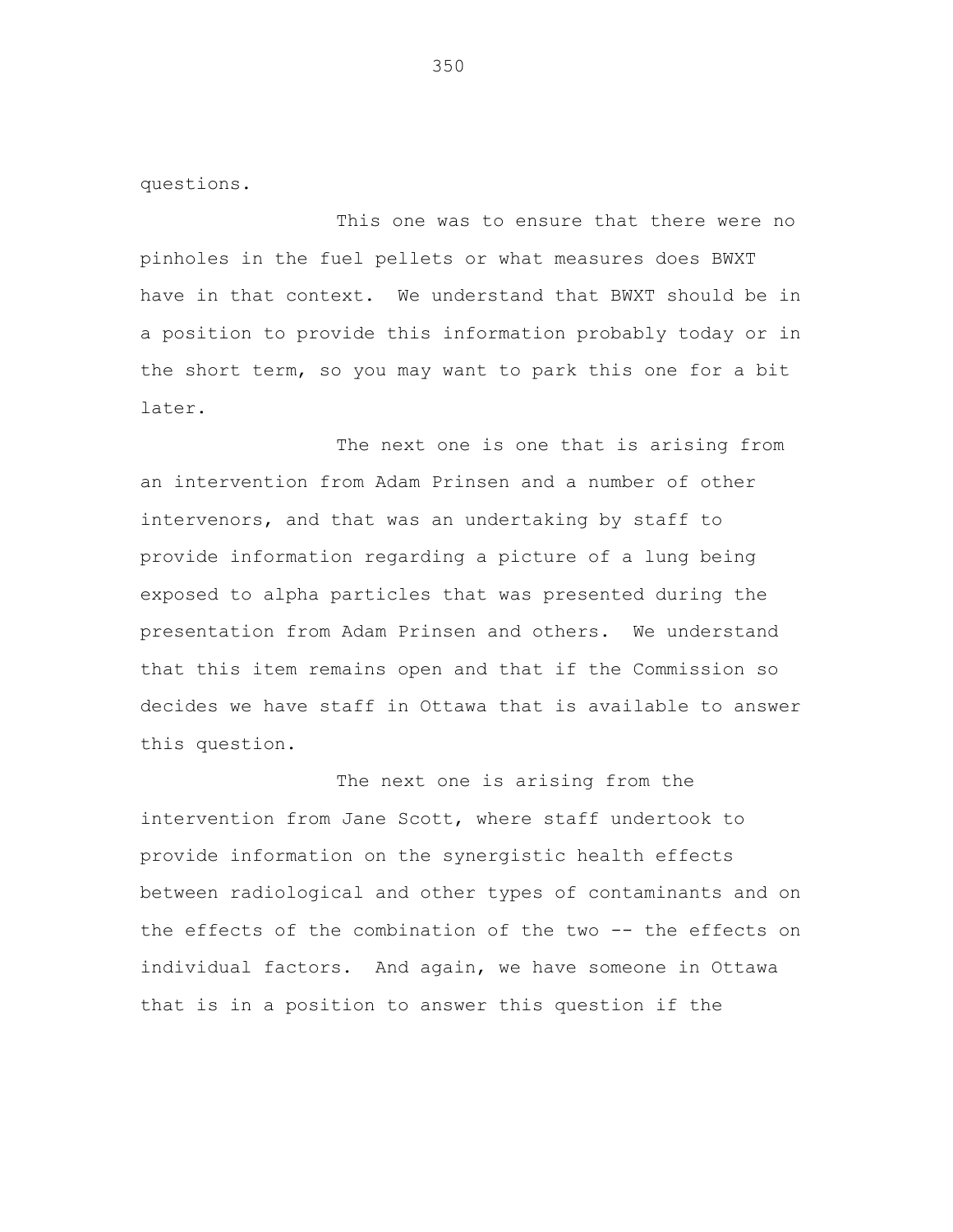Commission so requests.

The next one arises from the intervention from Indie Bennett, where there was a siting question about whether a new facility such as BWXT with pelleting would be required to undergo an impact assessment under the new environmental legislation. We have staff in Ottawa that is available to answer that question if the Commission decides to proceed further on this one.

And I just have one more I think and that arises from the intervention from Chris Muir in Toronto I believe, where BWXT undertook to provide information regarding the effects of a catastrophic event at its Toronto facility, specifically in terms of a distance outside, various distances or at least a particular distance outside of the periphery of the facility. We understand that the Commission would receive a response from BWXT within the next two weeks is my understanding.

And that concludes the undertakings.

Madame la Présidente, I am available should you ever need me to go through them for those that are still open.

> **THE PRESIDENT:** Okay. Thank you. I have a few quick questions.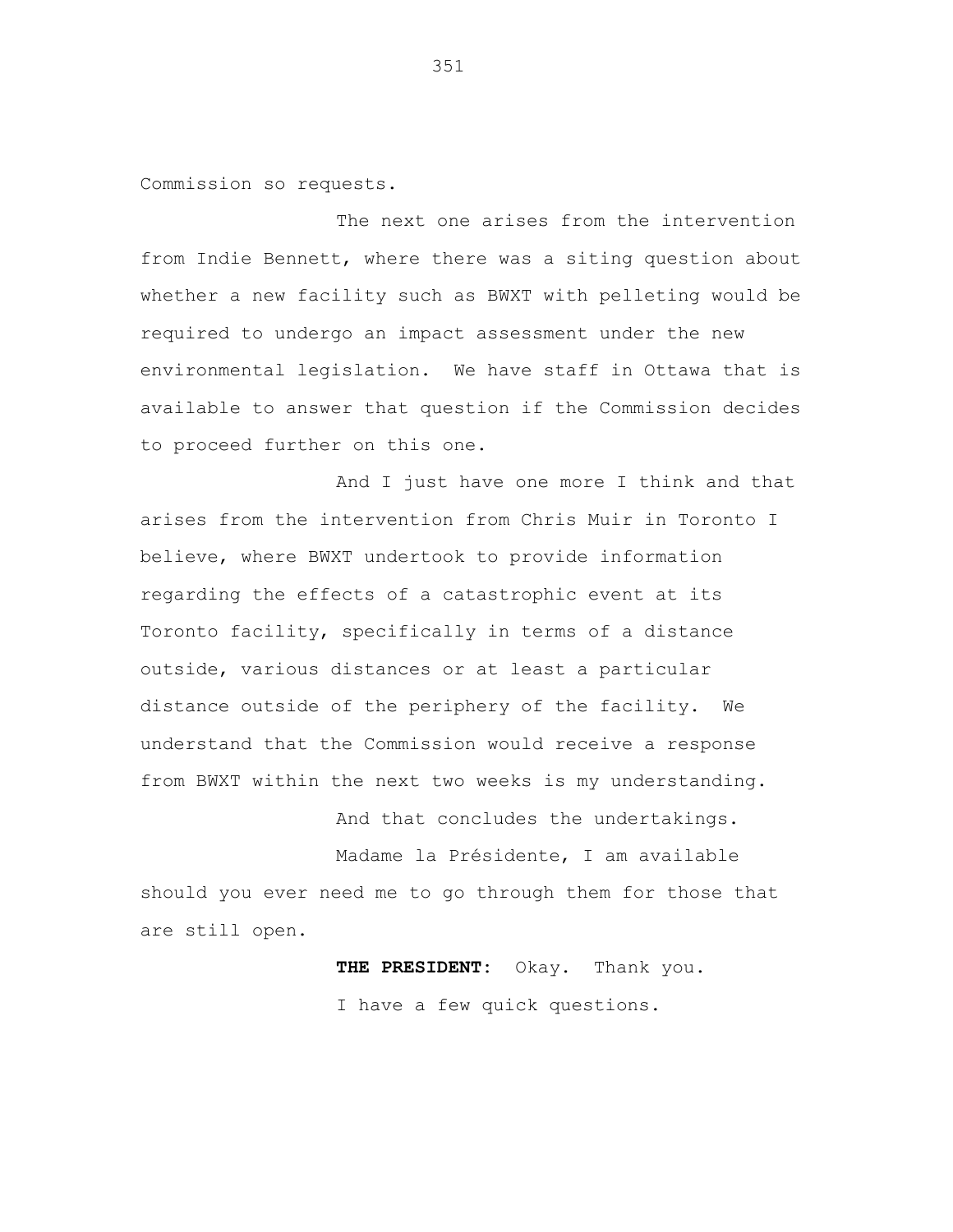The first one is BWXT. Your licence, your current licence doesn't expire until the end of this year. We never asked why you submitted an application so early. What was driving that?

**MR. MacQUARRIE:** It's John MacQuarrie, for the record.

Our desire was to make sure that we were completing the process well ahead of the end of the licence period and we are never sure exactly how long that takes, so we felt we should start early.

**THE PRESIDENT:** Okay. So if we took until the end of year to make a decision, you are okay with that?

# **MR. MacQUARRIE:** Yes.

**THE PRESIDENT:** In your presentation, your supplementary presentation -- and we don't have to put the slide up -- you talk about your lost-time injuries and given how rare those are with your good performance, what we have seen that many other licensees is their medical attention as well and then they report on their all-injury rate. It's fine if you don't have the numbers offhand, but what does that picture look like so that we get a handle on how your performance compares to others in the industry? **MR. MacQUARRIE:** It' John MacQuarrie, for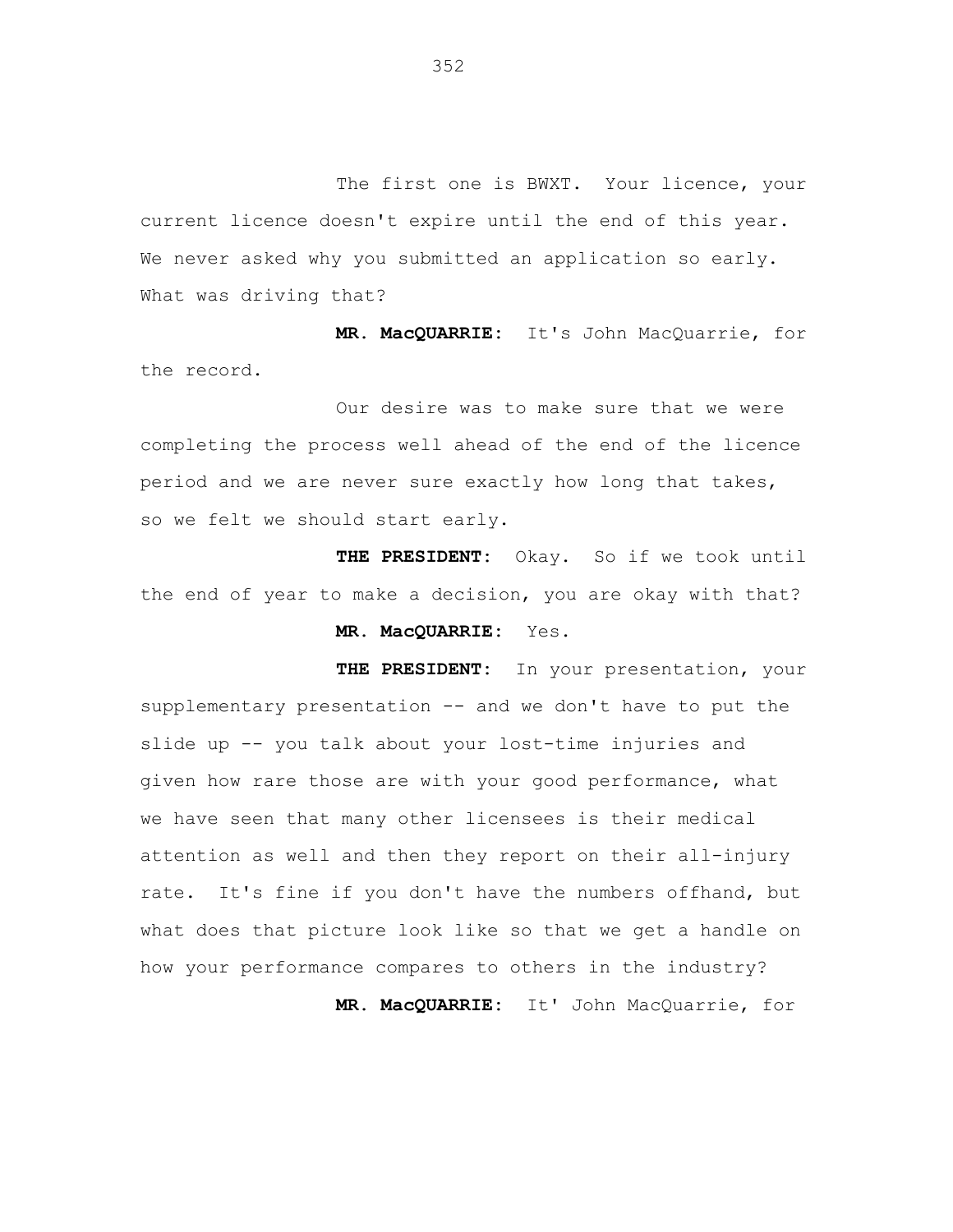the record.

So I don't have the data handy with me, but we measure all of that down to the first day and sort of what we call near-hit level. So we have all of that and we can share that.

In terms of medically treated events at these two facilities over the licence period, it's a very low number. I don't think we have the number, though, off the top of our head.

--- Off-record discussion / Discussion officieuse

**MR. MacQUARRIE:** So zero last year for medically treated events, but we can share all the data if needed.

#### **THE PRESIDENT:** Thank you.

And my last question. This is as we deliberate on one licence versus two licences. You had mentioned when we had asked you was -- it takes a lot of effort to prepare for licensing. Give us a sense of what is the level of effort and how much more would it be if there were two applications you had to come in front of the Commission for?

> **MR. MacQUARRIE:** It's John MacQuarrie. So we started preparing all of the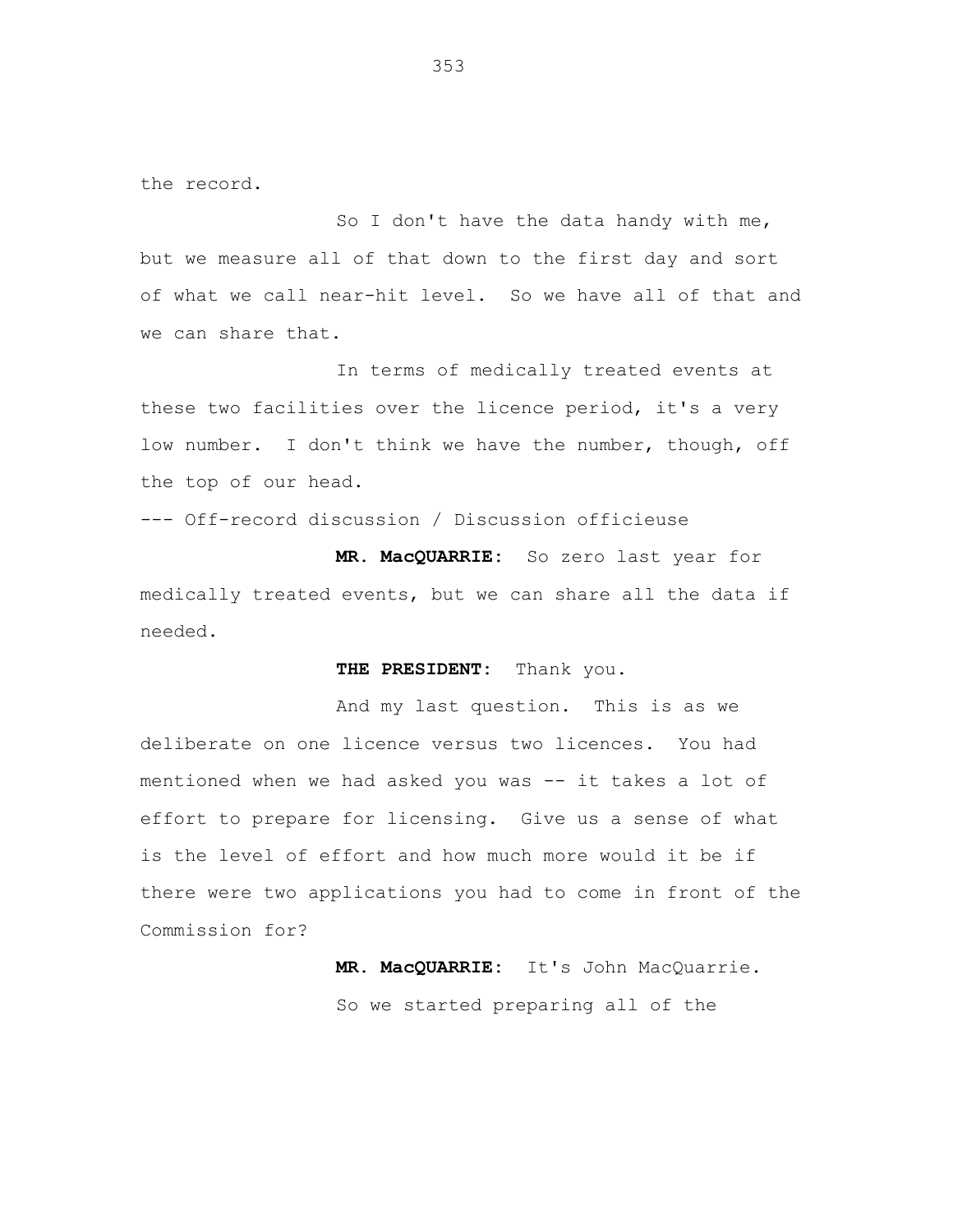information that we needed to submit about two -- yes, roughly two years ago, so it was before we submitted those. Probably we were working on it for I'm going to say six months, something like that. So we have a team, some of the people that you see here, plus others, as well as consultants that we engage. And that is not continuous necessarily, but it's a significant part of some people's time. For example, Mr. Snopek has been heavily engaged in this throughout the whole period of that time.

So in terms of total hours or person-hours, I don't know that we have an actual estimate, but, you know, it has been a considerable amount of time for a team of probably at least a half dozen people through that period of time.

**THE PRESIDENT:** But would it be significantly more if there were two applications versus one?

**MR. MacQUARRIE:** Oh!

**THE PRESIDENT:** I mean, this was two hearings and not just one really.

**MR. MacQUARRIE:** So we haven't assessed that exactly, so I will give you my rough estimate of what we think that might look like.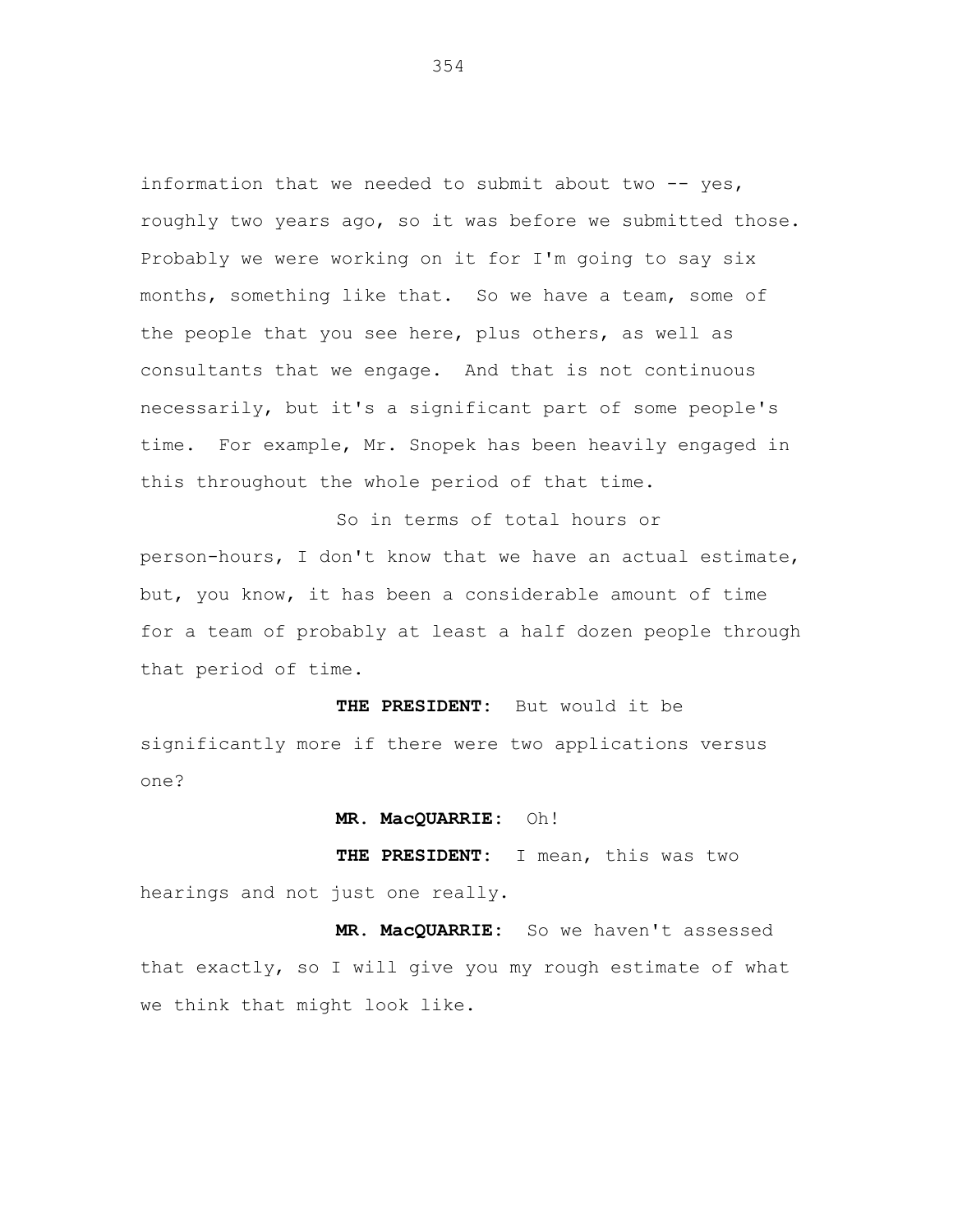So we think, after discussing it when the topic came up, because we had not thought about it before this hearing, but we do think it would be a fair bit more time because we essentially have to treat them as separate. It may be separated in time, I'm not sure, and so, you know, you have to duplicate all of those efforts to some extent. I mean we do have to prepare them when they are combined of course for both facilities, but now there has to be two of each thing, right. So we are not sure exactly what that sort of multiplier would be on those hours that we just said, but I could see it being in the order of 20 percent or something like that more effort for us.

**THE PRESIDENT:** Well, thank you. Thank you for that.

And before I turn to you for any concluding remarks, I want to echo what my fellow Commission Members have said. I have been on the Commission for over eight years and I can say with all sincerity I have never seen a group of intervenors that have come so well prepared, that have submitted such excellent interventions and who have grabbed us fully from the moment we walked in here with your stories, with your very emotional and passionate submissions. And, as you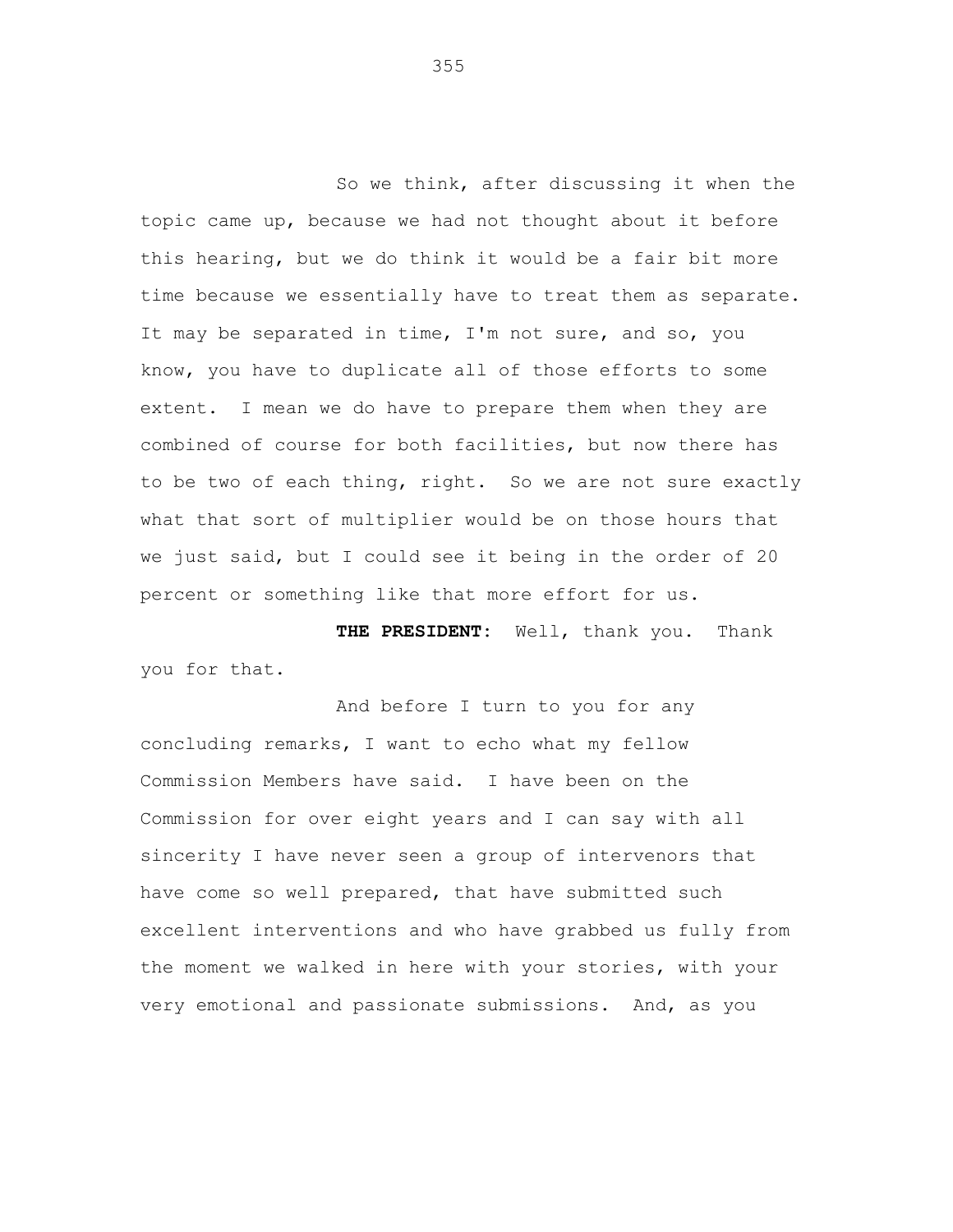have heard from each one of us, you have grabbed our attention and we have heard you.

--- Applause / Applaudissements

## **THE PRESIDENT:** I agree.

I also want to thank CARN for mobilizing all of you, making you aware of the nuclear facility in your neighbourhood, for helping you prepare your submissions, because I think they have done a tremendous amount of service and so they deserve thanks as well. --- Applause / Applaudissements

**THE PRESIDENT:** And a thank you to staff for your patience, for answering the questions so well, professionally and candidly. Thank you for that.

And a special thank you to BWXT. I have, over the five days, seen not only how openly you have answered but you have listened and you have responded and you have reacted almost immediately, which I think I find very gratifying and I hope the intervenors do, too, that they are making a difference, they are making an impact and you are listening and you want to do a good job and you are showing that, and for that I sincerely thank you.

And to all the support folks. And I know for those of us who are from Quebec, this has been reading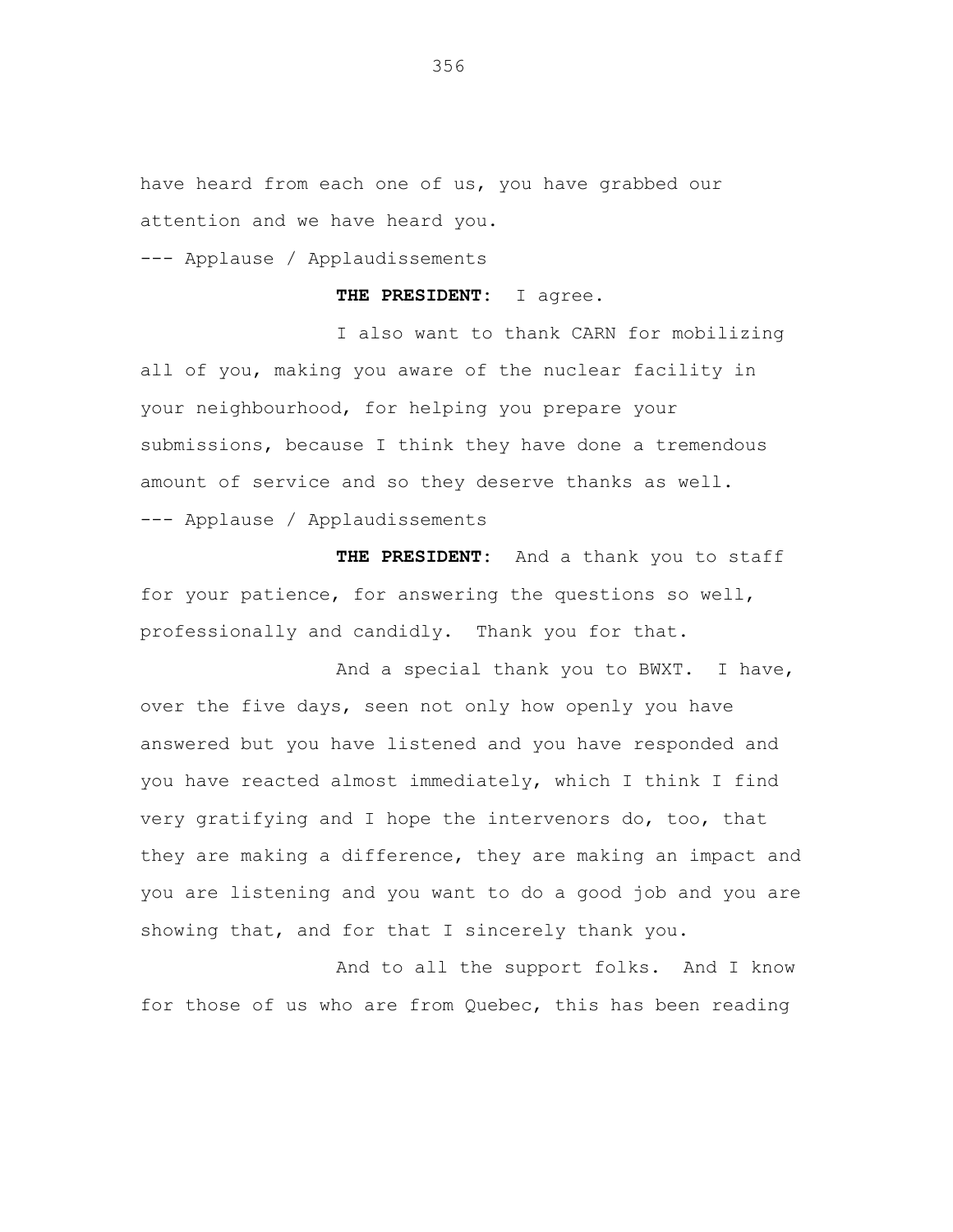week, so they have been away from their families and so for that tremendous sacrifice as well, it is greatly appreciated.

These hearings are a big, big part of what the Commission does in wanting to make sure that we listen to the community and give the community an opportunity to come and speak about their concerns, their suggestions, and this is what makes our process so good and our democracy work. So again, thank you all for your participation in this.

With that, I will turn to you, Mr. MacQuarrie, for any final words you may have.

**MR. MacQUARRIE:** Thank you for the opportunity to make some final comments.

So first, we want to thank the intervenors for taking the time to prepare and participate in the licensing process. We, like you, have found all intervenors to be engaging and thoughtful, impressive and well researched. A lot of good ideas and suggestions that we have taken note of.

And particularly important, I think to all of us, but to me personally, is they have been respectful. To some extent there is disagreement about our operations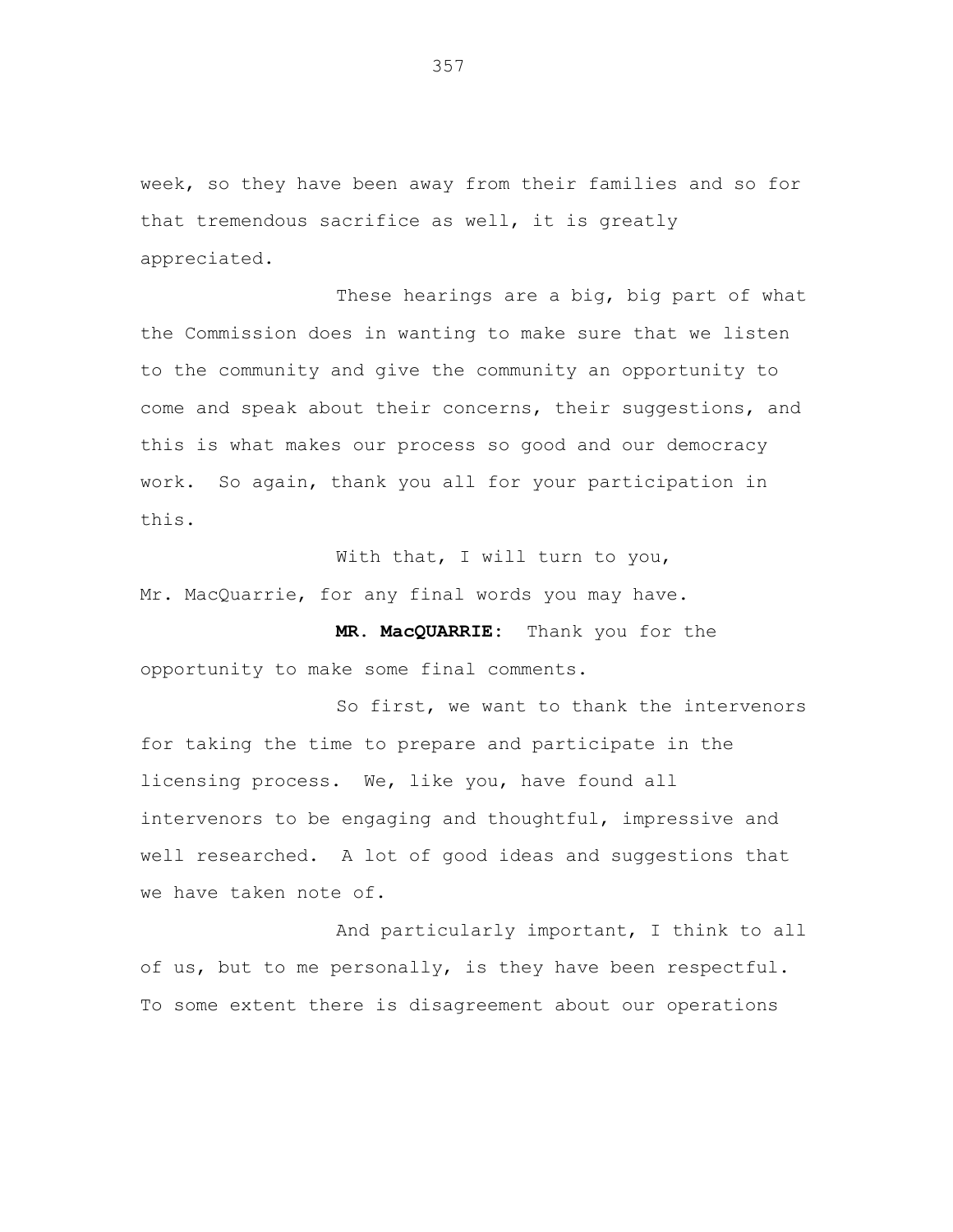and the benefits that we provide, how we view it, and some of the intervenors don't view it the same way, but in all of this hearing, but not just in the hearing but in all the events that we have had in the community, information nights and things like that, we have always been treated respectfully and I think that is important and I hope that we have been viewed to be treating everyone respectfully in return. So I thank them all for that and that actually gives me hope that as we work continuously improving our community relations that we will find common ground and have some good dialogue.

I want to particularly thank the Curve Lake First Nation, the Hiawatha First Nation And the Mississauga First Nation for participating in the hearing yesterday and expressing their concerns about meaningful and ongoing engagement. We have been making efforts to build our engagement with indigenous communities and peoples, as Ms Cutler described a little while ago, but obviously, we have a lot more work to do and we can do better and we are committed to doing that.

During the hearing we have heard a lot of concerns about releases from our facility and, you know, as we presented, our emissions are well below the regulatory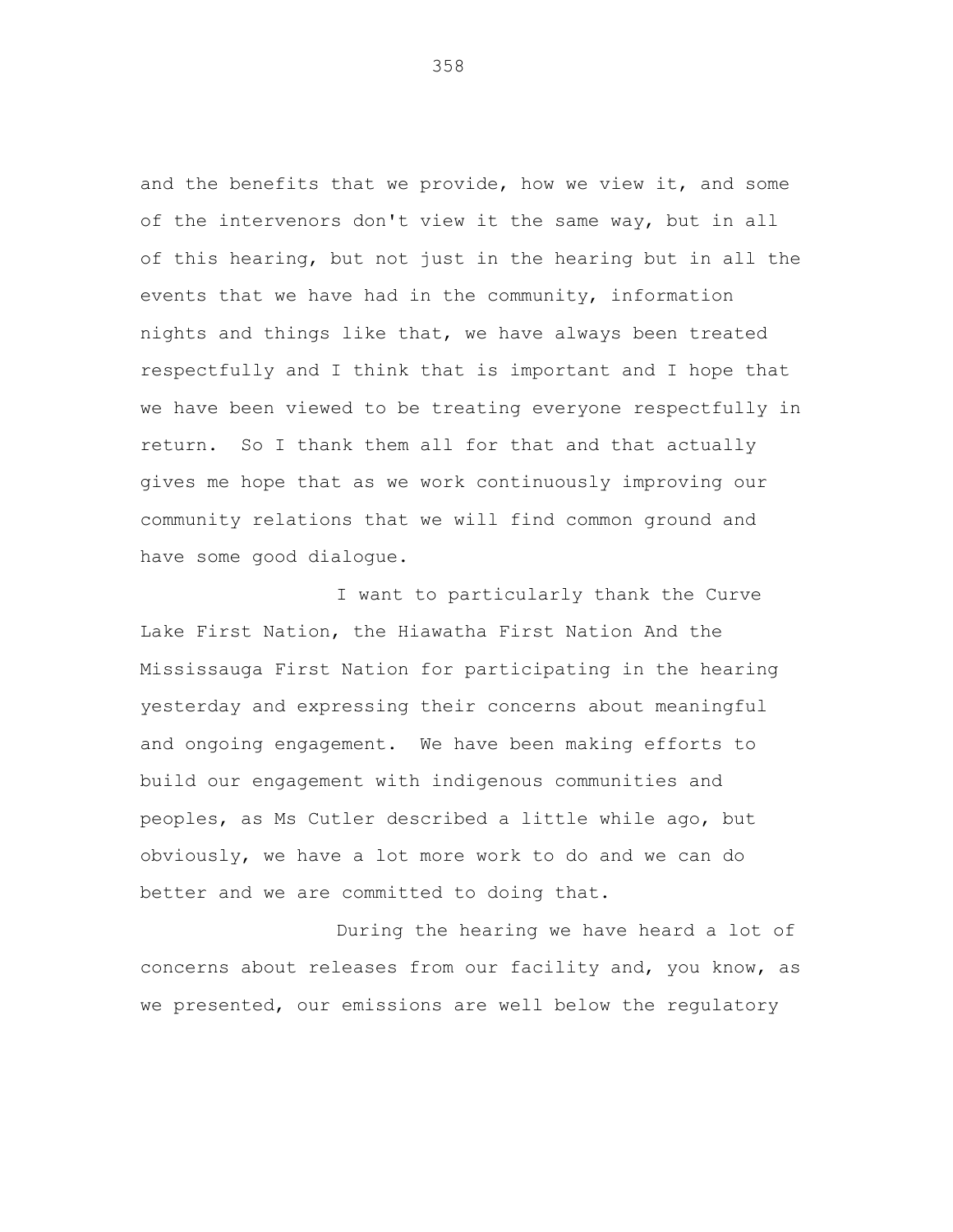release limits and we work continuously to make them as low as achievable and we strongly believe that we do not have any negative measurable impact on the public or the environment for both locations.

However, it is clear that many residents are sincerely concerned about releases from our operations and risks related to potential accidents. And so, you know, specifically here in Peterborough we have obviously noted the significant concerns expressed about the observed beryllium concentrations in the soil, particularly at the Prince of Wales School, and although we do not believe the apparent increase is caused by our facility, we completely agree with the residents that further action is needed to understand these observations.

And so, as I mentioned in Toronto and here, we are committed to implementing a soil sampling program here in Peterborough as soon as practical and committed to getting all the input on that that we need to from the community and expertise.

And we are open to suggestions from the community about potential other aspects of our environmental monitoring program that we will undertake to be as -- that may be helpful in addressing community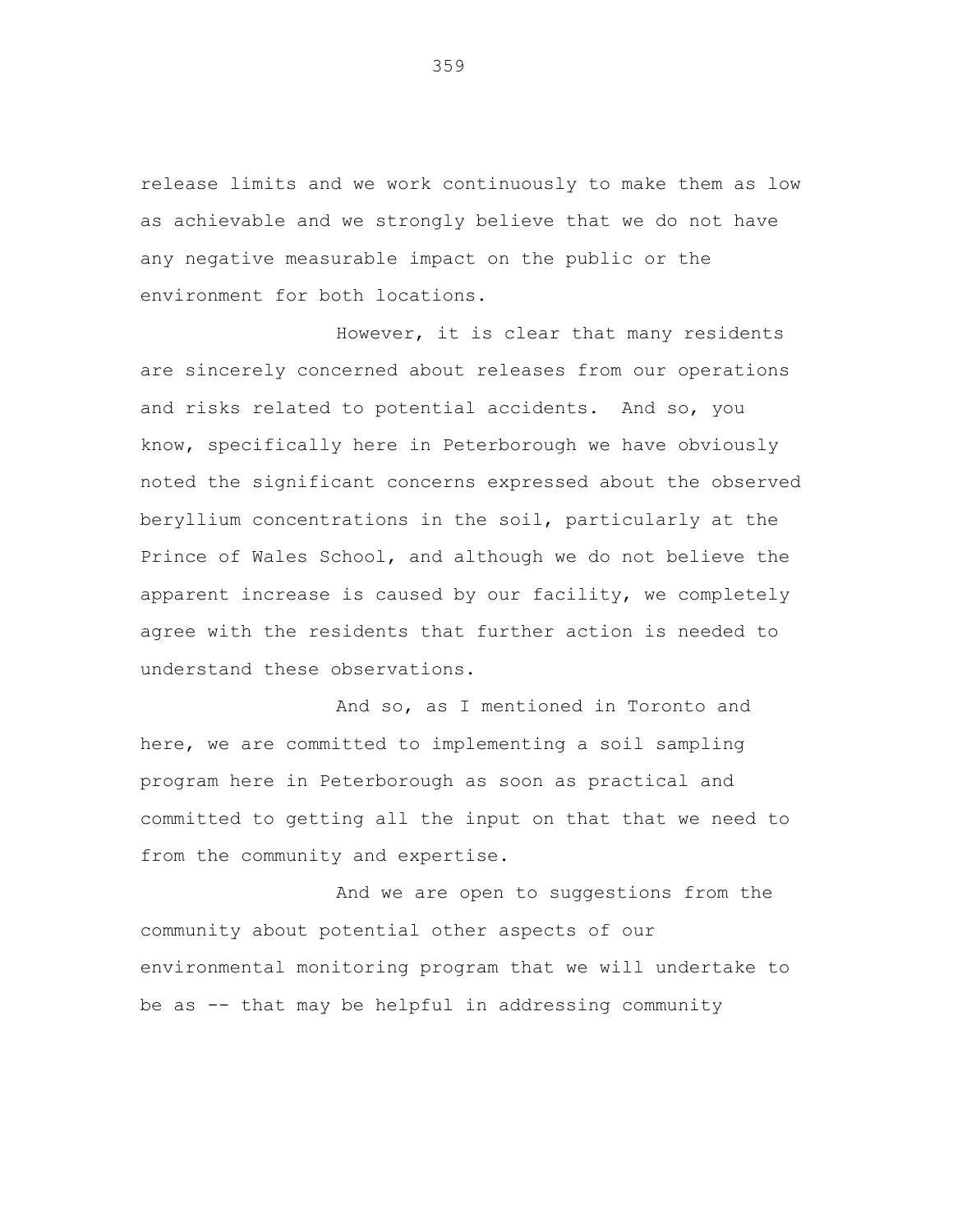concerns. Because we certainly want to do that.

With regard to our public information program and community outreach, we have heard a lot of feedback about that, which we appreciate. You know, we are proud of what we do, very proud of what we do and our contribution to climate change and our good safety record, our good environmental record, but listening to the intervenors and others going through our community outreach, we understand that some people are not getting enough information, they don't feel we are transparent, there is a lack of trust. And so, you know, while I believe our team has made some pretty significant good strides in trying to improve the information we are sharing and our transparency, there is obviously a lot more work to do.

We understand that and, you know, during the hearing in Toronto I outlined a preliminary plan that we are going to undertake and I just wanted to summarize very briefly a few key points of that again.

That we are going to revisit the makeup of our Community Liaison Committees in Toronto and the one that we are establishing here in Peterborough to make sure that we have the right makeup of those committees and that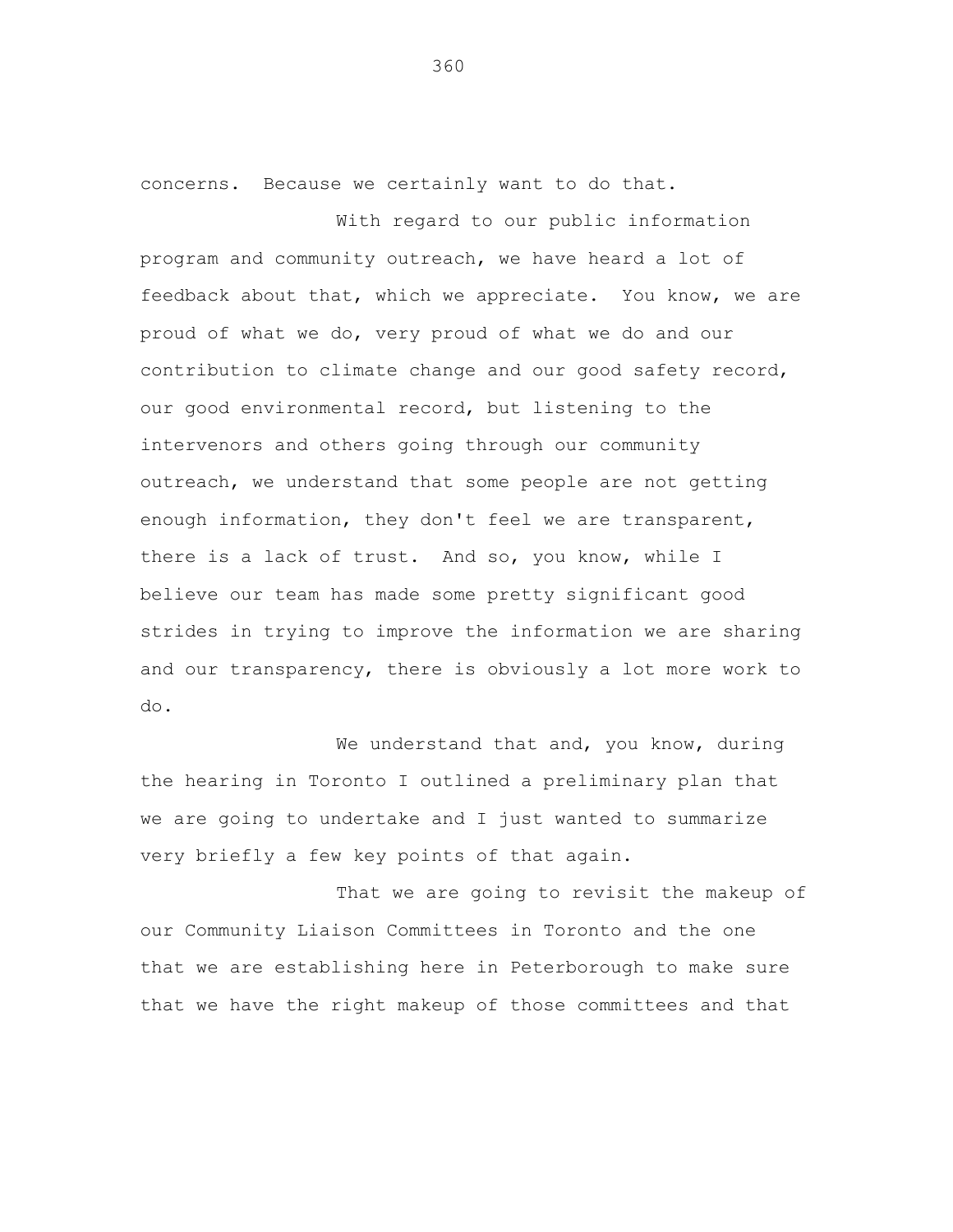the agendas are right and that we are hitting the topics that we need to in those discussions, based on input from the members there and what we have heard.

We are going to establish a dedicated community relations specialist in Toronto, we already have that position here, and those will be local people that will be able to increase the way that we are interacting with the community.

Definitely, we have been increasing transparency. We are trying to disclose as much as we can, based on the requests we are getting and we are getting a lot more requests. We are working diligently to put more of that information out there so that people can have raw data, all the data, and assess how we are operating themselves and look at our documents, and so we are committed to that and we are working hard on that.

And we will -- you know, to get other feedback, we will resurvey our communities again as soon as it makes sense, but I imagine it will be fairly soon, to try to see if what we are doing is having a proper impact and that we are achieving the goals of that information program.

So just to wrap up here, you know, I would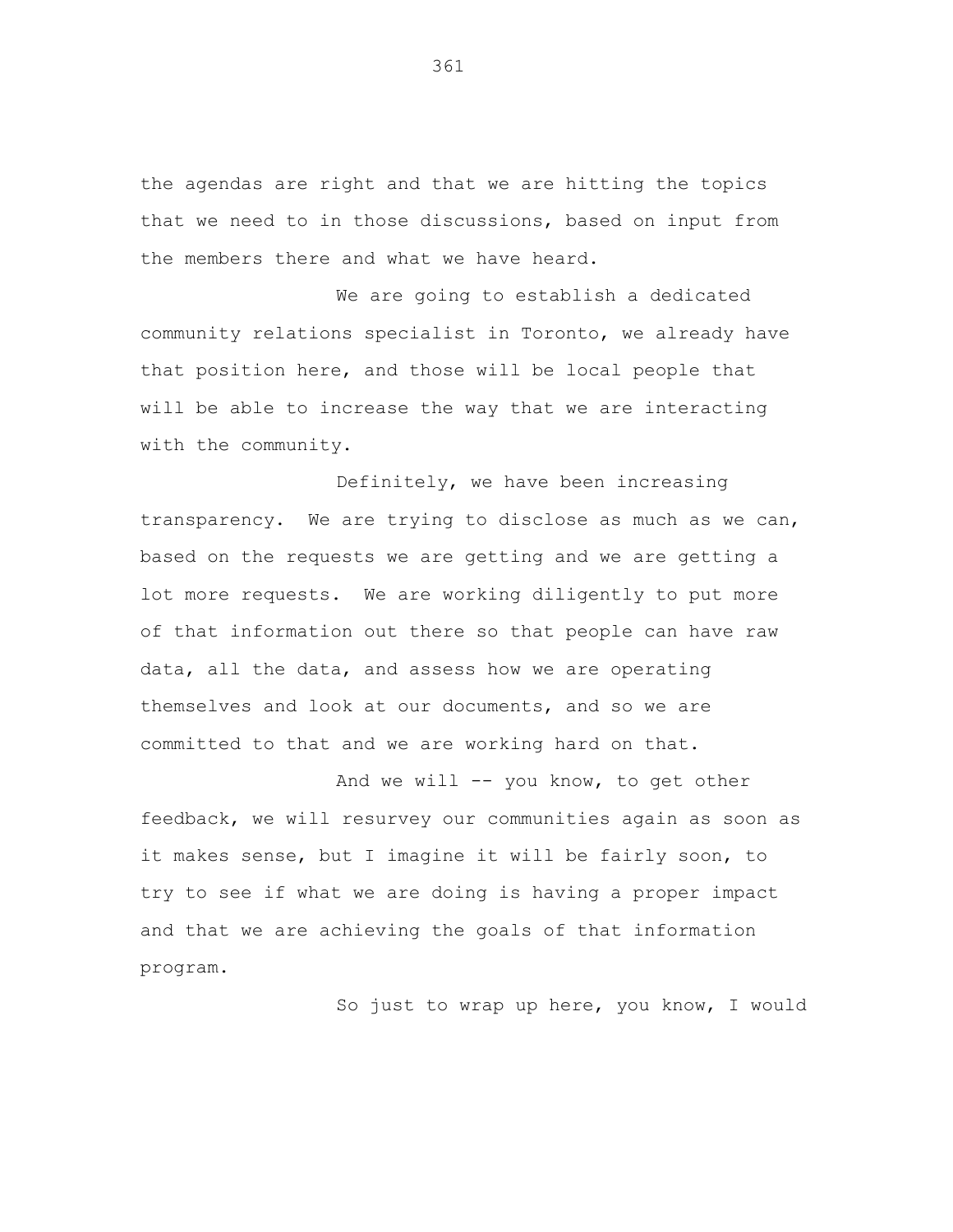like to highlight that this process, this licensing process has given me and our team an excellent opportunity to hear concerns from our communities in Toronto and Peterborough and it has provided us with a lot of insight, which has been very valuable, about how we can work with our communities to establish better relations, more trust, less anxiety about what we do. So, you know, we are going to work diligently to figure out how to make sure that we improve the relations that we have in our communities.

So finally, I just wanted to thank the people at BWXT that have worked hard to prepare for this licensing process. A number of them are with me here today, but there are a number of others that are not here that supported it in the background. I am very proud to have these individuals as colleagues. They are very bright and talented, caring, thoughtful people and I think they do a great job and so I just want to thank them for that.

And last, I would like to thank the employees of BWXT who work in these facilities in Toronto and Peterborough. I think they do an excellent job and, you know, when I look at all of the functions that I am responsible for in different segments of the business, the fuel manufacturing part of the business is the part that I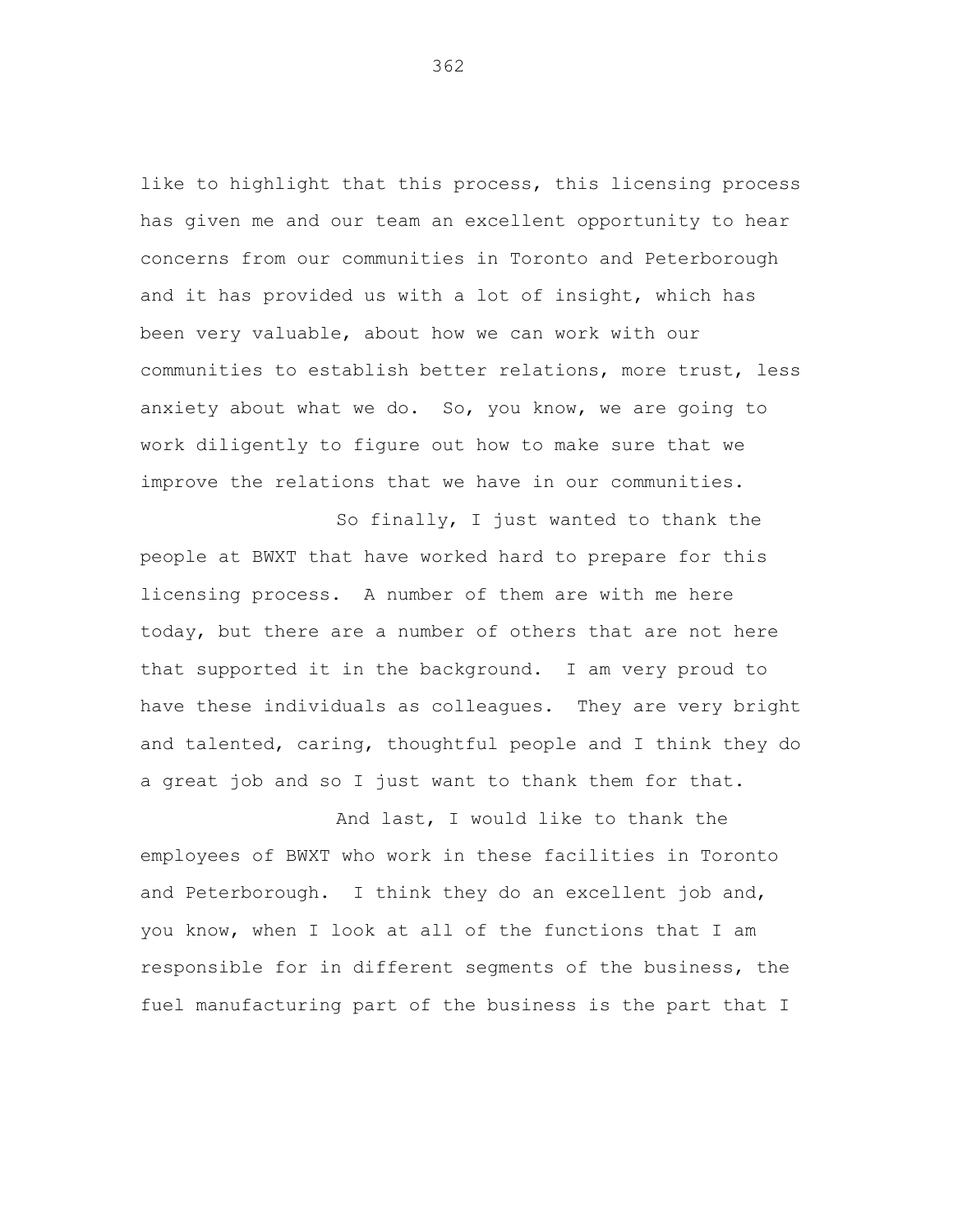think runs the best. It is a very predictable, stable, well-run, well-operated, safe operation from my perspective and that wouldn't happen without the work of these individuals that are in the business.

And certainly our safety record, which is I think remarkable, and the feedback we get from our customer about the fuel that we provide, which is also remarkable -- we get scorecards and we get a lot of scorecards, but I have never seen a scorecard so good as what we get from our customer who we make fuel for and get a lot of kind of effusive positive comments and it's great to have a part of our operation that runs so well. And that wouldn't happen without the people doing the good job that they are doing. They are highly dedicated, they are great to work with and so I just want to thank them for what they do.

And I will close with that. Thank you all for the opportunity to entertain our licence application.

**THE PRESIDENT:** Thank you very much. Marc, any closing remarks from you? **MR. LEBLANC:** Yes. You have already thanked everyone that needed to be thanked and I just wanted to make sure that the interpreters and the technical